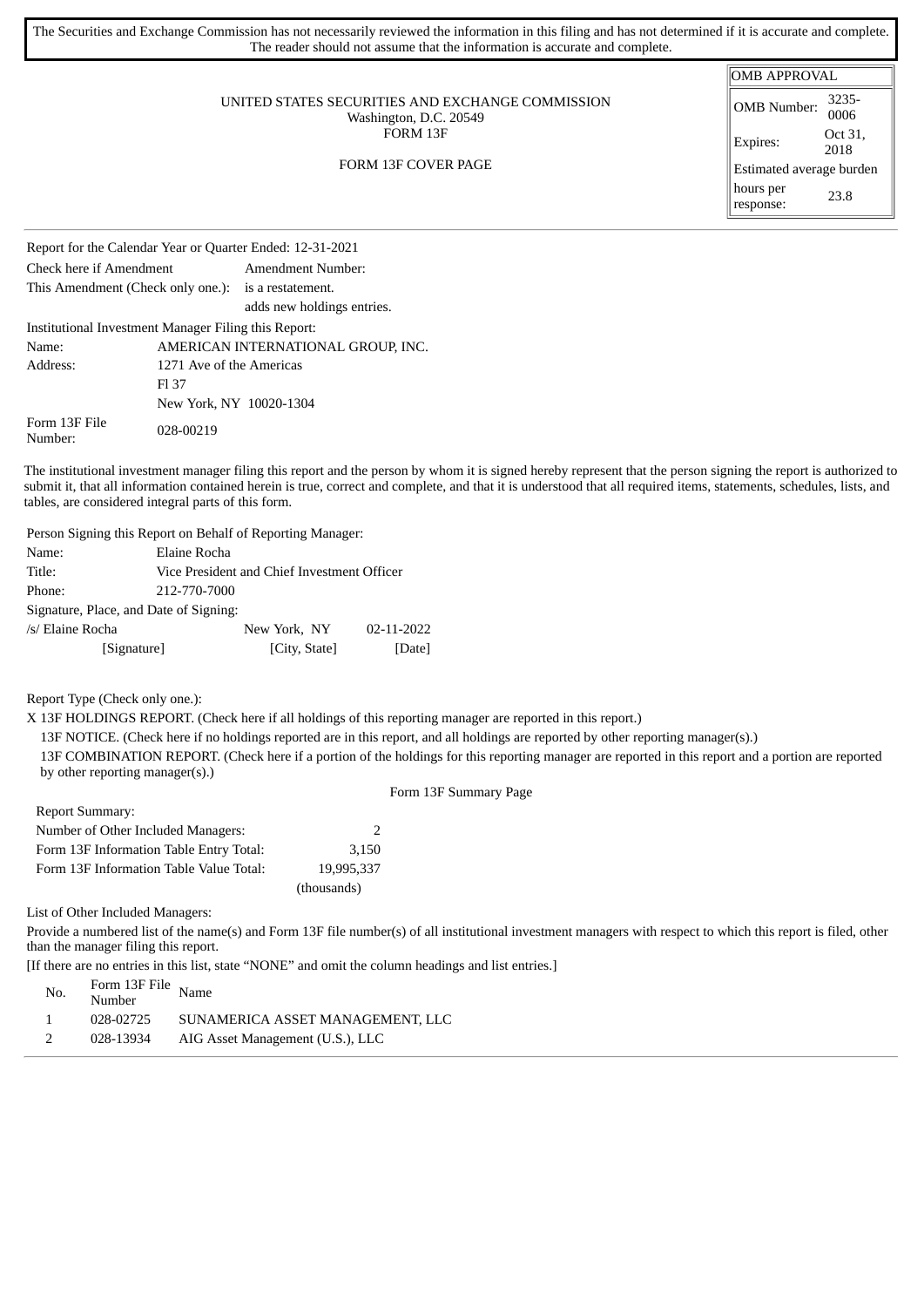The reader should not assume that the information is accurate and complete. UNITED STATES SECURITIES AND EXCHANGE COMMISSION Washington, D.C. 20549 FORM 13F FORM 13F INFORMATION TABLE OMB APPROVAL OMB Number: 3235- 0006 Expires: Oct 31, 2018 Estimated average burden hours per response: 23.8 COLUMN 1 COLUMN 2 COLUMN 3 COLUMN  $\text{COLUMN 5}$  COLUMN 6 COLUMN COLUMN 8 VALUE SHRS SH/ PUT/ INVESTMENT OTHER VOTING AUTHORITY NAME OF ISSUER<br>
CLASS TITLE OF CUSIP (x\$1000) PRN<br>CLASS CUSIP (x\$1000) AMT PRN PRN CALL DISCRETION MANAGER SOLE SHARED NONE 1 800 FLOWERS.COM INC CL A TOO PLOWERS.COM INC CL A 68243Q106 331 14,166 SH SOLE 1 14,166 0 0 10X GENOMICS INC TOX OLNOMICS INC CL A 88025U109 239 1,605 SH SOLE 1 1,605 0 0 1LIFE HEALTHCARE INC COM 68269G107 1,089 61,968 SH SOLE 1 61,968 0 0 1ST SOURCE CORP COM 336901103 446 8,991 SH SOLE 1 8,991 0 0 1STDIBS.COM INC COM 320551104 45 3,581 SH SOLE 1 3,581 0 0 22ND CENTURY GROUP 22ND CENTONT GNOOT COM 90137F103 264 85,568 SH SOLE 1 85,568 0 0 2SEVENTY BIO INC COM 901384107 307 11,965 SH SOLE 1 11,965 0 0 2U INC COM 90214J101 775 38,622 SH SOLE 1 38,622 0 0 360 DIGITECH INC ADR 88557W101 24 1,035 SH SOLE 1 1,035 0 0 3D SYSTEMS CORP COM 88554D205 1.632 75.775 SH SOLE 1 75.775 0 0 3M CO COM 88579Y101 29,140 164,048 SH SOLE 1 164,048 0 0 4D MOLECULAR 4D MOLECOLAN COM 35104E100 326 14,842 SH SOLE 1 14,842 0 0 51JOB INC ADR ADR 316827104 14 294 SH SOLE 1 294 0 0 89BIO INC COM 282559103 69 5,245 SH SOLE 1 5,245 0 0 8X8 INC COM 282914100 1,152 68,708 SH SOLE 1 68,708 0 0 9 METERS BIOPHARMA 3 METERS DIOFITANMA COM 654405109 118 120,320 SH SOLE 1 120,320 0 0 908 DEVICES INC COM 65443P102 257 9,917 SH SOLE 1 9,917 0 0 A MARK PRECIOUS METALS INC COM 00181T107 <sup>291</sup> 4,765 SH SOLE <sup>1</sup> 4,765 <sup>0</sup> <sup>0</sup> A10 NETWORKS INC COM 002121101 530 31,937 SH SOLE 1 31,937 0 0 AAON INC COM 000360206 2,023 25,463 SH SOLE 1 25,463 0 0 AAR CORP COM 000361105 805 20,629 SH SOLE 1 20,629 0 0 AARON S CO INC/THE COM 00258W108 469 19,021 SH SOLE 1 19,021 0 0 ABBOTT LABORATORIES COM <sup>002824100</sup> 72,164 512,748 SH SOLE <sup>1</sup> 512,748 <sup>0</sup> <sup>0</sup> ABBVIE INC COM 00287Y109 69,434 512,807 SH SOLE 1 512,807 0 0 ABERCROMBIE & FITCH ADERENOMDE & FITCH CL A 002896207 1,241 35,633 SH SOLE 1 35,633 0 0 ABIOMED INC COM 003654100 5,320 14,812 SH SOLE 1 14,812 0 0 ABM INDUSTRIES INC COM 000957100 1,673 40,966 SH SOLE 1 40,966 0 0 ABSCI CORP COM 00091E109 60 7,374 SH SOLE 1 7,374 0 0 ACACIA RESEARCH ACACIA RESEARCH COM 003881307 134 26,055 SH SOLE 1 26,055 0 0 ACADEMY SPORTS & ACADEM 1 STORIS OCH 00402L107 1,813 41,300 SH SOLE 1 41,300 0 0 ACADIA HEALTHCARE ACADIA ILEALTICANE COM 00404A109 9,231 152,077 SH SOLE 1 152,077 0 0 ACADIA PHARMACEUTICALS INC COM 004225108 1,485 63,606 SH SOLE 1 63,606 0 0

ACADIA REALTY TRUST COM SH 004239109 1,156 52,936 SH SOLE 1 52,936 0 0

The Securities and Exchange Commission has not necessarily reviewed the information in this filing and has not determined if it is accurate and complete.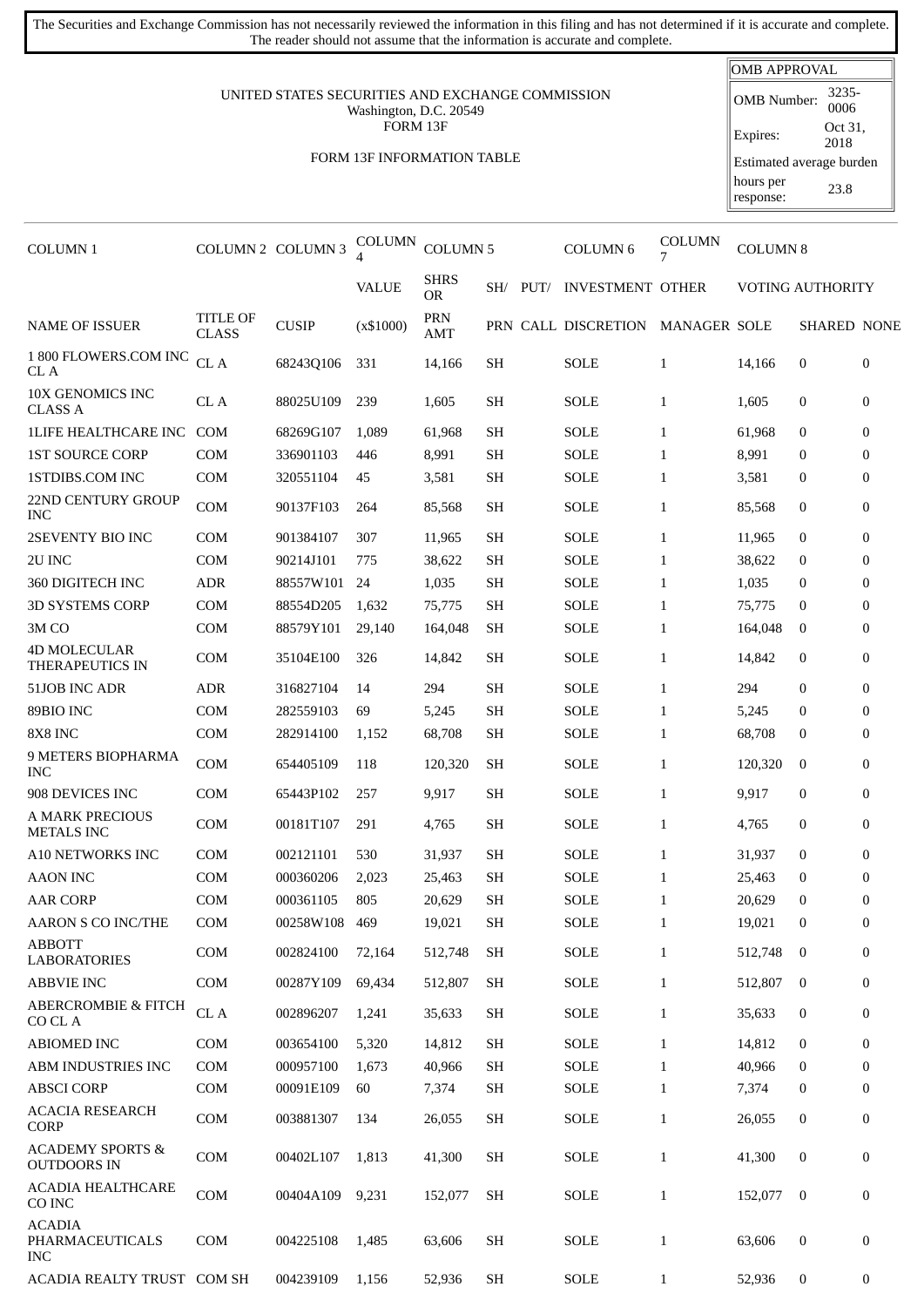|                                                         | <b>BEN INT</b> |                 |         |         |                     |             |              |         |                  |                  |
|---------------------------------------------------------|----------------|-----------------|---------|---------|---------------------|-------------|--------------|---------|------------------|------------------|
| <b>ACCEL</b><br>ENTERTAINMENT INC                       | CL A1          | 00436Q106       | 390     | 29,933  | <b>SH</b>           | <b>SOLE</b> | $\mathbf{1}$ | 29,933  | 0                | $\mathbf{0}$     |
| <b>ACCELERATE</b><br><b>DIAGNOSTICS INC</b>             | <b>COM</b>     | 00430H102       | 92      | 17,530  | <b>SH</b>           | SOLE        | $\mathbf{1}$ | 17,530  | $\mathbf{0}$     | $\boldsymbol{0}$ |
| <b>ACCENTURE PLC CL A</b>                               | SHS CL A       | G1151C101       | 76,058  | 183,471 | <b>SH</b>           | <b>SOLE</b> | $\mathbf{1}$ | 183,471 | $\bf{0}$         | 0                |
| <b>ACCO BRANDS CORP</b>                                 | <b>COM</b>     | 00081T108       | 409     | 49,534  | <b>SH</b>           | <b>SOLE</b> | $\mathbf{1}$ | 49,534  | $\bf{0}$         | $\mathbf{0}$     |
| <b>ACCOLADE INC</b>                                     | COM            | 00437E102       | 705     | 26,754  | <b>SH</b>           | <b>SOLE</b> | $\mathbf{1}$ | 26,754  | $\bf{0}$         | $\boldsymbol{0}$ |
| <b>ACCURAY INC</b>                                      | <b>COM</b>     | 004397105       | 228     | 47,896  | <b>SH</b>           | <b>SOLE</b> | $\mathbf{1}$ | 47,896  | $\bf{0}$         | $\overline{0}$   |
| <b>ACI WORLDWIDE INC</b>                                | <b>COM</b>     | 004498101       | 9,031   | 260,268 | SH                  | <b>SOLE</b> | $\mathbf{1}$ | 260,268 | $\bf{0}$         | $\boldsymbol{0}$ |
| <b>ACLARIS</b><br>THERAPEUTICS INC                      | <b>COM</b>     | 00461U105       | 394     | 27,106  | <b>SH</b>           | <b>SOLE</b> | $\mathbf{1}$ | 27,106  | 0                | $\boldsymbol{0}$ |
| <b>ACTIVISION BLIZZARD</b><br>INC                       | <b>COM</b>     | 00507V109       | 18,090  | 271,912 | <b>SH</b>           | <b>SOLE</b> | $\mathbf{1}$ | 271,912 | $\bf{0}$         | $\boldsymbol{0}$ |
| <b>ACUITY BRANDS INC</b>                                | <b>COM</b>     | 00508Y102       | 12,504  | 59,059  | <b>SH</b>           | <b>SOLE</b> | $\mathbf{1}$ | 59,059  | $\mathbf{0}$     | 0                |
| <b>ACUMEN</b><br>PHARMACEUTICALS<br>INC                 | <b>COM</b>     | 00509G209       | 36      | 5,335   | <b>SH</b>           | <b>SOLE</b> | $\mathbf{1}$ | 5,335   | 0                | $\boldsymbol{0}$ |
| <b>ACUSHNET HOLDINGS</b><br><b>CORP</b>                 | <b>COM</b>     | 005098108       | 967     | 18,221  | <b>SH</b>           | <b>SOLE</b> | $\mathbf{1}$ | 18,221  | 0                | $\boldsymbol{0}$ |
| <b>ACUTUS MEDICAL INC</b>                               | <b>COM</b>     | 005111109       | 35      | 10,159  | <b>SH</b>           | <b>SOLE</b> | $\mathbf{1}$ | 10.159  | $\mathbf{0}$     | $\mathbf{0}$     |
| <b>ADAGIO THERAPEUTICS</b><br><b>INC</b>                | COM            | 00534A102       | 82      | 11,226  | <b>SH</b>           | <b>SOLE</b> | $\mathbf{1}$ | 11,226  | $\mathbf{0}$     | 0                |
| ADAPTHEALTH CORP                                        | CL A           | 00653Q102       | 932     | 38,087  | <b>SH</b>           | SOLE        | $\mathbf{1}$ | 38,087  | $\bf{0}$         | $\boldsymbol{0}$ |
| <b>ADAPTIVE</b><br><b>BIOTECHNOLOGIES</b>               | <b>COM</b>     | 00650F109       | 55      | 1,967   | <b>SH</b>           | <b>SOLE</b> | $\mathbf{1}$ | 1,967   | 0                | 0                |
| <b>ADDUS HOMECARE</b><br><b>CORP</b>                    | <b>COM</b>     | 006739106       | 879     | 9,401   | <b>SH</b>           | <b>SOLE</b> | $\mathbf{1}$ | 9,401   | 0                | $\boldsymbol{0}$ |
| <b>ADICET BIO INC</b>                                   | <b>COM</b>     | 007002108       | 194     | 11,114  | <b>SH</b>           | <b>SOLE</b> | $\mathbf{1}$ | 11,114  | $\mathbf{0}$     | $\boldsymbol{0}$ |
| <b>ADIENT PLC</b>                                       | <b>COM</b>     | G0084W101 9,991 |         | 208,671 | <b>SH</b>           | <b>SOLE</b> | $\mathbf{1}$ | 208,671 | $\bf{0}$         | $\mathbf{0}$     |
| <b>ADOBE INC</b>                                        | <b>COM</b>     | 00724F101       | 112,752 | 198,836 | <b>SH</b>           | <b>SOLE</b> | $\mathbf{1}$ | 198,836 | $\bf{0}$         | $\bf{0}$         |
| <b>ADT INC</b>                                          | <b>COM</b>     | 00090Q103       | 14      | 1,697   | <b>SH</b>           | <b>SOLE</b> | $\mathbf{1}$ | 1,697   | $\mathbf{0}$     | $\overline{0}$   |
| <b>ADTALEM GLOBAL</b><br><b>EDUCATION INC</b>           | COM            | 00737L103       | 891     | 30,127  | <b>SH</b>           | <b>SOLE</b> | $\mathbf{1}$ | 30,127  | $\boldsymbol{0}$ | $\overline{0}$   |
| <b>ADTRAN INC</b>                                       | COM            | 00738A106       | 670     | 29,359  | <b>SH</b>           | SOLE        | $\mathbf{1}$ | 29,359  | $\bf{0}$         | $\mathbf{0}$     |
| <b>ADVANCE AUTO PARTS</b><br><b>INC</b>                 | COM            | 00751Y106       | 4,537   | 18,913  | SH                  | <b>SOLE</b> | $\mathbf{1}$ | 18,913  | $\mathbf{0}$     | 0                |
| ADVANCED DRAINAGE<br><b>SYSTEMS IN</b>                  | COM            | 00790R104       | 156     | 1,148   | <b>SH</b>           | <b>SOLE</b> | $\mathbf{1}$ | 1,148   | $\boldsymbol{0}$ | 0                |
| <b>ADVANCED ENERGY</b><br><b>INDUSTRIES</b>             | COM            | 007973100       | 2,089   | 22,940  | <b>SH</b>           | <b>SOLE</b> | $\mathbf{1}$ | 22,940  | $\mathbf{0}$     | 0                |
| <b>ADVANCED MICRO</b><br><b>DEVICES</b>                 | COM            | 007903107       | 68,477  | 475,866 | <b>SH</b>           | SOLE        | $\mathbf{1}$ | 475,866 | $\bf{0}$         | 0                |
| <b>ADVANSIX INC</b>                                     | <b>COM</b>     | 00773T101       | 788     | 16,669  | <b>SH</b>           | <b>SOLE</b> | $\mathbf{1}$ | 16,669  | 0                | $\overline{0}$   |
| <b>ADVANTAGE</b><br><b>SOLUTIONS INC</b>                | CL A           | 00791N102       | 326     | 40,602  | <b>SH</b>           | SOLE        | $\mathbf{1}$ | 40,602  | $\mathbf{0}$     | 0                |
| <b>ADVENT</b><br><b>TECHNOLOGIES</b><br><b>HOLDINGS</b> | CL A           | 00788A105       | 59      | 8,357   | <b>SH</b>           | SOLE        | $\mathbf{1}$ | 8,357   | 0                | 0                |
| <b>ADVERUM</b><br><b>BIOTECHNOLOGIES INC</b>            | COM            | 00773U108       | 81      | 46,166  | <b>SH</b>           | SOLE        | $\mathbf{1}$ | 46,166  | $\mathbf{0}$     | $\mathbf{0}$     |
| <b>AECOM</b>                                            | <b>COM</b>     | 00766T100       | 18,838  | 243,544 | <b>SH</b>           | <b>SOLE</b> | $\mathbf{1}$ | 243,544 | $\mathbf{0}$     | $\mathbf{0}$     |
| <b>AEGLEA</b><br><b>BIOTHERAPEUTICS INC</b>             | <b>COM</b>     | 00773J103       | 102     | 21,476  | <b>SH</b>           | <b>SOLE</b> | $\mathbf{1}$ | 21,476  | 0                | 0                |
| <b>AEMETIS INC</b>                                      | <b>COM</b>     | 00770K202       | 177     | 14,367  | <b>SH</b>           | <b>SOLE</b> | $\mathbf{1}$ | 14,367  | 0                | 0                |
| <b>AERIE</b><br>PHARMACEUTICALS<br><b>INC</b>           | COM            | 00771V108       | 158     | 22,496  | <b>SH</b>           | SOLE        | $\mathbf{1}$ | 22,496  | 0                | 0                |
| <b>AEROJET ROCKETDYNE</b><br><b>HOLDINGS</b>            | COM            | 007800105       | 2,129   | 45,531  | <b>SH</b>           | <b>SOLE</b> | $\mathbf{1}$ | 45,531  | 0                | $\mathbf{0}$     |
| <b>AEROVATE</b><br><b>THERAPEUTICS INC</b>              | COM            | 008064107       | 63      | 5,354   | <b>SH</b>           | SOLE        | $\mathbf{1}$ | 5,354   | 0                | $\overline{0}$   |
| AEROVIRONMENT INC                                       | <b>COM</b>     | 008073108       | 851     | 13,716  | <b>SH</b>           | <b>SOLE</b> | $\mathbf{1}$ | 13,716  | $\bf{0}$         | 0                |
| <b>AERSALE CORP</b>                                     | COM            | 00810F106       | 89      | 5,030   | $\operatorname{SH}$ | <b>SOLE</b> | $\mathbf{1}$ | 5,030   | 0                | 0                |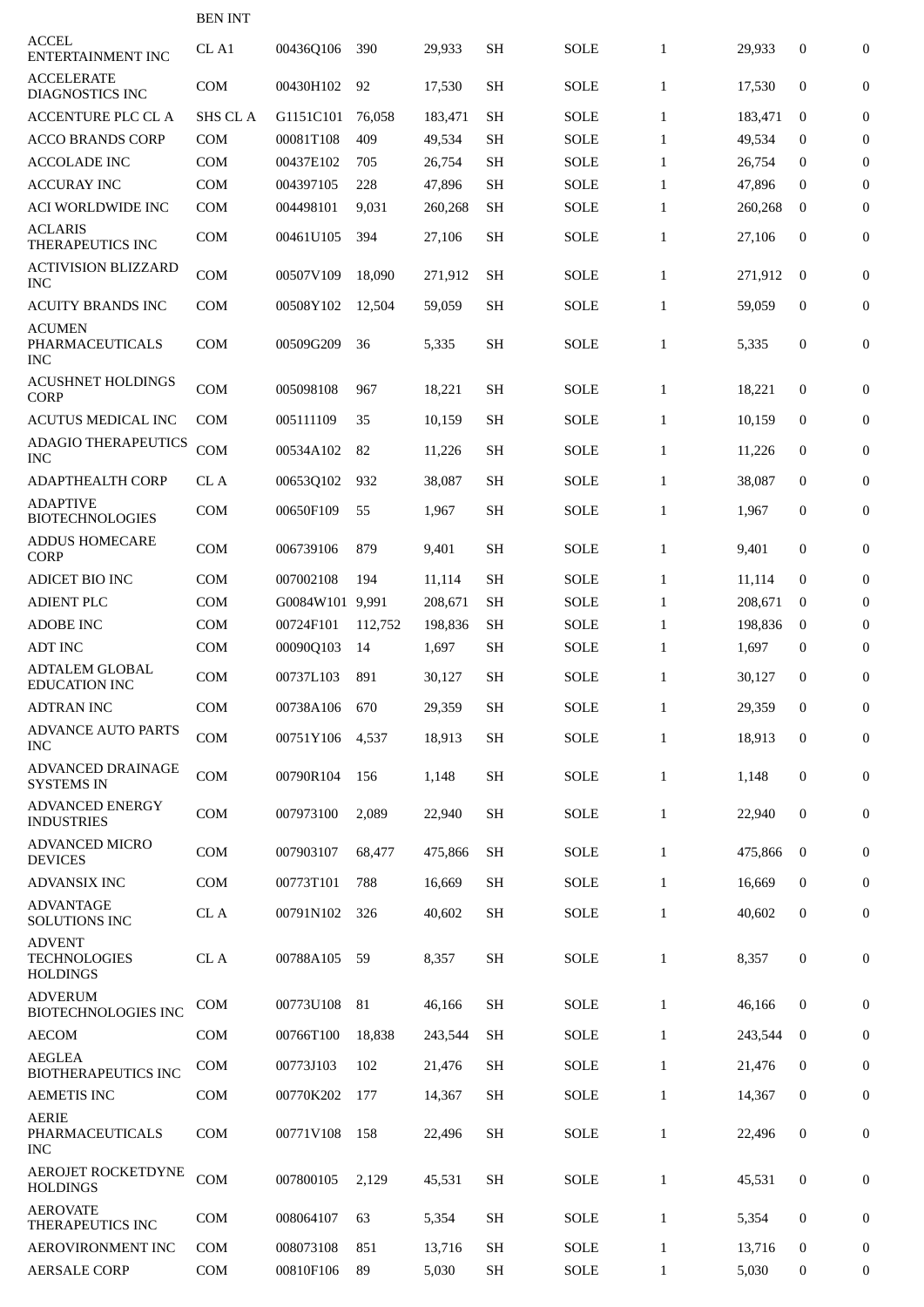| AES CORP                                      | <b>COM</b>   | 00130H105 | 4,785  | 196.897 | SН        | <b>SOLE</b> | $\mathbf{1}$ | 196,897 | $\bf{0}$         | $\bf{0}$         |
|-----------------------------------------------|--------------|-----------|--------|---------|-----------|-------------|--------------|---------|------------------|------------------|
| <b>AEVA TECHNOLOGIES</b><br><b>INC</b>        | <b>COM</b>   | 00835Q103 | 425    | 56,163  | <b>SH</b> | <b>SOLE</b> | $\mathbf{1}$ | 56,163  | $\mathbf{0}$     | $\boldsymbol{0}$ |
| <b>AFC GAMMA INC</b>                          | <b>COM</b>   | 00109K105 | 150    | 6,592   | <b>SH</b> | SOLE        | $\mathbf{1}$ | 6,592   | $\mathbf{0}$     | $\mathbf{0}$     |
| <b>AFFILIATED MANAGERS</b><br><b>GROUP</b>    | COM          | 008252108 | 11.309 | 68,744  | <b>SH</b> | <b>SOLE</b> | $\mathbf{1}$ | 68,744  | $\mathbf{0}$     | $\boldsymbol{0}$ |
| <b>AFFIMED NV</b>                             | COM          | N01045108 | 341    | 61,691  | <b>SH</b> | <b>SOLE</b> | $\mathbf{1}$ | 61,691  | $\mathbf{0}$     | $\boldsymbol{0}$ |
| <b>AFLAC INC</b>                              | COM          | 001055102 | 13,409 | 229,649 | <b>SH</b> | <b>SOLE</b> | $\mathbf{1}$ | 229,649 | $\mathbf{0}$     | $\boldsymbol{0}$ |
| <b>AGCO CORP</b>                              | <b>COM</b>   | 001084102 | 12,047 | 103,836 | <b>SH</b> | SOLE        | $\mathbf{1}$ | 103,836 | $\bf{0}$         | $\boldsymbol{0}$ |
| AGEAGLE AERIAL<br><b>SYSTEMS INC</b>          | <b>COM</b>   | 00848K101 | 57     | 36,061  | <b>SH</b> | <b>SOLE</b> | $\mathbf{1}$ | 36,061  | $\boldsymbol{0}$ | $\boldsymbol{0}$ |
| <b>AGENUS INC</b>                             | <b>COM</b>   | 00847G705 | 375    | 116,487 | <b>SH</b> | <b>SOLE</b> | $\mathbf{1}$ | 116,487 | $\mathbf{0}$     | $\overline{0}$   |
| <b>AGILENT</b><br><b>TECHNOLOGIES INC</b>     | <b>COM</b>   | 00846U101 | 17,292 | 108,311 | <b>SH</b> | <b>SOLE</b> | $\mathbf{1}$ | 108,311 | $\mathbf{0}$     | 0                |
| <b>AGILITI INC</b>                            | <b>COM</b>   | 00848J104 | 289    | 12,490  | <b>SH</b> | <b>SOLE</b> | $\mathbf{1}$ | 12,490  | $\mathbf{0}$     | $\boldsymbol{0}$ |
| <b>AGILON HEALTH INC</b>                      | <b>COM</b>   | 00857U107 | 83     | 3,083   | <b>SH</b> | <b>SOLE</b> | $\mathbf{1}$ | 3,083   | 0                | $\mathbf{0}$     |
| <b>AGILYSYS INC</b>                           | <b>COM</b>   | 00847J105 | 568    | 12,786  | <b>SH</b> | SOLE        | $\mathbf{1}$ | 12,786  | $\boldsymbol{0}$ | $\boldsymbol{0}$ |
| <b>AGIOS</b><br>PHARMACEUTICALS<br><b>INC</b> | <b>COM</b>   | 00847X104 | 949    | 28,876  | <b>SH</b> | <b>SOLE</b> | $\mathbf{1}$ | 28,876  | $\mathbf{0}$     | 0                |
| <b>AGNC INVESTMENT</b><br>CORP                | <b>COM</b>   | 00123Q104 | 85     | 5,631   | <b>SH</b> | <b>SOLE</b> | $\mathbf{1}$ | 5,631   | $\boldsymbol{0}$ | $\boldsymbol{0}$ |
| <b>AGREE REALTY CORP</b>                      | <b>COM</b>   | 008492100 | 2,993  | 41,949  | <b>SH</b> | <b>SOLE</b> | $\mathbf{1}$ | 41,949  | $\mathbf{0}$     | $\boldsymbol{0}$ |
| <b>AIR LEASE CORP</b>                         | COM          | 00912X302 | 51     | 1,149   | <b>SH</b> | SOLE        | $\mathbf{1}$ | 1,149   | 0                | $\mathbf{0}$     |
| <b>AIR PRODUCTS &amp;</b><br>CHEMICALS INC    | <b>COM</b>   | 009158106 | 22,423 | 73,696  | <b>SH</b> | SOLE        | $\mathbf{1}$ | 73,696  | $\boldsymbol{0}$ | 0                |
| <b>AIR TRANSPORT</b><br><b>SERVICES GROUP</b> | <b>COM</b>   | 00922R105 | 922    | 31,367  | <b>SH</b> | <b>SOLE</b> | $\mathbf{1}$ | 31,367  | $\mathbf{0}$     | $\boldsymbol{0}$ |
| AIRBNB INC CLASS A                            | CL A         | 009066101 | 3,720  | 22,343  | <b>SH</b> | <b>SOLE</b> | $\mathbf{1}$ | 22,343  | $\mathbf{0}$     | $\boldsymbol{0}$ |
| <b>AIRSCULPT</b><br><b>TECHNOLOGIES INC</b>   | <b>COM</b>   | 009496100 | 60     | 3,491   | <b>SH</b> | SOLE        | $\mathbf{1}$ | 3,491   | $\mathbf{0}$     | $\boldsymbol{0}$ |
| AKA BRANDS HOLDING<br><b>CORP</b>             | <b>COM</b>   | 00152K101 | 47     | 5,069   | <b>SH</b> | <b>SOLE</b> | $\mathbf{1}$ | 5,069   | $\boldsymbol{0}$ | $\boldsymbol{0}$ |
| <b>AKAMAI</b><br><b>TECHNOLOGIES INC</b>      | <b>COM</b>   | 00971T101 | 6,297  | 53,804  | SH        | <b>SOLE</b> | $\mathbf{1}$ | 53,804  | $\mathbf{0}$     | $\boldsymbol{0}$ |
| <b>AKEBIA THERAPEUTICS</b><br><b>INC</b>      | <b>COM</b>   | 00972D105 | 209    | 92.688  | <b>SH</b> | <b>SOLE</b> | $\mathbf{1}$ | 92,688  | $\mathbf{0}$     | $\mathbf{0}$     |
| <b>AKERO THERAPEUTICS</b><br><b>INC</b>       | <b>COM</b>   | 00973Y108 | 289    | 13,663  | <b>SH</b> | <b>SOLE</b> | $\mathbf{1}$ | 13,663  | $\boldsymbol{0}$ | $\bf{0}$         |
| <b>AKOUOS INC</b>                             | COM          | 00973J101 | 108    | 12,756  | <b>SH</b> | SOLE        | $\mathbf{1}$ | 12,756  | $\boldsymbol{0}$ | $\boldsymbol{0}$ |
| <b>AKOUSTIS</b><br><b>TECHNOLOGIES INC</b>    | <b>COM</b>   | 00973N102 | 173    | 25,973  | <b>SH</b> | <b>SOLE</b> | $\mathbf{1}$ | 25,973  | $\boldsymbol{0}$ | $\mathbf{0}$     |
| <b>AKOYA BIOSCIENCES</b><br><b>INC</b>        | <b>COM</b>   | 00974H104 | 109    | 7,131   | <b>SH</b> | <b>SOLE</b> | $\mathbf{1}$ | 7,131   | $\bf{0}$         | $\overline{0}$   |
| <b>ALAMO GROUP INC</b>                        | <b>COM</b>   | 011311107 | 889    | 6,043   | <b>SH</b> | <b>SOLE</b> | $\mathbf{1}$ | 6.043   | $\mathbf{0}$     | 0                |
| ALARM.COM HOLDINGS<br><b>INC</b>              | <b>COM</b>   | 011642105 | 2,431  | 28,661  | <b>SH</b> | <b>SOLE</b> | $\mathbf{1}$ | 28,661  | $\mathbf{0}$     | $\boldsymbol{0}$ |
| ALASKA AIR GROUP INC COM                      |              | 011659109 | 1,927  | 36,981  | <b>SH</b> | <b>SOLE</b> | $\mathbf{1}$ | 36,981  | $\mathbf{0}$     | $\boldsymbol{0}$ |
| ALBANY INTL CORP CL<br>A                      | ${\rm CL}$ A | 012348108 | 1,666  | 18,836  | <b>SH</b> | <b>SOLE</b> | $\mathbf{1}$ | 18,836  | $\mathbf{0}$     | $\boldsymbol{0}$ |
| <b>ALBEMARLE CORP</b>                         | <b>COM</b>   | 012653101 | 8,262  | 35,344  | <b>SH</b> | <b>SOLE</b> | $\mathbf{1}$ | 35,344  | $\mathbf{0}$     | $\mathbf{0}$     |
| ALBERTSONS COS INC<br><b>CLASS A</b>          | <b>COM</b>   | 013091103 | 50     | 1,667   | <b>SH</b> | <b>SOLE</b> | $\mathbf{1}$ | 1,667   | $\mathbf{0}$     | $\boldsymbol{0}$ |
| ALBIREO PHARMA INC                            | <b>COM</b>   | 01345P106 | 209    | 8,966   | SH        | <b>SOLE</b> | $\mathbf{1}$ | 8,966   | $\mathbf{0}$     | $\boldsymbol{0}$ |
| <b>ALCOA CORP</b>                             | <b>COM</b>   | 013872106 | 18,852 | 316,411 | <b>SH</b> | SOLE        | $\mathbf{1}$ | 316,411 | $\boldsymbol{0}$ | $\boldsymbol{0}$ |
| <b>ALDEYRA</b><br>THERAPEUTICS INC            | <b>COM</b>   | 01438T106 | 103    | 25,792  | <b>SH</b> | SOLE        | $\mathbf{1}$ | 25,792  | $\boldsymbol{0}$ | $\boldsymbol{0}$ |
| <b>ALECTOR INC</b>                            | <b>COM</b>   | 014442107 | 641    | 31,041  | <b>SH</b> | <b>SOLE</b> | $\mathbf{1}$ | 31,041  | $\bf{0}$         | $\boldsymbol{0}$ |
| <b>ALERUS FINANCIAL</b><br><b>CORP</b>        | <b>COM</b>   | 01446U103 | 235    | 8,012   | <b>SH</b> | SOLE        | $\mathbf{1}$ | 8,012   | $\boldsymbol{0}$ | 0                |
| <b>ALEXANDER &amp;</b><br><b>BALDWIN INC</b>  | <b>COM</b>   | 014491104 | 1,106  | 44,071  | <b>SH</b> | <b>SOLE</b> | $\mathbf{1}$ | 44,071  | $\boldsymbol{0}$ | $\boldsymbol{0}$ |
| <b>ALEXANDER S INC</b>                        | <b>COM</b>   | 014752109 | 296    | 1,138   | <b>SH</b> | <b>SOLE</b> | $\mathbf{1}$ | 1,138   | 0                | $\boldsymbol{0}$ |
| ALEXANDRIA REAL                               | COM          | 015271109 | 9,320  | 41,801  | <b>SH</b> | SOLE        | $\mathbf{1}$ | 41,801  | 0                | 0                |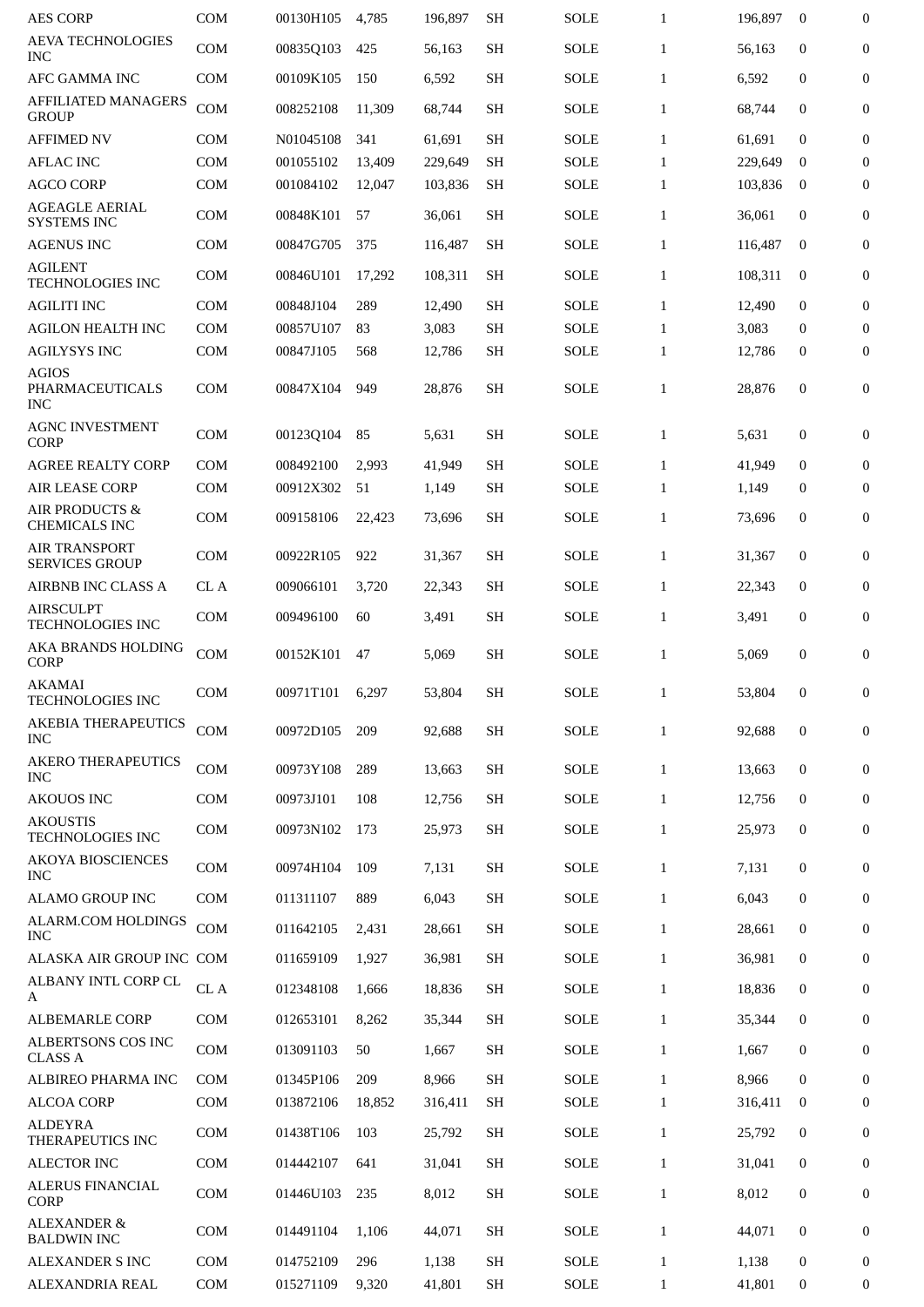| <b>ESTATE EQUIT</b>                                     |                        |                 |         |              |           |             |              |             |                  |                  |
|---------------------------------------------------------|------------------------|-----------------|---------|--------------|-----------|-------------|--------------|-------------|------------------|------------------|
| ALIBABA GROUP<br><b>HOLDING SP ADR</b>                  | <b>ADR</b>             | 01609W102 3,004 |         | 25,291       | <b>SH</b> | <b>SOLE</b> | $\mathbf{1}$ | 25,291      | $\boldsymbol{0}$ | $\boldsymbol{0}$ |
| <b>ALIGN TECHNOLOGY</b><br>INC                          | <b>COM</b>             | 016255101       | 18,782  | 28,579       | <b>SH</b> | <b>SOLE</b> | $\mathbf{1}$ | 28,579      | $\boldsymbol{0}$ | $\boldsymbol{0}$ |
| ALIGNMENT<br>HEALTHCARE INC                             | <b>COM</b>             | 01625V104       | 593     | 42,161       | <b>SH</b> | SOLE        | $\mathbf{1}$ | 42,161      | $\boldsymbol{0}$ | $\boldsymbol{0}$ |
| <b>ALIGOS THERAPEUTICS</b><br><b>INC</b>                | <b>COM</b>             | 01626L105       | 133     | 11,222       | <b>SH</b> | SOLE        | $\mathbf{1}$ | 11,222      | $\boldsymbol{0}$ | $\boldsymbol{0}$ |
| <b>ALKAMI TECHNOLOGY</b><br>INC                         | <b>COM</b>             | 01644J108       | 303     | 15,111       | <b>SH</b> | SOLE        | $\mathbf{1}$ | 15,111      | $\boldsymbol{0}$ | $\boldsymbol{0}$ |
| <b>ALKERMES PLC</b>                                     | <b>COM</b>             | G01767105       | 1,983   | 85,251       | <b>SH</b> | <b>SOLE</b> | $\mathbf{1}$ | 85,251      | $\boldsymbol{0}$ | $\boldsymbol{0}$ |
| <b>ALLAKOS INC</b>                                      | <b>COM</b>             | 01671P100       | 185     | 18,852       | <b>SH</b> | <b>SOLE</b> | $\mathbf{1}$ | 18,852      | 0                | 0                |
| <b>ALLEGHANY CORP</b>                                   | <b>COM</b>             | 017175100       | 15,471  | 23,175       | <b>SH</b> | <b>SOLE</b> | $\mathbf{1}$ | 23,175      | 0                | $\boldsymbol{0}$ |
| <b>ALLEGHENY</b><br><b>TECHNOLOGIES INC</b>             | <b>COM</b>             | 01741R102       | 1,234   | 77,450       | <b>SH</b> | SOLE        | $\mathbf{1}$ | 77,450      | $\boldsymbol{0}$ | 0                |
| <b>ALLEGIANCE</b><br><b>BANCSHARES INC</b>              | <b>COM</b>             | 01748H107       | 488     | 11,566       | <b>SH</b> | <b>SOLE</b> | $\mathbf{1}$ | 11,566      | $\boldsymbol{0}$ | $\boldsymbol{0}$ |
| ALLEGIANT TRAVEL CO                                     | <b>COM</b>             | 01748X102       | 1,743   | 9,319        | <b>SH</b> | <b>SOLE</b> | $\mathbf{1}$ | 9,319       | $\boldsymbol{0}$ | $\boldsymbol{0}$ |
| <b>ALLEGION PLC</b>                                     | <b>COM</b>             | G0176J109       | 3,584   | 27,061       | <b>SH</b> | SOLE        | $\mathbf{1}$ | 27,061      | $\bf{0}$         | $\boldsymbol{0}$ |
| <b>ALLEGRO</b><br>MICROSYSTEMS INC                      | <b>COM</b>             | 01749D105       | 28      | 762          | <b>SH</b> | <b>SOLE</b> | $\mathbf{1}$ | 762         | $\mathbf{0}$     | $\boldsymbol{0}$ |
| <b>ALLETE INC</b>                                       | <b>COM</b>             | 018522300       | 7,713   | 116,247      | <b>SH</b> | <b>SOLE</b> | $\mathbf{1}$ | 116,247     | $\mathbf{0}$     | $\boldsymbol{0}$ |
| <b>ALLIANCE DATA</b><br><b>SYSTEMS CORP</b>             | <b>COM</b>             | 018581108       | 5,605   | 84,192       | <b>SH</b> | <b>SOLE</b> | $\mathbf{1}$ | 84,192      | $\boldsymbol{0}$ | $\boldsymbol{0}$ |
| <b>ALLIANT ENERGY CORP</b>                              | <b>COM</b>             | 018802108       | 5,591   | 90,948       | <b>SH</b> | <b>SOLE</b> | $\mathbf{1}$ | 90,948      | $\mathbf{0}$     | $\boldsymbol{0}$ |
| <b>ALLIED MOTION</b><br><b>TECHNOLOGIES</b>             | COM                    | 019330109       | 226     | 6,183        | <b>SH</b> | SOLE        | $\mathbf{1}$ | 6,183       | $\boldsymbol{0}$ | 0                |
| <b>ALLISON</b><br><b>TRANSMISSION</b><br><b>HOLDING</b> | <b>COM</b>             | 01973R101       | 64      | 1,762        | <b>SH</b> | SOLE        | $\mathbf{1}$ | 1,762       | $\mathbf{0}$     | $\boldsymbol{0}$ |
| <b>ALLOGENE</b><br>THERAPEUTICS INC                     | <b>COM</b>             | 019770106       | 539     | 36,137       | <b>SH</b> | <b>SOLE</b> | $\mathbf{1}$ | 36,137      | $\boldsymbol{0}$ | 0                |
| <b>ALLOVIR INC</b>                                      | <b>COM</b>             | 019818103       | 203     | 15,674       | <b>SH</b> | <b>SOLE</b> | $\mathbf{1}$ | 15,674      | $\bf{0}$         | $\boldsymbol{0}$ |
| <b>ALLOVIR INC</b>                                      | COM                    | 019818103       | 14,607  | 1,128,888 SH |           | SOLE        | 2            | 1,128,888 0 |                  | $\boldsymbol{0}$ |
| <b>ALLSCRIPTS</b><br>HEALTHCARE SOLUTI                  | <b>COM</b>             | 01988P108       | 1,365   | 73,976       | <b>SH</b> | <b>SOLE</b> | $\mathbf{1}$ | 73,976      | $\mathbf{0}$     | $\mathbf{0}$     |
| <b>ALLSTATE CORP</b>                                    | <b>COM</b>             | 020002101       | 11,630  | 98,856       | <b>SH</b> | <b>SOLE</b> | $\mathbf{1}$ | 98,856      | $\mathbf{0}$     | $\boldsymbol{0}$ |
| ALLY FINANCIAL INC                                      | COM                    | 02005N100       | 177     | 3,719        | <b>SH</b> | <b>SOLE</b> | $\mathbf{1}$ | 3,719       | $\mathbf{0}$     | $\overline{0}$   |
| <b>ALNYLAM</b><br>PHARMACEUTICALS<br><b>INC</b>         | <b>COM</b>             | 02043Q107       | 382     | 2,251        | <b>SH</b> | SOLE        | $\mathbf{1}$ | 2,251       | $\boldsymbol{0}$ | $\boldsymbol{0}$ |
| <b>ALPHA &amp; OMEGA</b><br><b>SEMICONDUCTOR</b>        | <b>COM</b>             | G6331P104       | 687     | 11,343       | <b>SH</b> | <b>SOLE</b> | $\mathbf{1}$ | 11,343      | $\mathbf{0}$     | $\boldsymbol{0}$ |
| ALPHA TEKNOVA INC                                       | <b>COM</b>             | 02080L102       | 76      | 3,700        | <b>SH</b> | SOLE        | $\mathbf{1}$ | 3,700       | $\overline{0}$   | $\boldsymbol{0}$ |
| ALPHABET INC CL A                                       | <b>CAP STK</b><br>CL A | 02079K305       | 290,617 | 100,315      | <b>SH</b> | SOLE        | $\mathbf{1}$ | 100,315     | $\mathbf{0}$     | $\boldsymbol{0}$ |
| ALPHABET INC CL C                                       | <b>CAP STK</b><br>CL C | 02079K107       | 274,104 | 94,728       | <b>SH</b> | SOLE        | $\mathbf{1}$ | 94,728      | $\boldsymbol{0}$ | 0                |
| ALPHATEC HOLDINGS<br><b>INC</b>                         | <b>COM</b>             | 02081G201       | 430     | 37,577       | <b>SH</b> | SOLE        | $\mathbf{1}$ | 37,577      | $\mathbf{0}$     | $\boldsymbol{0}$ |
| ALPINE IMMUNE<br><b>SCIENCES INC</b>                    | <b>COM</b>             | 02083G100       | 85      | 6,173        | <b>SH</b> | <b>SOLE</b> | $\mathbf{1}$ | 6,173       | $\boldsymbol{0}$ | $\boldsymbol{0}$ |
| <b>ALTA EQUIPMENT</b><br><b>GROUP INC</b>               | <b>COM</b>             | 02128L106       | 147     | 10,048       | <b>SH</b> | <b>SOLE</b> | $\mathbf{1}$ | 10,048      | $\mathbf{0}$     | $\boldsymbol{0}$ |
| ALTAIR ENGINEERING<br>INC A                             | <b>COM</b>             | 021369103       | 1,900   | 24,579       | <b>SH</b> | <b>SOLE</b> | $\mathbf{1}$ | 24,579      | $\mathbf{0}$     | $\boldsymbol{0}$ |
| <b>ALTERYX INC CLASS A</b>                              | <b>COM</b>             | 02156B103       | 68      | 1,116        | <b>SH</b> | <b>SOLE</b> | $\mathbf{1}$ | 1,116       | $\bf{0}$         | 0                |
| <b>ALTICE USA INC A</b>                                 | COM                    | 02156K103       | 56      | 3,463        | <b>SH</b> | <b>SOLE</b> | $\mathbf{1}$ | 3,463       | $\mathbf{0}$     | 0                |
| <b>ALTIMMUNE INC</b>                                    | <b>COM</b>             | 02155H200       | 193     | 21,066       | <b>SH</b> | SOLE        | $\mathbf{1}$ | 21,066      | $\mathbf{0}$     | 0                |
| ALTO INGREDIENTS INC                                    | <b>COM</b>             | 021513106       | 183     | 38,007       | <b>SH</b> | <b>SOLE</b> | $\mathbf{1}$ | 38,007      | 0                | $\boldsymbol{0}$ |
| ALTRA INDUSTRIAL<br><b>MOTION CORP</b>                  | <b>COM</b>             | 02208R106       | 1,776   | 34,439       | <b>SH</b> | SOLE        | $\mathbf{1}$ | 34,439      | $\mathbf{0}$     | $\boldsymbol{0}$ |
| <b>ALTRIA GROUP INC</b>                                 | COM                    | 02209S103       | 24,783  | 522,957      | <b>SH</b> | <b>SOLE</b> | $\mathbf{1}$ | 522,957     | $\mathbf{0}$     | 0                |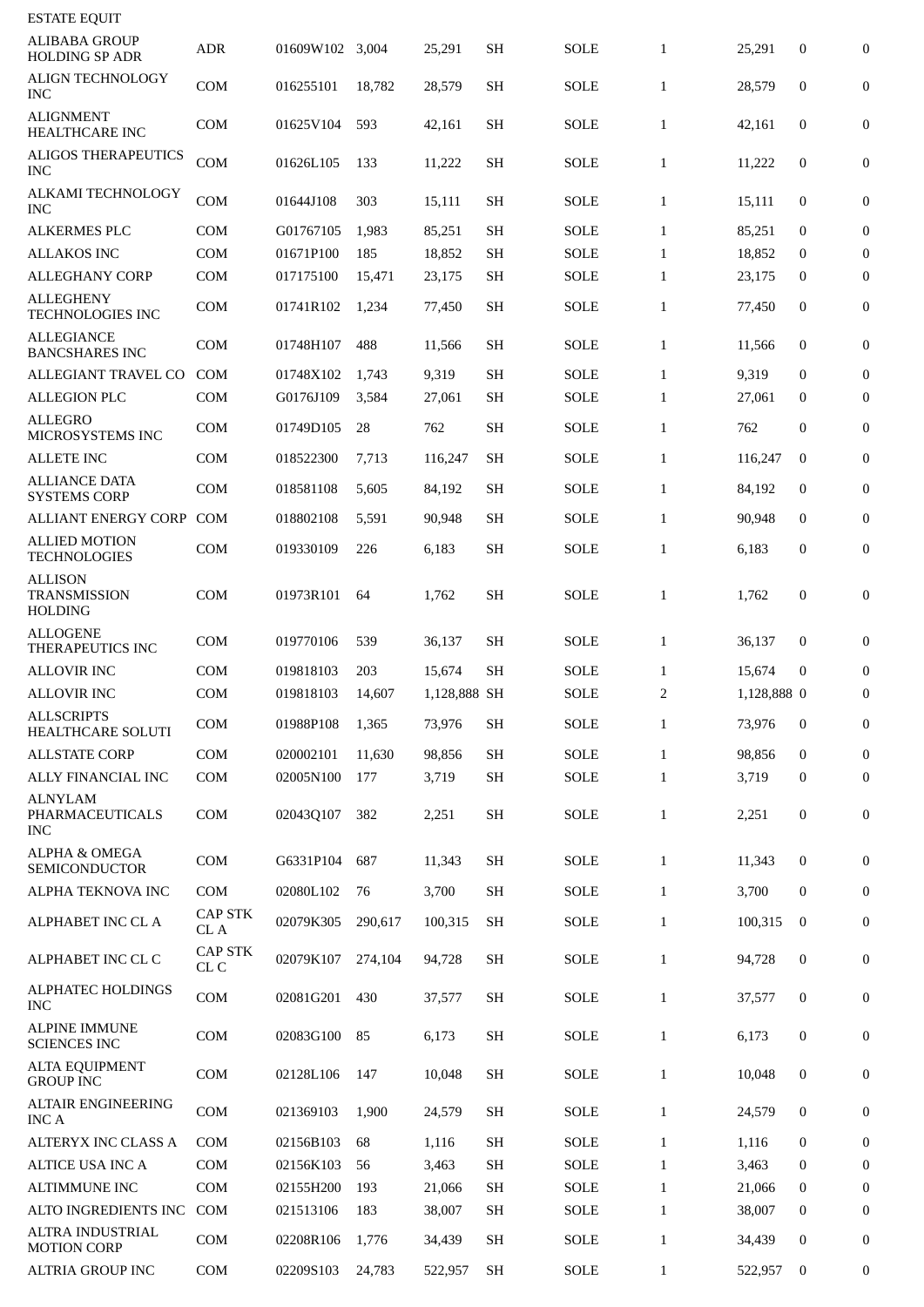| ALTUS MIDSTREAM CO<br>A                           | CL A          | 02215L209       | 106     | 1,732   | <b>SH</b> | SOLE        | $\mathbf{1}$ | 1,732   | $\boldsymbol{0}$ | $\boldsymbol{0}$ |
|---------------------------------------------------|---------------|-----------------|---------|---------|-----------|-------------|--------------|---------|------------------|------------------|
| <b>ALX ONCOLOGY</b><br>HOLDINGS INC               | <b>COM</b>    | 00166B105       | 202     | 9,422   | <b>SH</b> | <b>SOLE</b> | $\mathbf{1}$ | 9,422   | $\overline{0}$   | $\boldsymbol{0}$ |
| <b>AMALGAMATED</b><br><b>FINANCIAL CORP</b>       | <b>COM</b>    | 022671101       | 121     | 7,241   | <b>SH</b> | <b>SOLE</b> | $\mathbf{1}$ | 7,241   | $\mathbf{0}$     | $\boldsymbol{0}$ |
| AMAZON.COM INC                                    | <b>COM</b>    | 023135106       | 494,169 | 148,206 | <b>SH</b> | SOLE        | $\mathbf{1}$ | 148,206 | $\mathbf{0}$     | $\mathbf{0}$     |
| <b>AMBAC FINANCIAL</b><br><b>GROUP INC</b>        | <b>COM</b>    | 023139884       | 445     | 27,730  | <b>SH</b> | <b>SOLE</b> | $\mathbf{1}$ | 27,730  | $\mathbf{0}$     | $\boldsymbol{0}$ |
| <b>AMBARELLA INC</b>                              | <b>COM</b>    | G037AX101 3,811 |         | 18,782  | <b>SH</b> | <b>SOLE</b> | $\mathbf{1}$ | 18,782  | $\mathbf{0}$     | $\mathbf{0}$     |
| AMC ENTERTAINMENT<br><b>HLDS CLA</b>              | <b>CLACOM</b> | 00165C104       | 7,462   | 274,347 | <b>SH</b> | <b>SOLE</b> | $\mathbf{1}$ | 274,347 | $\mathbf{0}$     | $\boldsymbol{0}$ |
| AMC NETWORKS INC A                                | <b>COM</b>    | 00164V103       | 610     | 17,703  | <b>SH</b> | <b>SOLE</b> | $\mathbf{1}$ | 17,703  | $\mathbf{0}$     | $\boldsymbol{0}$ |
| <b>AMCOR PLC</b>                                  | COM           | G0250X107       | 5,637   | 469,377 | <b>SH</b> | <b>SOLE</b> | $\mathbf{1}$ | 469,377 | $\bf{0}$         | $\mathbf{0}$     |
| <b>AMDOCS LTD</b>                                 | COM           | G02602103       | 104     | 1,389   | <b>SH</b> | <b>SOLE</b> | $\mathbf{1}$ | 1,389   | $\bf{0}$         | $\bf{0}$         |
| <b>AMEDISYS INC</b>                               | COM           | 023436108       | 8,962   | 55,361  | <b>SH</b> | <b>SOLE</b> | $\mathbf{1}$ | 55,361  | $\mathbf{0}$     | $\mathbf{0}$     |
| <b>AMER NATL</b><br><b>BNKSHS/DANVILLE VA</b>     | <b>COM</b>    | 027745108       | 209     | 5,553   | <b>SH</b> | <b>SOLE</b> | $\mathbf{1}$ | 5,553   | $\boldsymbol{0}$ | 0                |
| <b>AMERANT BANCORP</b>                            |               |                 |         |         |           |             |              |         |                  |                  |
| <b>INC</b>                                        | <b>COM</b>    | 023576101       | 496     | 14,350  | <b>SH</b> | SOLE        | $\mathbf{1}$ | 14,350  | $\mathbf{0}$     | 0                |
| <b>AMERCO</b>                                     | <b>COM</b>    | 023586100       | 70      | 96      | <b>SH</b> | <b>SOLE</b> | $\mathbf{1}$ | 96      | $\mathbf{0}$     | $\mathbf{0}$     |
| <b>AMEREN CORPORATION</b>                         | COM           | 023608102       | 6,771   | 76,072  | <b>SH</b> | <b>SOLE</b> | $\mathbf{1}$ | 76,072  | $\mathbf 0$      | $\mathbf{0}$     |
| AMERESCO INC CL A                                 | CL A          | 02361E108       | 1,337   | 16,423  | <b>SH</b> | <b>SOLE</b> | $\mathbf{1}$ | 16,423  | $\bf{0}$         | $\boldsymbol{0}$ |
| AMERICA S CAR MART<br><b>INC</b>                  | <b>COM</b>    | 03062T105       | 374     | 3,654   | <b>SH</b> | <b>SOLE</b> | $\mathbf{1}$ | 3,654   | 0                | 0                |
| <b>AMERICAN AIRLINES</b><br><b>GROUP INC</b>      | <b>COM</b>    | 02376R102       | 3,434   | 191,194 | <b>SH</b> | <b>SOLE</b> | $\mathbf{1}$ | 191,194 | $\mathbf{0}$     | 0                |
| <b>AMERICAN ASSETS</b><br><b>TRUST INC</b>        | <b>COM</b>    | 024013104       | 1,147   | 30,574  | <b>SH</b> | <b>SOLE</b> | $\mathbf{1}$ | 30,574  | $\boldsymbol{0}$ | $\mathbf{0}$     |
| <b>AMERICAN AXLE &amp;</b><br><b>MFG HOLDINGS</b> | COM           | 024061103       | 641     | 68,686  | <b>SH</b> | <b>SOLE</b> | $\mathbf{1}$ | 68,686  | $\mathbf{0}$     | $\boldsymbol{0}$ |
| <b>AMERICAN CAMPUS</b><br><b>COMMUNITIES</b>      | <b>COM</b>    | 024835100       | 13,481  | 235,308 | <b>SH</b> | SOLE        | $\mathbf{1}$ | 235,308 | $\bf{0}$         | $\boldsymbol{0}$ |
| <b>AMERICAN EAGLE</b><br><b>OUTFITTERS</b>        | COM           | 02553E106       | 8,576   | 338,706 | <b>SH</b> | <b>SOLE</b> | $\mathbf{1}$ | 338,706 | $\bf{0}$         | $\boldsymbol{0}$ |
| AMERICAN ELECTRIC<br><b>POWER</b>                 | COM           | 025537101       | 15,643  | 175,827 | SН        | <b>SOLE</b> | $\mathbf{1}$ | 175,827 | $\overline{0}$   | 0                |
| <b>AMERICAN EQUITY</b><br><b>INVT LIFE HL</b>     | COM           | 025676206       | 1,957   | 50,277  | <b>SH</b> | <b>SOLE</b> | $\mathbf{1}$ | 50.277  | $\mathbf{0}$     | $\boldsymbol{0}$ |
| <b>AMERICAN EXPRESS CO</b>                        | <b>COM</b>    | 025816109       | 36,525  | 223,259 | <b>SH</b> | <b>SOLE</b> | $\mathbf{1}$ | 223,259 | $\mathbf{0}$     | 0                |
| <b>AMERICAN FINANCE</b><br>TRUST INC              | COM           | 02607T109       | 602     | 65,989  | <b>SH</b> | <b>SOLE</b> | $\mathbf{1}$ | 65,989  | $\mathbf{0}$     | $\boldsymbol{0}$ |
| <b>AMERICAN FINANCIAL</b><br><b>GROUP INC</b>     | COM           | 025932104       | 15,364  | 111,886 | <b>SH</b> | SOLE        | $\mathbf{1}$ | 111,886 | $\mathbf{0}$     | 0                |
| <b>AMERICAN HOMES 4</b><br><b>RENT A</b>          | <b>COM</b>    | 02665T306       | 132     | 3,038   | <b>SH</b> | <b>SOLE</b> | $\mathbf{1}$ | 3,038   | $\boldsymbol{0}$ | 0                |
| <b>AMERICAN</b><br><b>INTERNATIONAL GROUP</b>     | COM           | 026874784       | 13,440  | 236,371 | <b>SH</b> | <b>SOLE</b> | $\mathbf{1}$ | 236,371 | $\mathbf{0}$     | $\mathbf{0}$     |
| <b>AMERICAN NATIONAL</b><br><b>GROUP INC</b>      | COM           | 02772A109       | 748     | 3,962   | <b>SH</b> | <b>SOLE</b> | $\mathbf{1}$ | 3,962   | $\boldsymbol{0}$ | $\mathbf{0}$     |
| <b>AMERICAN OUTDOOR</b><br><b>BRANDS INC</b>      | COM           | 02875D109       | 149     | 7,491   | <b>SH</b> | <b>SOLE</b> | $\mathbf{1}$ | 7,491   | $\bf{0}$         | 0                |
| <b>AMERICAN PUBLIC</b><br><b>EDUCATION</b>        | COM           | 02913V103       | 252     | 11,320  | <b>SH</b> | <b>SOLE</b> | $\mathbf{1}$ | 11,320  | $\bf{0}$         | $\boldsymbol{0}$ |
| <b>AMERICAN SOFTWARE</b><br><b>INC CLA</b>        | CL A          | 029683109       | 437     | 16,709  | <b>SH</b> | <b>SOLE</b> | $\mathbf{1}$ | 16,709  | $\bf{0}$         | $\boldsymbol{0}$ |
| <b>AMERICAN STATES</b><br>WATER CO                | <b>COM</b>    | 029899101       | 2,321   | 22,436  | <b>SH</b> | <b>SOLE</b> | $\mathbf{1}$ | 22,436  | $\mathbf{0}$     | $\boldsymbol{0}$ |
| <b>AMERICAN</b><br>SUPERCONDUCTOR<br><b>CORP</b>  | COM           | 030111207       | 160     | 14,676  | <b>SH</b> | <b>SOLE</b> | $\mathbf{1}$ | 14,676  | $\boldsymbol{0}$ | $\boldsymbol{0}$ |
| <b>AMERICAN TOWER</b><br><b>CORP</b>              | COM           | 03027X100       | 43,941  | 150,226 | <b>SH</b> | <b>SOLE</b> | $\mathbf{1}$ | 150,226 | $\bf{0}$         | 0                |
| AMERICAN VANGUARD<br><b>CORP</b>                  | <b>COM</b>    | 030371108       | 289     | 17,649  | <b>SH</b> | <b>SOLE</b> | $\mathbf{1}$ | 17,649  | $\bf{0}$         | $\boldsymbol{0}$ |
| <b>AMERICAN WATER</b>                             | COM           | 030420103       | 13,962  | 73,927  | SH        | <b>SOLE</b> | $\mathbf{1}$ | 73,927  | $\bf{0}$         | 0                |
|                                                   |               |                 |         |         |           |             |              |         |                  |                  |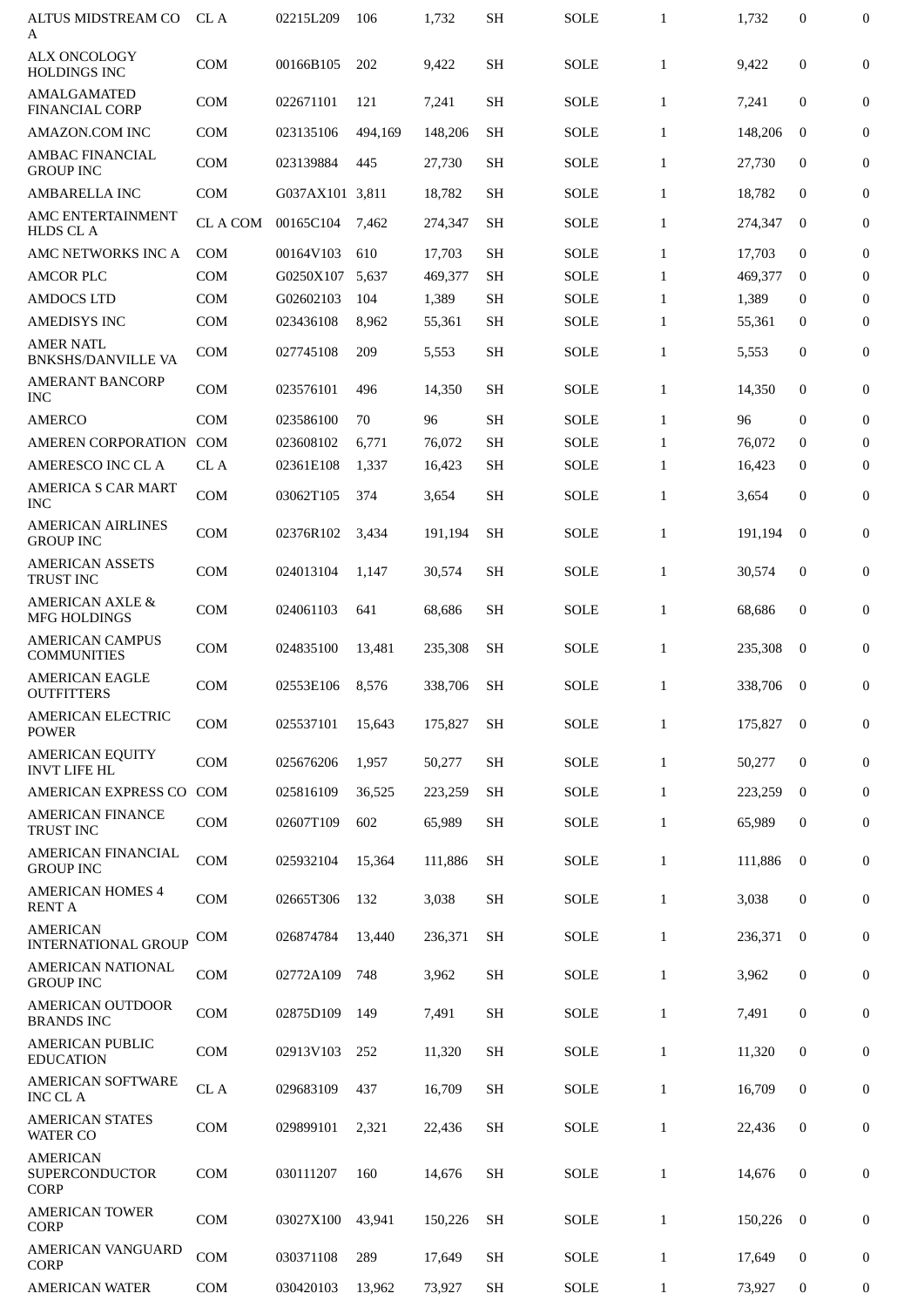| WORKS CO INC                                   |            |           |        |         |           |             |              |         |                  |                  |
|------------------------------------------------|------------|-----------|--------|---------|-----------|-------------|--------------|---------|------------------|------------------|
| <b>AMERICAN WELL CORP</b><br><b>CLASS A</b>    | CL A       | 03044L105 | 588    | 97,314  | <b>SH</b> | <b>SOLE</b> | $\mathbf{1}$ | 97,314  | $\boldsymbol{0}$ | $\boldsymbol{0}$ |
| AMERICAN<br><b>WOODMARK CORP</b>               | <b>COM</b> | 030506109 | 656    | 10,067  | <b>SH</b> | <b>SOLE</b> | $\mathbf{1}$ | 10,067  | $\boldsymbol{0}$ | 0                |
| <b>AMERICOLD REALTY</b><br><b>TRUST</b>        | <b>COM</b> | 03064D108 | 94     | 2,865   | <b>SH</b> | <b>SOLE</b> | $\mathbf{1}$ | 2,865   | $\boldsymbol{0}$ | $\boldsymbol{0}$ |
| AMERIPRISE FINANCIAL<br><b>INC</b>             | COM        | 03076C106 | 10,332 | 34,252  | <b>SH</b> | SOLE        | $\mathbf{1}$ | 34,252  | $\boldsymbol{0}$ | $\boldsymbol{0}$ |
| <b>AMERIS BANCORP</b>                          | <b>COM</b> | 03076K108 | 2,008  | 40,414  | <b>SH</b> | <b>SOLE</b> | $\mathbf{1}$ | 40,414  | $\mathbf{0}$     | $\boldsymbol{0}$ |
| <b>AMERISAFE INC</b>                           | <b>COM</b> | 03071H100 | 628    | 11,670  | <b>SH</b> | <b>SOLE</b> | $\mathbf{1}$ | 11,670  | 0                | $\bf{0}$         |
| AMERISOURCEBERGEN<br><b>CORP</b>               | <b>COM</b> | 03073E105 | 5,872  | 44,187  | <b>SH</b> | SOLE        | $\mathbf{1}$ | 44,187  | $\mathbf{0}$     | $\boldsymbol{0}$ |
| <b>AMETEK INC</b>                              | <b>COM</b> | 031100100 | 11,143 | 75,782  | <b>SH</b> | <b>SOLE</b> | $\mathbf{1}$ | 75,782  | $\bf{0}$         | $\boldsymbol{0}$ |
| <b>AMGEN INC</b>                               | <b>COM</b> | 031162100 | 50,384 | 223,957 | <b>SH</b> | <b>SOLE</b> | $\mathbf{1}$ | 223,957 | $\bf{0}$         | $\boldsymbol{0}$ |
| <b>AMICUS THERAPEUTICS</b><br><b>INC</b>       | COM        | 03152W109 | 1,614  | 139,754 | <b>SH</b> | <b>SOLE</b> | $\mathbf{1}$ | 139,754 | $\bf{0}$         | 0                |
| <b>AMKOR TECHNOLOGY</b><br><b>INC</b>          | <b>COM</b> | 031652100 | 5,521  | 222,727 | SН        | SOLE        | $\mathbf{1}$ | 222,727 | $\bf{0}$         | $\boldsymbol{0}$ |
| <b>AMMO INC</b>                                | <b>COM</b> | 00175J107 | 253    | 46,359  | <b>SH</b> | <b>SOLE</b> | $\mathbf{1}$ | 46,359  | $\mathbf{0}$     | $\bf{0}$         |
| <b>AMN HEALTHCARE</b><br><b>SERVICES INC</b>   | COM        | 001744101 | 3,508  | 28,677  | <b>SH</b> | SOLE        | $\mathbf{1}$ | 28,677  | $\mathbf{0}$     | $\boldsymbol{0}$ |
| <b>AMNEAL</b><br>PHARMACEUTICALS<br><b>INC</b> | <b>COM</b> | 03168L105 | 254    | 52,993  | <b>SH</b> | SOLE        | $\mathbf{1}$ | 52,993  | $\boldsymbol{0}$ | $\boldsymbol{0}$ |
| <b>AMPHASTAR</b><br>PHARMACEUTICALS IN         | COM        | 03209R103 | 524    | 22,491  | <b>SH</b> | SOLE        | $\mathbf{1}$ | 22,491  | $\boldsymbol{0}$ | 0                |
| <b>AMPHENOL CORP CL A</b>                      | CL A       | 032095101 | 16,985 | 194,199 | <b>SH</b> | <b>SOLE</b> | $\mathbf{1}$ | 194,199 | $\bf{0}$         | $\boldsymbol{0}$ |
| <b>AMPIO</b><br>PHARMACEUTICALS<br><b>INC</b>  | <b>COM</b> | 03209T109 | 59     | 103,545 | <b>SH</b> | <b>SOLE</b> | $\mathbf{1}$ | 103,545 | $\bf{0}$         | $\boldsymbol{0}$ |
| <b>AMYRIS INC</b>                              | <b>COM</b> | 03236M200 | 508    | 93,982  | <b>SH</b> | <b>SOLE</b> | $\mathbf{1}$ | 93,982  | $\boldsymbol{0}$ | $\boldsymbol{0}$ |
| <b>ANALOG DEVICES INC</b>                      | <b>COM</b> | 032654105 | 35,222 | 200,386 | <b>SH</b> | <b>SOLE</b> | $\mathbf{1}$ | 200,386 | 0                | $\bf{0}$         |
| <b>ANAPLAN INC</b>                             | <b>COM</b> | 03272L108 | 124    | 2,695   | <b>SH</b> | <b>SOLE</b> | $\mathbf{1}$ | 2,695   | $\bf{0}$         | $\bf{0}$         |
| ANAPTYSBIO INC                                 | <b>COM</b> | 032724106 | 356    | 10,246  | <b>SH</b> | SOLE        | $\mathbf{1}$ | 10,246  | 0                | $\boldsymbol{0}$ |
| <b>ANAVEX LIFE SCIENCES</b><br><b>CORP</b>     | COM        | 032797300 | 618    | 35,652  | <b>SH</b> | <b>SOLE</b> | $\mathbf{1}$ | 35,652  | $\boldsymbol{0}$ | $\mathbf{0}$     |
| ANDERSONS INC/THE                              | <b>COM</b> | 034164103 | 739    | 19,091  | <b>SH</b> | SOLE        | $\mathbf{1}$ | 19,091  | $\bf{0}$         | $\boldsymbol{0}$ |
| ANGEL OAK MORTGAGE<br><b>INC</b>               | COM        | 03464Y108 | 63     | 3,861   | <b>SH</b> | SOLE        | $\mathbf{1}$ | 3,861   | $\boldsymbol{0}$ | $\boldsymbol{0}$ |
| ANGIODYNAMICS INC                              | <b>COM</b> | 03475V101 | 631    | 22,892  | <b>SH</b> | SOLE        | $\mathbf{1}$ | 22,892  | $\bf{0}$         | 0                |
| ANGION BIOMEDICA<br>CORP                       | COM        | 03476J107 | 34     | 11,569  | <b>SH</b> | SOLE        | $\mathbf{1}$ | 11,569  | $\boldsymbol{0}$ | $\boldsymbol{0}$ |
| ANI<br>PHARMACEUTICALS<br><b>INC</b>           | <b>COM</b> | 00182C103 | 306    | 6,644   | <b>SH</b> | SOLE        | $\mathbf{1}$ | 6,644   | $\boldsymbol{0}$ | $\boldsymbol{0}$ |
| ANIKA THERAPEUTICS<br><b>INC</b>               | <b>COM</b> | 035255108 | 314    | 8,776   | <b>SH</b> | SOLE        | $\mathbf{1}$ | 8,776   | $\boldsymbol{0}$ | $\mathbf{0}$     |
| <b>ANNALY CAPITAL</b><br>MANAGEMENT IN         | <b>COM</b> | 035710409 | 117    | 15,012  | <b>SH</b> | <b>SOLE</b> | $\mathbf{1}$ | 15,012  | $\boldsymbol{0}$ | $\boldsymbol{0}$ |
| <b>ANNEXON INC</b>                             | <b>COM</b> | 03589W102 | 190    | 16,570  | <b>SH</b> | SOLE        | $\mathbf{1}$ | 16,570  | $\mathbf{0}$     | $\boldsymbol{0}$ |
| ANSYS INC                                      | <b>COM</b> | 03662Q105 | 15,287 | 38,111  | <b>SH</b> | SOLE        | $\mathbf{1}$ | 38,111  | $\bf{0}$         | $\boldsymbol{0}$ |
| <b>ANTARES PHARMA INC</b>                      | <b>COM</b> | 036642106 | 317    | 88,710  | <b>SH</b> | SOLE        | $\mathbf{1}$ | 88,710  | $\bf{0}$         | $\boldsymbol{0}$ |
| <b>ANTERIX INC</b>                             | COM        | 03676C100 | 363    | 6,180   | <b>SH</b> | SOLE        | $\mathbf{1}$ | 6,180   | 0                | 0                |
| ANTERO MIDSTREAM<br><b>CORP</b>                | <b>COM</b> | 03676B102 | 5,316  | 549,215 | <b>SH</b> | SOLE        | $\mathbf{1}$ | 549,215 | $\bf{0}$         | $\boldsymbol{0}$ |
| <b>ANTERO RESOURCES</b><br><b>CORP</b>         | <b>COM</b> | 03674X106 | 2,662  | 152,094 | <b>SH</b> | <b>SOLE</b> | $\mathbf{1}$ | 152,094 | $\bf{0}$         | 0                |
| <b>ANTHEM INC</b>                              | <b>COM</b> | 036752103 | 36,586 | 78,927  | <b>SH</b> | SOLE        | $\mathbf{1}$ | 78,927  | $\mathbf{0}$     | $\boldsymbol{0}$ |
| AON PLC CLASS A                                | CL A       | G0403H108 | 21,856 | 72,716  | SH        | SOLE        | $\mathbf{1}$ | 72,716  | 0                | 0                |
| <b>APA CORP</b>                                | <b>COM</b> | 03743Q108 | 2,939  | 109,304 | <b>SH</b> | <b>SOLE</b> | $\mathbf{1}$ | 109,304 | $\bf{0}$         | $\mathbf{0}$     |
| APARTMENT INCOME<br><b>REIT CO</b>             | COM        | 03750L109 | 14,513 | 265,474 | <b>SH</b> | SOLE        | $\mathbf{1}$ | 265,474 | $\bf{0}$         | $\boldsymbol{0}$ |
| <b>APARTMENT INVT &amp;</b>                    | COM        | 03748R747 | 620    | 80,343  | <b>SH</b> | <b>SOLE</b> | $\mathbf{1}$ | 80,343  | $\bf{0}$         | $\bf{0}$         |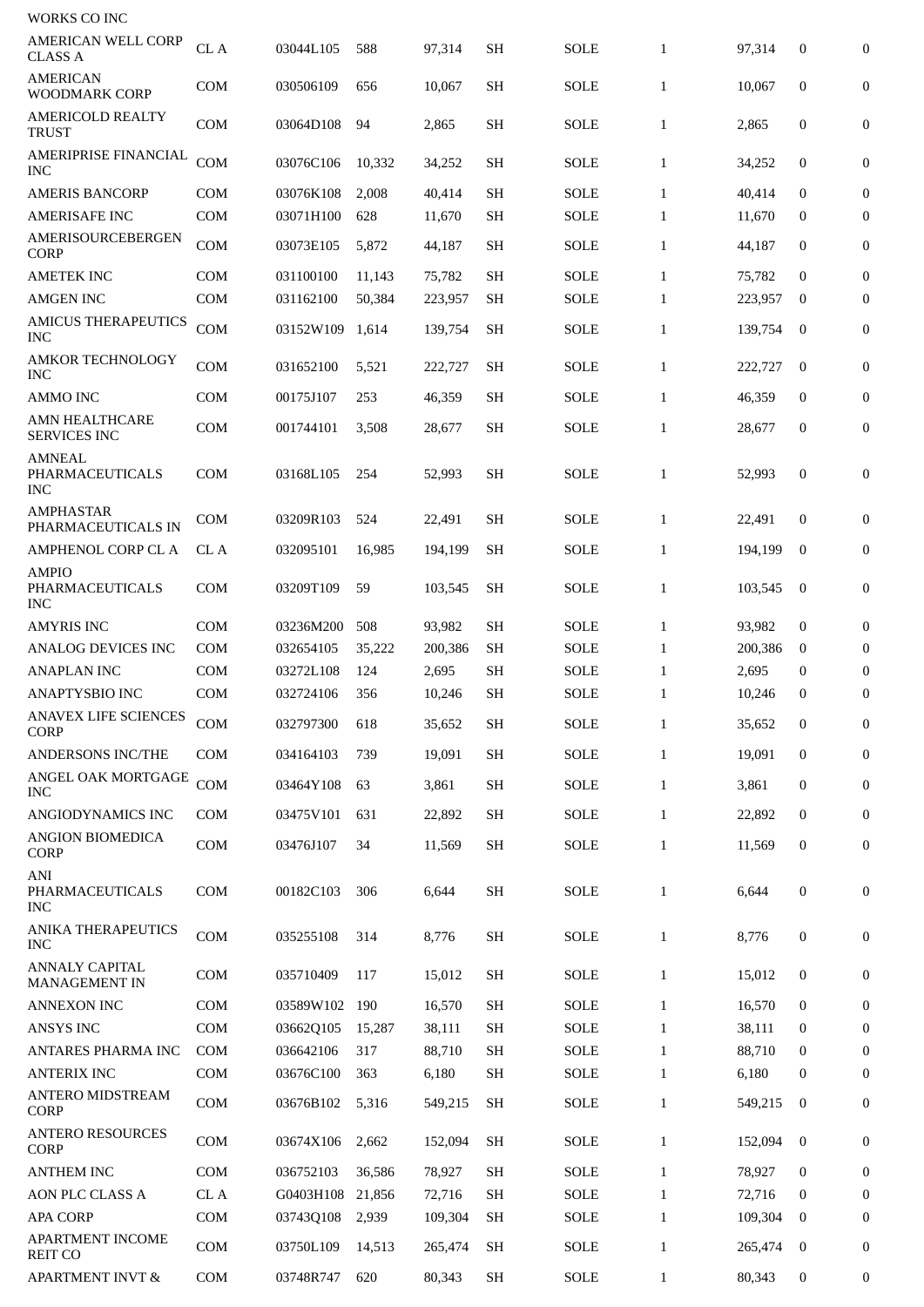| MGMT CO A                                              |              |                 |         |              |           |             |              |             |                  |                  |
|--------------------------------------------------------|--------------|-----------------|---------|--------------|-----------|-------------|--------------|-------------|------------------|------------------|
| <b>APELLIS</b><br><b>PHARMACEUTICALS</b><br><b>INC</b> | <b>COM</b>   | 03753U106       | 1,796   | 37,988       | <b>SH</b> | <b>SOLE</b> | $\mathbf{1}$ | 37,988      | 0                | $\overline{0}$   |
| <b>API GROUP CORP</b>                                  | <b>COM</b>   | 00187Y100       | 2,764   | 107,250      | <b>SH</b> | <b>SOLE</b> | $\mathbf{1}$ | 107,250     | $\boldsymbol{0}$ | $\boldsymbol{0}$ |
| <b>APOGEE ENTERPRISES</b><br>INC                       | <b>COM</b>   | 037598109       | 730     | 15,156       | <b>SH</b> | <b>SOLE</b> | $\mathbf{1}$ | 15,156      | $\mathbf{0}$     | 0                |
| APOLLO COMMERCIAL<br><b>REAL ESTAT</b>                 | <b>COM</b>   | 03762U105       | 1,114   | 84,657       | <b>SH</b> | SOLE        | $\mathbf{1}$ | 84,657      | $\mathbf{0}$     | $\boldsymbol{0}$ |
| <b>APOLLO GLOBAL</b><br><b>MANAGEMENT INC</b>          | CL A         | 03768E105       | 325     | 4,484        | <b>SH</b> | <b>SOLE</b> | $\mathbf{1}$ | 4,484       | 0                | $\boldsymbol{0}$ |
| <b>APOLLO MEDICAL</b><br>HOLDINGS INC                  | <b>COM</b>   | 03763A207       | 1,685   | 22,928       | <b>SH</b> | <b>SOLE</b> | $\mathbf{1}$ | 22,928      | $\boldsymbol{0}$ | 0                |
| <b>APPFOLIO INC A</b>                                  | <b>COM</b>   | 03783C100       | 1,226   | 10,131       | <b>SH</b> | <b>SOLE</b> | $\mathbf{1}$ | 10,131      | $\bf{0}$         | 0                |
| APPHARVEST INC                                         | <b>COM</b>   | 03783T103       | 144     | 37,077       | <b>SH</b> | <b>SOLE</b> | $\mathbf{1}$ | 37,077      | $\mathbf{0}$     | $\mathbf{0}$     |
| <b>APPIAN CORP</b>                                     | COM          | 03782L101       | 1,363   | 20,907       | <b>SH</b> | <b>SOLE</b> | $\mathbf{1}$ | 20,907      | $\bf{0}$         | $\boldsymbol{0}$ |
| <b>APPLE HOSPITALITY</b><br><b>REIT INC</b>            | <b>COM</b>   | 03784Y200       | 1,840   | 113,958      | <b>SH</b> | <b>SOLE</b> | $\mathbf{1}$ | 113,958     | $\bf{0}$         | $\boldsymbol{0}$ |
| <b>APPLE INC</b>                                       | <b>COM</b>   | 037833100       | 928,621 | 5,229,604 SH |           | <b>SOLE</b> | $\mathbf{1}$ | 5,229,604 0 |                  | $\boldsymbol{0}$ |
| <b>APPLIED INDUSTRIAL</b><br><b>TECH INC</b>           | <b>COM</b>   | 03820C105       | 2,399   | 23,362       | <b>SH</b> | <b>SOLE</b> | $\mathbf{1}$ | 23,362      | $\boldsymbol{0}$ | $\overline{0}$   |
| <b>APPLIED MATERIALS</b><br>INC                        | <b>COM</b>   | 038222105       | 56,386  | 358,326      | <b>SH</b> | <b>SOLE</b> | $\mathbf{1}$ | 358,326     | $\mathbf{0}$     | $\boldsymbol{0}$ |
| <b>APPLIED MOLECULAR</b><br><b>TRANSPORT</b>           | <b>COM</b>   | 03824M109       | 186     | 13,294       | <b>SH</b> | <b>SOLE</b> | $\mathbf{1}$ | 13,294      | $\mathbf{0}$     | $\boldsymbol{0}$ |
| <b>APPLIED</b><br>THERAPEUTICS INC                     | <b>COM</b>   | 03828A101       | 84      | 9,413        | <b>SH</b> | <b>SOLE</b> | $\mathbf{1}$ | 9,413       | $\mathbf{0}$     | 0                |
| <b>APRIA INC</b>                                       | <b>COM</b>   | 03836A101       | 340     | 10,433       | SH        | <b>SOLE</b> | $\mathbf{1}$ | 10,433      | $\mathbf{0}$     | $\boldsymbol{0}$ |
| <b>APTARGROUP INC</b>                                  | <b>COM</b>   | 038336103       | 13,634  | 111,319      | <b>SH</b> | <b>SOLE</b> | $\mathbf{1}$ | 111,319     | $\bf{0}$         | $\bf{0}$         |
| <b>APTIV PLC</b>                                       | <b>COM</b>   | G6095L109       | 16,436  | 99,640       | <b>SH</b> | <b>SOLE</b> | $\mathbf{1}$ | 99,640      | $\mathbf 0$      | $\overline{0}$   |
| APYX MEDICAL CORP                                      | <b>COM</b>   | 03837C106       | 212     | 16,575       | <b>SH</b> | SOLE        | $\mathbf{1}$ | 16,575      | $\bf{0}$         | $\boldsymbol{0}$ |
| <b>AQUABOUNTY</b><br><b>TECHNOLOGIES</b>               | <b>COM</b>   | 03842K200       | 59      | 27,890       | <b>SH</b> | <b>SOLE</b> | $\mathbf{1}$ | 27,890      | $\mathbf 0$      | 0                |
| <b>ARAMARK</b>                                         | COM          | 03852U106       | 91      | 2,461        | <b>SH</b> | <b>SOLE</b> | $\mathbf{1}$ | 2,461       | $\boldsymbol{0}$ | $\boldsymbol{0}$ |
| ARBOR REALTY TRUST<br>INC                              | COM          | 038923108 1,401 |         | 76,496       | <b>SH</b> | SOLE        | $\mathbf{1}$ | 76,496      | $\bf{0}$         | $\bf{0}$         |
| ARBUTUS BIOPHARMA<br><b>CORP</b>                       | <b>COM</b>   | 03879J100       | 166     | 42,699       | <b>SH</b> | <b>SOLE</b> | $\mathbf{1}$ | 42,699      | $\mathbf 0$      | $\mathbf{0}$     |
| <b>ARCBEST CORP</b>                                    | <b>COM</b>   | 03937C105       | 1,847   | 15,412       | <b>SH</b> | <b>SOLE</b> | $\mathbf{1}$ | 15,412      | $\mathbf 0$      | $\mathbf{0}$     |
| ARCH CAPITAL GROUP<br>LTD                              | <b>COM</b>   | G0450A105       | 210     | 4,727        | <b>SH</b> | <b>SOLE</b> | $\mathbf{1}$ | 4,727       | 0                | 0                |
| <b>ARCH RESOURCES INC</b>                              | CL A         | 03940R107       | 734     | 8,035        | <b>SH</b> | <b>SOLE</b> | $\mathbf{1}$ | 8,035       | $\mathbf 0$      | 0                |
| <b>ARCHER DANIELS</b><br><b>MIDLAND CO</b>             | <b>COM</b>   | 039483102       | 11,169  | 165,246      | <b>SH</b> | SOLE        | $\mathbf{1}$ | 165,246     | $\mathbf{0}$     | $\mathbf{0}$     |
| <b>ARCHROCK INC</b>                                    | <b>COM</b>   | 03957W106       | 613     | 81.945       | <b>SH</b> | <b>SOLE</b> | $\mathbf{1}$ | 81.945      | $\mathbf 0$      | $\boldsymbol{0}$ |
| <b>ARCIMOTO INC</b>                                    | <b>COM</b>   | 039587100       | 118     | 15,212       | <b>SH</b> | <b>SOLE</b> | $\mathbf{1}$ | 15,212      | $\bf{0}$         | $\mathbf{0}$     |
| <b>ARCONIC CORP</b>                                    | <b>COM</b>   | 03966V107       | 2,144   | 64,947       | <b>SH</b> | SOLE        | $\mathbf{1}$ | 64,947      | $\bf{0}$         | $\boldsymbol{0}$ |
| <b>ARCOSA INC</b>                                      | <b>COM</b>   | 039653100       | 1,552   | 29,458       | SН        | SOLE        | $\mathbf{1}$ | 29,458      | $\mathbf{0}$     | 0                |
| <b>ARCTURUS</b><br>THERAPEUTICS HOLDIN                 | <b>COM</b>   | 03969T109       | 415     | 11,219       | <b>SH</b> | <b>SOLE</b> | $\mathbf{1}$ | 11,219      | $\mathbf 0$      | $\boldsymbol{0}$ |
| <b>ARCUS BIOSCIENCES</b><br><b>INC</b>                 | <b>COM</b>   | 03969F109       | 964     | 23,823       | <b>SH</b> | <b>SOLE</b> | $\mathbf{1}$ | 23,823      | $\mathbf 0$      | $\boldsymbol{0}$ |
| <b>ARCUTIS</b><br><b>BIOTHERAPEUTICS INC</b>           | <b>COM</b>   | 03969K108       | 305     | 14,700       | <b>SH</b> | SOLE        | $\mathbf{1}$ | 14,700      | $\mathbf 0$      | $\mathbf{0}$     |
| <b>ARDAGH GROUP SA</b>                                 | <b>COM</b>   | L0223L101       | 5       | 205          | <b>SH</b> | <b>SOLE</b> | $\mathbf{1}$ | 205         | $\mathbf 0$      | 0                |
| <b>ARDAGH METAL</b><br>PACKAGING SA                    | ${\rm CL}$ A | L02235106       | 13      | 1,493        | <b>SH</b> | SOLE        | $\mathbf{1}$ | 1,493       | $\mathbf 0$      | 0                |
| <b>ARDELYX INC</b>                                     | <b>COM</b>   | 039697107       | 56      | 51,351       | <b>SH</b> | <b>SOLE</b> | $\mathbf{1}$ | 51,351      | $\mathbf 0$      | 0                |
| <b>ARENA</b><br>PHARMACEUTICALS<br>INC                 | <b>COM</b>   | 040047607       | 3,052   | 32,837       | <b>SH</b> | <b>SOLE</b> | $\mathbf{1}$ | 32,837      | $\mathbf 0$      | 0                |
| <b>ARES COMMERCIAL</b><br><b>REAL ESTATE</b>           | <b>COM</b>   | 04013V108       | 338     | 23,259       | <b>SH</b> | <b>SOLE</b> | $\mathbf{1}$ | 23,259      | 0                | 0                |
| <b>ARES MANAGEMENT</b>                                 | <b>COM</b>   | 03990B101       | 208     | 2,555        | <b>SH</b> | SOLE        | $\mathbf{1}$ | 2,555       | 0                | 0                |
|                                                        |              |                 |         |              |           |             |              |             |                  |                  |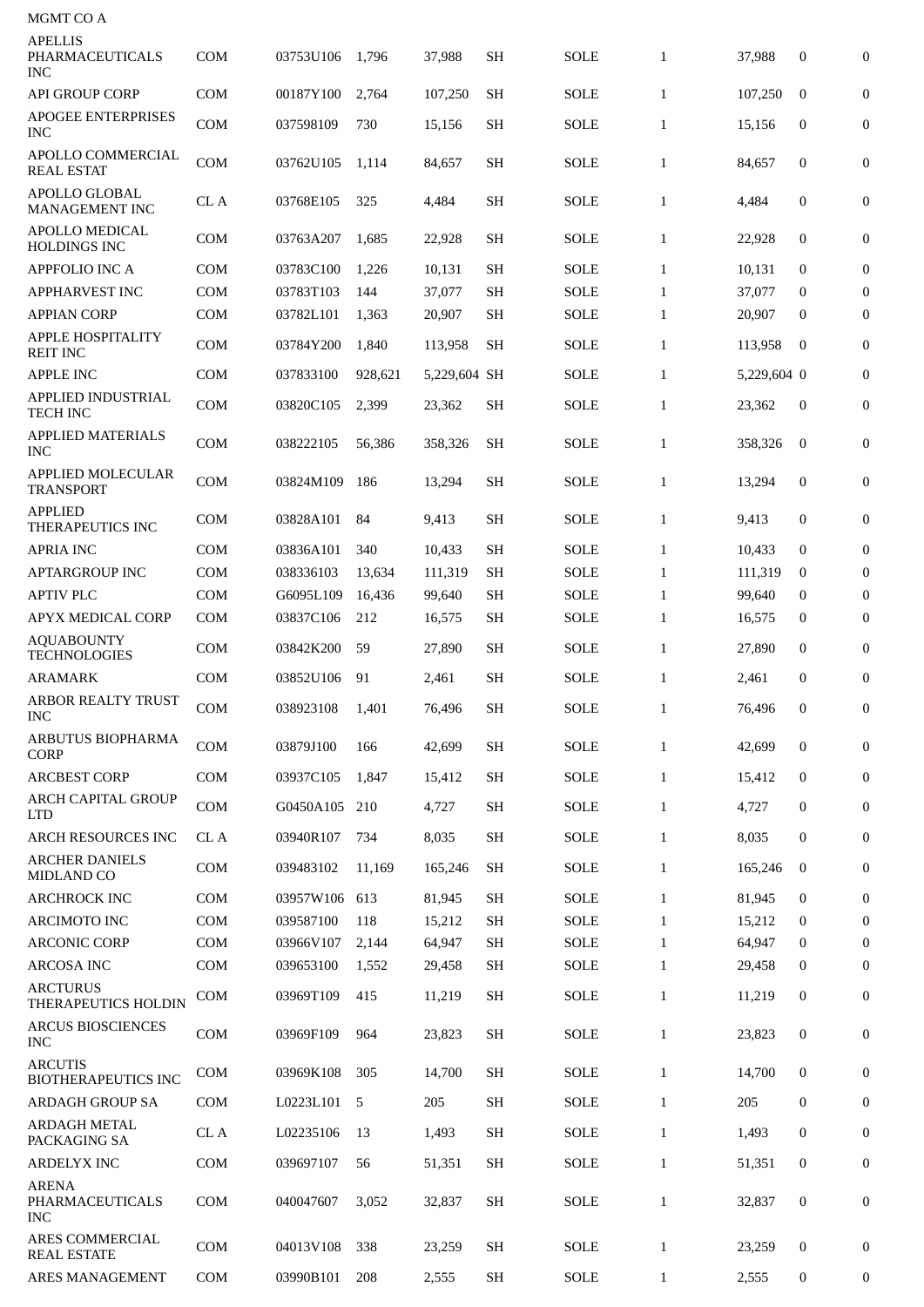| <b>CORP A</b>                                 |            |               |        |              |           |             |              |             |                  |                  |
|-----------------------------------------------|------------|---------------|--------|--------------|-----------|-------------|--------------|-------------|------------------|------------------|
| <b>ARGAN INC</b>                              | <b>COM</b> | 04010E109     | 307    | 7,928        | <b>SH</b> | <b>SOLE</b> | $\mathbf{1}$ | 7,928       | 0                | $\boldsymbol{0}$ |
| <b>ARGO GROUP</b><br><b>INTERNATIONAL</b>     | COM        | G0464B107     | 979    | 16.850       | <b>SH</b> | <b>SOLE</b> | $\mathbf{1}$ | 16,850      | $\mathbf{0}$     | 0                |
| <b>ARIS WATER SOLUTION</b><br><b>INCA</b>     | CL A       | 04041L106     | 134    | 10,342       | <b>SH</b> | SOLE        | $\mathbf{1}$ | 10,342      | $\mathbf{0}$     | $\boldsymbol{0}$ |
| ARISTA NETWORKS INC                           | <b>COM</b> | 040413106     | 10,128 | 70,459       | <b>SH</b> | <b>SOLE</b> | $\mathbf{1}$ | 70,459      | $\mathbf{0}$     | 0                |
| ARKO CORP                                     | <b>COM</b> | 041242108     | 563    | 64,162       | <b>SH</b> | <b>SOLE</b> | $\mathbf{1}$ | 64,162      | 0                | $\boldsymbol{0}$ |
| <b>ARLO TECHNOLOGIES</b><br><b>INC</b>        | COM        | 04206A101     | 539    | 51,336       | <b>SH</b> | SOLE        | $\mathbf{1}$ | 51,336      | $\mathbf{0}$     | $\boldsymbol{0}$ |
| ARMADA HOFFLER<br>PROPERTIES IN               | <b>COM</b> | 04208T108     | 560    | 36,808       | SH        | SOLE        | $\mathbf{1}$ | 36,808      | $\mathbf{0}$     | $\boldsymbol{0}$ |
| ARMOUR RESIDENTIAL<br><b>REIT INC</b>         | COM        | 042315507     | 532    | 54,184       | <b>SH</b> | <b>SOLE</b> | $\mathbf{1}$ | 54,184      | $\mathbf{0}$     | 0                |
| ARMSTRONG WORLD<br><b>INDUSTRIES</b>          | COM        | 04247X102     | 81     | 700          | <b>SH</b> | <b>SOLE</b> | $\mathbf{1}$ | 700         | $\mathbf{0}$     | 0                |
| <b>ARRAY TECHNOLOGIES</b><br><b>INC</b>       | COM        | 04271T100     | 1,065  | 67,883       | <b>SH</b> | <b>SOLE</b> | $\mathbf{1}$ | 67,883      | $\mathbf{0}$     | 0                |
| <b>ARROW ELECTRONICS</b><br><b>INC</b>        | COM        | 042735100     | 15,810 | 117,748      | <b>SH</b> | <b>SOLE</b> | $\mathbf{1}$ | 117,748     | $\bf{0}$         | 0                |
| ARROW FINANCIAL<br><b>CORP</b>                | <b>COM</b> | 042744102     | 259    | 7,343        | <b>SH</b> | <b>SOLE</b> | $\mathbf{1}$ | 7,343       | $\boldsymbol{0}$ | 0                |
| <b>ARROWHEAD</b><br>PHARMACEUTICALS IN        | <b>COM</b> | 04280A100     | 15,187 | 229,063      | SН        | <b>SOLE</b> | $\mathbf{1}$ | 229,063     | $\mathbf{0}$     | $\mathbf{0}$     |
| <b>ARTERIS INC</b>                            | <b>COM</b> | 04302A104     | 57     | 2,682        | <b>SH</b> | SOLE        | $\mathbf{1}$ | 2,682       | 0                | $\mathbf{0}$     |
| <b>ARTESIAN RESOURCES</b><br><b>CORP CL A</b> | CL A       | 043113208     | 200    | 4,327        | <b>SH</b> | <b>SOLE</b> | $\mathbf{1}$ | 4,327       | $\boldsymbol{0}$ | $\boldsymbol{0}$ |
| ARTHUR J GALLAGHER<br>& CO                    | <b>COM</b> | 363576109     | 10,540 | 62,120       | <b>SH</b> | SOLE        | $\mathbf{1}$ | 62,120      | $\mathbf{0}$     | 0                |
| ARTISAN PARTNERS<br><b>ASSET MA A</b>         | <b>COM</b> | 04316A108     | 1,482  | 31,112       | <b>SH</b> | <b>SOLE</b> | $\mathbf{1}$ | 31,112      | 0                | 0                |
| <b>ARVINAS INC</b>                            | <b>COM</b> | 04335A105     | 2,056  | 25,035       | <b>SH</b> | <b>SOLE</b> | $\mathbf{1}$ | 25,035      | $\bf{0}$         | $\overline{0}$   |
| ASANA INC CL A                                | CL A       | 04342Y104     | 2,822  | 37,857       | SН        | <b>SOLE</b> | $\mathbf{1}$ | 37,857      | $\mathbf{0}$     | $\bf{0}$         |
| <b>ASBURY AUTOMOTIVE</b><br><b>GROUP</b>      | <b>COM</b> | 043436104     | 2,432  | 14.082       | SH        | <b>SOLE</b> | $\mathbf{1}$ | 14,082      | $\boldsymbol{0}$ | $\boldsymbol{0}$ |
| ASENSUS SURGICAL INC COM                      |            | 04367G103 138 |        | 124,347      | <b>SH</b> | <b>SOLE</b> | $\mathbf{1}$ | 124,347 0   |                  | $\overline{0}$   |
| ASGN INC                                      | COM        | 00191U102     | 14,142 | 114,601      | SH        | <b>SOLE</b> | $\mathbf{1}$ | 114,601     | $\bf{0}$         | 0                |
| ASHFORD HOSPITALITY<br><b>TRUST</b>           | COM        | 044103869     | 87     | 9,036        | <b>SH</b> | <b>SOLE</b> | $\mathbf{1}$ | 9,036       | 0                | 0                |
| ASHLAND GLOBAL<br><b>HOLDINGS INC</b>         | COM        | 044186104     | 10,282 | 95,501       | SH        | <b>SOLE</b> | $\mathbf{1}$ | 95,501      | 0                | 0                |
| ASML HOLDING NV NY<br><b>REG SHS</b>          | <b>ADR</b> | N07059210     | 4,157  | 5,222        | SH        | <b>SOLE</b> | $\mathbf{1}$ | 5,222       | 0                | 0                |
| ASPEN AEROGELS INC                            | COM        | 04523Y105     | 584    | 11,721       | SH        | <b>SOLE</b> | $\mathbf{1}$ | 11,721      | 0                | 0                |
| <b>ASPEN TECHNOLOGY</b><br>INC                | COM        | 045327103     | 17,308 | 113,717      | SH        | <b>SOLE</b> | $\mathbf{1}$ | 113,717     | 0                | 0                |
| <b>ASPIRA WOMEN S</b><br><b>HEALTH INC</b>    | COM        | 04537Y109     | 68     | 38,635       | <b>SH</b> | <b>SOLE</b> | $\mathbf{1}$ | 38,635      | $\boldsymbol{0}$ | 0                |
| <b>ASSETMARK</b><br>FINANCIAL HOLDINGS        | COM        | 04546L106     | 254    | 9,674        | <b>SH</b> | <b>SOLE</b> | $\mathbf{1}$ | 9,674       | 0                | $\mathbf{0}$     |
| ASSOCIATED BANC<br><b>CORP</b>                | COM        | 045487105     | 7,482  | 331,216      | SH        | <b>SOLE</b> | $\mathbf{1}$ | 331,216     | $\mathbf{0}$     | 0                |
| <b>ASSOCIATED CAPITAL</b><br><b>GROUP A</b>   | COM        | 045528106     | 38     | 895          | <b>SH</b> | <b>SOLE</b> | $\mathbf{1}$ | 895         | 0                | 0                |
| <b>ASSURANT INC</b>                           | COM        | 04621X108     | 2,623  | 16,831       | SH        | <b>SOLE</b> | $\mathbf{1}$ | 16,831      | 0                | 0                |
| <b>ASSURED GUARANTY</b><br><b>LTD</b>         | COM        | G0585R106     | 305    | 6,070        | <b>SH</b> | <b>SOLE</b> | $\mathbf{1}$ | 6,070       | 0                | 0                |
| <b>ASTEC INDUSTRIES INC</b>                   | <b>COM</b> | 046224101     | 956    | 13,794       | <b>SH</b> | <b>SOLE</b> | $\mathbf{1}$ | 13,794      | $\mathbf 0$      | 0                |
| <b>ASTRONICS CORP</b>                         | COM        | 046433108     | 159    | 13,257       | <b>SH</b> | <b>SOLE</b> | $\mathbf{1}$ | 13,257      | $\bf{0}$         | 0                |
| AT&T INC                                      | COM        | 00206R102     | 50,010 | 2,032,912 SH |           | <b>SOLE</b> | $\mathbf{1}$ | 2,032,912 0 |                  | $\mathbf{0}$     |
| ATARA<br><b>BIOTHERAPEUTICS INC</b>           | <b>COM</b> | 046513107     | 728    | 46,186       | <b>SH</b> | <b>SOLE</b> | $\mathbf{1}$ | 46,186      | $\boldsymbol{0}$ | 0                |
| <b>ATEA</b><br>PHARMACEUTICALS<br><b>INC</b>  | COM        | 04683R106     | 307    | 34,322       | <b>SH</b> | <b>SOLE</b> | $\mathbf{1}$ | 34,322      | 0                | 0                |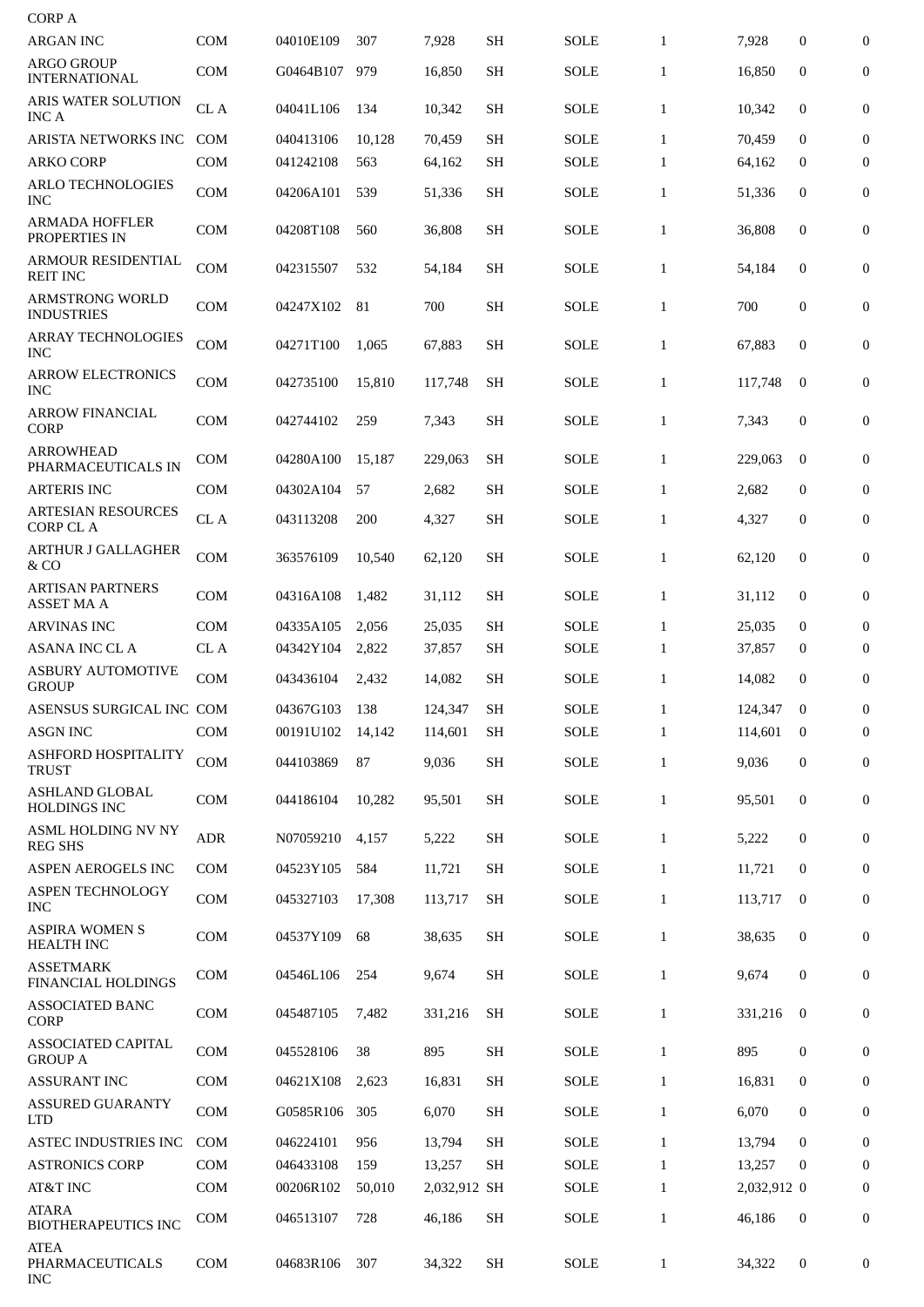| <b>ATERIAN INC</b>                            | <b>COM</b> | 02156U101 | 57     | 13,794  | <b>SH</b> | <b>SOLE</b> | $\mathbf{1}$ | 13,794  | 0                | 0                |
|-----------------------------------------------|------------|-----------|--------|---------|-----------|-------------|--------------|---------|------------------|------------------|
| ATHENE HOLDING LTD<br><b>CLASS A</b>          | <b>COM</b> | G0684D107 | 103    | 1,240   | <b>SH</b> | <b>SOLE</b> | $\mathbf{1}$ | 1,240   | 0                | 0                |
| <b>ATHENEX INC</b>                            | <b>COM</b> | 04685N103 | 62     | 45,953  | <b>SH</b> | <b>SOLE</b> | $\mathbf{1}$ | 45,953  | $\mathbf 0$      | 0                |
| <b>ATHERSYS INC</b>                           | <b>COM</b> | 04744L106 | 98     | 108,835 | <b>SH</b> | <b>SOLE</b> | $\mathbf{1}$ | 108,835 | $\bf{0}$         | 0                |
| ATHIRA PHARMA INC                             | <b>COM</b> | 04746L104 | 223    | 17,139  | <b>SH</b> | <b>SOLE</b> | $\mathbf{1}$ | 17,139  | $\bf{0}$         | 0                |
| <b>ATKORE INC</b>                             | COM        | 047649108 | 2,725  | 24,507  | <b>SH</b> | <b>SOLE</b> | $\mathbf{1}$ | 24,507  | 0                | 0                |
| <b>ATLANTIC CAPITAL</b><br><b>BANCSHARES</b>  | <b>COM</b> | 048269203 | 301    | 10,458  | <b>SH</b> | <b>SOLE</b> | $\mathbf{1}$ | 10,458  | 0                | 0                |
| <b>ATLANTIC UNION</b><br><b>BANKSHARES CO</b> | <b>COM</b> | 04911A107 | 1,496  | 40,113  | <b>SH</b> | <b>SOLE</b> | $\mathbf{1}$ | 40,113  | $\boldsymbol{0}$ | $\boldsymbol{0}$ |
| <b>ATLANTICUS HOLDINGS</b><br><b>CORP</b>     | <b>COM</b> | 04914Y102 | 186    | 2,612   | <b>SH</b> | <b>SOLE</b> | $\mathbf{1}$ | 2,612   | $\boldsymbol{0}$ | $\mathbf{0}$     |
| <b>ATLAS AIR WORLDWIDE</b><br><b>HOLDINGS</b> | <b>COM</b> | 049164205 | 1,635  | 17,369  | <b>SH</b> | <b>SOLE</b> | $\mathbf{1}$ | 17,369  | 0                | 0                |
| <b>ATLAS TECHNICAL</b><br><b>CONSULTANTS</b>  | CL A       | 049430101 | 65     | 7,665   | <b>SH</b> | <b>SOLE</b> | $\mathbf{1}$ | 7,665   | $\mathbf{0}$     | $\mathbf{0}$     |
| ATLASSIAN CORP PLC<br><b>CLASS A</b>          | CL A       | G06242104 | 3,449  | 9,046   | <b>SH</b> | <b>SOLE</b> | $\mathbf{1}$ | 9,046   | $\mathbf{0}$     | $\mathbf{0}$     |
| <b>ATMOS ENERGY CORP</b>                      | <b>COM</b> | 049560105 | 4,095  | 39,090  | <b>SH</b> | <b>SOLE</b> | $\mathbf{1}$ | 39,090  | $\mathbf{0}$     | 0                |
| ATN INTERNATIONAL<br><b>INC</b>               | <b>COM</b> | 00215F107 | 269    | 6,744   | <b>SH</b> | <b>SOLE</b> | $\mathbf{1}$ | 6,744   | 0                | 0                |
| <b>ATOMERA INC</b>                            | COM        | 04965B100 | 217    | 10,789  | <b>SH</b> | <b>SOLE</b> | $\mathbf{1}$ | 10,789  | $\mathbf{0}$     | 0                |
| <b>ATOSSA THERAPEUTICS</b><br><b>INC</b>      | COM        | 04962H506 | 99     | 62,171  | <b>SH</b> | <b>SOLE</b> | $\mathbf{1}$ | 62,171  | 0                | 0                |
| <b>ATRECA INC A</b>                           | <b>COM</b> | 04965G109 | 42     | 13,804  | <b>SH</b> | <b>SOLE</b> | $\mathbf{1}$ | 13,804  | 0                | 0                |
| <b>ATRICURE INC</b>                           | <b>COM</b> | 04963C209 | 1,655  | 23,808  | <b>SH</b> | <b>SOLE</b> | $\mathbf{1}$ | 23,808  | $\mathbf{0}$     | 0                |
| <b>ATRION CORPORATION</b>                     | <b>COM</b> | 049904105 | 522    | 741     | <b>SH</b> | <b>SOLE</b> | $\mathbf{1}$ | 741     | $\mathbf{0}$     | 0                |
| <b>AUDACY INC</b>                             | CL A       | 05070N103 | 161    | 62,694  | <b>SH</b> | <b>SOLE</b> | $\mathbf{1}$ | 62,694  | 0                | 0                |
| AURA BIOSCIENCES INC                          | COM        | 05153U107 | 49     | 2,897   | <b>SH</b> | <b>SOLE</b> | $\mathbf{1}$ | 2,897   | $\mathbf{0}$     | $\boldsymbol{0}$ |
| <b>AUTODESK INC</b>                           | <b>COM</b> | 052769106 | 26,428 | 93,988  | <b>SH</b> | <b>SOLE</b> | $\mathbf{1}$ | 93,988  | 0                | 0                |
| <b>AUTOHOME INC ADR</b>                       | <b>ADR</b> | 05278C107 | 23     | 772     | <b>SH</b> | <b>SOLE</b> | $\mathbf{1}$ | 772     | 0                | 0                |
| <b>AUTOMATIC DATA</b><br><b>PROCESSING</b>    | COM        | 053015103 | 43,015 | 174,445 | <b>SH</b> | <b>SOLE</b> | $\mathbf{1}$ | 174,445 | $\mathbf{0}$     | 0                |
| <b>AUTONATION INC</b>                         | COM        | 05329W102 | 7,902  | 67,623  | <b>SH</b> | <b>SOLE</b> | $\mathbf{1}$ | 67,623  | 0                | 0                |
| <b>AUTOZONE INC</b>                           | COM        | 053332102 | 13,886 | 6,624   | <b>SH</b> | <b>SOLE</b> | $\mathbf{1}$ | 6,624   | $\mathbf{0}$     | 0                |
| <b>AVALARA INC</b>                            | COM        | 05338G106 | 210    | 1,626   | <b>SH</b> | <b>SOLE</b> | $\mathbf{1}$ | 1,626   | 0                | 0                |
| <b>AVALO THERAPEUTICS</b><br><b>INC</b>       | COM        | 05338F108 | 56     | 33,111  | <b>SH</b> | <b>SOLE</b> | $\mathbf{1}$ | 33,111  | 0                | 0                |
| <b>AVALONBAY</b><br><b>COMMUNITIES INC</b>    | COM        | 053484101 | 10,575 | 41,866  | <b>SH</b> | SOLE        | $\mathbf{1}$ | 41,866  | 0                | 0                |
| <b>AVANGRID INC</b>                           | COM        | 05351W103 | 31     | 613     | <b>SH</b> | SOLE        | $\mathbf{1}$ | 613     | 0                | 0                |
| <b>AVANOS MEDICAL INC</b>                     | <b>COM</b> | 05350V106 | 1,015  | 29,270  | <b>SH</b> | SOLE        | $\mathbf{1}$ | 29,270  | $\bf{0}$         | 0                |
| <b>AVANTOR INC</b>                            | <b>COM</b> | 05352A100 | 482    | 11,432  | <b>SH</b> | SOLE        | $\mathbf{1}$ | 11,432  | 0                | 0                |
| AVAYA HOLDINGS CORP                           | <b>COM</b> | 05351X101 | 868    | 43,862  | <b>SH</b> | <b>SOLE</b> | $\mathbf{1}$ | 43,862  | $\mathbf 0$      | 0                |
| AVEANNA HEALTHCARE<br><b>HOLDINGS</b>         | COM        | 05356F105 | 155    | 20,963  | <b>SH</b> | SOLE        | $\mathbf{1}$ | 20,963  | 0                | 0                |
| AVERY DENNISON CORP COM                       |            | 053611109 | 5,467  | 25,242  | <b>SH</b> | SOLE        | $\mathbf{1}$ | 25,242  | $\mathbf 0$      | 0                |
| <b>AVIAT NETWORKS INC</b>                     | COM        | 05366Y201 | 186    | 5,808   | <b>SH</b> | SOLE        | $\mathbf{1}$ | 5,808   | $\mathbf 0$      | $\boldsymbol{0}$ |
| AVID BIOSERVICES INC                          | <b>COM</b> | 05368M106 | 1,074  | 36,794  | <b>SH</b> | <b>SOLE</b> | $\mathbf{1}$ | 36,794  | $\boldsymbol{0}$ | 0                |
| AVID TECHNOLOGY INC                           | COM        | 05367P100 | 626    | 19,216  | <b>SH</b> | SOLE        | $\mathbf{1}$ | 19,216  | 0                | 0                |
| <b>AVIDITY BIOSCIENCES</b><br><b>INC</b>      | COM        | 05370A108 | 476    | 20,013  | <b>SH</b> | SOLE        | $\mathbf{1}$ | 20,013  | 0                | 0                |
| <b>AVIDXCHANGE</b><br><b>HOLDINGS INC</b>     | COM        | 05368X102 | 203    | 13,451  | <b>SH</b> | <b>SOLE</b> | $\mathbf{1}$ | 13,451  | $\boldsymbol{0}$ | 0                |
| <b>AVIENT CORP</b>                            | COM        | 05368V106 | 11,309 | 202,128 | <b>SH</b> | SOLE        | $\mathbf{1}$ | 202,128 | $\bf{0}$         | 0                |
| <b>AVIS BUDGET GROUP</b><br><b>INC</b>        | COM        | 053774105 | 18,521 | 89,314  | <b>SH</b> | SOLE        | $\mathbf{1}$ | 89,314  | 0                | 0                |
| <b>AVISTA CORP</b>                            | <b>COM</b> | 05379B107 | 1,829  | 43,051  | <b>SH</b> | SOLE        | $\mathbf{1}$ | 43,051  | 0                | $\boldsymbol{0}$ |
| <b>AVITA MEDICAL INC</b>                      | COM        | 05380C102 | 155    | 12,907  | <b>SH</b> | SOLE        | $\mathbf{1}$ | 12,907  | 0                | 0                |
| <b>AVNET INC</b>                              | COM        | 053807103 | 6,918  | 167,796 | SH        | SOLE        | $\mathbf{1}$ | 167,796 | $\bf{0}$         | $\boldsymbol{0}$ |
| <b>AVROBIO INC</b>                            | COM        | 05455M100 | 78     | 20,134  | <b>SH</b> | SOLE        | $\mathbf{1}$ | 20,134  | 0                | 0                |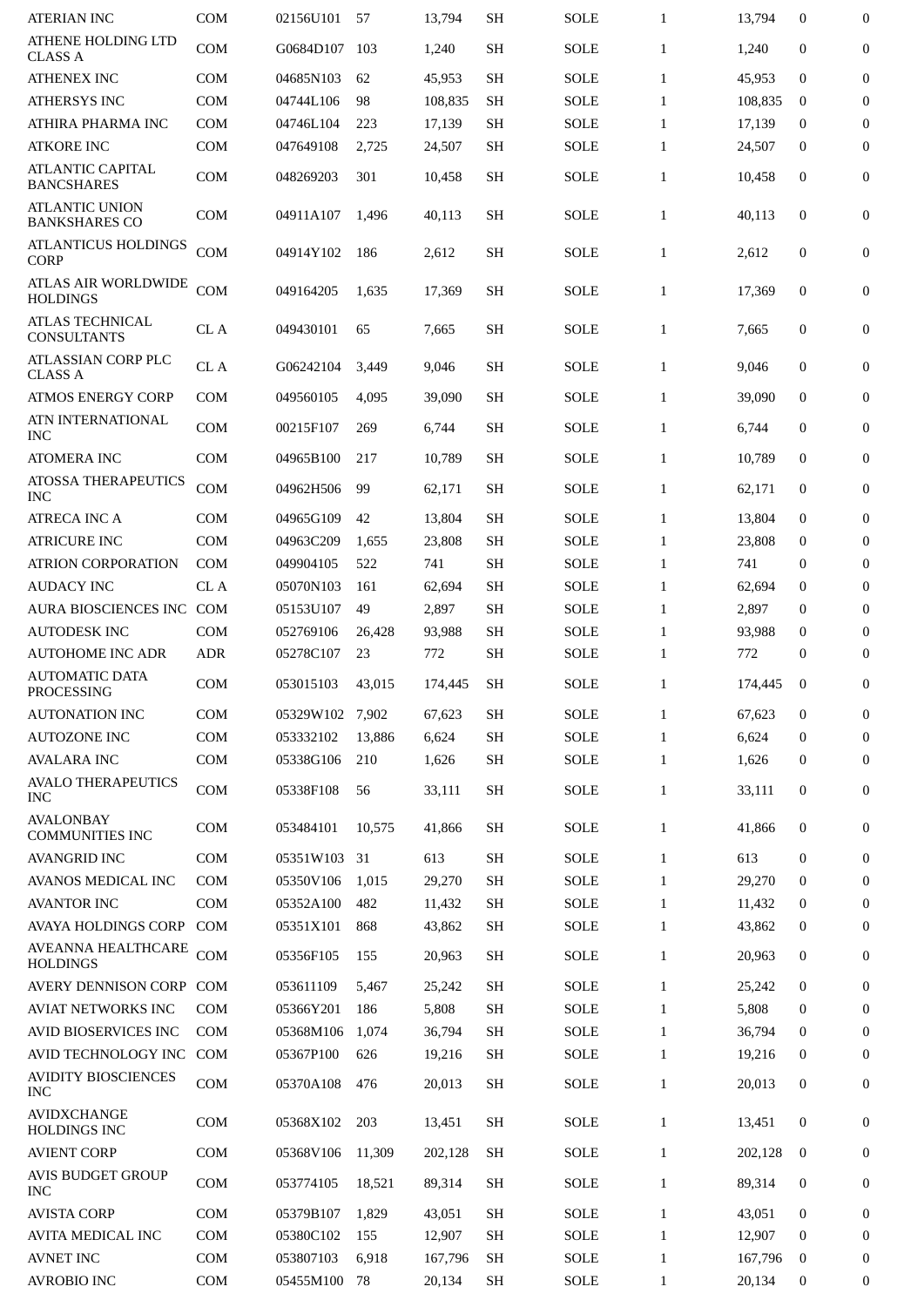| <b>AXCELIS</b><br><b>TECHNOLOGIES INC</b><br><b>AXIS CAPITAL</b><br><b>HOLDINGS LTD</b><br><b>AXOGEN INC</b> | <b>COM</b> |           |        |              |                     |             | $\mathbf{1}$ | 2,517       | 0                | $\mathbf{0}$     |
|--------------------------------------------------------------------------------------------------------------|------------|-----------|--------|--------------|---------------------|-------------|--------------|-------------|------------------|------------------|
|                                                                                                              |            | 054540208 | 1,510  | 20,254       | <b>SH</b>           | <b>SOLE</b> | $\mathbf{1}$ | 20,254      | $\mathbf{0}$     | $\overline{0}$   |
|                                                                                                              | <b>COM</b> | G0692U109 | 45     | 832          | <b>SH</b>           | <b>SOLE</b> | $\mathbf{1}$ | 832         | $\boldsymbol{0}$ | $\mathbf{0}$     |
|                                                                                                              | <b>COM</b> | 05463X106 | 193    | 20,547       | <b>SH</b>           | <b>SOLE</b> | $\mathbf{1}$ | 20,547      | $\Omega$         | $\mathbf{0}$     |
| <b>AXON ENTERPRISE INC</b>                                                                                   | <b>COM</b> | 05464C101 | 17,520 | 111,592      | <b>SH</b>           | <b>SOLE</b> | $\mathbf{1}$ | 111,592     | $\bf{0}$         | 0                |
| <b>AXONICS INC</b>                                                                                           | <b>COM</b> | 05465P101 | 1,364  | 24,354       | <b>SH</b>           | <b>SOLE</b> | $\mathbf{1}$ | 24,354      | $\bf{0}$         | $\mathbf{0}$     |
| <b>AXOS FINANCIAL INC</b>                                                                                    | <b>COM</b> | 05465C100 | 1,925  | 34,428       | <b>SH</b>           | SOLE        | $\mathbf{1}$ | 34,428      | $\bf{0}$         | $\mathbf{0}$     |
| <b>AXSOME</b><br>THERAPEUTICS INC                                                                            | <b>COM</b> | 05464T104 | 558    | 14,766       | <b>SH</b>           | <b>SOLE</b> | $\mathbf{1}$ | 14,766      | $\bf{0}$         | 0                |
| <b>AXT INC</b>                                                                                               | <b>COM</b> | 00246W103 | 190    | 21,514       | <b>SH</b>           | <b>SOLE</b> | $\mathbf{1}$ | 21,514      | $\mathbf{0}$     | $\mathbf{0}$     |
| <b>AZEK CO INC/THE</b>                                                                                       | CL A       | 05478C105 | 79     | 1,712        | <b>SH</b>           | <b>SOLE</b> | $\mathbf{1}$ | 1,712       | $\mathbf{0}$     | 0                |
| <b>AZENTA INC</b>                                                                                            | <b>COM</b> | 114340102 | 13,014 | 126,215      | <b>SH</b>           | <b>SOLE</b> | $\mathbf{1}$ | 126,215     | 0                | $\boldsymbol{0}$ |
| <b>AZZ INC</b>                                                                                               | <b>COM</b> | 002474104 | 836    | 15,121       | <b>SH</b>           | SOLE        | $\mathbf{1}$ | 15,121      | $\mathbf{0}$     | $\boldsymbol{0}$ |
| <b>B. RILEY FINANCIAL</b><br><b>INC</b>                                                                      | <b>COM</b> | 05580M108 | 1,064  | 11,974       | <b>SH</b>           | <b>SOLE</b> | $\mathbf{1}$ | 11,974      | $\mathbf{0}$     | 0                |
| <b>B&amp;G FOODS INC</b>                                                                                     | <b>COM</b> | 05508R106 | 1,199  | 39,017       | <b>SH</b>           | <b>SOLE</b> | $\mathbf{1}$ | 39,017      | $\mathbf{0}$     | 0                |
| <b>BABCOCK &amp; WILCOX</b><br><b>ENTERPR</b>                                                                | <b>COM</b> | 05614L209 | 266    | 29,499       | <b>SH</b>           | <b>SOLE</b> | $\mathbf{1}$ | 29,499      | $\mathbf{0}$     | 0                |
| <b>BADGER METER INC</b>                                                                                      | <b>COM</b> | 056525108 | 1,893  | 17,764       | <b>SH</b>           | <b>SOLE</b> | $\mathbf{1}$ | 17,764      | $\mathbf{0}$     | 0                |
| <b>BAIDU INC SPON ADR</b>                                                                                    | <b>ADR</b> | 056752108 | 2,898  | 19,478       | <b>SH</b>           | <b>SOLE</b> | $\mathbf{1}$ | 19,478      | 0                | 0                |
| <b>BAKER HUGHES CO</b>                                                                                       | <b>COM</b> | 05722G100 | 6,854  | 284,878      | <b>SH</b>           | <b>SOLE</b> | $\mathbf{1}$ | 284,878     | $\bf{0}$         | 0                |
| <b>BALCHEM CORP</b>                                                                                          | <b>COM</b> | 057665200 | 3,308  | 19,620       | <b>SH</b>           | <b>SOLE</b> | $\mathbf{1}$ | 19,620      | $\mathbf{0}$     | 0                |
| <b>BALL CORP</b>                                                                                             | <b>COM</b> | 058498106 | 10,753 | 111,700      | <b>SH</b>           | <b>SOLE</b> | $\mathbf{1}$ | 111,700     | $\bf{0}$         | 0                |
| <b>BALLY S CORP</b>                                                                                          | <b>COM</b> | 05875B106 | 661    | 17,355       | <b>SH</b>           | SOLE        | $\mathbf{1}$ | 17,355      | $\mathbf{0}$     | $\boldsymbol{0}$ |
| <b>BANC OF CALIFORNIA</b><br>INC                                                                             | <b>COM</b> | 05990K106 | 653    | 33,274       | <b>SH</b>           | <b>SOLE</b> | $\mathbf{1}$ | 33,274      | $\bf{0}$         | 0                |
| <b>BANCFIRST CORP</b>                                                                                        | <b>COM</b> | 05945F103 | 746    | 10,575       | <b>SH</b>           | <b>SOLE</b> | $\mathbf{1}$ | 10,575      | $\bf{0}$         | 0                |
| <b>BANCORP INC/THE</b>                                                                                       | <b>COM</b> | 05969A105 | 814    | 32,176       | <b>SH</b>           | SOLE        | $\mathbf{1}$ | 32,176      | $\mathbf{0}$     | $\boldsymbol{0}$ |
| <b>BANDWIDTH INC CLASS</b><br>А                                                                              | <b>COM</b> | 05988J103 | 881    | 12,276       | <b>SH</b>           | <b>SOLE</b> | $\mathbf{1}$ | 12,276      | $\Omega$         | 0                |
| <b>BANK FIRST CORP</b>                                                                                       | COM        | 06211J100 | 253    | 3,505        | $\operatorname{SH}$ | <b>SOLE</b> | $\mathbf{1}$ | 3,505       | $\bf{0}$         | $\overline{0}$   |
| <b>BANK OF AMERICA</b><br><b>CORP</b>                                                                        | <b>COM</b> | 060505104 | 92,623 | 2,081,884 SH |                     | <b>SOLE</b> | $\mathbf{1}$ | 2,081,884 0 |                  | 0                |
| <b>BANK OF HAWAII CORP</b>                                                                                   | <b>COM</b> | 062540109 | 5,733  | 68,446       | <b>SH</b>           | <b>SOLE</b> | $\mathbf{1}$ | 68,446      | $\bf{0}$         | 0                |
| <b>BANK OF MARIN</b><br><b>BANCORP/CA</b>                                                                    | <b>COM</b> | 063425102 | 305    | 8,205        | <b>SH</b>           | SOLE        | $\mathbf{1}$ | 8,205       | 0                | 0                |
| <b>BANK OF N.T.</b><br><b>BUTTERFIELD&amp;SON</b>                                                            | <b>COM</b> | G0772R208 | 1,016  | 26,668       | <b>SH</b>           | <b>SOLE</b> | $\mathbf{1}$ | 26,668      | 0                | 0                |
| <b>BANK OF NEW YORK</b><br><b>MELLON CORP</b>                                                                | <b>COM</b> | 064058100 | 16.687 | 287,310      | SH                  | SOLE        | $\mathbf{1}$ | 287,310     | $\mathbf{0}$     | 0                |
| <b>BANK OZK</b>                                                                                              | <b>COM</b> | 06417N103 | 9,512  | 204,437      | <b>SH</b>           | <b>SOLE</b> | $\mathbf{1}$ | 204,437     | $\mathbf{0}$     | 0                |
| <b>BANKUNITED INC</b>                                                                                        | <b>COM</b> | 06652K103 | 2,290  | 54,135       | <b>SH</b>           | <b>SOLE</b> | $\mathbf{1}$ | 54,135      | $\mathbf{0}$     | 0                |
| <b>BANNER CORPORATION</b>                                                                                    | <b>COM</b> | 06652V208 | 1,260  | 20,767       | <b>SH</b>           | <b>SOLE</b> | $\mathbf{1}$ | 20,767      | 0                | 0                |
| <b>BAOZUN INC SPN ADR</b>                                                                                    | <b>ADR</b> | 06684L103 | 10     | 720          | <b>SH</b>           | <b>SOLE</b> | $\mathbf{1}$ | 720         | 0                | 0                |
| <b>BAR HARBOR</b><br><b>BANKSHARES</b>                                                                       | <b>COM</b> | 066849100 | 227    | 7,849        | <b>SH</b>           | SOLE        | $\mathbf{1}$ | 7,849       | 0                | 0                |
| <b>BARNES &amp; NOBLE</b><br><b>EDUCATION INC</b>                                                            | COM        | 06777U101 | 182    | 26,774       | <b>SH</b>           | <b>SOLE</b> | $\mathbf{1}$ | 26,774      | $\bf{0}$         | 0                |
| <b>BARNES GROUP INC</b>                                                                                      | <b>COM</b> | 067806109 | 1,339  | 28,733       | <b>SH</b>           | SOLE        | $\mathbf{1}$ | 28,733      | $\bf{0}$         | 0                |
| <b>BARRETT BUSINESS</b>                                                                                      | <b>COM</b> | 068463108 | 274    | 3,974        | <b>SH</b>           | <b>SOLE</b> | $\mathbf{1}$ | 3,974       | 0                | 0                |
| <b>SVCS INC</b>                                                                                              | <b>COM</b> | 070203104 | 82     | 4,893        | <b>SH</b>           | <b>SOLE</b> | $\mathbf{1}$ | 4,893       | 0                | 0                |
| <b>BASSETT FURNITURE</b><br><b>INDS</b>                                                                      |            |           |        |              |                     |             |              |             |                  |                  |
| <b>BATH &amp; BODY WORKS</b><br>INC.                                                                         | <b>COM</b> | 070830104 | 5,636  | 80,756       | <b>SH</b>           | <b>SOLE</b> | $\mathbf{1}$ | 80,756      | $\mathbf{0}$     | $\mathbf{0}$     |
| <b>BAXTER</b><br><b>INTERNATIONAL INC</b>                                                                    | <b>COM</b> | 071813109 | 15,179 | 176,824      | <b>SH</b>           | SOLE        | $\mathbf{1}$ | 176,824     | $\overline{0}$   | 0                |
| <b>BEACON ROOFING</b><br><b>SUPPLY INC</b>                                                                   | <b>COM</b> | 073685109 | 1,701  | 29,661       | <b>SH</b>           | <b>SOLE</b> | $\mathbf{1}$ | 29.661      | $\bf{0}$         | 0                |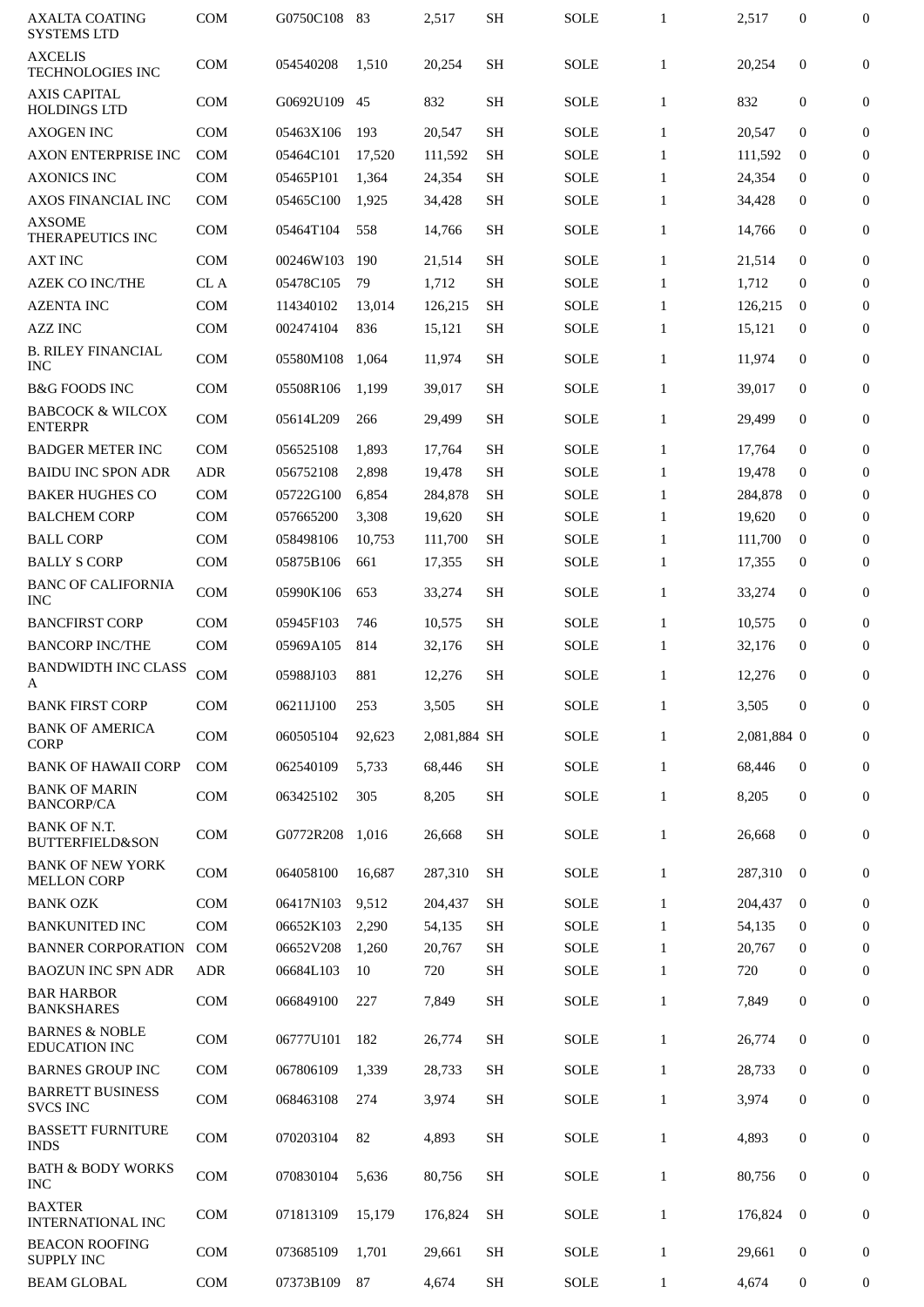| <b>BEAM THERAPEUTICS</b><br><b>INC</b>           | <b>COM</b>          | 07373V105 | 2,168   | 27,203  | <b>SH</b> | <b>SOLE</b> | $\mathbf{1}$ | 27,203  | $\boldsymbol{0}$ | $\mathbf{0}$     |
|--------------------------------------------------|---------------------|-----------|---------|---------|-----------|-------------|--------------|---------|------------------|------------------|
| <b>BEAUTY HEALTH</b><br>CO/THE                   | CL A                | 88331L108 | 1,106   | 45,762  | <b>SH</b> | <b>SOLE</b> | $\mathbf{1}$ | 45,762  | $\mathbf{0}$     | $\boldsymbol{0}$ |
| <b>BEAZER HOMES USA</b><br><b>INC</b>            | <b>COM</b>          | 07556Q881 | 361     | 15,563  | <b>SH</b> | SOLE        | $\mathbf{1}$ | 15,563  | $\mathbf{0}$     | $\boldsymbol{0}$ |
| <b>BECTON DICKINSON</b><br><b>AND CO</b>         | <b>COM</b>          | 075887109 | 20,561  | 81,758  | <b>SH</b> | SOLE        | $\mathbf{1}$ | 81,758  | $\boldsymbol{0}$ | 0                |
| <b>BED BATH &amp; BEYOND</b><br><b>INC</b>       | <b>COM</b>          | 075896100 | 901     | 61,771  | <b>SH</b> | SOLE        | $\mathbf{1}$ | 61,771  | $\boldsymbol{0}$ | 0                |
| <b>BEIGENE LTD ADR</b>                           | SPON ADR            | 07725L102 | 163     | 600     | SH        | SOLE        | $\mathbf{1}$ | 600     | $\mathbf{0}$     | 0                |
| <b>BELDEN INC</b>                                | <b>COM</b>          | 077454106 | 6,505   | 98,961  | <b>SH</b> | <b>SOLE</b> | $\mathbf{1}$ | 98,961  | 0                | $\boldsymbol{0}$ |
| BELLRING BRANDS INC<br><b>CLASS A</b>            | COM CL A            | 079823100 | 604     | 21,168  | <b>SH</b> | <b>SOLE</b> | $\mathbf{1}$ | 21,168  | $\boldsymbol{0}$ | $\boldsymbol{0}$ |
| <b>BENCHMARK</b><br><b>ELECTRONICS INC</b>       | COM                 | 08160H101 | 580     | 21,406  | <b>SH</b> | SOLE        | $\mathbf{1}$ | 21,406  | $\mathbf{0}$     | $\boldsymbol{0}$ |
| <b>BENEFITFOCUS INC</b>                          | <b>COM</b>          | 08180D106 | 141     | 13,272  | <b>SH</b> | <b>SOLE</b> | $\mathbf{1}$ | 13,272  | $\mathbf{0}$     | $\boldsymbol{0}$ |
| BENTLEY SYSTEMS INC<br><b>CLASS B</b>            | CLB                 | 08265T208 | 127     | 2,619   | <b>SH</b> | <b>SOLE</b> | $\mathbf{1}$ | 2,619   | $\boldsymbol{0}$ | $\boldsymbol{0}$ |
| <b>BERKELEY LIGHTS INC</b>                       | <b>COM</b>          | 084310101 | 469     | 25,798  | <b>SH</b> | SOLE        | $\mathbf{1}$ | 25,798  | $\boldsymbol{0}$ | $\boldsymbol{0}$ |
| BERKSHIRE HATHAWAY<br>INC CL B                   | COM                 | 084670702 | 155,886 | 521,359 | <b>SH</b> | <b>SOLE</b> | $\mathbf{1}$ | 521,359 | $\mathbf{0}$     | $\boldsymbol{0}$ |
| <b>BERKSHIRE HILLS</b><br><b>BANCORP INC</b>     | <b>COM</b>          | 084680107 | 845     | 29,723  | <b>SH</b> | SOLE        | $\mathbf{1}$ | 29,723  | $\boldsymbol{0}$ | 0                |
| <b>BERRY CORP</b>                                | <b>COM</b>          | 08579X101 | 302     | 35,840  | <b>SH</b> | SOLE        | $\mathbf{1}$ | 35,840  | $\boldsymbol{0}$ | $\boldsymbol{0}$ |
| BERRY GLOBAL GROUP<br><b>INC</b>                 | <b>COM</b>          | 08579W103 | 107     | 1,451   | <b>SH</b> | <b>SOLE</b> | $\mathbf{1}$ | 1,451   | $\boldsymbol{0}$ | $\boldsymbol{0}$ |
| <b>BEST BUY CO INC</b>                           | <b>COM</b>          | 086516101 | 7,490   | 73,724  | <b>SH</b> | <b>SOLE</b> | $\mathbf{1}$ | 73,724  | $\mathbf{0}$     | 0                |
| BEYOND MEAT INC                                  | <b>COM</b>          | 08862E109 | 67      | 1,030   | <b>SH</b> | <b>SOLE</b> | $\mathbf{1}$ | 1,030   | 0                | $\boldsymbol{0}$ |
| BEYONDSPRING INC                                 | <b>COM</b>          | G10830100 | 54      | 11,903  | <b>SH</b> | SOLE        | $\mathbf{1}$ | 11,903  | $\bf{0}$         | 0                |
| <b>BGC PARTNERS INC CL</b><br>А                  | CL A                | 05541T101 | 782     | 168,120 | <b>SH</b> | SOLE        | $\mathbf{1}$ | 168,120 | $\bf{0}$         | 0                |
| <b>BIG 5 SPORTING GOODS</b><br><b>CORP</b>       | <b>COM</b>          | 08915P101 | 210     | 11,064  | <b>SH</b> | SOLE        | $\mathbf{1}$ | 11,064  | $\boldsymbol{0}$ | 0                |
| <b>BIG LOTS INC</b>                              | <b>COM</b>          | 089302103 | 883     | 19,611  | <b>SH</b> | <b>SOLE</b> | $\mathbf{1}$ | 19,611  | 0                | 0                |
| <b>BIGCOMMERCE</b><br><b>HOLDINGS SER 1</b>      | COM SER 1 08975P108 |           | 909     | 25,713  | <b>SH</b> | SOLE        | $\mathbf{1}$ | 25,713  | $\boldsymbol{0}$ | $\boldsymbol{0}$ |
| <b>BIGLARI HOLDINGS INC</b><br>B                 | <b>COM</b>          | 08986R309 | 62      | 438     | <b>SH</b> | SOLE        | $\mathbf{1}$ | 438     | $\bf{0}$         | $\boldsymbol{0}$ |
| <b>BILIBILI INC</b><br><b>SPONSORED ADR</b>      | ADS REP Z           | 090040106 | 104     | 2,235   | <b>SH</b> | SOLE        | $\mathbf{1}$ | 2,235   | $\boldsymbol{0}$ | $\boldsymbol{0}$ |
| <b>BILL.COM HOLDINGS</b><br><b>INC</b>           | COM                 | 090043100 | 434     | 1,743   | <b>SH</b> | SOLE        | $\mathbf{1}$ | 1,743   | $\boldsymbol{0}$ | $\boldsymbol{0}$ |
| <b>BIO RAD</b><br><b>LABORATORIES A</b>          | <b>COM</b>          | 090572207 | 4,909   | 6,497   | <b>SH</b> | SOLE        | $\mathbf{1}$ | 6,497   | $\bf{0}$         | $\bf{0}$         |
| <b>BIO TECHNE CORP</b>                           | <b>COM</b>          | 09073M104 | 6,375   | 12,322  | <b>SH</b> | SOLE        | $\mathbf{1}$ | 12,322  | $\bf{0}$         | 0                |
| <b>BIOATLA INC</b>                               | <b>COM</b>          | 09077B104 | 162     | 8,250   | <b>SH</b> | SOLE        | $\mathbf{1}$ | 8,250   | 0                | $\boldsymbol{0}$ |
| <b>BIOCRYST</b><br>PHARMACEUTICALS<br><b>INC</b> | <b>COM</b>          | 09058V103 | 1,325   | 95,678  | <b>SH</b> | SOLE        | $\mathbf{1}$ | 95,678  | $\boldsymbol{0}$ | $\boldsymbol{0}$ |
| <b>BIODELIVERY SCIENCES</b><br><b>INTL</b>       | COM                 | 09060J106 | 153     | 49,494  | <b>SH</b> | <b>SOLE</b> | $\mathbf{1}$ | 49,494  | $\boldsymbol{0}$ | $\boldsymbol{0}$ |
| <b>BIODESIX INC</b>                              | <b>COM</b>          | 09075X108 | 35      | 6,527   | <b>SH</b> | SOLE        | $\mathbf{1}$ | 6,527   | $\bf{0}$         | $\boldsymbol{0}$ |
| <b>BIOGEN INC</b>                                | <b>COM</b>          | 09062X103 | 13,888  | 57,884  | <b>SH</b> | SOLE        | $\mathbf{1}$ | 57,884  | 0                | $\boldsymbol{0}$ |
| <b>BIOHAVEN</b><br>PHARMACEUTICAL<br>HOLD        | <b>COM</b>          | G11196105 | 4,079   | 29,600  | <b>SH</b> | SOLE        | $\mathbf{1}$ | 29,600  | $\boldsymbol{0}$ | 0                |
| BIOLIFE SOLUTIONS INC COM                        |                     | 09062W204 | 289     | 7,765   | <b>SH</b> | SOLE        | $\mathbf{1}$ | 7,765   | $\bf{0}$         | $\boldsymbol{0}$ |
| <b>BIOMARIN</b><br>PHARMACEUTICAL INC            | <b>COM</b>          | 09061G101 | 173     | 1,960   | <b>SH</b> | SOLE        | $\mathbf{1}$ | 1,960   | $\boldsymbol{0}$ | $\boldsymbol{0}$ |
| <b>BIOMEA FUSION INC</b>                         | <b>COM</b>          | 09077A106 | 86      | 11,520  | <b>SH</b> | SOLE        | $\mathbf{1}$ | 11,520  | $\bf{0}$         | $\boldsymbol{0}$ |
| <b>BIONANO GENOMICS</b><br><b>INC</b>            | <b>COM</b>          | 09075F107 | 464     | 155,060 | <b>SH</b> | SOLE        | $\mathbf{1}$ | 155,060 | $\bf{0}$         | $\boldsymbol{0}$ |
| <b>BIOVENTUS INC A</b>                           | CL A                | 09075A108 | 216     | 14,899  | <b>SH</b> | SOLE        | $\mathbf{1}$ | 14,899  | $\mathbf{0}$     | $\bf{0}$         |
| <b>BIOXCEL</b>                                   | <b>COM</b>          | 09075P105 | 186     | 9,163   | <b>SH</b> | SOLE        | $\mathbf{1}$ | 9,163   | 0                | $\bf{0}$         |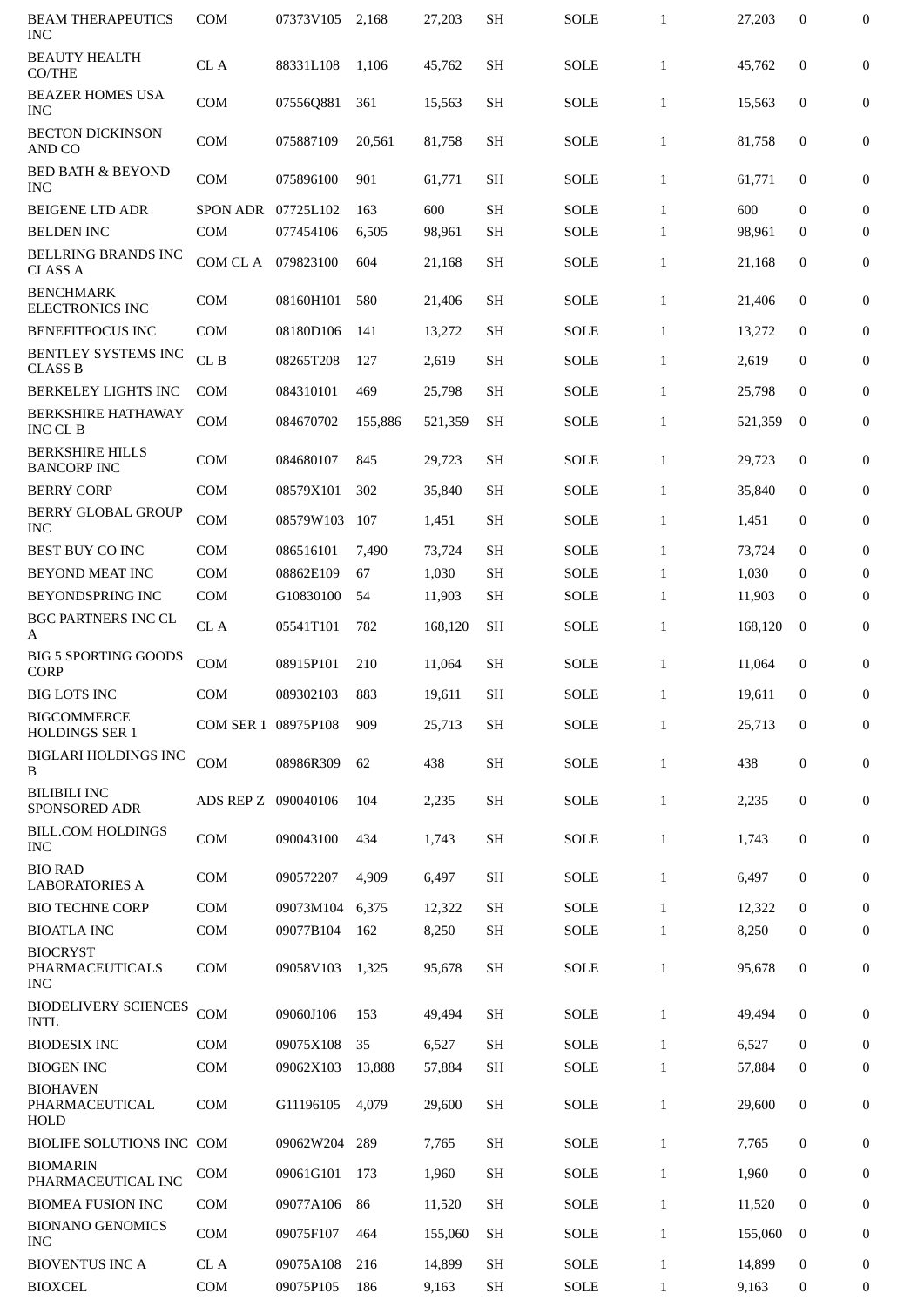| THERAPEUTICS INC                                  |            |           |        |              |           |             |                |             |                  |                  |
|---------------------------------------------------|------------|-----------|--------|--------------|-----------|-------------|----------------|-------------|------------------|------------------|
| <b>BJ S RESTAURANTS INC</b>                       | <b>COM</b> | 09180C106 | 475    | 13,760       | <b>SH</b> | SOLE        | $\mathbf{1}$   | 13,760      | 0                | $\overline{0}$   |
| <b>BJ S WHOLESALE CLUB</b><br><b>HOLDINGS</b>     | COM        | 05550J101 | 20,245 | 302,298      | <b>SH</b> | <b>SOLE</b> | $\mathbf{1}$   | 302,298     | $\mathbf{0}$     | $\boldsymbol{0}$ |
| <b>BLACK DIAMOND</b><br>THERAPEUTICS I            | <b>COM</b> | 09203E105 | 65     | 12,103       | <b>SH</b> | <b>SOLE</b> | $\mathbf{1}$   | 12,103      | $\mathbf{0}$     | $\overline{0}$   |
| <b>BLACK HILLS CORP</b>                           | <b>COM</b> | 092113109 | 9,969  | 141,261      | SH        | <b>SOLE</b> | 1              | 141,261     | $\bf{0}$         | 0                |
| <b>BLACK KNIGHT INC</b>                           | <b>COM</b> | 09215C105 | 135    | 1,633        | <b>SH</b> | SOLE        | $\mathbf{1}$   | 1,633       | $\bf{0}$         | $\overline{0}$   |
| <b>BLACKBAUD INC</b>                              | <b>COM</b> | 09227Q100 | 7,509  | 95,078       | <b>SH</b> | <b>SOLE</b> | $\mathbf{1}$   | 95,078      | $\mathbf{0}$     | $\overline{0}$   |
| <b>BLACKLINE INC</b>                              | <b>COM</b> | 09239B109 | 2,983  | 28,812       | <b>SH</b> | <b>SOLE</b> | 1              | 28,812      | $\bf{0}$         | $\overline{0}$   |
| <b>BLACKROCK INC</b>                              | <b>COM</b> | 09247X101 | 47,677 | 52,074       | <b>SH</b> | <b>SOLE</b> | $\mathbf{1}$   | 52,074      | $\bf{0}$         | $\overline{0}$   |
| <b>BLACKSTONE</b><br>MORTGAGE TRU CL A            | CL A       | 09257W100 | 2,560  | 83,614       | <b>SH</b> | <b>SOLE</b> | $\mathbf{1}$   | 83,614      | $\mathbf{0}$     | $\overline{0}$   |
| <b>BLINK CHARGING CO</b>                          | <b>COM</b> | 09354A100 | 514    | 19,405       | <b>SH</b> | <b>SOLE</b> | $\mathbf{1}$   | 19,405      | $\mathbf{0}$     | $\boldsymbol{0}$ |
| <b>BLOOM ENERGY CORP</b><br>A                     | <b>COM</b> | 093712107 | 1,658  | 75,604       | <b>SH</b> | SOLE        | 1              | 75,604      | $\mathbf{0}$     | $\boldsymbol{0}$ |
| <b>BLOOMIN BRANDS INC</b>                         | <b>COM</b> | 094235108 | 1,118  | 53,306       | SH        | <b>SOLE</b> | 1              | 53,306      | $\mathbf{0}$     | $\overline{0}$   |
| <b>BLUCORA INC</b>                                | COM        | 095229100 | 512    | 29,568       | <b>SH</b> | <b>SOLE</b> | 1              | 29,568      | $\bf{0}$         | $\overline{0}$   |
| <b>BLUE BIRD CORP</b>                             | <b>COM</b> | 095306106 | 131    | 8,399        | <b>SH</b> | SOLE        | $\mathbf{1}$   | 8,399       | $\bf{0}$         | $\boldsymbol{0}$ |
| <b>BLUE FOUNDRY</b><br><b>BANCORP</b>             | <b>COM</b> | 09549B104 | 218    | 14,895       | <b>SH</b> | <b>SOLE</b> | $\mathbf{1}$   | 14,895      | $\mathbf{0}$     | $\overline{0}$   |
| <b>BLUE RIDGE</b><br><b>BANKSHARES INC</b>        | <b>COM</b> | 095825105 | 165    | 9,219        | <b>SH</b> | <b>SOLE</b> | $\mathbf{1}$   | 9,219       | $\mathbf{0}$     | $\overline{0}$   |
| <b>BLUEBIRD BIO INC</b>                           | <b>COM</b> | 09609G100 | 359    | 35,895       | <b>SH</b> | <b>SOLE</b> | $\mathbf{1}$   | 35,895      | $\mathbf{0}$     | 0                |
| <b>BLUEGREEN</b><br><b>VACATIONS HOLDING</b>      | CL A       | 096308101 | 267    | 7,610        | <b>SH</b> | SOLE        | $\mathbf{1}$   | 7,610       | $\mathbf{0}$     | $\boldsymbol{0}$ |
| <b>BLUELINX HOLDINGS</b><br><b>INC</b>            | <b>COM</b> | 09624H208 | 469    | 4,897        | SH        | <b>SOLE</b> | $\mathbf{1}$   | 4,897       | $\mathbf{0}$     | $\boldsymbol{0}$ |
| <b>BLUEPRINT MEDICINES</b><br><b>CORP</b>         | <b>COM</b> | 09627Y109 | 3,331  | 31,096       | <b>SH</b> | <b>SOLE</b> | $\mathbf{1}$   | 31,096      | $\mathbf{0}$     | $\boldsymbol{0}$ |
| <b>BOEING CO/THE</b>                              | <b>COM</b> | 097023105 | 31,661 | 157,269      | <b>SH</b> | <b>SOLE</b> | $\mathbf{1}$   | 157,269     | $\mathbf{0}$     | $\boldsymbol{0}$ |
| BOISE CASCADE CO                                  | <b>COM</b> | 09739D100 | 1,705  | 23,947       | SН        | SOLE        | $\mathbf{1}$   | 23,947      | $\bf{0}$         | $\bf{0}$         |
| <b>BOK FINANCIAL</b><br><b>CORPORATION</b>        | COM        | 05561Q201 | 34     | 324          | <b>SH</b> | <b>SOLE</b> | $\mathbf{1}$   | 324         | $\mathbf{0}$     | $\overline{0}$   |
| <b>BOLT</b><br><b>BIOTHERAPEUTICS INC</b>         | COM        | 097702104 | 60     | 12,162       | <b>SH</b> | <b>SOLE</b> | $\mathbf{1}$   | 12,162      | $\mathbf{0}$     | $\mathbf{0}$     |
| <b>BOOKING HOLDINGS</b><br><b>INC</b>             | COM        | 09857L108 | 38,193 | 15,919       | <b>SH</b> | <b>SOLE</b> | $\mathbf{1}$   | 15,919      | $\mathbf{0}$     | $\overline{0}$   |
| <b>BOOT BARN HOLDINGS</b><br><b>INC</b>           | COM        | 099406100 | 2,192  | 17,817       | <b>SH</b> | <b>SOLE</b> | $\mathbf{1}$   | 17,817      | $\mathbf{0}$     | $\mathbf{0}$     |
| <b>BOOZ ALLEN</b><br><b>HAMILTON HOLDINGS</b>     | COM        | 099502106 | 214    | 2,529        | SH        | <b>SOLE</b> | $\mathbf{1}$   | 2,529       | $\boldsymbol{0}$ | 0                |
| <b>BORGWARNER INC</b>                             | <b>COM</b> | 099724106 | 4,745  | 105,271      | <b>SH</b> | <b>SOLE</b> | $\mathbf{1}$   | 105,271     | $\bf{0}$         | 0                |
| <b>BOSTON BEER</b><br><b>COMPANY INC A</b>        | COM        | 100557107 | 8,057  | 15,952       | <b>SH</b> | <b>SOLE</b> | $\mathbf{1}$   | 15,952      | 0                | 0                |
| <b>BOSTON OMAHA CORP</b><br>CL A                  | CL A       | 101044105 | 311    | 10,831       | <b>SH</b> | <b>SOLE</b> | $\mathbf{1}$   | 10,831      | 0                | 0                |
| <b>BOSTON PROPERTIES</b><br><b>INC</b>            | COM        | 101121101 | 4,854  | 42,144       | <b>SH</b> | SOLE        | $\mathbf{1}$   | 42,144      | $\mathbf{0}$     | 0                |
| <b>BOSTON SCIENTIFIC</b><br>CORP                  | COM        | 101137107 | 17,233 | 405,669      | <b>SH</b> | <b>SOLE</b> | $\mathbf{1}$   | 405,669     | $\mathbf{0}$     | 0                |
| <b>BOTTOMLINE</b><br>TECHNOLOGIES (DE)            | COM        | 101388106 | 1,514  | 26,816       | <b>SH</b> | SOLE        | $\mathbf{1}$   | 26,816      | $\mathbf{0}$     | $\mathbf{0}$     |
| <b>BOX INC CLASS A</b>                            | COM        | 10316T104 | 1,943  | 74,192       | <b>SH</b> | <b>SOLE</b> | $\mathbf{1}$   | 74,192      | $\mathbf{0}$     | 0                |
| <b>BOYD GAMING CORP</b>                           | COM        | 103304101 | 9,104  | 138,838      | SH        | <b>SOLE</b> | $\mathbf{1}$   | 138,838     | 0                | $\boldsymbol{0}$ |
| <b>BRADY CORPORATION</b><br>CL A                  | CL A       | 104674106 | 1,552  | 28,789       | <b>SH</b> | <b>SOLE</b> | $\mathbf{1}$   | 28,789      | $\mathbf{0}$     | $\bf{0}$         |
| <b>BRAEMAR HOTELS &amp;</b><br><b>RESORTS INC</b> | COM        | 10482B101 | 155    | 30,365       | <b>SH</b> | <b>SOLE</b> | $\mathbf{1}$   | 30,365      | 0                | $\bf{0}$         |
| <b>BRANDYWINE REALTY</b><br><b>TRUST</b>          | COM        | 105368203 | 1,386  | 103,310      | <b>SH</b> | <b>SOLE</b> | $\mathbf{1}$   | 103,310     | $\mathbf{0}$     | 0                |
| <b>BRIDGEBIO PHARMA</b><br><b>INC</b>             | COM        | 10806X102 | 941    | 56,388       | <b>SH</b> | <b>SOLE</b> | $\mathbf{1}$   | 56,388      | 0                | $\boldsymbol{0}$ |
| <b>BRIDGEBIO PHARMA</b>                           | COM        | 10806X102 | 61,216 | 3,670,000 SH |           | <b>SOLE</b> | $\overline{2}$ | 3,670,000 0 |                  | $\boldsymbol{0}$ |
|                                                   |            |           |        |              |           |             |                |             |                  |                  |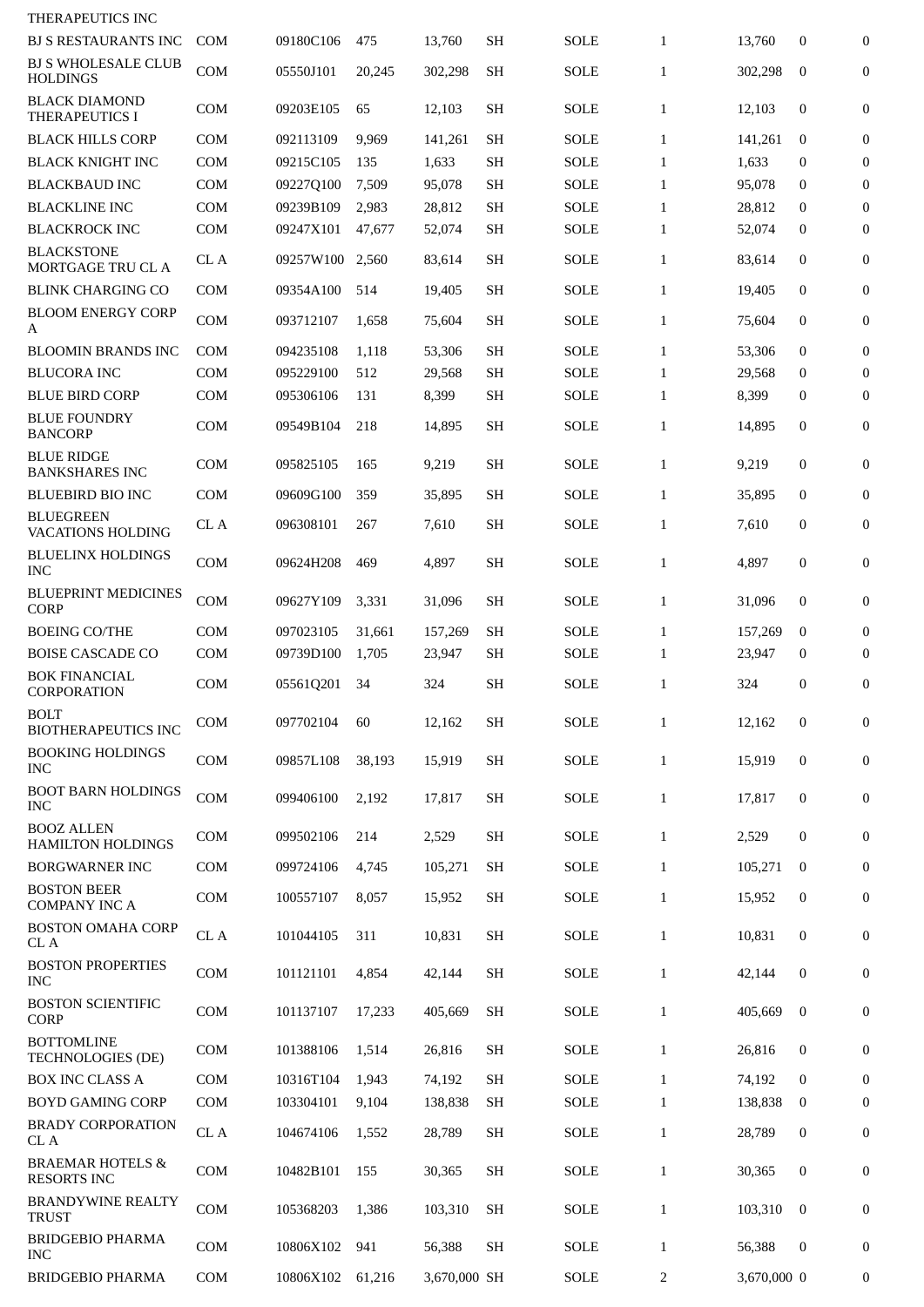| INC                                           |                             |           |         |         |           |             |              |         |                  |                  |
|-----------------------------------------------|-----------------------------|-----------|---------|---------|-----------|-------------|--------------|---------|------------------|------------------|
| <b>BRIDGEWATER</b><br><b>BANCSHARES INC</b>   | <b>COM</b>                  | 108621103 | 198     | 11,192  | <b>SH</b> | <b>SOLE</b> | $\mathbf{1}$ | 11,192  | 0                | $\mathbf{0}$     |
| BRIGHAM MINERALS<br><b>INC CLA</b>            | CL A                        | 10918L103 | 489     | 23,197  | <b>SH</b> | <b>SOLE</b> | $\mathbf{1}$ | 23,197  | $\mathbf{0}$     | $\boldsymbol{0}$ |
| <b>BRIGHT HEALTH GROUP</b><br>INC             | COM                         | 10920V107 | 97      | 28,207  | <b>SH</b> | <b>SOLE</b> | $\mathbf{1}$ | 28,207  | $\mathbf{0}$     | 0                |
| <b>BRIGHT HORIZONS</b><br><b>FAMILY SOLUT</b> | <b>COM</b>                  | 109194100 | 131     | 1,040   | <b>SH</b> | <b>SOLE</b> | $\mathbf{1}$ | 1,040   | $\mathbf{0}$     | $\boldsymbol{0}$ |
| <b>BRIGHTCOVE</b>                             | <b>COM</b>                  | 10921T101 | 221     | 21,616  | SH        | <b>SOLE</b> | $\mathbf{1}$ | 21,616  | $\bf{0}$         | $\mathbf{0}$     |
| <b>BRIGHTHOUSE</b><br>FINANCIAL INC           | <b>COM</b>                  | 10922N103 | 6,992   | 134,979 | <b>SH</b> | SOLE        | $\mathbf{1}$ | 134,979 | $\mathbf{0}$     | $\boldsymbol{0}$ |
| <b>BRIGHTSPHERE</b><br><b>INVESTMENT GROU</b> | <b>COM</b>                  | 10948W103 | 859     | 33,571  | <b>SH</b> | SOLE        | $\mathbf{1}$ | 33,571  | 0                | $\boldsymbol{0}$ |
| <b>BRIGHTSPIRE CAPITAL</b><br><b>INC</b>      | CL A                        | 10949T109 | 460     | 44,870  | <b>SH</b> | SOLE        | $\mathbf{1}$ | 44,870  | $\mathbf{0}$     | $\boldsymbol{0}$ |
| <b>BRIGHTVIEW</b><br><b>HOLDINGS INC</b>      | <b>COM</b>                  | 10948C107 | 306     | 21,764  | <b>SH</b> | <b>SOLE</b> | $\mathbf{1}$ | 21,764  | $\mathbf{0}$     | $\boldsymbol{0}$ |
| <b>BRINK S CO/THE</b>                         | <b>COM</b>                  | 109696104 | 7.092   | 108,152 | <b>SH</b> | <b>SOLE</b> | $\mathbf{1}$ | 108,152 | $\bf{0}$         | 0                |
| <b>BRINKER</b><br><b>INTERNATIONAL INC</b>    | <b>COM</b>                  | 109641100 | 1,011   | 27,625  | <b>SH</b> | <b>SOLE</b> | $\mathbf{1}$ | 27,625  | $\mathbf{0}$     | 0                |
| <b>BRISTOL MYERS</b><br><b>SQUIBB CO</b>      | <b>COM</b>                  | 110122108 | 39,398  | 631,892 | <b>SH</b> | <b>SOLE</b> | $\mathbf{1}$ | 631,892 | $\mathbf{0}$     | $\boldsymbol{0}$ |
| <b>BRISTOW GROUP INC</b>                      | <b>COM</b>                  | 11040G103 | 454     | 14,347  | <b>SH</b> | SOLE        | $\mathbf{1}$ | 14,347  | $\mathbf{0}$     | $\mathbf{0}$     |
| <b>BRIXMOR PROPERTY</b><br><b>GROUP INC</b>   | <b>COM</b>                  | 11120U105 | 12,762  | 502,233 | <b>SH</b> | <b>SOLE</b> | $\mathbf{1}$ | 502,233 | $\mathbf{0}$     | 0                |
| <b>BROADCOM INC</b>                           | COM                         | 11135F101 | 107,050 | 160,879 | <b>SH</b> | <b>SOLE</b> | $\mathbf{1}$ | 160,879 | $\bf{0}$         | 0                |
| <b>BROADMARK REALTY</b><br><b>CAPITAL INC</b> | <b>COM</b>                  | 11135B100 | 644     | 68,274  | <b>SH</b> | SOLE        | $\mathbf{1}$ | 68,274  | $\mathbf{0}$     | $\boldsymbol{0}$ |
| <b>BROADRIDGE</b><br><b>FINANCIAL SOLUTIO</b> | <b>COM</b>                  | 11133T103 | 6,546   | 35,808  | SH        | SOLE        | $\mathbf{1}$ | 35,808  | 0                | $\boldsymbol{0}$ |
| <b>BROADSTONE NET</b><br><b>LEASE INC</b>     | <b>COM</b>                  | 11135E203 | 2,076   | 83,655  | <b>SH</b> | <b>SOLE</b> | $\mathbf{1}$ | 83,655  | 0                | $\boldsymbol{0}$ |
| <b>BROOKDALE SENIOR</b><br><b>LIVING INC</b>  | <b>COM</b>                  | 112463104 | 508     | 98,360  | <b>SH</b> | SOLE        | $\mathbf{1}$ | 98,360  | $\mathbf{0}$     | $\overline{0}$   |
| <b>BROOKFIELD</b><br><b>INFRASTRUCTURE A</b>  | CL A                        | 11275Q107 | 2,240   | 32,821  | <b>SH</b> | <b>SOLE</b> | $\mathbf{1}$ | 32,821  | 0                | $\bf{0}$         |
| <b>BROOKFIELD</b><br>RENEWABLE COR A          | <b>CLASUB</b><br><b>VTG</b> | 11284V105 | 60      | 1,635   | <b>SH</b> | SOLE        | $\mathbf{1}$ | 1,635   | $\boldsymbol{0}$ | $\mathbf{0}$     |
| <b>BROOKLINE BANCORP</b><br><b>INC</b>        | <b>COM</b>                  | 11373M107 | 757     | 46,758  | <b>SH</b> | SOLE        | $\mathbf{1}$ | 46,758  | 0                | $\mathbf{0}$     |
| <b>BROOKLYN</b><br><b>IMMUNOTHERAPEUTICS</b>  | <b>COM</b>                  | 114082100 | 66      | 15,766  | <b>SH</b> | SOLE        | $\mathbf{1}$ | 15,766  | 0                | 0                |
| BROWN & BROWN INC                             | <b>COM</b>                  | 115236101 | 4,988   | 70,977  | SH        | SOLE        | $\mathbf{1}$ | 70,977  | 0                | $\mathbf{0}$     |
| <b>BROWN FORMAN CORP</b><br><b>CLASS A</b>    | COM                         | 115637100 | 46      | 676     | <b>SH</b> | SOLE        | $\mathbf{1}$ | 676     | 0                | $\mathbf{0}$     |
| <b>BROWN FORMAN CORP</b><br><b>CLASS B</b>    | <b>COM</b>                  | 115637209 | 3,988   | 54,740  | <b>SH</b> | <b>SOLE</b> | $\mathbf{1}$ | 54,740  | $\mathbf{0}$     | $\mathbf{0}$     |
| <b>BRP GROUP INC A</b>                        | COM CL A                    | 05589G102 | 910     | 25,194  | <b>SH</b> | <b>SOLE</b> | $\mathbf{1}$ | 25,194  | $\bf{0}$         | 0                |
| <b>BRT APARTMENTS CORP</b>                    | <b>COM</b>                  | 055645303 | 145     | 6,051   | <b>SH</b> | SOLE        | $\mathbf{1}$ | 6,051   | $\bf{0}$         | $\Omega$         |
| <b>BRUKER CORP</b>                            | <b>COM</b>                  | 116794108 | 14,490  | 172,684 | SН        | SOLE        | $\mathbf{1}$ | 172,684 | $\bf{0}$         | $\bf{0}$         |
| <b>BRUNSWICK CORP</b>                         | COM                         | 117043109 | 13,141  | 130,457 | <b>SH</b> | SOLE        | $\mathbf{1}$ | 130,457 | $\bf{0}$         | 0                |
| <b>BRYN MAWR BANK</b><br><b>CORP</b>          | <b>COM</b>                  | 117665109 | 473     | 10,514  | <b>SH</b> | <b>SOLE</b> | $\mathbf{1}$ | 10,514  | $\boldsymbol{0}$ | $\mathbf{0}$     |
| BTRS HOLDINGS INC A                           | CL A                        | 11778X104 | 274     | 35,027  | <b>SH</b> | <b>SOLE</b> | $\mathbf{1}$ | 35,027  | $\bf{0}$         | 0                |
| <b>BUCKLE INC/THE</b>                         | <b>COM</b>                  | 118440106 | 764     | 18,067  | <b>SH</b> | SOLE        | $\mathbf{1}$ | 18,067  | $\bf{0}$         | 0                |
| <b>BUILDERS</b><br>FIRSTSOURCE INC            | <b>COM</b>                  | 12008R107 | 27,755  | 323,830 | <b>SH</b> | SOLE        | $\mathbf{1}$ | 323,830 | $\bf{0}$         | 0                |
| <b>BUNGE LTD</b>                              | <b>COM</b>                  | G16962105 | 138     | 1,476   | <b>SH</b> | <b>SOLE</b> | $\mathbf{1}$ | 1,476   | 0                | $\overline{0}$   |
| <b>BURLINGTON STORES</b><br><b>INC</b>        | <b>COM</b>                  | 122017106 | 358     | 1,228   | <b>SH</b> | SOLE        | $\mathbf{1}$ | 1,228   | 0                | $\mathbf{0}$     |
| <b>BUSINESS FIRST</b><br><b>BANCSHARES</b>    | <b>COM</b>                  | 12326C105 | 288     | 10,170  | <b>SH</b> | SOLE        | $\mathbf{1}$ | 10,170  | 0                | $\mathbf{0}$     |
| <b>BUTTERFLY NETWORK</b><br><b>INC</b>        | CL A                        | 124155102 | 444     | 66,358  | SH        | <b>SOLE</b> | $\mathbf{1}$ | 66,358  | 0                | 0                |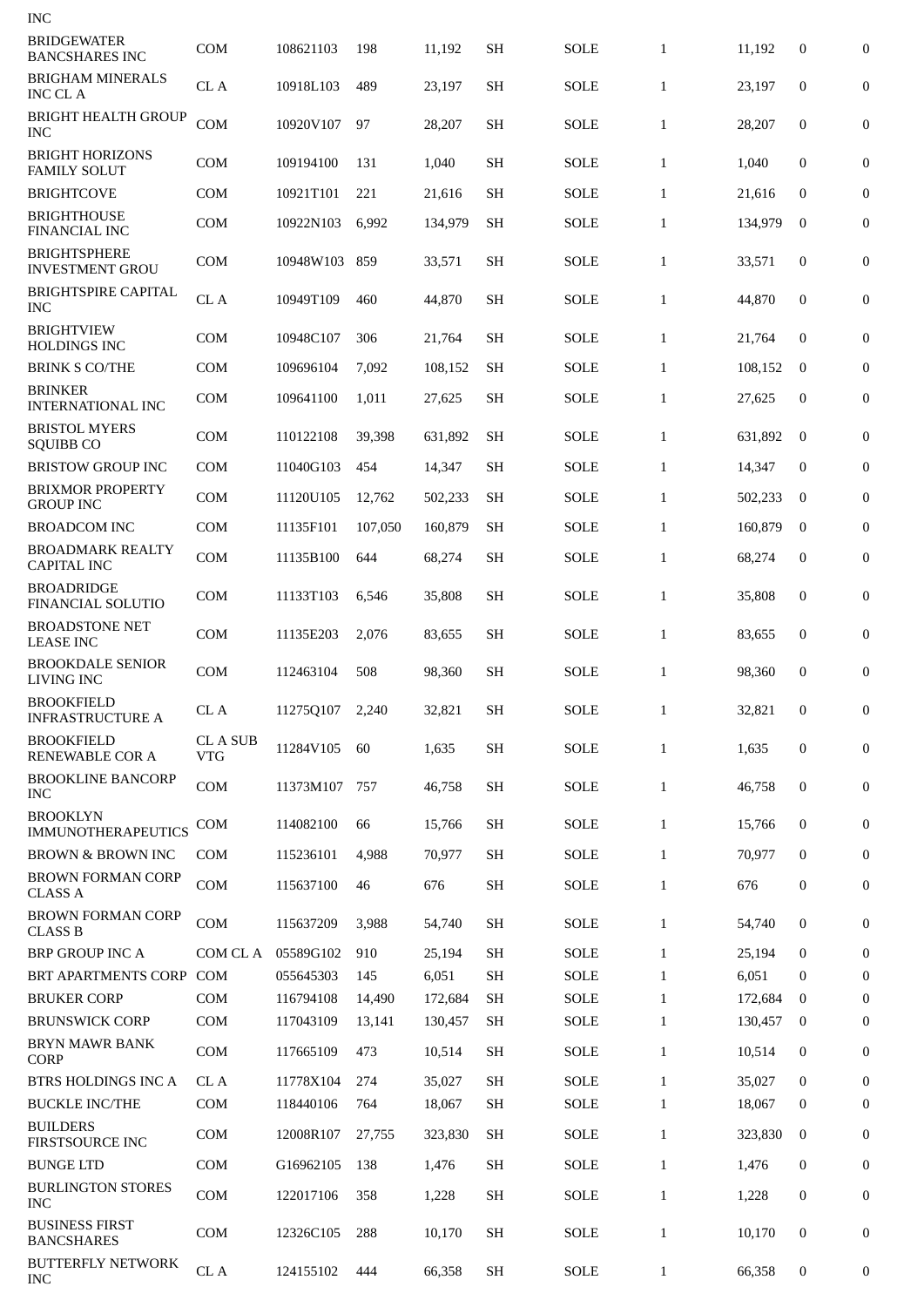| <b>BWX TECHNOLOGIES</b><br><b>INC</b>         | <b>COM</b> | 05605H100 | 75     | 1,560   | <b>SH</b> | <b>SOLE</b> | $\mathbf{1}$ | 1,560   | $\mathbf{0}$ | $\overline{0}$   |
|-----------------------------------------------|------------|-----------|--------|---------|-----------|-------------|--------------|---------|--------------|------------------|
| <b>BYLINE BANCORP INC</b>                     | <b>COM</b> | 124411109 | 362    | 13,249  | <b>SH</b> | <b>SOLE</b> | $\mathbf{1}$ | 13,249  | $\mathbf{0}$ | $\boldsymbol{0}$ |
| <b>BYRNA TECHNOLOGIES</b><br><b>INC</b>       | <b>COM</b> | 12448X201 | 131    | 9,801   | <b>SH</b> | <b>SOLE</b> | $\mathbf{1}$ | 9,801   | 0            | $\boldsymbol{0}$ |
| C.H. ROBINSON<br><b>WORLDWIDE INC</b>         | COM        | 12541W209 | 4,731  | 43,957  | <b>SH</b> | <b>SOLE</b> | $\mathbf{1}$ | 43,957  | $\mathbf{0}$ | $\overline{0}$   |
| C3.AI INC A                                   | CL A       | 12468P104 | 24     | 768     | SH        | <b>SOLE</b> | $\mathbf{1}$ | 768     | $\mathbf{0}$ | $\boldsymbol{0}$ |
| <b>C4 THERAPEUTICS INC</b>                    | <b>COM</b> | 12529R107 | 661    | 20,532  | <b>SH</b> | <b>SOLE</b> | $\mathbf{1}$ | 20,532  | $\mathbf{0}$ | $\mathbf{0}$     |
| <b>CABLE ONE INC</b>                          | <b>COM</b> | 12685J105 | 14,831 | 8,410   | SH        | <b>SOLE</b> | $\mathbf{1}$ | 8,410   | $\mathbf{0}$ | $\boldsymbol{0}$ |
| <b>CABOT CORP</b>                             | <b>COM</b> | 127055101 | 7,033  | 125,150 | <b>SH</b> | <b>SOLE</b> | $\mathbf{1}$ | 125,150 | $\bf{0}$     | $\mathbf{0}$     |
| <b>CACI INTERNATIONAL</b><br><b>INC CLA</b>   | CL A       | 127190304 | 10,620 | 39,448  | <b>SH</b> | <b>SOLE</b> | $\mathbf{1}$ | 39,448  | $\mathbf{0}$ | $\overline{0}$   |
| <b>CACTUS INC A</b>                           | COM        | 127203107 | 1,124  | 29,465  | SH        | <b>SOLE</b> | $\mathbf{1}$ | 29,465  | $\mathbf{0}$ | $\boldsymbol{0}$ |
| <b>CADENCE BANK</b>                           | <b>COM</b> | 12740C103 | 12,786 | 429,218 | <b>SH</b> | <b>SOLE</b> | $\mathbf{1}$ | 429,218 | $\bf{0}$     | $\overline{0}$   |
| <b>CADENCE DESIGN SYS</b><br><b>INC</b>       | <b>COM</b> | 127387108 | 23,230 | 124,657 | <b>SH</b> | SOLE        | $\mathbf{1}$ | 124.657 | $\mathbf{0}$ | 0                |
| <b>CADIZ INC</b>                              | <b>COM</b> | 127537207 | 44     | 11.384  | <b>SH</b> | <b>SOLE</b> | $\mathbf{1}$ | 11,384  | $\mathbf{0}$ | $\boldsymbol{0}$ |
| <b>CADRE HOLDINGS INC</b>                     | <b>COM</b> | 12763L105 | 86     | 3,379   | <b>SH</b> | <b>SOLE</b> | $\mathbf{1}$ | 3,379   | $\mathbf{0}$ | $\mathbf{0}$     |
| <b>CAESARS</b><br><b>ENTERTAINMENT INC</b>    | <b>COM</b> | 12769G100 | 6,122  | 65,456  | <b>SH</b> | <b>SOLE</b> | $\mathbf{1}$ | 65,456  | $\mathbf{0}$ | $\boldsymbol{0}$ |
| <b>CAESARSTONE LTD</b>                        | COM        | M20598104 | 136    | 12,021  | <b>SH</b> | <b>SOLE</b> | $\mathbf{1}$ | 12,021  | $\mathbf{0}$ | 0                |
| CAL MAINE FOODS INC                           | <b>COM</b> | 128030202 | 909    | 24,566  | <b>SH</b> | SOLE        | $\mathbf{1}$ | 24,566  | $\bf{0}$     | $\boldsymbol{0}$ |
| <b>CALAMP CORP</b>                            | <b>COM</b> | 128126109 | 153    | 21,622  | <b>SH</b> | <b>SOLE</b> | $\mathbf{1}$ | 21,622  | $\bf{0}$     | $\overline{0}$   |
| <b>CALAVO GROWERS INC</b>                     | <b>COM</b> | 128246105 | 443    | 10,453  | <b>SH</b> | <b>SOLE</b> | $\mathbf{1}$ | 10,453  | $\mathbf{0}$ | $\boldsymbol{0}$ |
| <b>CALERES INC</b>                            | <b>COM</b> | 129500104 | 511    | 22,516  | <b>SH</b> | <b>SOLE</b> | $\mathbf{1}$ | 22,516  | $\bf{0}$     | $\mathbf{0}$     |
| <b>CALIFORNIA</b><br><b>RESOURCES CORP</b>    | <b>COM</b> | 13057Q305 | 1,842  | 43,117  | <b>SH</b> | <b>SOLE</b> | $\mathbf{1}$ | 43,117  | $\mathbf{0}$ | $\overline{0}$   |
| <b>CALIFORNIA WATER</b><br><b>SERVICE GRP</b> | <b>COM</b> | 130788102 | 2,298  | 31,975  | <b>SH</b> | <b>SOLE</b> | $\mathbf{1}$ | 31,975  | $\mathbf{0}$ | 0                |
| <b>CALIX INC</b>                              | <b>COM</b> | 13100M509 | 2,345  | 29,328  | <b>SH</b> | <b>SOLE</b> | $\mathbf{1}$ | 29,328  | 0            | $\boldsymbol{0}$ |
| <b>CALLAWAY GOLF</b><br><b>COMPANY</b>        | <b>COM</b> | 131193104 | 7,092  | 258,437 | <b>SH</b> | <b>SOLE</b> | $\mathbf{1}$ | 258,437 | $\mathbf{0}$ | $\boldsymbol{0}$ |
| <b>CALLON PETROLEUM</b><br>CO                 | COM        | 13123X508 | 1,366  | 28,904  | <b>SH</b> | <b>SOLE</b> | 1            | 28,904  | 0            | 0                |
| <b>CAMBIUM NETWORKS</b><br><b>CORP</b>        | <b>COM</b> | G17766109 | 147    | 5,722   | <b>SH</b> | <b>SOLE</b> | $\mathbf{1}$ | 5,722   | $\mathbf{0}$ | $\boldsymbol{0}$ |
| <b>CAMBRIDGE BANCORP</b>                      | <b>COM</b> | 132152109 | 339    | 3,627   | <b>SH</b> | <b>SOLE</b> | $\mathbf{1}$ | 3,627   | $\mathbf{0}$ | 0                |
| <b>CAMDEN NATIONAL</b><br><b>CORP</b>         | <b>COM</b> | 133034108 | 377    | 7,833   | <b>SH</b> | <b>SOLE</b> | $\mathbf{1}$ | 7,833   | $\mathbf{0}$ | 0                |
| <b>CAMDEN PROPERTY</b><br><b>TRUST</b>        | <b>COM</b> | 133131102 | 30,874 | 172,792 | <b>SH</b> | <b>SOLE</b> | $\mathbf{1}$ | 172.792 | $\mathbf{0}$ | $\mathbf{0}$     |
| <b>CAMPBELL SOUP CO</b>                       | <b>COM</b> | 134429109 | 2,967  | 68,259  | <b>SH</b> | <b>SOLE</b> | $\mathbf{1}$ | 68,259  | $\mathbf{0}$ | 0                |
| <b>CAMPING WORLD</b><br><b>HOLDINGS INC A</b> | COM        | 13462K109 | 897    | 22,193  | <b>SH</b> | <b>SOLE</b> | $\mathbf{1}$ | 22,193  | $\mathbf{0}$ | 0                |
| CANNAE HOLDINGS INC                           | COM        | 13765N107 | 1,583  | 45,044  | <b>SH</b> | <b>SOLE</b> | $\mathbf{1}$ | 45,044  | $\mathbf{0}$ | 0                |
| <b>CANOO INC</b>                              | CL A       | 13803R102 | 437    | 56,543  | <b>SH</b> | <b>SOLE</b> | $\mathbf{1}$ | 56,543  | $\Omega$     | $\mathbf{0}$     |
| <b>CANTALOUPE INC</b>                         | COM        | 138103106 | 275    | 30,968  | SH        | <b>SOLE</b> | $\mathbf{1}$ | 30,968  | $\mathbf{0}$ | 0                |
| <b>CAPITAL BANCORP</b><br>INC/MD              | <b>COM</b> | 139737100 | 108    | 4,121   | <b>SH</b> | <b>SOLE</b> | $\mathbf{1}$ | 4,121   | $\mathbf{0}$ | $\boldsymbol{0}$ |
| <b>CAPITAL CITY BANK</b><br><b>GROUP INC</b>  | COM        | 139674105 | 189    | 7,155   | <b>SH</b> | <b>SOLE</b> | $\mathbf{1}$ | 7,155   | $\mathbf{0}$ | $\mathbf{0}$     |
| <b>CAPITAL ONE</b><br>FINANCIAL CORP          | <b>COM</b> | 14040H105 | 17,876 | 123,204 | <b>SH</b> | SOLE        | $\mathbf{1}$ | 123,204 | $\mathbf{0}$ | $\mathbf{0}$     |
| <b>CAPITOL FEDERAL</b><br>FINANCIAL IN        | <b>COM</b> | 14057J101 | 895    | 78,961  | <b>SH</b> | <b>SOLE</b> | $\mathbf{1}$ | 78,961  | $\mathbf{0}$ | $\mathbf{0}$     |
| <b>CAPRI HOLDINGS LTD</b>                     | <b>COM</b> | G1890L107 | 16,514 | 254,415 | <b>SH</b> | <b>SOLE</b> | $\mathbf{1}$ | 254,415 | $\mathbf{0}$ | $\boldsymbol{0}$ |
| <b>CAPSTAR FINANCIAL</b><br><b>HOLDINGS I</b> | <b>COM</b> | 14070T102 | 229    | 10,880  | <b>SH</b> | <b>SOLE</b> | $\mathbf{1}$ | 10,880  | $\mathbf{0}$ | 0                |
| <b>CARA THERAPEUTICS</b><br><b>INC</b>        | <b>COM</b> | 140755109 | 327    | 26,845  | SH        | <b>SOLE</b> | $\mathbf{1}$ | 26,845  | $\mathbf{0}$ | 0                |
| CARDIFF ONCOLOGY<br><b>INC</b>                | COM        | 14147L108 | 122    | 20,239  | <b>SH</b> | <b>SOLE</b> | $\mathbf{1}$ | 20,239  | $\mathbf{0}$ | 0                |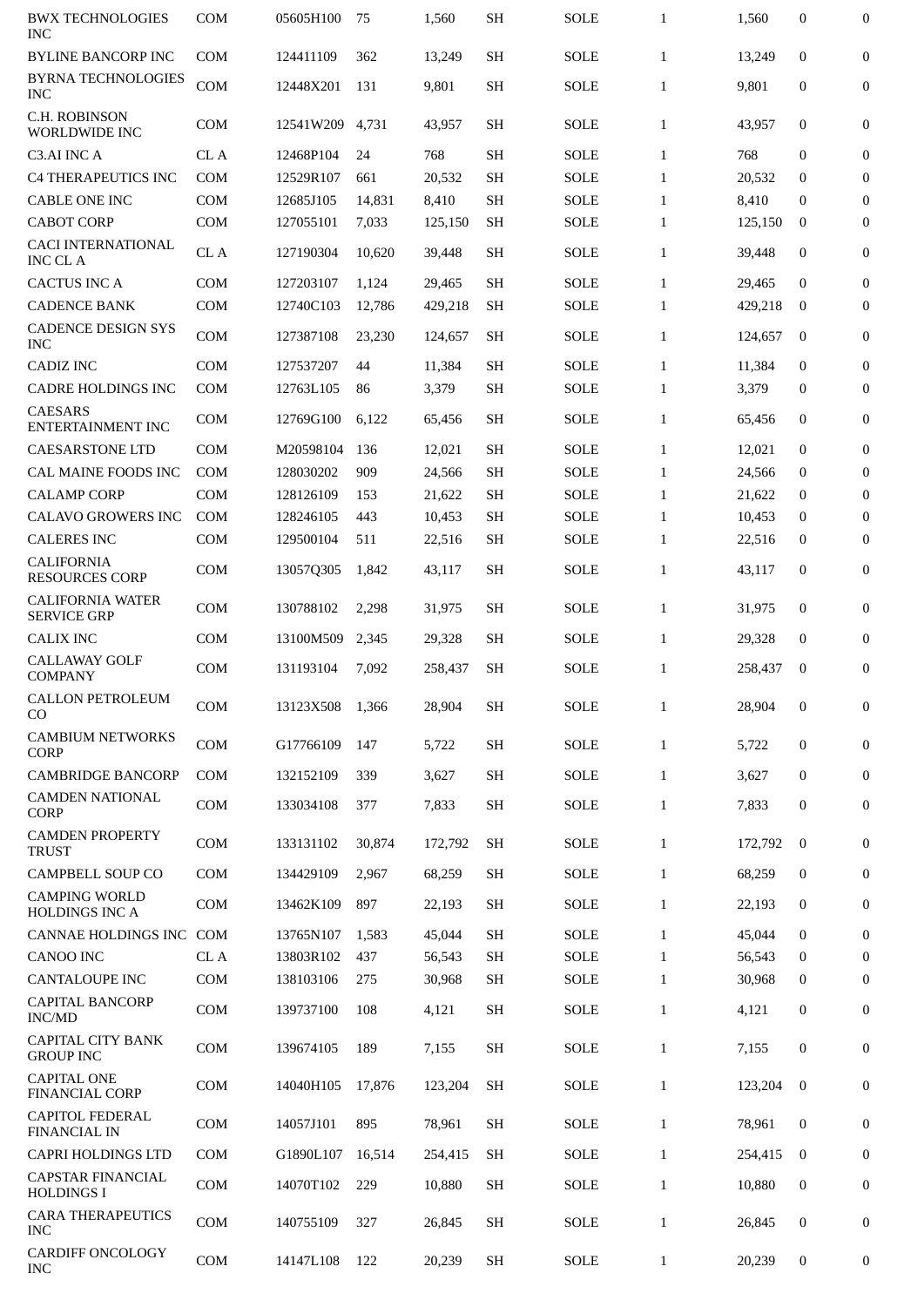| CARDINAL HEALTH INC                                  | <b>COM</b>      | 14149Y108 | 4,357  | 84,626  | <b>SH</b> | SOLE        | $\mathbf{1}$ | 84,626  | $\mathbf{0}$ | $\overline{0}$   |
|------------------------------------------------------|-----------------|-----------|--------|---------|-----------|-------------|--------------|---------|--------------|------------------|
| CARDIOVASCULAR<br><b>SYSTEMS INC</b>                 | <b>COM</b>      | 141619106 | 455    | 24,208  | <b>SH</b> | <b>SOLE</b> | $\mathbf{1}$ | 24,208  | $\mathbf{0}$ | $\overline{0}$   |
| <b>CARDLYTICS INC</b>                                | COM             | 14161W105 | 1,136  | 17,196  | SH        | <b>SOLE</b> | $\mathbf{1}$ | 17,196  | $\bf{0}$     | $\mathbf{0}$     |
| <b>CAREDX INC</b>                                    | <b>COM</b>      | 14167L103 | 1,223  | 26,887  | <b>SH</b> | <b>SOLE</b> | $\mathbf{1}$ | 26,887  | $\bf{0}$     | $\bf{0}$         |
| <b>CARETRUST REIT INC</b>                            | <b>COM</b>      | 14174T107 | 1,341  | 58,731  | <b>SH</b> | <b>SOLE</b> | $\mathbf{1}$ | 58,731  | $\bf{0}$     | $\boldsymbol{0}$ |
| <b>CARGURUS INC</b>                                  | <b>COM</b>      | 141788109 | 1,707  | 50,742  | <b>SH</b> | SOLE        | 1            | 50,742  | $\bf{0}$     | $\boldsymbol{0}$ |
| <b>CARIBOU BIOSCIENCES</b><br><b>INC</b>             | <b>COM</b>      | 142038108 | 163    | 10,776  | <b>SH</b> | SOLE        | 1            | 10.776  | $\mathbf{0}$ | $\overline{0}$   |
| <b>CARLISLE COS INC</b>                              | COM             | 142339100 | 21,976 | 88,572  | SH        | <b>SOLE</b> | $\mathbf{1}$ | 88,572  | $\mathbf{0}$ | $\boldsymbol{0}$ |
| <b>CARLOTZ INC</b>                                   | CL A            | 142552108 | 86     | 38,041  | <b>SH</b> | SOLE        | 1            | 38,041  | $\bf{0}$     | $\boldsymbol{0}$ |
| <b>CARLYLE GROUP</b><br><b>INC/THE</b>               | <b>COM</b>      | 14316J108 | 96     | 1,743   | <b>SH</b> | SOLE        | $\mathbf{1}$ | 1,743   | $\mathbf{0}$ | $\boldsymbol{0}$ |
| <b>CARMAX INC</b>                                    | <b>COM</b>      | 143130102 | 6,365  | 48,874  | <b>SH</b> | <b>SOLE</b> | $\mathbf{1}$ | 48,874  | $\mathbf{0}$ | $\overline{0}$   |
| <b>CARNIVAL CORP</b>                                 | <b>COM</b>      | 143658300 | 4,792  | 238,167 | <b>SH</b> | <b>SOLE</b> | $\mathbf{1}$ | 238,167 | $\bf{0}$     | $\Omega$         |
| <b>CARPARTS.COM INC</b>                              | <b>COM</b>      | 14427M107 | 291    | 25,985  | <b>SH</b> | <b>SOLE</b> | 1            | 25,985  | $\bf{0}$     | $\mathbf{0}$     |
| <b>CARPENTER</b><br><b>TECHNOLOGY</b>                | <b>COM</b>      | 144285103 | 847    | 29,014  | <b>SH</b> | <b>SOLE</b> | $\mathbf{1}$ | 29,014  | $\mathbf{0}$ | $\overline{0}$   |
| <b>CARRIAGE SERVICES</b><br><b>INC</b>               | COM             | 143905107 | 527    | 8,171   | <b>SH</b> | <b>SOLE</b> | $\mathbf{1}$ | 8,171   | $\mathbf{0}$ | $\overline{0}$   |
| <b>CARRIER GLOBAL CORP</b>                           | <b>COM</b>      | 14448C104 | 14,070 | 259,400 | <b>SH</b> | <b>SOLE</b> | $\mathbf{1}$ | 259,400 | $\mathbf{0}$ | $\boldsymbol{0}$ |
| <b>CARROLS RESTAURANT</b><br><b>GROUP INC</b>        | <b>COM</b>      | 14574X104 | 53     | 17,765  | <b>SH</b> | SOLE        | $\mathbf{1}$ | 17,765  | $\mathbf{0}$ | $\mathbf{0}$     |
| <b>CARS.COM INC</b>                                  | <b>COM</b>      | 14575E105 | 665    | 41,352  | <b>SH</b> | <b>SOLE</b> | $\mathbf{1}$ | 41,352  | $\mathbf{0}$ | $\boldsymbol{0}$ |
| <b>CARTER BANKSHARES</b><br><b>INC</b>               | <b>COM</b>      | 146103106 | 212    | 13,766  | <b>SH</b> | <b>SOLE</b> | $\mathbf{1}$ | 13,766  | $\mathbf{0}$ | 0                |
| <b>CARTER S INC</b>                                  | <b>COM</b>      | 146229109 | 7,234  | 71,468  | <b>SH</b> | <b>SOLE</b> | $\mathbf{1}$ | 71,468  | $\mathbf{0}$ | $\boldsymbol{0}$ |
| <b>CARVANA CO</b>                                    | <b>COM</b>      | 146869102 | 344    | 1,483   | <b>SH</b> | <b>SOLE</b> | 1            | 1,483   | $\bf{0}$     | $\overline{0}$   |
| CASA SYSTEMS INC                                     | <b>COM</b>      | 14713L102 | 96     | 16,889  | SН        | SOLE        | $\mathbf{1}$ | 16,889  | $\bf{0}$     | $\overline{0}$   |
| <b>CASELLA WASTE</b><br><b>SYSTEMS INC A</b>         | <b>COM</b>      | 147448104 | 2,234  | 26,150  | SH        | <b>SOLE</b> | $\mathbf{1}$ | 26.150  | $\mathbf{0}$ | $\boldsymbol{0}$ |
| <b>CASEY S GENERAL</b><br><b>STORES INC</b>          | COM             | 147528103 | 12,382 | 62,742  | SH        | SOLE        | $\mathbf{1}$ | 62,742  | $\mathbf{0}$ | $\boldsymbol{0}$ |
| <b>CASPER SLEEP INC</b>                              | <b>COM</b>      | 147626105 | 103    | 15,431  | SH        | SOLE        | 1            | 15,431  | 0            | 0                |
| <b>CASS INFORMATION</b><br><b>SYSTEMS INC</b>        | <b>COM</b>      | 14808P109 | 289    | 7,359   | <b>SH</b> | <b>SOLE</b> | 1            | 7,359   | 0            | $\boldsymbol{0}$ |
| CASSAVA SCIENCES INC                                 | COM             | 14817C107 | 889    | 20,333  | <b>SH</b> | SOLE        | $\mathbf{1}$ | 20,333  | $\mathbf{0}$ | $\mathbf{0}$     |
| <b>CASTLE BIOSCIENCES</b><br><b>INC</b>              | COM             | 14843C105 | 485    | 11,323  | <b>SH</b> | SOLE        | 1            | 11,323  | $\mathbf{0}$ | $\mathbf{0}$     |
| <b>CASTLIGHT HEALTH INC</b><br>B                     | CL <sub>B</sub> | 14862Q100 | 101    | 65,529  | <b>SH</b> | <b>SOLE</b> | $\mathbf{1}$ | 65,529  | $\mathbf{0}$ | $\mathbf{0}$     |
| <b>CATALENT INC</b>                                  | <b>COM</b>      | 148806102 | 6,647  | 51,915  | <b>SH</b> | SOLE        | $\mathbf{1}$ | 51.915  | 0            | 0                |
| <b>CATALYST</b><br>PHARMACEUTICALS                   | COM             | 14888U101 | 349    | 51,602  | <b>SH</b> | SOLE        | $\mathbf{1}$ | 51,602  | $\mathbf{0}$ | 0                |
| <b>INC</b><br><b>CATCHMARK TIMBER</b><br>TRUST INC A | COM             | 14912Y202 | 226    | 25,995  | <b>SH</b> | SOLE        | $\mathbf{1}$ | 25,995  | 0            | 0                |
| <b>CATERPILLAR INC</b>                               | COM             | 149123101 | 37,736 | 182,527 | <b>SH</b> | <b>SOLE</b> | $\mathbf{1}$ | 182,527 | $\bf{0}$     | 0                |
| <b>CATHAY GENERAL</b><br><b>BANCORP</b>              | COM             | 149150104 | 7,273  | 169,169 | <b>SH</b> | SOLE        | $\mathbf{1}$ | 169,169 | $\bf{0}$     | 0                |
| <b>CATO CORP CLASS A</b>                             | COM             | 149205106 | 206    | 12,010  | <b>SH</b> | <b>SOLE</b> | $\mathbf{1}$ | 12,010  | $\mathbf{0}$ | $\boldsymbol{0}$ |
| CAVCO INDUSTRIES INC COM                             |                 | 149568107 | 1,767  | 5,563   | <b>SH</b> | SOLE        | $\mathbf{1}$ | 5,563   | $\bf{0}$     | $\boldsymbol{0}$ |
| CBIZ INC                                             | COM             | 124805102 | 1,019  | 26,050  | SH        | <b>SOLE</b> | $\mathbf{1}$ | 26,050  | 0            | $\mathbf{0}$     |
| <b>CBOE GLOBAL</b><br><b>MARKETS INC</b>             | COM             | 12503M108 | 4,816  | 36,932  | <b>SH</b> | <b>SOLE</b> | $\mathbf{1}$ | 36,932  | $\mathbf{0}$ | $\boldsymbol{0}$ |
| <b>CBRE GROUP INC A</b>                              | <b>COM</b>      | 12504L109 | 11,486 | 105,856 | <b>SH</b> | <b>SOLE</b> | $\mathbf{1}$ | 105,856 | $\mathbf{0}$ | 0                |
| <b>CBTX INC</b>                                      | <b>COM</b>      | 12481V104 | 284    | 9,780   | <b>SH</b> | SOLE        | $\mathbf{1}$ | 9,780   | $\mathbf{0}$ | $\bf{0}$         |
| CDK GLOBAL INC                                       | <b>COM</b>      | 12508E101 | 8,359  | 200,271 | <b>SH</b> | SOLE        | $\mathbf{1}$ | 200,271 | $\bf{0}$     | 0                |
| <b>CDW CORP/DE</b>                                   | COM             | 12514G108 | 8,602  | 42,008  | <b>SH</b> | <b>SOLE</b> | $\mathbf{1}$ | 42,008  | 0            | $\mathbf{0}$     |
| <b>CECO ENVIRONMENTAL</b><br><b>CORP</b>             | <b>COM</b>      | 125141101 | 103    | 16,535  | <b>SH</b> | SOLE        | $\mathbf{1}$ | 16,535  | $\mathbf{0}$ | 0                |
| CEL SCI CORP                                         | COM             | 150837607 | 136    | 19,105  | <b>SH</b> | <b>SOLE</b> | $\mathbf{1}$ | 19,105  | 0            | 0                |
|                                                      |                 |           |        |         |           |             |              |         |              |                  |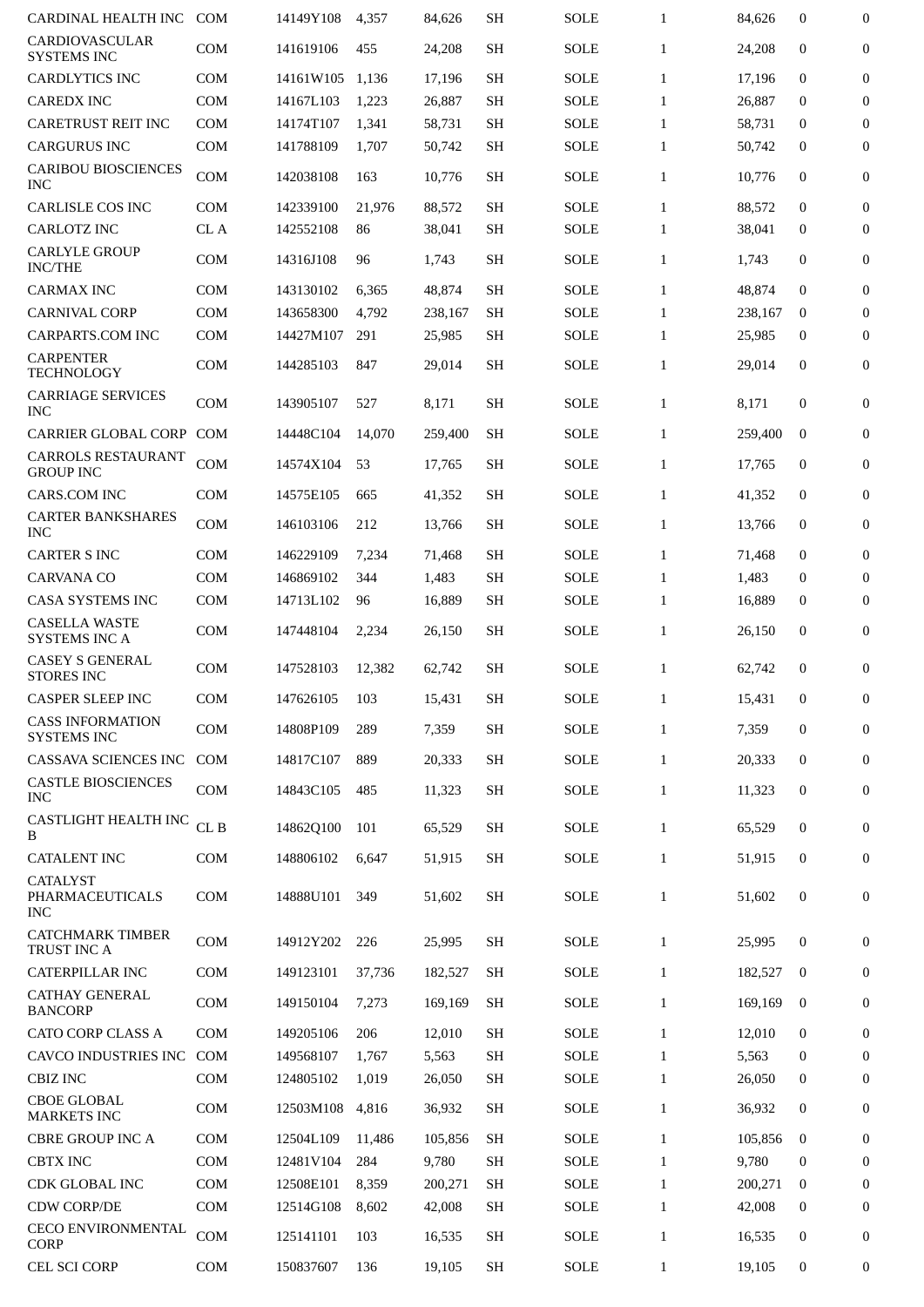| <b>CELANESE CORP</b>                                    | <b>COM</b> | 150870103 | 5,539  | 32,959  | <b>SH</b> | <b>SOLE</b> | $\mathbf{1}$ | 32,959  | $\mathbf{0}$     | 0                |
|---------------------------------------------------------|------------|-----------|--------|---------|-----------|-------------|--------------|---------|------------------|------------------|
| <b>CELCUITY INC</b>                                     | COM        | 15102K100 | 68     | 5,137   | <b>SH</b> | <b>SOLE</b> | $\mathbf{1}$ | 5,137   | $\mathbf{0}$     | 0                |
| <b>CELLDEX</b><br>THERAPEUTICS INC                      | <b>COM</b> | 15117B202 | 944    | 24,438  | <b>SH</b> | <b>SOLE</b> | $\mathbf{1}$ | 24,438  | 0                | 0                |
| <b>CELSIUS HOLDINGS INC</b>                             | <b>COM</b> | 15118V207 | 2,355  | 31,586  | <b>SH</b> | <b>SOLE</b> | $\mathbf{1}$ | 31,586  | $\mathbf{0}$     | $\boldsymbol{0}$ |
| <b>CENTENE CORP</b>                                     | <b>COM</b> | 15135B101 | 16,208 | 196,697 | <b>SH</b> | <b>SOLE</b> | $\mathbf{1}$ | 196,697 | $\mathbf{0}$     | 0                |
| <b>CENTENNIAL</b><br>RESOURCE DEVELO A                  | CL A       | 15136A102 | 586    | 97,915  | <b>SH</b> | <b>SOLE</b> | $\mathbf{1}$ | 97,915  | 0                | 0                |
| <b>CENTERPOINT ENERGY</b><br><b>INC</b>                 | <b>COM</b> | 15189T107 | 5,175  | 185,403 | SН        | <b>SOLE</b> | $\mathbf{1}$ | 185,403 | $\bf{0}$         | 0                |
| <b>CENTERSPACE</b>                                      | <b>COM</b> | 15202L107 | 964    | 8,689   | <b>SH</b> | SOLE        | $\mathbf{1}$ | 8,689   | 0                | 0                |
| <b>CENTRAL GARDEN &amp;</b><br>PET CO                   | <b>COM</b> | 153527106 | 315    | 5,983   | <b>SH</b> | <b>SOLE</b> | $\mathbf{1}$ | 5,983   | 0                | 0                |
| <b>CENTRAL GARDEN AND</b><br>PET CO A                   | COM        | 153527205 | 1,176  | 24,584  | <b>SH</b> | <b>SOLE</b> | $\mathbf{1}$ | 24,584  | $\overline{0}$   | 0                |
| <b>CENTRAL PACIFIC</b><br><b>FINANCIAL CO</b>           | <b>COM</b> | 154760409 | 469    | 16,665  | <b>SH</b> | <b>SOLE</b> | $\mathbf{1}$ | 16,665  | $\boldsymbol{0}$ | 0                |
| <b>CENTRUS ENERGY</b><br><b>CORP CLASS A</b>            | CL A       | 15643U104 | 257    | 5,157   | <b>SH</b> | <b>SOLE</b> | $\mathbf{1}$ | 5,157   | 0                | 0                |
| <b>CENTURY ALUMINUM</b><br><b>COMPANY</b>               | <b>COM</b> | 156431108 | 516    | 31,165  | <b>SH</b> | <b>SOLE</b> | $\mathbf{1}$ | 31,165  | 0                | 0                |
| CENTURY CASINOS INC                                     | <b>COM</b> | 156492100 | 176    | 14,475  | <b>SH</b> | <b>SOLE</b> | $\mathbf{1}$ | 14,475  | 0                | 0                |
| <b>CENTURY</b><br><b>COMMUNITIES INC</b>                | <b>COM</b> | 156504300 | 1,491  | 18,234  | <b>SH</b> | <b>SOLE</b> | $\mathbf{1}$ | 18,234  | 0                | 0                |
| <b>CENTURY</b><br>THERAPEUTICS INC                      | <b>COM</b> | 15673T100 | 100    | 6,276   | <b>SH</b> | <b>SOLE</b> | $\mathbf{1}$ | 6,276   | 0                | 0                |
| <b>CERENCE INC</b>                                      | <b>COM</b> | 156727109 | 6,436  | 83,977  | <b>SH</b> | <b>SOLE</b> | $\mathbf{1}$ | 83,977  | $\mathbf{0}$     | 0                |
| <b>CEREVEL</b><br><b>THERAPEUTICS</b><br><b>HOLDING</b> | <b>COM</b> | 15678U128 | 702    | 21,649  | <b>SH</b> | <b>SOLE</b> | $\mathbf{1}$ | 21,649  | $\mathbf{0}$     | 0                |
| <b>CERIDIAN HCM</b><br><b>HOLDING INC</b>               | COM        | 15677J108 | 4,255  | 40,737  | <b>SH</b> | <b>SOLE</b> | $\mathbf{1}$ | 40,737  | 0                | 0                |
| <b>CERNER CORP</b>                                      | <b>COM</b> | 156782104 | 9,250  | 99,601  | <b>SH</b> | <b>SOLE</b> | $\mathbf{1}$ | 99,601  | $\mathbf{0}$     | 0                |
| <b>CERTARA INC</b>                                      | <b>COM</b> | 15687V109 | 46     | 1,623   | <b>SH</b> | <b>SOLE</b> | $\mathbf{1}$ | 1,623   | $\mathbf{0}$     | 0                |
| <b>CERUS CORP</b>                                       | <b>COM</b> | 157085101 | 609    | 89,390  | <b>SH</b> | <b>SOLE</b> | $\mathbf{1}$ | 89,390  | $\mathbf{0}$     | 0                |
| <b>CEVA INC</b>                                         | <b>COM</b> | 157210105 | 594    | 13,731  | <b>SH</b> | <b>SOLE</b> | $\mathbf{1}$ | 13,731  | $\bf{0}$         | $\mathbf{0}$     |
| <b>CF INDUSTRIES</b><br>HOLDINGS INC                    | COM        | 125269100 | 4,575  | 64,639  | <b>SH</b> | <b>SOLE</b> | $\mathbf{1}$ | 64,639  | $\mathbf{0}$     | 0                |
| <b>CHAMPIONX CORP</b>                                   | COM        | 15872M104 | 9,041  | 447,360 | <b>SH</b> | <b>SOLE</b> | $\mathbf{1}$ | 447,360 | $\mathbf{0}$     | $\boldsymbol{0}$ |
| <b>CHANGE HEALTHCARE</b><br><b>INC</b>                  | COM        | 15912K100 | 57     | 2,687   | <b>SH</b> | <b>SOLE</b> | $\mathbf{1}$ | 2,687   | 0                | $\boldsymbol{0}$ |
| CHANNELADVISOR<br>CORP                                  | COM        | 159179100 | 387    | 15,684  | <b>SH</b> | <b>SOLE</b> | $\mathbf{1}$ | 15,684  | $\bf{0}$         | 0                |
| <b>CHARGEPOINT</b><br>HOLDINGS INC                      | CL A       | 15961R105 | 46     | 2,404   | <b>SH</b> | <b>SOLE</b> | $\mathbf{1}$ | 2,404   | $\boldsymbol{0}$ | 0                |
| <b>CHARLES RIVER</b><br><b>LABORATORIES</b>             | COM        | 159864107 | 5,949  | 15,790  | <b>SH</b> | <b>SOLE</b> | $\mathbf{1}$ | 15,790  | $\boldsymbol{0}$ | 0                |
| CHART INDUSTRIES INC                                    | <b>COM</b> | 16115Q308 | 3,531  | 22,140  | <b>SH</b> | <b>SOLE</b> | $\mathbf{1}$ | 22,140  | 0                | 0                |
| <b>CHARTER</b><br><b>COMMUNICATIONS INC</b><br>А        | <b>COM</b> | 16119P108 | 30,491 | 46,768  | <b>SH</b> | <b>SOLE</b> | $\mathbf{1}$ | 46,768  | 0                | 0                |
| <b>CHASE CORP</b>                                       | COM        | 16150R104 | 393    | 3,952   | SH        | <b>SOLE</b> | $\mathbf{1}$ | 3,952   | 0                | $\boldsymbol{0}$ |
| <b>CHATHAM LODGING</b><br><b>TRUST</b>                  | COM        | 16208T102 | 400    | 29,147  | SH        | <b>SOLE</b> | $\mathbf{1}$ | 29,147  | 0                | 0                |
| <b>CHECK POINT</b><br><b>SOFTWARE TECH</b>              | <b>COM</b> | M22465104 | 2,172  | 18,632  | <b>SH</b> | <b>SOLE</b> | $\mathbf{1}$ | 18,632  | 0                | 0                |
| CHEESECAKE FACTORY<br><b>INC/THE</b>                    | COM        | 163072101 | 1,104  | 28,207  | <b>SH</b> | <b>SOLE</b> | $\mathbf{1}$ | 28,207  | $\bf{0}$         | 0                |
| <b>CHEFS WAREHOUSE</b><br><b>INC/THE</b>                | COM        | 163086101 | 639    | 19,196  | SH        | <b>SOLE</b> | $\mathbf{1}$ | 19,196  | $\bf{0}$         | 0                |
| <b>CHEGG INC</b>                                        | <b>COM</b> | 163092109 | 75     | 2,431   | <b>SH</b> | <b>SOLE</b> | $\mathbf{1}$ | 2,431   | $\mathbf{0}$     | 0                |
| <b>CHEMED CORP</b>                                      | COM        | 16359R103 | 13,789 | 26,064  | <b>SH</b> | <b>SOLE</b> | $\mathbf{1}$ | 26,064  | 0                | 0                |
| CHEMOCENTRYX INC                                        | COM        | 16383L106 | 1,045  | 28,694  | <b>SH</b> | <b>SOLE</b> | $\mathbf{1}$ | 28,694  | $\mathbf{0}$     | 0                |
| <b>CHEMOURS CO/THE</b>                                  | <b>COM</b> | 163851108 | 9,271  | 276,265 | <b>SH</b> | SOLE        | $\mathbf{1}$ | 276,265 | 0                | 0                |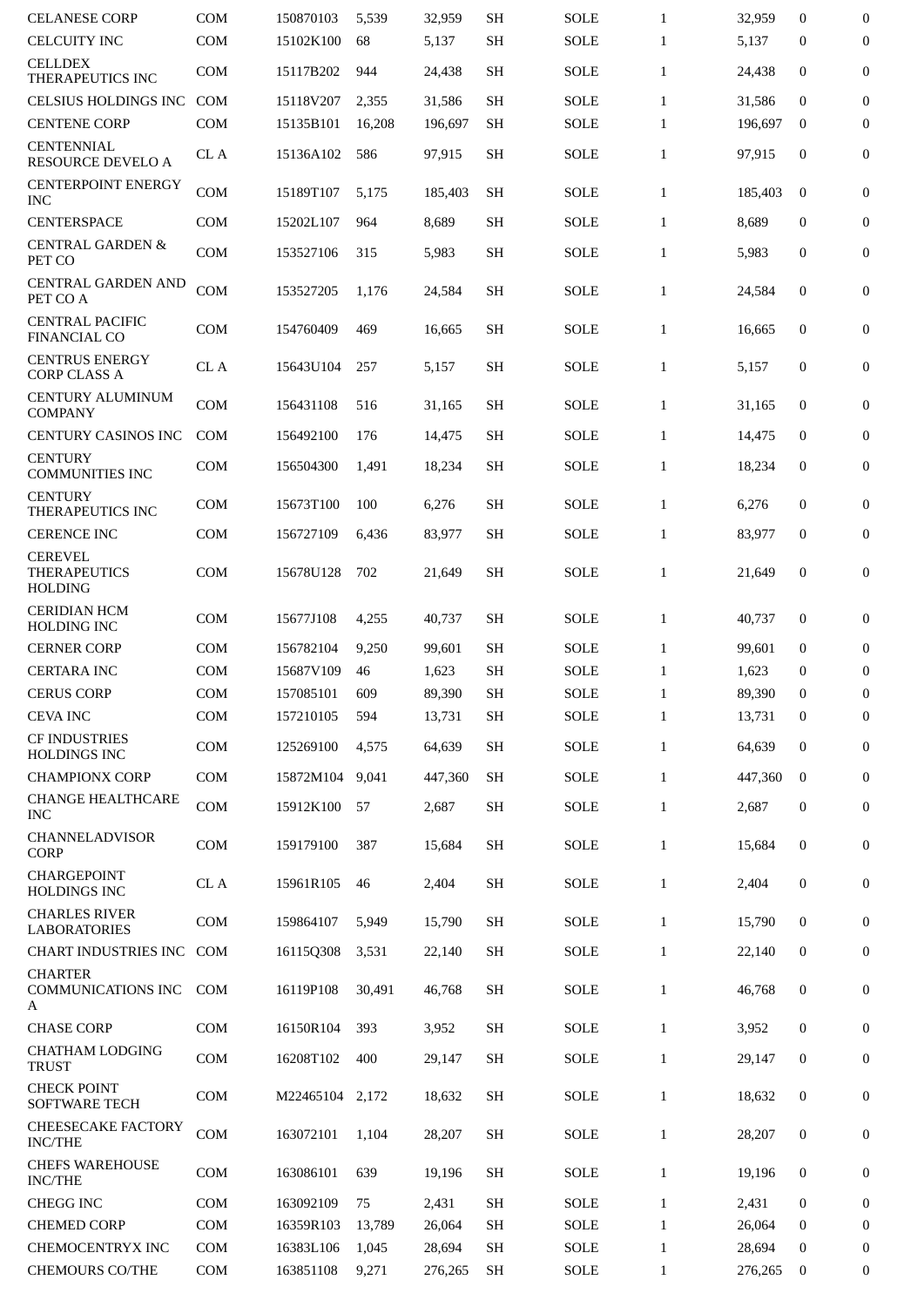| <b>CHENIERE ENERGY INC</b>                     | <b>COM</b>      | 16411R208 | 451     | 4,448        | <b>SH</b> | <b>SOLE</b> | $\mathbf{1}$ | 4,448       | 0                | 0                |
|------------------------------------------------|-----------------|-----------|---------|--------------|-----------|-------------|--------------|-------------|------------------|------------------|
| <b>CHESAPEAKE ENERGY</b><br><b>CORP</b>        | <b>COM</b>      | 165167735 | 3,601   | 55,809       | <b>SH</b> | <b>SOLE</b> | $\mathbf{1}$ | 55,809      | 0                | 0                |
| <b>CHESAPEAKE UTILITIES</b><br><b>CORP</b>     | <b>COM</b>      | 165303108 | 1,532   | 10,510       | <b>SH</b> | <b>SOLE</b> | $\mathbf{1}$ | 10,510      | 0                | 0                |
| <b>CHEVRON CORP</b>                            | <b>COM</b>      | 166764100 | 64.399  | 548,777      | SН        | <b>SOLE</b> | $\mathbf{1}$ | 548,777     | $\bf{0}$         | $\boldsymbol{0}$ |
| CHICKEN SOUP FOR THE<br><b>SOUL EN</b>         | CL A            | 16842Q100 | 54      | 3,868        | <b>SH</b> | SOLE        | $\mathbf{1}$ | 3,868       | 0                | 0                |
| CHICO S FAS INC                                | COM             | 168615102 | 394     | 73,318       | <b>SH</b> | SOLE        | $\mathbf{1}$ | 73,318      | $\mathbf{0}$     | 0                |
| <b>CHILDREN S PLACE</b><br><b>INC/THE</b>      | <b>COM</b>      | 168905107 | 677     | 8,544        | <b>SH</b> | SOLE        | $\mathbf{1}$ | 8,544       | 0                | 0                |
| <b>CHIMERA INVESTMENT</b><br><b>CORP</b>       | <b>COM</b>      | 16934Q208 | 1,889   | 125,234      | <b>SH</b> | <b>SOLE</b> | $\mathbf{1}$ | 125,234     | $\mathbf{0}$     | 0                |
| <b>CHIMERIX INC</b>                            | COM             | 16934W106 | 249     | 38,794       | <b>SH</b> | SOLE        | $\mathbf{1}$ | 38,794      | 0                | 0                |
| <b>CHINOOK</b><br>THERAPEUTICS INC             | <b>COM</b>      | 16961L106 | 339     | 20,766       | <b>SH</b> | <b>SOLE</b> | $\mathbf{1}$ | 20,766      | 0                | 0                |
| <b>CHIPOTLE MEXICAN</b><br><b>GRILL INC</b>    | <b>COM</b>      | 169656105 | 15,264  | 8,731        | <b>SH</b> | SOLE        | $\mathbf{1}$ | 8,731       | 0                | 0                |
| <b>CHOICE HOTELS INTL</b><br><b>INC</b>        | <b>COM</b>      | 169905106 | 8,706   | 55,813       | <b>SH</b> | SOLE        | $\mathbf{1}$ | 55,813      | $\mathbf{0}$     | $\mathbf{0}$     |
| <b>CHROMADEX CORP</b>                          | <b>COM</b>      | 171077407 | 93      | 24,907       | SH        | <b>SOLE</b> | $\mathbf{1}$ | 24,907      | $\mathbf{0}$     | 0                |
| <b>CHUBB LTD</b>                               | <b>COM</b>      | H1467J104 | 29,665  | 153,456      | <b>SH</b> | <b>SOLE</b> | $\mathbf{1}$ | 153,456     | 0                | 0                |
| CHURCH & DWIGHT CO<br><b>INC</b>               | <b>COM</b>      | 171340102 | 7,406   | 72,249       | <b>SH</b> | SOLE        | $\mathbf{1}$ | 72,249      | $\mathbf{0}$     | 0                |
| CHURCHILL DOWNS INC COM                        |                 | 171484108 | 14,103  | 58,545       | <b>SH</b> | <b>SOLE</b> | $\mathbf{1}$ | 58,545      | 0                | 0                |
| CHUY S HOLDINGS INC                            | <b>COM</b>      | 171604101 | 364     | 12,095       | <b>SH</b> | SOLE        | $\mathbf{1}$ | 12,095      | 0                | 0                |
| <b>CIA DE MINAS</b><br><b>BUENAVENTUR ADR</b>  | <b>ADR</b>      | 204448104 | 17      | 2,325        | <b>SH</b> | <b>SOLE</b> | $\mathbf{1}$ | 2,325       | 0                | 0                |
| <b>CIENA CORP</b>                              | <b>COM</b>      | 171779309 | 20,166  | 261,996      | <b>SH</b> | <b>SOLE</b> | $\mathbf{1}$ | 261,996     | $\mathbf{0}$     | 0                |
| <b>CIGNA CORP</b>                              | <b>COM</b>      | 125523100 | 21,666  | 94,351       | <b>SH</b> | <b>SOLE</b> | $\mathbf{1}$ | 94,351      | 0                | 0                |
| <b>CIMPRESS PLC</b>                            | <b>SHS EURO</b> | G2143T103 | 669     | 9,344        | <b>SH</b> | <b>SOLE</b> | $\mathbf{1}$ | 9,344       | 0                | 0                |
| CINCINNATI FINANCIAL<br><b>CORP</b>            | <b>COM</b>      | 172062101 | 5,124   | 44,975       | <b>SH</b> | <b>SOLE</b> | $\mathbf{1}$ | 44,975      | 0                | 0                |
| <b>CINEMARK HOLDINGS</b><br><b>INC</b>         | <b>COM</b>      | 17243V102 | 1,057   | 65,597       | <b>SH</b> | <b>SOLE</b> | $\mathbf{1}$ | 65,597      | 0                | 0                |
| <b>CINTAS CORP</b>                             | <b>COM</b>      | 172908105 | 15,460  | 34,885       | SH        | <b>SOLE</b> | $\mathbf{1}$ | 34,885      | 0                | 0                |
| <b>CIRCOR</b><br><b>INTERNATIONAL INC</b>      | COM             | 17273K109 | 308     | 11,338       | <b>SH</b> | SOLE        | $\mathbf{1}$ | 11,338      | $\mathbf{0}$     | 0                |
| <b>CIRRUS LOGIC INC</b>                        | <b>COM</b>      | 172755100 | 8,891   | 96,621       | <b>SH</b> | <b>SOLE</b> | $\mathbf{1}$ | 96,621      | $\mathbf{0}$     | 0                |
| <b>CISCO SYSTEMS INC</b>                       | <b>COM</b>      | 17275R102 | 108.697 | 1,715,274 SH |           | <b>SOLE</b> | $\mathbf{1}$ | 1,715,274 0 |                  | $\mathbf{0}$     |
| <b>CIT GROUP INC</b>                           | <b>COM</b>      | 125581801 | 11,265  | 219,414      | <b>SH</b> | <b>SOLE</b> | $\mathbf{1}$ | 219,414     | $\bf{0}$         | 0                |
| <b>CITI TRENDS INC</b>                         | <b>COM</b>      | 17306X102 | 433     | 4,565        | <b>SH</b> | SOLE        | $\mathbf{1}$ | 4,565       | $\bf{0}$         | 0                |
| <b>CITIGROUP INC</b>                           | <b>COM</b>      | 172967424 | 34,113  | 564,885      | SH        | <b>SOLE</b> | $\mathbf{1}$ | 564,885     | $\bf{0}$         | 0                |
| <b>CITIUS</b><br>PHARMACEUTICALS<br><b>INC</b> | <b>COM</b>      | 17322U207 | 93      | 60,346       | <b>SH</b> | SOLE        | $\mathbf{1}$ | 60,346      | 0                | 0                |
| <b>CITIZENS &amp; NORTHERN</b><br>CORP         | COM             | 172922106 | 212     | 8,122        | <b>SH</b> | <b>SOLE</b> | $\mathbf{1}$ | 8,122       | $\boldsymbol{0}$ | $\mathbf{0}$     |
| <b>CITIZENS FINANCIAL</b><br><b>GROUP</b>      | COM             | 174610105 | 5,978   | 126,517      | <b>SH</b> | <b>SOLE</b> | $\mathbf{1}$ | 126,517     | $\bf{0}$         | 0                |
| <b>CITIZENS INC</b>                            | <b>COM</b>      | 174740100 | 141     | 26,527       | <b>SH</b> | <b>SOLE</b> | $\mathbf{1}$ | 26,527      | $\mathbf{0}$     | 0                |
| <b>CITRIX SYSTEMS INC</b>                      | <b>COM</b>      | 177376100 | 3,889   | 41,117       | <b>SH</b> | <b>SOLE</b> | $\mathbf{1}$ | 41,117      | $\bf{0}$         | 0                |
| <b>CITY HOLDING CO</b>                         | COM             | 177835105 | 744     | 9,092        | <b>SH</b> | SOLE        | $\mathbf{1}$ | 9,092       | $\bf{0}$         | $\boldsymbol{0}$ |
| CITY OFFICE REIT INC                           | COM             | 178587101 | 448     | 22,702       | <b>SH</b> | SOLE        | $\mathbf{1}$ | 22,702      | 0                | 0                |
| <b>CIVISTA BANCSHARES</b><br><b>INC</b>        | COM             | 178867107 | 193     | 7,891        | <b>SH</b> | SOLE        | $\mathbf{1}$ | 7,891       | 0                | 0                |
| <b>CIVITAS RESOURCES</b><br><b>INC</b>         | COM             | 17888H103 | 1,402   | 28,622       | <b>SH</b> | <b>SOLE</b> | $\mathbf{1}$ | 28,622      | 0                | 0                |
| <b>CLARIVATE PLC</b>                           | <b>ORD SHS</b>  | G21810109 | 110     | 4,669        | SH        | <b>SOLE</b> | $\mathbf{1}$ | 4,669       | $\mathbf{0}$     | $\mathbf{0}$     |
| <b>CLARUS CORP</b>                             | COM             | 18270P109 | 390     | 14,061       | <b>SH</b> | SOLE        | $\mathbf{1}$ | 14,061      | 0                | 0                |
| <b>CLEAN ENERGY FUELS</b><br><b>CORP</b>       | <b>COM</b>      | 184499101 | 505     | 82,448       | SH        | SOLE        | $\mathbf{1}$ | 82,448      | 0                | 0                |
| <b>CLEAN HARBORS INC</b>                       | COM             | 184496107 | 8,447   | 84,662       | <b>SH</b> | SOLE        | $\mathbf{1}$ | 84,662      | 0                | 0                |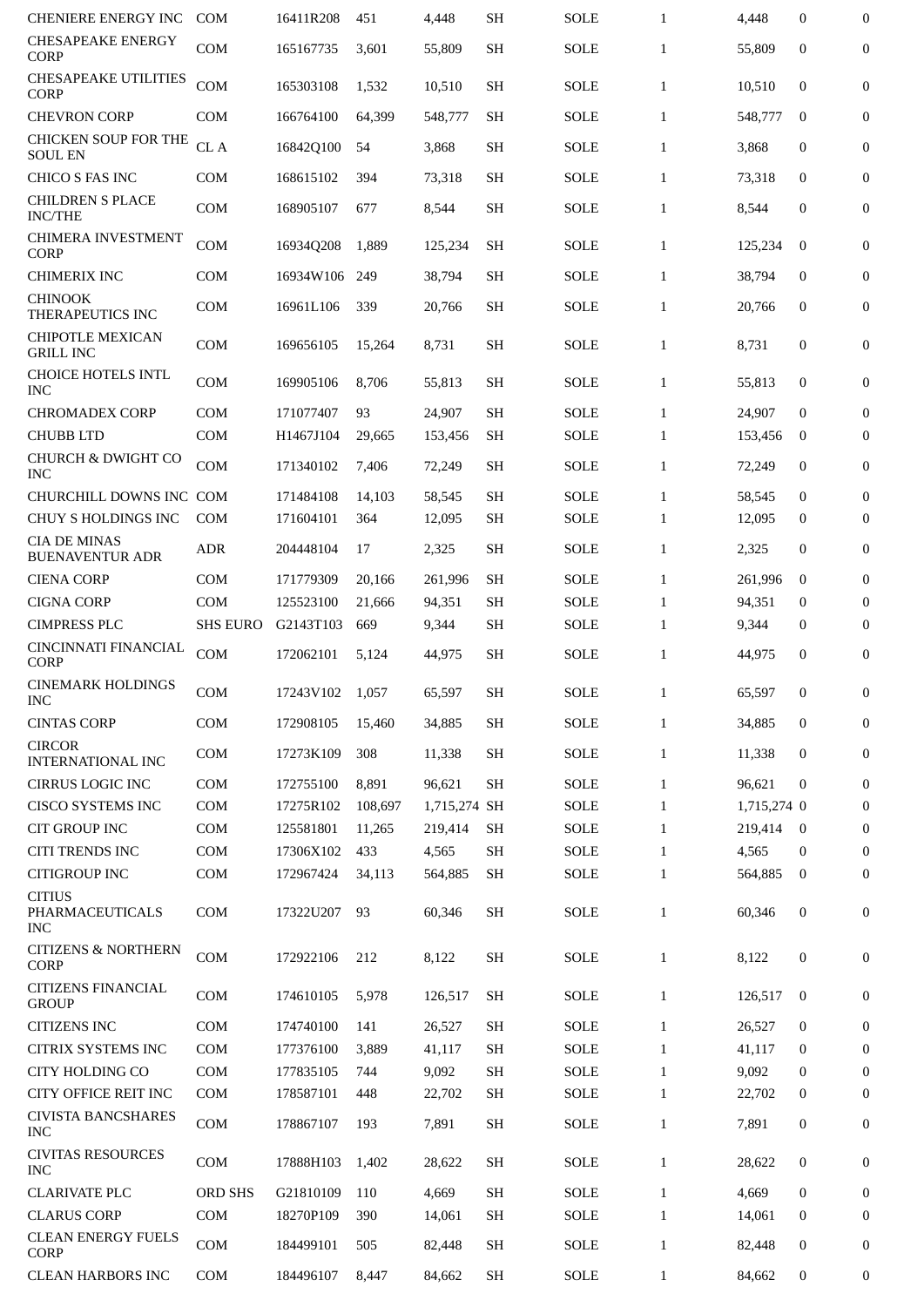| <b>CLEANSPARK INC</b>                         | <b>COM</b>                  | 18452B209 | 173    | 18,202       | <b>SH</b> | <b>SOLE</b> | $\mathbf{1}$ | 18,202      | $\mathbf{0}$     | $\boldsymbol{0}$ |
|-----------------------------------------------|-----------------------------|-----------|--------|--------------|-----------|-------------|--------------|-------------|------------------|------------------|
| <b>CLEAR CHANNEL</b><br><b>OUTDOOR HOLDIN</b> | <b>COM</b>                  | 18453H106 | 639    | 193,021      | <b>SH</b> | <b>SOLE</b> | $\mathbf{1}$ | 193,021     | $\mathbf{0}$     | $\boldsymbol{0}$ |
| <b>CLEARFIELD INC</b>                         | <b>COM</b>                  | 18482P103 | 511    | 6,056        | <b>SH</b> | <b>SOLE</b> | $\mathbf{1}$ | 6,056       | $\mathbf{0}$     | $\boldsymbol{0}$ |
| <b>CLEARPOINT NEURO</b><br><b>INC</b>         | <b>COM</b>                  | 18507C103 | 114    | 10,121       | <b>SH</b> | SOLE        | $\mathbf{1}$ | 10,121      | $\mathbf{0}$     | $\boldsymbol{0}$ |
| <b>CLEARWATER PAPER</b><br><b>CORP</b>        | <b>COM</b>                  | 18538R103 | 368    | 10,043       | <b>SH</b> | SOLE        | $\mathbf{1}$ | 10,043      | $\mathbf{0}$     | $\boldsymbol{0}$ |
| <b>CLEARWAY ENERGY INC</b><br>A               | <b>COM</b>                  | 18539C105 | 620    | 18,528       | <b>SH</b> | SOLE        | $\mathbf{1}$ | 18,528      | $\mathbf{0}$     | 0                |
| <b>CLEARWAY ENERGY INC</b><br>C               | COM                         | 18539C204 | 1,571  | 43,612       | <b>SH</b> | SOLE        | $\mathbf{1}$ | 43,612      | $\mathbf{0}$     | 0                |
| <b>CLENE INC</b>                              | <b>COM</b>                  | 185634102 | 45     | 10,891       | <b>SH</b> | <b>SOLE</b> | $\mathbf{1}$ | 10,891      | $\boldsymbol{0}$ | $\boldsymbol{0}$ |
| <b>CLEVELAND CLIFFS INC</b>                   | COM                         | 185899101 | 16,754 | 769,607      | <b>SH</b> | <b>SOLE</b> | $\mathbf{1}$ | 769,607     | $\bf{0}$         | $\bf{0}$         |
| <b>CLIPPER REALTY INC</b>                     | <b>COM</b>                  | 18885T306 | 64     | 6,484        | <b>SH</b> | <b>SOLE</b> | $\mathbf{1}$ | 6,484       | $\mathbf{0}$     | $\boldsymbol{0}$ |
| <b>CLOROX COMPANY</b>                         | <b>COM</b>                  | 189054109 | 7,391  | 42,388       | <b>SH</b> | SOLE        | $\mathbf{1}$ | 42,388      | 0                | 0                |
| <b>CLOUDFLARE INC</b><br><b>CLASS A</b>       | COM                         | 18915M107 | 629    | 4,784        | <b>SH</b> | SOLE        | $\mathbf{1}$ | 4,784       | $\boldsymbol{0}$ | $\boldsymbol{0}$ |
| CLOVIS ONCOLOGY INC                           | <b>COM</b>                  | 189464100 | 162    | 59,945       | <b>SH</b> | <b>SOLE</b> | $\mathbf{1}$ | 59,945      | $\boldsymbol{0}$ | $\boldsymbol{0}$ |
| <b>CMC MATERIALS INC</b>                      | <b>COM</b>                  | 12571T100 | 12,048 | 62,852       | <b>SH</b> | <b>SOLE</b> | $\mathbf{1}$ | 62,852      | $\mathbf{0}$     | 0                |
| <b>CME GROUP INC</b>                          | <b>COM</b>                  | 12572Q105 | 27,268 | 119,354      | <b>SH</b> | <b>SOLE</b> | $\mathbf{1}$ | 119,354     | $\bf{0}$         | $\boldsymbol{0}$ |
| <b>CMS ENERGY CORP</b>                        | <b>COM</b>                  | 125896100 | 7,324  | 112,591      | <b>SH</b> | <b>SOLE</b> | $\mathbf{1}$ | 112,591     | $\bf{0}$         | $\boldsymbol{0}$ |
| <b>CNA FINANCIAL CORP</b>                     | <b>COM</b>                  | 126117100 | 13     | 297          | <b>SH</b> | <b>SOLE</b> | $\mathbf{1}$ | 297         | 0                | $\boldsymbol{0}$ |
| <b>CNB FINANCIAL</b><br><b>CORP/PA</b>        | <b>COM</b>                  | 126128107 | 226    | 8,546        | <b>SH</b> | SOLE        | $\mathbf{1}$ | 8,546       | $\mathbf{0}$     | $\mathbf{0}$     |
| CNO FINANCIAL GROUP<br><b>INC</b>             | <b>COM</b>                  | 12621E103 | 6,500  | 272,631      | <b>SH</b> | SOLE        | $\mathbf{1}$ | 272,631     | $\bf{0}$         | $\mathbf{0}$     |
| <b>CNX RESOURCES CORP</b>                     | <b>COM</b>                  | 12653C108 | 6,413  | 466,393      | <b>SH</b> | <b>SOLE</b> | $\mathbf{1}$ | 466,393     | $\mathbf{0}$     | $\boldsymbol{0}$ |
| <b>COASTAL FINANCIAL</b><br>CORP/WA           | <b>COM</b>                  | 19046P209 | 255    | 5,029        | <b>SH</b> | <b>SOLE</b> | $\mathbf{1}$ | 5,029       | $\boldsymbol{0}$ | 0                |
| COCA COLA CO/THE                              | <b>COM</b>                  | 191216100 | 67,146 | 1,134,026 SH |           | SOLE        | $\mathbf{1}$ | 1,134,026 0 |                  | $\boldsymbol{0}$ |
| <b>COCA COLA</b><br>CONSOLIDATED INC          | <b>COM</b>                  | 191098102 | 1,767  | 2,854        | <b>SH</b> | <b>SOLE</b> | $\mathbf{1}$ | 2,854       | $\boldsymbol{0}$ | 0                |
| <b>COCA COLA</b><br>EUROPACIFIC PARTNE        | COM                         | G25839104 | 2,398  | 42.883       | <b>SH</b> | SOLE        | 1            | 42,883      | $\mathbf{0}$     | $\mathbf{0}$     |
| <b>CODEX DNA INC</b>                          | <b>COM</b>                  | 192003101 | 45     | 4,121        | <b>SH</b> | <b>SOLE</b> | $\mathbf{1}$ | 4,121       | $\bf{0}$         | $\mathbf{0}$     |
| <b>CODEXIS INC</b>                            | <b>COM</b>                  | 192005106 | 1,000  | 31,991       | <b>SH</b> | <b>SOLE</b> | $\mathbf{1}$ | 31,991      | $\mathbf{0}$     | $\overline{0}$   |
| <b>CODIAK BIOSCIENCES</b><br><b>INC</b>       | <b>COM</b>                  | 192010106 | 94     | 8,453        | <b>SH</b> | <b>SOLE</b> | $\mathbf{1}$ | 8.453       | $\mathbf{0}$     | 0                |
| <b>COEUR MINING INC</b>                       | <b>COM</b>                  | 192108504 | 685    | 136,009      | <b>SH</b> | <b>SOLE</b> | $\mathbf{1}$ | 136,009     | $\mathbf 0$      | $\boldsymbol{0}$ |
| <b>COGENT BIOSCIENCES</b><br><b>INC</b>       | $\mathop{\rm COM}\nolimits$ | 19240Q201 | 169    | 19,746       | <b>SH</b> | <b>SOLE</b> | $\mathbf{1}$ | 19,746      | $\mathbf{0}$     | $\boldsymbol{0}$ |
| <b>COGENT</b><br><b>COMMUNICATIONS</b>        | <b>COM</b>                  | 19239V302 | 1,897  | 25,919       | <b>SH</b> | SOLE        | $\mathbf{1}$ | 25,919      | $\mathbf{0}$     | $\boldsymbol{0}$ |
| <b>HOLDIN</b>                                 |                             |           |        |              |           |             |              |             |                  |                  |
| <b>COGNEX CORP</b><br><b>COGNIZANT TECH</b>   | <b>COM</b>                  | 192422103 | 23,354 | 300,337      | <b>SH</b> | SOLE        | $\mathbf{1}$ | 300,337     | $\mathbf{0}$     | $\boldsymbol{0}$ |
| <b>SOLUTIONS A</b>                            | <b>COM</b>                  | 192446102 | 16,268 | 183,368      | <b>SH</b> | <b>SOLE</b> | $\mathbf{1}$ | 183,368     | $\bf{0}$         | $\boldsymbol{0}$ |
| <b>COHEN &amp; STEERS INC</b>                 | <b>COM</b>                  | 19247A100 | 1,223  | 13,218       | <b>SH</b> | <b>SOLE</b> | $\mathbf{1}$ | 13,218      | $\mathbf{0}$     | $\boldsymbol{0}$ |
| <b>COHERENT INC</b>                           | <b>COM</b>                  | 192479103 | 11,107 | 41,671       | <b>SH</b> | SOLE        | $\mathbf{1}$ | 41,671      | 0                | $\boldsymbol{0}$ |
| <b>COHERUS BIOSCIENCES</b><br><b>INC</b>      | COM                         | 19249H103 | 629    | 39,431       | <b>SH</b> | SOLE        | $\mathbf{1}$ | 39,431      | $\boldsymbol{0}$ | 0                |
| <b>COHU INC</b>                               | <b>COM</b>                  | 192576106 | 1,112  | 29,203       | <b>SH</b> | <b>SOLE</b> | $\mathbf{1}$ | 29,203      | $\mathbf{0}$     | $\mathbf{0}$     |
| <b>COLFAX CORP</b>                            | COM                         | 194014106 | 10,460 | 227,537      | <b>SH</b> | SOLE        | $\mathbf{1}$ | 227,537     | $\bf{0}$         | $\boldsymbol{0}$ |
| COLGATE PALMOLIVE<br>CO                       | <b>COM</b>                  | 194162103 | 25,249 | 295,869      | <b>SH</b> | <b>SOLE</b> | $\mathbf{1}$ | 295,869     | $\mathbf{0}$     | $\mathbf{0}$     |
| COLLEGIUM<br>PHARMACEUTICAL INC               | <b>COM</b>                  | 19459J104 | 392    | 20,992       | <b>SH</b> | <b>SOLE</b> | $\mathbf{1}$ | 20,992      | $\mathbf{0}$     | $\overline{0}$   |
| <b>COLUMBIA BANKING</b><br><b>SYSTEM INC</b>  | $\mathop{\rm COM}\nolimits$ | 197236102 | 1,557  | 47,581       | <b>SH</b> | <b>SOLE</b> | $\mathbf{1}$ | 47,581      | $\mathbf{0}$     | $\overline{0}$   |
| COLUMBIA FINANCIAL<br><b>INC</b>              | <b>COM</b>                  | 197641103 | 436    | 20,896       | <b>SH</b> | SOLE        | $\mathbf{1}$ | 20,896      | $\boldsymbol{0}$ | $\boldsymbol{0}$ |
| COLUMBIA<br>SPORTSWEAR CO                     | $\mathop{\rm COM}\nolimits$ | 198516106 | 5,702  | 58,523       | <b>SH</b> | SOLE        | $\mathbf{1}$ | 58,523      | $\bf{0}$         | $\boldsymbol{0}$ |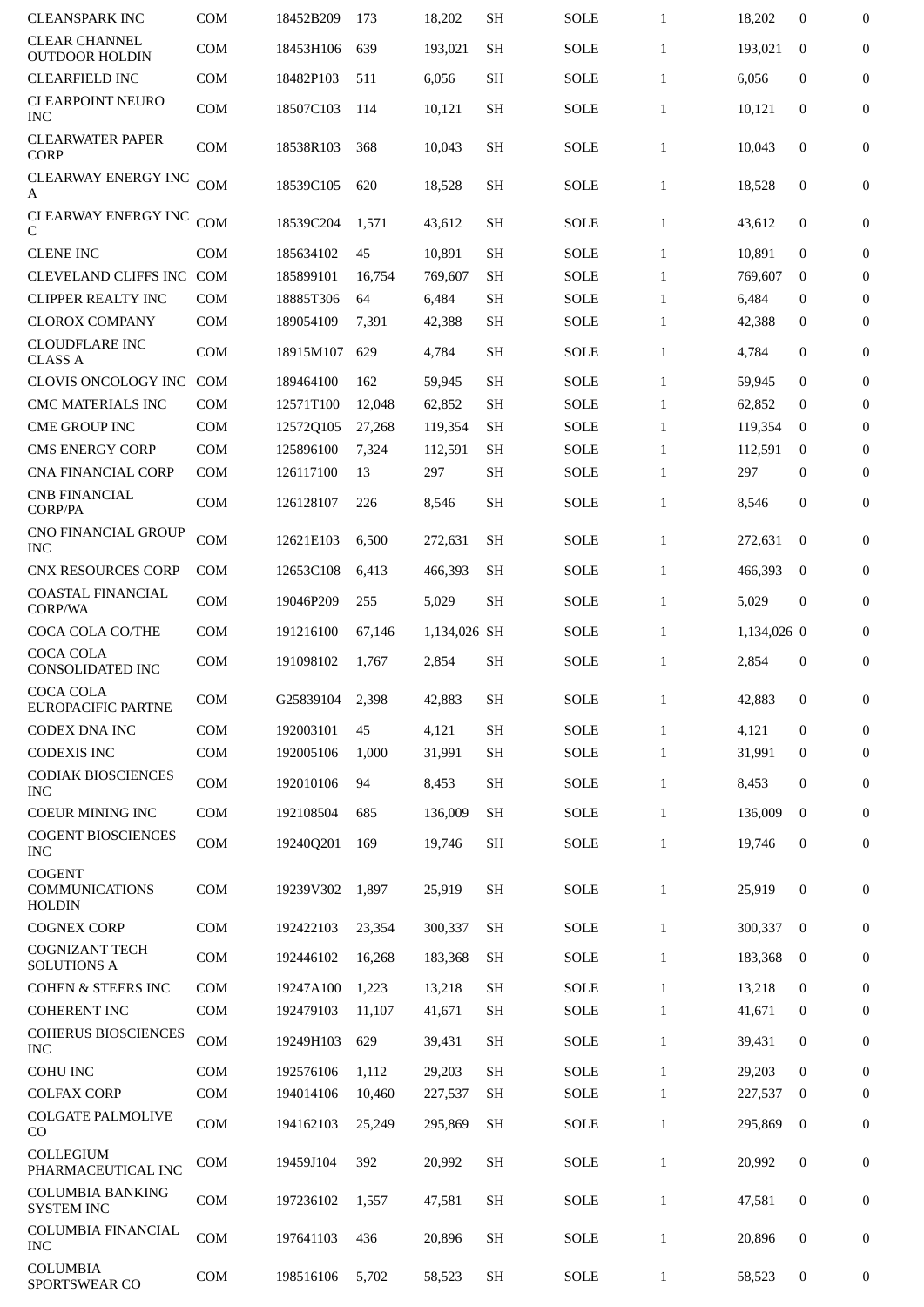| <b>COLUMBUS MCKINNON</b><br><b>CORP/NY</b>    | <b>COM</b> | 199333105 | 684    | 14.795       | <b>SH</b> | <b>SOLE</b> | $\mathbf{1}$ | 14,795      | $\mathbf{0}$     | $\boldsymbol{0}$ |
|-----------------------------------------------|------------|-----------|--------|--------------|-----------|-------------|--------------|-------------|------------------|------------------|
| <b>COMCAST CORP CLASS</b><br>A                | <b>COM</b> | 20030N101 | 89,099 | 1,770,300 SH |           | <b>SOLE</b> | $\mathbf{1}$ | 1,770,300 0 |                  | $\mathbf{0}$     |
| <b>COMERICA INC</b>                           | <b>COM</b> | 200340107 | 3,422  | 39,333       | <b>SH</b> | SOLE        | $\mathbf{1}$ | 39,333      | $\mathbf{0}$     | $\mathbf{0}$     |
| <b>COMFORT SYSTEMS</b><br><b>USA INC</b>      | <b>COM</b> | 199908104 | 2,148  | 21,712       | <b>SH</b> | <b>SOLE</b> | $\mathbf{1}$ | 21,712      | $\boldsymbol{0}$ | 0                |
| <b>COMMERCE</b><br><b>BANCSHARES INC</b>      | COM        | 200525103 | 12,904 | 187,726      | <b>SH</b> | <b>SOLE</b> | $\mathbf{1}$ | 187,726     | $\bf{0}$         | $\boldsymbol{0}$ |
| <b>COMMERCIAL METALS</b><br>CO                | <b>COM</b> | 201723103 | 9,670  | 266,474      | <b>SH</b> | SOLE        | $\mathbf{1}$ | 266,474     | $\bf{0}$         | $\mathbf{0}$     |
| COMMERCIAL VEHICLE<br><b>GROUP INC</b>        | <b>COM</b> | 202608105 | 137    | 17,036       | <b>SH</b> | SOLE        | $\mathbf{1}$ | 17,036      | $\mathbf{0}$     | $\boldsymbol{0}$ |
| COMMSCOPE HOLDING<br>CO INC                   | <b>COM</b> | 20337X109 | 42     | 3,810        | <b>SH</b> | SOLE        | $\mathbf{1}$ | 3,810       | $\mathbf{0}$     | $\mathbf{0}$     |
| <b>COMMUNITY BANK</b><br><b>SYSTEM INC</b>    | <b>COM</b> | 203607106 | 2,428  | 32,593       | <b>SH</b> | SOLE        | $\mathbf{1}$ | 32,593      | $\mathbf{0}$     | $\mathbf{0}$     |
| <b>COMMUNITY HEALTH</b><br><b>SYSTEMS INC</b> | COM        | 203668108 | 1,006  | 75,551       | <b>SH</b> | SOLE        | $\mathbf{1}$ | 75,551      | $\mathbf{0}$     | $\mathbf{0}$     |
| <b>COMMUNITY</b><br>HEALTHCARE TRUST I        | <b>COM</b> | 20369C106 | 685    | 14,492       | SH        | SOLE        | $\mathbf{1}$ | 14,492      | $\mathbf{0}$     | $\mathbf{0}$     |
| <b>COMMUNITY TRUST</b><br><b>BANCORP INC</b>  | <b>COM</b> | 204149108 | 361    | 8,267        | <b>SH</b> | <b>SOLE</b> | $\mathbf{1}$ | 8,267       | $\mathbf{0}$     | $\mathbf{0}$     |
| <b>COMMVAULT SYSTEMS</b><br><b>INC</b>        | COM        | 204166102 | 6,949  | 100,832      | SН        | <b>SOLE</b> | $\mathbf{1}$ | 100,832     | $\mathbf{0}$     | 0                |
| <b>COMPASS MINERALS</b><br><b>INTERNATION</b> | <b>COM</b> | 20451N101 | 3,850  | 75,378       | <b>SH</b> | <b>SOLE</b> | $\mathbf{1}$ | 75,378      | $\mathbf{0}$     | $\boldsymbol{0}$ |
| <b>COMPUTER PROGRAMS</b><br>& SYSTEMS         | COM        | 205306103 | 252    | 8,614        | <b>SH</b> | <b>SOLE</b> | $\mathbf{1}$ | 8,614       | 0                | 0                |
| <b>COMPX</b><br><b>INTERNATIONAL INC</b>      | COM        | 20563P101 | 19     | 852          | <b>SH</b> | <b>SOLE</b> | $\mathbf{1}$ | 852         | $\mathbf{0}$     | $\mathbf{0}$     |
| <b>COMSCORE INC</b>                           | <b>COM</b> | 20564W105 | 124    | 37,211       | <b>SH</b> | SOLE        | $\mathbf{1}$ | 37,211      | $\mathbf{0}$     | $\overline{0}$   |
| <b>COMSTOCK RESOURCES</b><br><b>INC</b>       | COM        | 205768302 | 394    | 48,671       | <b>SH</b> | <b>SOLE</b> | $\mathbf{1}$ | 48,671      | $\mathbf{0}$     | $\boldsymbol{0}$ |
| <b>COMTECH</b><br><b>TELECOMMUNICATIONS</b>   | COM        | 205826209 | 372    | 15,722       | <b>SH</b> | <b>SOLE</b> | $\mathbf{1}$ | 15,722      | $\mathbf{0}$     | $\boldsymbol{0}$ |
| <b>CONAGRA BRANDS INC</b>                     | <b>COM</b> | 205887102 | 4,835  | 141,591      | <b>SH</b> | SOLE        | $\mathbf{1}$ | 141,591     | $\boldsymbol{0}$ | $\mathbf{0}$     |
| <b>CONCENTRIX CORP</b>                        | COM        | 20602D101 | 12,958 | 72,544       | <b>SH</b> | SOLE        | $\mathbf{1}$ | 72,544      | $\mathbf{0}$     | $\boldsymbol{0}$ |
| <b>CONCRETE PUMPING</b><br><b>HOLDINGS IN</b> | <b>COM</b> | 206704108 | 112    | 13,713       | <b>SH</b> | <b>SOLE</b> | $\mathbf{1}$ | 13,713      | $\mathbf{0}$     | $\boldsymbol{0}$ |
| <b>CONDUENT INC</b>                           | COM        | 206787103 | 475    | 89,040       | <b>SH</b> | <b>SOLE</b> | $\mathbf{1}$ | 89,040      | $\mathbf{0}$     | $\boldsymbol{0}$ |
| <b>CONMED CORP</b>                            | COM        | 207410101 | 2,505  | 17,673       | <b>SH</b> | SOLE        | $\mathbf{1}$ | 17,673      | $\mathbf{0}$     | $\boldsymbol{0}$ |
| <b>CONN S INC</b>                             | COM        | 208242107 | 258    | 10,958       | <b>SH</b> | <b>SOLE</b> | $\mathbf{1}$ | 10,958      | $\boldsymbol{0}$ | 0                |
| CONNECTONE<br><b>BANCORP INC</b>              | COM        | 20786W107 | 649    | 19,826       | <b>SH</b> | SOLE        | $\mathbf{1}$ | 19,826      | $\boldsymbol{0}$ | $\boldsymbol{0}$ |
| <b>CONOCOPHILLIPS</b>                         | COM        | 20825C104 | 27,102 | 375,480      | SH        | SOLE        | $\mathbf{1}$ | 375,480     | $\bf{0}$         | $\overline{0}$   |
| <b>CONSENSUS CLOUD</b><br><b>SOLUTION</b>     | COM        | 20848V105 | 566    | 9,772        | SH        | SOLE        | $\mathbf{1}$ | 9,772       | $\boldsymbol{0}$ | 0                |
| CONSOL ENERGY INC                             | COM        | 20854L108 | 469    | 20,636       | <b>SH</b> | SOLE        | $\mathbf{1}$ | 20,636      | $\mathbf{0}$     | $\boldsymbol{0}$ |
| CONSOLIDATED<br><b>COMMUNICATIONS</b>         | COM        | 209034107 | 331    | 44,272       | <b>SH</b> | <b>SOLE</b> | $\mathbf{1}$ | 44,272      | $\boldsymbol{0}$ | 0                |
| CONSOLIDATED EDISON<br><b>INC</b>             | COM        | 209115104 | 14,032 | 164,460      | <b>SH</b> | <b>SOLE</b> | $\mathbf{1}$ | 164,460     | $\mathbf{0}$     | $\boldsymbol{0}$ |
| <b>CONSTELLATION</b><br><b>BRANDS INC A</b>   | <b>COM</b> | 21036P108 | 11,736 | 46,763       | <b>SH</b> | SOLE        | $\mathbf{1}$ | 46,763      | $\boldsymbol{0}$ | $\overline{0}$   |
| <b>CONSTELLIUM SE</b>                         | CL A       | F21107101 | 1,183  | 66,046       | <b>SH</b> | SOLE        | $\mathbf{1}$ | 66,046      | $\mathbf{0}$     | $\boldsymbol{0}$ |
| CONSTRUCTION<br>PARTNERS INC A                | <b>COM</b> | 21044C107 | 455    | 15,471       | <b>SH</b> | <b>SOLE</b> | $\mathbf{1}$ | 15,471      | $\boldsymbol{0}$ | $\boldsymbol{0}$ |
| <b>CONTAINER STORE</b><br><b>GROUP INC/TH</b> | COM        | 210751103 | 169    | 16,895       | <b>SH</b> | <b>SOLE</b> | $\mathbf{1}$ | 16,895      | $\bf{0}$         | $\boldsymbol{0}$ |
| CONTINENTAL<br><b>RESOURCES INC/OK</b>        | COM        | 212015101 | 34     | 753          | <b>SH</b> | <b>SOLE</b> | $\mathbf{1}$ | 753         | $\bf{0}$         | $\boldsymbol{0}$ |
| <b>CONVEY HEALTH</b><br><b>SOLUTIONS HOLD</b> | COM        | 21258C108 | 60     | 7,152        | <b>SH</b> | SOLE        | $\mathbf{1}$ | 7,152       | $\bf{0}$         | $\boldsymbol{0}$ |
| COOPER COS INC/THE                            | COM        | 216648402 | 7,197  | 17,179       | <b>SH</b> | <b>SOLE</b> | $\mathbf{1}$ | 17,179      | $\bf{0}$         | $\bf{0}$         |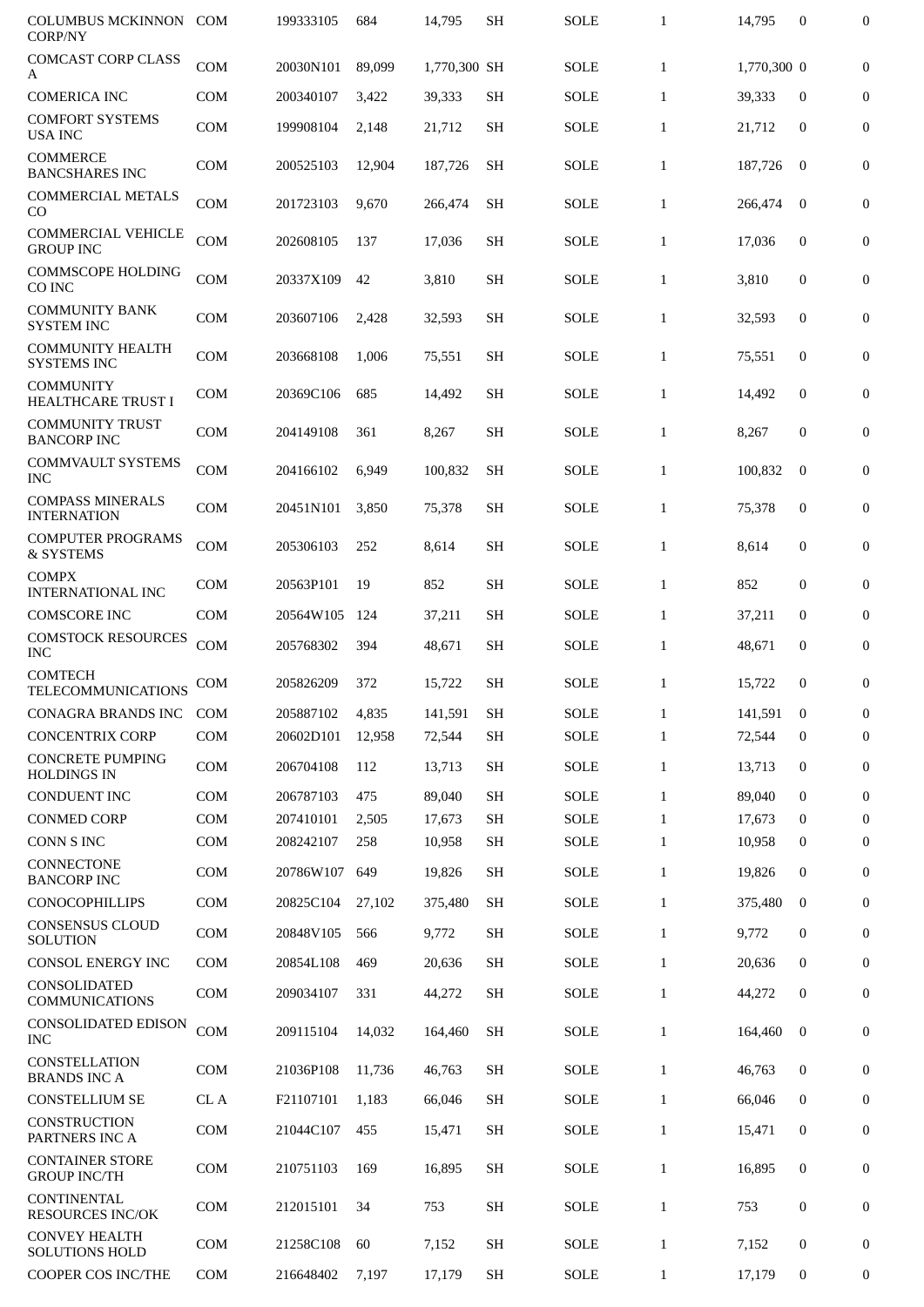| <b>COOPER STANDARD</b><br><b>HOLDING</b>      | <b>COM</b>   | 21676P103 | 230    | 10,245  | <b>SH</b> | <b>SOLE</b> | $\mathbf{1}$ | 10,245  | $\mathbf{0}$     | $\boldsymbol{0}$ |
|-----------------------------------------------|--------------|-----------|--------|---------|-----------|-------------|--------------|---------|------------------|------------------|
| <b>COPA HOLDINGS SA</b><br><b>CLASS A</b>     | <b>COM</b>   | P31076105 | 28     | 339     | SH        | <b>SOLE</b> | $\mathbf{1}$ | 339     | $\mathbf{0}$     | $\mathbf{0}$     |
| <b>COPART INC</b>                             | <b>COM</b>   | 217204106 | 12,349 | 81,445  | <b>SH</b> | <b>SOLE</b> | $\mathbf{1}$ | 81.445  | $\mathbf{0}$     | $\boldsymbol{0}$ |
| <b>CORCEPT</b><br>THERAPEUTICS INC            | <b>COM</b>   | 218352102 | 1,151  | 58,131  | <b>SH</b> | SOLE        | $\mathbf{1}$ | 58,131  | $\mathbf{0}$     | $\boldsymbol{0}$ |
| <b>CORE &amp; MAIN INC</b><br><b>CLASS A</b>  | CL A         | 21874C102 | 16     | 541     | <b>SH</b> | SOLE        | $\mathbf{1}$ | 541     | 0                | $\mathbf{0}$     |
| <b>CORE LABORATORIES</b><br>N.V.              | <b>COM</b>   | N22717107 | 79     | 3,546   | <b>SH</b> | <b>SOLE</b> | $\mathbf{1}$ | 3,546   | $\mathbf{0}$     | $\mathbf{0}$     |
| <b>CORECARD CORP</b>                          | <b>COM</b>   | 45816D100 | 150    | 3,855   | SH        | <b>SOLE</b> | $\mathbf{1}$ | 3,855   | 0                | $\mathbf{0}$     |
| <b>CORECIVIC INC</b>                          | <b>COM</b>   | 21871N101 | 727    | 72,965  | <b>SH</b> | <b>SOLE</b> | $\mathbf{1}$ | 72,965  | $\mathbf{0}$     | $\boldsymbol{0}$ |
| COREPOINT LODGING<br><b>INC</b>               | <b>COM</b>   | 21872L104 | 328    | 20,910  | <b>SH</b> | <b>SOLE</b> | $\mathbf{1}$ | 20,910  | $\mathbf{0}$     | $\mathbf{0}$     |
| <b>CORMEDIX INC</b>                           | <b>COM</b>   | 21900C308 | 92     | 20,138  | <b>SH</b> | SOLE        | $\mathbf{1}$ | 20,138  | $\mathbf{0}$     | $\mathbf{0}$     |
| <b>CORNERSTONE</b><br><b>BUILDING BRANDS</b>  | <b>COM</b>   | 21925D109 | 507    | 29,099  | <b>SH</b> | SOLE        | $\mathbf{1}$ | 29,099  | $\mathbf{0}$     | $\mathbf{0}$     |
| <b>CORNING INC</b>                            | <b>COM</b>   | 219350105 | 8,877  | 238,450 | SH        | <b>SOLE</b> | $\mathbf{1}$ | 238,450 | $\bf{0}$         | $\mathbf{0}$     |
| <b>CORPORATE OFFICE</b><br><b>PROPERTIES</b>  | <b>COM</b>   | 22002T108 | 6,959  | 248,793 | <b>SH</b> | SOLE        | $\mathbf{1}$ | 248,793 | $\mathbf{0}$     | $\mathbf{0}$     |
| <b>CORSAIR GAMING INC</b>                     | <b>COM</b>   | 22041X102 | 306    | 14,544  | SH        | <b>SOLE</b> | $\mathbf{1}$ | 14,544  | $\mathbf{0}$     | $\mathbf{0}$     |
| <b>CORTEVA INC</b>                            | <b>COM</b>   | 22052L104 | 10,182 | 215,350 | <b>SH</b> | <b>SOLE</b> | $\mathbf{1}$ | 215,350 | $\bf{0}$         | $\mathbf{0}$     |
| <b>CORTEXYME INC</b>                          | <b>COM</b>   | 22053A107 | 134    | 10,602  | <b>SH</b> | <b>SOLE</b> | $\mathbf{1}$ | 10,602  | 0                | $\mathbf{0}$     |
| <b>CORVEL CORP</b>                            | <b>COM</b>   | 221006109 | 1,125  | 5,407   | SH        | <b>SOLE</b> | $\mathbf{1}$ | 5,407   | $\bf{0}$         | $\boldsymbol{0}$ |
| <b>COSTAMARE INC</b>                          | <b>COM</b>   | Y1771G102 | 355    | 28,054  | <b>SH</b> | <b>SOLE</b> | $\mathbf{1}$ | 28,054  | $\mathbf{0}$     | $\boldsymbol{0}$ |
| <b>COSTAR GROUP INC</b>                       | <b>COM</b>   | 22160N109 | 531    | 6,715   | <b>SH</b> | <b>SOLE</b> | $\mathbf{1}$ | 6,715   | 0                | $\mathbf{0}$     |
| <b>COSTCO WHOLESALE</b><br><b>CORP</b>        | <b>COM</b>   | 22160K105 | 90,472 | 159,365 | <b>SH</b> | <b>SOLE</b> | $\mathbf{1}$ | 159,365 | $\bf{0}$         | $\boldsymbol{0}$ |
| <b>COTERRA ENERGY INC</b>                     | <b>COM</b>   | 127097103 | 4,583  | 241,213 | <b>SH</b> | <b>SOLE</b> | $\mathbf{1}$ | 241,213 | $\mathbf{0}$     | $\boldsymbol{0}$ |
| <b>COTY INC CLA</b>                           | CL A         | 222070203 | 5,959  | 567,552 | <b>SH</b> | <b>SOLE</b> | $\mathbf{1}$ | 567,552 | $\bf{0}$         | $\mathbf{0}$     |
| <b>COUCHBASE INC</b>                          | <b>COM</b>   | 22207T101 | 130    | 5,225   | <b>SH</b> | <b>SOLE</b> | $\mathbf{1}$ | 5,225   | $\bf{0}$         | 0                |
| <b>COUPA SOFTWARE INC</b>                     | <b>COM</b>   | 22266L106 | 220    | 1,389   | <b>SH</b> | <b>SOLE</b> | $\mathbf{1}$ | 1,389   | 0                | $\boldsymbol{0}$ |
| <b>COURSERA INC</b>                           | COM          | 22266M104 | 949    | 38,812  | <b>SH</b> | <b>SOLE</b> | 1            | 38,812  | $\Omega$         | $\Omega$         |
| <b>COUSINS PROPERTIES</b><br><b>INC</b>       | COM          | 222795502 | 10,128 | 251,445 | <b>SH</b> | <b>SOLE</b> | $\mathbf{1}$ | 251,445 | $\bf{0}$         | $\boldsymbol{0}$ |
| <b>COVENANT LOGISTICS</b><br><b>GROUP INC</b> | $\rm CL~A$   | 22284P105 | 170    | 6,435   | <b>SH</b> | SOLE        | $\mathbf{1}$ | 6,435   | $\boldsymbol{0}$ | $\mathbf{0}$     |
| <b>COVETRUS INC</b>                           | <b>COM</b>   | 22304C100 | 1,257  | 62,921  | <b>SH</b> | <b>SOLE</b> | $\mathbf{1}$ | 62,921  | $\mathbf{0}$     | $\boldsymbol{0}$ |
| <b>COWEN INC A</b>                            | <b>COM</b>   | 223622606 | 506    | 14,021  | <b>SH</b> | SOLE        | $\mathbf{1}$ | 14,021  | $\bf{0}$         | $\boldsymbol{0}$ |
| CRA INTERNATIONAL<br><b>INC</b>               | COM          | 12618T105 | 358    | 3,835   | <b>SH</b> | SOLE        | $\mathbf{1}$ | 3,835   | $\boldsymbol{0}$ | $\boldsymbol{0}$ |
| <b>CRACKER BARREL OLD</b><br><b>COUNTRY</b>   | COM          | 22410J106 | 6,704  | 52,115  | <b>SH</b> | SOLE        | $\mathbf{1}$ | 52,115  | $\boldsymbol{0}$ | $\overline{0}$   |
| <b>CRANE CO</b>                               | COM          | 224399105 | 8,587  | 84,411  | <b>SH</b> | SOLE        | $\mathbf{1}$ | 84,411  | $\mathbf{0}$     | $\boldsymbol{0}$ |
| <b>CRAWFORD &amp;</b><br><b>COMPANY CL A</b>  | CL A         | 224633206 | 65     | 8,652   | <b>SH</b> | SOLE        | $\mathbf{1}$ | 8,652   | $\boldsymbol{0}$ | 0                |
| <b>CREDICORP LTD</b>                          | COM          | G2519Y108 | 111    | 907     | <b>SH</b> | SOLE        | $\mathbf{1}$ | 907     | $\bf{0}$         | $\boldsymbol{0}$ |
| <b>CREDIT ACCEPTANCE</b><br><b>CORP</b>       | COM          | 225310101 | 63     | 92      | <b>SH</b> | SOLE        | $\mathbf{1}$ | 92      | $\bf{0}$         | 0                |
| <b>CRESCENT ENERGY INC</b><br>A               | ${\rm CL}$ A | 44952J104 | 198    | 15,612  | <b>SH</b> | SOLE        | $\mathbf{1}$ | 15,612  | $\mathbf{0}$     | $\bf{0}$         |
| <b>CRINETICS</b><br>PHARMACEUTICALS IN        | <b>COM</b>   | 22663K107 | 696    | 24,492  | <b>SH</b> | SOLE        | $\mathbf{1}$ | 24,492  | $\mathbf{0}$     | $\overline{0}$   |
| <b>CROCS INC</b>                              | <b>COM</b>   | 227046109 | 16,651 | 129,859 | <b>SH</b> | SOLE        | $\mathbf{1}$ | 129,859 | $\bf{0}$         | 0                |
| <b>CROSS COUNTRY</b><br>HEALTHCARE INC        | COM          | 227483104 | 605    | 21,787  | <b>SH</b> | SOLE        | $\mathbf{1}$ | 21,787  | $\boldsymbol{0}$ | $\boldsymbol{0}$ |
| <b>CROSSFIRST</b><br><b>BANKSHARES INC</b>    | <b>COM</b>   | 22766M109 | 387    | 24,786  | <b>SH</b> | SOLE        | $\mathbf{1}$ | 24,786  | $\boldsymbol{0}$ | $\boldsymbol{0}$ |
| <b>CROWDSTRIKE</b><br><b>HOLDINGS INC A</b>   | CL A         | 22788C105 | 3,481  | 17,003  | <b>SH</b> | SOLE        | $\mathbf{1}$ | 17,003  | $\mathbf{0}$     | 0                |
| <b>CROWN CASTLE INTL</b><br>CORP              | <b>COM</b>   | 22822V101 | 30,149 | 144,433 | SH        | SOLE        | $\mathbf{1}$ | 144,433 | $\bf{0}$         | 0                |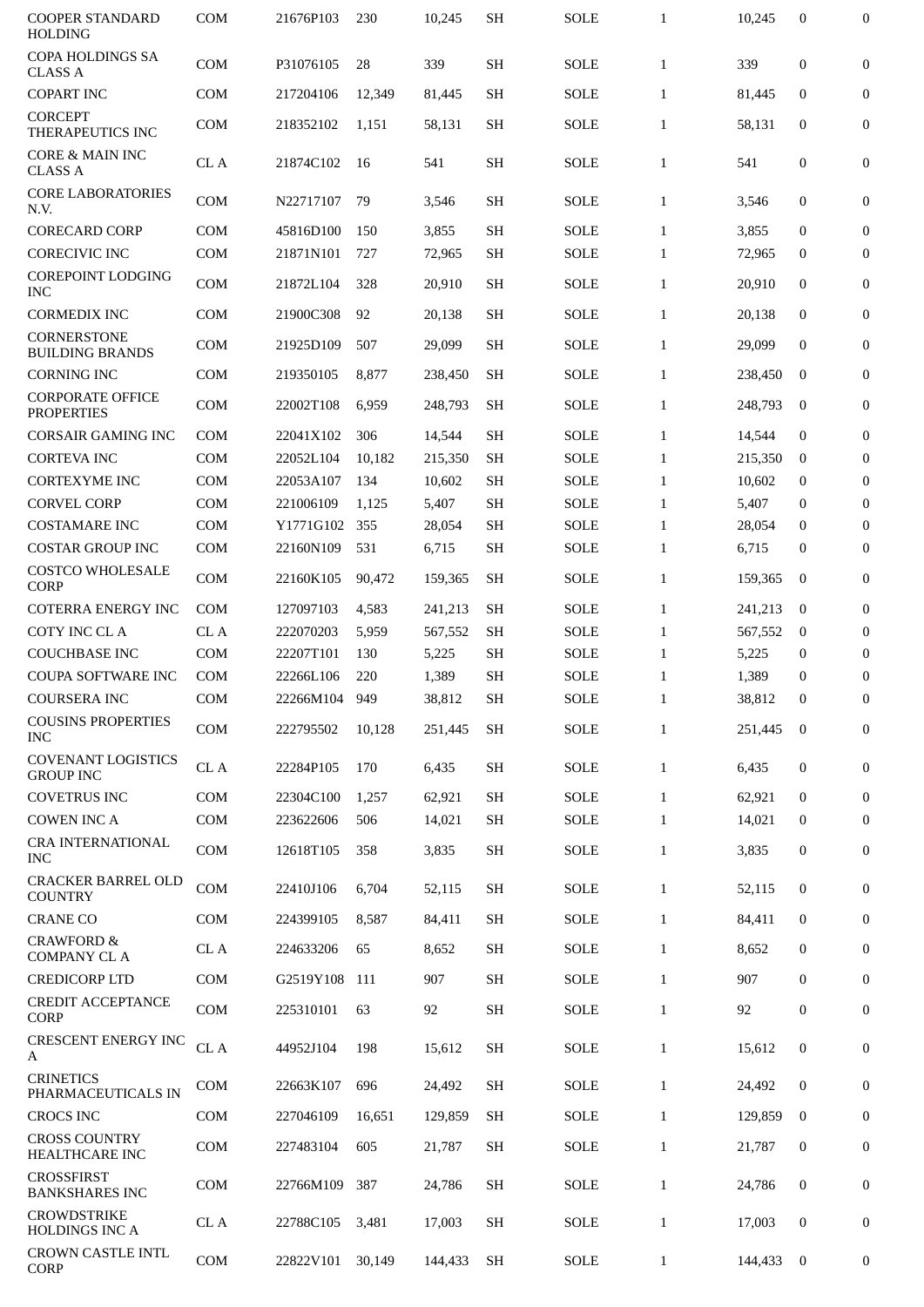| <b>CROWN HOLDINGS INC</b>                    | <b>COM</b>           | 228368106       | 160    | 1,445        | <b>SH</b>           | <b>SOLE</b> | $\mathbf{1}$ | 1,445       | $\mathbf{0}$     | $\boldsymbol{0}$ |
|----------------------------------------------|----------------------|-----------------|--------|--------------|---------------------|-------------|--------------|-------------|------------------|------------------|
| <b>CRYOLIFE INC</b>                          | <b>COM</b>           | 228903100       | 473    | 23,220       | <b>SH</b>           | <b>SOLE</b> | $\mathbf{1}$ | 23,220      | $\mathbf{0}$     | $\boldsymbol{0}$ |
| <b>CRYOPORT INC</b>                          | <b>COM</b>           | 229050307       | 1,275  | 21,555       | <b>SH</b>           | <b>SOLE</b> | $\mathbf{1}$ | 21,555      | $\mathbf{0}$     | $\mathbf{0}$     |
| CS DISCO INC                                 | COM                  | 126327105       | 146    | 4,074        | <b>SH</b>           | <b>SOLE</b> | $\mathbf{1}$ | 4,074       | $\mathbf{0}$     | $\boldsymbol{0}$ |
| CSG SYSTEMS INTL INC                         | <b>COM</b>           | 126349109       | 1,141  | 19,803       | <b>SH</b>           | <b>SOLE</b> | $\mathbf{1}$ | 19,803      | $\mathbf{0}$     | $\boldsymbol{0}$ |
| CSW INDUSTRIALS INC                          | <b>COM</b>           | 126402106       | 954    | 7,892        | <b>SH</b>           | <b>SOLE</b> | $\mathbf{1}$ | 7,892       | $\mathbf{0}$     | $\mathbf{0}$     |
| <b>CSX CORP</b>                              | COM                  | 126408103       | 29,114 | 774,306      | <b>SH</b>           | <b>SOLE</b> | $\mathbf{1}$ | 774,306     | $\bf{0}$         | 0                |
| <b>CTO REALTY GROWTH</b><br><b>INC</b>       | <b>COM</b>           | 22948Q101       | 191    | 3,108        | <b>SH</b>           | <b>SOLE</b> | $\mathbf{1}$ | 3,108       | $\mathbf{0}$     | $\mathbf{0}$     |
| <b>CTS CORP</b>                              | COM                  | 126501105       | 714    | 19,436       | <b>SH</b>           | <b>SOLE</b> | $\mathbf{1}$ | 19,436      | $\mathbf{0}$     | $\mathbf{0}$     |
| <b>CUBESMART</b>                             | <b>COM</b>           | 229663109       | 131    | 2,301        | <b>SH</b>           | <b>SOLE</b> | $\mathbf{1}$ | 2,301       | $\mathbf{0}$     | $\mathbf{0}$     |
| <b>CUE BIOPHARMA INC</b>                     | <b>COM</b>           | 22978P106       | 185    | 16,348       | <b>SH</b>           | <b>SOLE</b> | $\mathbf{1}$ | 16,348      | $\mathbf{0}$     | $\mathbf{0}$     |
| <b>CUE HEALTH INC</b>                        | COM                  | 229790100       | 104    | 7,748        | <b>SH</b>           | SOLE        | $\mathbf{1}$ | 7,748       | $\mathbf{0}$     | $\mathbf{0}$     |
| <b>CULLEN/FROST</b><br><b>BANKERS INC</b>    | <b>COM</b>           | 229899109       | 12.090 | 95,901       | <b>SH</b>           | <b>SOLE</b> | $\mathbf{1}$ | 95,901      | $\mathbf{0}$     | $\boldsymbol{0}$ |
| CULLINAN ONCOLOGY<br>IN                      | <b>COM</b>           | 230031106       | 18,882 | 1,223,712 SH |                     | <b>SOLE</b> | 2            | 1,223,712 0 |                  | $\boldsymbol{0}$ |
| CULLINAN ONCOLOGY<br><b>INC</b>              | <b>COM</b>           | 230031106       | 212    | 13,752       | <b>SH</b>           | <b>SOLE</b> | $\mathbf{1}$ | 13.752      | $\boldsymbol{0}$ | $\boldsymbol{0}$ |
| <b>CUMMINS INC</b>                           | <b>COM</b>           | 231021106       | 10.873 | 49,844       | <b>SH</b>           | <b>SOLE</b> | $\mathbf{1}$ | 49,844      | $\mathbf{0}$     | $\mathbf{0}$     |
| <b>CUREVAC NV</b>                            | <b>COM</b>           | N2451R105       | 35     | 1,008        | <b>SH</b>           | <b>SOLE</b> | $\mathbf{1}$ | 1,008       | $\mathbf{0}$     | $\mathbf{0}$     |
| <b>CURIOSITYSTREAM INC</b>                   | CL A                 | 23130Q107       | 82     | 13,828       | <b>SH</b>           | <b>SOLE</b> | $\mathbf{1}$ | 13,828      | $\mathbf{0}$     | $\bf{0}$         |
| <b>CURIS INC</b>                             | <b>COM</b>           | 231269200       | 219    | 46,026       | <b>SH</b>           | <b>SOLE</b> | $\mathbf{1}$ | 46,026      | $\mathbf{0}$     | $\mathbf{0}$     |
| <b>CURO GROUP</b><br><b>HOLDINGS CORP</b>    | <b>COM</b>           | 23131L107       | 174    | 10,879       | <b>SH</b>           | <b>SOLE</b> | $\mathbf{1}$ | 10,879      | $\mathbf{0}$     | $\mathbf{0}$     |
| <b>CURTISS WRIGHT CORP</b>                   | <b>COM</b>           | 231561101       | 9,202  | 66,357       | <b>SH</b>           | <b>SOLE</b> | $\mathbf{1}$ | 66,357      | $\mathbf{0}$     | 0                |
| <b>CUSHMAN &amp;</b><br><b>WAKEFIELD PLC</b> | <b>COM</b>           | G2717B108       | 1,640  | 73,743       | <b>SH</b>           | SOLE        | $\mathbf{1}$ | 73,743      | $\mathbf{0}$     | $\mathbf{0}$     |
| <b>CUSTOM TRUCK ONE</b><br><b>SOURCE INC</b> | CL A                 | 23204X103       | 196    | 24,560       | SH                  | <b>SOLE</b> | $\mathbf{1}$ | 24,560      | $\mathbf{0}$     | $\mathbf{0}$     |
| <b>CUSTOMERS BANCORP</b><br><b>INC</b>       | <b>COM</b>           | 23204G100       | 1,188  | 18,169       | <b>SH</b>           | <b>SOLE</b> | $\mathbf{1}$ | 18,169      | $\mathbf{0}$     | 0                |
| <b>CUTERA INC</b>                            | <b>COM</b>           | 232109108       | 438    | 10,599       | <b>SH</b>           | <b>SOLE</b> | $\mathbf{1}$ | 10,599      | $\mathbf{0}$     | 0                |
| <b>CVB FINANCIAL CORP</b>                    | COM                  | 126600105 1,680 |        | 78,456       | $\operatorname{SH}$ | <b>SOLE</b> | $\mathbf{1}$ | 78,456      | $\overline{0}$   | $\bf{0}$         |
| <b>CVR ENERGY INC</b>                        | COM                  | 12662P108       | 264    | 15.728       | <b>SH</b>           | <b>SOLE</b> | $\mathbf{1}$ | 15,728      | $\bf{0}$         | $\boldsymbol{0}$ |
| <b>CVRX INC</b>                              | COM                  | 126638105       | 53     | 4,318        | <b>SH</b>           | <b>SOLE</b> | $\mathbf{1}$ | 4,318       | $\mathbf{0}$     | $\boldsymbol{0}$ |
| <b>CVS HEALTH CORP</b>                       | COM                  | 126650100       | 38,767 | 375,796      | <b>SH</b>           | <b>SOLE</b> | $\mathbf{1}$ | 375,796     | $\mathbf{0}$     | $\boldsymbol{0}$ |
| <b>CYBERARK SOFTWARE</b><br>LTD/ISRAEL       | COM                  | M2682V108 971   |        | 5,605        | <b>SH</b>           | <b>SOLE</b> | $\mathbf{1}$ | 5,605       | $\boldsymbol{0}$ | $\mathbf{0}$     |
| <b>CYMABAY</b><br>THERAPEUTICS INC           | COM                  | 23257D103       | 124    | 36,834       | <b>SH</b>           | <b>SOLE</b> | $\mathbf{1}$ | 36,834      | $\bf{0}$         | 0                |
| <b>CYRUSONE INC</b>                          | COM                  | 23283R100       | 19,256 | 214,623      | SH                  | <b>SOLE</b> | $\mathbf{1}$ | 214,623     | $\bf{0}$         | $\boldsymbol{0}$ |
| <b>CYTEIR THERAPEUTICS</b><br><b>INC</b>     | COM                  | 23284P103       | 51     | 4,443        | <b>SH</b>           | <b>SOLE</b> | $\mathbf{1}$ | 4,443       | $\bf{0}$         | $\bf{0}$         |
| <b>CYTEK BIOSCIENCES</b><br><b>INC</b>       | COM                  | 23285D109       | 139    | 8,534        | <b>SH</b>           | SOLE        | $\mathbf{1}$ | 8,534       | $\bf{0}$         | $\bf{0}$         |
| <b>CYTOKINETICS INC</b>                      | <b>COM</b>           | 23282W605       | 2,214  | 48,563       | <b>SH</b>           | <b>SOLE</b> | $\mathbf{1}$ | 48,563      | $\mathbf{0}$     | $\boldsymbol{0}$ |
| <b>CYTOMX</b><br>THERAPEUTICS INC            | <b>COM</b>           | 23284F105       | 149    | 34,467       | <b>SH</b>           | <b>SOLE</b> | $\mathbf{1}$ | 34,467      | $\bf{0}$         | $\boldsymbol{0}$ |
| <b>CYTOSORBENTS CORP</b>                     | <b>COM</b>           | 23283X206       | 92     | 21,914       | <b>SH</b>           | <b>SOLE</b> | $\mathbf{1}$ | 21,914      | $\mathbf{0}$     | $\boldsymbol{0}$ |
| DAILY JOURNAL CORP                           | COM                  | 233912104       | 230    | 644          | <b>SH</b>           | <b>SOLE</b> | $\mathbf{1}$ | 644         | $\mathbf{0}$     | $\mathbf{0}$     |
| DAKTRONICS INC                               | COM                  | 234264109       | 99     | 19,519       | <b>SH</b>           | SOLE        | $\mathbf{1}$ | 19,519      | $\mathbf{0}$     | $\boldsymbol{0}$ |
| DANA INC                                     | COM                  | 235825205       | 7,294  | 319,636      | <b>SH</b>           | <b>SOLE</b> | $\mathbf{1}$ | 319,636     | $\bf{0}$         | $\boldsymbol{0}$ |
| <b>DANAHER CORP</b>                          | COM                  | 235851102       | 70,267 | 213,570      | <b>SH</b>           | <b>SOLE</b> | $\mathbf{1}$ | 213,570     | $\bf{0}$         | $\boldsymbol{0}$ |
| DANIMER SCIENTIFIC<br><b>INC</b>             | CL A                 | 236272100       | 410    | 48,132       | <b>SH</b>           | <b>SOLE</b> | $\mathbf{1}$ | 48,132      | $\bf{0}$         | $\boldsymbol{0}$ |
| DAQO NEW ENERGY<br><b>CORP ADR</b>           | <b>SPNSRD</b><br>ADS | 23703Q203       | 30     | 750          | <b>SH</b>           | <b>SOLE</b> | $\mathbf{1}$ | 750         | $\boldsymbol{0}$ | 0                |
| DARDEN RESTAURANTS<br><b>INC</b>             | COM                  | 237194105       | 5.886  | 39,073       | <b>SH</b>           | <b>SOLE</b> | $\mathbf{1}$ | 39,073      | $\boldsymbol{0}$ | 0                |
| <b>DARIOHEALTH CORP</b>                      | <b>COM</b>           | 23725P209       | 93     | 7,163        | <b>SH</b>           | <b>SOLE</b> | $\mathbf{1}$ | 7,163       | $\bf{0}$         | 0                |
| DARLING INGREDIENTS                          | <b>COM</b>           | 237266101       | 18,965 | 273,706      | <b>SH</b>           | SOLE        | $\mathbf{1}$ | 273,706     | $\bf{0}$         | 0                |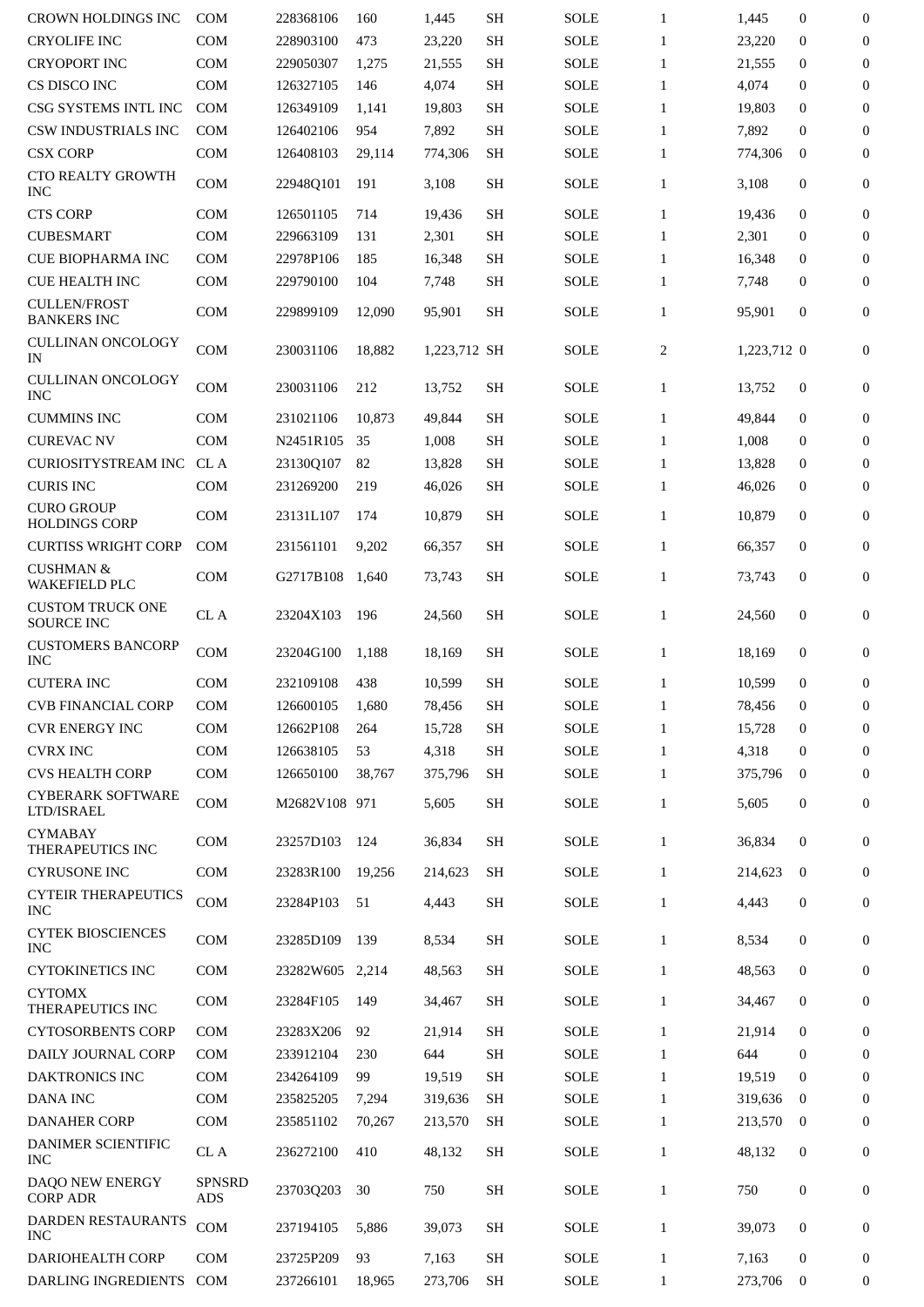| <b>INC</b>                                        |                   |                        |           |                 |                        |                            |                              |                 |                      |                       |
|---------------------------------------------------|-------------------|------------------------|-----------|-----------------|------------------------|----------------------------|------------------------------|-----------------|----------------------|-----------------------|
| <b>DASEKE INC</b>                                 | <b>COM</b>        | 23753F107              | 214       | 21,343          | <b>SH</b>              | <b>SOLE</b>                | $\mathbf{1}$                 | 21,343          | 0                    | $\mathbf{0}$          |
| DATADOG INC CLASS A                               | <b>COM</b>        | 23804L103              | 3,811     | 21,399          | <b>SH</b>              | <b>SOLE</b>                | $\mathbf{1}$                 | 21,399          | $\mathbf{0}$         | $\mathbf{0}$          |
| DATTO HOLDING CORP                                | <b>COM</b>        | 23821D100              | 7         | 259             | <b>SH</b>              | <b>SOLE</b>                | $\mathbf{1}$                 | 259             | 0                    | $\mathbf{0}$          |
| <b>DAVE &amp; BUSTER S</b><br><b>ENTERTAINMEN</b> | COM               | 238337109              | 996       | 25,928          | <b>SH</b>              | SOLE                       | $\mathbf{1}$                 | 25,928          | $\mathbf{0}$         | $\mathbf{0}$          |
| <b>DAVITA INC</b>                                 | <b>COM</b>        | 23918K108              | 2,316     | 20,361          | <b>SH</b>              | <b>SOLE</b>                | $\mathbf{1}$                 | 20,361          | $\mathbf{0}$         | $\boldsymbol{0}$      |
| <b>DAY ONE</b><br><b>BIOPHARMACEUTICALS</b><br>Ι  | <b>COM</b>        | 23954D109              | 99        | 5,860           | <b>SH</b>              | <b>SOLE</b>                | $\mathbf{1}$                 | 5,860           | 0                    | $\boldsymbol{0}$      |
| <b>DECIPHERA</b><br>PHARMACEUTICALS IN            | <b>COM</b>        | 24344T101              | 204       | 20,915          | <b>SH</b>              | SOLE                       | $\mathbf{1}$                 | 20,915          | $\mathbf{0}$         | $\boldsymbol{0}$      |
| DECKERS OUTDOOR<br><b>CORP</b>                    | COM               | 243537107              | 17,014    | 46,448          | <b>SH</b>              | SOLE                       | $\mathbf{1}$                 | 46,448          | $\mathbf{0}$         | $\boldsymbol{0}$      |
| DEERE & CO                                        | <b>COM</b>        | 244199105              | 33,758    | 98,451          | <b>SH</b>              | <b>SOLE</b>                | $\mathbf{1}$                 | 98,451          | 0                    | 0                     |
| <b>DEFINITIVE</b><br><b>HEALTHCARE CORP</b>       | CL A              | 24477E103              | 4         | 162             | <b>SH</b>              | <b>SOLE</b>                | $\mathbf{1}$                 | 162             | 0                    | 0                     |
| <b>DEL TACO</b><br><b>RESTAURANTS INC</b>         | <b>COM</b>        | 245496104              | 198       | 15,870          | <b>SH</b>              | SOLE                       | $\mathbf{1}$                 | 15,870          | $\mathbf{0}$         | $\mathbf{0}$          |
| DELEK US HOLDINGS<br><b>INC</b>                   | <b>COM</b>        | 24665A103              | 523       | 34,895          | <b>SH</b>              | <b>SOLE</b>                | $\mathbf{1}$                 | 34,895          | 0                    | 0                     |
| DELTA AIR LINES INC                               | <b>COM</b>        | 247361702              | 10,611    | 271,509         | <b>SH</b>              | <b>SOLE</b>                | $\mathbf{1}$                 | 271,509         | $\mathbf{0}$         | 0                     |
| <b>DELUXE CORP</b>                                | <b>COM</b>        | 248019101              | 824       | 25,648          | <b>SH</b>              | <b>SOLE</b>                | $\mathbf{1}$                 | 25,648          | 0                    | 0                     |
| <b>DENALI THERAPEUTICS</b><br><b>INC</b>          | <b>COM</b>        | 24823R105              | 2,156     | 48,350          | <b>SH</b>              | SOLE                       | $\mathbf{1}$                 | 48,350          | $\mathbf{0}$         | 0                     |
| <b>DENBURY INC</b>                                | <b>COM</b>        | 24790A101              | 2,054     | 26,816          | <b>SH</b>              | <b>SOLE</b>                | $\mathbf{1}$                 | 26,816          | $\mathbf{0}$         | $\boldsymbol{0}$      |
| <b>DENNY S CORP</b>                               | <b>COM</b>        | 24869P104              | 526       | 32,906          | <b>SH</b>              | <b>SOLE</b>                | $\mathbf{1}$                 | 32,906          | $\mathbf{0}$         | 0                     |
| DENTSPLY SIRONA INC                               | <b>COM</b>        | 24906P109              | 4,218     | 75,604          | <b>SH</b>              | <b>SOLE</b>                | $\mathbf{1}$                 | 75,604          | $\mathbf{0}$         | 0                     |
| <b>DERMTECH INC</b>                               | <b>COM</b>        | 24984K105              | 204       | 12,899          | SН                     | <b>SOLE</b>                | $\mathbf{1}$                 | 12,899          | 0                    | 0                     |
| <b>DESIGN THERAPEUTICS</b><br><b>INC</b>          | COM               | 25056L103              | 303       | 14,132          | <b>SH</b>              | <b>SOLE</b>                | $\mathbf{1}$                 | 14,132          | $\mathbf{0}$         | $\boldsymbol{0}$      |
| DESIGNER BRANDS INC<br><b>CLASS A</b>             | COM               | 250565108              | 521       | 36,652          | <b>SH</b>              | SOLE                       | $\mathbf{1}$                 | 36,652          | 0                    | 0                     |
| DESKTOP METAL INC A                               | CL A              | 25058X105              | 493       | 99,531          | <b>SH</b>              | <b>SOLE</b>                | $\mathbf{1}$                 | 99,531          | $\mathbf{0}$         | 0                     |
| DEVON ENERGY CORP                                 | <b>COM</b>        | 25179M103 9,130        |           | 207,254         | <b>SH</b>              | <b>SOLE</b>                | 1                            | 207,254         | $\bf{0}$             | $\Omega$              |
| DEXCOM INC                                        | <b>COM</b>        | 252131107              | 21,877    | 40,743          | SH                     | <b>SOLE</b>                | $\mathbf{1}$                 | 40.743          | $\bf{0}$             | $\boldsymbol{0}$      |
| DHT HOLDINGS INC                                  | COM               | Y2065G121              | 391       | 75,345          | <b>SH</b>              | SOLE                       | $\mathbf{1}$                 | 75.345          | $\bf{0}$             | 0                     |
| <b>DIAMOND HILL</b><br><b>INVESTMENT GRP</b>      | <b>COM</b>        | 25264R207              | 313       | 1,614           | <b>SH</b>              | <b>SOLE</b>                | $\mathbf{1}$                 | 1,614           | 0                    | 0                     |
| <b>DIAMONDBACK</b><br><b>ENERGY INC</b>           | COM               | 25278X109              | 5,697     | 52,827          | <b>SH</b>              | <b>SOLE</b>                | $\mathbf{1}$                 | 52,827          | $\mathbf{0}$         | 0                     |
| <b>DIAMONDROCK</b><br>HOSPITALITY CO              | COM               | 252784301              | 1,223     | 127,312         | <b>SH</b>              | <b>SOLE</b>                | $\mathbf{1}$                 | 127,312         | $\bf{0}$             | 0                     |
| DICE THERAPEUTICS                                 | COM               | 23345J104              | 187       | 7,401           | SH                     | <b>SOLE</b>                | $\mathbf{1}$                 | 7,401           | $\boldsymbol{0}$     | 0                     |
| <b>INC</b><br><b>DICK S SPORTING</b>              | COM               | 253393102              | 12,617    | 109,719         | <b>SH</b>              | <b>SOLE</b>                | $\mathbf{1}$                 | 109,719         | $\bf{0}$             | 0                     |
| <b>GOODS INC</b>                                  | <b>SPNSRD</b>     |                        |           |                 |                        |                            |                              |                 |                      |                       |
| DIDI GLOBAL INC<br>DIEBOLD NIXDORF INC            | <b>ADS</b><br>COM | 23292E108<br>253651103 | 19<br>397 | 3,782<br>43,828 | <b>SH</b><br><b>SH</b> | <b>SOLE</b><br><b>SOLE</b> | $\mathbf{1}$<br>$\mathbf{1}$ | 3,782<br>43,828 | $\bf{0}$<br>$\bf{0}$ | 0<br>$\boldsymbol{0}$ |
| DIGI INTERNATIONAL                                |                   |                        |           |                 |                        |                            |                              |                 |                      |                       |
| <b>INC</b>                                        | COM               | 253798102              | 505       | 20,559          | <b>SH</b>              | <b>SOLE</b>                | $\mathbf{1}$                 | 20,559          | $\bf{0}$             | 0                     |
| DIGIMARC CORP                                     | COM               | 25381B101              | 267       | 6,771           | <b>SH</b>              | <b>SOLE</b>                | $\mathbf{1}$                 | 6,771           | $\bf{0}$             | 0                     |
| <b>DIGITAL MEDIA</b><br><b>SOLUTIONS A</b>        | CL A              | 25401G106              | 8         | 1,719           | SH                     | <b>SOLE</b>                | $\mathbf{1}$                 | 1,719           | $\bf{0}$             | 0                     |
| DIGITAL REALTY TRUST<br><b>INC</b>                | COM               | 253868103              | 15,234    | 86,131          | <b>SH</b>              | <b>SOLE</b>                | $\mathbf{1}$                 | 86,131          | $\mathbf{0}$         | $\boldsymbol{0}$      |
| DIGITAL TURBINE INC                               | <b>COM</b>        | 25400W102 11,955       |           | 196,015         | <b>SH</b>              | <b>SOLE</b>                | $\mathbf{1}$                 | 196,015         | $\mathbf{0}$         | $\boldsymbol{0}$      |
| DIGITALBRIDGE GROUP<br><b>INC</b>                 | ${\rm CL}$ A      | 25401T108              | 2,148     | 257,911         | <b>SH</b>              | <b>SOLE</b>                | $\mathbf{1}$                 | 257,911         | 0                    | 0                     |
| <b>DIGITALOCEAN</b><br><b>HOLDINGS INC</b>        | COM               | 25402D102              | 2,167     | 26,970          | <b>SH</b>              | <b>SOLE</b>                | $\mathbf{1}$                 | 26,970          | $\bf{0}$             | 0                     |
| DILLARDS INC CL A                                 | CL A              | 254067101              | 761       | 3,104           | <b>SH</b>              | <b>SOLE</b>                | $\mathbf{1}$                 | 3,104           | 0                    | 0                     |
| <b>DIME COMMUNITY</b>                             | COM               | 25432X102              | 736       | 20,933          | SH                     | SOLE                       | $\mathbf{1}$                 | 20,933          | 0                    | 0                     |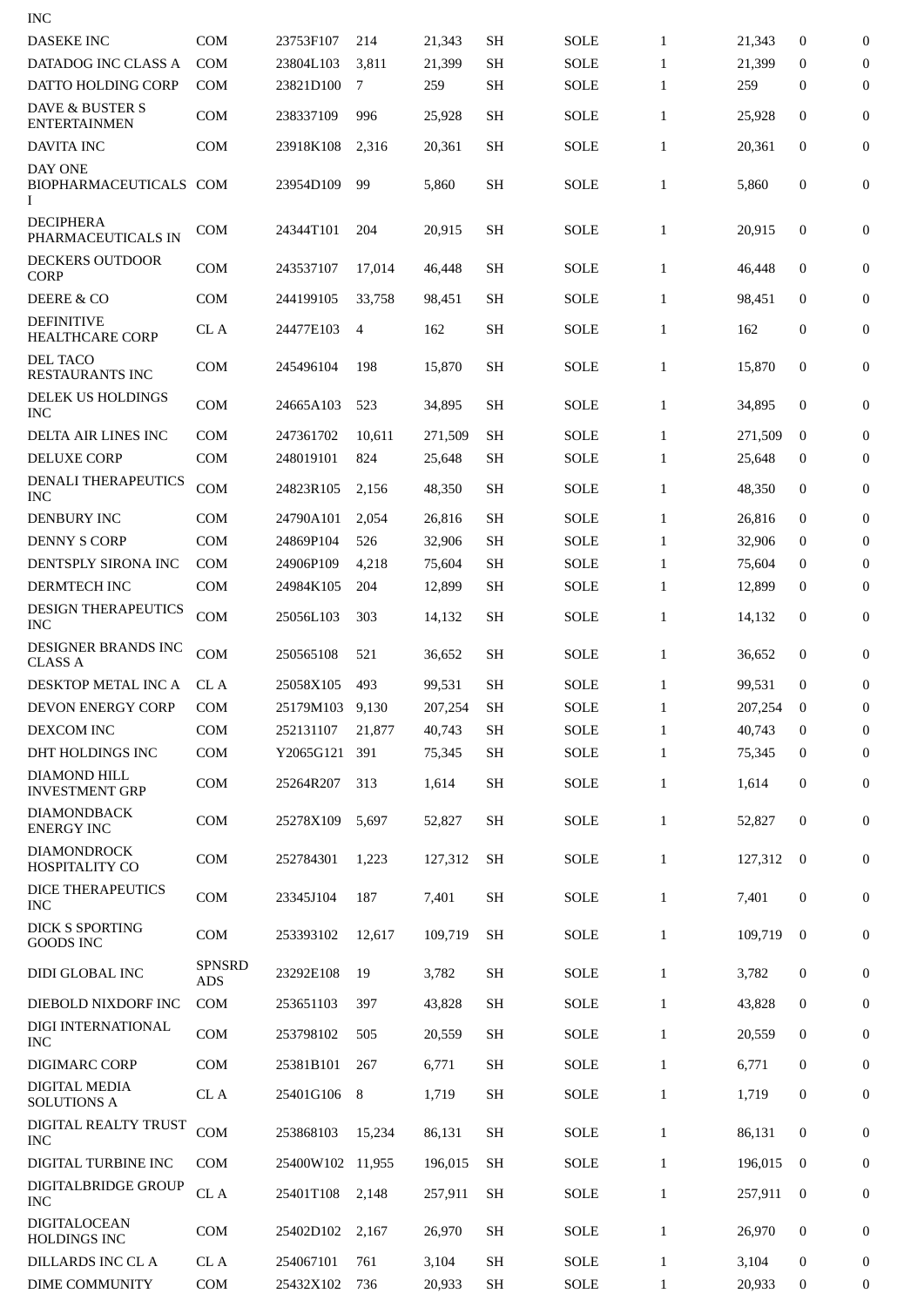| <b>BANCSHARES IN</b>                          |                                 |           |        |              |           |             |                |             |              |                  |
|-----------------------------------------------|---------------------------------|-----------|--------|--------------|-----------|-------------|----------------|-------------|--------------|------------------|
| <b>DINE BRANDS GLOBAL</b><br><b>INC</b>       | <b>COM</b>                      | 254423106 | 757    | 9,982        | <b>SH</b> | <b>SOLE</b> | $\mathbf{1}$   | 9,982       | 0            | $\mathbf{0}$     |
| <b>DIODES INC</b>                             | <b>COM</b>                      | 254543101 | 2,923  | 26,619       | <b>SH</b> | <b>SOLE</b> | $\mathbf{1}$   | 26,619      | $\mathbf{0}$ | $\mathbf{0}$     |
| DISCOVER FINANCIAL<br><b>SERVICES</b>         | COM                             | 254709108 | 10,497 | 90,832       | <b>SH</b> | <b>SOLE</b> | $\mathbf{1}$   | 90,832      | $\mathbf{0}$ | $\boldsymbol{0}$ |
| DISCOVERY INC A                               | <b>COM</b>                      | 25470F104 | 1,176  | 49,945       | <b>SH</b> | <b>SOLE</b> | $\mathbf{1}$   | 49,945      | $\mathbf{0}$ | $\mathbf{0}$     |
| DISCOVERY INC C                               | <b>COM</b>                      | 25470F302 | 2,058  | 89,856       | <b>SH</b> | SOLE        | $\mathbf{1}$   | 89,856      | $\bf{0}$     | $\mathbf{0}$     |
| DISH NETWORK CORP A COM                       |                                 | 25470M109 | 2,393  | 73,756       | <b>SH</b> | <b>SOLE</b> | $\mathbf{1}$   | 73,756      | $\bf{0}$     | $\overline{0}$   |
| <b>DIVERSEY HOLDINGS</b><br><b>LTD</b>        | <b>ORD SHS</b>                  | G28923103 | 17     | 1,314        | <b>SH</b> | <b>SOLE</b> | $\mathbf{1}$   | 1,314       | $\mathbf{0}$ | 0                |
| <b>DIVERSIFIED</b><br>HEALTHCARE TRUST        | <b>COM SH</b><br><b>BEN INT</b> | 25525P107 | 446    | 144,452      | SН        | <b>SOLE</b> | $\mathbf{1}$   | 144,452     | $\bf{0}$     | $\boldsymbol{0}$ |
| DMC GLOBAL INC                                | <b>COM</b>                      | 23291C103 | 448    | 11,308       | <b>SH</b> | <b>SOLE</b> | $\mathbf{1}$   | 11,308      | $\mathbf{0}$ | $\boldsymbol{0}$ |
| DOCUSIGN INC                                  | <b>COM</b>                      | 256163106 | 2,488  | 16,335       | <b>SH</b> | <b>SOLE</b> | $\mathbf{1}$   | 16,335      | $\mathbf{0}$ | $\boldsymbol{0}$ |
| <b>DOLBY LABORATORIES</b><br><b>INC CL A</b>  | CL A                            | 25659T107 | 66     | 690          | SH        | SOLE        | $\mathbf{1}$   | 690         | $\mathbf{0}$ | $\overline{0}$   |
| <b>DOLLAR GENERAL</b><br><b>CORP</b>          | COM                             | 256677105 | 18,299 | 77,595       | SH        | <b>SOLE</b> | $\mathbf{1}$   | 77,595      | $\mathbf{0}$ | $\overline{0}$   |
| <b>DOLLAR TREE INC</b>                        | <b>COM</b>                      | 256746108 | 11,962 | 85,125       | SH        | <b>SOLE</b> | $\mathbf{1}$   | 85,125      | $\bf{0}$     | $\boldsymbol{0}$ |
| DOMINION ENERGY INC                           | COM                             | 25746U109 | 18,113 | 230,565      | <b>SH</b> | <b>SOLE</b> | $\mathbf{1}$   | 230,565     | $\bf{0}$     | $\bf{0}$         |
| <b>DOMINO S PIZZA INC</b>                     | <b>COM</b>                      | 25754A201 | 7,445  | 13,193       | <b>SH</b> | SOLE        | $\mathbf{1}$   | 13,193      | $\mathbf{0}$ | $\overline{0}$   |
| DOMO INC CLASS B                              | <b>COM</b>                      | 257554105 | 739    | 14,900       | <b>SH</b> | <b>SOLE</b> | $\mathbf{1}$   | 14,900      | $\Omega$     | $\overline{0}$   |
| DONALDSON CO INC                              | <b>COM</b>                      | 257651109 | 12,394 | 209,138      | SН        | SOLE        | $\mathbf{1}$   | 209,138     | $\bf{0}$     | $\bf{0}$         |
| DONEGAL GROUP INC<br>CL A                     | CL A                            | 257701201 | 112    | 7,856        | SH        | SOLE        | $\mathbf{1}$   | 7,856       | $\mathbf{0}$ | $\boldsymbol{0}$ |
| <b>DONNELLEY</b><br><b>FINANCIAL SOLUTION</b> | <b>COM</b>                      | 25787G100 | 843    | 17,891       | <b>SH</b> | SOLE        | $\mathbf{1}$   | 17,891      | $\mathbf{0}$ | $\boldsymbol{0}$ |
| DOORDASH INC A                                | CL A                            | 25809K105 | 393    | 2,637        | <b>SH</b> | <b>SOLE</b> | $\mathbf{1}$   | 2,637       | $\mathbf{0}$ | $\boldsymbol{0}$ |
| <b>DORIAN LPG LTD</b>                         | <b>COM</b>                      | Y2106R110 | 237    | 18,668       | SН        | SOLE        | $\mathbf{1}$   | 18.668      | $\bf{0}$     | $\bf{0}$         |
| <b>DORMAN PRODUCTS</b>                        |                                 |           |        |              |           |             |                |             |              |                  |
| <b>INC</b><br><b>DOUBLEVERIFY</b>             | <b>COM</b>                      | 258278100 | 1,832  | 16,207       | <b>SH</b> | <b>SOLE</b> | $\mathbf{1}$   | 16,207      | $\mathbf{0}$ | $\boldsymbol{0}$ |
| <b>HOLDINGS INC</b>                           | COM                             | 25862V105 | 33     | 982          | <b>SH</b> | <b>SOLE</b> | $\mathbf{1}$   | 982         | $\mathbf{0}$ | $\overline{0}$   |
| <b>DOUGLAS DYNAMICS</b><br><b>INC</b>         | COM                             | 25960R105 | 469    | 12,006       | <b>SH</b> | SOLE        | $\mathbf{1}$   | 12,006      | $\mathbf{0}$ | $\boldsymbol{0}$ |
| DOUGLAS ELLIMAN INC COM                       |                                 | 25961D105 | 505    | 43,902       | <b>SH</b> | <b>SOLE</b> | $\mathbf{1}$   | 43,902      | $\mathbf{0}$ | $\boldsymbol{0}$ |
| DOUGLAS EMMETT INC                            | <b>COM</b>                      | 25960P109 | 9,938  | 296,671      | <b>SH</b> | <b>SOLE</b> | $\mathbf{1}$   | 296,671     | $\bf{0}$     | $\Omega$         |
| <b>DOVER CORP</b>                             | <b>COM</b>                      | 260003108 | 7,844  | 43,192       | <b>SH</b> | SOLE        | $\mathbf{1}$   | 43,192      | $\Omega$     | $\mathbf{0}$     |
| DOW INC                                       | COM                             | 260557103 | 11,943 | 210,554      | <b>SH</b> | <b>SOLE</b> | $\mathbf{1}$   | 210,554     | $\bf{0}$     | 0                |
| DR HORTON INC                                 | COM                             | 23331A109 | 11,157 | 102,877      | <b>SH</b> | SOLE        | $\mathbf{1}$   | 102,877     | $\bf{0}$     | $\mathbf{0}$     |
| DRAFTKINGS INC CL A                           | CL A                            | 26142R104 | 160    | 5,838        | <b>SH</b> | SOLE        | $\mathbf{1}$   | 5,838       | $\mathbf{0}$ | 0                |
| DRIL QUIP INC                                 | COM                             | 262037104 | 421    | 21,372       | <b>SH</b> | SOLE        | $\mathbf{1}$   | 21,372      | 0            | $\mathbf{0}$     |
| DRIVE SHACK INC                               | COM                             | 262077100 | 63     | 43,903       | <b>SH</b> | SOLE        | $\mathbf{1}$   | 43,903      | $\mathbf{0}$ | $\mathbf{0}$     |
| <b>DRIVEN BRANDS</b><br><b>HOLDINGS INC</b>   | <b>COM</b>                      | 26210V102 | 19     | 577          | <b>SH</b> | <b>SOLE</b> | $\mathbf{1}$   | 577         | 0            | 0                |
| DROPBOX INC CLASS A                           | <b>COM</b>                      | 26210C104 | 138    | 5,638        | <b>SH</b> | <b>SOLE</b> | $\mathbf{1}$   | 5,638       | $\mathbf{0}$ | 0                |
| DTE ENERGY COMPANY                            | <b>COM</b>                      | 233331107 | 6,840  | 57,223       | <b>SH</b> | <b>SOLE</b> | $\mathbf{1}$   | 57,223      | $\bf{0}$     | $\mathbf{0}$     |
| DTE MIDSTREAM LLC<br>W/I                      | COM                             | 23345M107 | 7,849  | 163,584      | <b>SH</b> | SOLE        | $\mathbf{1}$   | 163,584     | $\bf{0}$     | 0                |
| <b>DUCK CREEK</b><br><b>TECHNOLOG</b>         | <b>SHS</b>                      | 264120106 | 80,535 | 2,674,677 SH |           | SOLE        | $\overline{2}$ | 2,674,677 0 |              | 0                |
| <b>DUCK CREEK</b><br>TECHNOLOGIES INC         | <b>SHS</b>                      | 264120106 | 27     | 901          | <b>SH</b> | SOLE        | $\mathbf{1}$   | 901         | 0            | 0                |
| DUCKHORN PORTFOLIO<br><b>INC/THE</b>          | <b>COM</b>                      | 26414D106 | 445    | 19,067       | <b>SH</b> | SOLE        | $\mathbf{1}$   | 19,067      | 0            | 0                |
| DUCOMMUN INC                                  | COM                             | 264147109 | 270    | 5,781        | <b>SH</b> | SOLE        | $\mathbf{1}$   | 5,781       | $\mathbf{0}$ | $\mathbf{0}$     |
| DUKE ENERGY CORP                              | <b>COM</b>                      | 26441C204 | 22,971 | 218,983      | <b>SH</b> | SOLE        | $\mathbf{1}$   | 218,983     | $\bf{0}$     | 0                |
| <b>DUKE REALTY CORP</b>                       | <b>COM</b>                      | 264411505 | 7,547  | 114,974      | SH        | <b>SOLE</b> | $\mathbf{1}$   | 114,974     | $\bf{0}$     | $\mathbf{0}$     |
| DULUTH HOLDINGS INC<br>CL B                   | <b>COM</b>                      | 26443V101 | 98     | 6,453        | <b>SH</b> | SOLE        | $\mathbf{1}$   | 6,453       | 0            | 0                |
| <b>DUN &amp; BRADSTREET</b>                   | COM                             | 26484T106 | 35     | 1,720        | <b>SH</b> | <b>SOLE</b> | $\mathbf{1}$   | 1,720       | 0            | 0                |
|                                               |                                 |           |        |              |           |             |                |             |              |                  |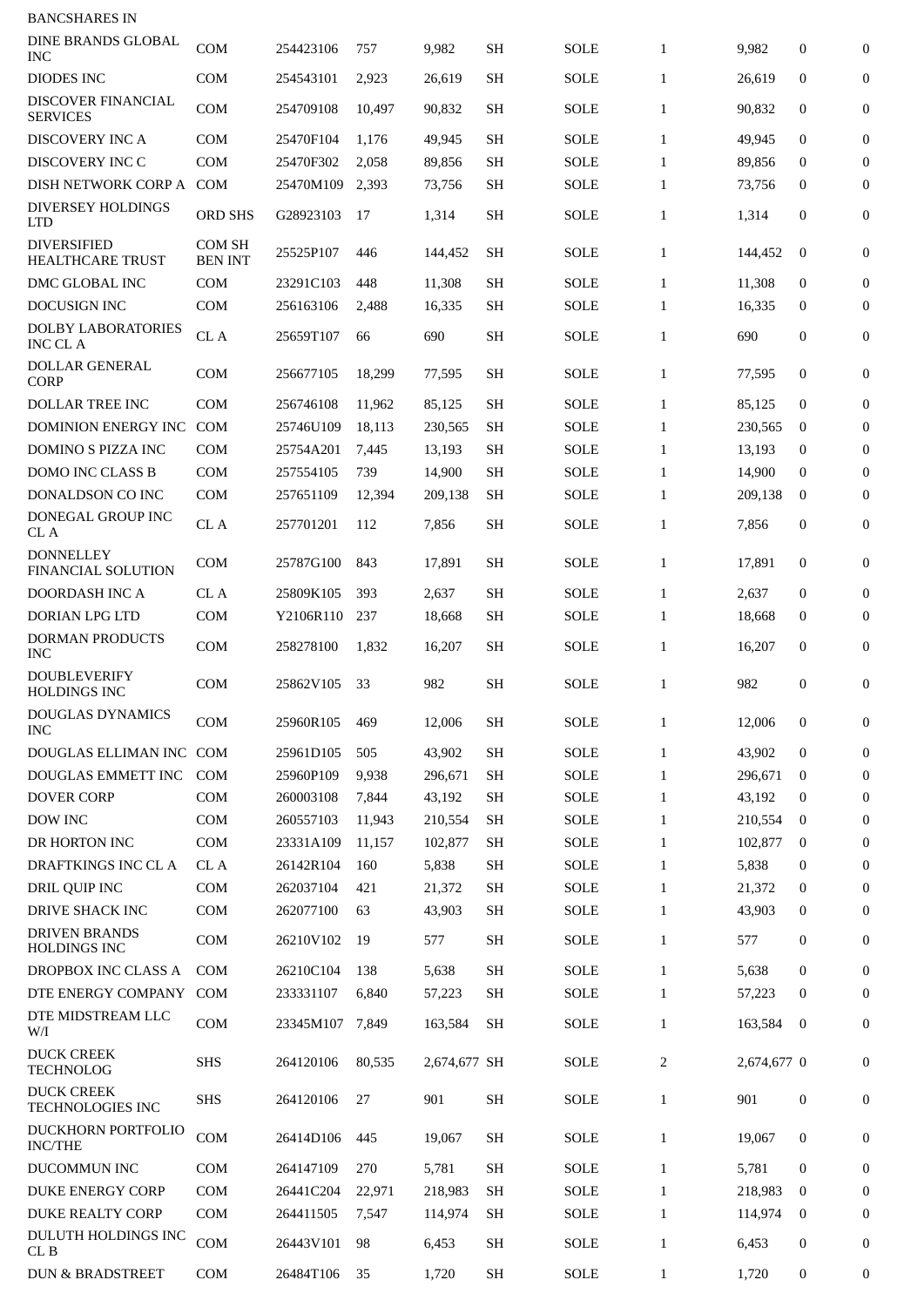| <b>HOLDINGS IN</b>                                      |                             |           |        |         |           |             |              |         |                  |                  |
|---------------------------------------------------------|-----------------------------|-----------|--------|---------|-----------|-------------|--------------|---------|------------------|------------------|
| DUPONT DE NEMOURS<br>INC                                | <b>COM</b>                  | 26614N102 | 11,915 | 147,494 | SН        | <b>SOLE</b> | $\mathbf{1}$ | 147,494 | $\bf{0}$         | $\boldsymbol{0}$ |
| DURECT CORPORATION                                      | <b>COM</b>                  | 266605104 | 119    | 120,222 | <b>SH</b> | SOLE        | $\mathbf{1}$ | 120,222 | $\mathbf{0}$     | 0                |
| DXC TECHNOLOGY CO                                       | <b>COM</b>                  | 23355L106 | 2,398  | 74,505  | <b>SH</b> | <b>SOLE</b> | $\mathbf{1}$ | 74,505  | $\bf{0}$         | 0                |
| DXP ENTERPRISES INC                                     | <b>COM</b>                  | 233377407 | 270    | 10,506  | SН        | SOLE        | $\mathbf{1}$ | 10,506  | 0                | 0                |
| <b>DYCOM INDUSTRIES</b><br><b>INC</b>                   | <b>COM</b>                  | 267475101 | 6,221  | 66,349  | <b>SH</b> | SOLE        | $\mathbf{1}$ | 66,349  | $\mathbf{0}$     | 0                |
| <b>DYNATRACE INC</b>                                    | <b>COM</b>                  | 268150109 | 220    | 3,640   | <b>SH</b> | <b>SOLE</b> | $\mathbf{1}$ | 3,640   | 0                | 0                |
| <b>DYNAVAX</b><br><b>TECHNOLOGIES CORP</b>              | <b>COM</b>                  | 268158201 | 806    | 57,294  | <b>SH</b> | <b>SOLE</b> | $\mathbf{1}$ | 57,294  | 0                | 0                |
| <b>DYNE THERAPEUTICS</b><br><b>INC</b>                  | <b>COM</b>                  | 26818M108 | 190    | 15,959  | <b>SH</b> | SOLE        | $\mathbf{1}$ | 15,959  | 0                | 0                |
| DYNEX CAPITAL INC                                       | <b>COM</b>                  | 26817Q886 | 321    | 19,186  | <b>SH</b> | SOLE        | $\mathbf{1}$ | 19,186  | $\mathbf{0}$     | $\mathbf{0}$     |
| DZS INC                                                 | <b>COM</b>                  | 268211109 | 147    | 9,052   | SН        | <b>SOLE</b> | $\mathbf{1}$ | 9,052   | $\bf{0}$         | 0                |
| <b>E2OPEN PARENT</b><br><b>HOLDINGS INC</b>             | CL A                        | 29788T103 | 1,190  | 105,681 | SН        | SOLE        | $\mathbf{1}$ | 105.681 | $\bf{0}$         | 0                |
| <b>EAGLE BANCORP INC</b>                                | <b>COM</b>                  | 268948106 | 1,124  | 19,261  | <b>SH</b> | SOLE        | $\mathbf{1}$ | 19,261  | 0                | 0                |
| <b>EAGLE BULK SHIPPING</b><br><b>INC</b>                | <b>COM</b>                  | Y2187A150 | 216    | 4,749   | <b>SH</b> | SOLE        | $\mathbf{1}$ | 4,749   | $\mathbf{0}$     | $\mathbf{0}$     |
| <b>EAGLE MATERIALS INC</b>                              | <b>COM</b>                  | 26969P108 | 11.448 | 68,776  | <b>SH</b> | SOLE        | $\mathbf{1}$ | 68,776  | 0                | $\boldsymbol{0}$ |
| EAGLE<br><b>PHARMACEUTICALS</b><br><b>INC</b>           | <b>COM</b>                  | 269796108 | 354    | 6,949   | <b>SH</b> | <b>SOLE</b> | $\mathbf{1}$ | 6,949   | $\mathbf{0}$     | 0                |
| EARGO INC                                               | <b>COM</b>                  | 270087109 | 82     | 16,012  | <b>SH</b> | SOLE        | $\mathbf{1}$ | 16,012  | 0                | 0                |
| EARTHSTONE ENERGY<br><b>INCA</b>                        | <b>COM</b>                  | 27032D304 | 147    | 13,471  | <b>SH</b> | SOLE        | $\mathbf{1}$ | 13,471  | 0                | 0                |
| <b>EAST WEST BANCORP</b><br><b>INC</b>                  | <b>COM</b>                  | 27579R104 | 18,881 | 239,974 | <b>SH</b> | <b>SOLE</b> | $\mathbf{1}$ | 239,974 | $\bf{0}$         | 0                |
| <b>EASTERLY</b><br><b>GOVERNMENT</b><br><b>PROPERTI</b> | <b>COM</b>                  | 27616P103 | 1,206  | 52,628  | SН        | SOLE        | $\mathbf{1}$ | 52,628  | 0                | 0                |
| <b>EASTERN BANKSHARES</b><br>INC                        | $\mathop{\rm COM}\nolimits$ | 27627N105 | 1,842  | 91,302  | SН        | <b>SOLE</b> | $\mathbf{1}$ | 91,302  | $\boldsymbol{0}$ | $\boldsymbol{0}$ |
| <b>EASTGROUP</b><br>PROPERTIES INC                      | COM                         | 277276101 | 20.471 | 89.846  | SН        | <b>SOLE</b> | $\mathbf{1}$ | 89.846  | $\bf{0}$         | $\mathbf{0}$     |
| <b>EASTMAN CHEMICAL</b><br>CO                           | <b>COM</b>                  | 277432100 | 4,801  | 39,711  | <b>SH</b> | <b>SOLE</b> | $\mathbf{1}$ | 39,711  | 0                | $\boldsymbol{0}$ |
| <b>EASTMAN KODAK CO</b>                                 | <b>COM</b>                  | 277461406 | 112    | 23,845  | <b>SH</b> | <b>SOLE</b> | $\mathbf{1}$ | 23,845  | $\mathbf{0}$     | $\boldsymbol{0}$ |
| <b>EATON CORP PLC</b>                                   | <b>COM</b>                  | G29183103 | 24,117 | 139,548 | <b>SH</b> | <b>SOLE</b> | $\mathbf{1}$ | 139,548 | $\bf{0}$         | $\bf{0}$         |
| <b>EBAY INC</b>                                         | <b>COM</b>                  | 278642103 | 19,486 | 293,028 | <b>SH</b> | <b>SOLE</b> | $\mathbf{1}$ | 293,028 | $\bf{0}$         | $\bf{0}$         |
| <b>EBIX INC</b>                                         | COM                         | 278715206 | 484    | 15,929  | <b>SH</b> | <b>SOLE</b> | $\mathbf{1}$ | 15,929  | $\bf{0}$         | 0                |
| ECHOSTAR CORP A                                         | <b>COM</b>                  | 278768106 | 523    | 19,838  | <b>SH</b> | SOLE        | $\mathbf{1}$ | 19,838  | $\bf{0}$         | $\boldsymbol{0}$ |
| <b>ECOLAB INC</b>                                       | <b>COM</b>                  | 278865100 | 20.090 | 85,638  | <b>SH</b> | SOLE        | $\mathbf{1}$ | 85,638  | $\bf{0}$         | 0                |
| ECOVYST INC                                             | <b>COM</b>                  | 27923Q109 | 279    | 27,291  | <b>SH</b> | SOLE        | $\mathbf{1}$ | 27,291  | 0                | $\boldsymbol{0}$ |
| EDGEWELL PERSONAL<br><b>CARE CO</b>                     | COM                         | 28035Q102 | 1,510  | 33,033  | <b>SH</b> | SOLE        | $\mathbf{1}$ | 33,033  | 0                | 0                |
| <b>EDGEWISE</b><br>THERAPEUTICS INC                     | <b>COM</b>                  | 28036F105 | 314    | 20,561  | <b>SH</b> | SOLE        | $\mathbf{1}$ | 20,561  | 0                | 0                |
| <b>EDISON</b><br><b>INTERNATIONAL</b>                   | <b>COM</b>                  | 281020107 | 7,655  | 112,160 | <b>SH</b> | <b>SOLE</b> | $\mathbf{1}$ | 112,160 | $\bf{0}$         | $\mathbf{0}$     |
| EDITAS MEDICINE INC                                     | <b>COM</b>                  | 28106W103 | 965    | 36,345  | <b>SH</b> | SOLE        | $\mathbf{1}$ | 36,345  | 0                | 0                |
| <b>EDWARDS</b><br>LIFESCIENCES CORP                     | <b>COM</b>                  | 28176E108 | 27,134 | 209,449 | <b>SH</b> | SOLE        | $\mathbf{1}$ | 209,449 | $\mathbf{0}$     | $\boldsymbol{0}$ |
| <b>EGAIN CORP</b>                                       | <b>COM</b>                  | 28225C806 | 110    | 10,981  | <b>SH</b> | <b>SOLE</b> | $\mathbf{1}$ | 10,981  | $\bf{0}$         | $\mathbf{0}$     |
| <b>EHEALTH INC</b>                                      | <b>COM</b>                  | 28238P109 | 381    | 14,943  | <b>SH</b> | <b>SOLE</b> | $\mathbf{1}$ | 14,943  | $\bf{0}$         | $\boldsymbol{0}$ |
| <b>EIGER</b><br>BIOPHARMACEUTICALS COM<br>INC           |                             | 28249U105 | 88     | 17,012  | <b>SH</b> | <b>SOLE</b> | $\mathbf{1}$ | 17,012  | 0                | 0                |
| EL POLLO LOCO<br><b>HOLDINGS INC</b>                    | <b>COM</b>                  | 268603107 | 165    | 11.608  | <b>SH</b> | <b>SOLE</b> | $\mathbf{1}$ | 11,608  | 0                | 0                |
| <b>ELANCO ANIMAL</b><br><b>HEALTH INC</b>               | <b>COM</b>                  | 28414H103 | 136    | 4,782   | <b>SH</b> | <b>SOLE</b> | $\mathbf{1}$ | 4,782   | 0                | 0                |
| <b>ELASTIC NV</b>                                       | <b>COM</b>                  | N14506104 | 171    | 1,393   | <b>SH</b> | <b>SOLE</b> | $\mathbf{1}$ | 1,393   | 0                | 0                |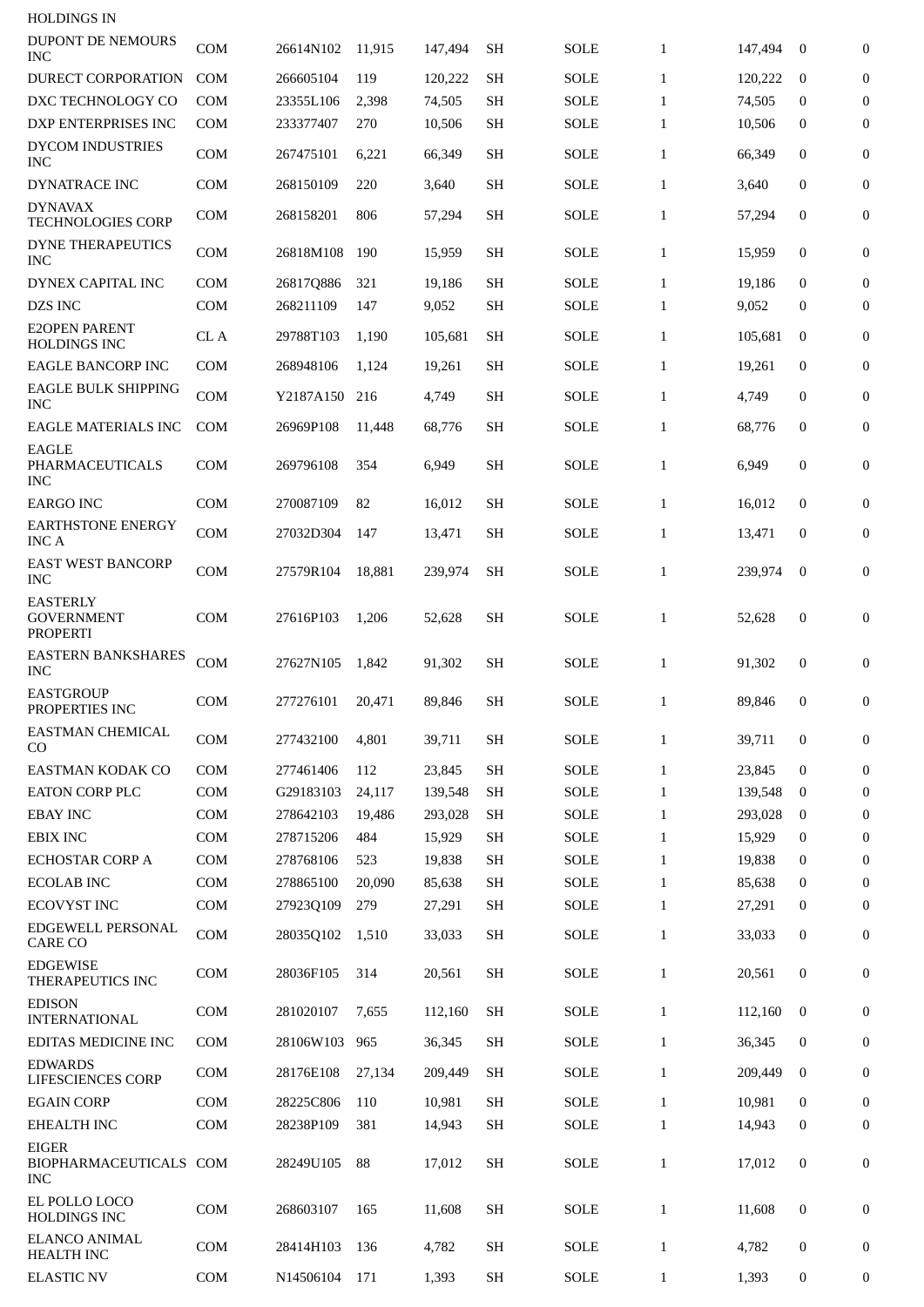| ELECTRONIC ARTS INC                            | <b>COM</b> | 285512109     | 15,929 | 120,765 | <b>SH</b> | <b>SOLE</b> | $\mathbf{1}$ | 120,765 | $\bf{0}$         | $\overline{0}$   |
|------------------------------------------------|------------|---------------|--------|---------|-----------|-------------|--------------|---------|------------------|------------------|
| <b>ELEMENT SOLUTIONS</b><br><b>INC</b>         | <b>COM</b> | 28618M106     | 60     | 2,485   | <b>SH</b> | <b>SOLE</b> | $\mathbf{1}$ | 2,485   | $\mathbf{0}$     | $\boldsymbol{0}$ |
| <b>ELF BEAUTY INC</b>                          | <b>COM</b> | 26856L103     | 972    | 29,278  | <b>SH</b> | <b>SOLE</b> | $\mathbf{1}$ | 29,278  | $\mathbf{0}$     | $\mathbf{0}$     |
| ELI LILLY & CO                                 | <b>COM</b> | 532457108     | 71,821 | 260,013 | SH        | <b>SOLE</b> | $\mathbf{1}$ | 260,013 | $\bf{0}$         | $\mathbf{0}$     |
| ELIEM THERAPEUTICS<br><b>INC</b>               | <b>COM</b> | 28658R106     | 39     | 3,750   | <b>SH</b> | SOLE        | $\mathbf{1}$ | 3,750   | $\mathbf{0}$     | $\boldsymbol{0}$ |
| ELLINGTON FINANCIAL<br><b>INC</b>              | <b>COM</b> | 28852N109     | 560    | 32,796  | <b>SH</b> | SOLE        | $\mathbf{1}$ | 32,796  | $\mathbf{0}$     | $\mathbf{0}$     |
| <b>EMCOR GROUP INC</b>                         | <b>COM</b> | 29084Q100     | 15.035 | 118.020 | <b>SH</b> | <b>SOLE</b> | $\mathbf{1}$ | 118,020 | $\mathbf{0}$     | $\boldsymbol{0}$ |
| <b>EMCORE CORP</b>                             | <b>COM</b> | 290846203     | 135    | 19,410  | <b>SH</b> | <b>SOLE</b> | $\mathbf{1}$ | 19,410  | $\bf{0}$         | $\bf{0}$         |
| EMERALD HOLDING INC COM                        |            | 29103W104     | 50     | 12,520  | <b>SH</b> | SOLE        | $\mathbf{1}$ | 12,520  | $\bf{0}$         | $\boldsymbol{0}$ |
| <b>EMERGENT</b><br><b>BIOSOLUTIONS INC</b>     | COM        | 29089Q105     | 1,291  | 29,704  | <b>SH</b> | <b>SOLE</b> | $\mathbf{1}$ | 29,704  | $\mathbf{0}$     | $\boldsymbol{0}$ |
| <b>EMERSON ELECTRIC CO</b>                     | <b>COM</b> | 291011104     | 18,803 | 202,250 | SН        | SOLE        | $\mathbf{1}$ | 202,250 | $\bf{0}$         | $\boldsymbol{0}$ |
| <b>EMPIRE STATE REALTY</b><br><b>TRUST A</b>   | <b>COM</b> | 292104106     | 676    | 76,011  | <b>SH</b> | SOLE        | $\mathbf{1}$ | 76,011  | $\mathbf{0}$     | $\mathbf{0}$     |
| <b>EMPLOYERS HOLDINGS</b><br><b>INC</b>        | <b>COM</b> | 292218104     | 704    | 17,009  | <b>SH</b> | SOLE        | 1            | 17,009  | $\mathbf{0}$     | $\mathbf{0}$     |
| <b>ENACT HOLDINGS INC</b>                      | <b>COM</b> | 29249E109     | 162    | 7,852   | <b>SH</b> | <b>SOLE</b> | $\mathbf{1}$ | 7,852   | $\mathbf{0}$     | $\bf{0}$         |
| <b>ENANTA</b><br>PHARMACEUTICALS<br><b>INC</b> | <b>COM</b> | 29251M106     | 869    | 11,617  | <b>SH</b> | SOLE        | $\mathbf{1}$ | 11,617  | $\mathbf{0}$     | $\boldsymbol{0}$ |
| <b>ENCOMPASS HEALTH</b><br><b>CORP</b>         | <b>COM</b> | 29261A100     | 11,009 | 168,694 | <b>SH</b> | <b>SOLE</b> | $\mathbf{1}$ | 168,694 | $\mathbf{0}$     | $\mathbf{0}$     |
| <b>ENCORE CAPITAL</b><br><b>GROUP INC</b>      | <b>COM</b> | 292554102     | 1,081  | 17,400  | SН        | SOLE        | $\mathbf{1}$ | 17,400  | $\mathbf{0}$     | 0                |
| <b>ENCORE WIRE CORP</b>                        | <b>COM</b> | 292562105     | 1,724  | 12,051  | <b>SH</b> | <b>SOLE</b> | $\mathbf{1}$ | 12,051  | $\mathbf{0}$     | 0                |
| ENDO INTERNATIONAL<br><b>PLC</b>               | <b>COM</b> | G30401106     | 525    | 139,715 | SН        | SOLE        | $\mathbf{1}$ | 139,715 | $\bf{0}$         | 0                |
| <b>ENERGIZER HOLDINGS</b><br><b>INC</b>        | <b>COM</b> | 29272W109     | 5,689  | 141.880 | <b>SH</b> | SOLE        | $\mathbf{1}$ | 141,880 | $\bf{0}$         | $\mathbf{0}$     |
| <b>ENERGY FUELS INC</b>                        | <b>COM</b> | 292671708     | 627    | 82,184  | <b>SH</b> | <b>SOLE</b> | 1            | 82,184  | $\mathbf{0}$     | $\overline{0}$   |
| ENERGY RECOVERY INC COM                        |            | 29270J100     | 475    | 22,100  | <b>SH</b> | <b>SOLE</b> | $\mathbf{1}$ | 22,100  | $\bf{0}$         | $\overline{0}$   |
| <b>ENERPAC TOOL GROUP</b><br><b>CORP</b>       | CL A       | 292765104 745 |        | 36,733  | <b>SH</b> | <b>SOLE</b> | $\mathbf{1}$ | 36,733  | $\bf{0}$         | $\overline{0}$   |
| <b>ENERSYS</b>                                 | <b>COM</b> | 29275Y102     | 7.367  | 93,186  | <b>SH</b> | <b>SOLE</b> | $\mathbf{1}$ | 93,186  | $\mathbf{0}$     | $\overline{0}$   |
| <b>ENFUSION INC CLASS A</b>                    | CL A       | 292812104     | 242    | 11,565  | <b>SH</b> | <b>SOLE</b> | $\mathbf{1}$ | 11,565  | $\mathbf{0}$     | $\bf{0}$         |
| <b>ENGAGESMART INC</b>                         | <b>COM</b> | 29283F103     | 206    | 8,526   | <b>SH</b> | SOLE        | $\mathbf{1}$ | 8,526   | $\bf{0}$         | $\boldsymbol{0}$ |
| <b>ENNIS INC</b>                               | <b>COM</b> | 293389102     | 265    | 13,563  | <b>SH</b> | <b>SOLE</b> | $\mathbf{1}$ | 13,563  | 0                | $\boldsymbol{0}$ |
| ENOVA INTERNATIONAL<br><b>INC</b>              | COM        | 29357K103     | 904    | 22,073  | <b>SH</b> | <b>SOLE</b> | $\mathbf{1}$ | 22,073  | $\bf{0}$         | 0                |
| <b>ENPHASE ENERGY INC</b>                      | <b>COM</b> | 29355A107     | 7,872  | 43,032  | <b>SH</b> | <b>SOLE</b> | $\mathbf{1}$ | 43,032  | $\mathbf{0}$     | $\boldsymbol{0}$ |
| ENPRO INDUSTRIES INC                           | <b>COM</b> | 29355X107     | 1,382  | 12,552  | <b>SH</b> | <b>SOLE</b> | $\mathbf{1}$ | 12,552  | $\bf{0}$         | 0                |
| ENSIGN GROUP INC/THE COM                       |            | 29358P101     | 2,683  | 31,950  | <b>SH</b> | <b>SOLE</b> | 1            | 31,950  | $\bf{0}$         | $\bf{0}$         |
| <b>ENSTAR GROUP LTD</b>                        | <b>COM</b> | G3075P101     | 1,634  | 6,598   | <b>SH</b> | <b>SOLE</b> | $\mathbf{1}$ | 6,598   | $\bf{0}$         | $\bf{0}$         |
| <b>ENTEGRIS INC</b>                            | COM        | 29362U104     | 354    | 2,556   | <b>SH</b> | <b>SOLE</b> | $\mathbf{1}$ | 2,556   | $\bf{0}$         | 0                |
| <b>ENTERGY CORP</b>                            | COM        | 29364G103     | 6,688  | 59,368  | SН        | SOLE        | $\mathbf{1}$ | 59,368  | $\bf{0}$         | $\mathbf{0}$     |
| <b>ENTERPRISE BANCORP</b><br><b>INC</b>        | <b>COM</b> | 293668109     | 221    | 4,926   | <b>SH</b> | SOLE        | $\mathbf{1}$ | 4,926   | $\mathbf{0}$     | 0                |
| ENTERPRISE FINANCIAL<br><b>SERVICE</b>         | <b>COM</b> | 293712105     | 886    | 18,820  | <b>SH</b> | <b>SOLE</b> | $\mathbf{1}$ | 18,820  | $\mathbf{0}$     | 0                |
| <b>ENTRADA</b><br>THERAPEUTICS INC             | <b>COM</b> | 29384C108     | 83     | 4,867   | <b>SH</b> | <b>SOLE</b> | $\mathbf{1}$ | 4,867   | $\boldsymbol{0}$ | 0                |
| <b>ENTRAVISION</b><br><b>COMMUNICATIONS A</b>  | <b>COM</b> | 29382R107     | 217    | 31,980  | <b>SH</b> | <b>SOLE</b> | $\mathbf{1}$ | 31,980  | $\mathbf{0}$     | 0                |
| ENVESTNET INC                                  | <b>COM</b> | 29404K106     | 9,576  | 120,699 | <b>SH</b> | <b>SOLE</b> | $\mathbf{1}$ | 120,699 | $\bf{0}$         | 0                |
| <b>ENVISTA HOLDINGS</b><br><b>CORP</b>         | <b>COM</b> | 29415F104     | 12,296 | 272,888 | <b>SH</b> | <b>SOLE</b> | $\mathbf{1}$ | 272,888 | $\bf{0}$         | $\mathbf{0}$     |
| <b>EOG RESOURCES INC</b>                       | <b>COM</b> | 26875P101     | 18,017 | 202,824 | <b>SH</b> | <b>SOLE</b> | $\mathbf{1}$ | 202,824 | $\bf{0}$         | $\boldsymbol{0}$ |
| <b>EOS ENERGY</b><br><b>ENTERPRISES INC</b>    | CL A       | 29415C101     | 178    | 23,648  | <b>SH</b> | SOLE        | $\mathbf{1}$ | 23,648  | 0                | 0                |
| EPAM SYSTEMS INC                               | COM        | 29414B104     | 11,856 | 17,736  | <b>SH</b> | SOLE        | $\mathbf{1}$ | 17,736  | 0                | 0                |
|                                                |            |               |        |         |           |             |              |         |                  |                  |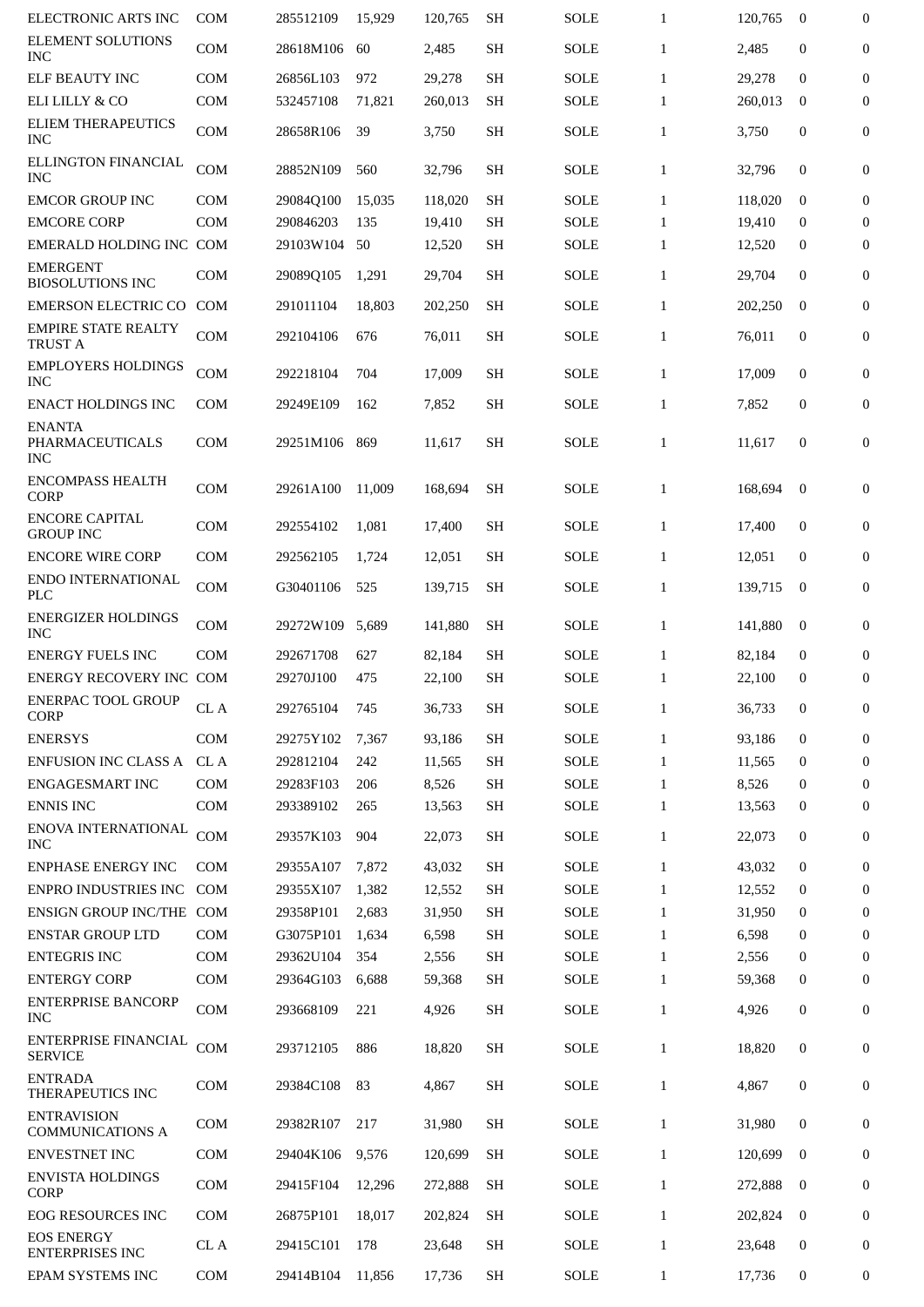| <b>EPIZYME INC</b>                           | COM        | 29428V104        | 122    | 48,612  | <b>SH</b>           | <b>SOLE</b>           | $\mathbf{1}$ | 48,612  | $\mathbf{0}$     | $\mathbf{0}$     |
|----------------------------------------------|------------|------------------|--------|---------|---------------------|-----------------------|--------------|---------|------------------|------------------|
| <b>EPLUS INC</b>                             | <b>COM</b> | 294268107        | 874    | 16,212  | <b>SH</b>           | <b>SOLE</b>           | $\mathbf{1}$ | 16,212  | 0                | $\boldsymbol{0}$ |
| <b>EPR PROPERTIES</b>                        | COM        | 26884U109        | 6,007  | 126,496 | <b>SH</b>           | <b>SOLE</b>           | $\mathbf{1}$ | 126,496 | $\mathbf{0}$     | $\boldsymbol{0}$ |
| <b>EQT CORP</b>                              | COM        | 26884L109        | 11,153 | 511,350 | <b>SH</b>           | <b>SOLE</b>           | $\mathbf{1}$ | 511,350 | $\mathbf{0}$     | 0                |
| <b>EQUIFAX INC</b>                           | COM        | 294429105        | 11,018 | 37,632  | <b>SH</b>           | <b>SOLE</b>           | $\mathbf{1}$ | 37,632  | $\mathbf{0}$     | $\boldsymbol{0}$ |
| <b>EQUINIX INC</b>                           | <b>COM</b> | 29444U700        | 24,096 | 28,488  | <b>SH</b>           | <b>SOLE</b>           | $\mathbf{1}$ | 28,488  | $\mathbf{0}$     | $\mathbf{0}$     |
| <b>EQUITABLE HOLDINGS</b><br><b>INC</b>      | COM        | 29452E101        | 128    | 3,894   | <b>SH</b>           | <b>SOLE</b>           | $\mathbf{1}$ | 3,894   | $\mathbf{0}$     | $\overline{0}$   |
| <b>EQUITRANS</b><br><b>MIDSTREAM CORP</b>    | COM        | 294600101        | 9,312  | 900,537 | <b>SH</b>           | <b>SOLE</b>           | $\mathbf{1}$ | 900,537 | $\mathbf{0}$     | $\boldsymbol{0}$ |
| <b>EQUITY BANCSHARES</b><br><b>INC CLA</b>   | CL A       | 29460X109        | 244    | 7,185   | <b>SH</b>           | <b>SOLE</b>           | $\mathbf{1}$ | 7,185   | $\boldsymbol{0}$ | 0                |
| <b>EQUITY</b><br>COMMONWEALTH                | <b>COM</b> | 294628102        | 1,615  | 62,344  | <b>SH</b>           | <b>SOLE</b>           | $\mathbf{1}$ | 62,344  | $\mathbf{0}$     | 0                |
| <b>EQUITY LIFESTYLE</b><br><b>PROPERTIES</b> | <b>COM</b> | 29472R108        | 230    | 2,623   | <b>SH</b>           | <b>SOLE</b>           | $\mathbf{1}$ | 2,623   | $\boldsymbol{0}$ | $\boldsymbol{0}$ |
| <b>EQUITY RESIDENTIAL</b>                    | <b>COM</b> | 29476L107        | 9,491  | 104,870 | <b>SH</b>           | <b>SOLE</b>           | $\mathbf{1}$ | 104.870 | $\mathbf{0}$     | $\mathbf{0}$     |
| <b>ERASCA INC</b>                            | <b>COM</b> | 29479A108        | 174    | 11,198  | <b>SH</b>           | <b>SOLE</b>           | $\mathbf{1}$ | 11,198  | $\mathbf{0}$     | $\mathbf{0}$     |
| <b>ERIE INDEMNITY</b><br><b>COMPANY CL A</b> | CL A       | 29530P102        | 80     | 413     | <b>SH</b>           | <b>SOLE</b>           | $\mathbf{1}$ | 413     | 0                | $\boldsymbol{0}$ |
| <b>EROS STX GLOBAL</b><br><b>CORP</b>        | <b>SHS</b> | G3788M114        | 40     | 168,823 | <b>SH</b>           | <b>SOLE</b>           | $\mathbf{1}$ | 168,823 | $\mathbf{0}$     | $\boldsymbol{0}$ |
| <b>ESCALADE INC</b>                          | <b>COM</b> | 296056104        | 83     | 5,270   | <b>SH</b>           | <b>SOLE</b>           | $\mathbf{1}$ | 5,270   | $\boldsymbol{0}$ | $\mathbf{0}$     |
| <b>ESCO TECHNOLOGIES</b><br><b>INC</b>       | <b>COM</b> | 296315104        | 1,403  | 15,589  | <b>SH</b>           | <b>SOLE</b>           | $\mathbf{1}$ | 15,589  | $\mathbf{0}$     | 0                |
| <b>ESPERION</b><br>THERAPEUTICS INC          | COM        | 29664W105        | 72     | 14,388  | <b>SH</b>           | <b>SOLE</b>           | $\mathbf{1}$ | 14,388  | $\mathbf{0}$     | $\boldsymbol{0}$ |
| <b>ESPORTS</b><br><b>TECHNOLOGIES INC</b>    | <b>COM</b> | 29667L106        | 121    | 5,883   | <b>SH</b>           | <b>SOLE</b>           | $\mathbf{1}$ | 5,883   | $\mathbf{0}$     | 0                |
| <b>ESSENT GROUP LTD</b>                      | <b>COM</b> | G3198U102 11,071 |        | 243,156 | <b>SH</b>           | <b>SOLE</b>           | $\mathbf{1}$ | 243,156 | $\mathbf{0}$     | $\boldsymbol{0}$ |
| <b>ESSENTIAL PROPERTIES</b><br><b>REALTY</b> | COM        | 29670E107        | 2.125  | 73,697  | <b>SH</b>           | <b>SOLE</b>           | $\mathbf{1}$ | 73,697  | $\mathbf{0}$     | $\mathbf{0}$     |
| <b>ESSENTIAL UTILITIES</b><br><b>INC</b>     | <b>COM</b> | 29670G102        | 20,883 | 388,959 | <b>SH</b>           | <b>SOLE</b>           | $\mathbf{1}$ | 388,959 | $\mathbf{0}$     | 0                |
| <b>ESSEX PROPERTY</b><br><b>TRUST INC</b>    | COM        | 297178105 6,873  |        | 19,512  | $\operatorname{SH}$ | $\operatorname{SOLE}$ | $\mathbf{1}$ | 19,512  | $\bf{0}$         | $\bf{0}$         |
| <b>ESTEE LAUDER</b><br><b>COMPANIES CL A</b> | CL A       | 518439104        | 33,342 | 90,064  | <b>SH</b>           | SOLE                  | $\mathbf{1}$ | 90,064  | $\boldsymbol{0}$ | $\boldsymbol{0}$ |
| <b>ETHAN ALLEN</b><br><b>INTERIORS INC</b>   | <b>COM</b> | 297602104        | 359    | 13,658  | <b>SH</b>           | <b>SOLE</b>           | $\mathbf{1}$ | 13,658  | $\mathbf{0}$     | $\mathbf{0}$     |
| <b>ETSY INC</b>                              | COM        | 29786A106        | 11,261 | 51,433  | <b>SH</b>           | SOLE                  | $\mathbf{1}$ | 51,433  | $\mathbf{0}$     | $\boldsymbol{0}$ |
| EURONET WORLDWIDE<br><b>INC</b>              | <b>COM</b> | 298736109        | 100    | 839     | <b>SH</b>           | SOLE                  | $\mathbf{1}$ | 839     | $\boldsymbol{0}$ | $\boldsymbol{0}$ |
| <b>EUROPEAN WAX</b><br><b>CENTER INC A</b>   | <b>COM</b> | 29882P106        | 213    | 7,031   | <b>SH</b>           | SOLE                  | $\mathbf{1}$ | 7,031   | $\boldsymbol{0}$ | $\boldsymbol{0}$ |
| <b>EVELO BIOSCIENCES</b><br><b>INC</b>       | COM        | 299734103        | 98     | 16,140  | <b>SH</b>           | SOLE                  | $\mathbf{1}$ | 16,140  | $\bf{0}$         | $\boldsymbol{0}$ |
| <b>EVENTBRITE INC CLASS</b><br>A             | COM        | 29975E109        | 709    | 40,631  | <b>SH</b>           | <b>SOLE</b>           | $\mathbf{1}$ | 40,631  | $\bf{0}$         | $\boldsymbol{0}$ |
| <b>EVERBRIDGE INC</b>                        | <b>COM</b> | 29978A104        | 49     | 728     | <b>SH</b>           | <b>SOLE</b>           | $\mathbf{1}$ | 728     | $\mathbf{0}$     | 0                |
| <b>EVERCOMMERCE INC</b>                      | <b>COM</b> | 29977X105        | 139    | 8,835   | <b>SH</b>           | <b>SOLE</b>           | $\mathbf{1}$ | 8,835   | $\boldsymbol{0}$ | 0                |
| <b>EVERCORE INC A</b>                        | <b>COM</b> | 29977A105        | 8,963  | 65,976  | <b>SH</b>           | SOLE                  | $\mathbf{1}$ | 65,976  | 0                | 0                |
| EVEREST RE GROUP LTD COM                     |            | G3223R108        | 3,204  | 11,698  | <b>SH</b>           | <b>SOLE</b>           | $\mathbf{1}$ | 11,698  | $\bf{0}$         | $\boldsymbol{0}$ |
| <b>EVERGY INC</b>                            | <b>COM</b> | 30034W106        | 4,647  | 67,736  | <b>SH</b>           | <b>SOLE</b>           | $\mathbf{1}$ | 67,736  | 0                | $\boldsymbol{0}$ |
| <b>EVERI HOLDINGS INC</b>                    | <b>COM</b> | 30034T103        | 970    | 45,413  | <b>SH</b>           | SOLE                  | $\mathbf{1}$ | 45,413  | 0                | 0                |
| <b>EVERQUOTE INC CLASS</b><br>A              | COM        | 30041R108        | 163    | 10,408  | SH                  | SOLE                  | $\mathbf{1}$ | 10,408  | $\boldsymbol{0}$ | $\boldsymbol{0}$ |
| <b>EVERSOURCE ENERGY</b>                     | <b>COM</b> | 30040W108        | 12,747 | 140,104 | <b>SH</b>           | <b>SOLE</b>           | $\mathbf{1}$ | 140,104 | $\mathbf{0}$     | $\boldsymbol{0}$ |
| <b>EVERTEC INC</b>                           | COM        | 30040P103        | 1,838  | 36,768  | <b>SH</b>           | SOLE                  | $\mathbf{1}$ | 36,768  | $\bf{0}$         | $\mathbf{0}$     |
| EVI INDUSTRIES INC                           | COM        | 26929N102        | 95     | 3,036   | SH                  | <b>SOLE</b>           | $\mathbf{1}$ | 3,036   | 0                | 0                |
| EVO PAYMENTS INC<br><b>CLASS A</b>           | COM        | 26927E104        | 645    | 25,179  | <b>SH</b>           | <b>SOLE</b>           | $\mathbf{1}$ | 25,179  | $\bf{0}$         | 0                |
| EVOLENT HEALTH INC<br>A                      | COM        | 30050B101        | 1,172  | 42,368  | SH                  | SOLE                  | $\mathbf{1}$ | 42,368  | $\bf{0}$         | $\bf{0}$         |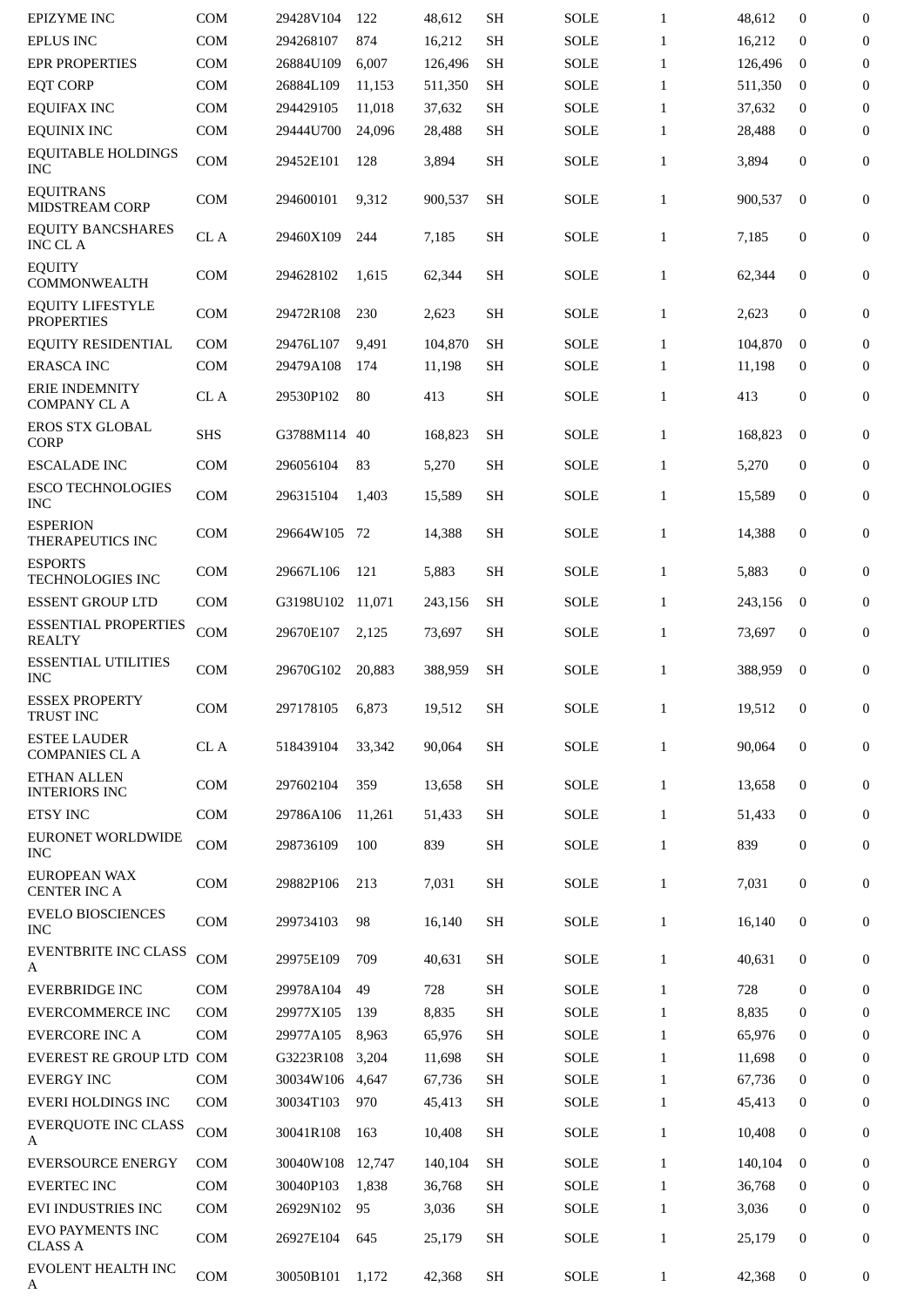| <b>EVOLUS INC</b>                                | COM        | 30052C107     | 115    | 17,643       | <b>SH</b> | <b>SOLE</b> | $\mathbf{1}$ | 17,643      | $\mathbf{0}$     | 0                |
|--------------------------------------------------|------------|---------------|--------|--------------|-----------|-------------|--------------|-------------|------------------|------------------|
| <b>EVOQUA WATER</b><br><b>TECHNOLOGIES CO</b>    | COM        | 30057T105     | 2,876  | 61,511       | <b>SH</b> | <b>SOLE</b> | $\mathbf{1}$ | 61,511      | $\mathbf{0}$     | $\boldsymbol{0}$ |
| EW SCRIPPS CO/THE A                              | <b>COM</b> | 811054402     | 674    | 34,837       | SH        | <b>SOLE</b> | $\mathbf{1}$ | 34,837      | $\mathbf{0}$     | $\boldsymbol{0}$ |
| <b>EXACT SCIENCES CORP</b>                       | <b>COM</b> | 30063P105     | 244    | 3,136        | <b>SH</b> | <b>SOLE</b> | $\mathbf{1}$ | 3,136       | $\mathbf{0}$     | $\mathbf{0}$     |
| <b>EXAGEN INC</b>                                | <b>COM</b> | 30068X103     | 64     | 5,486        | <b>SH</b> | <b>SOLE</b> | $\mathbf{1}$ | 5,486       | $\mathbf{0}$     | $\boldsymbol{0}$ |
| <b>EXELIXIS INC</b>                              | <b>COM</b> | 30161Q104     | 9,820  | 537,176      | <b>SH</b> | <b>SOLE</b> | $\mathbf{1}$ | 537,176     | $\bf{0}$         | $\boldsymbol{0}$ |
| <b>EXELON CORP</b>                               | <b>COM</b> | 30161N101     | 19,727 | 341,534      | <b>SH</b> | <b>SOLE</b> | $\mathbf{1}$ | 341,534     | $\bf{0}$         | $\mathbf{0}$     |
| <b>EXLSERVICE HOLDINGS</b><br><b>INC</b>         | COM        | 302081104     | 2,896  | 20,006       | <b>SH</b> | <b>SOLE</b> | $\mathbf{1}$ | 20,006      | $\mathbf{0}$     | 0                |
| <b>EXP WORLD HOLDINGS</b><br><b>INC</b>          | COM        | 30212W100     | 1,124  | 33,360       | <b>SH</b> | <b>SOLE</b> | $\mathbf{1}$ | 33,360      | $\mathbf{0}$     | $\mathbf{0}$     |
| <b>EXPEDIA GROUP INC</b>                         | <b>COM</b> | 30212P303     | 8,064  | 44,623       | <b>SH</b> | <b>SOLE</b> | $\mathbf{1}$ | 44,623      | $\mathbf{0}$     | $\boldsymbol{0}$ |
| <b>EXPEDITORS INTL</b><br><b>WASH INC</b>        | <b>COM</b> | 302130109     | 7,082  | 52,735       | <b>SH</b> | SOLE        | $\mathbf{1}$ | 52,735      | $\mathbf{0}$     | $\mathbf{0}$     |
| <b>EXPONENT INC</b>                              | <b>COM</b> | 30214U102     | 3,688  | 31,596       | <b>SH</b> | <b>SOLE</b> | $\mathbf{1}$ | 31,596      | $\mathbf{0}$     | $\boldsymbol{0}$ |
| <b>EXPRO GROUP</b><br><b>HOLDINGS NV</b>         | <b>COM</b> | N3144W105 354 |        | 24,703       | SH        | <b>SOLE</b> | $\mathbf{1}$ | 24,703      | $\mathbf{0}$     | $\boldsymbol{0}$ |
| <b>EXTRA SPACE STORAGE</b><br><b>INC</b>         | <b>COM</b> | 30225T102     | 9,286  | 40,958       | SH        | <b>SOLE</b> | $\mathbf{1}$ | 40,958      | $\mathbf{0}$     | $\mathbf{0}$     |
| <b>EXTREME NETWORKS</b><br><b>INC</b>            | <b>COM</b> | 30226D106     | 1,216  | 77,453       | <b>SH</b> | <b>SOLE</b> | $\mathbf{1}$ | 77,453      | $\mathbf{0}$     | $\mathbf{0}$     |
| <b>EXXON MOBIL CORP</b>                          | <b>COM</b> | 30231G102     | 73,747 | 1,205,218 SH |           | <b>SOLE</b> | $\mathbf{1}$ | 1,205,218 0 |                  | $\boldsymbol{0}$ |
| <b>EYEPOINT</b><br>PHARMACEUTICALS<br><b>INC</b> | <b>COM</b> | 30233G209     | 137    | 11,228       | <b>SH</b> | SOLE        | $\mathbf{1}$ | 11,228      | $\boldsymbol{0}$ | $\mathbf{0}$     |
| <b>EZCORP INC CL A</b>                           | CL A       | 302301106     | 223    | 30,264       | <b>SH</b> | <b>SOLE</b> | $\mathbf{1}$ | 30,264      | $\mathbf{0}$     | $\mathbf{0}$     |
| <b>F45 TRAINING</b><br>HOLDINGS INC              | <b>COM</b> | 30322L101     | 119    | 10,894       | <b>SH</b> | <b>SOLE</b> | $\mathbf{1}$ | 10,894      | $\mathbf{0}$     | $\boldsymbol{0}$ |
| F5 INC                                           | COM        | 315616102     | 4,438  | 18,134       | <b>SH</b> | <b>SOLE</b> | $\mathbf{1}$ | 18,134      | $\mathbf{0}$     | $\mathbf{0}$     |
| <b>FABRINET</b>                                  | <b>COM</b> | G3323L100     | 2,664  | 22,487       | <b>SH</b> | SOLE        | $\mathbf{1}$ | 22,487      | $\mathbf{0}$     | $\mathbf{0}$     |
| <b>FACTSET RESEARCH</b><br><b>SYSTEMS INC</b>    | <b>COM</b> | 303075105     | 5,644  | 11,612       | <b>SH</b> | <b>SOLE</b> | $\mathbf{1}$ | 11,612      | $\boldsymbol{0}$ | $\boldsymbol{0}$ |
| <b>FAIR ISAAC CORP</b>                           | <b>COM</b> | 303250104     | 20,155 | 46,475       | SH        | <b>SOLE</b> | $\mathbf{1}$ | 46,475      | $\mathbf{0}$     | $\mathbf{0}$     |
| <b>FALCON MINERALS</b><br><b>CORP</b>            | COM        | 30607B109     | 102    | 20,919       | <b>SH</b> | <b>SOLE</b> | $\mathbf{1}$ | 20,919      | $\mathbf{0}$     | $\overline{0}$   |
| <b>FARMERS NATL BANC</b><br><b>CORP</b>          | COM        | 309627107     | 305    | 16,429       | <b>SH</b> | <b>SOLE</b> | $\mathbf{1}$ | 16,429      | $\boldsymbol{0}$ | $\boldsymbol{0}$ |
| <b>FARMLAND PARTNERS</b><br><b>INC</b>           | COM        | 31154R109     | 182    | 15,208       | <b>SH</b> | <b>SOLE</b> | $\mathbf{1}$ | 15,208      | $\mathbf{0}$     | $\boldsymbol{0}$ |
| <b>FARO TECHNOLOGIES</b><br><b>INC</b>           | COM        | 311642102     | 774    | 11,061       | <b>SH</b> | <b>SOLE</b> | $\mathbf{1}$ | 11,061      | $\boldsymbol{0}$ | $\boldsymbol{0}$ |
| <b>FASTENAL CO</b>                               | COM        | 311900104     | 14,917 | 232,863      | <b>SH</b> | <b>SOLE</b> | $\mathbf{1}$ | 232.863     | $\bf{0}$         | 0                |
| <b>FASTLY INC CLASS A</b>                        | CL A       | 31188V100     | 40     | 1,136        | SH        | <b>SOLE</b> | $\mathbf{1}$ | 1,136       | 0                | $\overline{0}$   |
| <b>FATE THERAPEUTICS</b><br><b>INC</b>           | COM        | 31189P102     | 2,524  | 43,131       | <b>SH</b> | <b>SOLE</b> | $\mathbf{1}$ | 43,131      | $\bf{0}$         | 0                |
| FATHOM HOLDINGS INC                              | COM        | 31189V109     | 67     | 3,269        | <b>SH</b> | <b>SOLE</b> | $\mathbf{1}$ | 3,269       | $\mathbf{0}$     | $\boldsymbol{0}$ |
| FB FINANCIAL CORP                                | COM        | 30257X104     | 896    | 20,448       | <b>SH</b> | <b>SOLE</b> | $\mathbf{1}$ | 20,448      | $\bf{0}$         | $\boldsymbol{0}$ |
| FEDERAL AGRIC MTG<br>CORP CL C                   | COM        | 313148306     | 602    | 4,861        | <b>SH</b> | <b>SOLE</b> | $\mathbf{1}$ | 4,861       | $\boldsymbol{0}$ | $\boldsymbol{0}$ |
| FEDERAL REALTY INVS<br><b>TRUST</b>              | COM        | 313747206     | 2,870  | 21,053       | <b>SH</b> | <b>SOLE</b> | $\mathbf{1}$ | 21,053      | $\boldsymbol{0}$ | $\mathbf{0}$     |
| FEDERAL SIGNAL CORP                              | <b>COM</b> | 313855108     | 1,591  | 36,706       | <b>SH</b> | <b>SOLE</b> | $\mathbf{1}$ | 36,706      | $\bf{0}$         | $\boldsymbol{0}$ |
| FEDERATED HERMES<br><b>INC</b>                   | CLB        | 314211103     | 7,975  | 212,220      | <b>SH</b> | <b>SOLE</b> | $\mathbf{1}$ | 212,220     | $\bf{0}$         | $\boldsymbol{0}$ |
| <b>FEDEX CORP</b>                                | <b>COM</b> | 31428X106     | 17,995 | 69,575       | <b>SH</b> | <b>SOLE</b> | $\mathbf{1}$ | 69,575      | $\mathbf{0}$     | $\boldsymbol{0}$ |
| <b>FERRO CORP</b>                                | COM        | 315405100     | 1,092  | 50,006       | <b>SH</b> | <b>SOLE</b> | $\mathbf{1}$ | 50,006      | $\bf{0}$         | 0                |
| FIBROGEN INC                                     | <b>COM</b> | 31572Q808     | 645    | 45,762       | SH        | <b>SOLE</b> | $\mathbf{1}$ | 45,762      | 0                | 0                |
| <b>FIDELITY D&amp;D</b><br><b>BANCORP INC</b>    | COM        | 31609R100     | 126    | 2,132        | <b>SH</b> | <b>SOLE</b> | $\mathbf{1}$ | 2,132       | $\boldsymbol{0}$ | $\boldsymbol{0}$ |
| <b>FIDELITY NATIONAL</b><br><b>FINANCIAL</b>     | COM        | 31620R303     | 153    | 2,930        | <b>SH</b> | <b>SOLE</b> | $\mathbf{1}$ | 2,930       | $\bf{0}$         | $\mathbf{0}$     |
| FIDELITY NATIONAL<br><b>INFO SERV</b>            | COM        | 31620M106     | 22,989 | 210,615      | <b>SH</b> | <b>SOLE</b> | $\mathbf{1}$ | 210,615     | $\bf{0}$         | 0                |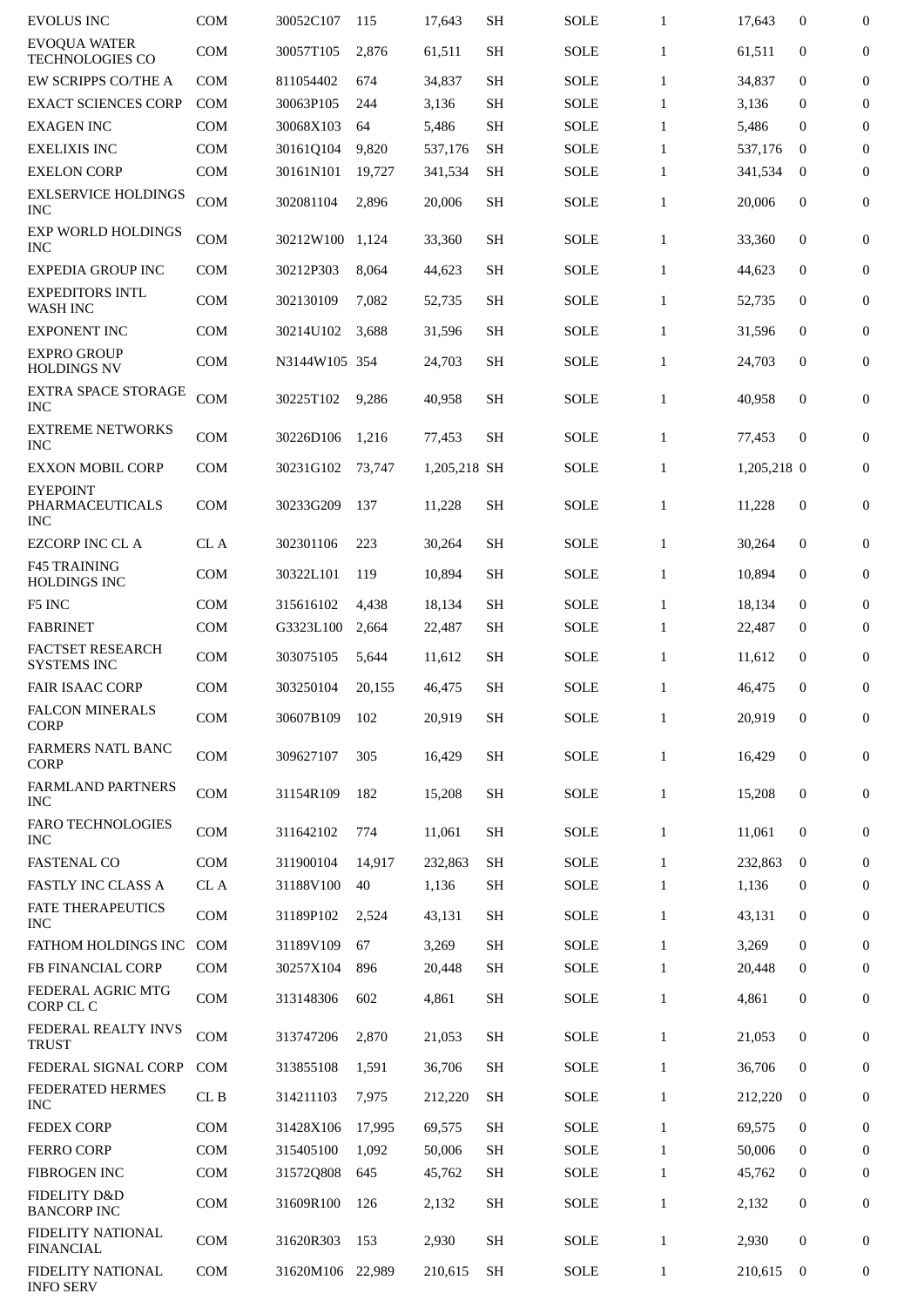| FIESTA RESTAURANT<br><b>GROUP</b>                       | <b>COM</b> | 31660B101 | 118    | 10,696  | <b>SH</b> | <b>SOLE</b> | $\mathbf{1}$ | 10,696  | $\mathbf{0}$     | 0                |
|---------------------------------------------------------|------------|-----------|--------|---------|-----------|-------------|--------------|---------|------------------|------------------|
| <b>FIFTH THIRD BANCORP</b>                              | <b>COM</b> | 316773100 | 8,796  | 201.976 | <b>SH</b> | <b>SOLE</b> | $\mathbf{1}$ | 201,976 | $\mathbf{0}$     | $\boldsymbol{0}$ |
| FIGS INC CLASS A                                        | CL A       | 30260D103 | 35     | 1,266   | SH        | <b>SOLE</b> | $\mathbf{1}$ | 1,266   | 0                | $\mathbf{0}$     |
| <b>FINANCE OF AMERICA</b><br>COS INC A                  | CL A       | 31738L107 | 39     | 9,824   | <b>SH</b> | <b>SOLE</b> | $\mathbf{1}$ | 9,824   | $\boldsymbol{0}$ | $\boldsymbol{0}$ |
| <b>FINANCIAL</b><br><b>INSTITUTIONS INC</b>             | <b>COM</b> | 317585404 | 265    | 8,324   | <b>SH</b> | <b>SOLE</b> | $\mathbf{1}$ | 8,324   | $\boldsymbol{0}$ | 0                |
| <b>FINCH THERAPEUTICS</b><br><b>GROUP INC</b>           | <b>COM</b> | 31773D101 | 40     | 4,021   | <b>SH</b> | <b>SOLE</b> | $\mathbf{1}$ | 4,021   | $\boldsymbol{0}$ | $\boldsymbol{0}$ |
| <b>FIRST ADVANTAGE</b><br><b>CORP</b>                   | <b>COM</b> | 31846B108 | 557    | 29,252  | <b>SH</b> | <b>SOLE</b> | $\mathbf{1}$ | 29,252  | $\mathbf{0}$     | 0                |
| <b>FIRST AMERICAN</b><br><b>FINANCIAL</b>               | COM        | 31847R102 | 14,519 | 185,595 | SН        | SOLE        | $\mathbf{1}$ | 185,595 | $\mathbf{0}$     | $\mathbf{0}$     |
| FIRST BANCORP INC/ME                                    | <b>COM</b> | 31866P102 | 173    | 5,503   | <b>SH</b> | <b>SOLE</b> | $\mathbf{1}$ | 5,503   | $\mathbf{0}$     | $\boldsymbol{0}$ |
| <b>FIRST BANCORP</b><br>PUERTO RICO                     | <b>COM</b> | 318672706 | 1,702  | 123,508 | <b>SH</b> | SOLE        | $\mathbf{1}$ | 123,508 | $\mathbf{0}$     | $\mathbf{0}$     |
| <b>FIRST BANCORP/NC</b>                                 | <b>COM</b> | 318910106 | 956    | 20,901  | <b>SH</b> | SOLE        | $\mathbf{1}$ | 20,901  | $\mathbf{0}$     | $\boldsymbol{0}$ |
| <b>FIRST BANCSHARES</b><br><b>INC/MS</b>                | COM        | 318916103 | 416    | 10,768  | <b>SH</b> | <b>SOLE</b> | $\mathbf{1}$ | 10,768  | $\mathbf{0}$     | $\boldsymbol{0}$ |
| FIRST BANK/HAMILTON<br>NJ                               | COM        | 31931U102 | 120    | 8,283   | <b>SH</b> | <b>SOLE</b> | $\mathbf{1}$ | 8,283   | $\boldsymbol{0}$ | $\mathbf{0}$     |
| <b>FIRST BUSEY CORP</b>                                 | <b>COM</b> | 319383204 | 725    | 26,724  | <b>SH</b> | <b>SOLE</b> | $\mathbf{1}$ | 26,724  | $\mathbf{0}$     | $\mathbf{0}$     |
| <b>FIRST CITIZENS BCSHS</b><br>CL A                     | CL A       | 31946M103 | 54     | 65      | <b>SH</b> | <b>SOLE</b> | $\mathbf{1}$ | 65      | 0                | $\boldsymbol{0}$ |
| <b>FIRST</b><br><b>COMMONWEALTH FINL</b><br><b>CORP</b> | <b>COM</b> | 319829107 | 922    | 57,331  | SH        | <b>SOLE</b> | $\mathbf{1}$ | 57,331  | $\mathbf{0}$     | $\mathbf{0}$     |
| <b>FIRST COMMUNITY</b><br><b>BANKSHARES</b>             | <b>COM</b> | 31983A103 | 296    | 8,853   | <b>SH</b> | <b>SOLE</b> | $\mathbf{1}$ | 8,853   | $\boldsymbol{0}$ | $\boldsymbol{0}$ |
| <b>FIRST FINANCIAL</b><br><b>BANCORP</b>                | <b>COM</b> | 320209109 | 1,377  | 56,461  | <b>SH</b> | SOLE        | $\mathbf{1}$ | 56,461  | $\mathbf{0}$     | $\boldsymbol{0}$ |
| <b>FIRST FINANCIAL</b><br><b>CORP/INDIANA</b>           | <b>COM</b> | 320218100 | 276    | 6,097   | <b>SH</b> | <b>SOLE</b> | $\mathbf{1}$ | 6,097   | $\mathbf{0}$     | $\boldsymbol{0}$ |
| <b>FIRST FINL</b><br><b>BANKSHARES INC</b>              | <b>COM</b> | 32020R109 | 14,464 | 284,500 | <b>SH</b> | <b>SOLE</b> | $\mathbf{1}$ | 284,500 | $\mathbf{0}$     | 0                |
| FIRST FOUNDATION INC                                    | <b>COM</b> | 32026V104 | 525    | 21,116  | <b>SH</b> | <b>SOLE</b> | $\mathbf{1}$ | 21,116  | $\mathbf{0}$     | $\mathbf{0}$     |
| FIRST HAWAIIAN INC                                      | <b>COM</b> | 32051X108 | 307    | 11,249  | SH        | <b>SOLE</b> | $\mathbf{1}$ | 11,249  | $\mathbf{0}$     | $\boldsymbol{0}$ |
| FIRST HORIZON CORP                                      | COM        | 320517105 | 14,933 | 914,423 | <b>SH</b> | SOLE        | $\mathbf{1}$ | 914,423 | $\bf{0}$         | $\boldsymbol{0}$ |
| FIRST INDUSTRIAL<br><b>REALTY TR</b>                    | COM        | 32054K103 | 14,585 | 220,319 | <b>SH</b> | SOLE        | $\mathbf{1}$ | 220,319 | $\bf{0}$         | $\overline{0}$   |
| <b>FIRST INTERNET</b><br><b>BANCORP</b>                 | <b>COM</b> | 320557101 | 232    | 4,942   | <b>SH</b> | SOLE        | $\mathbf{1}$ | 4,942   | $\bf{0}$         | $\bf{0}$         |
| FIRST INTERSTATE<br><b>BANCSYS A</b>                    | <b>COM</b> | 32055Y201 | 885    | 21,764  | <b>SH</b> | SOLE        | $\mathbf{1}$ | 21,764  | $\bf{0}$         | $\bf{0}$         |
| FIRST MERCHANTS<br><b>CORP</b>                          | COM        | 320817109 | 1,270  | 30,311  | <b>SH</b> | SOLE        | $\mathbf{1}$ | 30,311  | $\boldsymbol{0}$ | $\bf{0}$         |
| <b>FIRST MID</b><br><b>BANCSHARES INC</b>               | COM        | 320866106 | 378    | 8,839   | <b>SH</b> | <b>SOLE</b> | $\mathbf{1}$ | 8,839   | $\boldsymbol{0}$ | $\bf{0}$         |
| <b>FIRST MIDWEST</b><br><b>BANCORP INC/IL</b>           | <b>COM</b> | 320867104 | 1,419  | 69,292  | <b>SH</b> | SOLE        | $\mathbf{1}$ | 69,292  | $\mathbf{0}$     | $\bf{0}$         |
| FIRST OF LONG ISLAND<br><b>CORP</b>                     | COM        | 320734106 | 263    | 12,166  | <b>SH</b> | SOLE        | $\mathbf{1}$ | 12,166  | $\boldsymbol{0}$ | $\bf{0}$         |
| <b>FIRST REPUBLIC</b><br><b>BANK/CA</b>                 | <b>COM</b> | 33616C100 | 12,206 | 59,108  | <b>SH</b> | SOLE        | $\mathbf{1}$ | 59,108  | $\bf{0}$         | $\bf{0}$         |
| FIRST SOLAR INC                                         | <b>COM</b> | 336433107 | 14,582 | 167,302 | <b>SH</b> | <b>SOLE</b> | $\mathbf{1}$ | 167,302 | $\overline{0}$   | 0                |
| <b>FIRST WATCH</b><br>RESTAURANT GROUP                  | <b>COM</b> | 33748L101 | 98     | 5,834   | <b>SH</b> | SOLE        | $\mathbf{1}$ | 5,834   | $\boldsymbol{0}$ | $\bf{0}$         |
| FIRSTCASH HOLDINGS<br><b>INC</b>                        | <b>COM</b> | 33768G107 | 6,662  | 89,047  | <b>SH</b> | SOLE        | $\mathbf{1}$ | 89,047  | $\boldsymbol{0}$ | 0                |
| <b>FIRSTENERGY CORP</b>                                 | <b>COM</b> | 337932107 | 6,689  | 160,831 | <b>SH</b> | SOLE        | $\mathbf{1}$ | 160,831 | $\bf{0}$         | $\boldsymbol{0}$ |
| <b>FISERV INC</b>                                       | <b>COM</b> | 337738108 | 26,314 | 253,535 | <b>SH</b> | SOLE        | $\mathbf{1}$ | 253,535 | $\bf{0}$         | 0                |
| <b>FISKER INC</b>                                       | CL A       | 33813J106 | 1,365  | 86,796  | <b>SH</b> | SOLE        | $\mathbf{1}$ | 86,796  | $\mathbf{0}$     | $\boldsymbol{0}$ |
| <b>FIVE BELOW</b>                                       | <b>COM</b> | 33829M101 | 19,693 | 95,185  | <b>SH</b> | SOLE        | $\mathbf{1}$ | 95,185  | 0                | 0                |
| FIVE STAR BANCORP                                       | COM        | 33830T103 | 199    | 6,623   | <b>SH</b> | SOLE        | $\mathbf{1}$ | 6,623   | 0                | $\bf{0}$         |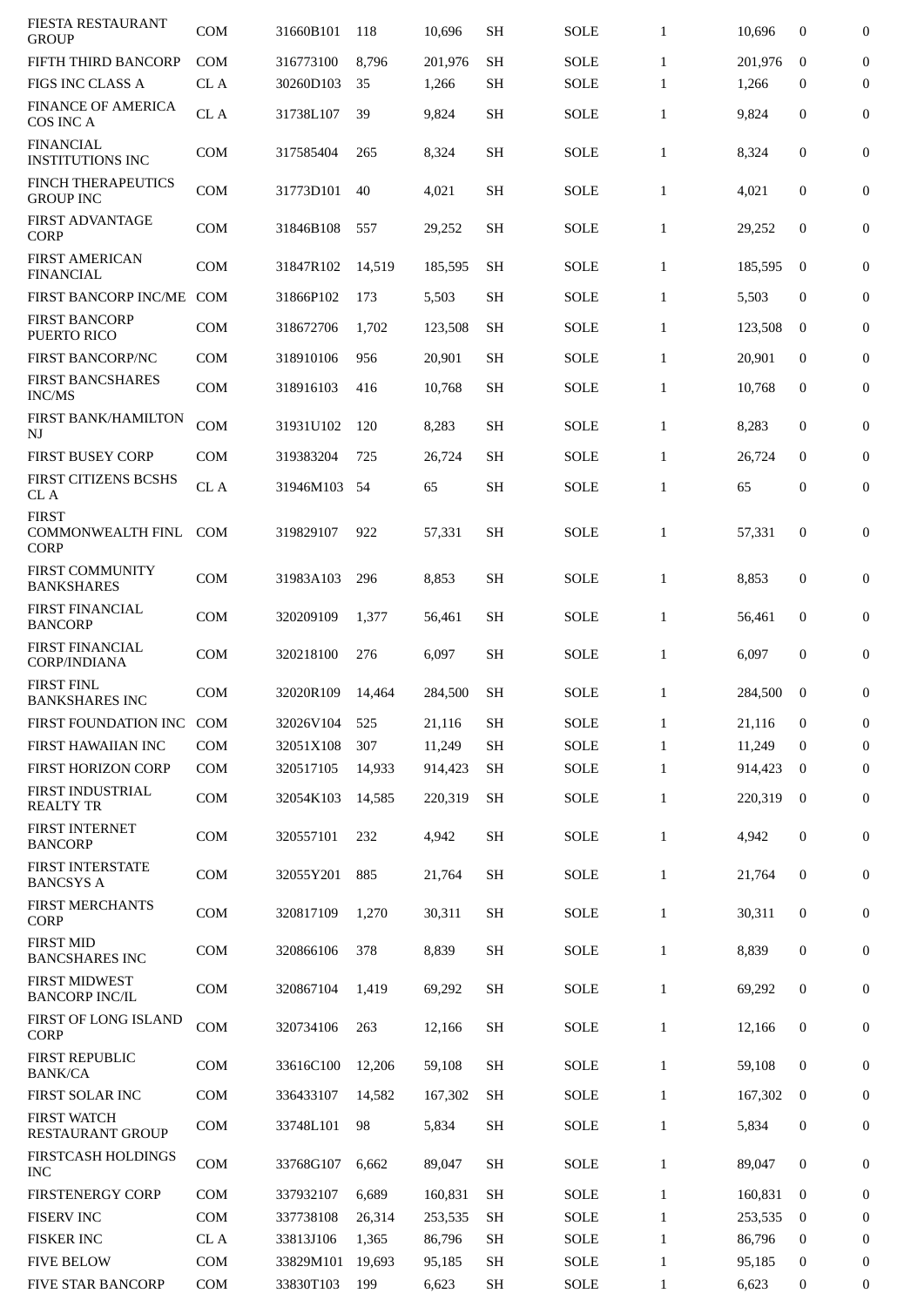| <b>FIVE9 INC</b>                                  | COM            | 338307101     | 176    | 1,281        | SН        | <b>SOLE</b> | $\mathbf{1}$ | 1,281       | $\bf{0}$         | $\boldsymbol{0}$ |
|---------------------------------------------------|----------------|---------------|--------|--------------|-----------|-------------|--------------|-------------|------------------|------------------|
| <b>FIVERR</b><br><b>INTERNATIONAL LTD</b>         | <b>ORD SHS</b> | M4R82T106 580 |        | 5,100        | <b>SH</b> | <b>SOLE</b> | $\mathbf{1}$ | 5,100       | $\boldsymbol{0}$ | $\mathbf{0}$     |
| <b>FLAGSTAR BANCORP</b><br><b>INC</b>             | <b>COM</b>     | 337930705     | 1,522  | 31,755       | <b>SH</b> | <b>SOLE</b> | $\mathbf{1}$ | 31,755      | $\boldsymbol{0}$ | $\boldsymbol{0}$ |
| <b>FLEETCOR</b><br><b>TECHNOLOGIES INC</b>        | COM            | 339041105     | 5,399  | 24,118       | <b>SH</b> | SOLE        | $\mathbf{1}$ | 24,118      | $\mathbf{0}$     | 0                |
| <b>FLEXSTEEL INDS</b>                             | <b>COM</b>     | 339382103     | 94     | 3,484        | <b>SH</b> | <b>SOLE</b> | $\mathbf{1}$ | 3,484       | $\mathbf{0}$     | $\boldsymbol{0}$ |
| <b>FLOOR &amp; DECOR</b><br><b>HOLDINGS INC A</b> | <b>COM</b>     | 339750101     | 251    | 1,932        | <b>SH</b> | SOLE        | $\mathbf{1}$ | 1,932       | $\mathbf{0}$     | $\boldsymbol{0}$ |
| <b>FLOWERS FOODS INC</b>                          | <b>COM</b>     | 343498101     | 9,228  | 335,925      | <b>SH</b> | <b>SOLE</b> | $\mathbf{1}$ | 335,925     | $\bf{0}$         | $\boldsymbol{0}$ |
| <b>FLOWSERVE CORP</b>                             | <b>COM</b>     | 34354P105     | 6,741  | 220,297      | <b>SH</b> | <b>SOLE</b> | $\mathbf{1}$ | 220,297     | $\Omega$         | $\bf{0}$         |
| <b>FLUENCE ENERGY INC</b>                         | CL A           | 34379V103     | 17     | 480          | <b>SH</b> | <b>SOLE</b> | $\mathbf{1}$ | 480         | 0                | $\boldsymbol{0}$ |
| <b>FLUENT INC</b>                                 | <b>COM</b>     | 34380C102     | 46     | 23,038       | <b>SH</b> | <b>SOLE</b> | $\mathbf{1}$ | 23,038      | 0                | $\boldsymbol{0}$ |
| <b>FLUIDIGM CORP</b>                              | <b>COM</b>     | 34385P108     | 159    | 40,489       | <b>SH</b> | <b>SOLE</b> | $\mathbf{1}$ | 40,489      | 0                | $\boldsymbol{0}$ |
| <b>FLUOR CORP</b>                                 | <b>COM</b>     | 343412102     | 7,756  | 313,117      | <b>SH</b> | SOLE        | $\mathbf{1}$ | 313,117     | $\bf{0}$         | $\bf{0}$         |
| <b>FLUSHING FINANCIAL</b><br><b>CORP</b>          | <b>COM</b>     | 343873105     | 381    | 15,676       | <b>SH</b> | <b>SOLE</b> | $\mathbf{1}$ | 15,676      | $\boldsymbol{0}$ | $\boldsymbol{0}$ |
| <b>FLYWIRE CORP VOTING</b>                        | <b>COM</b>     | 302492103     | 1,274  | 33,478       | <b>SH</b> | SOLE        | $\mathbf{1}$ | 33,478      | $\mathbf{0}$     | $\mathbf{0}$     |
| <b>FMC CORP</b>                                   | <b>COM</b>     | 302491303     | 4,144  | 37,709       | <b>SH</b> | <b>SOLE</b> | $\mathbf{1}$ | 37,709      | $\bf{0}$         | $\bf{0}$         |
| <b>FNB CORP</b>                                   | <b>COM</b>     | 302520101     | 6,542  | 539,342      | <b>SH</b> | <b>SOLE</b> | $\mathbf{1}$ | 539,342     | 0                | $\mathbf{0}$     |
| <b>FOCUS FINANCIAL</b><br>PARTNERS A              | <b>COM</b>     | 34417P100     | 1,891  | 31,667       | <b>SH</b> | SOLE        | $\mathbf{1}$ | 31,667      | $\mathbf{0}$     | 0                |
| <b>FOGHORN</b><br>THERAPEUTICS INC                | <b>COM</b>     | 344174107     | 238    | 10,395       | SH        | SOLE        | $\mathbf{1}$ | 10,395      | $\bf{0}$         | $\boldsymbol{0}$ |
| FOOT LOCKER INC                                   | <b>COM</b>     | 344849104     | 6,663  | 152,725      | <b>SH</b> | SOLE        | $\mathbf{1}$ | 152,725     | $\bf{0}$         | $\bf{0}$         |
| <b>FORD MOTOR CO</b>                              | <b>COM</b>     | 345370860     | 23,210 | 1,117,487 SH |           | <b>SOLE</b> | $\mathbf{1}$ | 1,117,487 0 |                  | $\mathbf{0}$     |
| <b>FORESTAR GROUP INC</b>                         | <b>COM</b>     | 346232101     | 197    | 9,066        | <b>SH</b> | <b>SOLE</b> | $\mathbf{1}$ | 9,066       | 0                | $\boldsymbol{0}$ |
| <b>FORIAN INC</b>                                 | <b>COM</b>     | 34630N106     | 90     | 10,012       | <b>SH</b> | SOLE        | $\mathbf{1}$ | 10,012      | 0                | $\bf{0}$         |
| FORMA THERAPEUTICS<br><b>HOLDINGS</b>             | <b>SHS</b>     | 34633R104     | 257    | 18,051       | <b>SH</b> | <b>SOLE</b> | $\mathbf{1}$ | 18,051      | $\mathbf{0}$     | $\bf{0}$         |
| FORMFACTOR INC                                    | <b>COM</b>     | 346375108     | 2,164  | 47,323       | <b>SH</b> | SOLE        | $\mathbf{1}$ | 47,323      | $\mathbf{0}$     | $\boldsymbol{0}$ |
| <b>FORRESTER RESEARCH</b><br><b>INC</b>           | <b>COM</b>     | 346563109     | 402    | 6,850        | SH        | <b>SOLE</b> | $\mathbf{1}$ | 6,850       | 0                | 0                |
| <b>FORTE BIOSCIENCES</b><br><b>INC</b>            | <b>COM</b>     | 34962G109     | 13     | 5,995        | <b>SH</b> | <b>SOLE</b> | $\mathbf{1}$ | 5,995       | $\boldsymbol{0}$ | $\boldsymbol{0}$ |
| <b>FORTERRA INC</b>                               | <b>COM</b>     | 34960W106     | 368    | 15,469       | <b>SH</b> | SOLE        | $\mathbf{1}$ | 15,469      | $\mathbf{0}$     | $\boldsymbol{0}$ |
| FORTINET INC                                      | <b>COM</b>     | 34959E109     | 21,525 | 59,891       | <b>SH</b> | <b>SOLE</b> | $\mathbf{1}$ | 59,891      | $\mathbf{0}$     | $\boldsymbol{0}$ |
| <b>FORTIVE CORP</b>                               | <b>COM</b>     | 34959J108     | 8,718  | 114,279      | <b>SH</b> | <b>SOLE</b> | $\mathbf{1}$ | 114,279     | $\bf{0}$         | $\mathbf{0}$     |
| FORTRESS BIOTECH INC                              | COM            | 34960Q109     | 99     | 39,555       | <b>SH</b> | SOLE        | $\mathbf{1}$ | 39,555      | $\mathbf{0}$     | 0                |
| <b>FORTUNE BRANDS</b><br><b>HOME &amp; SECURI</b> | COM            | 34964C106     | 4,382  | 40,988       | <b>SH</b> | <b>SOLE</b> | $\mathbf{1}$ | 40,988      | $\boldsymbol{0}$ | $\boldsymbol{0}$ |
| <b>FORWARD AIR CORP</b>                           | <b>COM</b>     | 349853101     | 1,977  | 16,324       | <b>SH</b> | SOLE        | $\mathbf{1}$ | 16,324      | $\boldsymbol{0}$ | $\boldsymbol{0}$ |
| <b>FOSSIL GROUP INC</b>                           | <b>COM</b>     | 34988V106     | 298    | 29,001       | <b>SH</b> | SOLE        | $\mathbf{1}$ | 29,001      | 0                | $\bf{0}$         |
| <b>FOUR CORNERS</b><br>PROPERTY TRUST             | <b>COM</b>     | 35086T109     | 1,382  | 46,992       | <b>SH</b> | <b>SOLE</b> | $\mathbf{1}$ | 46,992      | $\boldsymbol{0}$ | 0                |
| FOX CORP CLASS A                                  | <b>COM</b>     | 35137L105     | 3,492  | 94,622       | <b>SH</b> | <b>SOLE</b> | $\mathbf{1}$ | 94,622      | $\mathbf{0}$     | $\boldsymbol{0}$ |
| <b>FOX CORP CLASS B</b>                           | <b>COM</b>     | 35137L204     | 1,490  | 43,476       | <b>SH</b> | SOLE        | $\mathbf{1}$ | 43,476      | $\bf{0}$         | $\mathbf{0}$     |
| FOX FACTORY HOLDING<br><b>CORP</b>                | COM            | 35138V102     | 15,854 | 93,204       | <b>SH</b> | <b>SOLE</b> | $\mathbf{1}$ | 93,204      | $\bf{0}$         | $\boldsymbol{0}$ |
| <b>FRANCHISE GROUP INC</b>                        | <b>COM</b>     | 35180X105     | 786    | 15,060       | <b>SH</b> | SOLE        | $\mathbf{1}$ | 15,060      | $\boldsymbol{0}$ | $\boldsymbol{0}$ |
| FRANKLIN BSP REALTY<br><b>TRUST IN</b>            | <b>COM</b>     | 35243J101     | 336    | 22,499       | <b>SH</b> | <b>SOLE</b> | $\mathbf{1}$ | 22,499      | $\mathbf{0}$     | 0                |
| <b>FRANKLIN COVEY CO</b>                          | <b>COM</b>     | 353469109     | 310    | 6,692        | <b>SH</b> | <b>SOLE</b> | $\mathbf{1}$ | 6,692       | $\mathbf{0}$     | $\boldsymbol{0}$ |
| FRANKLIN ELECTRIC<br>CO INC                       | <b>COM</b>     | 353514102     | 2,613  | 27,636       | <b>SH</b> | <b>SOLE</b> | $\mathbf{1}$ | 27,636      | $\boldsymbol{0}$ | 0                |
| FRANKLIN RESOURCES<br><b>INC</b>                  | COM            | 354613101     | 3,471  | 103,651      | <b>SH</b> | <b>SOLE</b> | $\mathbf{1}$ | 103,651     | $\bf{0}$         | 0                |
| <b>FRANKLIN STREET</b><br>PROPERTIES C            | <b>COM</b>     | 35471R106     | 365    | 61,262       | <b>SH</b> | SOLE        | $\mathbf{1}$ | 61,262      | $\boldsymbol{0}$ | $\boldsymbol{0}$ |
| FREEPORT MCMORAN<br><b>INC</b>                    | <b>COM</b>     | 35671D857     | 17,714 | 424,492      | SH        | SOLE        | $\mathbf{1}$ | 424,492     | $\bf{0}$         | 0                |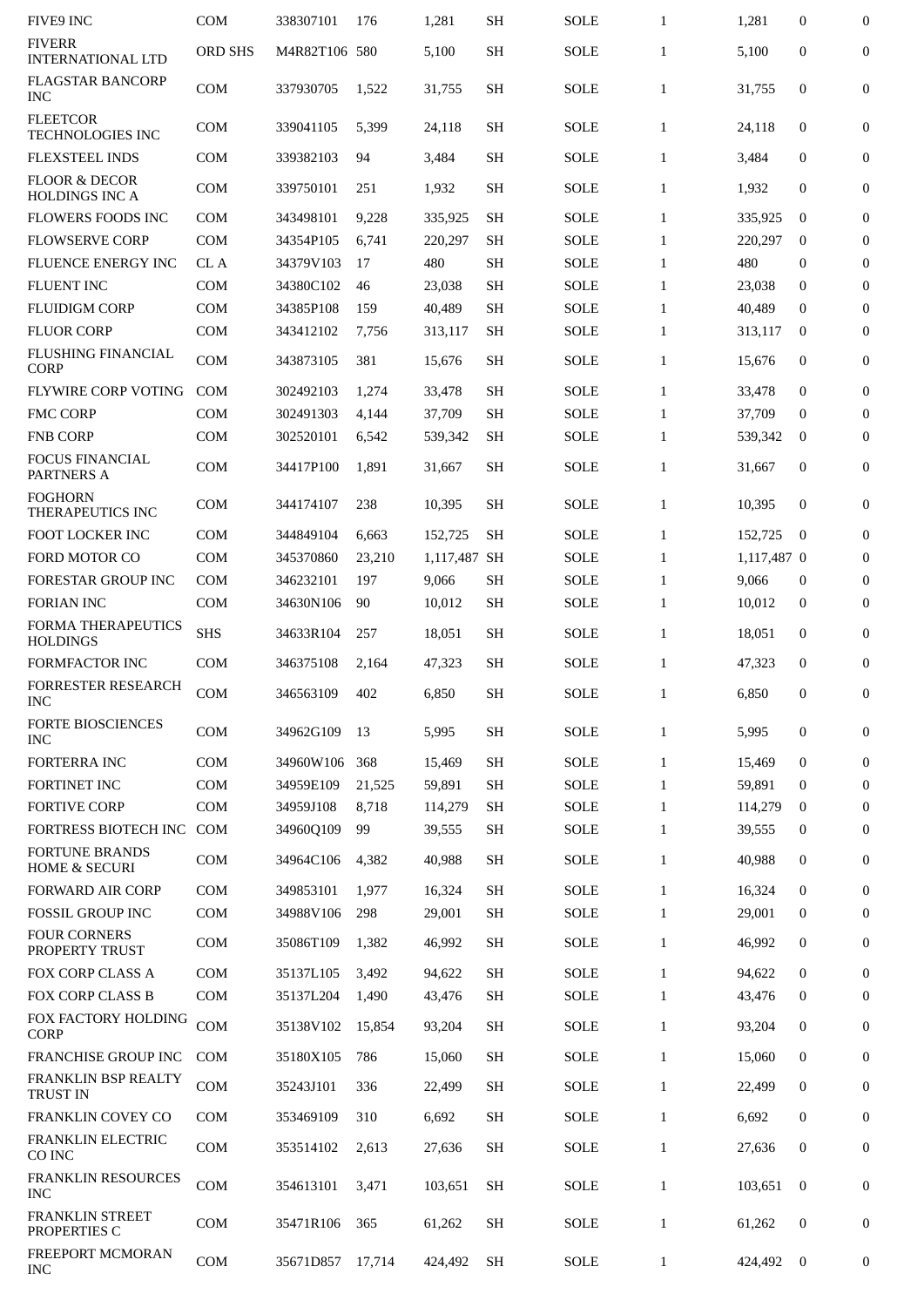| <b>FREQUENCY</b><br><b>THERAPEUTICS INC</b>       | <b>COM</b> | 35803L108        | 87     | 17,000  | <b>SH</b> | <b>SOLE</b> | $\mathbf{1}$ | 17,000  | 0                | 0                |
|---------------------------------------------------|------------|------------------|--------|---------|-----------|-------------|--------------|---------|------------------|------------------|
| <b>FRESH DEL MONTE</b><br>PRODUCE INC             | <b>COM</b> | G36738105        | 563    | 20,383  | <b>SH</b> | <b>SOLE</b> | $\mathbf{1}$ | 20,383  | 0                | 0                |
| <b>FRESHPET INC</b>                               | <b>COM</b> | 358039105        | 74     | 775     | <b>SH</b> | <b>SOLE</b> | $\mathbf{1}$ | 775     | 0                | $\boldsymbol{0}$ |
| FRONTDOOR INC                                     | <b>COM</b> | 35905A109        | 51     | 1,388   | <b>SH</b> | <b>SOLE</b> | $\mathbf{1}$ | 1,388   | 0                | 0                |
| <b>FRONTIER GROUP</b><br><b>HOLDINGS INC</b>      | <b>COM</b> | 35909R108        | 251    | 18,504  | <b>SH</b> | SOLE        | $\mathbf{1}$ | 18,504  | 0                | 0                |
| <b>FRONTLINE LTD</b>                              | <b>COM</b> | G3682E192        | 449    | 63,484  | <b>SH</b> | <b>SOLE</b> | $\mathbf{1}$ | 63,484  | $\mathbf{0}$     | 0                |
| FRP HOLDINGS INC                                  | <b>COM</b> | 30292L107        | 205    | 3,551   | <b>SH</b> | <b>SOLE</b> | $\mathbf{1}$ | 3,551   | $\mathbf{0}$     | 0                |
| <b>FS BANCORP INC</b>                             | <b>COM</b> | 30263Y104        | 128    | 3,795   | <b>SH</b> | <b>SOLE</b> | $\mathbf{1}$ | 3,795   | $\bf{0}$         | $\mathbf{0}$     |
| FTC SOLAR INC                                     | <b>COM</b> | 30320C103        | 76     | 10,109  | <b>SH</b> | <b>SOLE</b> | $\mathbf{1}$ | 10,109  | 0                | 0                |
| FTI CONSULTING INC                                | <b>COM</b> | 302941109        | 8,895  | 57,977  | <b>SH</b> | SOLE        | $\mathbf{1}$ | 57,977  | 0                | 0                |
| FTS INTERNATIONAL<br><b>INC CL A</b>              | CL A       | 30283W302        | 124    | 4,724   | <b>SH</b> | SOLE        | $\mathbf{1}$ | 4,724   | 0                | 0                |
| <b>FUBOTV INC</b>                                 | <b>COM</b> | 35953D104        | 1,116  | 71,907  | <b>SH</b> | <b>SOLE</b> | $\mathbf{1}$ | 71,907  | $\mathbf{0}$     | $\boldsymbol{0}$ |
| FUELCELL ENERGY INC                               | <b>COM</b> | 35952H601        | 1,022  | 196,505 | <b>SH</b> | <b>SOLE</b> | $\mathbf{1}$ | 196,505 | 0                | $\mathbf{0}$     |
| <b>FULCRUM</b><br>THERAPEUTICS INC                | <b>COM</b> | 359616109        | 258    | 14,606  | <b>SH</b> | SOLE        | $\mathbf{1}$ | 14,606  | $\mathbf{0}$     | $\mathbf{0}$     |
| FULGENT GENETICS INC COM                          |            | 359664109        | 1,265  | 12,576  | <b>SH</b> | <b>SOLE</b> | $\mathbf{1}$ | 12,576  | 0                | 0                |
| <b>FULL HOUSE RESORTS</b><br><b>INC</b>           | <b>COM</b> | 359678109        | 211    | 17,387  | <b>SH</b> | <b>SOLE</b> | $\mathbf{1}$ | 17,387  | $\mathbf{0}$     | 0                |
| <b>FULTON FINANCIAL</b><br><b>CORP</b>            | COM        | 360271100        | 6,044  | 355,549 | <b>SH</b> | <b>SOLE</b> | $\mathbf{1}$ | 355,549 | $\bf{0}$         | 0                |
| <b>FUNKO INC CLASS A</b>                          | <b>COM</b> | 361008105        | 269    | 14,282  | <b>SH</b> | <b>SOLE</b> | $\mathbf{1}$ | 14,282  | 0                | 0                |
| <b>FUTU HOLDINGS LTD</b><br>ADR                   | CL A       | 36118L106        | 360    | 8,318   | <b>SH</b> | <b>SOLE</b> | $\mathbf{1}$ | 8,318   | 0                | 0                |
| <b>FUTUREFUEL CORP</b>                            | <b>COM</b> | 36116M106        | 120    | 15,714  | <b>SH</b> | <b>SOLE</b> | $\mathbf{1}$ | 15,714  | 0                | 0                |
| <b>G III APPAREL GROUP</b><br><b>LTD</b>          | <b>COM</b> | 36237H101        | 741    | 26,807  | <b>SH</b> | <b>SOLE</b> | $\mathbf{1}$ | 26,807  | 0                | 0                |
| <b>G1 THERAPEUTICS INC</b>                        | <b>COM</b> | 3621LQ109        | 215    | 21,056  | <b>SH</b> | SOLE        | $\mathbf{1}$ | 21,056  | 0                | 0                |
| <b>GAMCO INVESTORS INC</b><br>A                   | <b>COM</b> | 361438104        | 67     | 2,702   | <b>SH</b> | <b>SOLE</b> | $\mathbf{1}$ | 2,702   | $\boldsymbol{0}$ | 0                |
| <b>GAMESTOP CORP CLASS</b><br>A                   | COM        | 36467W109 15,630 |        | 105,332 | <b>SH</b> | SOLE        | $\mathbf{1}$ | 105,332 | $\bf{0}$         | $\Omega$         |
| <b>GAMING AND LEISURE</b><br><b>PROPERTIE</b>     | COM        | 36467J108        | 118    | 2,425   | <b>SH</b> | <b>SOLE</b> | $\mathbf{1}$ | 2,425   | 0                | $\boldsymbol{0}$ |
| <b>GAN LTD</b>                                    | <b>COM</b> | G3728V109        | 196    | 21,321  | <b>SH</b> | <b>SOLE</b> | $\mathbf{1}$ | 21,321  | $\mathbf{0}$     | 0                |
| <b>GANNETT CO INC</b>                             | COM        | 36472T109        | 457    | 85,687  | <b>SH</b> | <b>SOLE</b> | $\mathbf{1}$ | 85,687  | 0                | 0                |
| <b>GAP INC/THE</b>                                | COM        | 364760108        | 1,115  | 63,191  | <b>SH</b> | <b>SOLE</b> | $\mathbf{1}$ | 63,191  | 0                | 0                |
| <b>GARMIN LTD</b>                                 | COM        | H2906T109        | 6,363  | 46,730  | <b>SH</b> | SOLE        | $\mathbf{1}$ | 46,730  | $\bf{0}$         | 0                |
| <b>GARTNER INC</b>                                | <b>COM</b> | 366651107        | 10,063 | 30,101  | <b>SH</b> | SOLE        | $\mathbf{1}$ | 30,101  | 0                | 0                |
| <b>GATES INDUSTRIAL</b><br><b>CORP PLC</b>        | COM        | G39108108        | 16     | 1,022   | <b>SH</b> | SOLE        | $\mathbf{1}$ | 1,022   | 0                | 0                |
| <b>GATOS SILVER INC</b>                           | <b>COM</b> | 368036109        | 256    | 24,657  | <b>SH</b> | <b>SOLE</b> | $\mathbf{1}$ | 24,657  | $\mathbf{0}$     | 0                |
| <b>GATX CORP</b>                                  | COM        | 361448103        | 8,171  | 78,424  | <b>SH</b> | SOLE        | $\mathbf{1}$ | 78,424  | 0                | 0                |
| <b>GCM GROSVENOR INC</b><br><b>CLASS A</b>        | CL A       | 36831E108        | 248    | 23,618  | <b>SH</b> | SOLE        | $\mathbf{1}$ | 23,618  | 0                | 0                |
| <b>GCP APPLIED</b><br><b>TECHNOLOGIES</b>         | <b>COM</b> | 36164Y101        | 958    | 30,259  | <b>SH</b> | SOLE        | $\mathbf{1}$ | 30,259  | 0                | $\bf{0}$         |
| <b>GDS HOLDINGS LTD</b><br><b>ADR</b>             | ADR        | 36165L108        | 58     | 1,222   | <b>SH</b> | SOLE        | $\mathbf{1}$ | 1,222   | 0                | 0                |
| <b>GEMINI THERAPEUTICS</b><br><b>INC</b>          | COM        | 36870G105        | 34     | 11,641  | <b>SH</b> | <b>SOLE</b> | $\mathbf{1}$ | 11,641  | 0                | 0                |
| <b>GENCO SHIPPING &amp;</b><br><b>TRADING LTD</b> | COM        | Y2685T131        | 273    | 17,073  | <b>SH</b> | SOLE        | $\mathbf{1}$ | 17,073  | 0                | 0                |
| <b>GENERAC HOLDINGS</b><br><b>INC</b>             | <b>COM</b> | 368736104        | 6,952  | 19,754  | <b>SH</b> | <b>SOLE</b> | $\mathbf{1}$ | 19,754  | 0                | 0                |
| <b>GENERAL DYNAMICS</b><br><b>CORP</b>            | <b>COM</b> | 369550108        | 13,754 | 65,976  | <b>SH</b> | <b>SOLE</b> | $\mathbf{1}$ | 65,976  | $\mathbf 0$      | 0                |
| <b>GENERAL ELECTRIC CO</b>                        | <b>COM</b> | 369604301        | 29,533 | 312,619 | <b>SH</b> | <b>SOLE</b> | $\mathbf{1}$ | 312,619 | $\bf{0}$         | 0                |
| <b>GENERAL MILLS INC</b>                          | <b>COM</b> | 370334104        | 14,204 | 210,804 | SH        | SOLE        | $\mathbf{1}$ | 210,804 | $\bf{0}$         | 0                |
| <b>GENERAL MOTORS CO</b>                          | <b>COM</b> | 37045V100        | 24,233 | 413,318 | SH        | <b>SOLE</b> | $\mathbf{1}$ | 413,318 | $\bf{0}$         | 0                |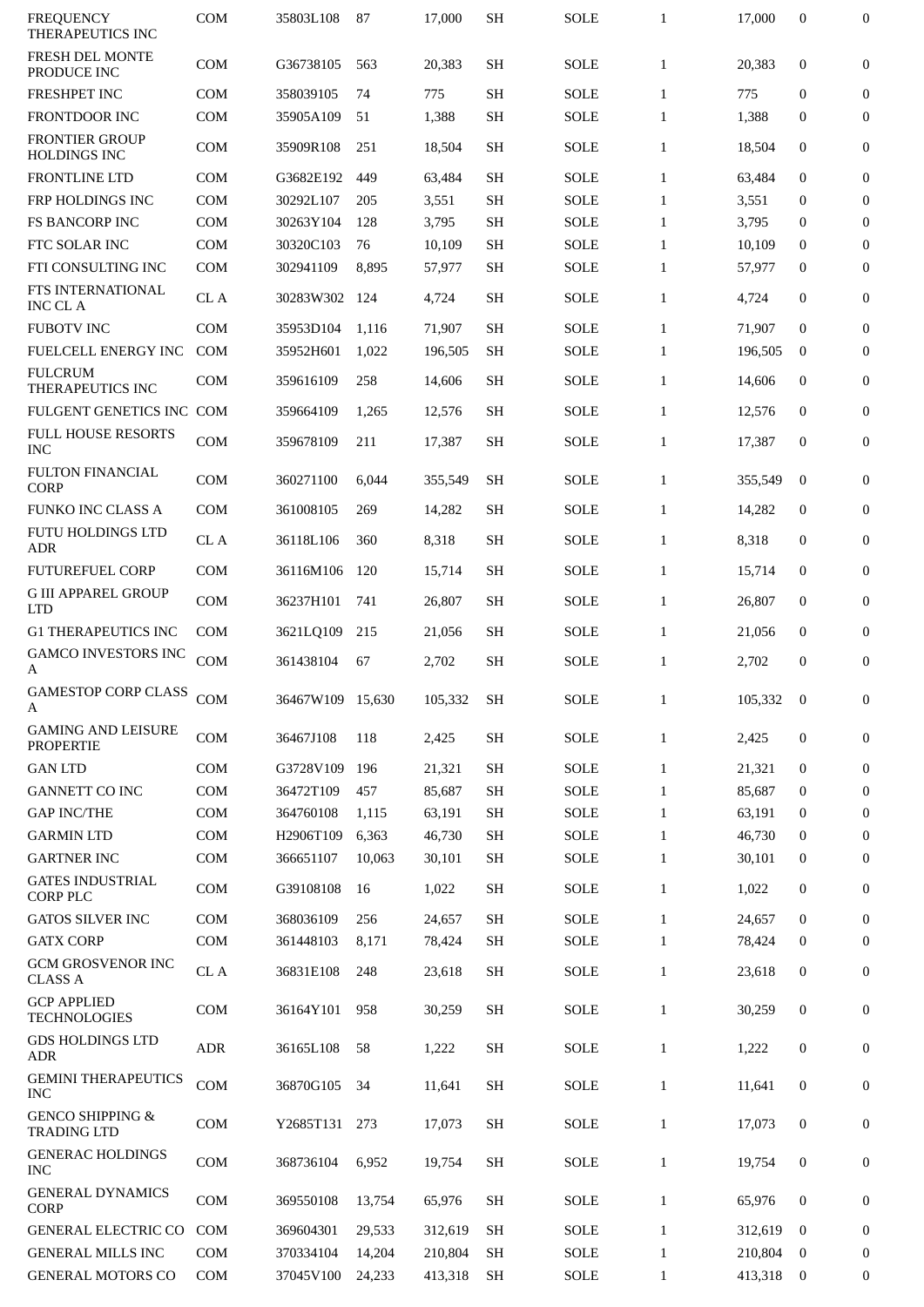| <b>GENERATION BIO CO</b>                         | <b>COM</b> | 37148K100              | 165        | 23,285          | <b>SH</b>              | <b>SOLE</b>                | $\mathbf{1}$                 | 23,285          | $\boldsymbol{0}$             | $\boldsymbol{0}$    |
|--------------------------------------------------|------------|------------------------|------------|-----------------|------------------------|----------------------------|------------------------------|-----------------|------------------------------|---------------------|
| <b>GENESCO INC</b>                               | COM        | 371532102              | 575        | 8,959           | <b>SH</b>              | <b>SOLE</b>                | $\mathbf{1}$                 | 8,959           | $\boldsymbol{0}$             | $\mathbf{0}$        |
| <b>GENIUS BRANDS</b><br><b>INTERNATIONAL</b>     | <b>COM</b> | 37229T301              | 157        | 149,999         | <b>SH</b>              | <b>SOLE</b>                | $\mathbf{1}$                 | 149,999         | $\mathbf 0$                  | $\bf{0}$            |
| <b>GENPACT LTD</b>                               | <b>COM</b> | G3922B107              | 15,540     | 292,770         | <b>SH</b>              | <b>SOLE</b>                | $\mathbf{1}$                 | 292,770         | $\bf{0}$                     | $\mathbf{0}$        |
| <b>GENTEX CORP</b>                               | COM        | 371901109              | 13.939     | 399,985         | <b>SH</b>              | <b>SOLE</b>                | $\mathbf{1}$                 | 399,985         | $\bf{0}$                     | $\boldsymbol{0}$    |
| <b>GENTHERM INC</b>                              | COM        | 37253A103              | 1,757      | 20,222          | <b>SH</b>              | <b>SOLE</b>                | $\mathbf{1}$                 | 20,222          | $\mathbf{0}$                 | $\boldsymbol{0}$    |
| <b>GENUINE PARTS CO</b>                          | <b>COM</b> | 372460105              | 6,627      | 47,271          | <b>SH</b>              | <b>SOLE</b>                | $\mathbf{1}$                 | 47,271          | $\bf{0}$                     | $\mathbf{0}$        |
| <b>GENWORTH FINANCIAL</b><br><b>INC CL A</b>     | CL A       | 37247D106              | 1,249      | 308,359         | <b>SH</b>              | <b>SOLE</b>                | $\mathbf{1}$                 | 308,359         | $\mathbf{0}$                 | $\boldsymbol{0}$    |
| <b>GEO GROUP INC/THE</b>                         | <b>COM</b> | 36162J106              | 558        | 72,002          | <b>SH</b>              | <b>SOLE</b>                | $\mathbf{1}$                 | 72,002          | $\mathbf{0}$                 | $\boldsymbol{0}$    |
| <b>GERMAN AMERICAN</b><br><b>BANCORP</b>         | <b>COM</b> | 373865104              | 512        | 13,133          | <b>SH</b>              | <b>SOLE</b>                | $\mathbf{1}$                 | 13,133          | $\mathbf{0}$                 | $\mathbf{0}$        |
| <b>GERON CORP</b>                                | <b>COM</b> | 374163103              | 198        | 161,965         | <b>SH</b>              | <b>SOLE</b>                | $\mathbf{1}$                 | 161,965         | $\mathbf 0$                  | $\mathbf{0}$        |
| <b>GETTY REALTY CORP</b>                         | COM        | 374297109              | 792        | 24,670          | <b>SH</b>              | <b>SOLE</b>                | $\mathbf{1}$                 | 24,670          | $\bf{0}$                     | $\boldsymbol{0}$    |
| <b>GEVO INC</b>                                  | <b>COM</b> | 374396406              | 452        | 105,686         | <b>SH</b>              | <b>SOLE</b>                | $\mathbf{1}$                 | 105,686         | $\bf{0}$                     | $\boldsymbol{0}$    |
| <b>GIBRALTAR INDUSTRIES</b><br><b>INC</b>        | COM        | 374689107              | 1,330      | 19,941          | <b>SH</b>              | <b>SOLE</b>                | $\mathbf{1}$                 | 19,941          | $\mathbf{0}$                 | 0                   |
| <b>GILEAD SCIENCES INC</b>                       | <b>COM</b> | 375558103              | 31,797     | 437,911         | <b>SH</b>              | <b>SOLE</b>                | $\mathbf{1}$                 | 437,911         | $\mathbf 0$                  | $\mathbf{0}$        |
| <b>GLACIER BANCORP INC</b>                       | <b>COM</b> | 37637Q105              | 13,657     | 240,861         | <b>SH</b>              | <b>SOLE</b>                | $\mathbf{1}$                 | 240,861         | $\bf{0}$                     | $\mathbf{0}$        |
| <b>GLADSTONE</b>                                 |            |                        |            |                 |                        |                            |                              |                 |                              |                     |
| <b>COMMERCIAL CORP</b><br><b>GLADSTONE LAND</b>  | <b>COM</b> | 376536108              | 506        | 19,641          | <b>SH</b>              | <b>SOLE</b>                | $\mathbf{1}$                 | 19,641          | $\mathbf{0}$                 | $\boldsymbol{0}$    |
| <b>CORP</b>                                      | <b>COM</b> | 376549101              | 562        | 16,645          | <b>SH</b>              | <b>SOLE</b>                | $\mathbf{1}$                 | 16,645          | $\mathbf{0}$                 | $\mathbf{0}$        |
| <b>GLATFELTER CORP</b>                           | COM        | 377320106              | 459        | 26,683          | <b>SH</b>              | <b>SOLE</b>                | $\mathbf{1}$                 | 26,683          | $\boldsymbol{0}$             | $\boldsymbol{0}$    |
| <b>GLAUKOS CORP</b>                              | <b>COM</b> | 377322102              | 1,235      | 27,791          | <b>SH</b>              | <b>SOLE</b>                | $\mathbf{1}$                 | 27,791          | $\bf{0}$                     | $\mathbf{0}$        |
| <b>GLOBAL BLOOD</b><br>THERAPEUTICS IN           | <b>COM</b> | 37890U108              | 964        | 32,919          | <b>SH</b>              | <b>SOLE</b>                | $\mathbf{1}$                 | 32,919          | $\boldsymbol{0}$             | 0                   |
| <b>GLOBAL INDUSTRIAL</b><br>CO                   | <b>COM</b> | 37892E102              | 277        | 6,767           | <b>SH</b>              | <b>SOLE</b>                | $\mathbf{1}$                 | 6,767           | $\boldsymbol{0}$             | 0                   |
| <b>GLOBAL MEDICAL REIT</b><br><b>INC</b>         | <b>COM</b> | 37954A204              | 565        | 31,823          | <b>SH</b>              | <b>SOLE</b>                | $\mathbf{1}$                 | 31,823          | $\mathbf{0}$                 | $\mathbf{0}$        |
| GLOBAL NET LEASE INC COM                         |            | 379378201              | 968        | 63,378          | <b>SH</b>              | <b>SOLE</b>                | $\mathbf{1}$                 | 63,378          | $\boldsymbol{0}$             | $\boldsymbol{0}$    |
| GLOBAL PAYMENTS INC COM                          |            | 37940X102              | 11.166     | 82,601          | SH                     | <b>SOLE</b>                | $\mathbf{1}$                 | 82,601          | $\boldsymbol{0}$             | $\mathbf{0}$        |
| <b>GLOBAL WATER</b><br><b>RESOURCES INC</b>      | <b>COM</b> | 379463102              | 115        | 6,723           | <b>SH</b>              | SOLE                       | $\mathbf{1}$                 | 6,723           | 0                            | 0                   |
| <b>GLOBALFOUNDRIES INC ORD SHS</b>               |            | G39387108              | 51         | 790             | <b>SH</b>              | <b>SOLE</b>                | $\mathbf{1}$                 | 790             | $\mathbf{0}$                 | $\boldsymbol{0}$    |
| <b>GLOBALSTAR INC</b>                            | <b>COM</b> | 378973408              | 374        | 322,655         | <b>SH</b>              | <b>SOLE</b>                | $\mathbf{1}$                 | 322,655         | $\boldsymbol{0}$             | $\mathbf{0}$        |
| <b>GLOBANT SA</b>                                | <b>COM</b> | L44385109              | 395        | 1,257           | <b>SH</b>              | <b>SOLE</b>                | $\mathbf{1}$                 | 1,257           | $\bf{0}$                     | $\mathbf{0}$        |
| <b>GLOBE LIFE INC</b>                            | <b>COM</b> | 37959E102              | 2,579      | 27,523          | <b>SH</b>              | <b>SOLE</b>                | $\mathbf{1}$                 | 27,523          | $\bf{0}$                     | $\mathbf{0}$        |
| <b>GLOBUS MEDICAL INC</b><br>A                   | COM        | 379577208              | 9,653      | 133,694         | <b>SH</b>              | <b>SOLE</b>                | $\mathbf{1}$                 | 133,694         | $\bf{0}$                     | $\bf{0}$            |
| <b>GMS INC</b>                                   | <b>COM</b> | 36251C103              | 1,564      | 26,027          | <b>SH</b>              | <b>SOLE</b>                | $\mathbf{1}$                 | 26,027          | $\mathbf{0}$                 | $\mathbf{0}$        |
| GODADDY INC CLASS A                              | COM        | 380237107              | 165        | 1,944           | <b>SH</b>              | <b>SOLE</b>                | $\mathbf{1}$                 | 1,944           | $\bf{0}$                     | 0                   |
|                                                  | <b>COM</b> |                        |            |                 | <b>SH</b>              |                            |                              |                 |                              |                     |
| GOGO INC                                         |            | 38046C109              | 425        | 31,414          |                        | <b>SOLE</b>                | $\mathbf{1}$                 | 31,414          | $\bf{0}$                     | $\boldsymbol{0}$    |
| <b>GOHEALTH INC CLASS A CL A</b>                 |            | 38046W105              | 3          | 854             | <b>SH</b>              | <b>SOLE</b>                | $\mathbf{1}$                 | 854             | $\mathbf{0}$                 | $\boldsymbol{0}$    |
| <b>GOLAR LNG LTD</b><br><b>GOLDEN</b>            | COM<br>COM | G9456A100<br>381013101 | 666<br>461 | 53,781<br>9,123 | <b>SH</b><br><b>SH</b> | <b>SOLE</b><br><b>SOLE</b> | $\mathbf{1}$<br>$\mathbf{1}$ | 53,781<br>9,123 | $\bf{0}$<br>$\boldsymbol{0}$ | $\overline{0}$<br>0 |
| <b>ENTERTAINMENT INC</b><br><b>GOLDEN NUGGET</b> | CL A       | 38113L107              | 211        | 21,201          | <b>SH</b>              | <b>SOLE</b>                | $\mathbf{1}$                 | 21,201          | $\mathbf{0}$                 | $\mathbf{0}$        |
| <b>ONLINE GAMING</b><br><b>GOLDMAN SACHS</b>     | COM        | 38141G104              | 38,264     | 100,024         | <b>SH</b>              | <b>SOLE</b>                | $\mathbf{1}$                 | 100,024         | $\overline{0}$               | $\boldsymbol{0}$    |
| <b>GROUP INC</b><br><b>GOODYEAR TIRE &amp;</b>   | <b>COM</b> | 382550101              | 13,198     | 619,061         | <b>SH</b>              | <b>SOLE</b>                | $\mathbf{1}$                 | 619,061         | $\bf{0}$                     | $\mathbf{0}$        |
| <b>RUBBER CO</b><br><b>GOOSEHEAD</b>             | <b>COM</b> | 38267D109              | 1,250      | 9,609           | <b>SH</b>              | <b>SOLE</b>                | $\mathbf{1}$                 | 9,609           | $\bf{0}$                     | 0                   |
| <b>INSURANCE INC A</b>                           |            |                        |            |                 |                        |                            |                              |                 |                              |                     |
| <b>GOPRO INC CLASS A</b>                         | <b>COM</b> | 38268T103              | 705        | 68,421          | <b>SH</b>              | <b>SOLE</b>                | $\mathbf{1}$                 | 68,421          | $\mathbf{0}$                 | $\boldsymbol{0}$    |
| <b>GORMAN RUPP CO</b>                            | <b>COM</b> | 383082104              | 538        | 12,070          | <b>SH</b>              | <b>SOLE</b>                | $\mathbf{1}$                 | 12,070          | $\mathbf{0}$                 | $\boldsymbol{0}$    |
| <b>GOSSAMER BIO INC</b>                          | COM        | 38341P102              | 374        | 33,043          | <b>SH</b>              | <b>SOLE</b>                | $\mathbf{1}$                 | 33,043          | $\mathbf{0}$                 | $\boldsymbol{0}$    |
| <b>GRAB HOLDINGS LTD</b>                         | COM        | G4124C109              | 2,617      | 367,042         | <b>SH</b>              | <b>SOLE</b>                | 2                            | 367,042         | $\bf{0}$                     | $\boldsymbol{0}$    |
| <b>GRACO INC</b>                                 | COM        | 384109104              | 23,240     | 288,270         | <b>SH</b>              | SOLE                       | $\mathbf{1}$                 | 288,270         | $\bf{0}$                     | $\boldsymbol{0}$    |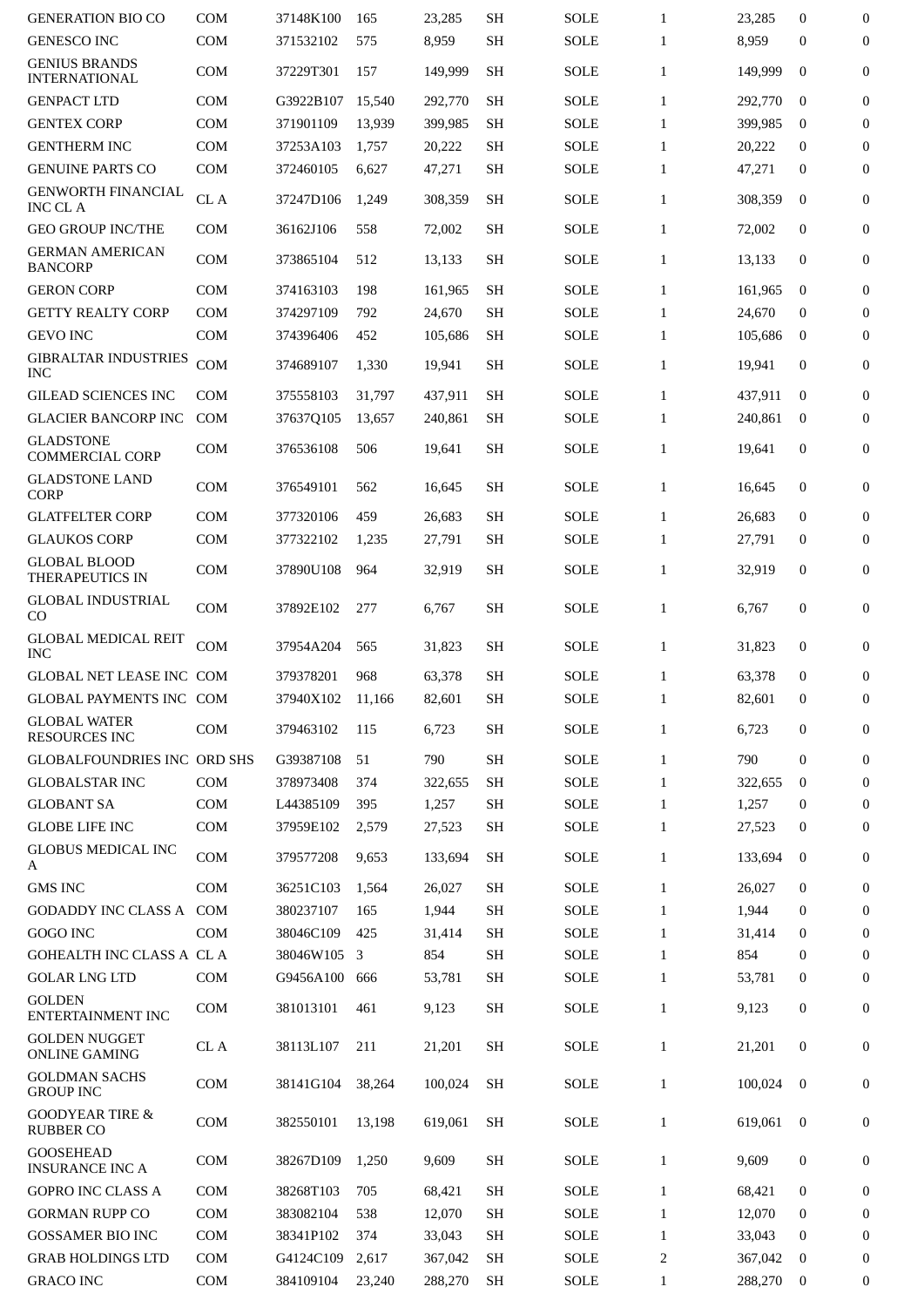| <b>GRAFTECH</b><br><b>INTERNATIONAL LTD</b>     | <b>COM</b> | 384313508 | 1,261  | 106,569 | <b>SH</b> | <b>SOLE</b> | $\mathbf{1}$ | 106,569 | $\bf{0}$         | 0                |
|-------------------------------------------------|------------|-----------|--------|---------|-----------|-------------|--------------|---------|------------------|------------------|
| <b>GRAHAM HOLDINGS CO</b><br><b>CLASS B</b>     | COM        | 384637104 | 5,503  | 8,738   | <b>SH</b> | SOLE        | $\mathbf{1}$ | 8,738   | $\boldsymbol{0}$ | $\mathbf{0}$     |
| <b>GRAND CANYON</b><br><b>EDUCATION INC</b>     | <b>COM</b> | 38526M106 | 5,808  | 67,765  | <b>SH</b> | <b>SOLE</b> | $\mathbf{1}$ | 67,765  | $\boldsymbol{0}$ | $\boldsymbol{0}$ |
| <b>GRANITE</b><br><b>CONSTRUCTION INC</b>       | <b>COM</b> | 387328107 | 1,077  | 27,829  | <b>SH</b> | SOLE        | $\mathbf{1}$ | 27,829  | $\boldsymbol{0}$ | 0                |
| <b>GRANITE POINT</b><br><b>MORTGAGE TRUST</b>   | <b>COM</b> | 38741L107 | 381    | 32,523  | <b>SH</b> | <b>SOLE</b> | $\mathbf{1}$ | 32,523  | $\boldsymbol{0}$ | $\boldsymbol{0}$ |
| <b>GRAPHIC PACKAGING</b><br><b>HOLDING CO</b>   | <b>COM</b> | 388689101 | 72     | 3,688   | <b>SH</b> | <b>SOLE</b> | $\mathbf{1}$ | 3,688   | $\boldsymbol{0}$ | 0                |
| <b>GRAPHITE BIO INC</b>                         | <b>COM</b> | 38870X104 | 107    | 8,636   | <b>SH</b> | <b>SOLE</b> | $\mathbf{1}$ | 8,636   | $\boldsymbol{0}$ | 0                |
| <b>GRAY TELEVISION INC</b>                      | <b>COM</b> | 389375106 | 916    | 45,420  | <b>SH</b> | <b>SOLE</b> | $\mathbf{1}$ | 45,420  | $\mathbf{0}$     | $\boldsymbol{0}$ |
| <b>GREAT AJAX CORP</b>                          | <b>COM</b> | 38983D300 | 152    | 11,529  | <b>SH</b> | <b>SOLE</b> | $\mathbf{1}$ | 11,529  | $\mathbf{0}$     | $\boldsymbol{0}$ |
| <b>GREAT LAKES DREDGE</b><br>& DOCK CO          | <b>COM</b> | 390607109 | 541    | 34,419  | <b>SH</b> | <b>SOLE</b> | $\mathbf{1}$ | 34,419  | $\mathbf{0}$     | 0                |
| <b>GREAT SOUTHERN</b><br><b>BANCORP INC</b>     | <b>COM</b> | 390905107 | 324    | 5,474   | <b>SH</b> | <b>SOLE</b> | $\mathbf{1}$ | 5,474   | $\boldsymbol{0}$ | 0                |
| <b>GREAT WESTERN</b><br><b>BANCORP INC</b>      | <b>COM</b> | 391416104 | 1,144  | 33,672  | <b>SH</b> | <b>SOLE</b> | $\mathbf{1}$ | 33,672  | $\boldsymbol{0}$ | 0                |
| <b>GREEN BRICK</b><br>PARTNERS INC              | <b>COM</b> | 392709101 | 496    | 16,339  | <b>SH</b> | SOLE        | $\mathbf{1}$ | 16,339  | $\mathbf{0}$     | $\mathbf{0}$     |
| <b>GREEN DOT CORP</b><br><b>CLASS A</b>         | <b>COM</b> | 39304D102 | 1,182  | 32,614  | <b>SH</b> | <b>SOLE</b> | $\mathbf{1}$ | 32,614  | $\boldsymbol{0}$ | 0                |
| <b>GREEN PLAINS INC</b>                         | <b>COM</b> | 393222104 | 1,025  | 29,474  | <b>SH</b> | <b>SOLE</b> | $\mathbf{1}$ | 29,474  | $\boldsymbol{0}$ | $\boldsymbol{0}$ |
| <b>GREENBOX POS</b>                             | <b>COM</b> | 39366L208 | 41     | 9,713   | <b>SH</b> | SOLE        | $\mathbf{1}$ | 9,713   | 0                | $\boldsymbol{0}$ |
| <b>GREENBRIER</b><br><b>COMPANIES INC</b>       | <b>COM</b> | 393657101 | 892    | 19,438  | <b>SH</b> | <b>SOLE</b> | $\mathbf{1}$ | 19,438  | $\mathbf{0}$     | $\boldsymbol{0}$ |
| <b>GREENHILL &amp; CO INC</b>                   | <b>COM</b> | 395259104 | 152    | 8,458   | <b>SH</b> | <b>SOLE</b> | $\mathbf{1}$ | 8,458   | $\bf{0}$         | $\boldsymbol{0}$ |
| <b>GREENLANE HOLDINGS</b><br><b>INCA</b>        | <b>COM</b> | 395330103 | 8      | 8,785   | <b>SH</b> | <b>SOLE</b> | $\mathbf{1}$ | 8,785   | $\boldsymbol{0}$ | 0                |
| <b>GREENLIGHT CAPITAL</b><br><b>RELTDA</b>      | <b>COM</b> | G4095J109 | 110    | 13,967  | <b>SH</b> | <b>SOLE</b> | $\mathbf{1}$ | 13,967  | $\boldsymbol{0}$ | 0                |
| <b>GREENWICH</b><br>LIFESCIENCES INC            | <b>COM</b> | 396879108 | 53     | 2.173   | SH        | <b>SOLE</b> | $\mathbf{1}$ | 2,173   | $\mathbf{0}$     | 0                |
| <b>GREIF INC CL A</b>                           | CL A       | 397624107 | 3,521  | 58,325  | <b>SH</b> | <b>SOLE</b> | $\mathbf{1}$ | 58,325  | $\mathbf{0}$     | $\mathbf{0}$     |
| <b>GREIF INC CL B</b>                           | <b>COM</b> | 397624206 | 188    | 3,152   | <b>SH</b> | <b>SOLE</b> | $\mathbf{1}$ | 3,152   | $\bf{0}$         | $\boldsymbol{0}$ |
| <b>GRID DYNAMICS</b><br><b>HOLDINGS INC</b>     | $\rm CL~A$ | 39813G109 | 918    | 24,168  | <b>SH</b> | SOLE        | $\mathbf{1}$ | 24.168  | $\bf{0}$         | $\boldsymbol{0}$ |
| <b>GRIFFON CORP</b>                             | <b>COM</b> | 398433102 | 807    | 28,349  | <b>SH</b> | <b>SOLE</b> | $\mathbf{1}$ | 28,349  | $\mathbf{0}$     | $\bf{0}$         |
| GRITSTONE BIO INC                               | COM        | 39868T105 | 292    | 22,706  | <b>SH</b> | SOLE        | $\mathbf{1}$ | 22,706  | $\mathbf{0}$     | $\bf{0}$         |
| <b>GROCERY OUTLET</b><br><b>HOLDING CORP</b>    | <b>COM</b> | 39874R101 | 4,179  | 147,763 | <b>SH</b> | SOLE        | $\mathbf{1}$ | 147,763 | $\bf{0}$         | $\mathbf{0}$     |
| <b>GROUP 1 AUTOMOTIVE</b><br><b>INC</b>         | <b>COM</b> | 398905109 | 2,095  | 10,729  | <b>SH</b> | SOLE        | $\mathbf{1}$ | 10,729  | $\boldsymbol{0}$ | $\overline{0}$   |
| <b>GROUPON INC</b>                              | <b>COM</b> | 399473206 | 290    | 12,528  | <b>SH</b> | SOLE        | $\mathbf{1}$ | 12,528  | $\mathbf{0}$     | $\boldsymbol{0}$ |
| <b>GROWGENERATION</b><br><b>CORP</b>            | <b>COM</b> | 39986L109 | 384    | 29,430  | <b>SH</b> | SOLE        | $\mathbf{1}$ | 29,430  | $\bf{0}$         | $\bf{0}$         |
| <b>GT BIOPHARMA INC</b>                         | <b>COM</b> | 36254L209 | 29     | 9,431   | <b>SH</b> | SOLE        | $\mathbf{1}$ | 9,431   | $\bf{0}$         | $\boldsymbol{0}$ |
| <b>GTY TECHNOLOGY</b><br><b>HOLDINGS INC</b>    | COM        | 362409104 | 115    | 17,105  | <b>SH</b> | SOLE        | $\mathbf{1}$ | 17,105  | $\bf{0}$         | $\boldsymbol{0}$ |
| <b>GUARANTY</b><br><b>BANCSHARES INC</b>        | <b>COM</b> | 400764106 | 159    | 4,242   | <b>SH</b> | SOLE        | $\mathbf{1}$ | 4,242   | $\boldsymbol{0}$ | $\bf{0}$         |
| <b>GUARDANT HEALTH</b><br><b>INC</b>            | <b>COM</b> | 40131M109 | 171    | 1,705   | <b>SH</b> | SOLE        | $\mathbf{1}$ | 1,705   | $\bf{0}$         | $\bf{0}$         |
| <b>GUESS INC</b>                                | COM        | 401617105 | 577    | 24,383  | <b>SH</b> | SOLE        | $\mathbf{1}$ | 24,383  | $\mathbf{0}$     | $\bf{0}$         |
| <b>GUIDEWIRE SOFTWARE</b><br><b>INC</b>         | <b>COM</b> | 40171V100 | 102    | 901     | <b>SH</b> | <b>SOLE</b> | $\mathbf{1}$ | 901     | $\bf{0}$         | $\boldsymbol{0}$ |
| <b>GXO LOGISTICS INC</b>                        | COM        | 36262G101 | 15,205 | 167,398 | <b>SH</b> | <b>SOLE</b> | $\mathbf{1}$ | 167,398 | $\mathbf{0}$     | $\bf{0}$         |
| H.B. FULLER CO.                                 | <b>COM</b> | 359694106 | 2,571  | 31,741  | <b>SH</b> | SOLE        | $\mathbf{1}$ | 31,741  | $\mathbf{0}$     | $\mathbf{0}$     |
| <b>H&amp;E EQUIPMENT</b><br><b>SERVICES INC</b> | <b>COM</b> | 404030108 | 757    | 17,094  | <b>SH</b> | SOLE        | $\mathbf{1}$ | 17,094  | $\mathbf{0}$     | $\boldsymbol{0}$ |
| <b>H&amp;R BLOCK INC</b>                        | COM        | 093671105 | 7,025  | 298,180 | SH        | SOLE        | $\mathbf{1}$ | 298,180 | $\bf{0}$         | $\bf{0}$         |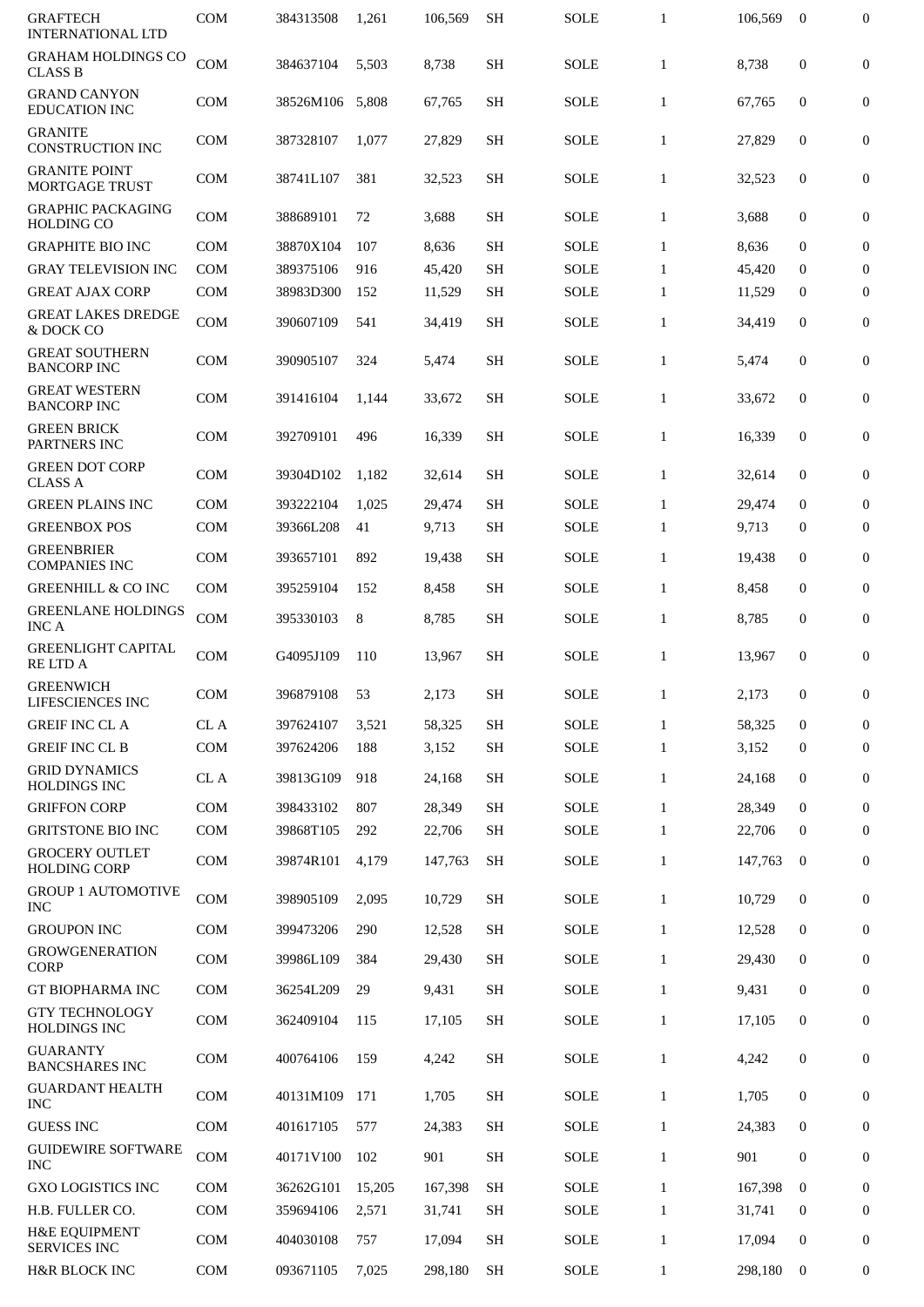| <b>HACKETT GROUP</b><br><b>INC/THE</b>                  | <b>COM</b> | 404609109       | 268    | 13,055  | <b>SH</b> | <b>SOLE</b> | $\mathbf{1}$ | 13,055  | $\mathbf{0}$     | $\mathbf{0}$     |
|---------------------------------------------------------|------------|-----------------|--------|---------|-----------|-------------|--------------|---------|------------------|------------------|
| <b>HAEMONETICS</b><br><b>CORP/MASS</b>                  | COM        | 405024100       | 5,977  | 112,688 | <b>SH</b> | <b>SOLE</b> | $\mathbf{1}$ | 112.688 | $\mathbf{0}$     | $\boldsymbol{0}$ |
| <b>HAIN CELESTIAL</b><br><b>GROUP INC</b>               | <b>COM</b> | 405217100       | 6.692  | 157,056 | SН        | <b>SOLE</b> | $\mathbf{1}$ | 157,056 | $\bf{0}$         | $\boldsymbol{0}$ |
| <b>HALL OF FAME RESORT</b><br>& ENTERT                  | <b>COM</b> | 40619L102       | 45     | 29,603  | <b>SH</b> | <b>SOLE</b> | $\mathbf{1}$ | 29,603  | $\mathbf{0}$     | $\boldsymbol{0}$ |
| <b>HALLIBURTON CO</b>                                   | <b>COM</b> | 406216101       | 6,054  | 264,732 | <b>SH</b> | SOLE        | $\mathbf{1}$ | 264.732 | $\mathbf{0}$     | $\overline{0}$   |
| <b>HALOZYME</b><br>THERAPEUTICS INC                     | <b>COM</b> | 40637H109       | 12,471 | 310,158 | <b>SH</b> | <b>SOLE</b> | $\mathbf{1}$ | 310,158 | $\bf{0}$         | $\boldsymbol{0}$ |
| <b>HAMILTON BEACH</b><br><b>BRAND A</b>                 | <b>COM</b> | 40701T104       | 57     | 3,946   | <b>SH</b> | <b>SOLE</b> | $\mathbf{1}$ | 3,946   | $\boldsymbol{0}$ | 0                |
| <b>HAMILTON LANE INC</b><br><b>CLASS A</b>              | <b>COM</b> | 407497106       | 1,921  | 18,538  | <b>SH</b> | <b>SOLE</b> | $\mathbf{1}$ | 18,538  | $\mathbf{0}$     | 0                |
| <b>HANCOCK WHITNEY</b><br><b>CORP</b>                   | <b>COM</b> | 410120109       | 9,598  | 191,891 | <b>SH</b> | <b>SOLE</b> | $\mathbf{1}$ | 191,891 | $\bf{0}$         | $\boldsymbol{0}$ |
| HANESBRANDS INC                                         | <b>COM</b> | 410345102       | 9,902  | 592,236 | <b>SH</b> | <b>SOLE</b> | $\mathbf{1}$ | 592,236 | $\bf{0}$         | $\mathbf{0}$     |
| <b>HANGER INC</b>                                       | <b>COM</b> | 41043F208       | 413    | 22,753  | <b>SH</b> | <b>SOLE</b> | $\mathbf{1}$ | 22,753  | $\bf{0}$         | $\mathbf{0}$     |
| <b>HANMI FINANCIAL</b><br><b>CORPORATION</b>            | <b>COM</b> | 410495204       | 439    | 18,546  | <b>SH</b> | <b>SOLE</b> | $\mathbf{1}$ | 18,546  | $\mathbf{0}$     | $\boldsymbol{0}$ |
| <b>HANNON ARMSTRONG</b><br><b>SUSTAINABLE</b>           | <b>COM</b> | 41068X100       | 2,165  | 40,756  | <b>SH</b> | <b>SOLE</b> | $\mathbf{1}$ | 40,756  | $\mathbf{0}$     | $\boldsymbol{0}$ |
| HANOVER INSURANCE<br><b>GROUP INC/</b>                  | <b>COM</b> | 410867105       | 7,886  | 60,171  | <b>SH</b> | <b>SOLE</b> | $\mathbf{1}$ | 60,171  | $\mathbf{0}$     | $\boldsymbol{0}$ |
| HARBORONE BANCORP<br><b>INC</b>                         | <b>COM</b> | 41165Y100       | 377    | 25,436  | <b>SH</b> | <b>SOLE</b> | $\mathbf{1}$ | 25,436  | $\mathbf{0}$     | $\boldsymbol{0}$ |
| HARLEY DAVIDSON INC                                     | <b>COM</b> | 412822108       | 9,808  | 260,217 | <b>SH</b> | <b>SOLE</b> | $\mathbf{1}$ | 260,217 | $\mathbf{0}$     | $\boldsymbol{0}$ |
| <b>HARMONIC INC</b>                                     | <b>COM</b> | 413160102       | 659    | 56,016  | <b>SH</b> | <b>SOLE</b> | $\mathbf{1}$ | 56,016  | $\bf{0}$         | $\boldsymbol{0}$ |
| <b>HARMONY</b><br><b>BIOSCIENCES</b><br><b>HOLDINGS</b> | <b>COM</b> | 413197104       | 595    | 13,955  | <b>SH</b> | <b>SOLE</b> | $\mathbf{1}$ | 13,955  | $\boldsymbol{0}$ | $\boldsymbol{0}$ |
| <b>HARPOON</b><br>THERAPEUTICS INC                      | <b>COM</b> | 41358P106       | 75     | 9,940   | <b>SH</b> | <b>SOLE</b> | $\mathbf{1}$ | 9.940   | $\mathbf{0}$     | 0                |
| <b>HARSCO CORP</b>                                      | <b>COM</b> | 415864107       | 797    | 47,689  | SH        | <b>SOLE</b> | $\mathbf{1}$ | 47,689  | 0                | $\boldsymbol{0}$ |
| HARTFORD FINANCIAL<br><b>SVCS GRP</b>                   | COM        | 416515104 7,246 |        | 104,949 | <b>SH</b> | <b>SOLE</b> | $\mathbf{1}$ | 104,949 | $\bf{0}$         | $\boldsymbol{0}$ |
| HARVARD BIOSCIENCE<br><b>INC</b>                        | <b>COM</b> | 416906105       | 147    | 20,878  | <b>SH</b> | <b>SOLE</b> | $\mathbf{1}$ | 20,878  | $\boldsymbol{0}$ | $\boldsymbol{0}$ |
| <b>HASBRO INC</b>                                       | <b>COM</b> | 418056107       | 3,897  | 38,290  | <b>SH</b> | <b>SOLE</b> | $\mathbf{1}$ | 38,290  | $\mathbf{0}$     | $\boldsymbol{0}$ |
| <b>HAVERTY FURNITURE</b>                                | <b>COM</b> | 419596101       | 300    | 9,799   | <b>SH</b> | SOLE        | $\mathbf{1}$ | 9,799   | $\mathbf{0}$     | 0                |
| <b>HAWAIIAN ELECTRIC</b><br><b>INDS</b>                 | <b>COM</b> | 419870100       | 7,670  | 184,817 | <b>SH</b> | SOLE        | $\mathbf{1}$ | 184,817 | $\mathbf{0}$     | $\boldsymbol{0}$ |
| <b>HAWAIIAN HOLDINGS</b><br><b>INC</b>                  | <b>COM</b> | 419879101       | 566    | 30,796  | <b>SH</b> | <b>SOLE</b> | $\mathbf{1}$ | 30,796  | $\boldsymbol{0}$ | $\boldsymbol{0}$ |
| <b>HAWKINS INC</b>                                      | <b>COM</b> | 420261109       | 460    | 11,652  | <b>SH</b> | SOLE        | $\mathbf{1}$ | 11,652  | $\bf{0}$         | $\boldsymbol{0}$ |
| <b>HAYNES</b><br><b>INTERNATIONAL INC</b>               | <b>COM</b> | 420877201       | 307    | 7,615   | <b>SH</b> | <b>SOLE</b> | $\mathbf{1}$ | 7,615   | $\bf{0}$         | $\boldsymbol{0}$ |
| <b>HAYWARD HOLDINGS</b><br><b>INC</b>                   | <b>COM</b> | 421298100       | 14     | 533     | <b>SH</b> | <b>SOLE</b> | $\mathbf{1}$ | 533     | $\boldsymbol{0}$ | $\boldsymbol{0}$ |
| HBT FINANCIAL INC/DE                                    | <b>COM</b> | 404111106       | 101    | 5,404   | <b>SH</b> | <b>SOLE</b> | $\mathbf{1}$ | 5,404   | $\mathbf{0}$     | 0                |
| HCA HEALTHCARE INC                                      | <b>COM</b> | 40412C101       | 22,193 | 86,380  | <b>SH</b> | <b>SOLE</b> | $\mathbf{1}$ | 86,380  | $\bf{0}$         | $\boldsymbol{0}$ |
| <b>HCI GROUP INC</b>                                    | <b>COM</b> | 40416E103       | 303    | 3,622   | <b>SH</b> | SOLE        | $\mathbf{1}$ | 3,622   | $\boldsymbol{0}$ | $\mathbf{0}$     |
| HEALTH CATALYST INC                                     | <b>COM</b> | 42225T107       | 1,101  | 27,780  | SН        | <b>SOLE</b> | $\mathbf{1}$ | 27,780  | $\bf{0}$         | $\mathbf{0}$     |
| HEALTHCARE REALTY<br>TRUST INC                          | COM        | 421946104       | 10,326 | 326,353 | <b>SH</b> | <b>SOLE</b> | $\mathbf{1}$ | 326,353 | $\mathbf{0}$     | $\boldsymbol{0}$ |
| HEALTHCARE SERVICES<br><b>GROUP</b>                     | <b>COM</b> | 421906108       | 810    | 45,551  | <b>SH</b> | SOLE        | $\mathbf{1}$ | 45,551  | $\boldsymbol{0}$ | $\boldsymbol{0}$ |
| HEALTHCARE TRUST OF<br>AME CL A                         | CL A       | 42225P501       | 78     | 2,337   | <b>SH</b> | <b>SOLE</b> | $\mathbf{1}$ | 2,337   | $\boldsymbol{0}$ | $\boldsymbol{0}$ |
| HEALTHEQUITY INC                                        | <b>COM</b> | 42226A107       | 8,132  | 183,806 | <b>SH</b> | SOLE        | $\mathbf{1}$ | 183,806 | $\mathbf{0}$     | $\bf{0}$         |
| <b>HEALTHPEAK</b><br>PROPERTIES INC                     | <b>COM</b> | 42250P103       | 5,748  | 159,257 | <b>SH</b> | SOLE        | $\mathbf{1}$ | 159,257 | $\bf{0}$         | $\boldsymbol{0}$ |
| HEALTHSTREAM INC                                        | <b>COM</b> | 42222N103       | 405    | 15,374  | <b>SH</b> | <b>SOLE</b> | $\mathbf{1}$ | 15,374  | $\bf{0}$         | 0                |
| <b>HEARTLAND EXPRESS</b>                                | <b>COM</b> | 422347104       | 481    | 28,605  | <b>SH</b> | <b>SOLE</b> | $\mathbf{1}$ | 28,605  | 0                | 0                |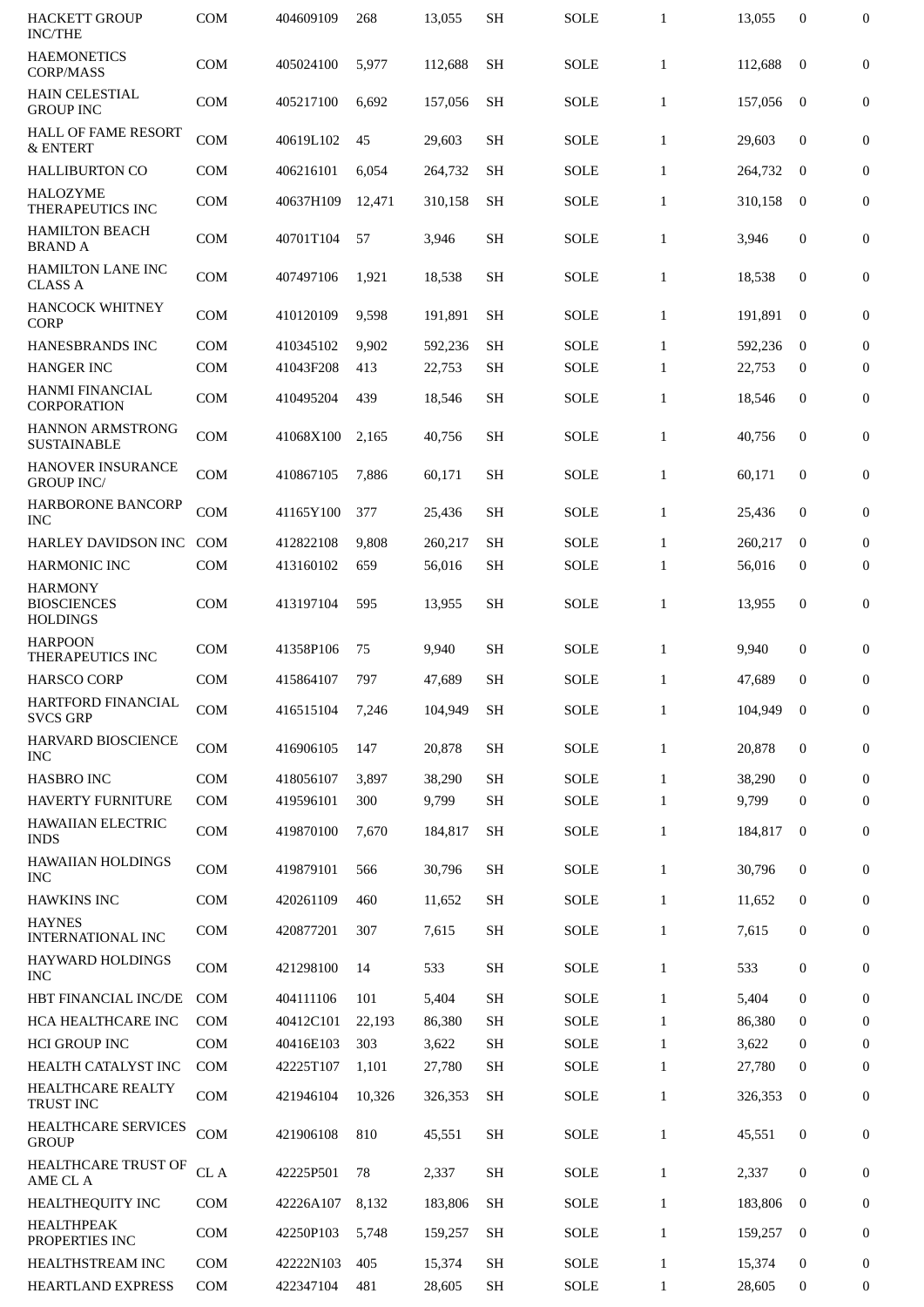| <b>INC</b>                                    |            |           |        |         |           |             |              |         |              |                  |
|-----------------------------------------------|------------|-----------|--------|---------|-----------|-------------|--------------|---------|--------------|------------------|
| HEARTLAND FINANCIAL<br><b>USA INC</b>         | COM        | 42234Q102 | 1,084  | 21,425  | SН        | SOLE        | $\mathbf{1}$ | 21,425  | $\bf{0}$     | $\bf{0}$         |
| <b>HECLA MINING CO</b>                        | <b>COM</b> | 422704106 | 1,475  | 282,551 | <b>SH</b> | <b>SOLE</b> | $\mathbf{1}$ | 282,551 | $\bf{0}$     | 0                |
| <b>HEICO CORP</b>                             | <b>COM</b> | 422806109 | 87     | 600     | <b>SH</b> | <b>SOLE</b> | $\mathbf{1}$ | 600     | $\bf{0}$     | $\mathbf{0}$     |
| <b>HEICO CORP CLASS A</b>                     | <b>COM</b> | 422806208 | 135    | 1,054   | <b>SH</b> | SOLE        | $\mathbf{1}$ | 1,054   | $\bf{0}$     | $\overline{0}$   |
| HEIDRICK &<br><b>STRUGGLES INTL</b>           | <b>COM</b> | 422819102 | 515    | 11,779  | <b>SH</b> | SOLE        | $\mathbf{1}$ | 11,779  | 0            | 0                |
| HELEN OF TROY LTD                             | <b>COM</b> | G4388N106 | 13,044 | 53,355  | <b>SH</b> | SOLE        | $\mathbf{1}$ | 53,355  | 0            | 0                |
| <b>HELIOS TECHNOLOGIES</b><br><b>INC</b>      | COM        | 42328H109 | 1,808  | 17,187  | <b>SH</b> | SOLE        | $\mathbf{1}$ | 17,187  | 0            | 0                |
| <b>HELIX ENERGY</b><br><b>SOLUTIONS GROUP</b> | <b>COM</b> | 42330P107 | 271    | 86,937  | <b>SH</b> | SOLE        | $\mathbf{1}$ | 86,937  | $\mathbf{0}$ | 0                |
| <b>HELLO GROUP INC SPN</b><br><b>ADR</b>      | ADS        | 423403104 | 17     | 1,846   | SH        | SOLE        | $\mathbf{1}$ | 1,846   | $\bf{0}$     | $\mathbf{0}$     |
| <b>HELMERICH &amp; PAYNE</b>                  | <b>COM</b> | 423452101 | 1,522  | 64,233  | <b>SH</b> | SOLE        | $\mathbf{1}$ | 64,233  | $\mathbf{0}$ | 0                |
| <b>HEMISPHERE MEDIA</b><br><b>GRO</b>         | CL A       | 42365Q103 | 7,038  | 968,149 | SH        | SOLE        | 2            | 968,149 | $\bf{0}$     | 0                |
| <b>HEMISPHERE MEDIA</b><br><b>GROUP INC</b>   | CL A       | 42365Q103 | 63     | 8,601   | <b>SH</b> | <b>SOLE</b> | $\mathbf{1}$ | 8,601   | 0            | $\boldsymbol{0}$ |
| HENRY SCHEIN INC                              | <b>COM</b> | 806407102 | 3,507  | 45,239  | <b>SH</b> | SOLE        | $\mathbf{1}$ | 45,239  | $\mathbf{0}$ | 0                |
| HERBALIFE NUTRITION<br><b>LTD</b>             | <b>COM</b> | G4412G101 | 50     | 1,228   | <b>SH</b> | SOLE        | $\mathbf{1}$ | 1,228   | $\mathbf{0}$ | 0                |
| HERC HOLDINGS INC                             | <b>COM</b> | 42704L104 | 2,077  | 13,265  | <b>SH</b> | <b>SOLE</b> | $\mathbf{1}$ | 13,265  | 0            | 0                |
| HERITAGE COMMERCE<br><b>CORP</b>              | <b>COM</b> | 426927109 | 371    | 31,065  | SН        | SOLE        | $\mathbf{1}$ | 31,065  | 0            | 0                |
| <b>HERITAGE CRYSTAL</b><br><b>CLEAN INC</b>   | COM        | 42726M106 | 266    | 8,304   | <b>SH</b> | SOLE        | $\mathbf{1}$ | 8,304   | 0            | 0                |
| HERITAGE FINANCIAL<br><b>CORP</b>             | <b>COM</b> | 42722X106 | 516    | 21,123  | <b>SH</b> | SOLE        | $\mathbf{1}$ | 21,123  | 0            | 0                |
| HERITAGE INSURANCE<br><b>HOLDINGS</b>         | COM        | 42727J102 | 81     | 13,728  | <b>SH</b> | SOLE        | $\mathbf{1}$ | 13,728  | $\mathbf{0}$ | $\overline{0}$   |
| <b>HERON THERAPEUTICS</b><br><b>INC</b>       | COM        | 427746102 | 448    | 49,097  | <b>SH</b> | SOLE        | $\mathbf{1}$ | 49,097  | $\bf{0}$     | $\boldsymbol{0}$ |
| <b>HERSHA HOSPITALITY</b><br>TRUST            | <b>COM</b> | 427825500 | 181    | 19,692  | SН        | <b>SOLE</b> | 1            | 19,692  | 0            | 0                |
| HERSHEY CO/THE                                | <b>COM</b> | 427866108 | 8,638  | 44,649  | <b>SH</b> | <b>SOLE</b> | $\mathbf{1}$ | 44,649  | $\mathbf{0}$ | 0                |
| <b>HESKA CORP</b>                             | COM        | 42805E306 | 1,098  | 6,019   | <b>SH</b> | SOLE        | $\mathbf{1}$ | 6,019   | $\mathbf{0}$ | $\mathbf{0}$     |
| <b>HESS CORP</b>                              | COM        | 42809H107 | 7,502  | 101,341 | <b>SH</b> | SOLE        | $\mathbf{1}$ | 101,341 | $\bf{0}$     | 0                |
| HEWLETT PACKARD<br><b>ENTERPRISE</b>          | COM        | 42824C109 | 10,906 | 691,572 | <b>SH</b> | SOLE        | $\mathbf{1}$ | 691,572 | $\bf{0}$     | 0                |
| <b>HEXCEL CORP</b>                            | <b>COM</b> | 428291108 | 7,349  | 141,871 | <b>SH</b> | SOLE        | $\mathbf{1}$ | 141,871 | $\bf{0}$     | 0                |
| HF FOODS GROUP INC                            | <b>COM</b> | 40417F109 | 163    | 19,243  | <b>SH</b> | SOLE        | $\mathbf{1}$ | 19,243  | $\bf{0}$     | $\mathbf{0}$     |
| HIBBETT INC                                   | COM        | 428567101 | 650    | 9,041   | <b>SH</b> | SOLE        | $\mathbf{1}$ | 9,041   | $\mathbf{0}$ | $\mathbf{0}$     |
| HIGHPEAK ENERGY INC                           | COM        | 43114Q105 | 40     | 2,723   | <b>SH</b> | SOLE        | $\mathbf{1}$ | 2,723   | $\bf{0}$     | $\mathbf{0}$     |
| <b>HIGHWOODS</b><br>PROPERTIES INC            | COM        | 431284108 | 7,870  | 176,508 | <b>SH</b> | SOLE        | $\mathbf{1}$ | 176,508 | $\bf{0}$     | 0                |
| HILLENBRAND INC                               | COM        | 431571108 | 2,307  | 44,376  | <b>SH</b> | <b>SOLE</b> | $\mathbf{1}$ | 44,376  | $\mathbf{0}$ | $\bf{0}$         |
| HILLTOP HOLDINGS INC                          | COM        | 432748101 | 1,320  | 37,558  | <b>SH</b> | SOLE        | $\mathbf{1}$ | 37,558  | 0            | $\bf{0}$         |
| <b>HILTON GRAND</b><br><b>VACATIONS INC</b>   | COM        | 43283X105 | 2,370  | 45,478  | <b>SH</b> | SOLE        | $\mathbf{1}$ | 45,478  | 0            | 0                |
| HILTON WORLDWIDE<br><b>HOLDINGS IN</b>        | COM        | 43300A203 | 13,869 | 88,908  | <b>SH</b> | SOLE        | $\mathbf{1}$ | 88,908  | 0            | 0                |
| HINGHAM INSTITUTION<br><b>FOR SVGS</b>        | COM        | 433323102 | 324    | 771     | <b>SH</b> | SOLE        | $\mathbf{1}$ | 771     | 0            | 0                |
| HIREQUEST INC                                 | <b>COM</b> | 433535101 | 54     | 2,702   | <b>SH</b> | <b>SOLE</b> | $\mathbf{1}$ | 2,702   | 0            | $\overline{0}$   |
| <b>HIRERIGHT HOLDINGS</b><br><b>CORP</b>      | COM        | 433537107 | 191    | 11,918  | <b>SH</b> | SOLE        | $\mathbf{1}$ | 11,918  | $\mathbf{0}$ | 0                |
| <b>HNI CORP</b>                               | <b>COM</b> | 404251100 | 1,113  | 26,473  | <b>SH</b> | <b>SOLE</b> | $\mathbf{1}$ | 26,473  | $\mathbf{0}$ | $\mathbf{0}$     |
| HOLLYFRONTIER CORP                            | <b>COM</b> | 436106108 | 8,287  | 252,819 | <b>SH</b> | SOLE        | $\mathbf{1}$ | 252,819 | $\bf{0}$     | $\mathbf{0}$     |
| <b>HOLOGIC INC</b>                            | <b>COM</b> | 436440101 | 6,444  | 84,164  | <b>SH</b> | SOLE        | $\mathbf{1}$ | 84,164  | $\bf{0}$     | $\boldsymbol{0}$ |
| HOME BANCORP INC                              | COM        | 43689E107 | 165    | 3,976   | <b>SH</b> | SOLE        | $\mathbf{1}$ | 3,976   | 0            | $\boldsymbol{0}$ |
| <b>HOME BANCSHARES</b>                        | COM        | 436893200 | 8,142  | 334,365 | <b>SH</b> | SOLE        | $\mathbf{1}$ | 334,365 | 0            | 0                |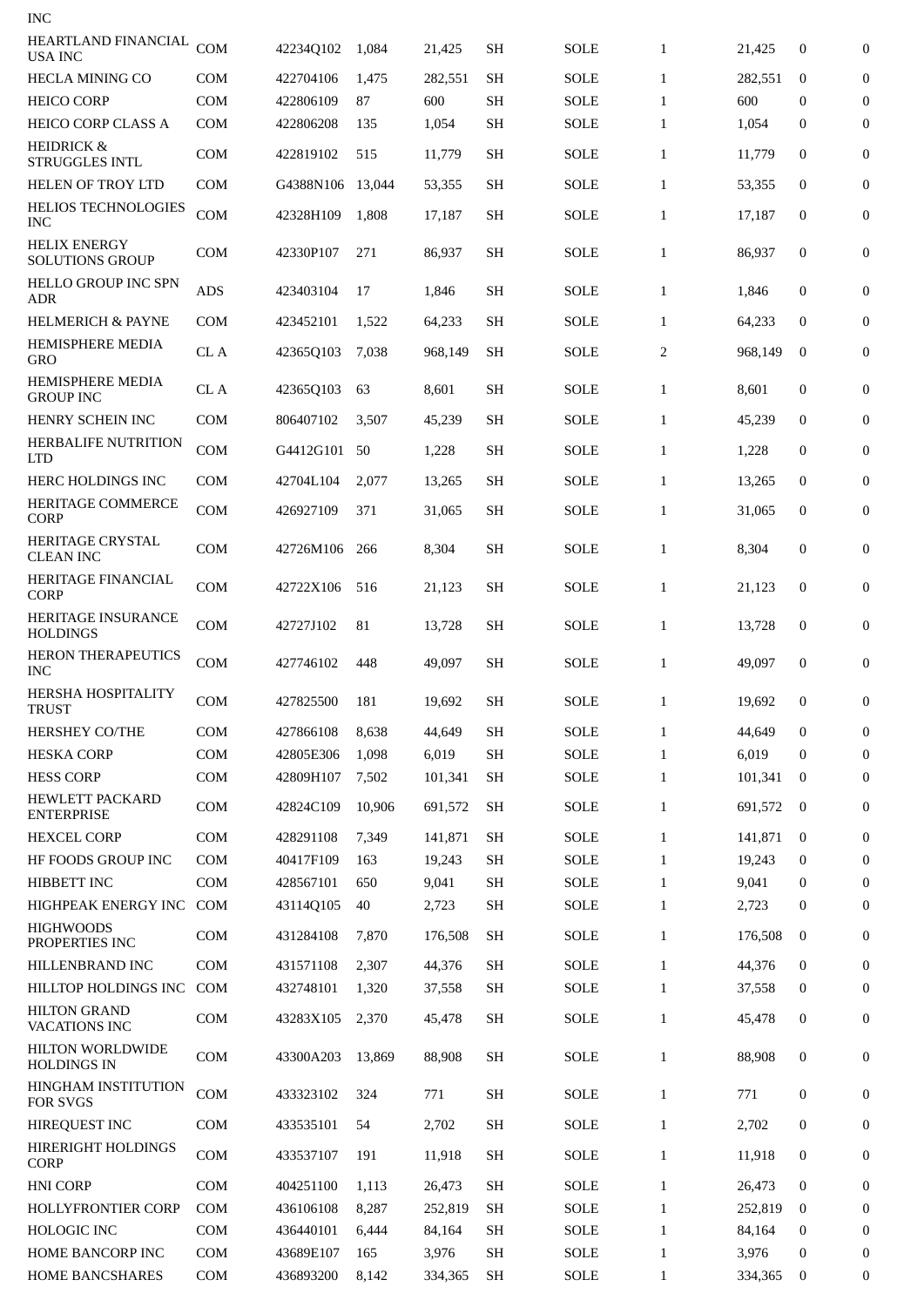| <b>INC</b>                                     |                          |                        |              |                  |                        |                     |                              |                  |                              |                                      |
|------------------------------------------------|--------------------------|------------------------|--------------|------------------|------------------------|---------------------|------------------------------|------------------|------------------------------|--------------------------------------|
| HOME DEPOT INC                                 | <b>COM</b>               | 437076102              | 143.614      | 346,050          | <b>SH</b>              | <b>SOLE</b>         | $\mathbf{1}$                 | 346,050          | $\bf{0}$                     | $\boldsymbol{0}$                     |
| HOME POINT CAPITAL<br><b>INC</b>               | <b>COM</b>               | 43734L106              | 17           | 3,888            | <b>SH</b>              | <b>SOLE</b>         | $\mathbf{1}$                 | 3,888            | 0                            | $\mathbf{0}$                         |
| <b>HOMESTREET INC</b>                          | <b>COM</b>               | 43785V102              | 632          | 12,145           | <b>SH</b>              | SOLE                | $\mathbf{1}$                 | 12.145           | $\mathbf{0}$                 | $\boldsymbol{0}$                     |
| <b>HOMETRUST</b><br><b>BANCSHARES INC</b>      | <b>COM</b>               | 437872104              | 246          | 7,950            | <b>SH</b>              | <b>SOLE</b>         | $\mathbf{1}$                 | 7,950            | $\boldsymbol{0}$             | $\boldsymbol{0}$                     |
| <b>HOMOLOGY MEDICINES</b><br>INC               | COM                      | 438083107              | 81           | 22,291           | <b>SH</b>              | SOLE                | $\mathbf{1}$                 | 22,291           | $\mathbf{0}$                 | $\boldsymbol{0}$                     |
| HONEST CO INC/THE                              | <b>COM</b>               | 438333106              | 366          | 45,206           | SH                     | <b>SOLE</b>         | $\mathbf{1}$                 | 45,206           | $\mathbf{0}$                 | $\boldsymbol{0}$                     |
| <b>HONEYWELL</b><br><b>INTERNATIONAL INC</b>   | <b>COM</b>               | 438516106              | 50,112       | 240,333          | <b>SH</b>              | SOLE                | $\mathbf{1}$                 | 240,333          | $\bf{0}$                     | $\mathbf{0}$                         |
| HOOKER FURNISHINGS<br><b>CORP</b>              | <b>COM</b>               | 439038100              | 145          | 6,232            | <b>SH</b>              | SOLE                | $\mathbf{1}$                 | 6,232            | $\boldsymbol{0}$             | $\boldsymbol{0}$                     |
| HOOKIPA PHARMA INC                             | <b>COM</b>               | 43906K100              | 24           | 10,201           | <b>SH</b>              | <b>SOLE</b>         | $\mathbf{1}$                 | 10,201           | 0                            | $\boldsymbol{0}$                     |
| HOPE BANCORP INC                               | <b>COM</b>               | 43940T109              | 1,041        | 70,745           | SН                     | SOLE                | $\mathbf{1}$                 | 70,745           | 0                            | $\mathbf{0}$                         |
| <b>HORACE MANN</b><br><b>EDUCATORS</b>         | <b>COM</b>               | 440327104              | 981          | 25,357           | <b>SH</b>              | <b>SOLE</b>         | $\mathbf{1}$                 | 25,357           | $\boldsymbol{0}$             | $\boldsymbol{0}$                     |
| <b>HORIZON BANCORP</b><br><b>INC/IN</b>        | <b>COM</b>               | 440407104              | 475          | 22,765           | <b>SH</b>              | <b>SOLE</b>         | $\mathbf{1}$                 | 22,765           | $\boldsymbol{0}$             | 0                                    |
| <b>HORIZON</b><br><b>THERAPEUTICS PLC</b>      | COM                      | G46188101              | 289          | 2,682            | <b>SH</b>              | SOLE                | $\mathbf{1}$                 | 2,682            | $\mathbf{0}$                 | $\boldsymbol{0}$                     |
| <b>HORMEL FOODS CORP</b>                       | <b>COM</b>               | 440452100              | 5,226        | 107,076          | <b>SH</b>              | <b>SOLE</b>         | $\mathbf{1}$                 | 107,076          | $\bf{0}$                     | $\boldsymbol{0}$                     |
| <b>HOST HOTELS &amp;</b><br><b>RESORTS INC</b> | <b>COM</b>               | 44107P104              | 3,667        | 210,868          | <b>SH</b>              | SOLE                | $\mathbf{1}$                 | 210,868          | $\mathbf{0}$                 | $\mathbf{0}$                         |
| HOSTESS BRANDS INC                             | <b>COM</b>               | 44109J106              | 1,500        | 73,449           | <b>SH</b>              | SOLE                | $\mathbf{1}$                 | 73,449           | $\mathbf{0}$                 | $\mathbf{0}$                         |
| <b>HOUGHTON MIFFLIN</b><br><b>HARCOURT CO</b>  | <b>COM</b>               | 44157R109              | 1,088        | 67,570           | <b>SH</b>              | <b>SOLE</b>         | $\mathbf{1}$                 | 67,570           | $\boldsymbol{0}$             | $\boldsymbol{0}$                     |
| HOULIHAN LOKEY INC                             | <b>COM</b>               | 441593100              | 2,811        | 27,153           | <b>SH</b>              | SOLE                | $\mathbf{1}$                 | 27,153           | 0                            | $\bf{0}$                             |
| <b>HOVNANIAN</b><br><b>ENTERPRISES A</b>       | CL A                     | 442487401              | 351          | 2,754            | <b>SH</b>              | <b>SOLE</b>         | $\mathbf{1}$                 | 2,754            | 0                            | $\boldsymbol{0}$                     |
| HOWARD BANCORP INC                             | <b>COM</b>               | 442496105              | 153          | 7,004            | SH                     | SOLE                | $\mathbf{1}$                 | 7,004            | 0                            | $\mathbf{0}$                         |
| <b>HOWARD HUGHES</b><br><b>CORP/THE</b>        | <b>COM</b>               | 44267D107              | 45           | 446              | <b>SH</b>              | <b>SOLE</b>         | $\mathbf{1}$                 | 446              | 0                            | $\boldsymbol{0}$                     |
| <b>HOWMET AEROSPACE</b><br><b>INC</b>          | COM                      | 443201108              | 3,624        | 113,853          | <b>SH</b>              | SOLE                | 1                            | 113,853          | $\bf{0}$                     | 0                                    |
| HP INC                                         | <b>COM</b>               | 40434L105              | 21,785       | 578,316          | <b>SH</b>              | <b>SOLE</b>         | $\mathbf{1}$                 | 578,316          | $\bf{0}$                     | $\boldsymbol{0}$                     |
| <b>HUAZHU GROUP LTD</b><br><b>ADR</b>          | <b>ADR</b>               | 44332N106              | 83           | 2,224            | <b>SH</b>              | <b>SOLE</b>         | $\mathbf{1}$                 | 2,224            | $\boldsymbol{0}$             | $\boldsymbol{0}$                     |
| HUB GROUP INC CL A                             | CL A                     | 443320106              | 1,701        | 20,198           | <b>SH</b>              | <b>SOLE</b>         | $\mathbf{1}$                 | 20,198           | $\mathbf{0}$                 | $\boldsymbol{0}$                     |
| <b>HUBBELL INC</b>                             | <b>COM</b>               | 443510607              | 19,163       | 92,012           | <b>SH</b>              | <b>SOLE</b>         | $\mathbf{1}$                 | 92,012           | $\mathbf{0}$                 | $\mathbf{0}$                         |
| <b>HUBSPOT INC</b><br><b>HUDSON PACIFIC</b>    | <b>COM</b><br><b>COM</b> | 443573100<br>444097109 | 564<br>6,371 | 856<br>257,814   | <b>SH</b><br><b>SH</b> | SOLE<br>SOLE        | $\mathbf{1}$<br>$\mathbf{1}$ | 856<br>257,814   | 0<br>$\overline{0}$          | $\mathbf{0}$<br>$\boldsymbol{0}$     |
| PROPERTIES IN                                  |                          |                        |              |                  |                        |                     |                              |                  |                              |                                      |
| <b>HUMANA INC</b><br><b>HUMANIGEN INC</b>      | <b>COM</b><br>COM        | 444859102<br>444863203 | 21,690<br>96 | 46,760<br>25,932 | <b>SH</b><br><b>SH</b> | <b>SOLE</b><br>SOLE | $\mathbf{1}$<br>$\mathbf{1}$ | 46,760<br>25,932 | $\mathbf{0}$<br>$\mathbf{0}$ | $\boldsymbol{0}$<br>$\boldsymbol{0}$ |
| HUNT (JB) TRANSPRT<br><b>SVCS INC</b>          | COM                      | 445658107              | 5,300        | 25,929           | <b>SH</b>              | SOLE                | $\mathbf{1}$                 | 25,929           | $\boldsymbol{0}$             | 0                                    |
| <b>HUNTINGTON</b><br><b>BANCSHARES INC</b>     | <b>COM</b>               | 446150104              | 6,588        | 427,210          | <b>SH</b>              | SOLE                | $\mathbf{1}$                 | 427,210          | $\mathbf{0}$                 | $\boldsymbol{0}$                     |
| <b>HUNTINGTON INGALLS</b><br><b>INDUSTRIE</b>  | COM                      | 446413106              | 2,209        | 11,828           | <b>SH</b>              | SOLE                | $\mathbf{1}$                 | 11,828           | $\bf{0}$                     | $\boldsymbol{0}$                     |
| HUNTSMAN CORP                                  | COM                      | 447011107              | 78           | 2,227            | <b>SH</b>              | <b>SOLE</b>         | $\mathbf{1}$                 | 2,227            | $\boldsymbol{0}$             | $\boldsymbol{0}$                     |
| <b>HURON CONSULTING</b><br><b>GROUP INC</b>    | <b>COM</b>               | 447462102              | 576          | 11,536           | SH                     | SOLE                | $\mathbf{1}$                 | 11,536           | $\mathbf{0}$                 | $\boldsymbol{0}$                     |
| HUTCHMED CHINA ADR ADR                         |                          | 44842L103              | 32           | 907              | <b>SH</b>              | <b>SOLE</b>         | $\mathbf{1}$                 | 907              | $\bf{0}$                     | $\boldsymbol{0}$                     |
| HYATT HOTELS CORP CL<br>A                      | CL A                     | 448579102              | 51           | 531              | <b>SH</b>              | <b>SOLE</b>         | $\mathbf{1}$                 | 531              | $\boldsymbol{0}$             | $\boldsymbol{0}$                     |
| HYDROFARM HOLDINGS<br><b>GROUP INC</b>         | <b>COM</b>               | 44888K209              | 585          | 20,688           | <b>SH</b>              | SOLE                | $\mathbf{1}$                 | 20,688           | $\mathbf{0}$                 | $\boldsymbol{0}$                     |
| <b>HYLIION HOLDINGS</b><br><b>CORP</b>         | COM                      | 449109107              | 386          | 62,307           | <b>SH</b>              | SOLE                | $\mathbf{1}$                 | 62,307           | $\boldsymbol{0}$             | 0                                    |
| <b>HYRECAR INC</b>                             | <b>COM</b>               | 44916T107              | 44           | 9,413            | <b>SH</b>              | <b>SOLE</b>         | $\mathbf{1}$                 | 9,413            | $\bf{0}$                     | 0                                    |
| <b>HYSTER YALE</b>                             | COM                      | 449172105              | 218          | 5,310            | SH                     | <b>SOLE</b>         | $\mathbf{1}$                 | 5,310            | 0                            | $\boldsymbol{0}$                     |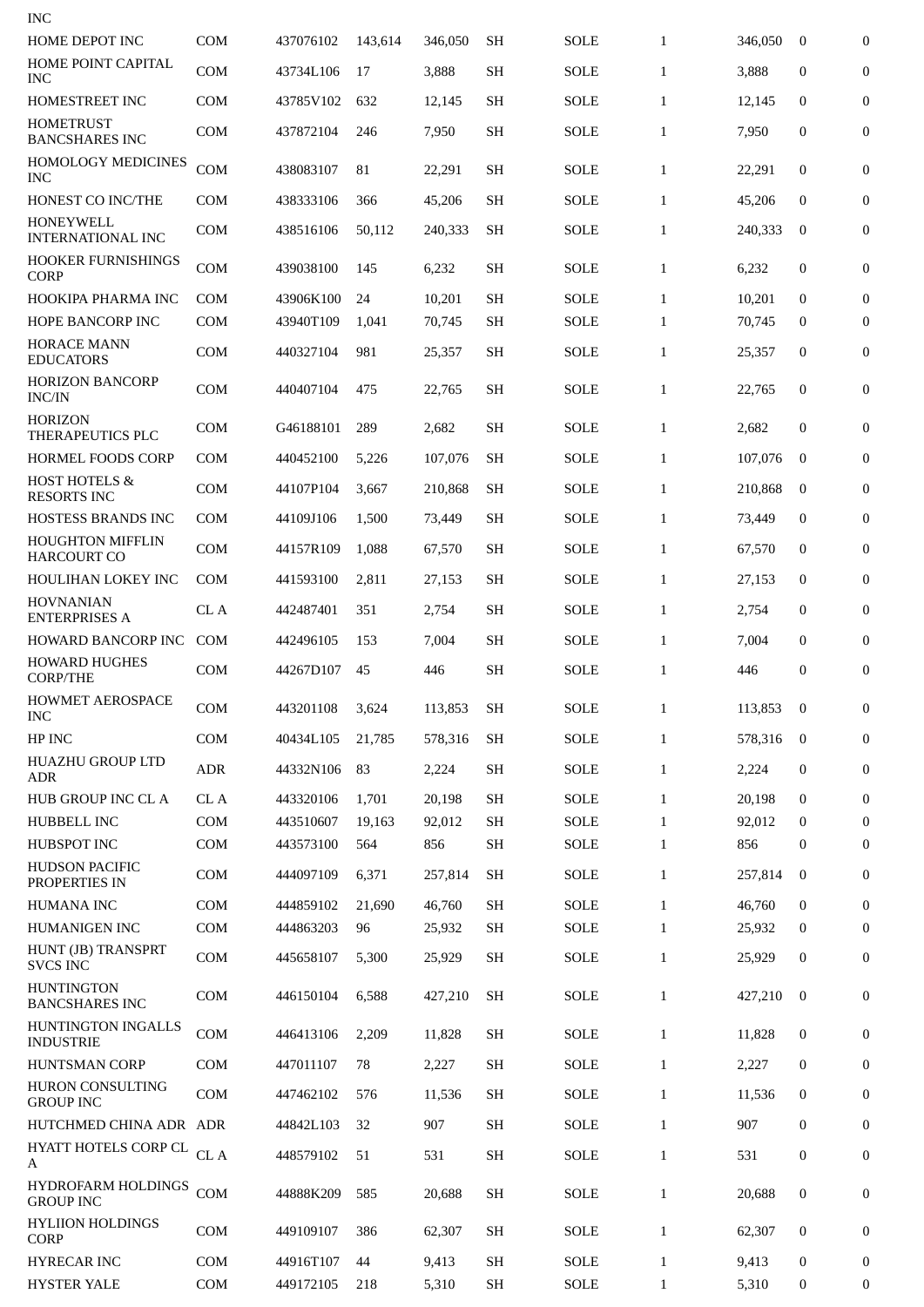| <b>MATERIALS</b>                              |                                  |              |        |         |           |             |              |         |              |                  |
|-----------------------------------------------|----------------------------------|--------------|--------|---------|-----------|-------------|--------------|---------|--------------|------------------|
| I MAB SPONSORED ADR ADS                       |                                  | 44975P103    | 19     | 404     | <b>SH</b> | <b>SOLE</b> | $\mathbf{1}$ | 404     | 0            | $\mathbf{0}$     |
| <b>I3 VERTICALS INC</b><br><b>CLASS A</b>     | <b>COM</b>                       | 46571Y107    | 259    | 11,365  | <b>SH</b> | SOLE        | $\mathbf{1}$ | 11,365  | $\mathbf 0$  | $\mathbf{0}$     |
| <b>IAA INC</b>                                | <b>COM</b>                       | 449253103    | 11,600 | 229,153 | <b>SH</b> | <b>SOLE</b> | $\mathbf{1}$ | 229,153 | $\mathbf 0$  | $\boldsymbol{0}$ |
| IAC/INTERACTIVECORP                           | <b>COM</b>                       | 44891N208    | 107    | 821     | <b>SH</b> | <b>SOLE</b> | $\mathbf{1}$ | 821     | $\mathbf 0$  | $\Omega$         |
| <b>IBEX LTD</b>                               | <b>SHS</b>                       | G4690M101 39 |        | 3,010   | <b>SH</b> | <b>SOLE</b> | $\mathbf{1}$ | 3,010   | $\bf{0}$     | $\mathbf{0}$     |
| <b>IBEX LTD</b>                               | <b>COM</b>                       | G4690M101    | 5,207  | 403,947 | <b>SH</b> | <b>SOLE</b> | 2            | 403,947 | $\bf{0}$     | $\mathbf{0}$     |
| <b>IBIO INC</b>                               | <b>COM</b>                       | 451033203    | 63     | 114,848 | <b>SH</b> | <b>SOLE</b> | $\mathbf{1}$ | 114,848 | $\bf{0}$     | $\boldsymbol{0}$ |
| <b>ICAD INC</b>                               | <b>COM</b>                       | 44934S206    | 84     | 11,634  | <b>SH</b> | <b>SOLE</b> | $\mathbf{1}$ | 11,634  | $\bf{0}$     | $\boldsymbol{0}$ |
| <b>ICF INTERNATIONAL</b><br><b>INC</b>        | <b>COM</b>                       | 44925C103    | 1,008  | 9,832   | SН        | SOLE        | $\mathbf{1}$ | 9,832   | $\bf{0}$     | 0                |
| <b>ICHOR HOLDINGS LTD</b>                     | <b>COM</b>                       | G4740B105    | 787    | 17,091  | <b>SH</b> | SOLE        | $\mathbf{1}$ | 17,091  | $\mathbf{0}$ | $\boldsymbol{0}$ |
| <b>ICOSAVAX INC</b>                           | <b>COM</b>                       | 45114M109    | 163    | 7,109   | <b>SH</b> | <b>SOLE</b> | $\mathbf{1}$ | 7,109   | $\bf{0}$     | $\overline{0}$   |
| <b>ICU MEDICAL INC</b>                        | <b>COM</b>                       | 44930G107    | 8,013  | 33,762  | <b>SH</b> | SOLE        | $\mathbf{1}$ | 33,762  | $\bf{0}$     | $\bf{0}$         |
| <b>IDACORP INC</b>                            | <b>COM</b>                       | 451107106    | 9,680  | 85,427  | SН        | SOLE        | $\mathbf{1}$ | 85,427  | $\bf{0}$     | $\mathbf{0}$     |
| <b>IDEANOMICS INC</b>                         | <b>COM</b>                       | 45166V106    | 280    | 233,642 | <b>SH</b> | SOLE        | $\mathbf{1}$ | 233,642 | $\bf{0}$     | $\mathbf{0}$     |
| <b>IDEAYA BIOSCIENCES</b><br><b>INC</b>       | <b>COM</b>                       | 45166A102    | 412    | 17,408  | <b>SH</b> | SOLE        | $\mathbf{1}$ | 17,408  | 0            | $\boldsymbol{0}$ |
| <b>IDENTIV INC</b>                            | <b>COM</b>                       | 45170X205    | 321    | 11,425  | <b>SH</b> | SOLE        | $\mathbf{1}$ | 11,425  | $\bf{0}$     | $\boldsymbol{0}$ |
| <b>IDEX CORP</b>                              | <b>COM</b>                       | 45167R104    | 5,381  | 22,772  | SН        | SOLE        | $\mathbf{1}$ | 22,772  | 0            | 0                |
| <b>IDEXX LABORATORIES</b>                     |                                  |              |        |         |           |             |              |         |              |                  |
| <b>INC</b>                                    | <b>COM</b>                       | 45168D104    | 23,213 | 35,253  | <b>SH</b> | SOLE        | $\mathbf{1}$ | 35,253  | $\mathbf 0$  | $\boldsymbol{0}$ |
| <b>IDT CORP CLASS B</b>                       | <b>COM</b>                       | 448947507    | 470    | 10,641  | <b>SH</b> | <b>SOLE</b> | $\mathbf{1}$ | 10,641  | $\mathbf 0$  | $\mathbf{0}$     |
| <b>IES HOLDINGS INC</b>                       | <b>COM</b>                       | 44951W106    | 233    | 4,601   | <b>SH</b> | <b>SOLE</b> | $\mathbf{1}$ | 4,601   | $\bf{0}$     | $\mathbf{0}$     |
| IGM BIOSCIENCES INC                           | <b>COM</b>                       | 449585108    | 128    | 4,358   | <b>SH</b> | <b>SOLE</b> | $\mathbf{1}$ | 4,358   | 0            | $\boldsymbol{0}$ |
| <b>IHEARTMEDIA INC</b><br><b>CLASS A</b>      | CL A                             | 45174J509    | 1,252  | 59,523  | SН        | SOLE        | $\mathbf{1}$ | 59,523  | $\bf{0}$     | $\boldsymbol{0}$ |
| <b>IHS MARKIT LTD</b>                         | <b>COM</b>                       | G47567105    | 18,432 | 138,671 | SН        | SOLE        | $\mathbf{1}$ | 138,671 | $\bf{0}$     | $\overline{0}$   |
| <b>II VI INC</b>                              | <b>COM</b>                       | 902104108    | 16,035 | 234,666 | <b>SH</b> | <b>SOLE</b> | $\mathbf{1}$ | 234,666 | $\bf{0}$     | $\boldsymbol{0}$ |
| <b>IKENA ONCOLOGY INC</b>                     | <b>COM</b>                       | 45175G108    | 185    | 14,725  | <b>SH</b> | <b>SOLE</b> | $\mathbf{1}$ | 14,725  | $\bf{0}$     | $\boldsymbol{0}$ |
| <b>ILLINOIS TOOL WORKS</b>                    | <b>COM</b>                       | 452308109    | 26,581 | 107,701 | <b>SH</b> | <b>SOLE</b> | $\mathbf{1}$ | 107,701 | $\bf{0}$     | $\boldsymbol{0}$ |
| <b>ILLUMINA INC</b>                           | <b>COM</b>                       | 452327109    | 22,882 | 60,146  | SH        | <b>SOLE</b> | 1            | 60,146  | 0            | $\bf{0}$         |
| <b>IMAGO BIOSCIENCES</b><br><b>INC</b>        | COM                              | 45250K107    | 123    | 5,182   | <b>SH</b> | <b>SOLE</b> | $\mathbf{1}$ | 5,182   | $\mathbf{0}$ | $\mathbf{0}$     |
| <b>IMAX CORP</b>                              | <b>COM</b>                       | 45245E109    | 472    | 26,485  | <b>SH</b> | <b>SOLE</b> | $\mathbf{1}$ | 26,485  | 0            | 0                |
| <b>IMMUNEERING CORP</b><br><b>CLASS A</b>     | CL A                             | 45254E107    | 72     | 4,468   | <b>SH</b> | <b>SOLE</b> | $\mathbf{1}$ | 4,468   | 0            | 0                |
| <b>IMMUNIC INC</b>                            | <b>COM</b>                       | 4525EP101    | 95     | 9,948   | <b>SH</b> | <b>SOLE</b> | $\mathbf{1}$ | 9,948   | $\mathbf{0}$ | $\boldsymbol{0}$ |
| <b>IMMUNITYBIO INC</b>                        | COM                              | 45256X103    | 221    | 36,294  | <b>SH</b> | <b>SOLE</b> | $\mathbf{1}$ | 36,294  | $\mathbf{0}$ | 0                |
| <b>IMMUNOGEN INC</b>                          | <b>COM</b>                       | 45253H101    | 780    | 105,116 | <b>SH</b> | SOLE        | $\mathbf{1}$ | 105,116 | $\mathbf{0}$ | $\mathbf{0}$     |
| <b>IMMUNOVANT INC</b>                         | COM                              | 45258J102    | 182    | 21,305  | <b>SH</b> | SOLE        | $\mathbf{1}$ | 21,305  | $\mathbf{0}$ | $\boldsymbol{0}$ |
| IMPEL NEUROPHARMA<br><b>INC</b>               | COM                              | 45258K109    | 25     | 2,860   | <b>SH</b> | <b>SOLE</b> | $\mathbf{1}$ | 2,860   | 0            | 0                |
| <b>IMPINJ INC</b>                             | <b>COM</b>                       | 453204109    | 893    | 10,066  | <b>SH</b> | <b>SOLE</b> | $\mathbf{1}$ | 10,066  | $\mathbf{0}$ | $\boldsymbol{0}$ |
| <b>INARI MEDICAL INC</b>                      | <b>COM</b>                       |              | 1,669  |         | <b>SH</b> | <b>SOLE</b> | $\mathbf{1}$ |         | $\mathbf{0}$ | $\mathbf{0}$     |
|                                               |                                  | 45332Y109    |        | 18,291  | <b>SH</b> |             | $\mathbf{1}$ | 18,291  | $\bf{0}$     | $\mathbf{0}$     |
| <b>INCYTE CORP</b>                            | COM                              | 45337C102    | 4,787  | 65,224  |           | SOLE        |              | 65,224  |              |                  |
| <b>INDEPENDENCE</b><br><b>HOLDING CO</b>      | <b>COM</b>                       | 453440307    | 129    | 2,275   | <b>SH</b> | SOLE        | $\mathbf{1}$ | 2,275   | 0            | $\mathbf{0}$     |
| <b>INDEPENDENCE</b><br>REALTY TRUST IN        | <b>COM</b>                       | 45378A106    | 1,650  | 63,890  | <b>SH</b> | <b>SOLE</b> | $\mathbf{1}$ | 63,890  | $\mathbf{0}$ | $\mathbf{0}$     |
| <b>INDEPENDENT BANK</b><br><b>CORP MICH</b>   | <b>COM</b>                       | 453838609    | 259    | 10,845  | <b>SH</b> | <b>SOLE</b> | $\mathbf{1}$ | 10,845  | $\mathbf{0}$ | $\mathbf{0}$     |
| <b>INDEPENDENT BANK</b><br>CORP/MA            | <b>COM</b>                       | 453836108    | 2,282  | 27,990  | <b>SH</b> | <b>SOLE</b> | $\mathbf{1}$ | 27,990  | $\mathbf{0}$ | $\mathbf{0}$     |
| <b>INDEPENDENT BANK</b><br><b>GROUP INC</b>   | COM                              | 45384B106    | 1,647  | 22,834  | <b>SH</b> | SOLE        | $\mathbf{1}$ | 22,834  | $\mathbf{0}$ | 0                |
| <b>INDUS REALTY TRUST</b><br><b>INC</b>       | COM                              | 45580R103    | 248    | 3,062   | <b>SH</b> | SOLE        | $\mathbf{1}$ | 3,062   | 0            | 0                |
| <b>INDUSTRIAL LOGISTICS</b><br><b>PROPERT</b> | <b>COM SHS</b><br><b>BEN INT</b> | 456237106    | 991    | 39,546  | <b>SH</b> | <b>SOLE</b> | $\mathbf{1}$ | 39,546  | 0            | 0                |
| <b>INFINERA CORP</b>                          | COM                              | 45667G103    | 932    | 97,236  | <b>SH</b> | SOLE        | $\mathbf{1}$ | 97,236  | 0            | $\bf{0}$         |
|                                               |                                  |              |        |         |           |             |              |         |              |                  |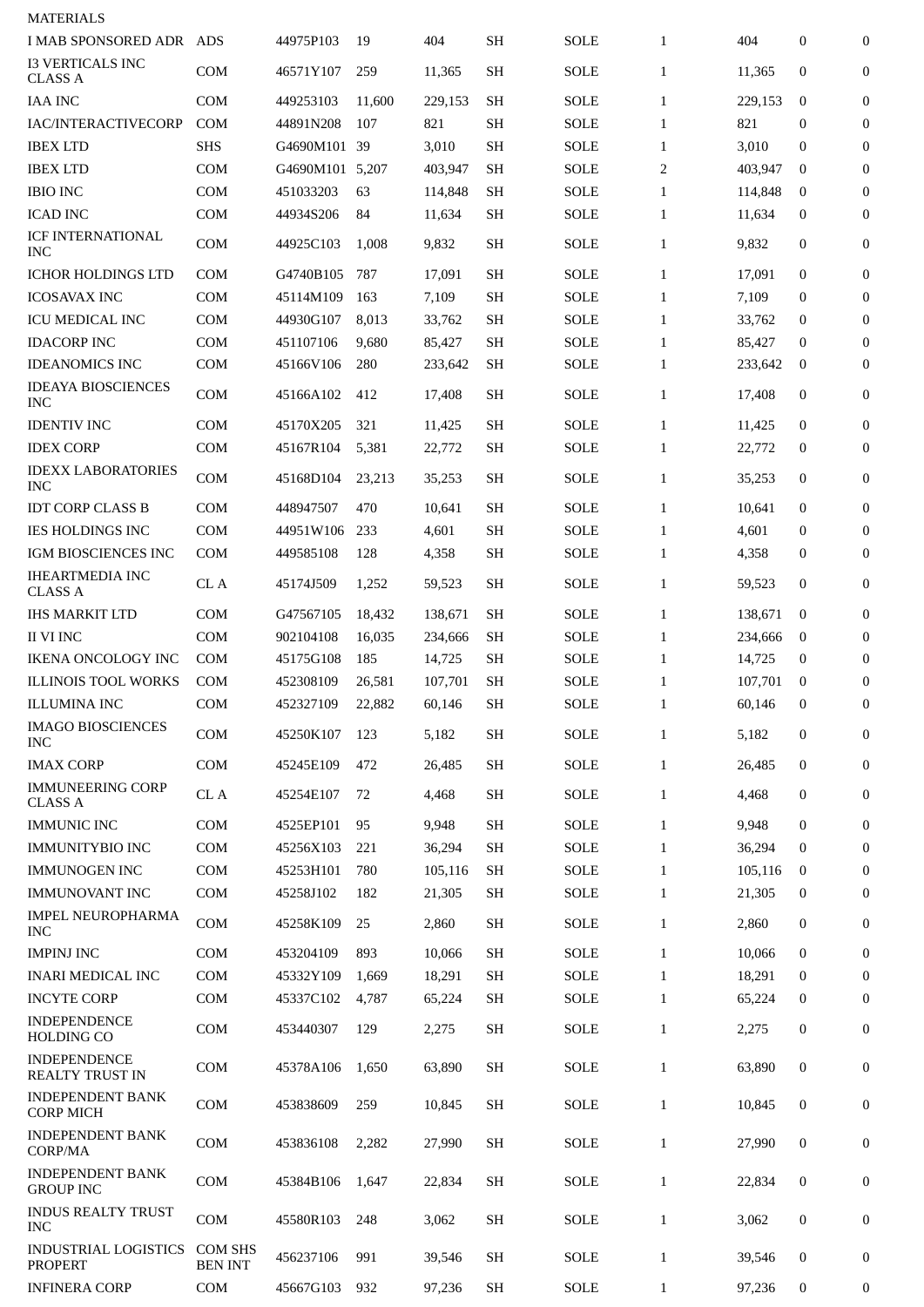| <b>INFINITY</b><br>PHARMACEUTICALS<br><b>INC</b>      | <b>COM</b> | 45665G303     | 105    | 46,518       | SН        | SOLE        | $\mathbf{1}$ | 46,518      | $\bf{0}$         | $\mathbf{0}$     |
|-------------------------------------------------------|------------|---------------|--------|--------------|-----------|-------------|--------------|-------------|------------------|------------------|
| <b>INFORMATICA INC</b><br><b>CLASS A</b>              | CL A       | 45674M101     | 21     | 558          | <b>SH</b> | SOLE        | $\mathbf{1}$ | 558         | $\mathbf{0}$     | $\boldsymbol{0}$ |
| <b>INFRASTRUCTURE AND</b><br><b>ENERGY AL</b>         | <b>COM</b> | 45686J104     | 134    | 14,577       | <b>SH</b> | SOLE        | $\mathbf{1}$ | 14,577      | $\bf{0}$         | $\bf{0}$         |
| <b>INFUSYSTEM HOLDINGS</b><br><b>INC</b>              | <b>COM</b> | 45685K102     | 164    | 9,625        | <b>SH</b> | SOLE        | $\mathbf{1}$ | 9,625       | $\mathbf{0}$     | $\mathbf{0}$     |
| <b>INGERSOLL RAND INC</b>                             | <b>COM</b> | 45687V106     | 7,448  | 120,389      | <b>SH</b> | <b>SOLE</b> | $\mathbf{1}$ | 120,389     | $\bf{0}$         | $\mathbf{0}$     |
| <b>INGEVITY CORP</b>                                  | <b>COM</b> | 45688C107     | 6,248  | 87,137       | <b>SH</b> | SOLE        | $\mathbf{1}$ | 87,137      | $\bf{0}$         | $\Omega$         |
| <b>INGLES MARKETS INC</b><br><b>CLASS A</b>           | <b>COM</b> | 457030104     | 644    | 7,464        | <b>SH</b> | SOLE        | $\mathbf{1}$ | 7,464       | $\bf{0}$         | $\boldsymbol{0}$ |
| <b>INGREDION INC</b>                                  | <b>COM</b> | 457187102     | 10,875 | 112,526      | <b>SH</b> | <b>SOLE</b> | $\mathbf{1}$ | 112,526     | $\bf{0}$         | 0                |
| <b>INHIBRX INC</b>                                    | <b>COM</b> | 45720L107     | 648    | 14,835       | <b>SH</b> | <b>SOLE</b> | $\mathbf{1}$ | 14,835      | $\bf{0}$         | $\boldsymbol{0}$ |
| <b>INMODE LTD</b>                                     | LTD SHS    | M5425M103 494 |        | 7,000        | <b>SH</b> | <b>SOLE</b> | $\mathbf{1}$ | 7,000       | $\mathbf{0}$     | $\mathbf{0}$     |
| <b>INNOSPEC INC</b>                                   | <b>COM</b> | 45768S105     | 1,348  | 14,926       | <b>SH</b> | <b>SOLE</b> | $\mathbf{1}$ | 14,926      | $\bf{0}$         | $\mathbf{0}$     |
| <b>INNOVAGE HOLDING</b><br><b>CORP</b>                | <b>COM</b> | 45784A104     | 49     | 9,742        | <b>SH</b> | <b>SOLE</b> | $\mathbf{1}$ | 9,742       | 0                | $\boldsymbol{0}$ |
| <b>INNOVATE CORP</b>                                  | <b>COM</b> | 45784J105     | 93     | 25,166       | <b>SH</b> | SOLE        | $\mathbf{1}$ | 25,166      | $\mathbf{0}$     | $\mathbf{0}$     |
| <b>INNOVATIVE</b><br><b>INDUSTRIAL PROPER</b>         | <b>COM</b> | 45781V101     | 3,794  | 14,430       | <b>SH</b> | <b>SOLE</b> | $\mathbf{1}$ | 14,430      | $\mathbf 0$      | 0                |
| <b>INNOVIVA INC</b>                                   | <b>COM</b> | 45781M101     | 480    | 27,837       | <b>SH</b> | <b>SOLE</b> | $\mathbf{1}$ | 27,837      | $\bf{0}$         | $\mathbf{0}$     |
| <b>INOGEN INC</b>                                     | <b>COM</b> | 45780L104     | 412    | 12,104       | <b>SH</b> | <b>SOLE</b> | $\mathbf{1}$ | 12,104      | $\bf{0}$         | $\bf{0}$         |
| <b>INOTIV INC</b>                                     | <b>COM</b> | 45783Q100     | 331    | 7,856        | <b>SH</b> | <b>SOLE</b> | $\mathbf{1}$ | 7,856       | $\mathbf 0$      | $\mathbf{0}$     |
| <b>INOVIO</b><br><b>PHARMACEUTICALS</b><br><b>INC</b> | <b>COM</b> | 45773H201     | 548    | 109,880      | <b>SH</b> | <b>SOLE</b> | $\mathbf{1}$ | 109,880     | $\mathbf{0}$     | $\overline{0}$   |
| <b>INOZYME PHARMA INC</b>                             | <b>COM</b> | 45790W108     | 52     | 7,647        | <b>SH</b> | <b>SOLE</b> | $\mathbf{1}$ | 7,647       | $\mathbf 0$      | $\boldsymbol{0}$ |
| <b>INSEEGO CORP</b>                                   | <b>COM</b> | 45782B104     | 264    | 45,292       | <b>SH</b> | <b>SOLE</b> | $\mathbf{1}$ | 45,292      | $\bf{0}$         | $\bf{0}$         |
| <b>INSIGHT ENTERPRISES</b><br><b>INC</b>              | <b>COM</b> | 45765U103     | 2,239  | 21,004       | <b>SH</b> | <b>SOLE</b> | $\mathbf{1}$ | 21,004      | $\mathbf 0$      | $\overline{0}$   |
| <b>INSMED INC</b>                                     | <b>COM</b> | 457669307     | 1,710  | 62,764       | SН        | <b>SOLE</b> | $\mathbf{1}$ | 62,764      | $\bf{0}$         | $\mathbf{0}$     |
| <b>INSPERITY INC</b>                                  | <b>COM</b> | 45778Q107     | 9,388  | 79,482       | <b>SH</b> | <b>SOLE</b> | $\mathbf{1}$ | 79,482      | $\boldsymbol{0}$ | $\overline{0}$   |
| <b>INSPIRE MEDICAL</b><br><b>SYSTEMS INC</b>          | COM        | 457730109     | 3,288  | 14,293       | SH        | <b>SOLE</b> | $1\,$        | 14,293      | $\boldsymbol{0}$ | $\overline{0}$   |
| <b>INSTALLED BUILDING</b><br><b>PRODUCTS</b>          | COM        | 45780R101     | 2,013  | 14,409       | <b>SH</b> | <b>SOLE</b> | $\mathbf{1}$ | 14,409      | $\boldsymbol{0}$ | 0                |
| <b>INSTEEL INDUSTRIES</b><br>INC                      | COM        | 45774W108     | 454    | 11,395       | <b>SH</b> | SOLE        | $\mathbf{1}$ | 11,395      | 0                | 0                |
| <b>INSTIL BIO INC</b>                                 | <b>COM</b> | 45783C101     | 492    | 28,735       | SH        | SOLE        | $\mathbf{1}$ | 28,735      | 0                | $\boldsymbol{0}$ |
| <b>INSTRUCTURE</b><br><b>HOLDINGS INC</b>             | <b>COM</b> | 457790103     | 155    | 6,458        | <b>SH</b> | SOLE        | $\mathbf{1}$ | 6,458       | 0                | $\overline{0}$   |
| <b>INSULET CORP</b>                                   | <b>COM</b> | 45784P101     | 334    | 1,255        | <b>SH</b> | SOLE        | $\mathbf{1}$ | 1,255       | $\mathbf 0$      | $\overline{0}$   |
| <b>INTAPP INC</b>                                     | <b>COM</b> | 45827U109     | 140    | 5,552        | <b>SH</b> | SOLE        | $\mathbf{1}$ | 5,552       | 0                | $\overline{0}$   |
| <b>INTEGER HOLDINGS</b><br><b>CORP</b>                | <b>COM</b> | 45826H109     | 1,711  | 19,989       | <b>SH</b> | SOLE        | $\mathbf{1}$ | 19,989      | 0                | 0                |
| <b>INTEGRA LIFESCIENCES</b><br><b>HOLDING</b>         | COM        | 457985208     | 8,252  | 123,178      | <b>SH</b> | <b>SOLE</b> | $\mathbf{1}$ | 123,178     | $\bf{0}$         | 0                |
| <b>INTEGRAL AD SCIENCE</b><br><b>HOLDING</b>          | <b>COM</b> | 45828L108     | 205    | 9,211        | <b>SH</b> | <b>SOLE</b> | $\mathbf{1}$ | 9,211       | 0                | $\mathbf{0}$     |
| <b>INTEL CORP</b>                                     | <b>COM</b> | 458140100     | 73,120 | 1,419,804 SH |           | SOLE        | $\mathbf{1}$ | 1,419,804 0 |                  | 0                |
| <b>INTELLIA</b><br>THERAPEUTICS INC                   | <b>COM</b> | 45826J105     | 4,383  | 37,071       | <b>SH</b> | SOLE        | $\mathbf{1}$ | 37,071      | $\boldsymbol{0}$ | 0                |
| <b>INTER PARFUMS INC</b>                              | COM        | 458334109     | 1,161  | 10,864       | SH        | SOLE        | $\mathbf{1}$ | 10,864      | $\mathbf{0}$     | 0                |
| <b>INTERACTIVE BROKERS</b><br><b>GRO CLA</b>          | CL A       | 45841N107     | 11,729 | 147,684      | SН        | <b>SOLE</b> | $\mathbf{1}$ | 147,684     | 0                | 0                |
| <b>INTERCEPT</b><br>PHARMACEUTICALS IN                | <b>COM</b> | 45845P108     | 216    | 13,271       | <b>SH</b> | SOLE        | $\mathbf{1}$ | 13,271      | $\boldsymbol{0}$ | 0                |
| <b>INTERCONTINENTAL</b><br><b>EXCHANGE IN</b>         | <b>COM</b> | 45866F104     | 28,462 | 208,104      | SН        | <b>SOLE</b> | $\mathbf{1}$ | 208,104     | $\bf{0}$         | 0                |
| <b>INTERDIGITAL INC</b>                               | <b>COM</b> | 45867G101     | 1,346  | 18,794       | <b>SH</b> | SOLE        | $\mathbf{1}$ | 18.794      | 0                | 0                |
| <b>INTERFACE INC</b>                                  | COM        | 458665304     | 565    | 35,419       | <b>SH</b> | SOLE        | $\mathbf{1}$ | 35,419      | 0                | $\bf{0}$         |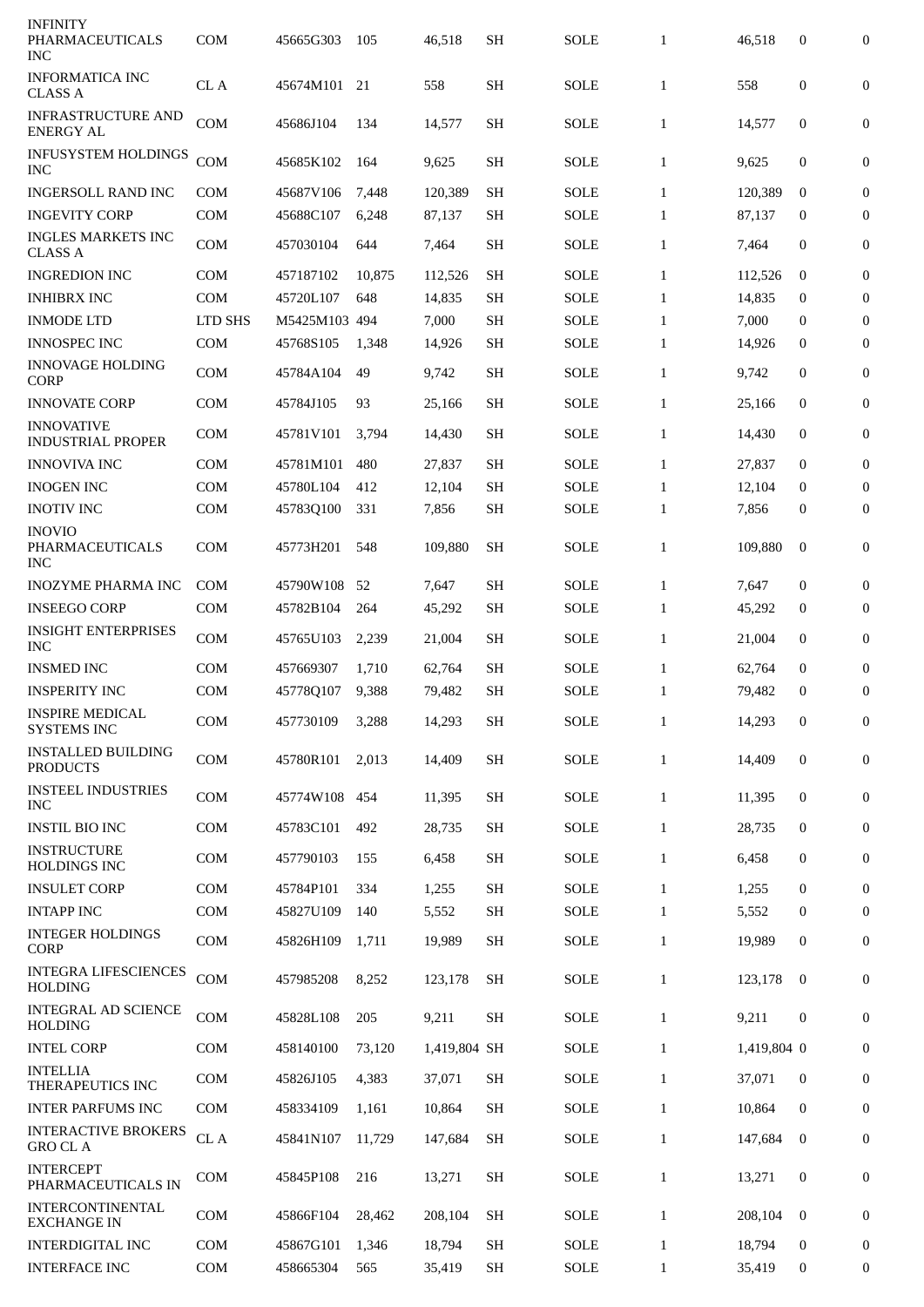| <b>INTERNATIONAL</b><br><b>BANCSHARES CRP</b>       | <b>COM</b>                            | 459044103 | 5,003  | 118,024 | <b>SH</b> | <b>SOLE</b> | $\mathbf{1}$ | 118,024 | $\boldsymbol{0}$ | 0                |
|-----------------------------------------------------|---------------------------------------|-----------|--------|---------|-----------|-------------|--------------|---------|------------------|------------------|
| <b>INTERNATIONAL GAME</b><br><b>TECHNOLOG</b>       | <b>COM</b>                            | G4863A108 | 1,536  | 53,145  | <b>SH</b> | <b>SOLE</b> | $\mathbf{1}$ | 53,145  | $\mathbf{0}$     | $\mathbf{0}$     |
| <b>INTERNATIONAL</b><br><b>MONEY EXPRESS</b>        | <b>COM</b>                            | 46005L101 | 274    | 17,191  | <b>SH</b> | <b>SOLE</b> | $\mathbf{1}$ | 17,191  | 0                | 0                |
| <b>INTERNATIONAL PAPER</b><br>CO                    | <b>COM</b>                            | 460146103 | 5,684  | 120,985 | <b>SH</b> | <b>SOLE</b> | $\mathbf{1}$ | 120,985 | $\bf{0}$         | 0                |
| <b>INTERNATIONAL</b><br><b>SEAWAYS INC</b>          | <b>COM</b>                            | Y41053102 | 359    | 24,438  | <b>SH</b> | SOLE        | $\mathbf{1}$ | 24,438  | $\mathbf{0}$     | $\mathbf{0}$     |
| <b>INTERPUBLIC GROUP OF</b><br>COS INC              | <b>COM</b>                            | 460690100 | 4,356  | 116,306 | <b>SH</b> | <b>SOLE</b> | $\mathbf{1}$ | 116,306 | $\mathbf{0}$     | 0                |
| <b>INTERSECT ENT INC</b>                            | <b>COM</b>                            | 46071F103 | 483    | 17,696  | <b>SH</b> | <b>SOLE</b> | $\mathbf{1}$ | 17,696  | $\mathbf{0}$     | 0                |
| <b>INTL BUSINESS</b><br><b>MACHINES CORP</b>        | COM                                   | 459200101 | 34,124 | 255,303 | <b>SH</b> | <b>SOLE</b> | $\mathbf{1}$ | 255,303 | $\mathbf{0}$     | 0                |
| <b>INTL FLAVORS &amp;</b><br><b>FRAGRANCES</b>      | <b>COM</b>                            | 459506101 | 11,787 | 78,240  | <b>SH</b> | SOLE        | $\mathbf{1}$ | 78,240  | $\mathbf{0}$     | 0                |
| <b>INTRA CELLULAR</b><br><b>THERAPIES INC</b>       | <b>COM</b>                            | 46116X101 | 1,966  | 37,560  | <b>SH</b> | SOLE        | $\mathbf{1}$ | 37,560  | $\mathbf{0}$     | 0                |
| <b>INTREPID POTASH INC</b>                          | <b>COM</b>                            | 46121Y201 | 226    | 5,292   | <b>SH</b> | <b>SOLE</b> | $\mathbf{1}$ | 5,292   | $\mathbf{0}$     | 0                |
| <b>INTUIT INC</b>                                   | <b>COM</b>                            | 461202103 | 76,149 | 118,387 | <b>SH</b> | SOLE        | $\mathbf{1}$ | 118.387 | $\bf{0}$         | 0                |
| <b>INTUITIVE SURGICAL</b><br><b>INC</b>             | <b>COM</b>                            | 46120E602 | 45,665 | 127,094 | <b>SH</b> | <b>SOLE</b> | $\mathbf{1}$ | 127,094 | $\mathbf{0}$     | $\boldsymbol{0}$ |
| <b>INVACARE CORP</b>                                | COM                                   | 461203101 | 49     | 17,887  | SH        | <b>SOLE</b> | $\mathbf{1}$ | 17,887  | $\bf{0}$         | 0                |
| <b>INVESCO LTD</b>                                  | <b>COM</b>                            | G491BT108 | 2,629  | 114,208 | <b>SH</b> | <b>SOLE</b> | $\mathbf{1}$ | 114,208 | 0                | 0                |
| <b>INVESCO MORTGAGE</b><br><b>CAPITAL</b>           | COM                                   | 46131B100 | 530    | 190,774 | <b>SH</b> | <b>SOLE</b> | $\mathbf{1}$ | 190,774 | $\mathbf{0}$     | 0                |
| <b>INVESTORS BANCORP</b><br><b>INC</b>              | <b>COM</b>                            | 46146L101 | 2,104  | 138,871 | <b>SH</b> | SOLE        | $\mathbf{1}$ | 138,871 | $\mathbf{0}$     | 0                |
| <b>INVESTORS TITLE CO</b>                           | <b>COM</b>                            | 461804106 | 136    | 691     | SH        | <b>SOLE</b> | $\mathbf{1}$ | 691     | $\mathbf{0}$     | 0                |
| <b>INVITAE CORP</b>                                 | COM                                   | 46185L103 | 1,626  | 106,496 | <b>SH</b> | <b>SOLE</b> | $\mathbf{1}$ | 106,496 | $\bf{0}$         | 0                |
| <b>INVITATION HOMES INC</b>                         | <b>COM</b>                            | 46187W107 | 291    | 6,412   | <b>SH</b> | <b>SOLE</b> | $\mathbf{1}$ | 6,412   | 0                | 0                |
| <b>IONIS</b><br>PHARMACEUTICALS<br><b>INC</b>       | COM                                   | 462222100 | 78     | 2,571   | <b>SH</b> | SOLE        | $\mathbf{1}$ | 2,571   | $\mathbf{0}$     | 0                |
| <b>IOVANCE</b><br><b>BIOTHERAPEUTICS INC</b>        | COM                                   | 462260100 | 38     | 1,974   | SH        | SOLE        | $\mathbf{1}$ | 1,974   | 0                | 0                |
| IPG PHOTONICS CORP                                  | COM                                   | 44980X109 | 1,821  | 10,578  | <b>SH</b> | <b>SOLE</b> | $\mathbf{1}$ | 10,578  | $\mathbf{0}$     | $\boldsymbol{0}$ |
| <b>IQIYI INC ADR</b>                                | <b>ADR</b>                            | 46267X108 | 17     | 3,642   | SH        | <b>SOLE</b> | $\mathbf{1}$ | 3,642   | $\mathbf{0}$     | 0                |
| <b>IQVIA HOLDINGS INC</b>                           | <b>COM</b>                            | 46266C105 | 19,025 | 67,432  | <b>SH</b> | SOLE        | $\mathbf{1}$ | 67,432  | $\mathbf{0}$     | 0                |
| <b>IRADIMED CORP</b>                                | COM                                   | 46266A109 | 156    | 3,371   | <b>SH</b> | <b>SOLE</b> | $\mathbf{1}$ | 3,371   | 0                | $\boldsymbol{0}$ |
| <b>IRHYTHM</b><br>TECHNOLOGIES INC                  | COM                                   | 450056106 | 1,845  | 15,681  | <b>SH</b> | SOLE        | $\mathbf{1}$ | 15,681  | $\boldsymbol{0}$ | 0                |
| <b>IRIDIUM</b><br><b>COMMUNICATIONS INC</b>         | COM                                   | 46269C102 | 11,765 | 284,936 | <b>SH</b> | <b>SOLE</b> | $\mathbf{1}$ | 284,936 | $\mathbf{0}$     | 0                |
| <b>IROBOT CORP</b>                                  | COM                                   | 462726100 | 1,076  | 16,330  | <b>SH</b> | <b>SOLE</b> | $\mathbf{1}$ | 16,330  | $\mathbf{0}$     | $\boldsymbol{0}$ |
| <b>IRON MOUNTAIN INC</b>                            | COM                                   | 46284V101 | 4,654  | 88,931  | <b>SH</b> | <b>SOLE</b> | $\mathbf{1}$ | 88,931  | 0                | 0                |
| <b>IRONWOOD</b><br>PHARMACEUTICALS<br><b>INC</b>    | COM                                   | 46333X108 | 910    | 78,007  | <b>SH</b> | SOLE        | $\mathbf{1}$ | 78,007  | $\boldsymbol{0}$ | 0                |
| <b>ISHARES 1 3 YEAR</b><br><b>TREASURY BOND</b>     | 13 YR<br><b>TREAS BD</b>              | 464287457 | 8,751  | 102,300 | <b>SH</b> | SOLE        | $\mathbf{1}$ | 102,300 | $\mathbf{0}$     | 0                |
| ISHARES 10 20 YEAR<br><b>TREASURY BO</b>            | 10-20 YR<br>TRS ETF                   | 464288653 | 208    | 1,400   | <b>SH</b> | SOLE        | $\mathbf{1}$ | 1,400   | 0                | 0                |
| <b>ISHARES 20 YEAR</b><br><b>TREASURY BOND</b>      | <b>20 YR TR</b><br><b>BD ETF</b>      | 464287432 | 2,104  | 14,200  | <b>SH</b> | SOLE        | $\mathbf{1}$ | 14,200  | 0                | 0                |
| <b>ISHARES 3 7 YEAR</b><br><b>TREASURY BOND</b>     | 37 YR<br><b>TREAS BD</b>              | 464288661 | 9,676  | 75,200  | <b>SH</b> | SOLE        | $\mathbf{1}$ | 75,200  | 0                | 0                |
| <b>ISHARES 7 10 YEAR</b><br><b>TREASURY BON</b>     | <b>BARCLAYS</b><br>7 10 YR            | 464287440 | 2,542  | 22,100  | <b>SH</b> | SOLE        | $\mathbf{1}$ | 22,100  | 0                | 0                |
| <b>ISHARES CORE S&amp;P</b><br><b>SMALL CAP ETF</b> | <b>CORE S&amp;P</b><br><b>SCP ETF</b> | 464287804 | 1,971  | 17,211  | <b>SH</b> | SOLE        | $\mathbf{1}$ | 17,211  | 0                | 0                |
| <b>ISHARES IBOXX</b><br><b>INVESTMENT GRA</b>       | <b>IBOXX INV</b><br><b>CP ETF</b>     | 464287242 | 16,804 | 126,800 | <b>SH</b> | <b>SOLE</b> | $\mathbf{1}$ | 126,800 | $\bf{0}$         | 0                |
| ISHARES MSCI CHINA A                                | A                                     | 46434V514 | 4,971  | 114,006 | <b>SH</b> | SOLE        | $\mathbf{1}$ | 114,006 | $\bf{0}$         | 0                |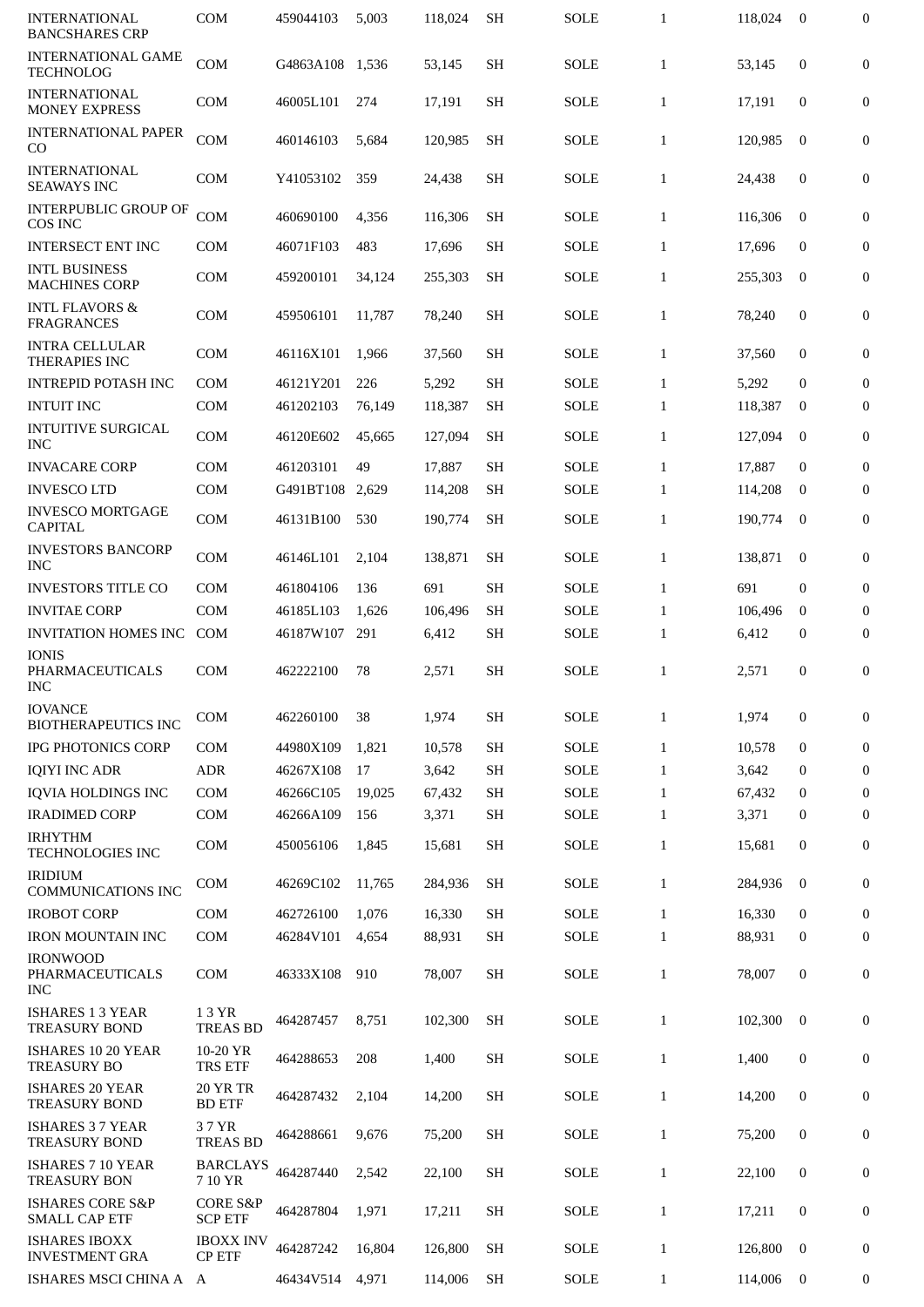| ETF                                              |                                   |                  |         |              |                     |             |              |             |              |                  |
|--------------------------------------------------|-----------------------------------|------------------|---------|--------------|---------------------|-------------|--------------|-------------|--------------|------------------|
| <b>ISHARES MSCI EAFE ETF</b>                     | <b>MSCI EAFE</b><br>ETF           | 464287465        | 118,799 | 1,509,900 SH |                     | <b>SOLE</b> | $\mathbf{1}$ | 1,509,900 0 |              | $\overline{0}$   |
| <b>ISHARES MSCI</b><br><b>EMERGING MARKETS</b>   | <b>MSCI EMG</b><br><b>MKT ETF</b> | 464287234        | 1,987   | 40,677       | <b>SH</b>           | <b>SOLE</b> | $\mathbf{1}$ | 40,677      | $\bf{0}$     | $\overline{0}$   |
| <b>ISHARES RUSSELL 2000</b><br>ETF               | <b>RUSSELL</b><br>2000 ETF        | 464287655        | 14,904  | 67,000       | <b>SH</b>           | SOLE        | $\mathbf{1}$ | 67,000      | $\mathbf{0}$ | 0                |
| <b>ISHARES RUSSELL MID</b><br><b>CAP GROWTH</b>  | <b>RUS MD</b><br><b>CP GR ETF</b> | 464287481        | 2,097   | 18,200       | <b>SH</b>           | <b>SOLE</b> | 1            | 18,200      | $\mathbf{0}$ | $\overline{0}$   |
| <b>ISHARES RUSSELL MID</b><br><b>CAP VALUE</b>   | <b>RUS MDCP</b><br><b>VAL ETF</b> | 464287473        | 904     | 7,390        | <b>SH</b>           | <b>SOLE</b> | $\mathbf{1}$ | 7,390       | $\mathbf{0}$ | $\boldsymbol{0}$ |
| ISHARES S&P 500<br><b>GROWTH ETF</b>             | <b>ETF</b>                        | 464287309        | 17,219  | 205,800      | <b>SH</b>           | <b>SOLE</b> | $\mathbf{1}$ | 205,800     | $\mathbf{0}$ | $\overline{0}$   |
| ISHARES S&P 500 VALUE S&P 500<br><b>ETF</b>      | <b>VAL ETF</b>                    | 464287408        | 6,966   | 44,472       | <b>SH</b>           | <b>SOLE</b> | $\mathbf{1}$ | 44,472      | $\mathbf{0}$ | $\overline{0}$   |
| <b>ISOPLEXIS CORP</b>                            | <b>COM</b>                        | 465005106        | 41      | 4,469        | <b>SH</b>           | <b>SOLE</b> | 1            | 4,469       | $\bf{0}$     | $\boldsymbol{0}$ |
| <b>ISTAR INC</b>                                 | <b>COM</b>                        | 45031U101        | 1,059   | 41.009       | <b>SH</b>           | <b>SOLE</b> | $\mathbf{1}$ | 41,009      | $\bf{0}$     | $\boldsymbol{0}$ |
| <b>ITEOS THERAPEUTICS</b><br><b>INC</b>          | <b>COM</b>                        | 46565G104        | 500     | 10,733       | <b>SH</b>           | <b>SOLE</b> | $\mathbf{1}$ | 10,733      | $\mathbf{0}$ | 0                |
| <b>ITERIS INC</b>                                | <b>COM</b>                        | 46564T107        | 90      | 22,510       | <b>SH</b>           | SOLE        | 1            | 22,510      | $\mathbf{0}$ | $\boldsymbol{0}$ |
| <b>ITRON INC</b>                                 | <b>COM</b>                        | 465741106        | 1,885   | 27,512       | <b>SH</b>           | <b>SOLE</b> | 1            | 27,512      | $\Omega$     | $\boldsymbol{0}$ |
| <b>ITT INC</b>                                   | <b>COM</b>                        | 45073V108        | 14,794  | 144,766      | <b>SH</b>           | <b>SOLE</b> | 1            | 144,766     | $\bf{0}$     | $\boldsymbol{0}$ |
| <b>IVERIC BIO INC</b>                            | <b>COM</b>                        | 46583P102        | 1,022   | 61,140       | <b>SH</b>           | SOLE        | $\mathbf{1}$ | 61,140      | $\bf{0}$     | $\boldsymbol{0}$ |
| <b>J &amp; J SNACK FOODS</b><br><b>CORP</b>      | <b>COM</b>                        | 466032109        | 1,418   | 8,976        | <b>SH</b>           | <b>SOLE</b> | $\mathbf{1}$ | 8,976       | $\mathbf{0}$ | 0                |
| JABIL INC                                        | <b>COM</b>                        | 466313103        | 17,122  | 243,390      | SН                  | SOLE        | 1            | 243,390     | $\bf{0}$     | $\mathbf{0}$     |
| <b>JACK HENRY &amp;</b><br><b>ASSOCIATES INC</b> | <b>COM</b>                        | 426281101        | 3,679   | 22,029       | <b>SH</b>           | <b>SOLE</b> | $\mathbf{1}$ | 22,029      | $\mathbf{0}$ | $\boldsymbol{0}$ |
| JACK IN THE BOX INC                              | <b>COM</b>                        | 466367109        | 4,200   | 48,016       | SН                  | SOLE        | 1            | 48,016      | $\bf{0}$     | $\boldsymbol{0}$ |
| <b>JACOBS ENGINEERING</b><br><b>GROUP INC</b>    | <b>COM</b>                        | 469814107        | 5,438   | 39,059       | <b>SH</b>           | <b>SOLE</b> | $\mathbf{1}$ | 39,059      | $\mathbf{0}$ | $\boldsymbol{0}$ |
| JAMES RIVER GROUP<br><b>HOLDINGS L</b>           | <b>COM</b>                        | G5005R107        | 643     | 22,326       | <b>SH</b>           | <b>SOLE</b> | $\mathbf{1}$ | 22,326      | $\mathbf{0}$ | 0                |
| <b>JAMF HOLDING CORP</b>                         | <b>COM</b>                        | 47074L105        | 36      | 948          | <b>SH</b>           | <b>SOLE</b> | $\mathbf{1}$ | 948         | $\mathbf{0}$ | $\overline{0}$   |
| <b>JANUS HENDERSON</b><br><b>GROUP PLC</b>       | COM                               | G4474Y214 12,098 |         | 288,464      | $\operatorname{SH}$ | <b>SOLE</b> | $\mathbf{1}$ | 288,464     | $\bf{0}$     | $\mathbf{0}$     |
| <b>JANUX THERAPEUTICS</b><br><b>INC</b>          | <b>COM</b>                        | 47103J105        | 139     | 7,031        | <b>SH</b>           | <b>SOLE</b> | $\mathbf{1}$ | 7,031       | $\mathbf{0}$ | $\mathbf{0}$     |
| JAZZ<br>PHARMACEUTICALS<br><b>PLC</b>            | <b>COM</b>                        | G50871105        | 13,242  | 103,937      | <b>SH</b>           | <b>SOLE</b> | $\mathbf{1}$ | 103,937     | $\bf{0}$     | $\mathbf{0}$     |
| <b>JBG SMITH PROPERTIES</b>                      | <b>COM</b>                        | 46590V100        | 5,545   | 193,141      | <b>SH</b>           | <b>SOLE</b> | $\mathbf{1}$ | 193,141     | $\bf{0}$     | $\mathbf{0}$     |
| <b>JD.COM INC ADR</b>                            | <b>ADR</b>                        | 47215P106        | 4,194   | 59,851       | <b>SH</b>           | <b>SOLE</b> | $\mathbf{1}$ | 59,851      | $\bf{0}$     | 0                |
|                                                  |                                   |                  |         |              |                     |             |              |             |              |                  |
| JEFFERIES FINANCIAL<br><b>GROUP IN</b>           | <b>COM</b>                        | 47233W109        | 12,899  | 332,460      | <b>SH</b>           | <b>SOLE</b> | $\mathbf{1}$ | 332,460     | $\mathbf{0}$ | $\mathbf{0}$     |
| JELD WEN HOLDING INC COM                         |                                   | 47580P103        | 1,282   | 48,630       | <b>SH</b>           | <b>SOLE</b> | $\mathbf{1}$ | 48,630      | $\bf{0}$     | 0                |
| <b>JETBLUE AIRWAYS</b><br><b>CORP</b>            | <b>COM</b>                        | 477143101        | 7,658   | 537,815      | <b>SH</b>           | <b>SOLE</b> | $\mathbf{1}$ | 537,815     | $\bf{0}$     | 0                |
| <b>JFROG LTD</b>                                 | <b>ORD SHS</b>                    | M6191J100        | 835     | 28,121       | <b>SH</b>           | <b>SOLE</b> | $\mathbf{1}$ | 28,121      | $\bf{0}$     | 0                |
| <b>JM SMUCKER CO/THE</b>                         | <b>COM</b>                        | 832696405        | 5,374   | 39,566       | <b>SH</b>           | SOLE        | $\mathbf{1}$ | 39,566      | $\mathbf{0}$ | $\mathbf{0}$     |
| <b>JOANN INC</b>                                 | <b>COM</b>                        | 47768J101        | 63      | 6,102        | SН                  | <b>SOLE</b> | $\mathbf{1}$ | 6,102       | $\mathbf{0}$ | 0                |
| JOHN B. SANFILIPPO &<br><b>SON INC</b>           | <b>COM</b>                        | 800422107        | 487     | 5,398        | <b>SH</b>           | <b>SOLE</b> | $\mathbf{1}$ | 5,398       | $\mathbf{0}$ | $\boldsymbol{0}$ |
| <b>JOHN BEAN</b><br><b>TECHNOLOGIES CORP</b>     | <b>COM</b>                        | 477839104        | 2,935   | 19,114       | <b>SH</b>           | <b>SOLE</b> | $\mathbf{1}$ | 19,114      | $\mathbf{0}$ | $\mathbf{0}$     |
| JOHNSON & JOHNSON                                | <b>COM</b>                        | 478160104        | 128,209 | 749,451      | <b>SH</b>           | <b>SOLE</b> | $\mathbf{1}$ | 749,451     | $\bf{0}$     | $\mathbf{0}$     |
| JOHNSON CONTROLS<br><b>INTERNATION</b>           | <b>COM</b>                        | G51502105        | 16,755  | 206,066      | <b>SH</b>           | SOLE        | $\mathbf{1}$ | 206,066     | $\mathbf{0}$ | 0                |
| JOHNSON OUTDOORS<br><b>INC A</b>                 | <b>COM</b>                        | 479167108        | 261     | 2,782        | <b>SH</b>           | <b>SOLE</b> | $\mathbf{1}$ | 2,782       | $\mathbf{0}$ | 0                |
| <b>JOINT CORP/THE</b>                            | <b>COM</b>                        | 47973J102        | 555     | 8,452        | <b>SH</b>           | <b>SOLE</b> | $\mathbf{1}$ | 8,452       | $\mathbf{0}$ | 0                |
| JONES LANG LASALLE<br><b>INC</b>                 | <b>COM</b>                        | 48020Q107        | 22,988  | 85,348       | SН                  | <b>SOLE</b> | $\mathbf{1}$ | 85,348      | $\mathbf{0}$ | 0                |
| JOUNCE THERAPEUTICS COM                          |                                   | 481116101        | 146     | 17,519       | SH                  | <b>SOLE</b> | $\mathbf{1}$ | 17,519      | 0            | 0                |
|                                                  |                                   |                  |         |              |                     |             |              |             |              |                  |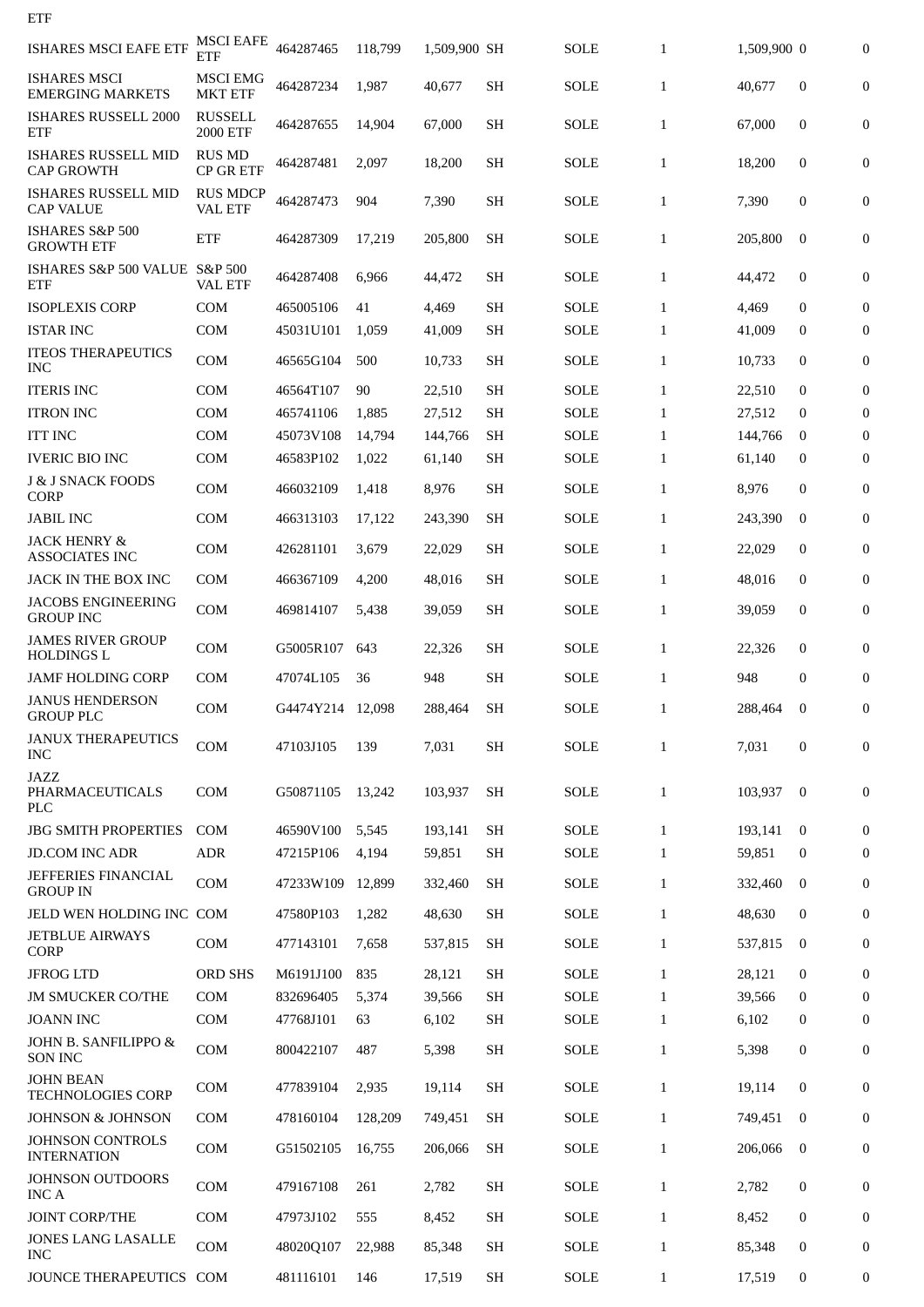| <b>INC</b>                                       |                                     |           |         |         |                     |             |              |         |                  |                  |
|--------------------------------------------------|-------------------------------------|-----------|---------|---------|---------------------|-------------|--------------|---------|------------------|------------------|
| <b>JOYY INC ADR</b>                              | <b>ADS</b><br><b>RESTG</b><br>COM A | 46591M109 | 34      | 750     | <b>SH</b>           | <b>SOLE</b> | $\mathbf{1}$ | 750     | $\mathbf{0}$     | $\overline{0}$   |
| JPMORGAN CHASE & CO COM                          |                                     | 46625H100 | 135,369 | 854,869 | <b>SH</b>           | SOLE        | $\mathbf{1}$ | 854,869 | $\mathbf{0}$     | $\boldsymbol{0}$ |
| <b>JUNIPER NETWORKS</b><br><b>INC</b>            | <b>COM</b>                          | 48203R104 | 3,430   | 96,056  | <b>SH</b>           | <b>SOLE</b> | $\mathbf{1}$ | 96,056  | $\bf{0}$         | $\boldsymbol{0}$ |
| <b>KADANT INC</b>                                | <b>COM</b>                          | 48282T104 | 1,411   | 6,123   | <b>SH</b>           | SOLE        | $\mathbf{1}$ | 6,123   | $\bf{0}$         | 0                |
| <b>KAISER ALUMINUM</b><br><b>CORP</b>            | <b>COM</b>                          | 483007704 | 903     | 9,616   | <b>SH</b>           | SOLE        | $\mathbf{1}$ | 9,616   | $\mathbf{0}$     | $\boldsymbol{0}$ |
| <b>KALA</b><br>PHARMACEUTICALS<br><b>INC</b>     | <b>COM</b>                          | 483119103 | 31      | 25,696  | <b>SH</b>           | <b>SOLE</b> | $\mathbf{1}$ | 25,696  | $\mathbf{0}$     | $\boldsymbol{0}$ |
| <b>KALEIDO BIOSCIENCES</b><br><b>INC</b>         | <b>COM</b>                          | 483347100 | 25      | 10,294  | <b>SH</b>           | SOLE        | $\mathbf{1}$ | 10,294  | $\mathbf{0}$     | $\mathbf{0}$     |
| <b>KALTURA INC</b>                               | <b>COM</b>                          | 483467106 | 31      | 9,252   | <b>SH</b>           | <b>SOLE</b> | $\mathbf{1}$ | 9,252   | $\mathbf{0}$     | $\boldsymbol{0}$ |
| <b>KALVISTA</b><br>PHARMACEUTICALS<br><b>INC</b> | <b>COM</b>                          | 483497103 | 157     | 11,901  | <b>SH</b>           | <b>SOLE</b> | $\mathbf{1}$ | 11,901  | $\boldsymbol{0}$ | $\overline{0}$   |
| <b>KAMAN CORP</b>                                | <b>COM</b>                          | 483548103 | 726     | 16,817  | <b>SH</b>           | SOLE        | $\mathbf{1}$ | 16,817  | $\mathbf{0}$     | $\boldsymbol{0}$ |
| <b>KAR AUCTION</b><br><b>SERVICES INC</b>        | <b>COM</b>                          | 48238T109 | 1.148   | 73,511  | SН                  | SOLE        | $\mathbf{1}$ | 73,511  | $\bf{0}$         | 0                |
| KARAT PACKAGING INC                              | <b>COM</b>                          | 48563L101 | 49      | 2,436   | <b>SH</b>           | SOLE        | $\mathbf{1}$ | 2,436   | $\bf{0}$         | $\boldsymbol{0}$ |
| <b>KARUNA</b><br>THERAPEUTICS INC                | <b>COM</b>                          | 48576A100 | 1,546   | 11,799  | <b>SH</b>           | SOLE        | $\mathbf{1}$ | 11,799  | $\mathbf{0}$     | $\boldsymbol{0}$ |
| <b>KARYOPHARM</b><br>THERAPEUTICS INC            | <b>COM</b>                          | 48576U106 | 246     | 38,262  | <b>SH</b>           | <b>SOLE</b> | $\mathbf{1}$ | 38,262  | $\mathbf{0}$     | $\overline{0}$   |
| <b>KB HOME</b>                                   | <b>COM</b>                          | 48666K109 | 8,331   | 186,259 | <b>SH</b>           | <b>SOLE</b> | 1            | 186,259 | $\bf{0}$         | 0                |
| <b>KBR INC</b>                                   | <b>COM</b>                          | 48242W106 | 14,805  | 310,893 | SН                  | SOLE        | $\mathbf{1}$ | 310,893 | $\bf{0}$         | $\mathbf{0}$     |
| <b>KE HOLDINGS INC ADR</b>                       | <b>SPON ADS</b>                     | 482497104 | 95      | 4,700   | <b>SH</b>           | <b>SOLE</b> | $\mathbf{1}$ | 4,700   | $\bf{0}$         | $\overline{0}$   |
| <b>KEARNY FINANCIAL</b><br>CORP/MD               | <b>COM</b>                          | 48716P108 | 478     | 36,059  | <b>SH</b>           | <b>SOLE</b> | $\mathbf{1}$ | 36,059  | $\boldsymbol{0}$ | $\boldsymbol{0}$ |
| <b>KELLOGG CO</b>                                | <b>COM</b>                          | 487836108 | 5,059   | 78,528  | SН                  | SOLE        | 1            | 78,528  | $\bf{0}$         | $\overline{0}$   |
| <b>KELLY SERVICES INC A</b>                      | <b>COM</b>                          | 488152208 | 360     | 21,472  | <b>SH</b>           | SOLE        | $\mathbf{1}$ | 21,472  | $\bf{0}$         | $\boldsymbol{0}$ |
| <b>KEMPER CORP</b>                               | <b>COM</b>                          | 488401100 | 5,949   | 101,189 | SН                  | <b>SOLE</b> | $\mathbf{1}$ | 101,189 | $\bf{0}$         | 0                |
| <b>KEMPHARM INC</b>                              | COM                                 | 488445206 | 137     | 15,752  | <b>SH</b>           | <b>SOLE</b> | $\mathbf{1}$ | 15,752  | $\mathbf{0}$     | $\boldsymbol{0}$ |
| <b>KENNAMETAL INC</b>                            | <b>COM</b>                          | 489170100 | 6,643   | 184,991 | <b>SH</b>           | <b>SOLE</b> | $\mathbf{1}$ | 184,991 | $\bf{0}$         | 0                |
| <b>KENNEDY WILSON</b><br><b>HOLDINGS INC</b>     | COM                                 | 489398107 | 1,508   | 63,155  | <b>SH</b>           | <b>SOLE</b> | $\mathbf{1}$ | 63,155  | $\mathbf{0}$     | $\mathbf{0}$     |
| <b>KEROS THERAPEUTICS</b><br><b>INC</b>          | <b>COM</b>                          | 492327101 | 485     | 8,293   | <b>SH</b>           | <b>SOLE</b> | $\mathbf{1}$ | 8,293   | $\overline{0}$   | $\mathbf{0}$     |
| KEURIG DR PEPPER INC                             | <b>COM</b>                          | 49271V100 | 3,367   | 91,348  | <b>SH</b>           | <b>SOLE</b> | $\mathbf{1}$ | 91,348  | $\Omega$         | 0                |
| <b>KEYCORP</b>                                   | <b>COM</b>                          | 493267108 | 6,361   | 275,026 | <b>SH</b>           | <b>SOLE</b> | $\mathbf{1}$ | 275,026 | $\bf{0}$         | 0                |
| <b>KEYSIGHT</b><br><b>TECHNOLOGIES IN</b>        | COM                                 | 49338L103 | 12,810  | 62,032  | <b>SH</b>           | <b>SOLE</b> | $\mathbf{1}$ | 62,032  | $\mathbf{0}$     | 0                |
| <b>KEZAR LIFE SCIENCES</b><br><b>INC</b>         | <b>COM</b>                          | 49372L100 | 311     | 18,591  | <b>SH</b>           | <b>SOLE</b> | $\mathbf{1}$ | 18,591  | $\bf{0}$         | $\mathbf{0}$     |
| <b>KFORCE INC</b>                                | <b>COM</b>                          | 493732101 | 810     | 10,772  | <b>SH</b>           | <b>SOLE</b> | $\mathbf{1}$ | 10,772  | $\mathbf{0}$     | $\mathbf{0}$     |
| <b>KILROY REALTY CORP</b>                        | <b>COM</b>                          | 49427F108 | 11,789  | 177,378 | <b>SH</b>           | <b>SOLE</b> | $\mathbf{1}$ | 177,378 | $\bf{0}$         | 0                |
| KIMBALL ELECTRONICS<br><b>INC</b>                | COM                                 | 49428J109 | 278     | 12,793  | <b>SH</b>           | <b>SOLE</b> | $\mathbf{1}$ | 12,793  | $\mathbf{0}$     | 0                |
| <b>KIMBALL</b><br><b>INTERNATIONAL B</b>         | <b>COM</b>                          | 494274103 | 196     | 19,192  | <b>SH</b>           | <b>SOLE</b> | $\mathbf{1}$ | 19,192  | $\mathbf{0}$     | $\mathbf{0}$     |
| KIMBERLY CLARK CORP COM                          |                                     | 494368103 | 15,677  | 109,692 | <b>SH</b>           | <b>SOLE</b> | $\mathbf{1}$ | 109,692 | $\Omega$         | $\mathbf{0}$     |
| <b>KIMCO REALTY CORP</b>                         | COM                                 | 49446R109 | 4,480   | 181,726 | <b>SH</b>           | <b>SOLE</b> | $\mathbf{1}$ | 181,726 | $\bf{0}$         | 0                |
| KINDER MORGAN INC                                | <b>COM</b>                          | 49456B101 | 11,612  | 732,185 | SH                  | <b>SOLE</b> | $\mathbf{1}$ | 732,185 | $\bf{0}$         | $\mathbf{0}$     |
| KINGSOFT CLOUD<br><b>HOLDINGS ADR</b>            | <b>ADS</b>                          | 49639K101 | 11      | 700     | $\operatorname{SH}$ | <b>SOLE</b> | $\mathbf{1}$ | 700     | $\boldsymbol{0}$ | $\boldsymbol{0}$ |
| <b>KINIKSA</b><br>PHARMACEUTICALS A              | <b>COM</b>                          | G5269C101 | 182     | 15,499  | <b>SH</b>           | <b>SOLE</b> | $\mathbf{1}$ | 15,499  | $\mathbf{0}$     | 0                |
| KINNATE BIOPHARMA<br><b>INC</b>                  | <b>COM</b>                          | 49705R105 | 242     | 13,678  | <b>SH</b>           | <b>SOLE</b> | $\mathbf{1}$ | 13.678  | $\mathbf{0}$     | 0                |
| <b>KINSALE CAPITAL</b><br><b>GROUP INC</b>       | <b>COM</b>                          | 49714P108 | 11,294  | 47,475  | <b>SH</b>           | <b>SOLE</b> | $\mathbf{1}$ | 47,475  | $\bf{0}$         | 0                |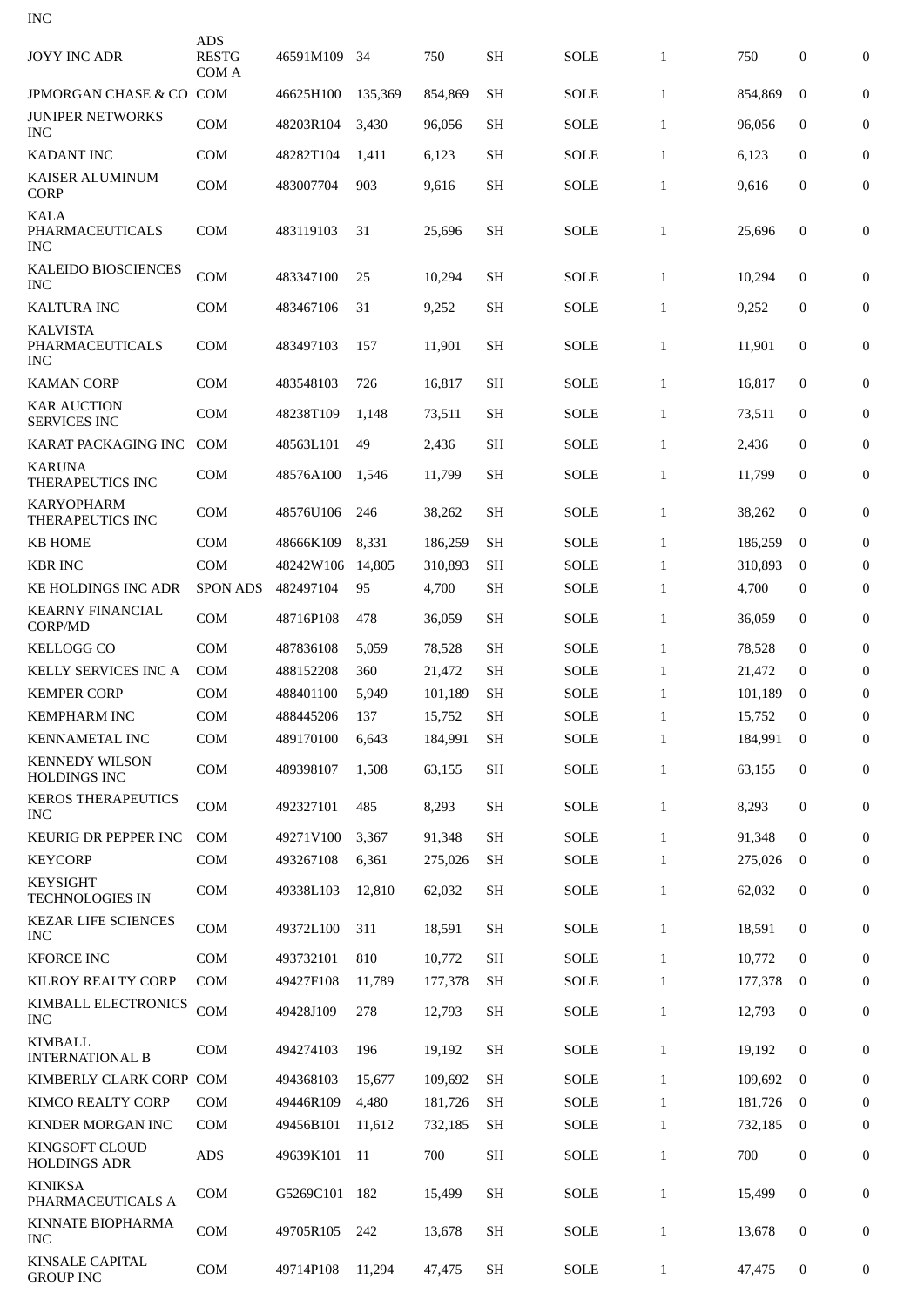| <b>KIRBY CORP</b>                                                    | <b>COM</b>               | 497266106              | 6,040        | 101,649          | <b>SH</b>              | <b>SOLE</b>         | $\mathbf{1}$                 | 101,649          | $\bf{0}$     | 0                |
|----------------------------------------------------------------------|--------------------------|------------------------|--------------|------------------|------------------------|---------------------|------------------------------|------------------|--------------|------------------|
| <b>KIRKLAND S INC</b>                                                | COM                      | 497498105              | 105          | 7,020            | SH                     | <b>SOLE</b>         | $\mathbf{1}$                 | 7,020            | $\bf{0}$     | 0                |
| KITE REALTY GROUP<br><b>TRUST</b>                                    | <b>COM</b>               | 49803T300              | 10,529       | 483,406          | <b>SH</b>              | <b>SOLE</b>         | $\mathbf{1}$                 | 483,406          | $\mathbf{0}$ | $\mathbf{0}$     |
| <b>KKR &amp; CO INC</b>                                              | <b>COM</b>               | 48251W104              | 445          | 5,977            | <b>SH</b>              | <b>SOLE</b>         | $\mathbf{1}$                 | 5,977            | $\bf{0}$     | 0                |
| <b>KKR REAL ESTATE</b><br><b>FINANCE TRUS</b>                        | <b>COM</b>               | 48251K100              | 462          | 22,187           | <b>SH</b>              | <b>SOLE</b>         | $\mathbf{1}$                 | 22,187           | $\mathbf{0}$ | $\mathbf{0}$     |
| <b>KLA CORP</b>                                                      | <b>COM</b>               | 482480100              | 24,527       | 57,024           | <b>SH</b>              | <b>SOLE</b>         | $\mathbf{1}$                 | 57,024           | $\mathbf{0}$ | $\mathbf{0}$     |
| <b>KNIGHT SWIFT</b><br><b>TRANSPORTATION</b>                         | <b>COM</b>               | 499049104              | 17,100       | 280,598          | <b>SH</b>              | <b>SOLE</b>         | $\mathbf{1}$                 | 280,598          | $\mathbf{0}$ | 0                |
| <b>KNOWLES CORP</b>                                                  | <b>COM</b>               | 49926D109              | 1,270        | 54,382           | <b>SH</b>              | <b>SOLE</b>         | $\mathbf{1}$                 | 54,382           | $\mathbf{0}$ | $\boldsymbol{0}$ |
| KODIAK SCIENCES INC                                                  | <b>COM</b>               | 50015M109              | 1,509        | 17,799           | <b>SH</b>              | <b>SOLE</b>         | $\mathbf{1}$                 | 17,799           | $\bf{0}$     | $\boldsymbol{0}$ |
| <b>KOHLS CORP</b>                                                    | <b>COM</b>               | 500255104              | 12,573       | 254,560          | <b>SH</b>              | <b>SOLE</b>         | $\mathbf{1}$                 | 254,560          | $\bf{0}$     | 0                |
| KONTOOR BRANDS INC                                                   | <b>COM</b>               | 50050N103              | 1,600        | 31,213           | <b>SH</b>              | SOLE                | $\mathbf{1}$                 | 31,213           | $\bf{0}$     | $\mathbf{0}$     |
| <b>KOPIN CORP</b>                                                    | COM                      | 500600101              | 169          | 41,243           | <b>SH</b>              | SOLE                | $\mathbf{1}$                 | 41,243           | 0            | 0                |
| KOPPERS HOLDINGS<br><b>INC</b>                                       | <b>COM</b>               | 50060P106              | 397          | 12,668           | <b>SH</b>              | <b>SOLE</b>         | $\mathbf{1}$                 | 12,668           | $\mathbf{0}$ | 0                |
| <b>KORN FERRY</b>                                                    | <b>COM</b>               | 500643200              | 2,485        | 32,813           | <b>SH</b>              | <b>SOLE</b>         | $\mathbf{1}$                 | 32,813           | $\mathbf{0}$ | $\mathbf{0}$     |
| KORNIT DIGITAL LTD                                                   | LTD SHS                  | M6372Q113              | 990          | 6,500            | <b>SH</b>              | <b>SOLE</b>         | $\mathbf{1}$                 | 6,500            | $\bf{0}$     | $\boldsymbol{0}$ |
| KOSMOS ENERGY LTD                                                    | <b>COM</b>               | 500688106              | 825          | 238,475          | <b>SH</b>              | <b>SOLE</b>         | $\mathbf{1}$                 | 238,475          | $\bf{0}$     | 0                |
|                                                                      |                          |                        |              |                  |                        |                     |                              |                  |              |                  |
| <b>KRAFT HEINZ CO/THE</b>                                            | <b>COM</b>               | 500754106              | 12,728       | 354,532          | <b>SH</b>              | <b>SOLE</b>         | $\mathbf{1}$                 | 354,532          | $\bf{0}$     | 0                |
| <b>KRATON CORP</b><br><b>KRATOS DEFENSE &amp;</b><br><b>SECURITY</b> | <b>COM</b><br><b>COM</b> | 50077C106<br>50077B207 | 888<br>1,265 | 19,163<br>65,202 | <b>SH</b><br><b>SH</b> | SOLE<br><b>SOLE</b> | $\mathbf{1}$<br>$\mathbf{1}$ | 19,163<br>65,202 | 0<br>0       | 0<br>0           |
|                                                                      |                          |                        |              |                  |                        |                     |                              |                  |              |                  |
| KRISPY KREME INC                                                     | <b>COM</b>               | 50101L106              | 226          | 11,934           | <b>SH</b>              | <b>SOLE</b>         | $\mathbf{1}$                 | 11,934           | $\mathbf{0}$ | $\boldsymbol{0}$ |
| <b>KROGER CO</b>                                                     | <b>COM</b>               | 501044101              | 10,563       | 233,384          | <b>SH</b>              | <b>SOLE</b>         | $\mathbf{1}$                 | 233,384          | $\bf{0}$     | 0                |
| <b>KRONOS BIO INC</b>                                                | COM                      | 50107A104              | 280          | 20,629           | <b>SH</b>              | SOLE                | $\mathbf{1}$                 | 20,629           | 0            | $\mathbf{0}$     |
| KRONOS WORLDWIDE<br><b>INC</b>                                       | COM                      | 50105F105              | 178          | 11,833           | <b>SH</b>              | SOLE                | $\mathbf{1}$                 | 11,833           | $\mathbf{0}$ | $\mathbf{0}$     |
| KRYSTAL BIOTECH INC                                                  | <b>COM</b>               | 501147102              | 667          | 9,531            | <b>SH</b>              | <b>SOLE</b>         | $\mathbf{1}$                 | 9,531            | 0            | 0                |
| <b>KULICKE &amp; SOFFA</b><br><b>INDUSTRIES</b>                      | <b>COM</b>               | 501242101              | 2,258        | 37,291           | <b>SH</b>              | <b>SOLE</b>         | $\mathbf{1}$                 | 37,291           | 0            | 0                |
| <b>KURA ONCOLOGY INC</b>                                             | <b>COM</b>               | 50127T109              | 473          | 33,769           | <b>SH</b>              | SOLE                | $\mathbf{1}$                 | 33,769           | $\mathbf{0}$ | 0                |
| KURA SUSHI USA INC<br><b>CLASS A</b>                                 | COM                      | 501270102              | 172          | 2,131            | <b>SH</b>              | SOLE                | $\mathbf{1}$                 | 2,131            | 0            | 0                |
| KVH INDUSTRIES INC                                                   | <b>COM</b>               | 482738101              | 74           | 8,056            | <b>SH</b>              | <b>SOLE</b>         | $\mathbf{1}$                 | 8,056            | 0            | $\boldsymbol{0}$ |
| <b>KYMERA</b><br>THERAPEUTICS INC                                    | <b>COM</b>               | 501575104              | 1,159        | 18,261           | <b>SH</b>              | SOLE                | $\mathbf{1}$                 | 18,261           | 0            | 0                |
| KYNDRYL HOLDINGS<br><b>INC</b>                                       | COM                      | 50155Q100              | 5,448        | 301,017          | <b>SH</b>              | SOLE                | $\mathbf{1}$                 | 301,017          | $\mathbf{0}$ | 0                |
| <b>L3HARRIS</b><br><b>TECHNOLOGIES INC</b>                           | COM                      | 502431109              | 12,087       | 56,684           | <b>SH</b>              | SOLE                | $\mathbf{1}$                 | 56,684           | 0            | 0                |
| LA Z BOY INC                                                         | <b>COM</b>               | 505336107              | 973          | 26,789           | <b>SH</b>              | SOLE                | $\mathbf{1}$                 | 26,789           | $\mathbf{0}$ | $\boldsymbol{0}$ |
| <b>LABORATORY CRP OF</b><br><b>AMER HLDGS</b>                        | COM                      | 50540R409              | 10,438       | 33,220           | <b>SH</b>              | <b>SOLE</b>         | $\mathbf{1}$                 | 33,220           | 0            | 0                |
| LADDER CAPITAL CORP<br><b>REIT</b>                                   | COM                      | 505743104              | 724          | 60,400           | <b>SH</b>              | SOLE                | $\mathbf{1}$                 | 60,400           | 0            | $\boldsymbol{0}$ |
| LAIRD SUPERFOOD INC                                                  | <b>COM</b>               | 50736T102              | 43           | 3,332            | <b>SH</b>              | SOLE                | $\mathbf{1}$                 | 3,332            | 0            | 0                |
| <b>LAKELAND BANCORP</b><br><b>INC</b>                                | COM                      | 511637100              | 494          | 25,989           | <b>SH</b>              | SOLE                | $\mathbf{1}$                 | 25,989           | 0            | 0                |
| LAKELAND FINANCIAL<br><b>CORP</b>                                    | <b>COM</b>               | 511656100              | 1,195        | 14,907           | <b>SH</b>              | SOLE                | $\mathbf{1}$                 | 14,907           | 0            | $\boldsymbol{0}$ |
| <b>LAM RESEARCH CORP</b>                                             | <b>COM</b>               | 512807108              | 39,453       | 54,861           | <b>SH</b>              | SOLE                | $\mathbf{1}$                 | 54,861           | 0            | $\boldsymbol{0}$ |
| <b>LAMAR ADVERTISING</b><br>CO <sub>A</sub>                          | COM                      | 512816109              | 17,884       | 147,436          | <b>SH</b>              | SOLE                | $\mathbf{1}$                 | 147,436          | $\bf{0}$     | 0                |
| <b>LAMB WESTON</b><br>HOLDINGS INC                                   | <b>COM</b>               | 513272104              | 2,774        | 43,767           | <b>SH</b>              | SOLE                | $\mathbf{1}$                 | 43,767           | 0            | 0                |
| <b>LANCASTER COLONY</b><br><b>CORP</b>                               | COM                      | 513847103              | 7,187        | 43,400           | <b>SH</b>              | SOLE                | $\mathbf{1}$                 | 43,400           | 0            | 0                |
| <b>LANDEC CORP</b>                                                   | COM                      | 514766104              | 154          | 13,899           | <b>SH</b>              | SOLE                | $\mathbf{1}$                 | 13,899           | 0            | 0                |
| <b>LANDOS BIOPHARMA</b><br><b>INC</b>                                | COM                      | 515069102              | 12           | 2,487            | <b>SH</b>              | SOLE                | $\mathbf{1}$                 | 2,487            | 0            | 0                |
| <b>LANDS END INC</b>                                                 | COM                      | 51509F105              | 150          | 7,626            | <b>SH</b>              | <b>SOLE</b>         | $\mathbf{1}$                 | 7,626            | 0            | 0                |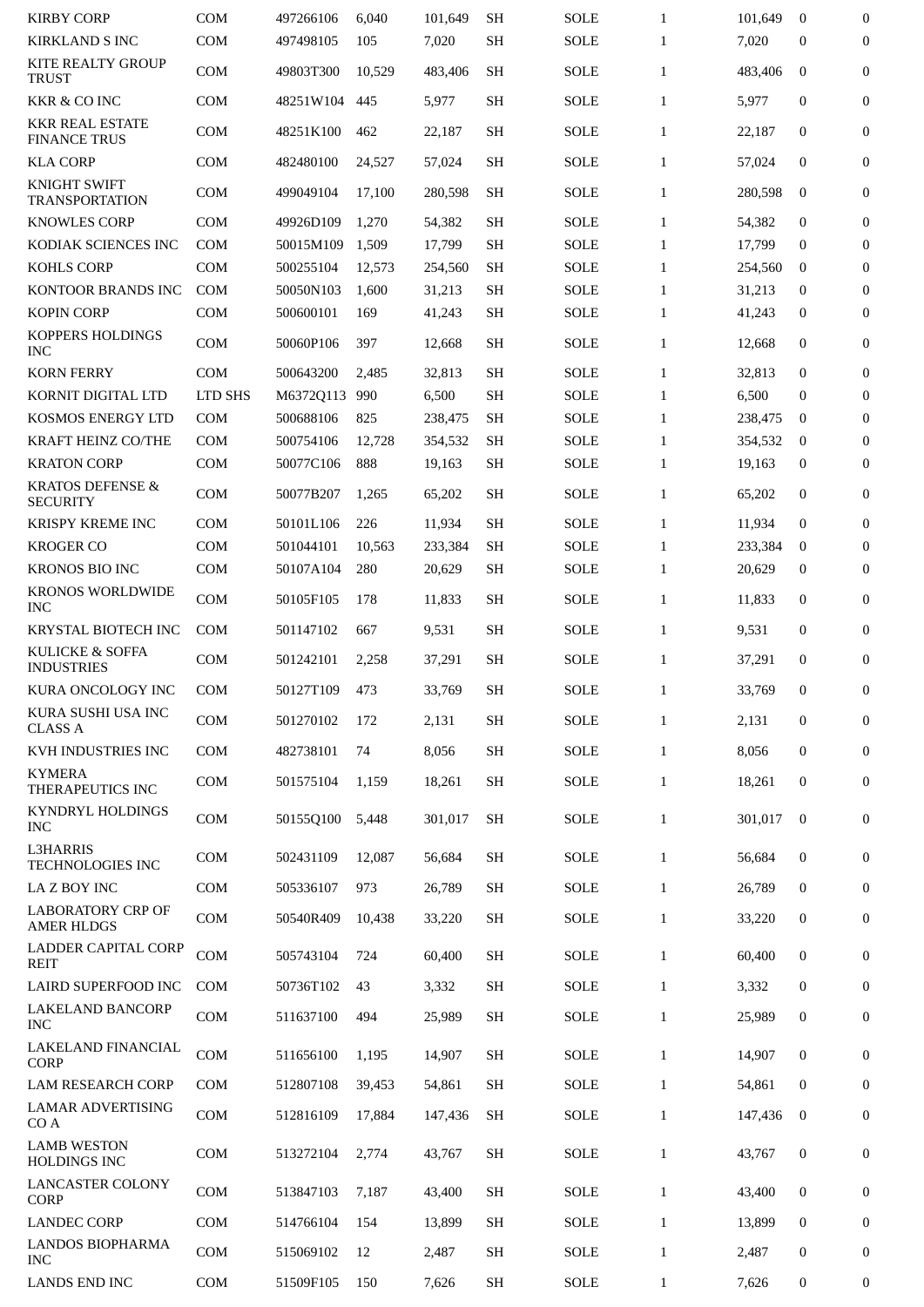| <b>LANDSEA HOMES CORP</b>                       | <b>COM</b>                  | 51509P103 | 42     | 5,708   | <b>SH</b> | <b>SOLE</b> | $\mathbf{1}$ | 5,708   | $\mathbf{0}$     | $\mathbf{0}$     |
|-------------------------------------------------|-----------------------------|-----------|--------|---------|-----------|-------------|--------------|---------|------------------|------------------|
| LANDSTAR SYSTEM INC                             | <b>COM</b>                  | 515098101 | 11,587 | 64,727  | <b>SH</b> | <b>SOLE</b> | $\mathbf{1}$ | 64,727  | $\mathbf{0}$     | 0                |
| <b>LANTHEUS HOLDINGS</b><br><b>INC</b>          | COM                         | 516544103 | 1,184  | 40.985  | <b>SH</b> | <b>SOLE</b> | $\mathbf{1}$ | 40,985  | $\mathbf{0}$     | $\mathbf{0}$     |
| <b>LAREDO PETROLEUM</b><br><b>INC</b>           | <b>COM</b>                  | 516806205 | 468    | 7,784   | <b>SH</b> | <b>SOLE</b> | $\mathbf{1}$ | 7,784   | 0                | 0                |
| <b>LAS VEGAS SANDS</b><br><b>CORP</b>           | <b>COM</b>                  | 517834107 | 3,684  | 97,871  | <b>SH</b> | <b>SOLE</b> | $\mathbf{1}$ | 97,871  | 0                | 0                |
| <b>LATHAM GROUP INC</b>                         | <b>COM</b>                  | 51819L107 | 424    | 16,959  | <b>SH</b> | <b>SOLE</b> | $\mathbf{1}$ | 16,959  | $\mathbf{0}$     | 0                |
| <b>LATTICE</b><br>SEMICONDUCTOR CORP            | <b>COM</b>                  | 518415104 | 23,291 | 302,245 | <b>SH</b> | SOLE        | $\mathbf{1}$ | 302,245 | $\bf{0}$         | 0                |
| <b>LAUREATE EDUCATION</b><br><b>INCA</b>        | <b>COM</b>                  | 518613203 | 646    | 52,773  | SН        | SOLE        | $\mathbf{1}$ | 52,773  | $\bf{0}$         | 0                |
| LAWSON PRODUCTS INC COM                         |                             | 520776105 | 138    | 2,528   | <b>SH</b> | <b>SOLE</b> | $\mathbf{1}$ | 2,528   | $\mathbf{0}$     | $\boldsymbol{0}$ |
| <b>LAZARD LTD CL A</b>                          | CL A                        | G54050102 | 47     | 1,074   | <b>SH</b> | <b>SOLE</b> | $\mathbf{1}$ | 1,074   | 0                | $\mathbf{0}$     |
| <b>LAZYDAYS HOLDINGS</b><br><b>INC</b>          | <b>COM</b>                  | 52110H100 | 88     | 4,074   | <b>SH</b> | <b>SOLE</b> | $\mathbf{1}$ | 4,074   | 0                | 0                |
| <b>LCI INDUSTRIES</b>                           | <b>COM</b>                  | 50189K103 | 2,355  | 15,110  | <b>SH</b> | <b>SOLE</b> | $\mathbf{1}$ | 15,110  | $\mathbf{0}$     | 0                |
| <b>LEAR CORP</b>                                | <b>COM</b>                  | 521865204 | 18,446 | 100,825 | <b>SH</b> | <b>SOLE</b> | $\mathbf{1}$ | 100,825 | $\bf{0}$         | 0                |
| LEGACY HOUSING CORP COM                         |                             | 52472M101 | 113    | 4,274   | <b>SH</b> | <b>SOLE</b> | $\mathbf{1}$ | 4,274   | 0                | $\mathbf{0}$     |
| <b>LEGALZOOMCOM INC</b>                         | <b>COM</b>                  | 52466B103 | 5      | 295     | <b>SH</b> | <b>SOLE</b> | $\mathbf{1}$ | 295     | 0                | 0                |
| <b>LEGGETT &amp; PLATT INC</b>                  | <b>COM</b>                  | 524660107 | 9,284  | 225,553 | <b>SH</b> | <b>SOLE</b> | $\mathbf{1}$ | 225,553 | $\mathbf{0}$     | 0                |
| LEIDOS HOLDINGS INC                             | <b>COM</b>                  | 525327102 | 3,687  | 41,468  | <b>SH</b> | <b>SOLE</b> | $\mathbf{1}$ | 41,468  | $\bf{0}$         | 0                |
| LEMAITRE VASCULAR<br><b>INC</b>                 | <b>COM</b>                  | 525558201 | 578    | 11,511  | <b>SH</b> | <b>SOLE</b> | $\mathbf{1}$ | 11,511  | 0                | 0                |
| <b>LEMONADE INC</b>                             | <b>COM</b>                  | 52567D107 | 19     | 443     | <b>SH</b> | <b>SOLE</b> | $\mathbf{1}$ | 443     | $\mathbf 0$      | 0                |
| <b>LENDINGCLUB CORP</b>                         | <b>COM</b>                  | 52603A208 | 1,274  | 52,675  | <b>SH</b> | <b>SOLE</b> | $\mathbf{1}$ | 52,675  | $\bf{0}$         | 0                |
| LENDINGTREE INC                                 | <b>COM</b>                  | 52603B107 | 865    | 7,055   | <b>SH</b> | <b>SOLE</b> | $\mathbf{1}$ | 7,055   | 0                | 0                |
| <b>LENNAR CORP B SHS</b>                        | <b>COM</b>                  | 526057302 | 16     | 168     | <b>SH</b> | <b>SOLE</b> | $\mathbf{1}$ | 168     | 0                | $\bf{0}$         |
| <b>LENNAR CORP A</b>                            | <b>COM</b>                  | 526057104 | 9,948  | 85,643  | <b>SH</b> | <b>SOLE</b> | $\mathbf{1}$ | 85,643  | 0                | $\boldsymbol{0}$ |
| <b>LENNOX</b><br><b>INTERNATIONAL INC</b>       | <b>COM</b>                  | 526107107 | 18,462 | 56,919  | <b>SH</b> | SOLE        | $\mathbf{1}$ | 56,919  | $\mathbf 0$      | 0                |
| <b>LESLIE S INC</b>                             | <b>COM</b>                  | 527064109 | 57     | 2,399   | <b>SH</b> | <b>SOLE</b> | $\mathbf{1}$ | 2,399   | 0                | $\boldsymbol{0}$ |
| <b>LEXICON</b><br>PHARMACEUTICALS<br><b>INC</b> | COM                         | 528872302 | 147    | 37,202  | <b>SH</b> | <b>SOLE</b> | $\mathbf{1}$ | 37,202  | 0                | 0                |
| LGI HOMES INC                                   | <b>COM</b>                  |           |        |         | <b>SH</b> |             | $\mathbf{1}$ | 13,114  | 0                |                  |
|                                                 |                             | 50187T106 | 2,026  | 13,114  |           | <b>SOLE</b> |              |         |                  | $\boldsymbol{0}$ |
| LHC GROUP INC                                   | <b>COM</b>                  | 50187A107 | 9,531  | 69,452  | <b>SH</b> | <b>SOLE</b> | $\mathbf{1}$ | 69,452  | 0                | 0                |
| LI AUTO INC ADR                                 | <b>SPNSRD</b><br>ADS        | 50202M102 | 233    | 7,258   | <b>SH</b> | <b>SOLE</b> | $\mathbf{1}$ | 7,258   | 0                | 0                |
| LIBERTY BROADBAND<br>A                          | <b>COM</b>                  | 530307107 | 41     | 252     | <b>SH</b> | <b>SOLE</b> | $\mathbf{1}$ | 252     | $\boldsymbol{0}$ | $\bf{0}$         |
| LIBERTY BROADBAND C COM                         |                             | 530307305 | 244    | 1,515   | <b>SH</b> | <b>SOLE</b> | $\mathbf{1}$ | 1,515   | 0                | 0                |
| LIBERTY LATIN AMERIC<br>CL A                    | ${\rm CL}$ A                | G9001E102 | 251    | 21,543  | <b>SH</b> | <b>SOLE</b> | $\mathbf{1}$ | 21,543  | 0                | $\boldsymbol{0}$ |
| LIBERTY LATIN AMERIC<br>CL C                    | $\mathop{\rm COM}\nolimits$ | G9001E128 | 936    | 82,143  | <b>SH</b> | <b>SOLE</b> | $\mathbf{1}$ | 82,143  | $\boldsymbol{0}$ | 0                |
| LIBERTY MEDIA COR<br><b>SIRIUSXMA</b>           | COM                         | 531229409 | 51     | 998     | <b>SH</b> | <b>SOLE</b> | $\mathbf{1}$ | 998     | $\pmb{0}$        | 0                |
| LIBERTY MEDIA COR<br>SIRIUSXM C                 | COM                         | 531229607 | 87     | 1,717   | <b>SH</b> | <b>SOLE</b> | $\mathbf{1}$ | 1,717   | 0                | 0                |
| LIBERTY MEDIA CORP<br><b>BRAVES A</b>           | <b>COM</b>                  | 531229706 | 153    | 5,325   | <b>SH</b> | <b>SOLE</b> | $\mathbf{1}$ | 5,325   | 0                | 0                |
| <b>LIBERTY MEDIA CORP</b><br><b>BRAVES C</b>    | COM                         | 531229888 | 546    | 19,421  | <b>SH</b> | <b>SOLE</b> | $\mathbf{1}$ | 19,421  | 0                | 0                |
| LIBERTY MEDIA CORP<br><b>LIBERTY A</b>          | COM                         | 531229870 | 15     | 258     | <b>SH</b> | <b>SOLE</b> | $\mathbf{1}$ | 258     | 0                | 0                |
| LIBERTY MEDIA CORP<br>LIBERTY C                 | COM                         | 531229854 | 135    | 2,129   | <b>SH</b> | <b>SOLE</b> | $\mathbf{1}$ | 2,129   | 0                | 0                |
| LIBERTY OILFIELD<br><b>SERVICES A</b>           | <b>COM</b>                  | 53115L104 | 469    | 48,301  | <b>SH</b> | <b>SOLE</b> | $\mathbf{1}$ | 48,301  | $\boldsymbol{0}$ | 0                |
| LIBERTY TRIPADVISOR<br>HDG A                    | COM                         | 531465102 | 84     | 38,720  | <b>SH</b> | <b>SOLE</b> | $\mathbf{1}$ | 38,720  | 0                | 0                |
| LIFE STORAGE INC                                | COM                         | 53223X107 | 21,246 | 138,702 | SH        | <b>SOLE</b> | $\mathbf{1}$ | 138,702 | $\bf{0}$         | 0                |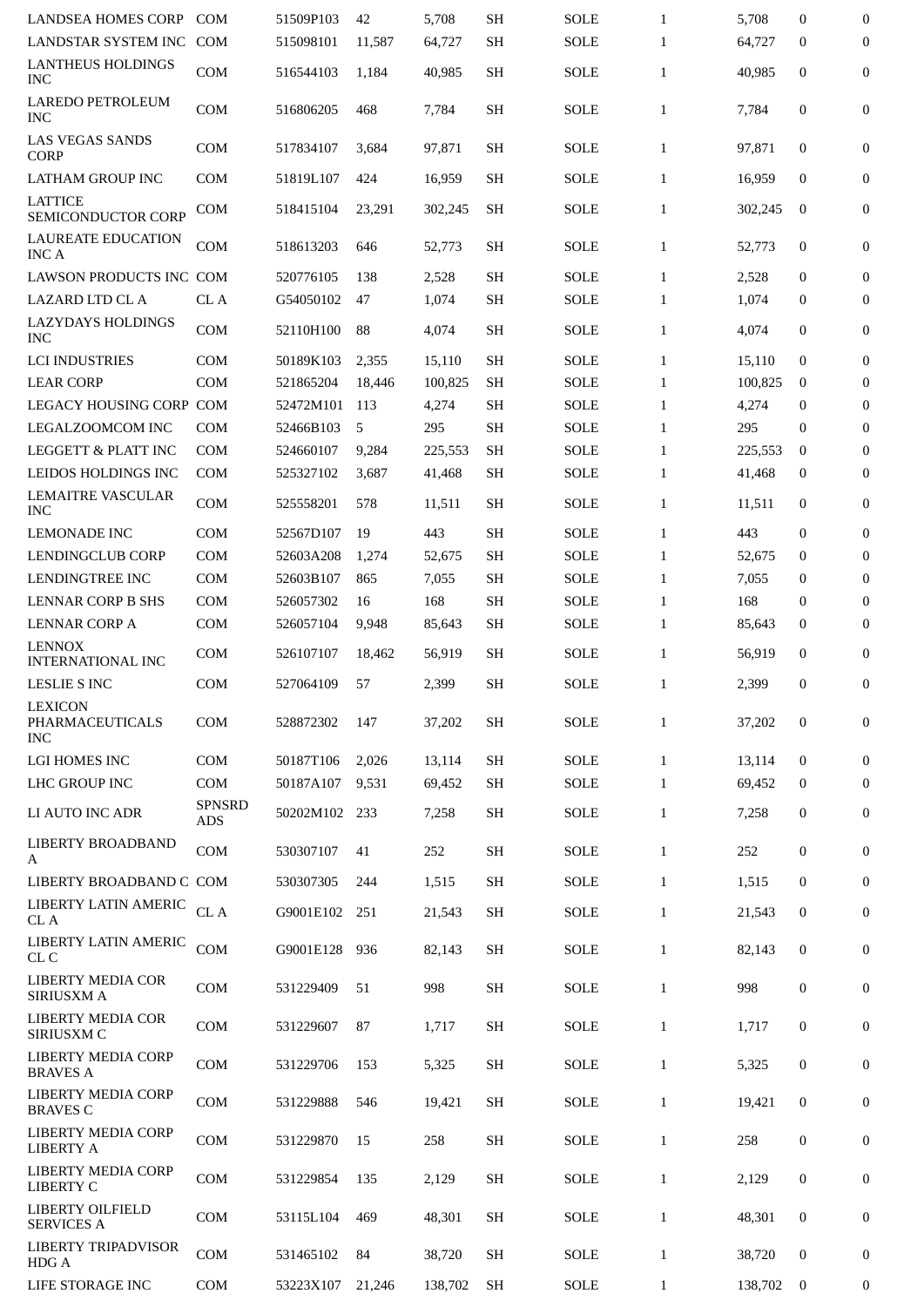| LIFE TIME GROUP<br><b>HOLDINGS INC</b>        | <b>COM</b> | 53190C102 | 356    | 20,677  | SН        | <b>SOLE</b> | $\mathbf{1}$ | 20,677  | 0                | $\boldsymbol{0}$ |
|-----------------------------------------------|------------|-----------|--------|---------|-----------|-------------|--------------|---------|------------------|------------------|
| LIFESTANCE HEALTH<br><b>GROUP INC</b>         | <b>COM</b> | 53228F101 | 231    | 24,315  | <b>SH</b> | <b>SOLE</b> | $\mathbf{1}$ | 24,315  | 0                | $\mathbf{0}$     |
| LIFETIME BRANDS INC                           | <b>COM</b> | 53222Q103 | 108    | 6,737   | <b>SH</b> | SOLE        | $\mathbf{1}$ | 6,737   | 0                | $\mathbf{0}$     |
| <b>LIGAND</b><br><b>PHARMACEUTICALS</b>       | <b>COM</b> | 53220K504 | 1,436  | 9,295   | <b>SH</b> | <b>SOLE</b> | $\mathbf{1}$ | 9,295   | $\boldsymbol{0}$ | 0                |
| LIMELIGHT NETWORKS<br><b>INC</b>              | <b>COM</b> | 53261M104 | 228    | 66,412  | <b>SH</b> | SOLE        | $\mathbf{1}$ | 66,412  | $\mathbf 0$      | 0                |
| <b>LIMONEIRA CO</b>                           | <b>COM</b> | 532746104 | 125    | 8,337   | SH        | <b>SOLE</b> | $\mathbf{1}$ | 8,337   | $\bf{0}$         | $\boldsymbol{0}$ |
| LINCOLN ELECTRIC<br><b>HOLDINGS</b>           | <b>COM</b> | 533900106 | 13,991 | 100,313 | <b>SH</b> | <b>SOLE</b> | $\mathbf{1}$ | 100,313 | $\mathbf{0}$     | 0                |
| <b>LINCOLN NATIONAL</b><br><b>CORP</b>        | <b>COM</b> | 534187109 | 3,448  | 50,515  | <b>SH</b> | SOLE        | $\mathbf{1}$ | 50,515  | 0                | $\mathbf{0}$     |
| <b>LINDBLAD</b><br><b>EXPEDITIONS HOLDING</b> | <b>COM</b> | 535219109 | 254    | 16,307  | <b>SH</b> | SOLE        | $\mathbf{1}$ | 16,307  | $\mathbf 0$      | $\boldsymbol{0}$ |
| LINDE PLC                                     | <b>COM</b> | G5494J103 | 59,553 | 171,905 | <b>SH</b> | <b>SOLE</b> | $\mathbf{1}$ | 171,905 | $\bf{0}$         | 0                |
| <b>LINDSAY CORP</b>                           | <b>COM</b> | 535555106 | 1,008  | 6,630   | <b>SH</b> | SOLE        | $\mathbf{1}$ | 6,630   | 0                | $\mathbf{0}$     |
| <b>LINEAGE CELL</b><br><b>THERAPEUTICS IN</b> | <b>COM</b> | 53566P109 | 163    | 66,647  | <b>SH</b> | <b>SOLE</b> | $\mathbf{1}$ | 66,647  | 0                | 0                |
| <b>LIONS GATE</b><br>ENTERTAINMENT A          | <b>COM</b> | 535919401 | 515    | 30,953  | <b>SH</b> | SOLE        | $\mathbf{1}$ | 30,953  | $\mathbf 0$      | $\boldsymbol{0}$ |
| <b>LIONS GATE</b><br><b>ENTERTAINMENT B</b>   | <b>COM</b> | 535919500 | 966    | 62,774  | <b>SH</b> | <b>SOLE</b> | $\mathbf{1}$ | 62,774  | 0                | $\overline{0}$   |
| <b>LIQUIDITY SERVICES</b><br><b>INC</b>       | <b>COM</b> | 53635B107 | 356    | 16,127  | <b>SH</b> | <b>SOLE</b> | $\mathbf{1}$ | 16,127  | 0                | 0                |
| LITHIA MOTORS INC                             | CL A       | 536797103 | 15,210 | 51,221  | <b>SH</b> | <b>SOLE</b> | $\mathbf{1}$ | 51,221  | 0                | 0                |
| LITTELFUSE INC                                | <b>COM</b> | 537008104 | 13,106 | 41,648  | <b>SH</b> | <b>SOLE</b> | $\mathbf{1}$ | 41,648  | $\bf{0}$         | 0                |
| LIVANOVA PLC                                  | <b>COM</b> | G5509L101 | 10,304 | 117,852 | <b>SH</b> | SOLE        | $\mathbf{1}$ | 117,852 | $\bf{0}$         | $\boldsymbol{0}$ |
| <b>LIVE NATION</b><br><b>ENTERTAINMENT IN</b> | <b>COM</b> | 538034109 | 4,902  | 40,952  | <b>SH</b> | <b>SOLE</b> | $\mathbf{1}$ | 40,952  | $\mathbf 0$      | $\boldsymbol{0}$ |
| LIVE OAK BANCSHARES<br>INC                    | <b>COM</b> | 53803X105 | 1,480  | 16,953  | <b>SH</b> | <b>SOLE</b> | $\mathbf{1}$ | 16,953  | 0                | 0                |
| <b>LIVENT CORP</b>                            | <b>COM</b> | 53814L108 | 2,401  | 98,498  | <b>SH</b> | SOLE        | $\mathbf{1}$ | 98.498  | $\mathbf 0$      | 0                |
| LIVEONE INC                                   | <b>COM</b> | 53814X102 | 40     | 31,340  | <b>SH</b> | <b>SOLE</b> | $\mathbf{1}$ | 31,340  | $\mathbf 0$      | $\boldsymbol{0}$ |
| LIVEPERSON INC                                | <b>COM</b> | 538146101 | 1,428  | 39,989  | SH        | <b>SOLE</b> | $\mathbf{1}$ | 39,989  | $\mathbf 0$      | $\mathbf{0}$     |
| LIVERAMP HOLDINGS<br><b>INC</b>               | COM        | 53815P108 | 7,170  | 149,538 | <b>SH</b> | SOLE        | $\mathbf{1}$ | 149,538 | $\mathbf{0}$     | 0                |
| <b>LKQ CORP</b>                               | <b>COM</b> | 501889208 | 4,827  | 80,416  | <b>SH</b> | SOLE        | $\mathbf{1}$ | 80,416  | 0                | 0                |
| <b>LOCKHEED MARTIN</b><br><b>CORP</b>         | <b>COM</b> | 539830109 | 24,834 | 69,875  | <b>SH</b> | SOLE        | $\mathbf{1}$ | 69,875  | $\boldsymbol{0}$ | 0                |
| <b>LOEWS CORP</b>                             | COM        | 540424108 | 4,101  | 71,008  | <b>SH</b> | SOLE        | $\mathbf{1}$ | 71,008  | 0                | 0                |
| <b>LORDSTOWN MOTORS</b><br><b>CORP CL A</b>   | COM        | 54405Q100 | 285    | 82,491  | <b>SH</b> | SOLE        | $\mathbf{1}$ | 82,491  | $\mathbf{0}$     | 0                |
| LOUISIANA PACIFIC<br><b>CORP</b>              | <b>COM</b> | 546347105 | 11,662 | 148,850 | <b>SH</b> | SOLE        | $\mathbf{1}$ | 148,850 | $\boldsymbol{0}$ | $\mathbf{0}$     |
| LOVESAC CO/THE                                | COM        | 54738L109 | 450    | 6,787   | <b>SH</b> | <b>SOLE</b> | $\mathbf{1}$ | 6,787   | $\mathbf{0}$     | 0                |
| LOWE S COS INC                                | <b>COM</b> | 548661107 | 59,814 | 231,407 | <b>SH</b> | SOLE        | $\mathbf{1}$ | 231,407 | $\bf{0}$         | $\mathbf{0}$     |
| <b>LOYALTY VENTURES</b><br>INC                | <b>COM</b> | 54911Q107 | 52     | 1,740   | <b>SH</b> | SOLE        | $\mathbf{1}$ | 1,740   | 0                | 0                |
| <b>LPL FINANCIAL</b><br><b>HOLDINGS INC</b>   | COM        | 50212V100 | 242    | 1,511   | <b>SH</b> | SOLE        | $\mathbf{1}$ | 1,511   | 0                | $\mathbf{0}$     |
| LTC PROPERTIES INC                            | COM        | 502175102 | 809    | 23,709  | <b>SH</b> | SOLE        | $\mathbf{1}$ | 23,709  | 0                | 0                |
| LUCID DIAGNOSTICS<br><b>INC</b>               | <b>COM</b> | 54948X109 | 14     | 2,682   | <b>SH</b> | SOLE        | $\mathbf{1}$ | 2,682   | 0                | $\overline{0}$   |
| LUCID GROUP INC                               | COM        | 549498103 | 4,036  | 106,062 | <b>SH</b> | SOLE        | $\mathbf{1}$ | 106,062 | $\mathbf{0}$     | 0                |
| LUFAX HOLDING LTD<br>${\rm ADR}$              | $\rm CL~A$ | 54975P102 | 12     | 2,200   | <b>SH</b> | SOLE        | $\mathbf{1}$ | 2,200   | 0                | 0                |
| <b>LULU S FASHION</b><br><b>LOUNGE HOLDIN</b> | <b>COM</b> | 55003A108 | 32     | 3,083   | <b>SH</b> | SOLE        | $\mathbf{1}$ | 3,083   | $\boldsymbol{0}$ | 0                |
| LULULEMON<br><b>ATHLETICA INC</b>             | COM        | 550021109 | 3,990  | 10,194  | <b>SH</b> | SOLE        | $\mathbf{1}$ | 10,194  | 0                | 0                |
| <b>LUMBER LIQUIDATORS</b><br><b>HOLDINGS</b>  | COM        | 55003T107 | 298    | 17,456  | SH        | SOLE        | $\mathbf{1}$ | 17,456  | 0                | 0                |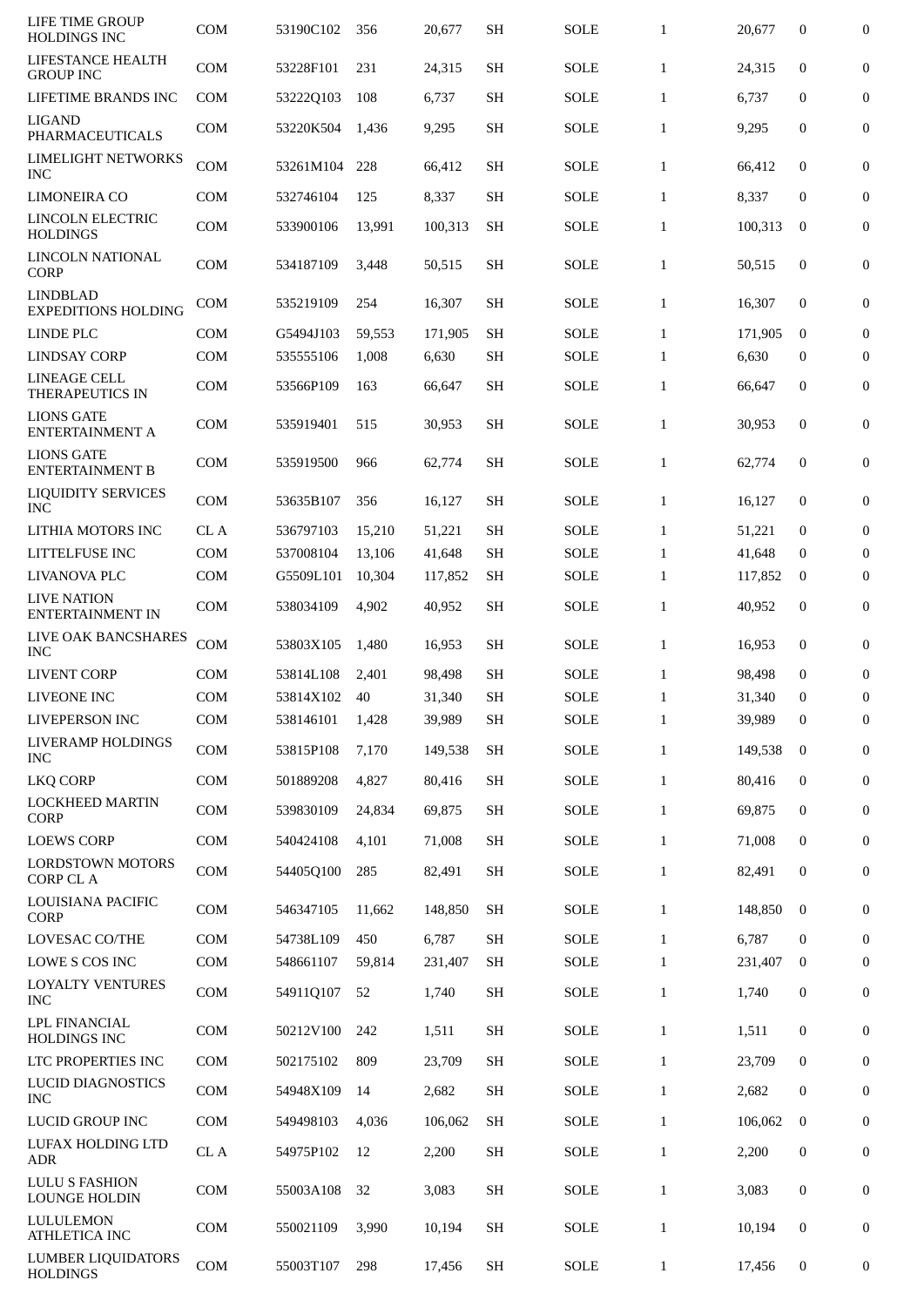| LUMEN TECHNOLOGIES                                 | COM        | 550241103     | 3,430  | 273,291 | <b>SH</b> | <b>SOLE</b> | $\mathbf{1}$ | 273.291 | $\mathbf{0}$     | $\boldsymbol{0}$ |
|----------------------------------------------------|------------|---------------|--------|---------|-----------|-------------|--------------|---------|------------------|------------------|
| <b>INC</b><br><b>LUMENTUM HOLDINGS</b>             |            |               |        |         |           |             |              |         |                  |                  |
| <b>INC</b>                                         | <b>COM</b> | 55024U109     | 12,933 | 122,271 | <b>SH</b> | <b>SOLE</b> | $\mathbf{1}$ | 122,271 | $\mathbf{0}$     | $\mathbf{0}$     |
| LUNA INNOVATIONS INC COM                           |            | 550351100     | 138    | 16,398  | <b>SH</b> | <b>SOLE</b> | $\mathbf{1}$ | 16,398  | $\mathbf{0}$     | $\mathbf{0}$     |
| <b>LUTHER BURBANK</b><br><b>CORP</b>               | <b>COM</b> | 550550107     | 115    | 8,214   | <b>SH</b> | <b>SOLE</b> | $\mathbf{1}$ | 8,214   | $\mathbf{0}$     | 0                |
| LUXFER HOLDINGS PLC                                | <b>COM</b> | G5698W116 283 |        | 14,639  | <b>SH</b> | <b>SOLE</b> | $\mathbf{1}$ | 14,639  | $\mathbf{0}$     | $\overline{0}$   |
| LXP INDUSTRIAL TRUST COM                           |            | 529043101     | 2,659  | 170,226 | <b>SH</b> | <b>SOLE</b> | $\mathbf{1}$ | 170,226 | $\mathbf{0}$     | $\boldsymbol{0}$ |
| <b>LYELL</b><br><b>IMMUNOPHARMA INC</b>            | <b>COM</b> | 55083R104     | 97     | 12,558  | <b>SH</b> | <b>SOLE</b> | $\mathbf{1}$ | 12,558  | $\mathbf{0}$     | 0                |
| LYFT INC A                                         | <b>COM</b> | 55087P104     | 236    | 5,516   | <b>SH</b> | <b>SOLE</b> | $\mathbf{1}$ | 5,516   | $\mathbf{0}$     | $\boldsymbol{0}$ |
| <b>LYONDELLBASELL</b><br><b>INDUCLA</b>            | CL A       | N53745100     | 7,399  | 80,228  | <b>SH</b> | <b>SOLE</b> | $\mathbf{1}$ | 80,228  | $\mathbf{0}$     | 0                |
| <b>M &amp; T BANK CORP</b>                         | <b>COM</b> | 55261F104     | 5,838  | 38,012  | <b>SH</b> | <b>SOLE</b> | $\mathbf{1}$ | 38,012  | $\mathbf{0}$     | $\mathbf{0}$     |
| M/I HOMES INC                                      | <b>COM</b> | 55305B101     | 1,083  | 17,417  | SH        | <b>SOLE</b> | $\mathbf{1}$ | 17,417  | $\bf{0}$         | $\bf{0}$         |
| MACATAWA BANK CORP COM                             |            | 554225102     | 123    | 13,963  | <b>SH</b> | <b>SOLE</b> | 1            | 13,963  | $\mathbf{0}$     | $\boldsymbol{0}$ |
| <b>MACERICH CO/THE</b>                             | <b>COM</b> | 554382101     | 8,150  | 471,663 | <b>SH</b> | <b>SOLE</b> | $\mathbf{1}$ | 471,663 | $\bf{0}$         | $\boldsymbol{0}$ |
| <b>MACOM TECHNOLOGY</b><br><b>SOLUTIONS H</b>      | <b>COM</b> | 55405Y100     | 2,026  | 25,880  | <b>SH</b> | <b>SOLE</b> | $\mathbf{1}$ | 25,880  | $\mathbf{0}$     | $\boldsymbol{0}$ |
| <b>MACROGENICS INC</b>                             | <b>COM</b> | 556099109     | 512    | 31,909  | <b>SH</b> | <b>SOLE</b> | $\mathbf{1}$ | 31,909  | $\Omega$         | $\mathbf{0}$     |
| <b>MACY S INC</b>                                  | <b>COM</b> | 55616P104     | 17,996 | 687,407 | <b>SH</b> | <b>SOLE</b> | $\mathbf{1}$ | 687,407 | $\bf{0}$         | 0                |
| <b>MADISON SQUARE</b><br><b>GARDEN ENTERT</b>      | CL A       | 55826T102     | 976    | 13,879  | SH        | <b>SOLE</b> | $\mathbf{1}$ | 13,879  | $\mathbf{0}$     | $\boldsymbol{0}$ |
| <b>MADISON SQUARE</b><br><b>GARDEN SPORTS</b>      | CL A       | 55825T103     | 46     | 263     | <b>SH</b> | <b>SOLE</b> | $\mathbf{1}$ | 263     | $\boldsymbol{0}$ | $\boldsymbol{0}$ |
| MADRIGAL<br>PHARMACEUTICALS<br><b>INC</b>          | <b>COM</b> | 558868105     | 530    | 6,257   | SH        | <b>SOLE</b> | $\mathbf{1}$ | 6,257   | $\mathbf{0}$     | $\boldsymbol{0}$ |
| <b>MAGELLAN HEALTH</b><br><b>INC</b>               | <b>COM</b> | 559079207     | 1,368  | 14,399  | SH        | <b>SOLE</b> | $\mathbf{1}$ | 14,399  | $\mathbf{0}$     | $\boldsymbol{0}$ |
| <b>MAGENTA</b><br>THERAPEUTICS INC                 | <b>COM</b> | 55910K108     | 70     | 15,899  | <b>SH</b> | <b>SOLE</b> | $\mathbf{1}$ | 15,899  | $\mathbf{0}$     | $\mathbf{0}$     |
| MAGNITE INC                                        | <b>COM</b> | 55955D100     | 1,208  | 69,016  | <b>SH</b> | <b>SOLE</b> | $\mathbf{1}$ | 69,016  | $\mathbf{0}$     | 0                |
| MAGNOLIA OIL & GAS<br><b>CORP A</b>                | <b>COM</b> | 559663109     | 1,446  | 76,648  | <b>SH</b> | SOLE        | $\mathbf{1}$ | 76,648  | 0                | $\overline{0}$   |
| MAIDEN HOLDINGS LTD                                | LTD SHS    | G5753U112     | 113    | 36,944  | <b>SH</b> | <b>SOLE</b> | $\mathbf{1}$ | 36,944  | $\mathbf{0}$     | $\boldsymbol{0}$ |
| <b>MALIBU BOATS INC A</b>                          | <b>COM</b> | 56117J100     | 757    | 11,014  | <b>SH</b> | <b>SOLE</b> | $\mathbf{1}$ | 11,014  | $\bf{0}$         | $\mathbf{0}$     |
| <b>MANDIANT INC</b>                                | <b>COM</b> | 562662106     | 54     | 3,083   | <b>SH</b> | SOLE        | $\mathbf{1}$ | 3,083   | $\mathbf{0}$     | $\boldsymbol{0}$ |
| <b>MANHATTAN</b><br><b>ASSOCIATES INC</b>          | COM        | 562750109     | 16,683 | 107,296 | <b>SH</b> | <b>SOLE</b> | $\mathbf{1}$ | 107,296 | $\bf{0}$         | 0                |
| MANITOWOC COMPANY<br><b>INC</b>                    | <b>COM</b> | 563571405     | 339    | 18,245  | <b>SH</b> | <b>SOLE</b> | $\mathbf{1}$ | 18,245  | $\mathbf{0}$     | $\bf{0}$         |
| <b>MANNKIND CORP</b>                               | <b>COM</b> | 56400P706     | 573    | 131,219 | <b>SH</b> | <b>SOLE</b> | $\mathbf{1}$ | 131,219 | $\mathbf{0}$     | $\mathbf{0}$     |
| MANPOWERGROUP INC                                  | <b>COM</b> | 56418H100     | 8,928  | 91,727  | <b>SH</b> | <b>SOLE</b> | $\mathbf{1}$ | 91,727  | $\mathbf{0}$     | 0                |
| <b>MANTECH</b><br><b>INTERNATIONAL CORP</b>        | <b>COM</b> | 564563104     | 1,217  | 16,685  | <b>SH</b> | <b>SOLE</b> | $\mathbf{1}$ | 16,685  | 0                | 0                |
| A<br><b>MARATHON DIGITAL</b><br><b>HOLDINGS IN</b> | <b>COM</b> | 565788106     | 1,667  | 50,736  | <b>SH</b> | <b>SOLE</b> | $\mathbf{1}$ | 50,736  | $\mathbf{0}$     | $\boldsymbol{0}$ |
| <b>MARATHON OIL CORP</b>                           | <b>COM</b> | 565849106     | 3,776  | 229,955 | SН        | <b>SOLE</b> | $\mathbf{1}$ | 229,955 | $\bf{0}$         | $\bf{0}$         |
| <b>MARATHON</b>                                    | COM        | 56585A102     | 11,637 | 181,855 | <b>SH</b> | <b>SOLE</b> | $\mathbf{1}$ | 181,855 | $\bf{0}$         | 0                |
| PETROLEUM CORP<br>MARAVAI LIFESCIENCES             | $\rm CL$ A | 56600D107     | 87     | 2,083   | <b>SH</b> | <b>SOLE</b> | $\mathbf{1}$ | 2,083   | 0                | $\mathbf{0}$     |
| <b>HLDGS A</b><br><b>MARCUS &amp; MILLICHAP</b>    | <b>COM</b> | 566324109     | 748    | 14,533  | SН        | <b>SOLE</b> | $\mathbf{1}$ | 14,533  | $\mathbf{0}$     | $\mathbf{0}$     |
| <b>INC</b>                                         |            |               |        |         |           |             |              |         |                  |                  |
| <b>MARCUS CORPORATION</b>                          | <b>COM</b> | 566330106     | 247    | 13,810  | <b>SH</b> | <b>SOLE</b> | $\mathbf{1}$ | 13,810  | $\mathbf{0}$     | 0                |
| <b>MARINE PRODUCTS</b><br><b>CORP</b>              | COM        | 568427108     | 54     | 4,328   | <b>SH</b> | <b>SOLE</b> | $\mathbf{1}$ | 4,328   | $\bf{0}$         | 0                |
| <b>MARINEMAX INC</b>                               | <b>COM</b> | 567908108     | 761    | 12,888  | <b>SH</b> | <b>SOLE</b> | $\mathbf{1}$ | 12,888  | $\mathbf{0}$     | 0                |
| <b>MARINUS</b><br>PHARMACEUTICALS<br><b>INC</b>    | COM        | 56854Q200     | 233    | 19,628  | <b>SH</b> | <b>SOLE</b> | $\mathbf{1}$ | 19,628  | 0                | 0                |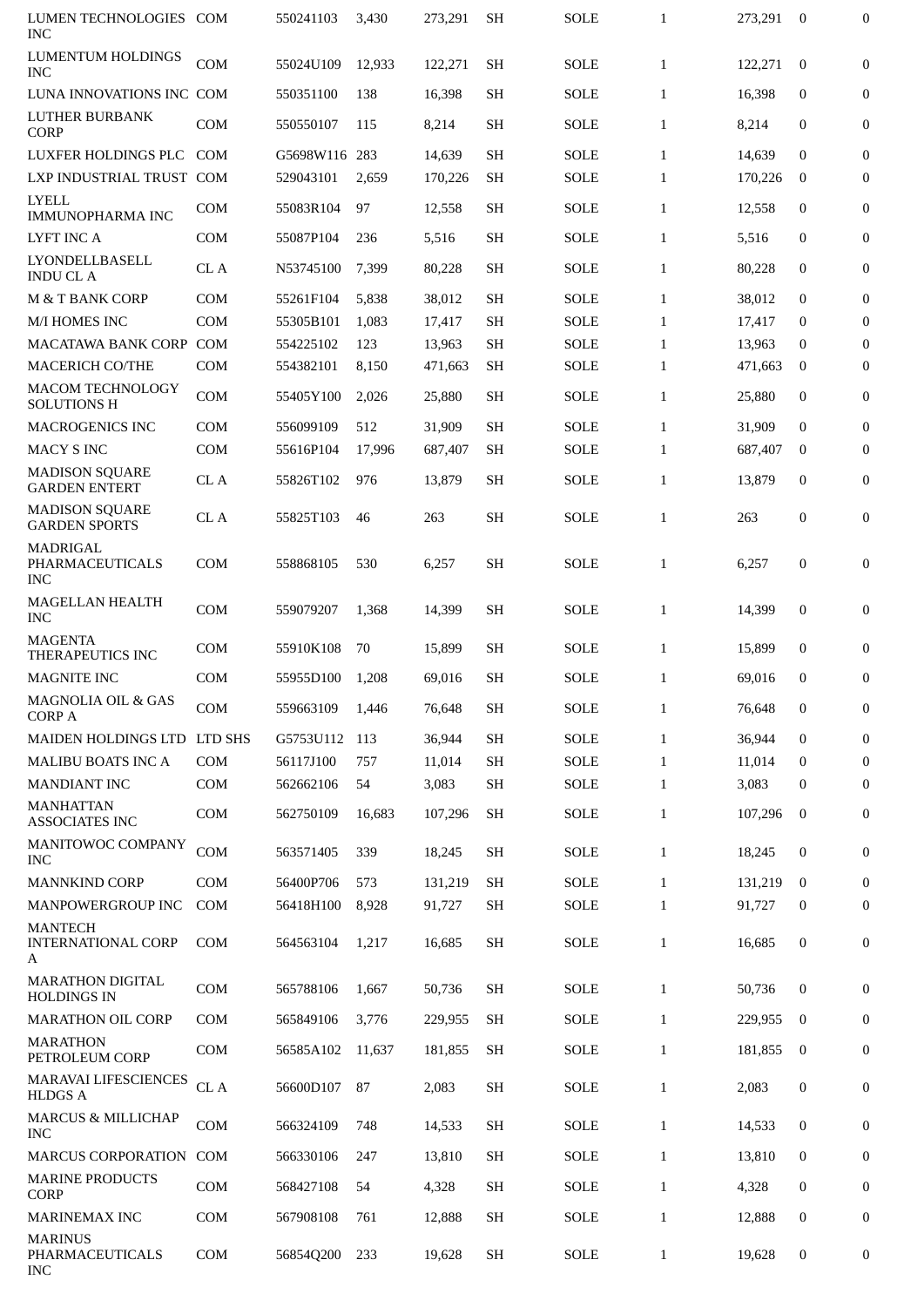| <b>MARKEL CORP</b>                            | <b>COM</b> | 570535104 | 202     | 164          | <b>SH</b> | <b>SOLE</b> | $\mathbf{1}$ | 164         | 0                | $\boldsymbol{0}$ |
|-----------------------------------------------|------------|-----------|---------|--------------|-----------|-------------|--------------|-------------|------------------|------------------|
| <b>MARKETAXESS</b><br><b>HOLDINGS INC</b>     | <b>COM</b> | 57060D108 | 5.415   | 13,166       | <b>SH</b> | <b>SOLE</b> | $\mathbf{1}$ | 13,166      | $\mathbf{0}$     | $\boldsymbol{0}$ |
| <b>MARLIN BUSINESS</b><br><b>SERVICES INC</b> | <b>COM</b> | 571157106 | 100     | 4,316        | <b>SH</b> | <b>SOLE</b> | $\mathbf{1}$ | 4,316       | $\mathbf{0}$     | 0                |
| <b>MARRIOTT</b><br><b>INTERNATIONAL CL A</b>  | CL A       | 571903202 | 16,336  | 98,863       | <b>SH</b> | <b>SOLE</b> | $\mathbf{1}$ | 98,863      | $\mathbf{0}$     | 0                |
| <b>MARRIOTT VACATIONS</b><br><b>WORLD</b>     | <b>COM</b> | 57164Y107 | 12.170  | 72,023       | <b>SH</b> | <b>SOLE</b> | $\mathbf{1}$ | 72,023      | $\mathbf{0}$     | 0                |
| <b>MARRONE BIO</b><br><b>INNOVATIONS INC</b>  | COM        | 57165B106 | 39      | 53,809       | SH        | SOLE        | $\mathbf{1}$ | 53,809      | $\mathbf{0}$     | $\boldsymbol{0}$ |
| <b>MARSH &amp; MCLENNAN</b><br>COS            | <b>COM</b> | 571748102 | 29,713  | 170,942      | <b>SH</b> | <b>SOLE</b> | $\mathbf{1}$ | 170,942     | $\mathbf{0}$     | $\boldsymbol{0}$ |
| <b>MARTEN TRANSPORT</b><br><b>LTD</b>         | COM        | 573075108 | 621     | 36,203       | <b>SH</b> | SOLE        | $\mathbf{1}$ | 36,203      | $\mathbf{0}$     | $\mathbf{0}$     |
| <b>MARTIN MARIETTA</b><br><b>MATERIALS</b>    | COM        | 573284106 | 8,277   | 18,789       | <b>SH</b> | SOLE        | $\mathbf{1}$ | 18,789      | $\mathbf{0}$     | $\mathbf{0}$     |
| <b>MARVELL</b><br><b>TECHNOLOGY INC</b>       | <b>COM</b> | 573874104 | 5,412   | 61,862       | <b>SH</b> | SOLE        | $\mathbf{1}$ | 61,862      | $\mathbf{0}$     | $\mathbf{0}$     |
| <b>MASCO CORP</b>                             | <b>COM</b> | 574599106 | 5,145   | 73,268       | <b>SH</b> | <b>SOLE</b> | $\mathbf{1}$ | 73,268      | $\mathbf{0}$     | $\boldsymbol{0}$ |
| <b>MASIMO CORP</b>                            | <b>COM</b> | 574795100 | 25,240  | 86,207       | <b>SH</b> | <b>SOLE</b> | $\mathbf{1}$ | 86,207      | $\bf{0}$         | $\mathbf{0}$     |
| <b>MASONITE</b><br><b>INTERNATIONAL CORP</b>  | <b>COM</b> | 575385109 | 1,493   | 12,662       | <b>SH</b> | <b>SOLE</b> | $\mathbf{1}$ | 12,662      | $\mathbf{0}$     | $\boldsymbol{0}$ |
| <b>MASTEC INC</b>                             | <b>COM</b> | 576323109 | 8,928   | 96,745       | SH        | <b>SOLE</b> | $\mathbf{1}$ | 96,745      | $\mathbf{0}$     | $\mathbf{0}$     |
| <b>MASTERCARD INC A</b>                       | COM        | 57636Q104 | 103,770 | 288,796      | <b>SH</b> | <b>SOLE</b> | $\mathbf{1}$ | 288,796     | $\bf{0}$         | $\mathbf{0}$     |
| <b>MASTERCRAFT BOAT</b><br><b>HOLDINGS IN</b> | <b>COM</b> | 57637H103 | 283     | 9,992        | SH        | SOLE        | $\mathbf{1}$ | 9,992       | $\mathbf{0}$     | $\mathbf{0}$     |
| <b>MATADOR RESOURCES</b><br>CO                | <b>COM</b> | 576485205 | 2,485   | 67,308       | <b>SH</b> | SOLE        | $\mathbf{1}$ | 67,308      | $\mathbf{0}$     | $\mathbf{0}$     |
| <b>MATCH GROUP INC</b>                        | <b>COM</b> | 57667L107 | 13,779  | 104,191      | <b>SH</b> | <b>SOLE</b> | $\mathbf{1}$ | 104,191     | $\mathbf{0}$     | $\boldsymbol{0}$ |
| <b>MATERION CORP</b>                          | <b>COM</b> | 576690101 | 1,140   | 12,394       | <b>SH</b> | <b>SOLE</b> | $\mathbf{1}$ | 12,394      | $\mathbf{0}$     | $\bf{0}$         |
| <b>MATRIX SERVICE CO</b>                      | <b>COM</b> | 576853105 | 104     | 13,845       | <b>SH</b> | <b>SOLE</b> | $\mathbf{1}$ | 13,845      | $\mathbf{0}$     | $\boldsymbol{0}$ |
| <b>MATSON INC</b>                             | <b>COM</b> | 57686G105 | 2,280   | 25,321       | <b>SH</b> | <b>SOLE</b> | $\mathbf{1}$ | 25,321      | $\bf{0}$         | 0                |
| <b>MATTEL INC</b>                             | <b>COM</b> | 577081102 | 12,835  | 595,327      | <b>SH</b> | <b>SOLE</b> | $\mathbf{1}$ | 595,327     | $\mathbf{0}$     | $\boldsymbol{0}$ |
| MATTHEWS INTL CORP<br><b>CLASS A</b>          | <b>COM</b> | 577128101 | 692     | 18,867       | <b>SH</b> | <b>SOLE</b> | $\mathbf{1}$ | 18,867      | 0                | $\mathbf{0}$     |
| <b>MAXAR TECHNOLOGIES</b><br><b>INC</b>       | COM        | 57778K105 | 1,138   | 38,544       | <b>SH</b> | <b>SOLE</b> | $\mathbf{1}$ | 38,544      | $\boldsymbol{0}$ | 0                |
| MAXCYTE INC                                   | <b>COM</b> | 57777K106 | 520     | 50,999       | <b>SH</b> | <b>SOLE</b> | $\mathbf{1}$ | 50,999      | $\mathbf{0}$     | $\boldsymbol{0}$ |
| <b>MAXIMUS INC</b>                            | COM        | 577933104 | 10,827  | 135,895      | <b>SH</b> | SOLE        | $\mathbf{1}$ | 135,895     | $\bf{0}$         | 0                |
| <b>MAXLINEAR INC</b>                          | <b>COM</b> | 57776J100 | 3,251   | 43,123       | <b>SH</b> | <b>SOLE</b> | $\mathbf{1}$ | 43,123      | 0                | 0                |
| <b>MAYVILLE</b><br><b>ENGINEERING CO INC</b>  | <b>COM</b> | 578605107 | 71      | 4,761        | <b>SH</b> | <b>SOLE</b> | $\mathbf{1}$ | 4,761       | $\boldsymbol{0}$ | $\boldsymbol{0}$ |
| <b>MBIA INC</b>                               | <b>COM</b> | 55262C100 | 402     | 25,482       | <b>SH</b> | <b>SOLE</b> | $\mathbf{1}$ | 25,482      | $\mathbf{0}$     | 0                |
| MCAFEE CORP CLASS A                           | CL A       | 579063108 | 36      | 1,390        | <b>SH</b> | <b>SOLE</b> | $\mathbf{1}$ | 1,390       | 0                | $\boldsymbol{0}$ |
| MCCORMICK & CO NON<br><b>VTG SHRS</b>         | COM        | 579780206 | 8,519   | 88,182       | <b>SH</b> | <b>SOLE</b> | $\mathbf{1}$ | 88,182      | $\bf{0}$         | $\boldsymbol{0}$ |
| MCDONALD S CORP                               | COM        | 580135101 | 68,573  | 255,801      | <b>SH</b> | <b>SOLE</b> | $\mathbf{1}$ | 255,801     | $\bf{0}$         | $\boldsymbol{0}$ |
| MCGRATH RENTCORP                              | COM        | 580589109 | 1,030   | 12,837       | <b>SH</b> | <b>SOLE</b> | $\mathbf{1}$ | 12,837      | $\bf{0}$         | $\mathbf{0}$     |
| <b>MCKESSON CORP</b>                          | <b>COM</b> | 58155Q103 | 11,258  | 45,291       | <b>SH</b> | SOLE        | $\mathbf{1}$ | 45,291      | $\mathbf{0}$     | 0                |
| MDC HOLDINGS INC                              | COM        | 552676108 | 1,939   | 34,725       | SH        | <b>SOLE</b> | $\mathbf{1}$ | 34,725      | $\mathbf{0}$     | $\boldsymbol{0}$ |
| <b>MDU RESOURCES</b><br><b>GROUP INC</b>      | COM        | 552690109 | 10,605  | 343,873      | <b>SH</b> | <b>SOLE</b> | $\mathbf{1}$ | 343,873     | $\bf{0}$         | 0                |
| MEDAVAIL HOLDINGS<br><b>INC</b>               | COM        | 58406B103 | 9       | 6,384        | <b>SH</b> | <b>SOLE</b> | $\mathbf{1}$ | 6,384       | $\boldsymbol{0}$ | $\boldsymbol{0}$ |
| MEDIAALPHA INC<br><b>CLASS A</b>              | CL A       | 58450V104 | 174     | 11,272       | <b>SH</b> | <b>SOLE</b> | $\mathbf{1}$ | 11,272      | $\boldsymbol{0}$ | 0                |
| MEDICAL PROPERTIES<br>TRUST INC               | COM        | 58463J304 | 23,828  | 1,008,362 SH |           | <b>SOLE</b> | $\mathbf{1}$ | 1,008,362 0 |                  | $\boldsymbol{0}$ |
| MEDIFAST INC                                  | <b>COM</b> | 58470H101 | 1,467   | 7,004        | <b>SH</b> | SOLE        | $\mathbf{1}$ | 7,004       | $\boldsymbol{0}$ | $\boldsymbol{0}$ |
| MEDNAX INC                                    | COM        | 58502B106 | 1,281   | 47,080       | SH        | <b>SOLE</b> | $\mathbf{1}$ | 47,080      | 0                | 0                |
| MEDPACE HOLDINGS<br><b>INC</b>                | COM        | 58506Q109 | 13,869  | 63,723       | <b>SH</b> | SOLE        | $\mathbf{1}$ | 63,723      | $\bf{0}$         | 0                |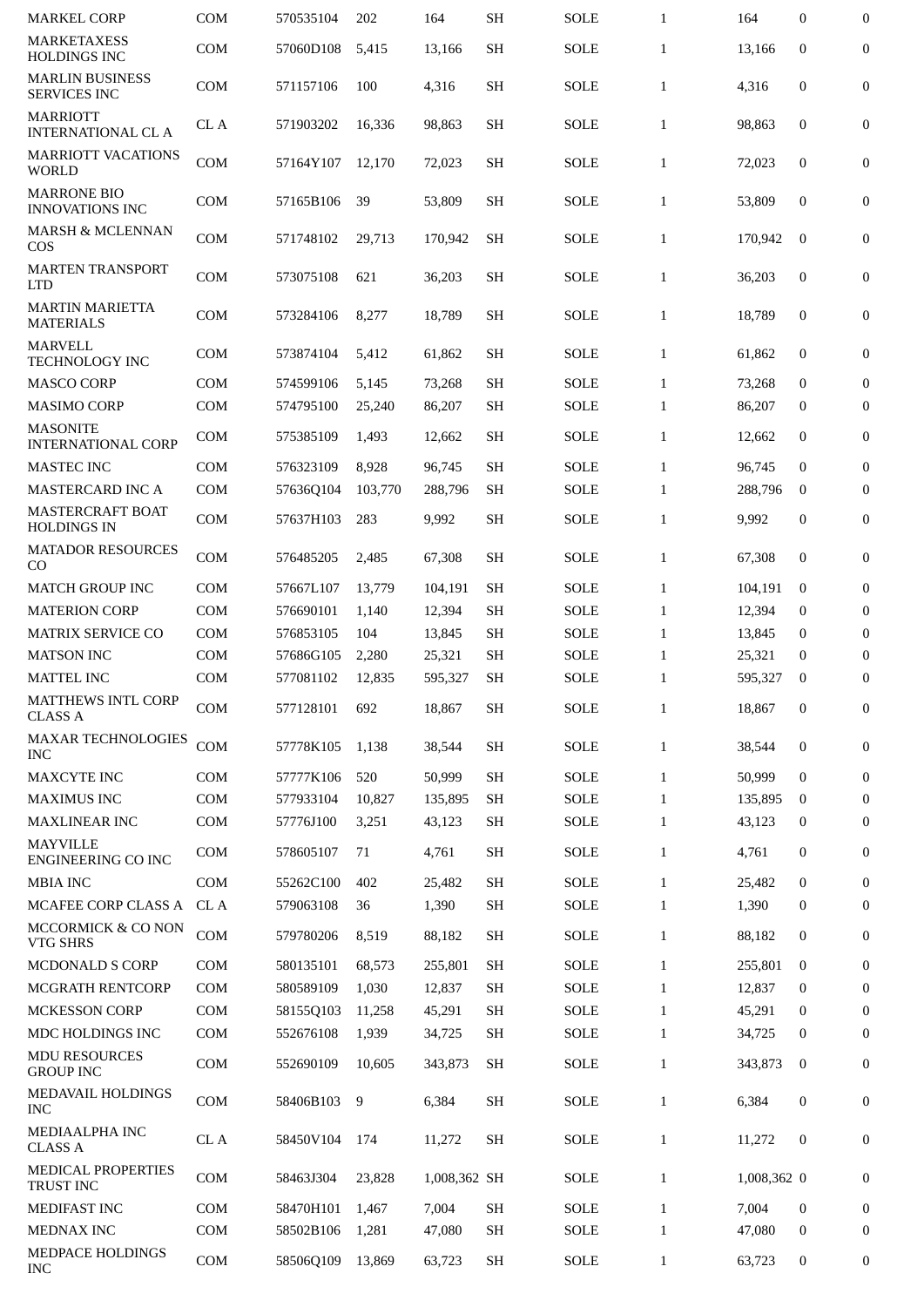| <b>MEDTRONIC PLC</b>                            | <b>COM</b> | G5960L103 | 39,634  | 383,127      | <b>SH</b> | <b>SOLE</b> | $\mathbf{1}$ | 383,127     | $\mathbf{0}$   | $\overline{0}$   |
|-------------------------------------------------|------------|-----------|---------|--------------|-----------|-------------|--------------|-------------|----------------|------------------|
| MEI PHARMA INC                                  | <b>COM</b> | 55279B202 | 154     | 57,612       | <b>SH</b> | <b>SOLE</b> | $\mathbf{1}$ | 57,612      | $\bf{0}$       | 0                |
| <b>MEIRAGTX HOLDINGS</b><br><b>PLC</b>          | <b>COM</b> | G59665102 | 376     | 15,830       | <b>SH</b> | <b>SOLE</b> | $\mathbf{1}$ | 15,830      | $\mathbf{0}$   | $\overline{0}$   |
| <b>MELCO RESORTS &amp;</b><br><b>ENTERT ADR</b> | ADR        | 585464100 | 310     | 30,499       | <b>SH</b> | SOLE        | $\mathbf{1}$ | 30,499      | $\mathbf{0}$   | $\boldsymbol{0}$ |
| MERCADOLIBRE INC                                | <b>COM</b> | 58733R102 | 4,384   | 3,251        | <b>SH</b> | <b>SOLE</b> | $\mathbf{1}$ | 3,251       | $\mathbf{0}$   | $\boldsymbol{0}$ |
| <b>MERCANTILE BANK</b><br><b>CORP</b>           | <b>COM</b> | 587376104 | 286     | 8,152        | <b>SH</b> | <b>SOLE</b> | $\mathbf{1}$ | 8,152       | $\mathbf{0}$   | 0                |
| <b>MERCER</b><br><b>INTERNATIONAL INC</b>       | <b>COM</b> | 588056101 | 37      | 3,086        | <b>SH</b> | <b>SOLE</b> | $\mathbf{1}$ | 3,086       | $\mathbf{0}$   | 0                |
| <b>MERCHANTS</b><br><b>BANCORP/IN</b>           | <b>COM</b> | 58844R108 | 248     | 5,233        | <b>SH</b> | <b>SOLE</b> | $\mathbf{1}$ | 5,233       | $\mathbf{0}$   | 0                |
| MERCK & CO. INC.                                | <b>COM</b> | 58933Y105 | 55,111  | 719,090      | <b>SH</b> | SOLE        | $\mathbf{1}$ | 719,090     | $\mathbf{0}$   | $\mathbf{0}$     |
| <b>MERCURY GENERAL</b><br><b>CORP</b>           | <b>COM</b> | 589400100 | 2,385   | 44,948       | <b>SH</b> | <b>SOLE</b> | $\mathbf{1}$ | 44,948      | $\mathbf{0}$   | $\boldsymbol{0}$ |
| MERCURY SYSTEMS INC COM                         |            | 589378108 | 5,274   | 95,788       | <b>SH</b> | <b>SOLE</b> | $\mathbf{1}$ | 95,788      | $\mathbf{0}$   | $\mathbf{0}$     |
| <b>MERIDIAN BIOSCIENCE</b><br><b>INC</b>        | <b>COM</b> | 589584101 | 530     | 25,984       | <b>SH</b> | <b>SOLE</b> | $\mathbf{1}$ | 25,984      | $\mathbf{0}$   | 0                |
| MERIDIANLINK INC                                | <b>COM</b> | 58985J105 | 145     | 6,727        | <b>SH</b> | <b>SOLE</b> | $\mathbf{1}$ | 6,727       | 0              | $\boldsymbol{0}$ |
| <b>MERIT MEDICAL</b><br><b>SYSTEMS INC</b>      | <b>COM</b> | 589889104 | 1,942   | 31,173       | <b>SH</b> | <b>SOLE</b> | $\mathbf{1}$ | 31,173      | $\mathbf{0}$   | $\mathbf{0}$     |
| <b>MERITAGE HOMES</b><br><b>CORP</b>            | <b>COM</b> | 59001A102 | 2,746   | 22,501       | <b>SH</b> | SOLE        | $\mathbf{1}$ | 22,501      | $\mathbf{0}$   | $\boldsymbol{0}$ |
| <b>MERITOR INC</b>                              | COM        | 59001K100 | 1,027   | 41,439       | <b>SH</b> | SOLE        | $\mathbf{1}$ | 41,439      | $\mathbf{0}$   | $\boldsymbol{0}$ |
| <b>MERSANA</b><br>THERAPEUTICS INC              | COM        | 59045L106 | 237     | 38,034       | <b>SH</b> | <b>SOLE</b> | $\mathbf{1}$ | 38,034      | $\mathbf{0}$   | 0                |
| <b>MESA AIR GROUP INC</b>                       | <b>COM</b> | 590479135 | 102     | 18,232       | <b>SH</b> | SOLE        | $\mathbf{1}$ | 18,232      | $\mathbf{0}$   | $\mathbf{0}$     |
| <b>MESA LABORATORIES</b><br><b>INC</b>          | <b>COM</b> | 59064R109 | 997     | 3,038        | <b>SH</b> | <b>SOLE</b> | $\mathbf{1}$ | 3,038       | $\mathbf{0}$   | $\overline{0}$   |
| <b>META FINANCIAL</b><br><b>GROUP INC</b>       | COM        | 59100U108 | 1,142   | 19,139       | <b>SH</b> | <b>SOLE</b> | $\mathbf{1}$ | 19,139      | $\mathbf{0}$   | $\boldsymbol{0}$ |
| META MATERIALS INC                              | <b>COM</b> | 59134N104 | 265     | 107,654      | <b>SH</b> | <b>SOLE</b> | $\mathbf{1}$ | 107,654     | $\bf{0}$       | 0                |
| META PLATFORMS INC<br><b>CLASS A</b>            | <b>COM</b> | 30303M102 | 280,793 | 834,825      | SН        | <b>SOLE</b> | $\mathbf{1}$ | 834,825     | $\bf{0}$       | $\boldsymbol{0}$ |
| <b>METHODE</b><br><b>ELECTRONICS INC</b>        | COM        | 591520200 | 1,141   | 23,215       | <b>SH</b> | <b>SOLE</b> | $\mathbf{1}$ | 23,215      | $\mathbf{0}$   | $\overline{0}$   |
| <b>METLIFE INC</b>                              | <b>COM</b> | 59156R108 | 12,719  | 203,542      | <b>SH</b> | <b>SOLE</b> | $\mathbf{1}$ | 203,542     | $\mathbf{0}$   | $\mathbf{0}$     |
| <b>METROCITY</b><br><b>BANKSHARES INC</b>       | <b>COM</b> | 59165J105 | 278     | 10,091       | <b>SH</b> | <b>SOLE</b> | $\mathbf{1}$ | 10,091      | $\mathbf{0}$   | 0                |
| METROMILE INC                                   | COM        | 591697107 | 112     | 51,185       | <b>SH</b> | <b>SOLE</b> | $\mathbf{1}$ | 51,185      | $\bf{0}$       | $\mathbf{0}$     |
| <b>METROPOLITAN BANK</b><br><b>HOLDING CO</b>   | <b>COM</b> | 591774104 | 555     | 5,211        | <b>SH</b> | <b>SOLE</b> | $\mathbf{1}$ | 5,211       | 0              | $\mathbf{0}$     |
| <b>METTLER TOLEDO</b><br><b>INTERNATIONAL</b>   | <b>COM</b> | 592688105 | 13,084  | 7,709        | <b>SH</b> | <b>SOLE</b> | $\mathbf{1}$ | 7,709       | $\mathbf{0}$   | $\mathbf{0}$     |
| MFA FINANCIAL INC                               | <b>COM</b> | 55272X102 | 1,073   | 235,302      | <b>SH</b> | <b>SOLE</b> | $\mathbf{1}$ | 235,302     | $\mathbf{0}$   | $\mathbf{0}$     |
| MGE ENERGY INC                                  | <b>COM</b> | 55277P104 | 1,593   | 19,362       | <b>SH</b> | <b>SOLE</b> | $\mathbf{1}$ | 19,362      | $\bf{0}$       | $\mathbf{0}$     |
| <b>MGIC INVESTMENT</b><br><b>CORP</b>           | COM        | 552848103 | 7,939   | 550,586      | <b>SH</b> | <b>SOLE</b> | $\mathbf{1}$ | 550,586     | $\bf{0}$       | 0                |
| <b>MGM RESORTS</b><br><b>INTERNATIONAL</b>      | <b>COM</b> | 552953101 | 5,161   | 115,000      | <b>SH</b> | SOLE        | $\mathbf{1}$ | 115,000     | $\mathbf{0}$   | $\mathbf{0}$     |
| MGP INGREDIENTS INC                             | <b>COM</b> | 55303J106 | 722     | 8,491        | <b>SH</b> | <b>SOLE</b> | $\mathbf{1}$ | 8,491       | $\mathbf{0}$   | $\mathbf{0}$     |
| <b>MICROCHIP</b><br>TECHNOLOGY INC              | <b>COM</b> | 595017104 | 18,072  | 207,579      | <b>SH</b> | <b>SOLE</b> | $\mathbf{1}$ | 207,579     | $\mathbf{0}$   | 0                |
| MICRON TECHNOLOGY<br><b>INC</b>                 | <b>COM</b> | 595112103 | 39,887  | 428,202      | <b>SH</b> | <b>SOLE</b> | $\mathbf{1}$ | 428,202     | $\overline{0}$ | 0                |
| MICROSOFT CORP                                  | <b>COM</b> | 594918104 | 899,594 | 2,674,815 SH |           | <b>SOLE</b> | $\mathbf{1}$ | 2,674,815 0 |                | 0                |
| MICROSTRATEGY INC<br>CL A                       | CL A       | 594972408 | 2,450   | 4,500        | <b>SH</b> | <b>SOLE</b> | $\mathbf{1}$ | 4,500       | $\mathbf{0}$   | $\mathbf{0}$     |
| MICROVISION INC                                 | <b>COM</b> | 594960304 | 438     | 87,355       | <b>SH</b> | <b>SOLE</b> | $\mathbf{1}$ | 87,355      | $\mathbf{0}$   | 0                |
| <b>MID AMERICA</b><br><b>APARTMENT COMM</b>     | COM        | 59522J103 | 7,968   | 34,728       | <b>SH</b> | <b>SOLE</b> | $\mathbf{1}$ | 34,728      | 0              | 0                |
| <b>MID PENN BANCORP</b><br><b>INC</b>           | COM        | 59540G107 | 239     | 7,539        | <b>SH</b> | <b>SOLE</b> | $\mathbf{1}$ | 7,539       | 0              | 0                |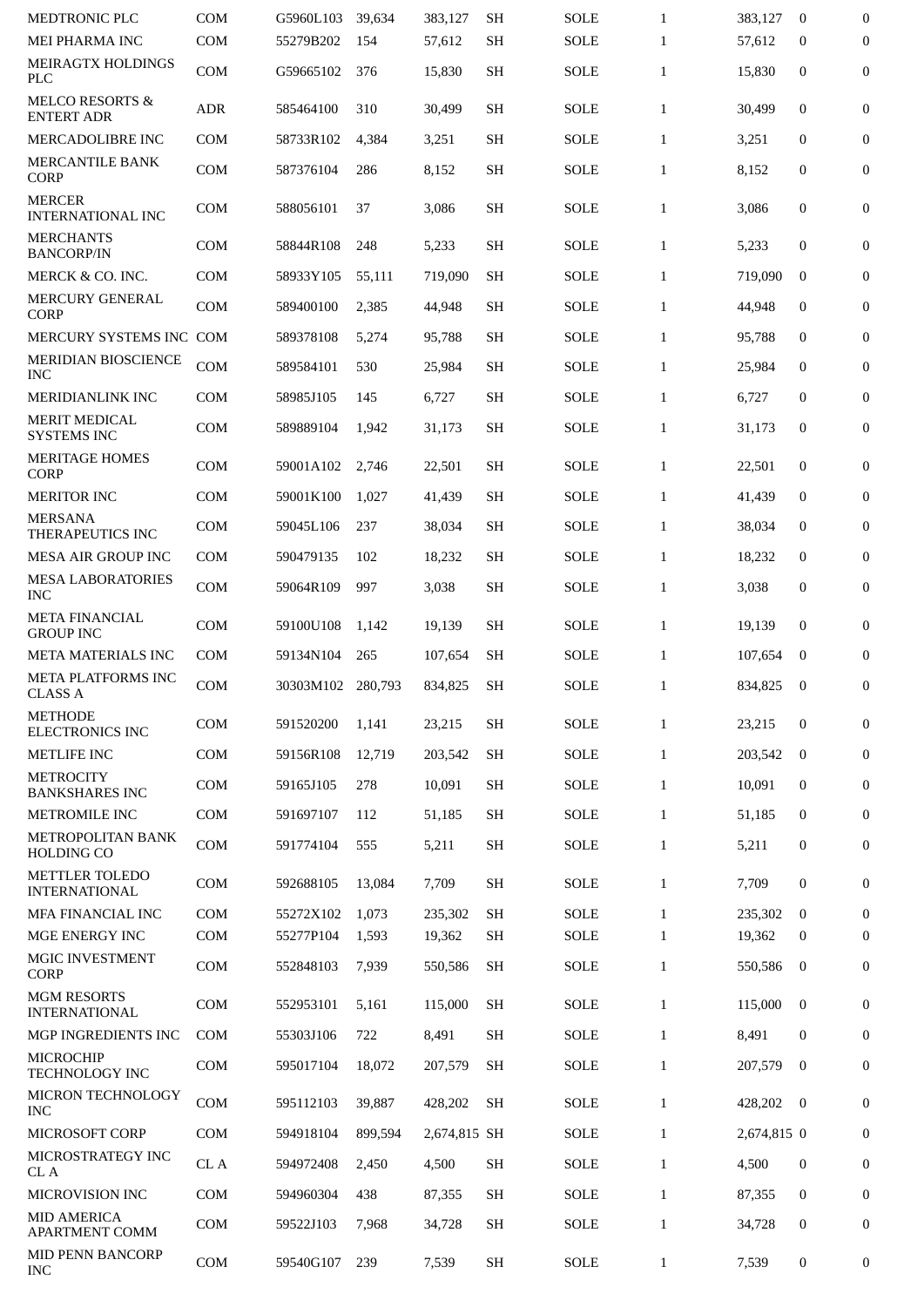| <b>MIDDLEBY CORP</b>                                    | <b>COM</b> | 596278101       | 18,535 | 94,202  | <b>SH</b> | <b>SOLE</b> | $\mathbf{1}$ | 94,202  | $\bf{0}$         | $\boldsymbol{0}$ |
|---------------------------------------------------------|------------|-----------------|--------|---------|-----------|-------------|--------------|---------|------------------|------------------|
| MIDDLESEX WATER CO                                      | <b>COM</b> | 596680108       | 1,266  | 10,523  | <b>SH</b> | <b>SOLE</b> | $\mathbf{1}$ | 10,523  | $\mathbf{0}$     | $\boldsymbol{0}$ |
| <b>MIDLAND STATES</b><br><b>BANCORP INC</b>             | <b>COM</b> | 597742105       | 280    | 11,276  | <b>SH</b> | <b>SOLE</b> | $\mathbf{1}$ | 11,276  | $\mathbf{0}$     | $\mathbf{0}$     |
| <b>MIDWESTONE</b><br><b>FINANCIAL GROUP I</b>           | <b>COM</b> | 598511103       | 245    | 7,558   | <b>SH</b> | SOLE        | $\mathbf{1}$ | 7,558   | $\bf{0}$         | 0                |
| <b>MILLER INDUSTRIES</b><br><b>INC/TENN</b>             | <b>COM</b> | 600551204       | 197    | 5,896   | <b>SH</b> | <b>SOLE</b> | $\mathbf{1}$ | 5,896   | $\mathbf{0}$     | 0                |
| MILLERKNOLL INC                                         | <b>COM</b> | 600544100       | 6,539  | 166,857 | <b>SH</b> | <b>SOLE</b> | $\mathbf{1}$ | 166,857 | $\bf{0}$         | $\boldsymbol{0}$ |
| MIMECAST LTD                                            | <b>COM</b> | G14838109       | 10,832 | 136,126 | <b>SH</b> | <b>SOLE</b> | $\mathbf{1}$ | 136,126 | $\bf{0}$         | $\boldsymbol{0}$ |
| MIMEDX GROUP INC                                        | <b>COM</b> | 602496101       | 357    | 59,034  | <b>SH</b> | <b>SOLE</b> | $\mathbf{1}$ | 59,034  | $\mathbf{0}$     | $\boldsymbol{0}$ |
| <b>MIND MEDICINE</b><br>MINDMED INC                     | <b>COM</b> | 60255C109       | 255    | 184,914 | SН        | <b>SOLE</b> | $\mathbf{1}$ | 184,914 | $\bf{0}$         | 0                |
| <b>MINERALS</b><br>TECHNOLOGIES INC                     | <b>COM</b> | 603158106       | 5,383  | 73,583  | <b>SH</b> | SOLE        | $\mathbf{1}$ | 73,583  | $\boldsymbol{0}$ | 0                |
| <b>MINK THERAPEUTICS</b><br><b>INC</b>                  | <b>COM</b> | 603693102       | 5      | 1,037   | <b>SH</b> | SOLE        | $\mathbf{1}$ | 1,037   | $\bf{0}$         | $\overline{0}$   |
| <b>MIRATI THERAPEUTICS</b><br><b>INC</b>                | <b>COM</b> | 60468T105       | 108    | 738     | <b>SH</b> | <b>SOLE</b> | $\mathbf{1}$ | 738     | $\boldsymbol{0}$ | $\mathbf{0}$     |
| <b>MIRUM</b><br>PHARMACEUTICALS<br><b>INC</b>           | <b>COM</b> | 604749101       | 31     | 1,916   | <b>SH</b> | SOLE        | $\mathbf{1}$ | 1,916   | $\bf{0}$         | $\mathbf{0}$     |
| MISSION PRODUCE INC                                     | <b>COM</b> | 60510V108       | 309    | 19,708  | <b>SH</b> | SOLE        | $\mathbf{1}$ | 19.708  | $\mathbf{0}$     | $\boldsymbol{0}$ |
| MISTER CAR WASH INC                                     | <b>COM</b> | 60646V105       | 24     | 1,331   | <b>SH</b> | <b>SOLE</b> | $\mathbf{1}$ | 1,331   | $\mathbf{0}$     | 0                |
| <b>MISTRAS GROUP INC</b>                                | <b>COM</b> | 60649T107       | 79     | 10,614  | <b>SH</b> | SOLE        | $\mathbf{1}$ | 10,614  | $\mathbf{0}$     | $\mathbf{0}$     |
| MITEK SYSTEMS INC                                       | <b>COM</b> | 606710200       | 405    | 22,806  | <b>SH</b> | <b>SOLE</b> | $\mathbf{1}$ | 22,806  | $\mathbf{0}$     | $\boldsymbol{0}$ |
| MKS INSTRUMENTS INC COM                                 |            | 55306N104       | 16,402 | 94,171  | <b>SH</b> | SOLE        | $\mathbf{1}$ | 94,171  | $\bf{0}$         | $\mathbf{0}$     |
| MOBILE TELESYSTEMS<br>PUBLIC JO                         | <b>ADR</b> | 607409109       | 42     | 5,342   | <b>SH</b> | <b>SOLE</b> | $\mathbf{1}$ | 5,342   | $\boldsymbol{0}$ | 0                |
| MODEL N INC                                             | <b>COM</b> | 607525102       | 567    | 18,868  | <b>SH</b> | <b>SOLE</b> | $\mathbf{1}$ | 18,868  | $\boldsymbol{0}$ | $\mathbf{0}$     |
| MODERNA INC                                             | <b>COM</b> | 60770K107       | 34,855 | 137,237 | SН        | SOLE        | $\mathbf{1}$ | 137,237 | $\bf{0}$         | $\bf{0}$         |
| <b>MODINE</b><br>MANUFACTURING CO                       | <b>COM</b> | 607828100       | 268    | 26,585  | <b>SH</b> | <b>SOLE</b> | $\mathbf{1}$ | 26.585  | $\mathbf{0}$     | $\boldsymbol{0}$ |
| MODIVCARE INC                                           | <b>COM</b> | 60783X104       | 1,119  | 7,547   | <b>SH</b> | <b>SOLE</b> | $\mathbf{1}$ | 7,547   | $\boldsymbol{0}$ | $\mathbf{0}$     |
| MOELIS & CO CLASS A                                     | <b>COM</b> | 60786M105 2,032 |        | 32,514  | <b>SH</b> | <b>SOLE</b> | $\mathbf{1}$ | 32,514  | $\bf{0}$         | $\overline{0}$   |
| <b>MOHAWK INDUSTRIES</b><br><b>INC</b>                  | <b>COM</b> | 608190104       | 2.953  | 16,208  | <b>SH</b> | <b>SOLE</b> | $\mathbf{1}$ | 16,208  | $\bf{0}$         | 0                |
| MOLECULAR<br><b>TEMPLATES INC</b>                       | COM        | 608550109       | 77     | 19,650  | <b>SH</b> | <b>SOLE</b> | $\mathbf{1}$ | 19,650  | $\mathbf{0}$     | $\overline{0}$   |
| MOLINA HEALTHCARE<br><b>INC</b>                         | COM        | 60855R100       | 31,435 | 98,826  | <b>SH</b> | <b>SOLE</b> | $\mathbf{1}$ | 98,826  | $\mathbf{0}$     | $\overline{0}$   |
| <b>MOLSON COORS</b><br><b>BEVERAGE CO B</b>             | CL B       | 60871R209       | 2,575  | 55,553  | <b>SH</b> | <b>SOLE</b> | $\mathbf{1}$ | 55,553  | $\mathbf{0}$     | $\overline{0}$   |
| MOMENTIVE GLOBAL<br><b>INC</b>                          | <b>COM</b> | 60878Y108       | 1,459  | 68,974  | <b>SH</b> | <b>SOLE</b> | $\mathbf{1}$ | 68,974  | $\mathbf{0}$     | $\overline{0}$   |
| <b>MONARCH CASINO &amp;</b><br><b>RESORT INC</b>        | <b>COM</b> | 609027107       | 591    | 7,987   | <b>SH</b> | <b>SOLE</b> | $\mathbf{1}$ | 7,987   | $\bf{0}$         | 0                |
| <b>MONDELEZ</b><br><b>INTERNATIONAL INC A</b>           | <b>COM</b> | 609207105       | 32,292 | 486,990 | <b>SH</b> | <b>SOLE</b> | $\mathbf{1}$ | 486,990 | $\mathbf{0}$     | $\boldsymbol{0}$ |
| <b>MONEYGRAM</b><br><b>INTERNATIONAL INC</b>            | <b>COM</b> | 60935Y208       | 375    | 47,590  | <b>SH</b> | <b>SOLE</b> | $\mathbf{1}$ | 47,590  | $\bf{0}$         | $\boldsymbol{0}$ |
| MONGODB INC                                             | <b>COM</b> | 60937P106       | 638    | 1,205   | <b>SH</b> | <b>SOLE</b> | $\mathbf{1}$ | 1,205   | $\bf{0}$         | $\overline{0}$   |
| <b>MONMOUTH REAL</b><br><b>ESTATE INV COR</b>           | COM        | 609720107       | 1,064  | 50,633  | <b>SH</b> | <b>SOLE</b> | $\mathbf{1}$ | 50,633  | $\bf{0}$         | 0                |
| MONOLITHIC POWER<br><b>SYSTEMS INC</b>                  | <b>COM</b> | 609839105       | 6,718  | 13,618  | <b>SH</b> | <b>SOLE</b> | $\mathbf{1}$ | 13,618  | $\mathbf{0}$     | 0                |
| <b>MONRO INC</b>                                        | <b>COM</b> | 610236101       | 1,177  | 20,207  | <b>SH</b> | <b>SOLE</b> | $\mathbf{1}$ | 20,207  | $\mathbf{0}$     | 0                |
| MONSTER BEVERAGE<br>CORP                                | <b>COM</b> | 61174X109       | 16,266 | 169,365 | <b>SH</b> | <b>SOLE</b> | $\mathbf{1}$ | 169,365 | $\mathbf{0}$     | $\boldsymbol{0}$ |
| MONTE ROSA<br>THERAPEUTICS INC                          | <b>COM</b> | 61225M102       | 131    | 6,410   | <b>SH</b> | <b>SOLE</b> | $\mathbf{1}$ | 6,410   | $\mathbf{0}$     | $\boldsymbol{0}$ |
| <b>MONTROSE</b><br><b>ENVIRONMENTAL</b><br><b>GROUP</b> | <b>COM</b> | 615111101       | 981    | 13,915  | <b>SH</b> | <b>SOLE</b> | $\mathbf{1}$ | 13,915  | $\mathbf{0}$     | $\boldsymbol{0}$ |
| <b>MOODY S CORP</b>                                     | COM        | 615369105       | 24,611 | 63,011  | <b>SH</b> | <b>SOLE</b> | $\mathbf{1}$ | 63,011  | $\mathbf{0}$     | 0                |
|                                                         |            |                 |        |         |           |             |              |         |                  |                  |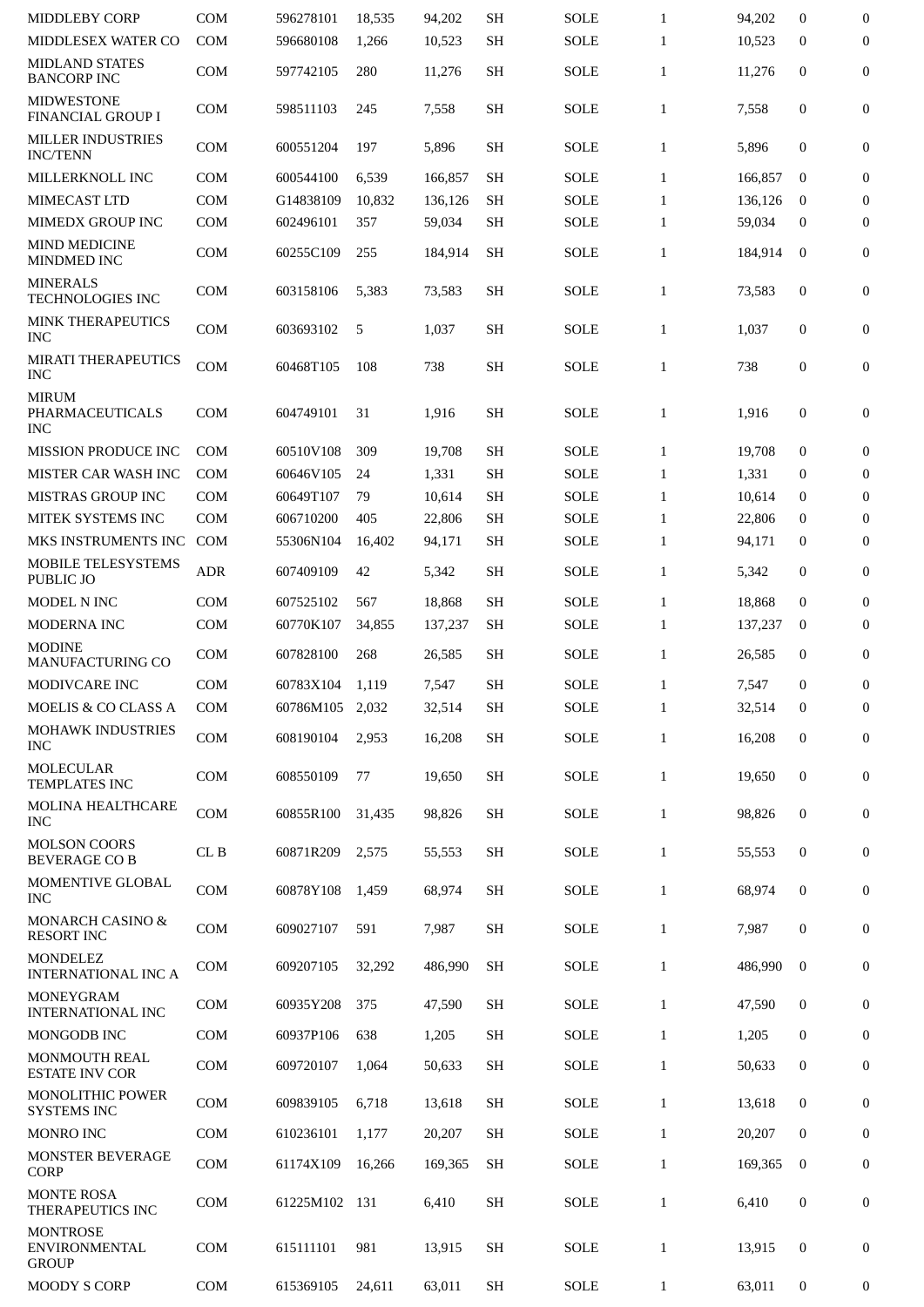| <b>MOOG INC CLASS A</b>                       | <b>COM</b> | 615394202       | 1,427  | 17,628  | <b>SH</b>           | <b>SOLE</b> | $\mathbf{1}$ | 17,628  | $\mathbf{0}$     | $\boldsymbol{0}$ |
|-----------------------------------------------|------------|-----------------|--------|---------|---------------------|-------------|--------------|---------|------------------|------------------|
| <b>MORGAN STANLEY</b>                         | <b>COM</b> | 617446448       | 48,637 | 495,490 | <b>SH</b>           | <b>SOLE</b> | $\mathbf{1}$ | 495,490 | $\mathbf{0}$     | 0                |
| MORNINGSTAR INC                               | <b>COM</b> | 617700109       | 146    | 426     | <b>SH</b>           | <b>SOLE</b> | $\mathbf{1}$ | 426     | $\boldsymbol{0}$ | $\mathbf{0}$     |
| MORPHIC HOLDING INC                           | <b>COM</b> | 61775R105       | 533    | 11,246  | <b>SH</b>           | <b>SOLE</b> | $\mathbf{1}$ | 11,246  | $\mathbf{0}$     | $\mathbf{0}$     |
| MOSAIC CO/THE                                 | <b>COM</b> | 61945C103       | 4,300  | 109,436 | <b>SH</b>           | <b>SOLE</b> | $\mathbf{1}$ | 109,436 | $\bf{0}$         | $\boldsymbol{0}$ |
| <b>MOTORCAR PARTS OF</b><br><b>AMERICA IN</b> | <b>COM</b> | 620071100       | 195    | 11,447  | <b>SH</b>           | <b>SOLE</b> | $\mathbf{1}$ | 11,447  | $\mathbf{0}$     | 0                |
| MOTOROLA SOLUTIONS<br><b>INC</b>              | COM        | 620076307       | 14.630 | 53,847  | SН                  | SOLE        | $\mathbf{1}$ | 53,847  | $\bf{0}$         | $\mathbf{0}$     |
| <b>MOVADO GROUP INC</b>                       | <b>COM</b> | 624580106       | 400    | 9,567   | <b>SH</b>           | <b>SOLE</b> | $\mathbf{1}$ | 9,567   | $\boldsymbol{0}$ | $\mathbf{0}$     |
| <b>MP MATERIALS CORP</b>                      | CL A       | 553368101       | 1,831  | 40,319  | <b>SH</b>           | <b>SOLE</b> | $\mathbf{1}$ | 40,319  | $\mathbf{0}$     | $\boldsymbol{0}$ |
| MR COOPER GROUP INC                           | COM        | 62482R107       | 1,608  | 38,639  | <b>SH</b>           | <b>SOLE</b> | $\mathbf{1}$ | 38,639  | $\boldsymbol{0}$ | $\mathbf{0}$     |
| MRC GLOBAL INC                                | <b>COM</b> | 55345K103       | 294    | 42,788  | <b>SH</b>           | <b>SOLE</b> | $\mathbf{1}$ | 42,788  | $\bf{0}$         | $\boldsymbol{0}$ |
| <b>MSA SAFETY INC</b>                         | <b>COM</b> | 553498106       | 9,322  | 61,752  | <b>SH</b>           | <b>SOLE</b> | $\mathbf{1}$ | 61,752  | $\bf{0}$         | $\bf{0}$         |
| <b>MSC INDUSTRIAL</b><br>DIRECT CO A          | <b>COM</b> | 553530106       | 6,654  | 79,158  | <b>SH</b>           | <b>SOLE</b> | $\mathbf{1}$ | 79.158  | $\mathbf{0}$     | 0                |
| <b>MSCI INC</b>                               | <b>COM</b> | 55354G100       | 19,181 | 31,306  | <b>SH</b>           | <b>SOLE</b> | $\mathbf{1}$ | 31,306  | $\mathbf{0}$     | $\boldsymbol{0}$ |
| <b>MUELLER INDUSTRIES</b><br><b>INC</b>       | <b>COM</b> | 624756102       | 2,034  | 34,258  | <b>SH</b>           | <b>SOLE</b> | $\mathbf{1}$ | 34,258  | $\mathbf{0}$     | 0                |
| <b>MUELLER WATER</b><br>PRODUCTS INC A        | COM        | 624758108       | 1,205  | 83,714  | <b>SH</b>           | <b>SOLE</b> | $\mathbf{1}$ | 83,714  | $\mathbf{0}$     | $\boldsymbol{0}$ |
| MULTIPLAN CORP                                | <b>COM</b> | 62548M100       | 897    | 202,391 | <b>SH</b>           | <b>SOLE</b> | $\mathbf{1}$ | 202,391 | $\mathbf{0}$     | 0                |
| MURPHY OIL CORP                               | <b>COM</b> | 626717102       | 8,404  | 321,866 | <b>SH</b>           | <b>SOLE</b> | $\mathbf{1}$ | 321,866 | $\bf{0}$         | $\boldsymbol{0}$ |
| MURPHY USA INC                                | <b>COM</b> | 626755102       | 10,456 | 52,478  | <b>SH</b>           | <b>SOLE</b> | $\mathbf{1}$ | 52,478  | $\boldsymbol{0}$ | $\boldsymbol{0}$ |
| <b>MUSTANG BIO INC</b>                        | <b>COM</b> | 62818Q104       | 64     | 38,698  | <b>SH</b>           | <b>SOLE</b> | $\mathbf{1}$ | 38,698  | $\boldsymbol{0}$ | $\mathbf{0}$     |
| MVB FINANCIAL CORP                            | <b>COM</b> | 553810102       | 225    | 5,416   | <b>SH</b>           | <b>SOLE</b> | $\mathbf{1}$ | 5,416   | $\mathbf{0}$     | $\bf{0}$         |
| MYERS INDUSTRIES INC COM                      |            | 628464109       | 440    | 21,969  | <b>SH</b>           | <b>SOLE</b> | $\mathbf{1}$ | 21,969  | $\mathbf{0}$     | $\boldsymbol{0}$ |
| <b>MYR GROUP</b><br><b>INC/DELAWARE</b>       | <b>COM</b> | 55405W104 1,113 |        | 10,068  | <b>SH</b>           | <b>SOLE</b> | $\mathbf{1}$ | 10,068  | 0                | 0                |
| <b>MYRIAD GENETICS INC</b>                    | <b>COM</b> | 62855J104       | 1,333  | 48,282  | <b>SH</b>           | <b>SOLE</b> | $\mathbf{1}$ | 48,282  | 0                | $\boldsymbol{0}$ |
| <b>N ABLE INC</b>                             | <b>COM</b> | 62878D100       | 5      | 425     | <b>SH</b>           | <b>SOLE</b> | $\mathbf{1}$ | 425     | $\mathbf{0}$     | $\boldsymbol{0}$ |
| N B T BANCORP INC                             | <b>COM</b> | 628778102       | 992    | 25,747  | <b>SH</b>           | <b>SOLE</b> | $\mathbf{1}$ | 25,747  | $\boldsymbol{0}$ | $\boldsymbol{0}$ |
| <b>NABORS INDUSTRIES</b><br><b>LTD</b>        | COM        | G6359F137       | 353    | 4,349   | $\operatorname{SH}$ | <b>SOLE</b> | $\mathbf{1}$ | 4,349   | $\bf{0}$         | $\mathbf{0}$     |
| <b>NANOSTRING</b><br>TECHNOLOGIES INC         | <b>COM</b> | 63009R109       | 1,018  | 24,108  | <b>SH</b>           | <b>SOLE</b> | $\mathbf{1}$ | 24,108  | $\boldsymbol{0}$ | $\boldsymbol{0}$ |
| NANTHEALTH INC                                | <b>COM</b> | 630104107       | 15     | 14,300  | <b>SH</b>           | <b>SOLE</b> | $\mathbf{1}$ | 14.300  | $\mathbf{0}$     | $\boldsymbol{0}$ |
| <b>NAPCO SECURITY</b><br><b>TECHNOLOGIES</b>  | <b>COM</b> | 630402105       | 385    | 7,705   | <b>SH</b>           | <b>SOLE</b> | $\mathbf{1}$ | 7,705   | $\bf{0}$         | 0                |
| <b>NASDAQ INC</b>                             | <b>COM</b> | 631103108       | 9,012  | 42,911  | <b>SH</b>           | <b>SOLE</b> | $\mathbf{1}$ | 42,911  | $\mathbf{0}$     | $\boldsymbol{0}$ |
| <b>NATERA INC</b>                             | <b>COM</b> | 632307104       | 144    | 1,537   | <b>SH</b>           | SOLE        | $\mathbf{1}$ | 1,537   | $\mathbf{0}$     | $\boldsymbol{0}$ |
| NATHAN S FAMOUS INC                           | <b>COM</b> | 632347100       | 88     | 1,513   | <b>SH</b>           | SOLE        | $\mathbf{1}$ | 1,513   | $\bf{0}$         | $\boldsymbol{0}$ |
| NATIONAL BANK HOLD<br>CL A                    | CL A       | 633707104       | 781    | 17,773  | <b>SH</b>           | SOLE        | $\mathbf{1}$ | 17,773  | $\bf{0}$         | $\boldsymbol{0}$ |
| NATIONAL BEVERAGE<br><b>CORP</b>              | <b>COM</b> | 635017106       | 647    | 14,270  | <b>SH</b>           | <b>SOLE</b> | $\mathbf{1}$ | 14,270  | $\boldsymbol{0}$ | $\boldsymbol{0}$ |
| NATIONAL CINEMEDIA<br><b>INC</b>              | <b>COM</b> | 635309107       | 90     | 31,943  | <b>SH</b>           | SOLE        | $\mathbf{1}$ | 31,943  | $\boldsymbol{0}$ | 0                |
| NATIONAL ENERGY<br><b>SERVICES REU</b>        | <b>COM</b> | G6375R107       | 191    | 20,179  | <b>SH</b>           | SOLE        | $\mathbf{1}$ | 20,179  | $\bf{0}$         | 0                |
| <b>NATIONAL FUEL GAS</b><br>CO                | <b>COM</b> | 636180101       | 9,857  | 154,157 | <b>SH</b>           | SOLE        | $\mathbf{1}$ | 154,157 | $\boldsymbol{0}$ | $\boldsymbol{0}$ |
| <b>NATIONAL</b><br><b>HEALTHCARE CORP</b>     | <b>COM</b> | 635906100       | 453    | 6,675   | <b>SH</b>           | SOLE        | $\mathbf{1}$ | 6,675   | $\boldsymbol{0}$ | 0                |
| <b>NATIONAL</b><br><b>INSTRUMENTS CORP</b>    | <b>COM</b> | 636518102       | 9,740  | 223,037 | <b>SH</b>           | SOLE        | $\mathbf{1}$ | 223,037 | $\mathbf{0}$     | $\mathbf{0}$     |
| NATIONAL PRESTO INDS<br><b>INC</b>            | <b>COM</b> | 637215104       | 255    | 3,107   | <b>SH</b>           | SOLE        | $\mathbf{1}$ | 3,107   | $\boldsymbol{0}$ | $\mathbf{0}$     |
| <b>NATIONAL RESEARCH</b><br><b>CORP</b>       | <b>COM</b> | 637372202       | 309    | 7,431   | <b>SH</b>           | <b>SOLE</b> | $\mathbf{1}$ | 7,431   | $\bf{0}$         | 0                |
| <b>NATIONAL RETAIL</b><br><b>PROPERTIES</b>   | <b>COM</b> | 637417106       | 14,276 | 296,980 | <b>SH</b>           | <b>SOLE</b> | $\mathbf{1}$ | 296,980 | $\mathbf{0}$     | $\boldsymbol{0}$ |
| NATIONAL STORAGE                              | COM        | 637870106       | 12,517 | 180,878 | <b>SH</b>           | SOLE        | $\mathbf{1}$ | 180,878 | $\boldsymbol{0}$ | 0                |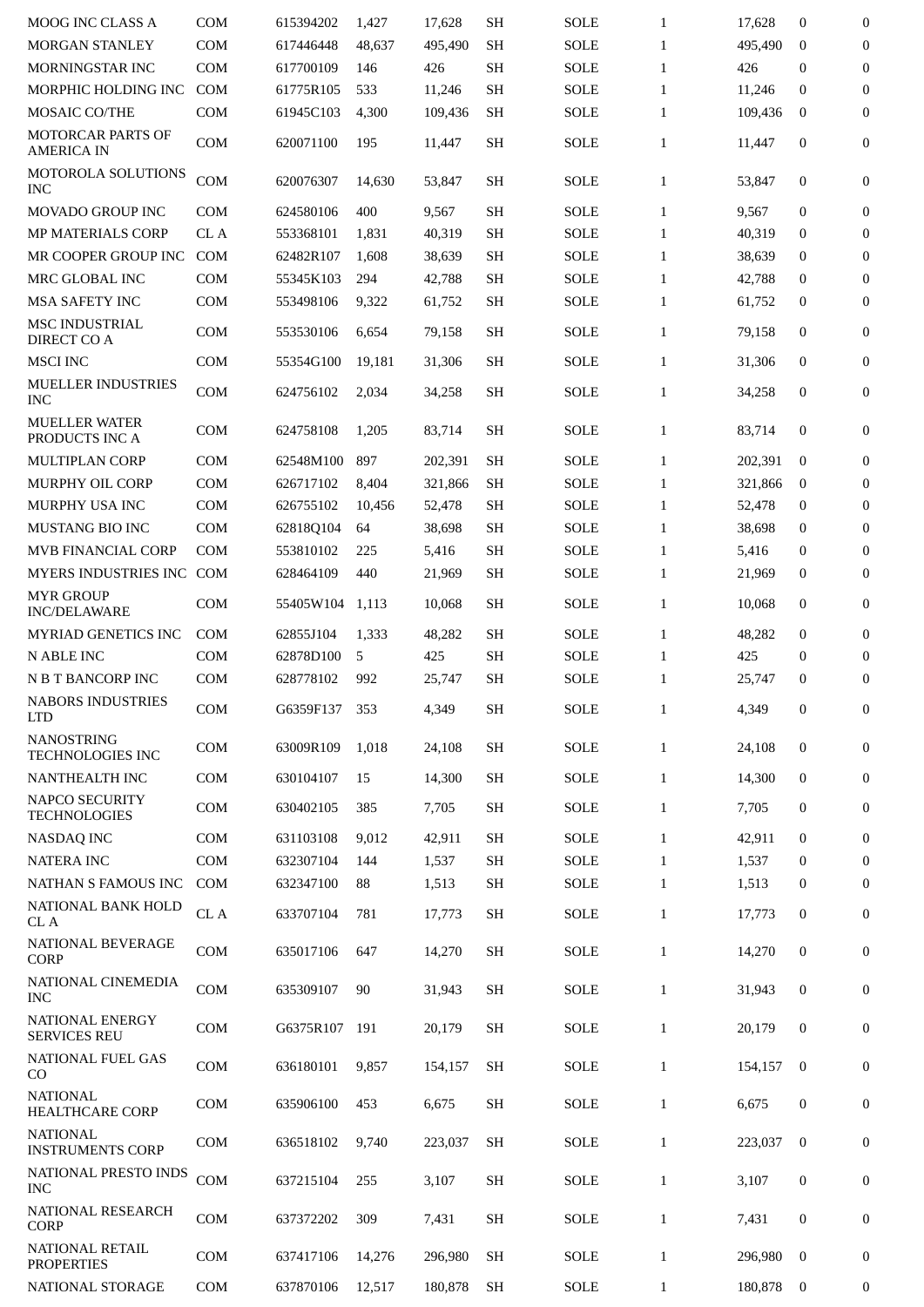| <b>AFFILIATES</b>                             |                    |           |         |         |           |             |              |         |                  |                  |
|-----------------------------------------------|--------------------|-----------|---------|---------|-----------|-------------|--------------|---------|------------------|------------------|
| NATIONAL VISION<br><b>HOLDINGS INC</b>        | COM                | 63845R107 | 2,082   | 43,386  | <b>SH</b> | <b>SOLE</b> | $\mathbf{1}$ | 43,386  | 0                | $\boldsymbol{0}$ |
| NATIONAL WESTERN<br><b>LIFE GROU A</b>        | <b>COM</b>         | 638517102 | 292     | 1,364   | <b>SH</b> | SOLE        | $\mathbf{1}$ | 1,364   | 0                | 0                |
| <b>NATL HEALTH</b><br><b>INVESTORS INC</b>    | COM                | 63633D104 | 1,337   | 23,257  | SН        | SOLE        | $\mathbf{1}$ | 23,257  | 0                | $\mathbf{0}$     |
| <b>NATURAL GROCERS BY</b><br>VITAMIN C        | <b>COM</b>         | 63888U108 | 70      | 4,902   | <b>SH</b> | SOLE        | $\mathbf{1}$ | 4,902   | 0                | $\mathbf{0}$     |
| <b>NATURES SUNSHINE</b><br>PRODS INC          | COM                | 639027101 | 117     | 6,304   | <b>SH</b> | SOLE        | $\mathbf{1}$ | 6,304   | $\bf{0}$         | 0                |
| NATUS MEDICAL INC                             | <b>COM</b>         | 639050103 | 487     | 20,543  | <b>SH</b> | SOLE        | $\mathbf{1}$ | 20,543  | $\mathbf{0}$     | 0                |
| NAUTILUS INC                                  | <b>COM</b>         | 63910B102 | 98      | 16,015  | <b>SH</b> | <b>SOLE</b> | $\mathbf{1}$ | 16,015  | $\bf{0}$         | $\mathbf{0}$     |
| <b>NAVIENT CORP</b>                           | <b>COM</b>         | 63938C108 | 7,532   | 354,936 | <b>SH</b> | <b>SOLE</b> | $\mathbf{1}$ | 354,936 | $\bf{0}$         | $\boldsymbol{0}$ |
| <b>NCINO INC</b>                              | <b>COM</b>         | 63947U107 | 58      | 1,065   | <b>SH</b> | <b>SOLE</b> | $\mathbf{1}$ | 1,065   | $\bf{0}$         | 0                |
| <b>NCR CORPORATION</b>                        | COM                | 62886E108 | 8,986   | 223,536 | <b>SH</b> | SOLE        | $\mathbf{1}$ | 223,536 | $\bf{0}$         | $\boldsymbol{0}$ |
| <b>NEENAH INC</b>                             | <b>COM</b>         | 640079109 | 474     | 10,246  | <b>SH</b> | <b>SOLE</b> | $\mathbf{1}$ | 10,246  | $\bf{0}$         | 0                |
| NEKTAR THERAPEUTICS COM                       |                    | 640268108 | 217     | 16,067  | <b>SH</b> | SOLE        | 1            | 16,067  | $\bf{0}$         | $\overline{0}$   |
| NELNET INC CL A                               | CL A               | 64031N108 | 881     | 9,022   | <b>SH</b> | <b>SOLE</b> | $\mathbf{1}$ | 9,022   | $\bf{0}$         | $\boldsymbol{0}$ |
| <b>NEOGAMES SA</b>                            | CL A               | L6673X107 | 153     | 5,497   | <b>SH</b> | SOLE        | $\mathbf{1}$ | 5,497   | $\bf{0}$         | $\boldsymbol{0}$ |
| <b>NEOGEN CORP</b>                            | <b>COM</b>         | 640491106 | 10,801  | 237,845 | SН        | <b>SOLE</b> | 1            | 237,845 | $\bf{0}$         | $\overline{0}$   |
| NEOGENOMICS INC                               | <b>COM</b>         | 64049M209 | 2,378   | 69,691  | <b>SH</b> | <b>SOLE</b> | $\mathbf{1}$ | 69,691  | 0                | 0                |
| NEOLEUKIN<br>THERAPEUTICS INC                 | <b>COM</b>         | 64049K104 | 90      | 18,712  | <b>SH</b> | SOLE        | $\mathbf{1}$ | 18,712  | 0                | $\boldsymbol{0}$ |
| NEOPHOTONICS CORP                             | <b>COM</b>         | 64051T100 | 419     | 27,252  | <b>SH</b> | <b>SOLE</b> | $\mathbf{1}$ | 27,252  | $\mathbf 0$      | 0                |
| <b>NETAPP INC</b>                             | <b>COM</b>         | 64110D104 | 9,901   | 107,627 | <b>SH</b> | <b>SOLE</b> | $\mathbf{1}$ | 107,627 | $\bf{0}$         | $\overline{0}$   |
| <b>NETEASE INC ADR</b>                        | <b>ADR</b>         | 64110W102 | 2,415   | 23,723  | <b>SH</b> | <b>SOLE</b> | 1            | 23,723  | $\bf{0}$         | $\overline{0}$   |
| <b>NETFLIX INC</b>                            | <b>COM</b>         | 64110L106 | 104,876 | 174,085 | <b>SH</b> | <b>SOLE</b> | $\mathbf{1}$ | 174,085 | $\bf{0}$         | $\boldsymbol{0}$ |
| <b>NETGEAR INC</b>                            | <b>COM</b>         | 64111Q104 | 515     | 17,635  | <b>SH</b> | <b>SOLE</b> | $\mathbf{1}$ | 17,635  | 0                | $\boldsymbol{0}$ |
| NETSCOUT SYSTEMS<br><b>INC</b>                | COM                | 64115T104 | 1,421   | 42,958  | <b>SH</b> | SOLE        | $\mathbf{1}$ | 42,958  | $\mathbf 0$      | $\mathbf{0}$     |
| <b>NETSTREIT CORP</b>                         | COM                | 64119V303 | 483     | 21,092  | <b>SH</b> | SOLE        | $\mathbf{1}$ | 21,092  | $\mathbf 0$      | 0                |
| NEUROCRINE<br><b>BIOSCIENCES INC</b>          | COM                | 64125C109 | 13,728  | 161,188 | SН        | <b>SOLE</b> | $\mathbf{1}$ | 161,188 | $\bf{0}$         | $\boldsymbol{0}$ |
| NEURONETICS INC                               | <b>COM</b>         | 64131A105 | 60      | 13,561  | <b>SH</b> | <b>SOLE</b> | $\mathbf{1}$ | 13,561  | $\bf{0}$         | $\mathbf{0}$     |
| NEUROPACE INC                                 | <b>COM</b>         | 641288105 | 38      | 3,773   | <b>SH</b> | <b>SOLE</b> | $\mathbf{1}$ | 3,773   | $\bf{0}$         | $\mathbf{0}$     |
| <b>NEVRO CORP</b>                             | COM                | 64157F103 | 1,491   | 18,387  | <b>SH</b> | <b>SOLE</b> | $\mathbf{1}$ | 18,387  | 0                | 0                |
| <b>NEW FORTRESS</b><br><b>ENERGY INC</b>      | CL A               | 644393100 | 12      | 503     | SH        | <b>SOLE</b> | $\mathbf{1}$ | 503     | 0                | 0                |
| <b>NEW JERSEY</b><br><b>RESOURCES CORP</b>    | <b>COM</b>         | 646025106 | 8,762   | 213,404 | <b>SH</b> | <b>SOLE</b> | $\mathbf{1}$ | 213,404 | $\mathbf{0}$     | 0                |
| <b>NEW ORIENTAL</b><br><b>EDUCATIO SP ADR</b> | SPON ADR 647581107 |           | 45      | 21,360  | <b>SH</b> | <b>SOLE</b> | $\mathbf{1}$ | 21,360  | 0                | 0                |
| NEW RELIC INC                                 | <b>COM</b>         | 64829B100 | 108     | 979     | <b>SH</b> | <b>SOLE</b> | $\mathbf{1}$ | 979     | $\mathbf{0}$     | $\mathbf{0}$     |
| <b>NEW RESIDENTIAL</b><br><b>INVESTMENT</b>   | COM                | 64828T201 | 50      | 4,648   | SH        | <b>SOLE</b> | $\mathbf{1}$ | 4,648   | 0                | 0                |
| <b>NEW YORK</b><br><b>COMMUNITY BANCORP</b>   | COM                | 649445103 | 9,600   | 786,262 | <b>SH</b> | <b>SOLE</b> | $\mathbf{1}$ | 786,262 | $\mathbf{0}$     | 0                |
| NEW YORK MORTGAGE<br>TRUST INC                | COM                | 649604501 | 859     | 230,849 | <b>SH</b> | <b>SOLE</b> | $\mathbf{1}$ | 230,849 | $\mathbf{0}$     | $\mathbf{0}$     |
| NEW YORK TIMES CO A                           | <b>COM</b>         | 650111107 | 13,647  | 282,554 | <b>SH</b> | <b>SOLE</b> | $\mathbf{1}$ | 282,554 | $\mathbf{0}$     | 0                |
| <b>NEWAGE INC</b>                             | <b>COM</b>         | 650194103 | 74      | 71,490  | <b>SH</b> | <b>SOLE</b> | $\mathbf{1}$ | 71,490  | $\bf{0}$         | 0                |
| <b>NEWELL BRANDS INC</b>                      | <b>COM</b>         | 651229106 | 2,487   | 113,868 | <b>SH</b> | <b>SOLE</b> | $\mathbf{1}$ | 113,868 | $\bf{0}$         | $\mathbf{0}$     |
| NEWMARK GROUP INC<br><b>CLASS A</b>           | <b>COM</b>         | 65158N102 | 1,483   | 79,308  | SH        | <b>SOLE</b> | $\mathbf{1}$ | 79,308  | $\mathbf{0}$     | 0                |
| NEWMARKET CORP                                | <b>COM</b>         | 651587107 | 4,002   | 11,678  | <b>SH</b> | <b>SOLE</b> | $\mathbf{1}$ | 11,678  | $\mathbf{0}$     | 0                |
| NEWMONT CORP                                  | <b>COM</b>         | 651639106 | 16,281  | 262,516 | SH        | <b>SOLE</b> | $\mathbf{1}$ | 262,516 | $\boldsymbol{0}$ | 0                |
| <b>NEWPARK RESOURCES</b><br><b>INC</b>        | COM                | 651718504 | 141     | 47,998  | <b>SH</b> | <b>SOLE</b> | $\mathbf{1}$ | 47,998  | $\mathbf{0}$     | 0                |
| <b>NEWS CORP CLASS A</b>                      | <b>COM</b>         | 65249B109 | 2,590   | 116,077 | <b>SH</b> | <b>SOLE</b> | $\mathbf{1}$ | 116,077 | $\mathbf{0}$     | $\boldsymbol{0}$ |
| <b>NEWS CORP CLASS B</b>                      | <b>COM</b>         | 65249B208 | 809     | 35,968  | <b>SH</b> | <b>SOLE</b> | $\mathbf{1}$ | 35.968  | $\bf{0}$         | 0                |
| NEXIMMUNE INC                                 | COM                | 65344D109 | 43      | 9,382   | SH        | SOLE        | $\mathbf{1}$ | 9,382   | 0                | 0                |
|                                               |                    |           |         |         |           |             |              |         |                  |                  |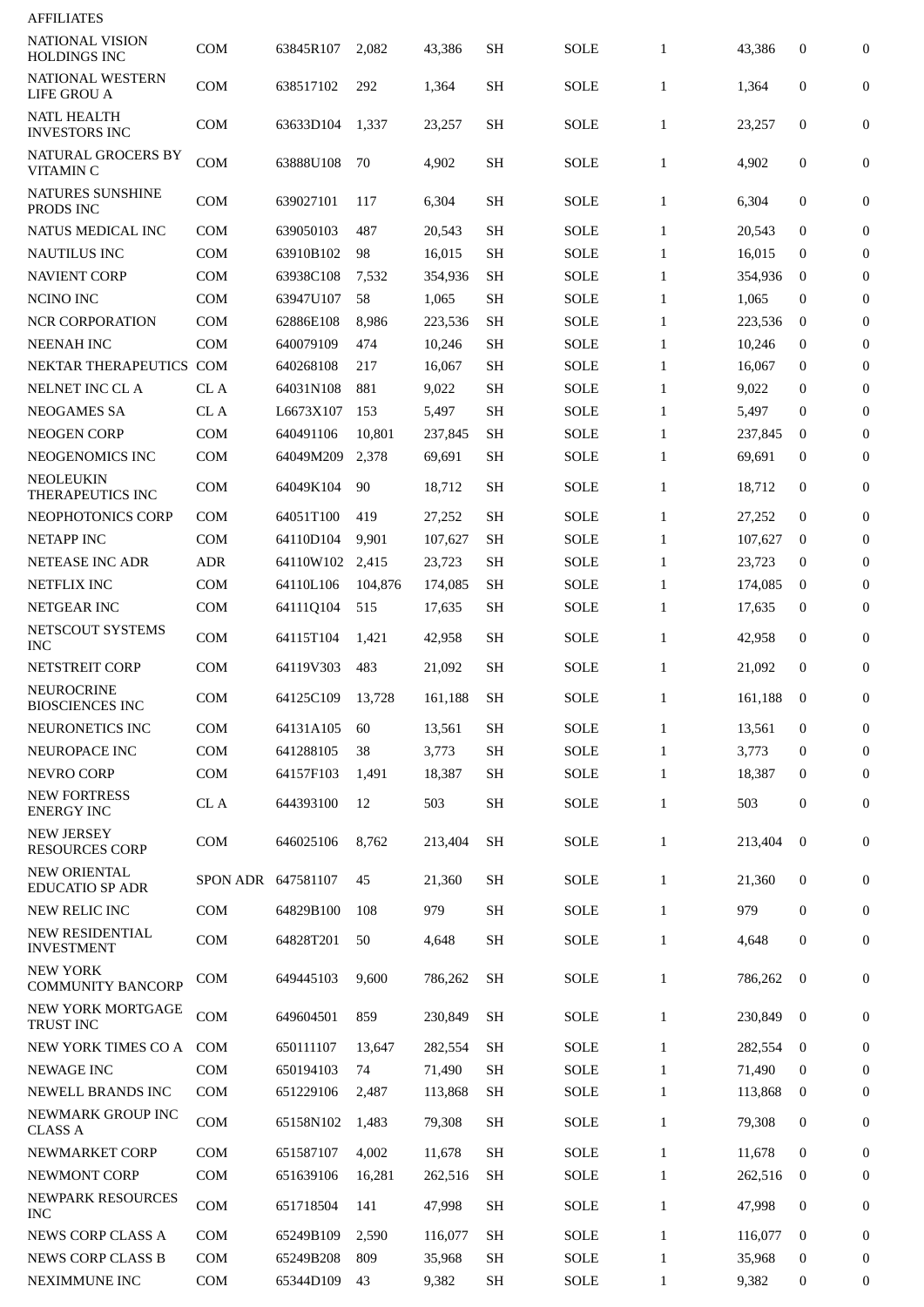| <b>NEXPOINT</b><br><b>RESIDENTIAL</b>                 | <b>COM</b> | 65341D102 | 1,138  | 13,570  | <b>SH</b> | <b>SOLE</b> | $\mathbf{1}$ | 13,570  | $\mathbf{0}$     | $\bf{0}$         |
|-------------------------------------------------------|------------|-----------|--------|---------|-----------|-------------|--------------|---------|------------------|------------------|
| <b>NEXSTAR MEDIA</b>                                  | CL A       | 65336K103 | 67     | 445     | <b>SH</b> | <b>SOLE</b> | $\mathbf{1}$ | 445     | $\boldsymbol{0}$ | $\boldsymbol{0}$ |
| <b>GROUP INC CL A</b><br>NEXTERA ENERGY INC           | <b>COM</b> | 65339F101 | 52,149 | 558,584 | <b>SH</b> | SOLE        | $\mathbf{1}$ | 558.584 | $\mathbf{0}$     | $\mathbf{0}$     |
| NEXTGEN HEALTHCARE<br><b>INC</b>                      | COM        | 65343C102 | 620    | 34,862  | <b>SH</b> | <b>SOLE</b> | $\mathbf{1}$ | 34,862  | $\boldsymbol{0}$ | 0                |
| <b>NEXTIER OILFIELD</b><br><b>SOLUTIONS I</b>         | COM        | 65290C105 | 326    | 91,925  | <b>SH</b> | <b>SOLE</b> | $\mathbf{1}$ | 91,925  | $\mathbf{0}$     | $\mathbf{0}$     |
| <b>NGM</b><br><b>BIOPHARMACEUTICALS</b><br><b>INC</b> | <b>COM</b> | 62921N105 | 297    | 16,744  | <b>SH</b> | <b>SOLE</b> | $\mathbf{1}$ | 16,744  | $\mathbf{0}$     | $\boldsymbol{0}$ |
| NI HOLDINGS INC                                       | <b>COM</b> | 65342T106 | 86     | 4,556   | <b>SH</b> | SOLE        | $\mathbf{1}$ | 4,556   | $\mathbf{0}$     | $\boldsymbol{0}$ |
| NICOLET BANKSHARES<br><b>INC</b>                      | <b>COM</b> | 65406E102 | 570    | 6,649   | SH        | SOLE        | $\mathbf{1}$ | 6,649   | $\mathbf{0}$     | 0                |
| NIELSEN HOLDINGS PLC COM                              |            | G6518L108 | 2,174  | 105,983 | SH        | <b>SOLE</b> | $\mathbf{1}$ | 105,983 | $\mathbf{0}$     | $\boldsymbol{0}$ |
| NIKE INC CL B                                         | <b>COM</b> | 654106103 | 61,776 | 370,651 | <b>SH</b> | <b>SOLE</b> | $\mathbf{1}$ | 370,651 | $\bf{0}$         | 0                |
| <b>NIKOLA CORP</b>                                    | <b>COM</b> | 654110105 | 1,199  | 121,437 | <b>SH</b> | <b>SOLE</b> | $\mathbf{1}$ | 121,437 | $\bf{0}$         | $\mathbf{0}$     |
| NIO INC ADR                                           | <b>ADR</b> | 62914V106 | 584    | 18,429  | <b>SH</b> | <b>SOLE</b> | $\mathbf{1}$ | 18,429  | $\bf{0}$         | $\boldsymbol{0}$ |
| <b>NISOURCE INC</b>                                   | COM        | 65473P105 | 3,485  | 126,211 | <b>SH</b> | SOLE        | $\mathbf{1}$ | 126,211 | $\bf{0}$         | $\boldsymbol{0}$ |
| <b>NKARTA INC</b>                                     | <b>COM</b> | 65487U108 | 115    | 7,498   | <b>SH</b> | <b>SOLE</b> | $\mathbf{1}$ | 7,498   | $\mathbf{0}$     | $\boldsymbol{0}$ |
| <b>NL INDUSTRIES</b>                                  | <b>COM</b> | 629156407 | 33     | 4,448   | <b>SH</b> | <b>SOLE</b> | $\mathbf{1}$ | 4,448   | $\mathbf{0}$     | $\bf{0}$         |
| <b>NLIGHT INC</b>                                     | <b>COM</b> | 65487K100 | 555    | 23,193  | <b>SH</b> | <b>SOLE</b> | $\mathbf{1}$ | 23,193  | $\mathbf{0}$     | $\mathbf{0}$     |
| NMI HOLDINGS INC<br><b>CLASS A</b>                    | COM        | 629209305 | 1,119  | 51,195  | <b>SH</b> | <b>SOLE</b> | $\mathbf{1}$ | 51,195  | $\mathbf{0}$     | 0                |
| NN INC                                                | <b>COM</b> | 629337106 | 93     | 22,714  | SH        | SOLE        | $\mathbf{1}$ | 22,714  | $\bf{0}$         | $\boldsymbol{0}$ |
| <b>NOAH HOLDINGS LTD</b><br><b>SPON ADS</b>           | <b>ADR</b> | 65487X102 | 12     | 401     | <b>SH</b> | SOLE        | $\mathbf{1}$ | 401     | $\mathbf{0}$     | $\mathbf{0}$     |
| <b>NOODLES &amp; CO</b>                               | <b>COM</b> | 65540B105 | 196    | 21,613  | <b>SH</b> | SOLE        | $\mathbf{1}$ | 21,613  | $\mathbf{0}$     | $\bf{0}$         |
| NORDIC AMERICAN<br><b>TANKERS LTD</b>                 | <b>COM</b> | G65773106 | 151    | 89,357  | <b>SH</b> | SOLE        | $\mathbf{1}$ | 89.357  | $\mathbf{0}$     | $\boldsymbol{0}$ |
| <b>NORDSON CORP</b>                                   | COM        | 655663102 | 23,364 | 91,525  | SH        | <b>SOLE</b> | $\mathbf{1}$ | 91,525  | $\mathbf{0}$     | $\boldsymbol{0}$ |
| NORDSTROM INC                                         | <b>COM</b> | 655664100 | 4,273  | 188,891 | <b>SH</b> | <b>SOLE</b> | $\mathbf{1}$ | 188,891 | $\bf{0}$         | $\mathbf{0}$     |
| NORFOLK SOUTHERN<br><b>CORP</b>                       | COM        | 655844108 | 23,816 | 79,997  | SН        | <b>SOLE</b> | 1            | 79,997  | $\bf{0}$         | 0                |
| NORTHERN OIL AND<br><b>GAS INC</b>                    | <b>COM</b> | 665531307 | 573    | 27,827  | <b>SH</b> | <b>SOLE</b> | $\mathbf{1}$ | 27.827  | $\bf{0}$         | 0                |
| NORTHERN TRUST CORP COM                               |            | 665859104 | 8,999  | 75,239  | <b>SH</b> | <b>SOLE</b> | $\mathbf{1}$ | 75.239  | $\bf{0}$         | 0                |
| NORTHFIELD BANCORP<br><b>INC</b>                      | COM        | 66611T108 | 432    | 26,732  | <b>SH</b> | <b>SOLE</b> | $\mathbf{1}$ | 26,732  | $\boldsymbol{0}$ | $\boldsymbol{0}$ |
| NORTHRIM BANCORP<br><b>INC</b>                        | COM        | 666762109 | 138    | 3,186   | <b>SH</b> | SOLE        | $\mathbf{1}$ | 3,186   | $\boldsymbol{0}$ | 0                |
| <b>NORTHROP GRUMMAN</b><br><b>CORP</b>                | COM        | 666807102 | 16,421 | 42,424  | <b>SH</b> | SOLE        | $\mathbf{1}$ | 42,424  | $\boldsymbol{0}$ | 0                |
| <b>NORTHWEST</b><br><b>BANCSHARES INC</b>             | COM        | 667340103 | 1,058  | 74,752  | <b>SH</b> | SOLE        | $\mathbf{1}$ | 74,752  | $\boldsymbol{0}$ | 0                |
| NORTHWEST NATURAL<br><b>HOLDING CO</b>                | COM        | 66765N105 | 906    | 18,580  | <b>SH</b> | SOLE        | $\mathbf{1}$ | 18,580  | $\boldsymbol{0}$ | 0                |
| NORTHWEST PIPE CO                                     | COM        | 667746101 | 164    | 5,144   | <b>SH</b> | <b>SOLE</b> | $\mathbf{1}$ | 5,144   | $\mathbf{0}$     | $\boldsymbol{0}$ |
| NORTHWESTERN CORP                                     | <b>COM</b> | 668074305 | 6,663  | 116,561 | <b>SH</b> | SOLE        | $\mathbf{1}$ | 116,561 | 0                | $\boldsymbol{0}$ |
| NORTONLIFELOCK INC                                    | COM        | 668771108 | 4,760  | 183,218 | <b>SH</b> | <b>SOLE</b> | $\mathbf{1}$ | 183,218 | $\bf{0}$         | 0                |
| <b>NORWEGIAN CRUISE</b><br><b>LINE HOLDIN</b>         | COM        | G66721104 | 2,267  | 109,308 | <b>SH</b> | <b>SOLE</b> | $\mathbf{1}$ | 109,308 | $\bf{0}$         | $\boldsymbol{0}$ |
| <b>NOV INC</b>                                        | COM        | 62955J103 | 8,952  | 660,697 | <b>SH</b> | <b>SOLE</b> | $\mathbf{1}$ | 660,697 | $\overline{0}$   | $\boldsymbol{0}$ |
| NOVAGOLD RESOURCES<br><b>INC</b>                      | COM        | 66987E206 | 865    | 126,072 | <b>SH</b> | <b>SOLE</b> | $\mathbf{1}$ | 126,072 | $\bf{0}$         | 0                |
| <b>NOVANTA INC</b>                                    | <b>COM</b> | 67000B104 | 3,307  | 18,754  | <b>SH</b> | <b>SOLE</b> | $\mathbf{1}$ | 18,754  | $\bf{0}$         | 0                |
| <b>NOVAVAX INC</b>                                    | <b>COM</b> | 670002401 | 205    | 1,431   | <b>SH</b> | SOLE        | $\mathbf{1}$ | 1,431   | $\boldsymbol{0}$ | $\boldsymbol{0}$ |
| NOVOCURE LTD                                          | <b>COM</b> | G6674U108 | 146    | 1,943   | <b>SH</b> | SOLE        | $\mathbf{1}$ | 1,943   | 0                | 0                |
| <b>NOW INC</b>                                        | <b>COM</b> | 67011P100 | 573    | 67,059  | <b>SH</b> | SOLE        | $\mathbf{1}$ | 67,059  | $\mathbf{0}$     | $\boldsymbol{0}$ |
| NRG ENERGY INC                                        | COM        | 629377508 | 3,260  | 75,668  | <b>SH</b> | <b>SOLE</b> | $\mathbf{1}$ | 75,668  | $\boldsymbol{0}$ | $\boldsymbol{0}$ |
| <b>NU SKIN ENTERPRISES</b><br>INC A                   | COM        | 67018T105 | 5,589  | 110,137 | <b>SH</b> | <b>SOLE</b> | $\mathbf{1}$ | 110,137 | $\bf{0}$         | 0                |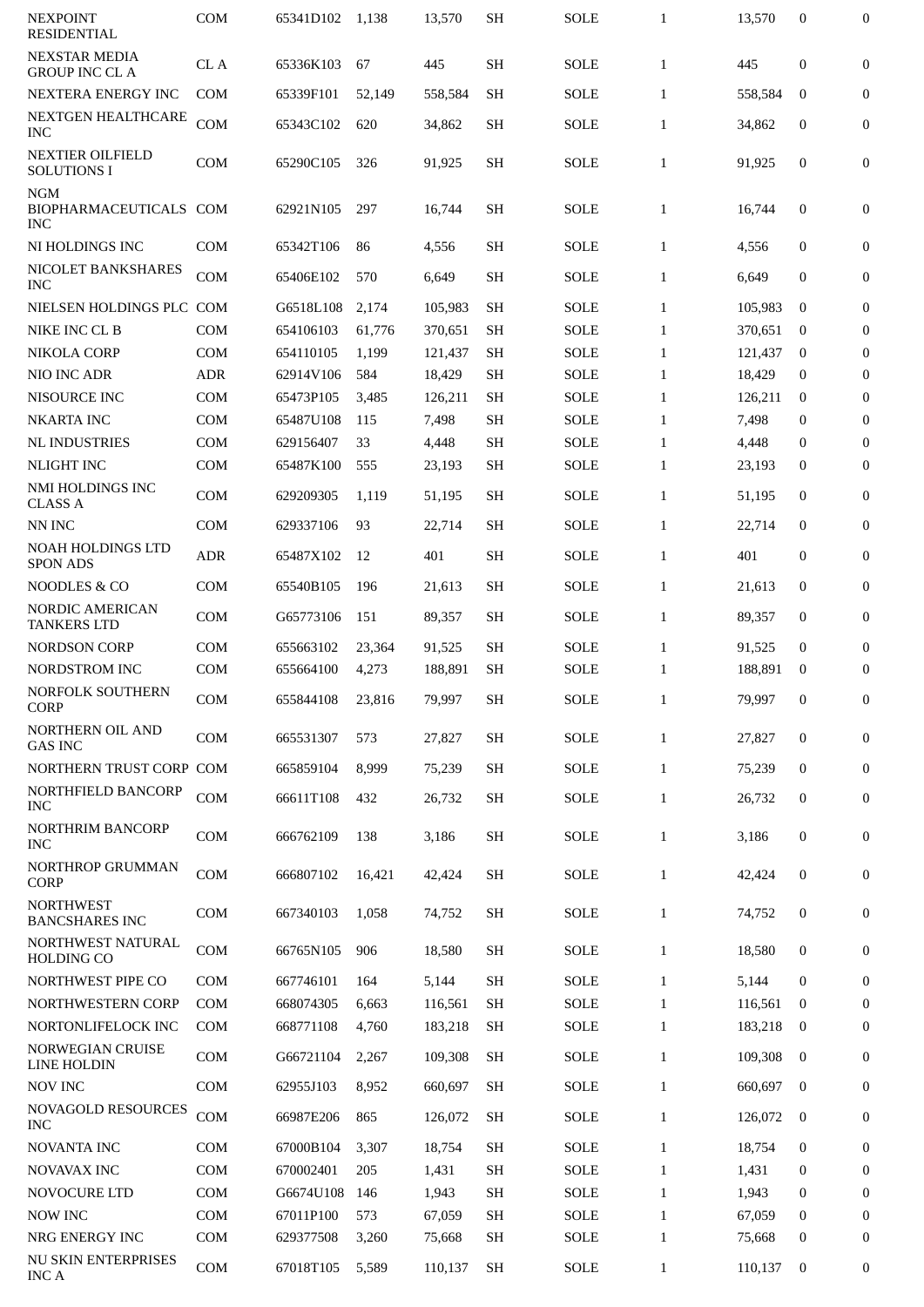| <b>NUANCE</b><br><b>COMMUNICATIONS INC</b>    | <b>COM</b> | 67020Y100     | 219     | 3,953   | <b>SH</b> | <b>SOLE</b> | $\mathbf{1}$ | 3,953   | $\mathbf{0}$     | $\boldsymbol{0}$ |
|-----------------------------------------------|------------|---------------|---------|---------|-----------|-------------|--------------|---------|------------------|------------------|
| <b>NUCOR CORP</b>                             | <b>COM</b> | 670346105     | 11,491  | 100,664 | <b>SH</b> | <b>SOLE</b> | $\mathbf{1}$ | 100,664 | $\mathbf{0}$     | $\boldsymbol{0}$ |
| NURIX THERAPEUTICS<br><b>INC</b>              | <b>COM</b> | 67080M103     | 482     | 16,644  | <b>SH</b> | <b>SOLE</b> | $\mathbf{1}$ | 16,644  | $\mathbf{0}$     | $\boldsymbol{0}$ |
| <b>NUTANIX INC A</b>                          | <b>COM</b> | 67059N108     | 127     | 3,998   | <b>SH</b> | <b>SOLE</b> | $\mathbf{1}$ | 3,998   | $\mathbf{0}$     | $\boldsymbol{0}$ |
| <b>NUVALENT INC A</b>                         | <b>COM</b> | 670703107     | 108     | 5,692   | <b>SH</b> | <b>SOLE</b> | $\mathbf{1}$ | 5,692   | $\bf{0}$         | $\overline{0}$   |
| <b>NUVASIVE INC</b>                           | COM        | 670704105     | 6,007   | 114,469 | <b>SH</b> | <b>SOLE</b> | 1            | 114,469 | $\bf{0}$         | $\overline{0}$   |
| <b>NUVATION BIO INC</b>                       | CL A       | 67080N101     | 718     | 84,478  | <b>SH</b> | <b>SOLE</b> | $\mathbf{1}$ | 84.478  | $\bf{0}$         | $\theta$         |
| <b>NV5 GLOBAL INC</b>                         | <b>COM</b> | 62945V109     | 1,094   | 7,918   | <b>SH</b> | <b>SOLE</b> | $\mathbf{1}$ | 7,918   | $\Omega$         | $\theta$         |
| <b>NVE CORP</b>                               | COM        | 629445206     | 173     | 2,532   | <b>SH</b> | <b>SOLE</b> | 1            | 2,532   | $\bf{0}$         | $\overline{0}$   |
| <b>NVENT ELECTRIC PLC</b>                     | <b>COM</b> | G6700G107     | 10,811  | 284,490 | <b>SH</b> | <b>SOLE</b> | $\mathbf{1}$ | 284,490 | $\Omega$         | $\overline{0}$   |
| <b>NVIDIA CORP</b>                            | <b>COM</b> | 67066G104     | 276,563 | 940,339 | <b>SH</b> | <b>SOLE</b> | $\mathbf{1}$ | 940,339 | $\Omega$         | $\overline{0}$   |
| <b>NVR INC</b>                                | <b>COM</b> | 62944T105     | 5,885   | 996     | <b>SH</b> | SOLE        | $\mathbf{1}$ | 996     | $\bf{0}$         | $\overline{0}$   |
| <b>NXP SEMICONDUCTORS</b><br><b>NV</b>        | <b>COM</b> | N6596X109     | 22.083  | 96.948  | <b>SH</b> | SOLE        | 1            | 96,948  | $\Omega$         | $\overline{0}$   |
| O I GLASS INC                                 | <b>COM</b> | 67098H104     | 1,155   | 95,991  | <b>SH</b> | <b>SOLE</b> | $\mathbf{1}$ | 95,991  | $\bf{0}$         | $\boldsymbol{0}$ |
| O REILLY AUTOMOTIVE<br><b>INC</b>             | COM        | 67103H107     | 18,606  | 26,346  | <b>SH</b> | <b>SOLE</b> | 1            | 26,346  | $\bf{0}$         | $\overline{0}$   |
| OAK STREET HEALTH<br><b>INC</b>               | <b>COM</b> | 67181A107     | 59      | 1,784   | <b>SH</b> | <b>SOLE</b> | $\mathbf{1}$ | 1,784   | $\mathbf{0}$     | $\overline{0}$   |
| <b>OASIS PETROLEUM INC</b>                    | <b>COM</b> | 674215207     | 1,328   | 10,542  | <b>SH</b> | <b>SOLE</b> | $\mathbf{1}$ | 10,542  | $\mathbf{0}$     | $\boldsymbol{0}$ |
| <b>OCCIDENTAL</b><br>PETROLEUM CORP           | <b>COM</b> | 674599105     | 9,133   | 315,030 | <b>SH</b> | <b>SOLE</b> | $\mathbf{1}$ | 315,030 | $\mathbf{0}$     | $\boldsymbol{0}$ |
| OCEANEERING INTL INC COM                      |            | 675232102     | 685     | 60,582  | <b>SH</b> | <b>SOLE</b> | $\mathbf{1}$ | 60,582  | $\mathbf{0}$     | $\boldsymbol{0}$ |
| <b>OCEANFIRST</b><br><b>FINANCIAL CORP</b>    | <b>COM</b> | 675234108     | 687     | 30,957  | <b>SH</b> | <b>SOLE</b> | $\mathbf{1}$ | 30,957  | $\mathbf{0}$     | $\boldsymbol{0}$ |
| <b>OCUGEN INC</b>                             | <b>COM</b> | 67577C105     | 447     | 98,133  | <b>SH</b> | <b>SOLE</b> | $\mathbf{1}$ | 98,133  | $\mathbf{0}$     | $\boldsymbol{0}$ |
| OCULAR THERAPEUTIX<br><b>INC</b>              | <b>COM</b> | 67576A100     | 284     | 40,737  | <b>SH</b> | <b>SOLE</b> | $\mathbf{1}$ | 40,737  | $\mathbf{0}$     | $\boldsymbol{0}$ |
| <b>OCWEN FINANCIAL</b><br><b>CORP</b>         | <b>COM</b> | 675746606     | 174     | 4,342   | <b>SH</b> | <b>SOLE</b> | $\mathbf{1}$ | 4,342   | $\mathbf{0}$     | $\boldsymbol{0}$ |
| <b>ODP CORP/THE</b>                           | <b>COM</b> | 88337F105     | 1,101   | 28,027  | <b>SH</b> | <b>SOLE</b> | $\mathbf{1}$ | 28,027  | $\mathbf{0}$     | $\overline{0}$   |
| OFFICE PROPERTIES<br><b>INCOME TRU</b>        | COM        | 67623C109 724 |         | 29,162  | <b>SH</b> | SOLE        | $\mathbf{1}$ | 29,162  | $\bf{0}$         | $\bf{0}$         |
| <b>OFG BANCORP</b>                            | COM        | 67103X102     | 794     | 29,895  | <b>SH</b> | <b>SOLE</b> | $\mathbf{1}$ | 29,895  | $\mathbf{0}$     | $\mathbf{0}$     |
| <b>OGE ENERGY CORP</b>                        | COM        | 670837103     | 12,992  | 338,515 | <b>SH</b> | <b>SOLE</b> | $\mathbf{1}$ | 338,515 | $\bf{0}$         | $\bf{0}$         |
| OIL DRI CORP OF<br><b>AMERICA</b>             | COM        | 677864100     | 91      | 2,771   | <b>SH</b> | SOLE        | $\mathbf{1}$ | 2,771   | $\boldsymbol{0}$ | 0                |
| <b>OIL STATES</b><br>INTERNATIONAL INC        | COM        | 678026105     | 183     | 36,907  | <b>SH</b> | SOLE        | $\mathbf{1}$ | 36,907  | $\bf{0}$         | $\mathbf{0}$     |
| <b>OKTA INC</b>                               | COM        | 679295105     | 2,668   | 11,903  | <b>SH</b> | SOLE        | $\mathbf{1}$ | 11,903  | $\bf{0}$         | 0                |
| <b>OLAPLEX HOLDINGS</b><br><b>INC</b>         | COM        | 679369108     | 29      | 996     | <b>SH</b> | SOLE        | $\mathbf{1}$ | 996     | $\boldsymbol{0}$ | 0                |
| <b>OLD DOMINION</b><br><b>FREIGHT LINE</b>    | COM        | 679580100     | 10,509  | 29,324  | <b>SH</b> | SOLE        | $\mathbf{1}$ | 29,324  | $\mathbf{0}$     | 0                |
| <b>OLD NATIONAL</b><br><b>BANCORP</b>         | <b>COM</b> | 680033107     | 1,822   | 100,543 | SН        | <b>SOLE</b> | $\mathbf{1}$ | 100,543 | $\bf{0}$         | 0                |
| OLD REPUBLIC INTL<br><b>CORP</b>              | COM        | 680223104     | 11,867  | 482,788 | SH        | SOLE        | $\mathbf{1}$ | 482,788 | $\bf{0}$         | 0                |
| OLD SECOND BANCORP<br><b>INC</b>              | COM        | 680277100     | 186     | 14,751  | <b>SH</b> | <b>SOLE</b> | $\mathbf{1}$ | 14,751  | $\boldsymbol{0}$ | 0                |
| <b>OLEMA</b><br>PHARMACEUTICALS<br><b>INC</b> | COM        | 68062P106     | 125     | 13,388  | <b>SH</b> | <b>SOLE</b> | $\mathbf{1}$ | 13,388  | $\mathbf{0}$     | $\mathbf{0}$     |
| <b>OLIN CORP</b>                              | <b>COM</b> | 680665205     | 13,958  | 242,667 | <b>SH</b> | <b>SOLE</b> | $\mathbf{1}$ | 242,667 | $\bf{0}$         | $\mathbf{0}$     |
| <b>OLLIE S BARGAIN</b><br><b>OUTLET HOLDI</b> | <b>COM</b> | 681116109     | 5,241   | 102,391 | <b>SH</b> | <b>SOLE</b> | $\mathbf{1}$ | 102,391 | $\bf{0}$         | 0                |
| OLYMPIC STEEL INC                             | <b>COM</b> | 68162K106     | 134     | 5,694   | <b>SH</b> | <b>SOLE</b> | $\mathbf{1}$ | 5,694   | $\mathbf{0}$     | 0                |
| <b>OMEGA FLEX INC</b>                         | COM        | 682095104     | 209     | 1,649   | <b>SH</b> | <b>SOLE</b> | $\mathbf{1}$ | 1,649   | $\boldsymbol{0}$ | $\bf{0}$         |
| <b>OMEGA HEALTHCARE</b><br><b>INVESTORS</b>   | COM        | 681936100     | 11,958  | 404,132 | <b>SH</b> | <b>SOLE</b> | $\mathbf{1}$ | 404,132 | $\mathbf{0}$     | 0                |
| <b>OMEGA THERAPEUTICS</b><br><b>INC</b>       | COM        | 68217N105     | 46      | 4,017   | <b>SH</b> | SOLE        | $\mathbf{1}$ | 4,017   | $\boldsymbol{0}$ | 0                |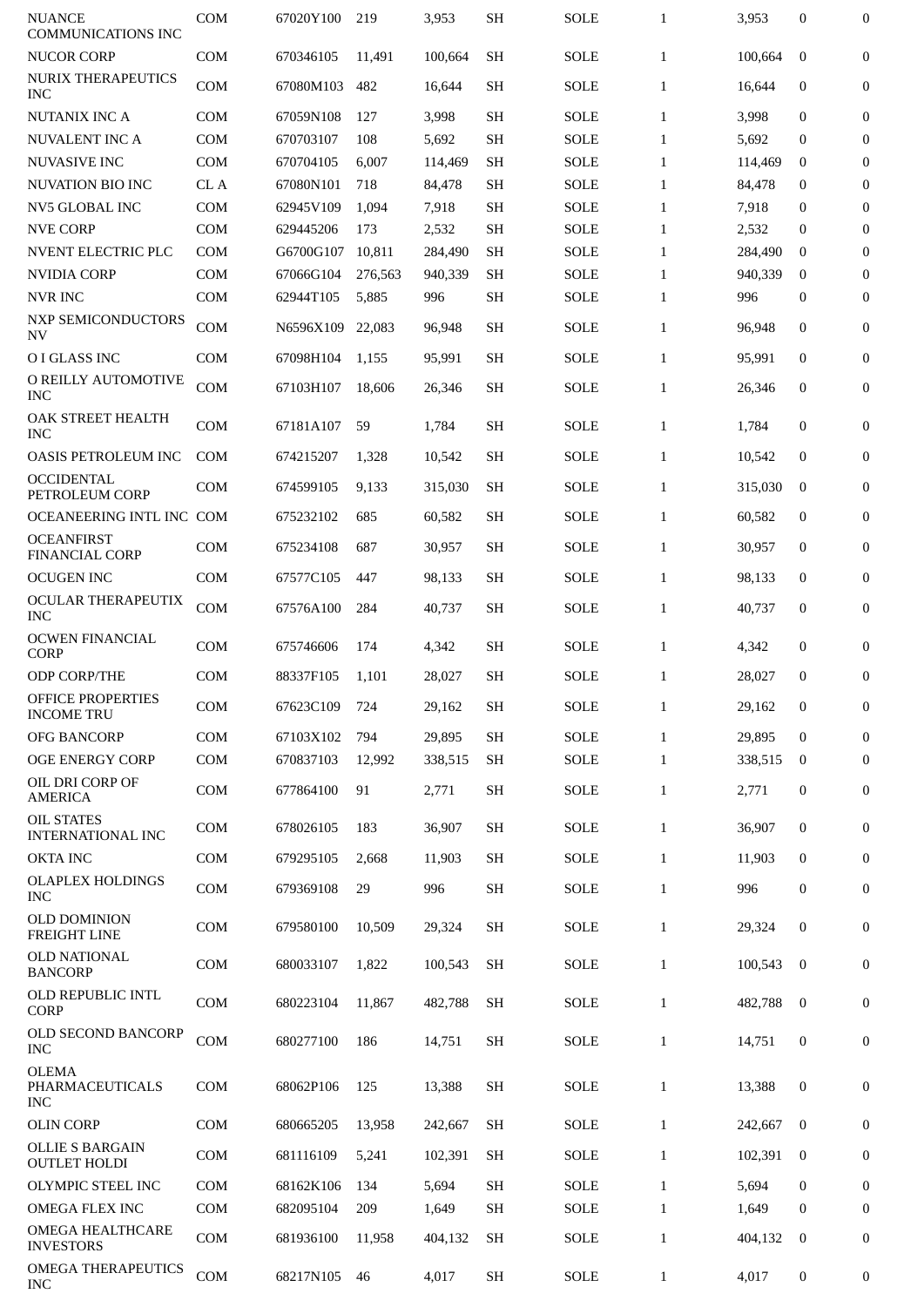| <b>OMEROS CORP</b>                                        | <b>COM</b> | 682143102              | 206        | 32,044           | <b>SH</b>              | <b>SOLE</b>         | $\mathbf{1}$                 | 32,044           | $\mathbf{0}$             | $\boldsymbol{0}$             |
|-----------------------------------------------------------|------------|------------------------|------------|------------------|------------------------|---------------------|------------------------------|------------------|--------------------------|------------------------------|
| <b>OMNICELL INC</b>                                       | COM        | 68213N109              | 4,806      | 26,633           | <b>SH</b>              | <b>SOLE</b>         | $\mathbf{1}$                 | 26,633           | $\mathbf{0}$             | $\boldsymbol{0}$             |
| <b>OMNICOM GROUP</b>                                      | <b>COM</b> | 681919106              | 4,599      | 62,773           | <b>SH</b>              | <b>SOLE</b>         | $\mathbf{1}$                 | 62,773           | $\mathbf{0}$             | $\mathbf{0}$                 |
| ON SEMICONDUCTOR                                          | <b>COM</b> | 682189105              | 437        | 6,437            | <b>SH</b>              | <b>SOLE</b>         | $\mathbf{1}$                 | 6,437            | $\mathbf{0}$             | $\mathbf{0}$                 |
| ON24 INC                                                  | COM        | 68339B104              | 248        | 14,293           | <b>SH</b>              | <b>SOLE</b>         | $\mathbf{1}$                 | 14,293           | $\mathbf{0}$             | $\boldsymbol{0}$             |
| <b>ONCOCYTE CORP</b>                                      | <b>COM</b> | 68235C107              | 69         | 31,978           | <b>SH</b>              | <b>SOLE</b>         | $\mathbf{1}$                 | 31,978           | $\mathbf{0}$             | $\mathbf{0}$                 |
| <b>ONCORUS INC</b>                                        | COM        | 68236R103              | 57         | 10,854           | <b>SH</b>              | <b>SOLE</b>         | $\mathbf{1}$                 | 10,854           | $\mathbf{0}$             | $\boldsymbol{0}$             |
| <b>ONCTERNAL</b><br>THERAPEUTICS INC                      | <b>COM</b> | 68236P107              | 53         | 23,518           | <b>SH</b>              | <b>SOLE</b>         | $\mathbf{1}$                 | 23,518           | $\mathbf{0}$             | $\mathbf{0}$                 |
| ONE GAS INC                                               | COM        | 68235P108              | 9,162      | 118,081          | <b>SH</b>              | <b>SOLE</b>         | $\mathbf{1}$                 | 118.081          | $\mathbf{0}$             | $\boldsymbol{0}$             |
| <b>ONE GROUP</b><br>HOSPITALITY INC/TH                    | <b>COM</b> | 88338K103              | 139        | 11,022           | <b>SH</b>              | SOLE                | $\mathbf{1}$                 | 11,022           | $\mathbf{0}$             | $\mathbf{0}$                 |
| <b>ONE LIBERTY</b><br>PROPERTIES INC                      | <b>COM</b> | 682406103              | 302        | 8,562            | <b>SH</b>              | <b>SOLE</b>         | $\mathbf{1}$                 | 8,562            | 0                        | $\mathbf{0}$                 |
| <b>ONEMAIN HOLDINGS</b><br><b>INC</b>                     | COM        | 68268W103              | 60         | 1,206            | <b>SH</b>              | <b>SOLE</b>         | $\mathbf{1}$                 | 1,206            | $\boldsymbol{0}$         | $\boldsymbol{0}$             |
| <b>ONEOK INC</b>                                          | <b>COM</b> | 682680103              | 8,695      | 147,979          | <b>SH</b>              | <b>SOLE</b>         | $\mathbf{1}$                 | 147,979          | $\mathbf{0}$             | $\boldsymbol{0}$             |
| <b>ONESPAN INC</b>                                        | COM        | 68287N100              | 361        | 21,351           | <b>SH</b>              | SOLE                | $\mathbf{1}$                 | 21,351           | $\bf{0}$                 | $\overline{0}$               |
| ONESPAWORLD<br><b>HOLDINGS LTD</b>                        | <b>COM</b> | P73684113              | 285        | 28,433           | <b>SH</b>              | <b>SOLE</b>         | $\mathbf{1}$                 | 28,433           | $\boldsymbol{0}$         | $\boldsymbol{0}$             |
| ONEWATER MARINE INC<br>CL A                               | CL A       | 68280L101              | 332        | 5,453            | <b>SH</b>              | <b>SOLE</b>         | $\mathbf{1}$                 | 5,453            | $\mathbf{0}$             | 0                            |
| ONTO INNOVATION INC                                       | <b>COM</b> | 683344105              | 3,002      | 29,657           | SH                     | <b>SOLE</b>         | $\mathbf{1}$                 | 29,657           | $\mathbf{0}$             | $\mathbf{0}$                 |
| <b>ONTRAK INC</b>                                         | COM        | 683373104              | 31         | 4,945            | <b>SH</b>              | <b>SOLE</b>         | $\mathbf{1}$                 | 4,945            | $\bf{0}$                 | $\mathbf{0}$                 |
| <b>OOMA INC</b>                                           | <b>COM</b> | 683416101              | 239        | 11,699           | <b>SH</b>              | <b>SOLE</b>         | $\mathbf{1}$                 | 11,699           | 0                        | $\boldsymbol{0}$             |
| <b>OPEN LENDING CORP</b><br>CL A                          | CL A       | 68373J104              | 1,246      | 55,417           | <b>SH</b>              | <b>SOLE</b>         | $\mathbf{1}$                 | 55,417           | $\mathbf{0}$             | 0                            |
| <b>OPENDOOR</b><br>TECHNOLOGIES INC                       | <b>COM</b> | 683712103              | 83         | 5,651            | <b>SH</b>              | <b>SOLE</b>         | $\mathbf{1}$                 | 5,651            | $\boldsymbol{0}$         | $\mathbf{0}$                 |
| OPKO HEALTH INC                                           | COM        | 68375N103              | 1,021      | 212,350          | <b>SH</b>              | <b>SOLE</b>         | $\mathbf{1}$                 | 212,350          | $\mathbf{0}$             | $\boldsymbol{0}$             |
| OPORTUN FINANCIAL<br><b>CORP</b>                          | <b>COM</b> | 68376D104              | 228        | 11,245           | <b>SH</b>              | <b>SOLE</b>         | $\mathbf{1}$                 | 11,245           | 0                        | $\boldsymbol{0}$             |
| <b>OPPENHEIMER</b><br><b>HOLDINGS CL A</b>                | CL A       | 683797104              | 228        | 4,909            | <b>SH</b>              | <b>SOLE</b>         | $\mathbf{1}$                 | 4,909            | $\mathbf{0}$             | 0                            |
| OPTIMIZERX CORP                                           | <b>COM</b> | 68401U204              | 651        | 10,488           | <b>SH</b>              | <b>SOLE</b>         | $\mathbf{1}$                 | 10,488           | $\mathbf{0}$             | $\mathbf{0}$                 |
| OPTION CARE HEALTH<br><b>INC</b>                          | COM        | 68404L201              | 9,022      | 317,226          | <b>SH</b>              | <b>SOLE</b>         | $\mathbf{1}$                 | 317,226          | $\mathbf{0}$             | $\boldsymbol{0}$             |
| <b>ORACLE CORP</b>                                        | <b>COM</b> | 68389X105              | 41,446     | 475,245          | <b>SH</b>              | <b>SOLE</b>         | $\mathbf{1}$                 | 475,245          | $\bf{0}$                 | $\overline{0}$               |
| <b>ORAMED</b><br><b>PHARMACEUTICALS</b><br><b>INC</b>     | <b>COM</b> | 68403P203              | 230        | 16,109           | <b>SH</b>              | <b>SOLE</b>         | $\mathbf{1}$                 | 16,109           | $\boldsymbol{0}$         | $\boldsymbol{0}$             |
| <b>ORASURE</b><br>TECHNOLOGIES INC                        | <b>COM</b> | 68554V108              | 378        | 43,542           | <b>SH</b>              | <b>SOLE</b>         | $\mathbf{1}$                 | 43,542           | $\mathbf{0}$             | $\mathbf{0}$                 |
| <b>ORCHID ISLAND</b><br><b>CAPITAL INC</b>                | COM        | 68571X103              | 325        | 72,234           | <b>SH</b>              | <b>SOLE</b>         | $\mathbf{1}$                 | 72,234           | $\bf{0}$                 | 0                            |
| <b>ORGANOGENESIS</b><br><b>HOLDINGS INC</b>               | <b>COM</b> | 68621F102              | 232        | 25,098           | <b>SH</b>              | <b>SOLE</b>         | $\mathbf{1}$                 | 25,098           | $\mathbf{0}$             | $\boldsymbol{0}$             |
| ORGANON & CO                                              | <b>COM</b> | 68622V106              | 2,281      | 74,906           | <b>SH</b>              | <b>SOLE</b>         | $\mathbf{1}$                 | 74,906           | $\bf{0}$                 | $\boldsymbol{0}$             |
| ORIC<br>PHARMACEUTICALS                                   | <b>COM</b> | 68622P109              | 247        | 16,802           | <b>SH</b>              | <b>SOLE</b>         | $\mathbf{1}$                 | 16,802           | $\boldsymbol{0}$         | 0                            |
| <b>INC</b>                                                |            |                        |            |                  |                        |                     |                              |                  |                          |                              |
| ORIGIN BANCORP INC<br>ORION ENGINEERED                    | COM<br>COM | 68621T102<br>L72967109 | 505<br>591 | 11,760<br>32,208 | <b>SH</b><br><b>SH</b> | SOLE<br><b>SOLE</b> | $\mathbf{1}$<br>$\mathbf{1}$ | 11,760<br>32,208 | $\bf{0}$<br>$\mathbf{0}$ | $\bf{0}$<br>$\boldsymbol{0}$ |
| <b>CARBONS SA</b><br>ORION OFFICE REIT INC                | <b>COM</b> | 68629Y103              | 89         | 4,742            | SH                     | <b>SOLE</b>         | $\mathbf{1}$                 | 4,742            | $\bf{0}$                 | $\boldsymbol{0}$             |
| ORMAT TECHNOLOGIES                                        | COM        | 686688102              | 1,910      | 24,089           | <b>SH</b>              | <b>SOLE</b>         | $\mathbf{1}$                 | 24,089           | $\bf{0}$                 | $\boldsymbol{0}$             |
| <b>INC</b><br><b>ORRSTOWN FINL</b><br><b>SERVICES INC</b> | COM        | 687380105              | 146        | 5,793            | <b>SH</b>              | <b>SOLE</b>         | $\mathbf{1}$                 | 5,793            | $\boldsymbol{0}$         | $\boldsymbol{0}$             |
| ORTHO CLINICAL<br><b>DIAGNOSTICS H</b>                    | ORD SHS    | G6829J107              | 1,369      | 64,011           | <b>SH</b>              | <b>SOLE</b>         | $\mathbf{1}$                 | 64,011           | $\boldsymbol{0}$         | 0                            |
| ORTHOFIX MEDICAL<br><b>INC</b>                            | <b>COM</b> | 68752M108              | 360        | 11,575           | <b>SH</b>              | <b>SOLE</b>         | $\mathbf{1}$                 | 11,575           | $\bf{0}$                 | $\boldsymbol{0}$             |
| <b>ORTHOPEDIATRICS</b>                                    | COM        | 68752L100              | 440        | 7,352            | <b>SH</b>              | <b>SOLE</b>         | $\mathbf{1}$                 | 7,352            | 0                        | 0                            |
|                                                           |            |                        |            |                  |                        |                     |                              |                  |                          |                              |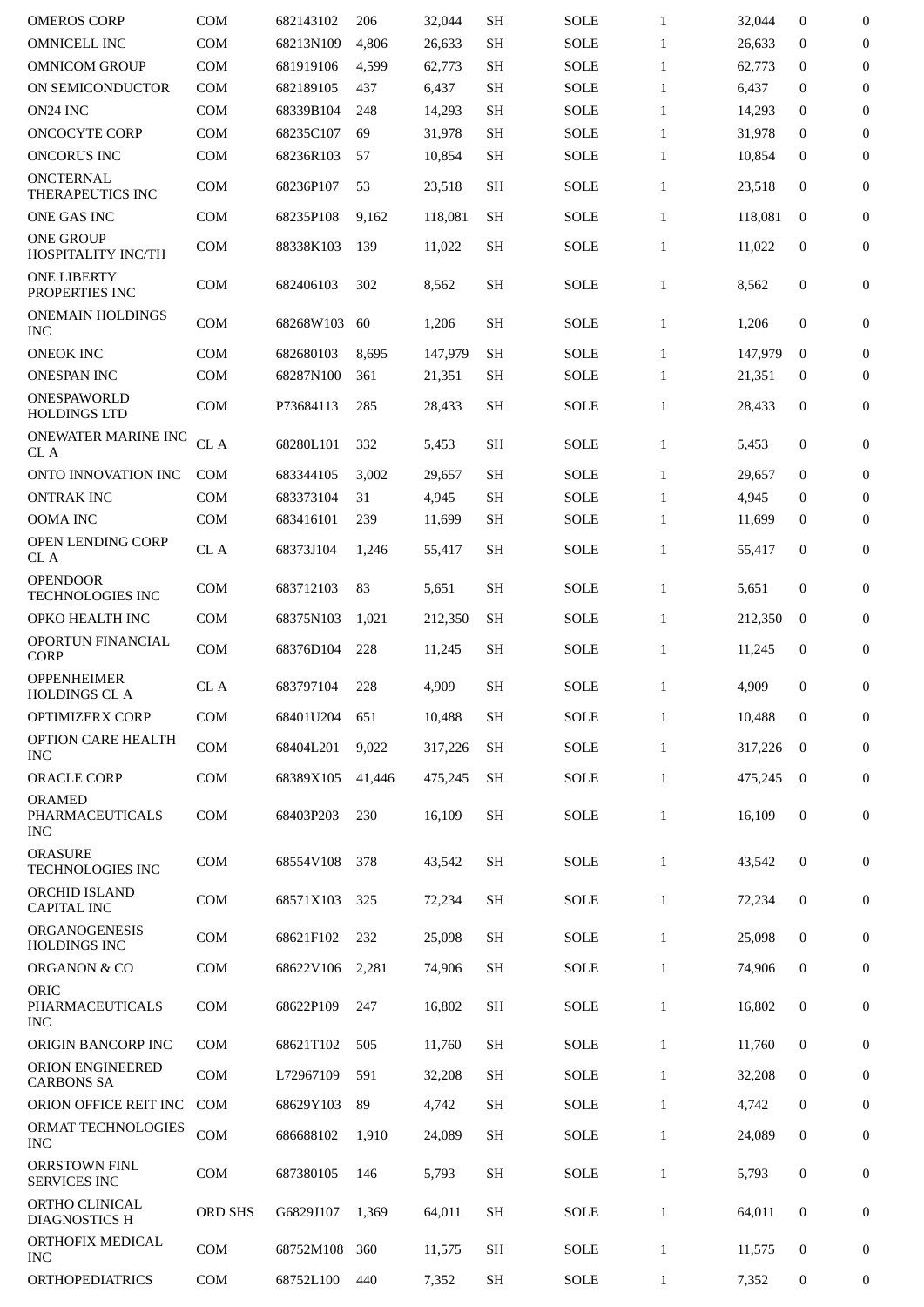| <b>OSHKOSH CORP</b><br>OSI SYSTEMS INC<br>OTIS WORLDWIDE CORP COM<br><b>OTTER TAIL CORP</b><br><b>OUSTER INC</b><br><b>OUTBRAIN INC</b><br><b>OUTFRONT MEDIA INC</b><br><b>OUTLOOK</b><br><b>THERAPEUTICS INC</b> | COM<br><b>COM</b><br><b>COM</b><br><b>COM</b><br><b>COM</b><br><b>COM</b> | 688239201<br>671044105<br>68902V107<br>689648103<br>68989M103<br>69002R103 | 13,082<br>958<br>12,139<br>1,562<br>433 | 116.069<br>10,282<br>139,421<br>21,871<br>83,234 | <b>SH</b><br><b>SH</b><br><b>SH</b><br><b>SH</b><br><b>SH</b> | <b>SOLE</b><br><b>SOLE</b><br><b>SOLE</b><br><b>SOLE</b> | $\mathbf{1}$<br>$\mathbf{1}$<br>$\mathbf{1}$<br>1 | 116,069<br>10,282<br>139,421<br>21,871 | $\mathbf{0}$<br>$\mathbf{0}$<br>$\bf{0}$<br>$\bf{0}$ | $\overline{0}$<br>$\mathbf{0}$<br>$\overline{0}$<br>$\overline{0}$ |
|-------------------------------------------------------------------------------------------------------------------------------------------------------------------------------------------------------------------|---------------------------------------------------------------------------|----------------------------------------------------------------------------|-----------------------------------------|--------------------------------------------------|---------------------------------------------------------------|----------------------------------------------------------|---------------------------------------------------|----------------------------------------|------------------------------------------------------|--------------------------------------------------------------------|
|                                                                                                                                                                                                                   |                                                                           |                                                                            |                                         |                                                  |                                                               |                                                          |                                                   |                                        |                                                      |                                                                    |
|                                                                                                                                                                                                                   |                                                                           |                                                                            |                                         |                                                  |                                                               |                                                          |                                                   |                                        |                                                      |                                                                    |
|                                                                                                                                                                                                                   |                                                                           |                                                                            |                                         |                                                  |                                                               |                                                          |                                                   |                                        |                                                      |                                                                    |
|                                                                                                                                                                                                                   |                                                                           |                                                                            |                                         |                                                  |                                                               |                                                          |                                                   |                                        |                                                      |                                                                    |
|                                                                                                                                                                                                                   |                                                                           |                                                                            |                                         |                                                  |                                                               | <b>SOLE</b>                                              | $\mathbf{1}$                                      | 83,234                                 | $\bf{0}$                                             | $\overline{0}$                                                     |
|                                                                                                                                                                                                                   |                                                                           |                                                                            | 62                                      | 4,394                                            | <b>SH</b>                                                     | <b>SOLE</b>                                              | $\mathbf{1}$                                      | 4,394                                  | $\bf{0}$                                             | $\overline{0}$                                                     |
|                                                                                                                                                                                                                   |                                                                           | 69007J106                                                                  | 2,075                                   | 77,356                                           | <b>SH</b>                                                     | <b>SOLE</b>                                              | $\mathbf{1}$                                      | 77,356                                 | $\bf{0}$                                             | 0                                                                  |
|                                                                                                                                                                                                                   | <b>COM</b>                                                                | 69012T206                                                                  | 64                                      | 47,329                                           | <b>SH</b>                                                     | <b>SOLE</b>                                              | $\mathbf{1}$                                      | 47,329                                 | $\mathbf{0}$                                         | $\boldsymbol{0}$                                                   |
| <b>OUTSET MEDICAL INC</b>                                                                                                                                                                                         | <b>COM</b>                                                                | 690145107                                                                  | 1,148                                   | 24,902                                           | <b>SH</b>                                                     | SOLE                                                     | $\mathbf{1}$                                      | 24,902                                 | $\mathbf{0}$                                         | $\boldsymbol{0}$                                                   |
| OVERSTOCK.COM INC                                                                                                                                                                                                 | <b>COM</b>                                                                | 690370101                                                                  | 1,348                                   | 22,849                                           | <b>SH</b>                                                     | <b>SOLE</b>                                              | $\mathbf{1}$                                      | 22,849                                 | $\bf{0}$                                             | $\boldsymbol{0}$                                                   |
| <b>OVINTIV INC</b>                                                                                                                                                                                                | <b>COM</b>                                                                | 69047Q102                                                                  | 4,695                                   | 139,325                                          | <b>SH</b>                                                     | <b>SOLE</b>                                              | $\mathbf{1}$                                      | 139,325                                | $\bf{0}$                                             | $\boldsymbol{0}$                                                   |
| <b>OWENS &amp; MINOR INC</b>                                                                                                                                                                                      | <b>COM</b>                                                                | 690732102                                                                  | 1,928                                   | 44,332                                           | <b>SH</b>                                                     | <b>SOLE</b>                                              | $\mathbf{1}$                                      | 44,332                                 | $\bf{0}$                                             | $\boldsymbol{0}$                                                   |
| <b>OWENS CORNING</b>                                                                                                                                                                                              | <b>COM</b>                                                                | 690742101                                                                  | 15,379                                  | 169,933                                          | <b>SH</b>                                                     | <b>SOLE</b>                                              | $\mathbf{1}$                                      | 169,933                                | 0                                                    | $\boldsymbol{0}$                                                   |
| <b>OXFORD INDUSTRIES</b><br><b>INC</b>                                                                                                                                                                            | COM                                                                       | 691497309                                                                  | 991                                     | 9,758                                            | <b>SH</b>                                                     | SOLE                                                     | $\mathbf{1}$                                      | 9,758                                  | 0                                                    | $\overline{0}$                                                     |
| OYSTER POINT PHARMA<br><b>INC</b>                                                                                                                                                                                 | COM                                                                       | 69242L106                                                                  | 108                                     | 5,904                                            | SH                                                            | SOLE                                                     | $\mathbf{1}$                                      | 5,904                                  | $\mathbf{0}$                                         | $\boldsymbol{0}$                                                   |
| <b>OZON HOLDINGS PLC</b><br>ADR                                                                                                                                                                                   | SPNSRD<br><b>ADS</b>                                                      | 69269L104                                                                  | 21                                      | 701                                              | SH                                                            | SOLE                                                     | $\mathbf{1}$                                      | 701                                    | $\mathbf{0}$                                         | $\boldsymbol{0}$                                                   |
| P G & E CORP                                                                                                                                                                                                      | <b>COM</b>                                                                | 69331C108                                                                  | 197                                     | 16,226                                           | SH                                                            | <b>SOLE</b>                                              | $\mathbf{1}$                                      | 16,226                                 | $\mathbf{0}$                                         | $\overline{0}$                                                     |
| P.A.M.<br><b>TRANSPORTATION SVCS</b>                                                                                                                                                                              | <b>COM</b>                                                                | 693149106                                                                  | 134                                     | 1,884                                            | <b>SH</b>                                                     | <b>SOLE</b>                                              | $\mathbf{1}$                                      | 1,884                                  | $\mathbf{0}$                                         | 0                                                                  |
| PACCAR INC                                                                                                                                                                                                        | <b>COM</b>                                                                | 693718108                                                                  | 12,285                                  | 139,194                                          | <b>SH</b>                                                     | SOLE                                                     | $\mathbf{1}$                                      | 139,194                                | $\bf{0}$                                             | $\boldsymbol{0}$                                                   |
| PACIFIC BIOSCIENCES<br><b>OF CALIF</b>                                                                                                                                                                            | <b>COM</b>                                                                | 69404D108                                                                  | 2,115                                   | 103,349                                          | <b>SH</b>                                                     | <b>SOLE</b>                                              | $\mathbf{1}$                                      | 103,349                                | $\bf{0}$                                             | $\boldsymbol{0}$                                                   |
| PACIFIC PREMIER<br><b>BANCORP INC</b>                                                                                                                                                                             | COM                                                                       | 69478X105                                                                  | 2,284                                   | 57,060                                           | <b>SH</b>                                                     | SOLE                                                     | $\mathbf{1}$                                      | 57,060                                 | $\mathbf{0}$                                         | $\overline{0}$                                                     |
| PACIRA BIOSCIENCES<br><b>INC</b>                                                                                                                                                                                  | COM                                                                       | 695127100                                                                  | 1,618                                   | 26,885                                           | <b>SH</b>                                                     | SOLE                                                     | $\mathbf{1}$                                      | 26,885                                 | $\mathbf{0}$                                         | $\boldsymbol{0}$                                                   |
| PACKAGING CORP OF<br>AMERICA                                                                                                                                                                                      | COM                                                                       | 695156109                                                                  | 4,279                                   | 31,428                                           | <b>SH</b>                                                     | <b>SOLE</b>                                              | $\mathbf{1}$                                      | 31.428                                 | 0                                                    | $\overline{0}$                                                     |
| PACTIV EVERGREEN INC COM                                                                                                                                                                                          |                                                                           | 69526K105                                                                  | 290                                     | 22,861                                           | <b>SH</b>                                                     | <b>SOLE</b>                                              | $\mathbf{1}$                                      | 22,861                                 | $\mathbf{0}$                                         | $\boldsymbol{0}$                                                   |
| PACWEST BANCORP                                                                                                                                                                                                   | <b>COM</b>                                                                | 695263103                                                                  | 8,957                                   | 198,285                                          | <b>SH</b>                                                     | <b>SOLE</b>                                              | $\mathbf{1}$                                      | 198,285                                | $\bf{0}$                                             | $\boldsymbol{0}$                                                   |
| PAE INC                                                                                                                                                                                                           | CL A                                                                      | 69290Y109                                                                  | 366                                     | 36.902                                           | <b>SH</b>                                                     | <b>SOLE</b>                                              | $\mathbf{1}$                                      | 36,902                                 | $\mathbf{0}$                                         | 0                                                                  |
| PAGERDUTY INC                                                                                                                                                                                                     | COM                                                                       | 69553P100                                                                  | 1,516                                   | 43,633                                           | <b>SH</b>                                                     | <b>SOLE</b>                                              | $\mathbf{1}$                                      | 43,633                                 | 0                                                    | $\overline{0}$                                                     |
| <b>PALANTIR</b><br>TECHNOLOGIES INC A                                                                                                                                                                             | CL A                                                                      | 69608A108                                                                  | 574                                     | 31,518                                           | <b>SH</b>                                                     | <b>SOLE</b>                                              | $\mathbf{1}$                                      | 31,518                                 | $\mathbf{0}$                                         | $\overline{0}$                                                     |
| PALO ALTO NETWORKS<br><b>INC</b>                                                                                                                                                                                  | COM                                                                       | 697435105                                                                  | 4,547                                   | 8,166                                            | <b>SH</b>                                                     | <b>SOLE</b>                                              | $\mathbf{1}$                                      | 8,166                                  | 0                                                    | $\mathbf{0}$                                                       |
| PALOMAR HOLDINGS<br><b>INC</b>                                                                                                                                                                                    | <b>COM</b>                                                                | 69753M105                                                                  | 966                                     | 14,910                                           | <b>SH</b>                                                     | <b>SOLE</b>                                              | $\mathbf{1}$                                      | 14,910                                 | $\mathbf{0}$                                         | $\mathbf{0}$                                                       |
| PAPA JOHN S INTL INC                                                                                                                                                                                              | <b>COM</b>                                                                | 698813102                                                                  | 9,605                                   | 71,966                                           | <b>SH</b>                                                     | <b>SOLE</b>                                              | $\mathbf{1}$                                      | 71,966                                 | 0                                                    | 0                                                                  |
| PAR PACIFIC HOLDINGS<br><b>INC</b>                                                                                                                                                                                | COM                                                                       | 69888T207                                                                  | 450                                     | 27,283                                           | <b>SH</b>                                                     | <b>SOLE</b>                                              | $\mathbf{1}$                                      | 27,283                                 | 0                                                    | 0                                                                  |
| PAR TECHNOLOGY<br><b>CORP/DEL</b>                                                                                                                                                                                 | <b>COM</b>                                                                | 698884103                                                                  | 710                                     | 13,456                                           | <b>SH</b>                                                     | <b>SOLE</b>                                              | $\mathbf{1}$                                      | 13,456                                 | 0                                                    | 0                                                                  |
| PARAGON 28 INC                                                                                                                                                                                                    | <b>COM</b>                                                                | 69913P105                                                                  | 85                                      | 4,818                                            | <b>SH</b>                                                     | <b>SOLE</b>                                              | $\mathbf{1}$                                      | 4,818                                  | 0                                                    | $\bf{0}$                                                           |
| PARAMOUNT GROUP<br><b>INC</b>                                                                                                                                                                                     | COM                                                                       | 69924R108                                                                  | 828                                     | 99,231                                           | <b>SH</b>                                                     | <b>SOLE</b>                                              | $\mathbf{1}$                                      | 99,231                                 | 0                                                    | 0                                                                  |
| <b>PARATEK</b><br>PHARMACEUTICALS<br><b>INC</b>                                                                                                                                                                   | <b>COM</b>                                                                | 699374302                                                                  | 117                                     | 26,028                                           | <b>SH</b>                                                     | <b>SOLE</b>                                              | $\mathbf{1}$                                      | 26,028                                 | 0                                                    | 0                                                                  |
|                                                                                                                                                                                                                   |                                                                           | 70014A104                                                                  | 157                                     | 11,873                                           | <b>SH</b>                                                     | <b>SOLE</b>                                              | $\mathbf{1}$                                      | 11,873                                 | 0                                                    | 0                                                                  |
|                                                                                                                                                                                                                   |                                                                           |                                                                            |                                         | 399,897                                          | <b>SH</b>                                                     | <b>SOLE</b>                                              | $\mathbf{1}$                                      | 399,897                                | $\mathbf{0}$                                         | 0                                                                  |
| PARK AEROSPACE CORP COM<br>PARK HOTELS &                                                                                                                                                                          | <b>COM</b>                                                                | 700517105                                                                  | 7,550                                   |                                                  |                                                               |                                                          |                                                   |                                        |                                                      |                                                                    |
| <b>RESORTS INC</b>                                                                                                                                                                                                |                                                                           |                                                                            |                                         |                                                  |                                                               |                                                          | $\mathbf{1}$                                      | 8,758                                  | 0                                                    | 0                                                                  |
| PARK NATIONAL CORP<br>PARK OHIO HOLDINGS<br>CORP                                                                                                                                                                  | <b>COM</b><br>COM                                                         | 700658107<br>700666100                                                     | 1,203<br>96                             | 8,758<br>4,521                                   | <b>SH</b><br><b>SH</b>                                        | <b>SOLE</b><br><b>SOLE</b>                               | $\mathbf{1}$                                      | 4,521                                  | 0                                                    | $\bf{0}$                                                           |
| PARKER HANNIFIN<br><b>CORP</b>                                                                                                                                                                                    | <b>COM</b>                                                                | 701094104                                                                  | 14,450                                  | 45,424                                           | <b>SH</b>                                                     | <b>SOLE</b>                                              | $\mathbf{1}$                                      | 45,424                                 | $\mathbf{0}$                                         | $\bf{0}$                                                           |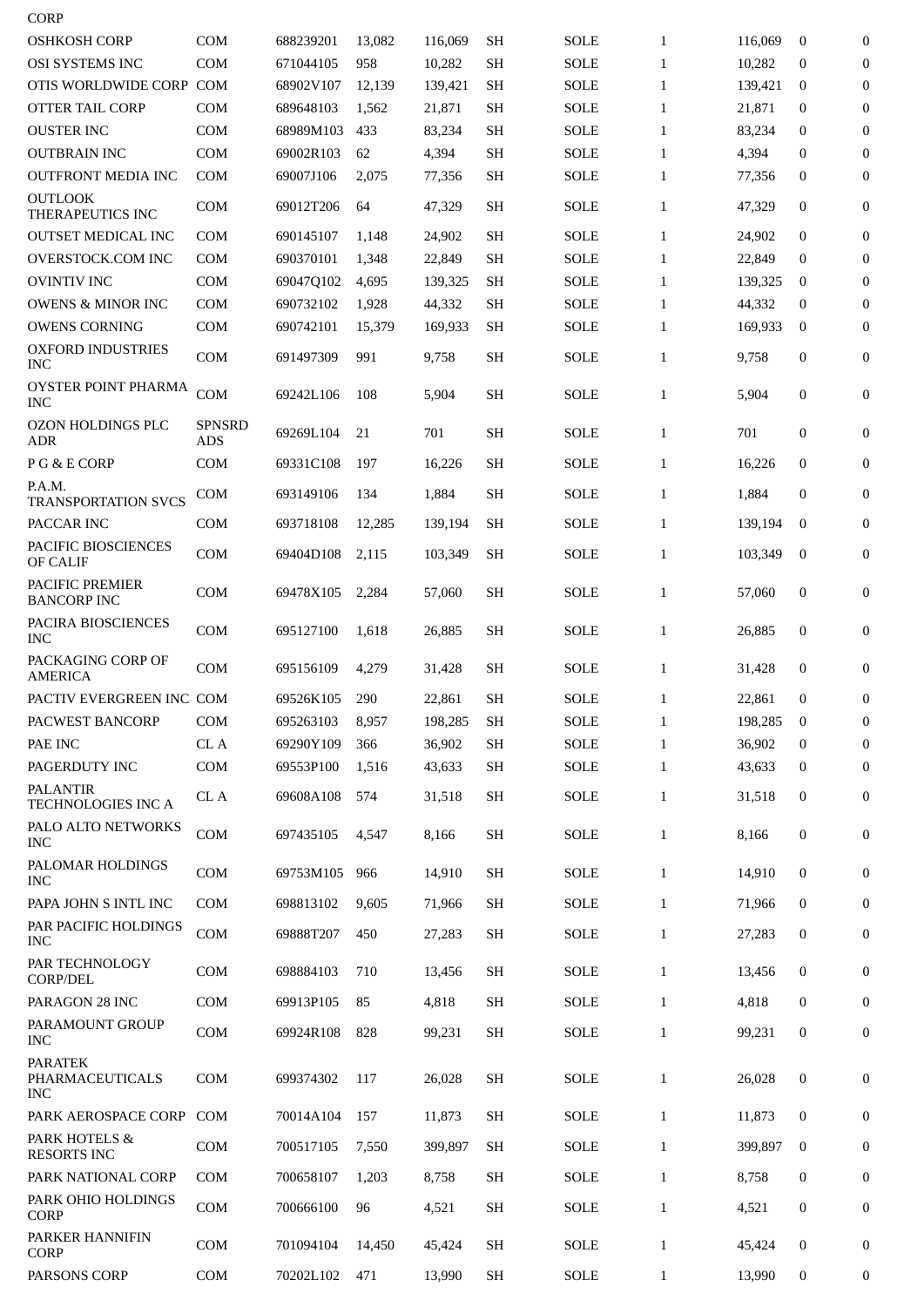| PARTY CITY HOLDCO<br>INC               | <b>COM</b> | 702149105 | 327     | 58,736  | <b>SH</b> | <b>SOLE</b> | $\mathbf{1}$ | 58,736  | $\mathbf{0}$ | $\overline{0}$   |
|----------------------------------------|------------|-----------|---------|---------|-----------|-------------|--------------|---------|--------------|------------------|
| PASSAGE BIO INC                        | <b>COM</b> | 702712100 | 125     | 19,709  | <b>SH</b> | <b>SOLE</b> | $\mathbf{1}$ | 19,709  | $\mathbf{0}$ | $\mathbf{0}$     |
| PATRICK INDUSTRIES<br><b>INC</b>       | <b>COM</b> | 703343103 | 1,113   | 13,795  | <b>SH</b> | <b>SOLE</b> | $\mathbf{1}$ | 13,795  | $\mathbf{0}$ | 0                |
| PATTERSON COS INC                      | <b>COM</b> | 703395103 | 5,609   | 191,095 | <b>SH</b> | <b>SOLE</b> | $\mathbf{1}$ | 191,095 | $\bf{0}$     | $\boldsymbol{0}$ |
| PATTERSON UTI<br><b>ENERGY INC</b>     | <b>COM</b> | 703481101 | 977     | 115,624 | <b>SH</b> | SOLE        | $\mathbf{1}$ | 115,624 | $\bf{0}$     | $\boldsymbol{0}$ |
| PAVMED INC                             | <b>COM</b> | 70387R106 | 95      | 38,624  | SH        | <b>SOLE</b> | $\mathbf{1}$ | 38,624  | $\mathbf{0}$ | $\overline{0}$   |
| PAYA HOLDINGS INC                      | CL A       | 70434P103 | 289     | 45,528  | <b>SH</b> | <b>SOLE</b> | $\mathbf{1}$ | 45,528  | $\bf{0}$     | $\mathbf{0}$     |
| PAYCHEX INC                            | <b>COM</b> | 704326107 | 18,812  | 137,814 | <b>SH</b> | <b>SOLE</b> | $\mathbf{1}$ | 137,814 | $\Omega$     | $\overline{0}$   |
| PAYCOM SOFTWARE INC COM                |            | 70432V102 | 7,668   | 18,468  | <b>SH</b> | <b>SOLE</b> | $\mathbf{1}$ | 18,468  | $\mathbf{0}$ | $\boldsymbol{0}$ |
| PAYCOR HCM INC                         | <b>COM</b> | 70435P102 | 16      | 542     | <b>SH</b> | SOLE        | $\mathbf{1}$ | 542     | 0            | $\boldsymbol{0}$ |
| PAYLOCITY HOLDING<br><b>CORP</b>       | COM        | 70438V106 | 15,899  | 67,321  | <b>SH</b> | SOLE        | $\mathbf{1}$ | 67,321  | $\mathbf{0}$ | $\overline{0}$   |
| PAYPAL HOLDINGS INC                    | <b>COM</b> | 70450Y103 | 86,710  | 459,805 | <b>SH</b> | <b>SOLE</b> | $\mathbf{1}$ | 459,805 | $\bf{0}$     | $\boldsymbol{0}$ |
| PAYSAFE LTD                            | LTD SHS    | G6964L107 | 29      | 7,484   | <b>SH</b> | <b>SOLE</b> | $\mathbf{1}$ | 7,484   | $\mathbf 0$  | $\boldsymbol{0}$ |
| PBF ENERGY INC CLASS<br>A              | COM        | 69318G106 | 758     | 58,474  | <b>SH</b> | SOLE        | $\mathbf{1}$ | 58,474  | $\bf{0}$     | $\boldsymbol{0}$ |
| PC CONNECTION INC                      | COM        | 69318J100 | 291     | 6,736   | <b>SH</b> | <b>SOLE</b> | $\mathbf{1}$ | 6,736   | $\mathbf 0$  | $\boldsymbol{0}$ |
| PCSB FINANCIAL CORP                    | <b>COM</b> | 69324R104 | 130     | 6,839   | <b>SH</b> | <b>SOLE</b> | $\mathbf{1}$ | 6,839   | $\mathbf 0$  | $\mathbf{0}$     |
| PDC ENERGY INC                         | <b>COM</b> | 69327R101 | 2,891   | 59,276  | <b>SH</b> | <b>SOLE</b> | $\mathbf{1}$ | 59,276  | $\bf{0}$     | $\overline{0}$   |
| PDF SOLUTIONS INC                      | <b>COM</b> | 693282105 | 580     | 18,237  | <b>SH</b> | <b>SOLE</b> | $\mathbf{1}$ | 18,237  | $\bf{0}$     | $\boldsymbol{0}$ |
| PEABODY ENERGY<br><b>CORP</b>          | <b>COM</b> | 704551100 | 476     | 47,309  | <b>SH</b> | <b>SOLE</b> | $\mathbf{1}$ | 47,309  | $\mathbf 0$  | $\overline{0}$   |
| PEAPACK GLADSTONE<br><b>FINL CORP</b>  | <b>COM</b> | 704699107 | 338     | 9,538   | <b>SH</b> | <b>SOLE</b> | $\mathbf{1}$ | 9,538   | 0            | $\boldsymbol{0}$ |
| PEBBLEBROOK HOTEL<br><b>TRUST</b>      | <b>COM</b> | 70509V100 | 6,484   | 289,872 | <b>SH</b> | <b>SOLE</b> | $\mathbf{1}$ | 289,872 | $\mathbf 0$  | $\boldsymbol{0}$ |
| PEGASYSTEMS INC                        | <b>COM</b> | 705573103 | 85      | 756     | <b>SH</b> | <b>SOLE</b> | $\mathbf{1}$ | 756     | $\mathbf 0$  | $\boldsymbol{0}$ |
| PELOTON INTERACTIVE<br><b>INC A</b>    | CL A       | 70614W100 | 877     | 24,513  | <b>SH</b> | <b>SOLE</b> | $\mathbf{1}$ | 24,513  | $\mathbf 0$  | $\overline{0}$   |
| PENN NATIONAL<br><b>GAMING INC</b>     | COM        | 707569109 | 2,548   | 49,146  | SH        | <b>SOLE</b> | $\mathbf{1}$ | 49,146  | $\mathbf 0$  | $\overline{0}$   |
| PENNANT GROUP<br><b>INC/THE</b>        | <b>COM</b> | 70805E109 | 362     | 15,694  | <b>SH</b> | <b>SOLE</b> | $\mathbf{1}$ | 15,694  | 0            | $\bf{0}$         |
| PENNYMAC FINANCIAL<br><b>SERVICES</b>  | <b>COM</b> | 70932M107 | 1,159   | 16,605  | <b>SH</b> | <b>SOLE</b> | $\mathbf{1}$ | 16,605  | $\mathbf 0$  | 0                |
| PENNYMAC MORTGAGE<br><b>INVESTMENT</b> | COM        | 70931T103 | 1,031   | 59,519  | <b>SH</b> | <b>SOLE</b> | $\mathbf{1}$ | 59,519  | 0            | 0                |
| PENSKE AUTOMOTIVE<br><b>GROUP INC</b>  | COM        | 70959W103 | 35      | 331     | <b>SH</b> | SOLE        | $\mathbf{1}$ | 331     | 0            | 0                |
| PENTAIR PLC                            | COM        | G7S00T104 | 3,640   | 49,841  | <b>SH</b> | <b>SOLE</b> | $\mathbf{1}$ | 49,841  | $\mathbf{0}$ | $\mathbf{0}$     |
| PENUMBRA INC                           | <b>COM</b> | 70975L107 | 17,144  | 59,667  | <b>SH</b> | SOLE        | $\mathbf{1}$ | 59,667  | $\mathbf{0}$ | $\mathbf{0}$     |
| PEOPLE S UNITED<br><b>FINANCIAL</b>    | COM        | 712704105 | 2,253   | 126,417 | <b>SH</b> | SOLE        | $\mathbf{1}$ | 126,417 | $\mathbf{0}$ | $\overline{0}$   |
| PEOPLES BANCORP INC                    | <b>COM</b> | 709789101 | 429     | 13,479  | <b>SH</b> | <b>SOLE</b> | $\mathbf{1}$ | 13,479  | $\mathbf{0}$ | $\boldsymbol{0}$ |
| PEOPLES FINANCIAL<br><b>SERVICES</b>   | COM        | 711040105 | 196     | 3,728   | <b>SH</b> | <b>SOLE</b> | $\mathbf{1}$ | 3,728   | $\mathbf{0}$ | 0                |
| PEPSICO INC                            | <b>COM</b> | 713448108 | 103,819 | 597,658 | <b>SH</b> | <b>SOLE</b> | $\mathbf{1}$ | 597,658 | $\mathbf{0}$ | $\mathbf{0}$     |
| PERDOCEO EDUCATION<br><b>CORP</b>      | COM        | 71363P106 | 503     | 42,770  | <b>SH</b> | SOLE        | $\mathbf{1}$ | 42,770  | $\mathbf{0}$ | 0                |
| PERFICIENT INC                         | COM        | 71375U101 | 2,563   | 19,823  | <b>SH</b> | <b>SOLE</b> | $\mathbf{1}$ | 19,823  | $\mathbf{0}$ | $\mathbf{0}$     |
| PERFORMANCE FOOD<br><b>GROUP CO</b>    | <b>COM</b> | 71377A103 | 15,598  | 339,889 | <b>SH</b> | <b>SOLE</b> | $\mathbf{1}$ | 339,889 | $\mathbf{0}$ | 0                |
| PERKINELMER INC                        | COM        | 714046109 | 7,749   | 38,540  | <b>SH</b> | <b>SOLE</b> | $\mathbf{1}$ | 38,540  | $\mathbf{0}$ | $\bf{0}$         |
| PERPETUA RESOURCES<br><b>CORP</b>      | COM        | 714266103 | 82      | 17,265  | <b>SH</b> | SOLE        | $\mathbf{1}$ | 17,265  | $\mathbf{0}$ | $\mathbf{0}$     |
| PERRIGO CO PLC                         | COM        | G97822103 | 8,800   | 226,227 | <b>SH</b> | <b>SOLE</b> | $\mathbf{1}$ | 226,227 | $\mathbf{0}$ | $\mathbf{0}$     |
| PERSONALIS INC                         | <b>COM</b> | 71535D106 | 273     | 19,137  | <b>SH</b> | SOLE        | $\mathbf{1}$ | 19,137  | $\bf{0}$     | $\mathbf{0}$     |
| PETCO HEALTH AND<br><b>WELLNESS CO</b> | <b>COM</b> | 71601V105 | 12      | 623     | <b>SH</b> | <b>SOLE</b> | $\mathbf{1}$ | 623     | 0            | 0                |
| PETIQ INC                              | COM        | 71639T106 | 325     | 14,301  | <b>SH</b> | <b>SOLE</b> | $\mathbf{1}$ | 14,301  | 0            | $\bf{0}$         |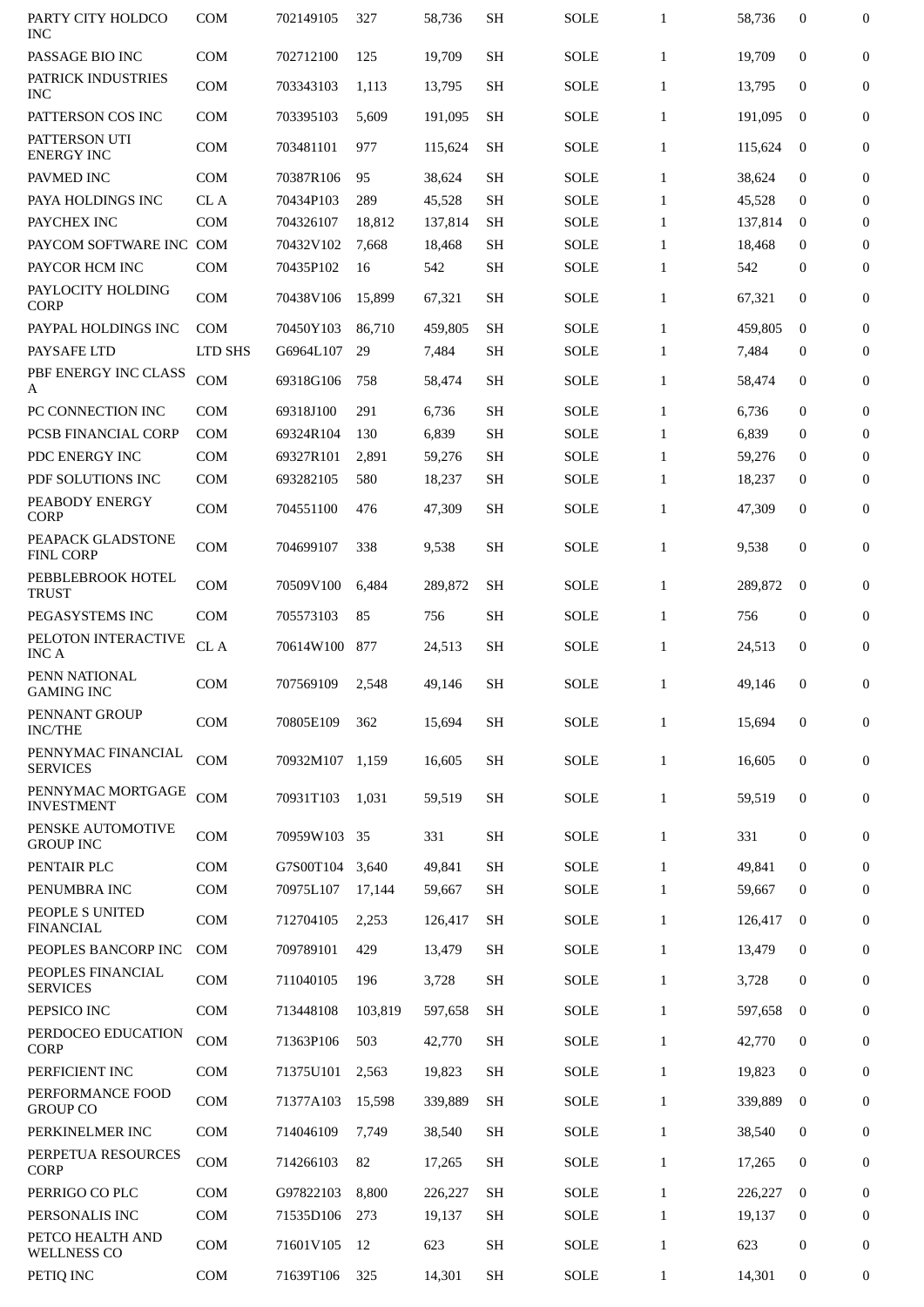| PETMED EXPRESS INC                              | <b>COM</b>   | 716382106 | 314    | 12,428       | <b>SH</b> | <b>SOLE</b> | $\mathbf{1}$ | 12,428      | $\bf{0}$         | $\mathbf{0}$     |
|-------------------------------------------------|--------------|-----------|--------|--------------|-----------|-------------|--------------|-------------|------------------|------------------|
| PFIZER INC                                      | <b>COM</b>   | 717081103 | 96,140 | 1,628,113 SH |           | <b>SOLE</b> | $\mathbf{1}$ | 1,628,113 0 |                  | $\boldsymbol{0}$ |
| PGT INNOVATIONS INC                             | <b>COM</b>   | 69336V101 | 792    | 35,202       | <b>SH</b> | <b>SOLE</b> | $\mathbf{1}$ | 35,202      | $\boldsymbol{0}$ | 0                |
| <b>PHATHOM</b><br>PHARMACEUTICALS<br><b>INC</b> | <b>COM</b>   | 71722W107 | 212    | 10,763       | <b>SH</b> | SOLE        | $\mathbf{1}$ | 10,763      | $\boldsymbol{0}$ | 0                |
| PHIBRO ANIMAL<br><b>HEALTH CORP A</b>           | <b>COM</b>   | 71742Q106 | 254    | 12,423       | <b>SH</b> | SOLE        | $\mathbf{1}$ | 12,423      | $\boldsymbol{0}$ | 0                |
| PHILIP MORRIS<br><b>INTERNATIONAL</b>           | <b>COM</b>   | 718172109 | 42,104 | 443,200      | <b>SH</b> | SOLE        | $\mathbf{1}$ | 443,200     | $\mathbf{0}$     | $\overline{0}$   |
| PHILLIPS 66                                     | <b>COM</b>   | 718546104 | 9,380  | 129,444      | <b>SH</b> | <b>SOLE</b> | $\mathbf{1}$ | 129,444     | $\mathbf{0}$     | $\mathbf{0}$     |
| PHILLIPS EDISON &<br><b>COMPANY IN</b>          | <b>COM</b>   | 71844V201 | 329    | 9,961        | <b>SH</b> | <b>SOLE</b> | $\mathbf{1}$ | 9,961       | $\boldsymbol{0}$ | $\boldsymbol{0}$ |
| PHOTRONICS INC                                  | <b>COM</b>   | 719405102 | 684    | 36,283       | <b>SH</b> | <b>SOLE</b> | $\mathbf{1}$ | 36,283      | $\mathbf{0}$     | $\mathbf{0}$     |
| PHREESIA INC                                    | <b>COM</b>   | 71944F106 | 1,100  | 26,404       | <b>SH</b> | <b>SOLE</b> | $\mathbf{1}$ | 26,404      | $\bf{0}$         | $\mathbf{0}$     |
| PHYSICIANS REALTY<br><b>TRUST</b>               | <b>COM</b>   | 71943U104 | 9,177  | 487,361      | <b>SH</b> | <b>SOLE</b> | $\mathbf{1}$ | 487,361     | $\mathbf{0}$     | 0                |
| PIEDMONT OFFICE<br><b>REALTY TRU A</b>          | <b>COM</b>   | 720190206 | 1,212  | 65,920       | <b>SH</b> | <b>SOLE</b> | $\mathbf{1}$ | 65,920      | $\boldsymbol{0}$ | $\boldsymbol{0}$ |
| PILGRIM S PRIDE CORP                            | <b>COM</b>   | 72147K108 | 2,328  | 82,565       | <b>SH</b> | <b>SOLE</b> | $\mathbf{1}$ | 82,565      | $\mathbf{0}$     | $\boldsymbol{0}$ |
| PINDUODUO INC ADR                               | <b>ADR</b>   | 722304102 | 1,906  | 32,688       | <b>SH</b> | <b>SOLE</b> | $\mathbf{1}$ | 32,688      | $\bf{0}$         | $\mathbf{0}$     |
| PING IDENTITY<br><b>HOLDING CORP</b>            | <b>COM</b>   | 72341T103 | 739    | 32,304       | <b>SH</b> | <b>SOLE</b> | $\mathbf{1}$ | 32,304      | $\mathbf{0}$     | $\boldsymbol{0}$ |
| PINNACLE FINANCIAL<br><b>PARTNERS</b>           | <b>COM</b>   | 72346Q104 | 12,294 | 128,736      | <b>SH</b> | <b>SOLE</b> | $\mathbf{1}$ | 128,736     | $\bf{0}$         | 0                |
| PINNACLE WEST<br><b>CAPITAL</b>                 | <b>COM</b>   | 723484101 | 2,353  | 33,328       | <b>SH</b> | <b>SOLE</b> | $\mathbf{1}$ | 33,328      | $\boldsymbol{0}$ | $\boldsymbol{0}$ |
| PINTEREST INC CLASS A CL A                      |              | 72352L106 | 388    | 10,673       | <b>SH</b> | <b>SOLE</b> | $\mathbf{1}$ | 10,673      | $\boldsymbol{0}$ | $\boldsymbol{0}$ |
| PIONEER BANCORP<br><b>INC/NY</b>                | <b>COM</b>   | 723561106 | 70     | 6,174        | <b>SH</b> | <b>SOLE</b> | $\mathbf{1}$ | 6,174       | $\boldsymbol{0}$ | 0                |
| PIONEER NATURAL<br><b>RESOURCES CO</b>          | COM          | 723787107 | 14,678 | 80,702       | <b>SH</b> | SOLE        | $\mathbf{1}$ | 80,702      | $\mathbf{0}$     | $\boldsymbol{0}$ |
| PIPER SANDLER COS                               | <b>COM</b>   | 724078100 | 1,853  | 10,380       | <b>SH</b> | <b>SOLE</b> | $\mathbf{1}$ | 10.380      | $\mathbf{0}$     | $\boldsymbol{0}$ |
| PITNEY BOWES INC                                | <b>COM</b>   | 724479100 | 704    | 106,153      | <b>SH</b> | <b>SOLE</b> | $\mathbf{1}$ | 106,153     | $\mathbf{0}$     | $\boldsymbol{0}$ |
| PJT PARTNERS INC A                              | <b>COM</b>   | 69343T107 | 933    | 12,599       | SH        | <b>SOLE</b> | 1            | 12.599      | 0                | 0                |
| PLANET FITNESS INC CL<br>A                      | ${\rm CL}$ A | 72703H101 | 124    | 1,367        | <b>SH</b> | SOLE        | $\mathbf{1}$ | 1,367       | $\boldsymbol{0}$ | $\boldsymbol{0}$ |
| PLANTRONICS INC                                 | <b>COM</b>   | 727493108 | 754    | 25,704       | <b>SH</b> | <b>SOLE</b> | $\mathbf{1}$ | 25,704      | $\mathbf{0}$     | $\overline{0}$   |
| PLAYAGS INC                                     | <b>COM</b>   | 72814N104 | 99     | 14,601       | <b>SH</b> | SOLE        | $\mathbf{1}$ | 14,601      | $\bf{0}$         | $\mathbf{0}$     |
| PLAYTIKA HOLDING<br><b>CORP</b>                 | COM          | 72815L107 | 34     | 1,972        | <b>SH</b> | SOLE        | $\mathbf{1}$ | 1,972       | $\bf{0}$         | $\boldsymbol{0}$ |
| PLBY GROUP INC                                  | <b>COM</b>   | 72814P109 | 408    | 15,316       | <b>SH</b> | <b>SOLE</b> | $\mathbf{1}$ | 15,316      | $\mathbf{0}$     | $\mathbf{0}$     |
| <b>PLEXUS CORP</b>                              | COM          | 729132100 | 1,633  | 17,033       | <b>SH</b> | <b>SOLE</b> | $\mathbf{1}$ | 17,033      | $\bf{0}$         | $\mathbf{0}$     |
| PLIANT THERAPEUTICS<br><b>INC</b>               | COM          | 729139105 | 173    | 12,785       | <b>SH</b> | SOLE        | $\mathbf{1}$ | 12,785      | $\bf{0}$         | $\boldsymbol{0}$ |
| PLUG POWER INC                                  | <b>COM</b>   | 72919P202 | 274    | 9,714        | <b>SH</b> | SOLE        | $\mathbf{1}$ | 9,714       | $\mathbf{0}$     | $\boldsymbol{0}$ |
| <b>PLYMOUTH</b><br>INDUSTRIAL REIT INC          | <b>COM</b>   | 729640102 | 532    | 16,621       | <b>SH</b> | SOLE        | $\mathbf{1}$ | 16,621      | $\bf{0}$         | $\bf{0}$         |
| <b>PMV</b><br>PHARMACEUTICALS<br><b>INC</b>     | <b>COM</b>   | 69353Y103 | 322    | 13,939       | <b>SH</b> | SOLE        | $\mathbf{1}$ | 13,939      | $\mathbf{0}$     | 0                |
| PNC FINANCIAL<br><b>SERVICES GROUP</b>          | <b>COM</b>   | 693475105 | 31,036 | 154,778      | <b>SH</b> | <b>SOLE</b> | $\mathbf{1}$ | 154,778     | $\bf{0}$         | $\mathbf{0}$     |
| PNM RESOURCES INC                               | COM          | 69349H107 | 8,654  | 189,743      | <b>SH</b> | SOLE        | $\mathbf{1}$ | 189,743     | $\bf{0}$         | $\mathbf{0}$     |
| POLARIS INC                                     | <b>COM</b>   | 731068102 | 10,638 | 96,791       | <b>SH</b> | SOLE        | $\mathbf{1}$ | 96,791      | $\bf{0}$         | 0                |
| POLYMET MINING CORP                             | COM          | 731916409 | 38     | 15,344       | <b>SH</b> | SOLE        | $\mathbf{1}$ | 15,344      | $\mathbf{0}$     | $\mathbf{0}$     |
| POOL CORP                                       | <b>COM</b>   | 73278L105 | 8,140  | 14,381       | <b>SH</b> | SOLE        | $\mathbf{1}$ | 14,381      | $\bf{0}$         | $\mathbf{0}$     |
| POPULAR INC                                     | <b>COM</b>   | 733174700 | 70     | 850          | <b>SH</b> | SOLE        | $\mathbf{1}$ | 850         | $\mathbf{0}$     | $\mathbf{0}$     |
| PORCH GROUP INC                                 | <b>COM</b>   | 733245104 | 639    | 40,981       | <b>SH</b> | SOLE        | $\mathbf{1}$ | 40,981      | $\bf{0}$         | $\bf{0}$         |
| PORTAGE BIOTECH INC                             | <b>COM</b>   | G7185A128 | 28     | 2,656        | <b>SH</b> | SOLE        | $\mathbf{1}$ | 2,656       | $\mathbf{0}$     | 0                |
| PORTILLO S INC CL A                             | CL A         | 73642K106 | 469    | 12,503       | SH        | <b>SOLE</b> | $\mathbf{1}$ | 12,503      | $\bf{0}$         | $\boldsymbol{0}$ |
| PORTLAND GENERAL<br>ELECTRIC CO                 | COM          | 736508847 | 2,532  | 47,843       | <b>SH</b> | <b>SOLE</b> | $\mathbf{1}$ | 47,843      | $\bf{0}$         | 0                |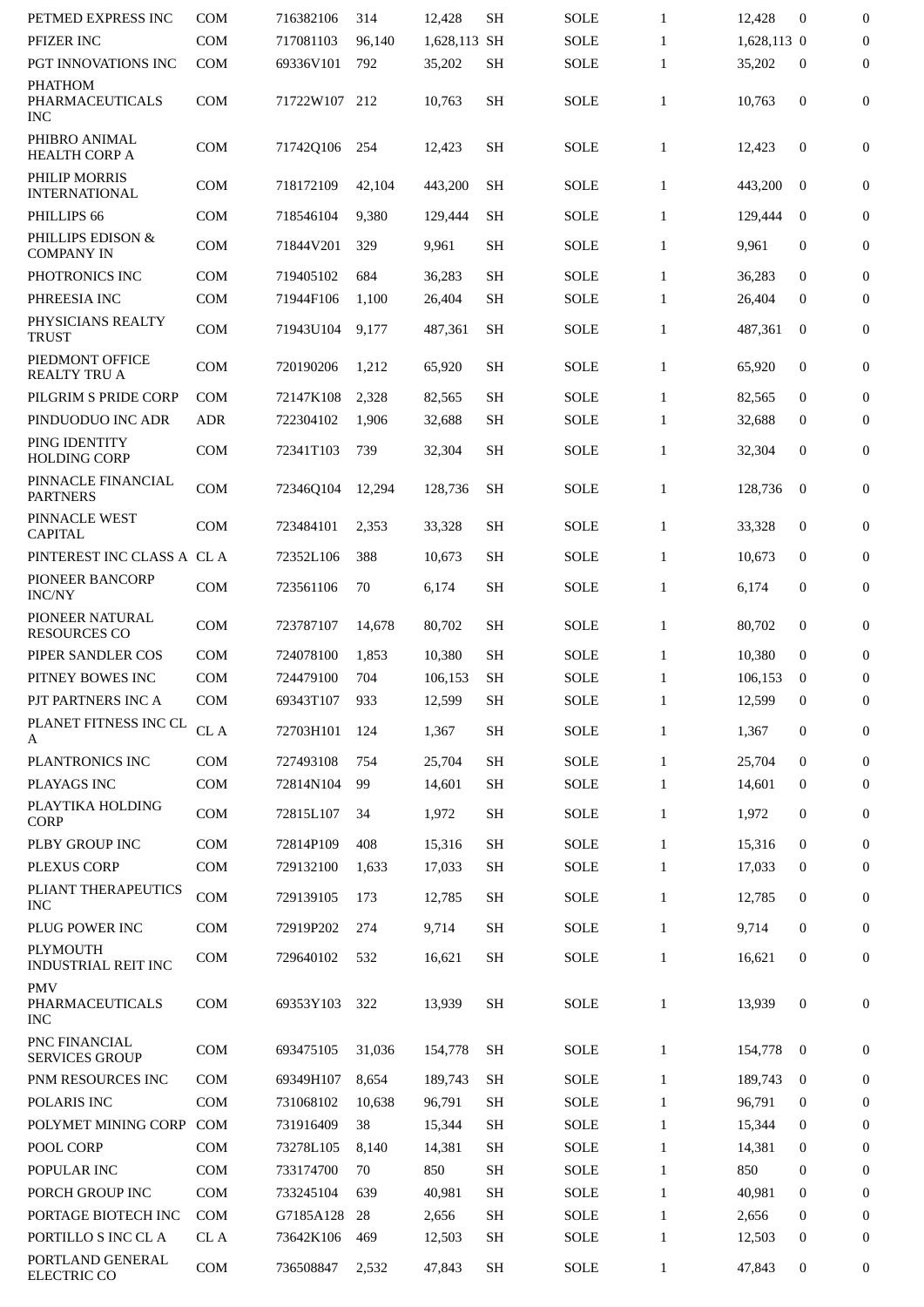| <b>POSEIDA</b><br>THERAPEUTICS INC                      | <b>COM</b>                  | 73730P108 | 104     | 15,285  | <b>SH</b> | <b>SOLE</b> | $\mathbf{1}$ | 15,285  | 0                | 0                |
|---------------------------------------------------------|-----------------------------|-----------|---------|---------|-----------|-------------|--------------|---------|------------------|------------------|
| POST HOLDINGS INC                                       | <b>COM</b>                  | 737446104 | 11.160  | 99,002  | <b>SH</b> | <b>SOLE</b> | $\mathbf{1}$ | 99.002  | $\boldsymbol{0}$ | 0                |
| POSTAL REALTY TRUST<br><b>INC A</b>                     | CL A                        | 73757R102 | 130     | 6,555   | <b>SH</b> | <b>SOLE</b> | $\mathbf{1}$ | 6,555   | 0                | $\boldsymbol{0}$ |
| POTLATCHDELTIC CORP                                     | <b>COM</b>                  | 737630103 | 8,904   | 147,859 | <b>SH</b> | <b>SOLE</b> | $\mathbf{1}$ | 147,859 | $\mathbf{0}$     | 0                |
| POWELL INDUSTRIES<br><b>INC</b>                         | <b>COM</b>                  | 739128106 | 163     | 5,530   | <b>SH</b> | <b>SOLE</b> | $\mathbf{1}$ | 5,530   | 0                | 0                |
| POWER INTEGRATIONS<br><b>INC</b>                        | <b>COM</b>                  | 739276103 | 12,398  | 133,473 | <b>SH</b> | <b>SOLE</b> | $\mathbf{1}$ | 133,473 | $\mathbf{0}$     | $\mathbf{0}$     |
| POWERSCHOOL<br><b>HOLDINGS INC A</b>                    | CL A                        | 73939C106 | 471     | 28,570  | <b>SH</b> | <b>SOLE</b> | $\mathbf{1}$ | 28,570  | 0                | 0                |
| PPG INDUSTRIES INC                                      | <b>COM</b>                  | 693506107 | 13,961  | 80,960  | <b>SH</b> | <b>SOLE</b> | $\mathbf{1}$ | 80,960  | $\mathbf{0}$     | 0                |
| PPL CORP                                                | <b>COM</b>                  | 69351T106 | 7,484   | 248,966 | <b>SH</b> | <b>SOLE</b> | $\mathbf{1}$ | 248,966 | $\bf{0}$         | $\mathbf{0}$     |
| PRA GROUP INC                                           | <b>COM</b>                  | 69354N106 | 1,322   | 26,324  | <b>SH</b> | <b>SOLE</b> | $\mathbf{1}$ | 26,324  | $\mathbf{0}$     | 0                |
| PRAXIS PRECISION<br><b>MEDICINES I</b>                  | COM                         | 74006W108 | 349     | 17,704  | <b>SH</b> | <b>SOLE</b> | $\mathbf{1}$ | 17,704  | 0                | 0                |
| PRECIGEN INC                                            | <b>COM</b>                  | 74017N105 | 187     | 50,403  | <b>SH</b> | <b>SOLE</b> | $\mathbf{1}$ | 50,403  | $\mathbf{0}$     | 0                |
| <b>PRECISION</b><br><b>BIOSCIENCES INC</b>              | <b>COM</b>                  | 74019P108 | 199     | 26,857  | <b>SH</b> | SOLE        | $\mathbf{1}$ | 26,857  | $\mathbf{0}$     | $\mathbf{0}$     |
| <b>PREFERRED</b><br><b>APARTMENT</b><br><b>COMMUNIT</b> | <b>COM</b>                  | 74039L103 | 500     | 27,704  | <b>SH</b> | <b>SOLE</b> | $\mathbf{1}$ | 27,704  | 0                | $\mathbf{0}$     |
| PREFERRED BANK/LOS<br><b>ANGELES</b>                    | <b>COM</b>                  | 740367404 | 601     | 8,377   | <b>SH</b> | <b>SOLE</b> | $\mathbf{1}$ | 8,377   | 0                | 0                |
| PREFORMED LINE<br>PRODUCTS CO                           | <b>COM</b>                  | 740444104 | 101     | 1,568   | <b>SH</b> | <b>SOLE</b> | $\mathbf{1}$ | 1,568   | 0                | 0                |
| <b>PRELUDE</b><br>THERAPEUTICS INC                      | <b>COM</b>                  | 74065P101 | 72      | 5,751   | <b>SH</b> | <b>SOLE</b> | $\mathbf{1}$ | 5,751   | $\mathbf{0}$     | 0                |
| PREMIER FINANCIAL<br><b>CORP</b>                        | <b>COM</b>                  | 74052F108 | 608     | 19,664  | <b>SH</b> | <b>SOLE</b> | $\mathbf{1}$ | 19,664  | $\mathbf{0}$     | 0                |
| PREMIER INC CLASS A                                     | <b>COM</b>                  | 74051N102 | 54      | 1,307   | <b>SH</b> | <b>SOLE</b> | $\mathbf{1}$ | 1,307   | 0                | 0                |
| PRESTIGE CONSUMER<br><b>HEALTHCARE</b>                  | <b>COM</b>                  | 74112D101 | 1,847   | 30,456  | <b>SH</b> | <b>SOLE</b> | $\mathbf{1}$ | 30,456  | 0                | 0                |
| PRICESMART INC                                          | <b>COM</b>                  | 741511109 | 1,046   | 14,289  | <b>SH</b> | <b>SOLE</b> | $\mathbf{1}$ | 14,289  | $\mathbf{0}$     | 0                |
| PRIMERICA INC                                           | <b>COM</b>                  | 74164M108 | 10,235  | 66,779  | <b>SH</b> | SOLE        | $\mathbf{1}$ | 66,779  | 0                | 0                |
| PRIMIS FINANCIAL<br><b>CORP</b>                         | COM                         | 74167B109 | 193     | 12,821  | <b>SH</b> | <b>SOLE</b> | $\mathbf{1}$ | 12,821  | $\bf{0}$         | 0                |
| PRIMO WATER CORP                                        | <b>COM</b>                  | 74167P108 | 1,474   | 83,592  | <b>SH</b> | <b>SOLE</b> | $\mathbf{1}$ | 83,592  | $\bf{0}$         | 0                |
| PRIMORIS SERVICES<br><b>CORP</b>                        | COM                         | 74164F103 | 682     | 28,426  | <b>SH</b> | <b>SOLE</b> | $\mathbf{1}$ | 28,426  | $\mathbf{0}$     | 0                |
| PRINCIPAL FINANCIAL<br><b>GROUP</b>                     | $\mathop{\rm COM}\nolimits$ | 74251V102 | 5,279   | 72,991  | SH        | <b>SOLE</b> | $\mathbf{1}$ | 72,991  | $\boldsymbol{0}$ | 0                |
| <b>PRIORITY</b><br><b>TECHNOLOGY</b><br><b>HOLDINGS</b> | COM                         | 74275G107 | 38      | 5,409   | <b>SH</b> | <b>SOLE</b> | $\mathbf{1}$ | 5,409   | 0                | 0                |
| PRIVIA HEALTH GROUP<br><b>INC</b>                       | <b>COM</b>                  | 74276R102 | 222     | 8,575   | <b>SH</b> | <b>SOLE</b> | $\mathbf{1}$ | 8,575   | 0                | 0                |
| PROASSURANCE CORP                                       | <b>COM</b>                  | 74267C106 | 827     | 32,702  | <b>SH</b> | <b>SOLE</b> | $\mathbf{1}$ | 32,702  | 0                | $\boldsymbol{0}$ |
| PROCEPT BIOROBOTICS<br>CORP                             | COM                         | 74276L105 | 96      | 3,841   | <b>SH</b> | <b>SOLE</b> | $\mathbf{1}$ | 3,841   | 0                | 0                |
| <b>PROCORE</b><br><b>TECHNOLOGIES INC</b>               | <b>COM</b>                  | 74275K108 | 79      | 992     | <b>SH</b> | <b>SOLE</b> | $\mathbf{1}$ | 992     | $\boldsymbol{0}$ | 0                |
| PROCTER & GAMBLE<br>CO/THE                              | COM                         | 742718109 | 112,693 | 688,915 | <b>SH</b> | <b>SOLE</b> | $\mathbf{1}$ | 688,915 | $\mathbf{0}$     | $\mathbf{0}$     |
| PROG HOLDINGS INC                                       | <b>COM</b>                  | 74319R101 | 5,862   | 129,950 | <b>SH</b> | <b>SOLE</b> | $\mathbf{1}$ | 129,950 | $\bf{0}$         | 0                |
| PROGRESS SOFTWARE<br><b>CORP</b>                        | COM                         | 743312100 | 1,290   | 26,730  | SH        | <b>SOLE</b> | $\mathbf{1}$ | 26,730  | $\bf{0}$         | 0                |
| PROGRESSIVE CORP                                        | <b>COM</b>                  | 743315103 | 19,455  | 189,528 | <b>SH</b> | <b>SOLE</b> | $\mathbf{1}$ | 189,528 | $\bf{0}$         | 0                |
| PROGYNY INC                                             | <b>COM</b>                  | 74340E103 | 7,616   | 151,256 | <b>SH</b> | <b>SOLE</b> | $\mathbf{1}$ | 151,256 | $\bf{0}$         | 0                |
| PROLOGIS INC                                            | COM                         | 74340W103 | 42,007  | 249,505 | SH        | <b>SOLE</b> | $\mathbf{1}$ | 249,505 | 0                | 0                |
| <b>PROMETHEUS</b><br><b>BIOSCIENCES INC</b>             | COM                         | 74349U108 | 630     | 15,928  | <b>SH</b> | <b>SOLE</b> | $\mathbf{1}$ | 15,928  | $\bf{0}$         | 0                |
| PROPETRO HOLDING<br>CORP                                | COM                         | 74347M108 | 424     | 52,353  | SH        | SOLE        | $\mathbf{1}$ | 52,353  | $\bf{0}$         | 0                |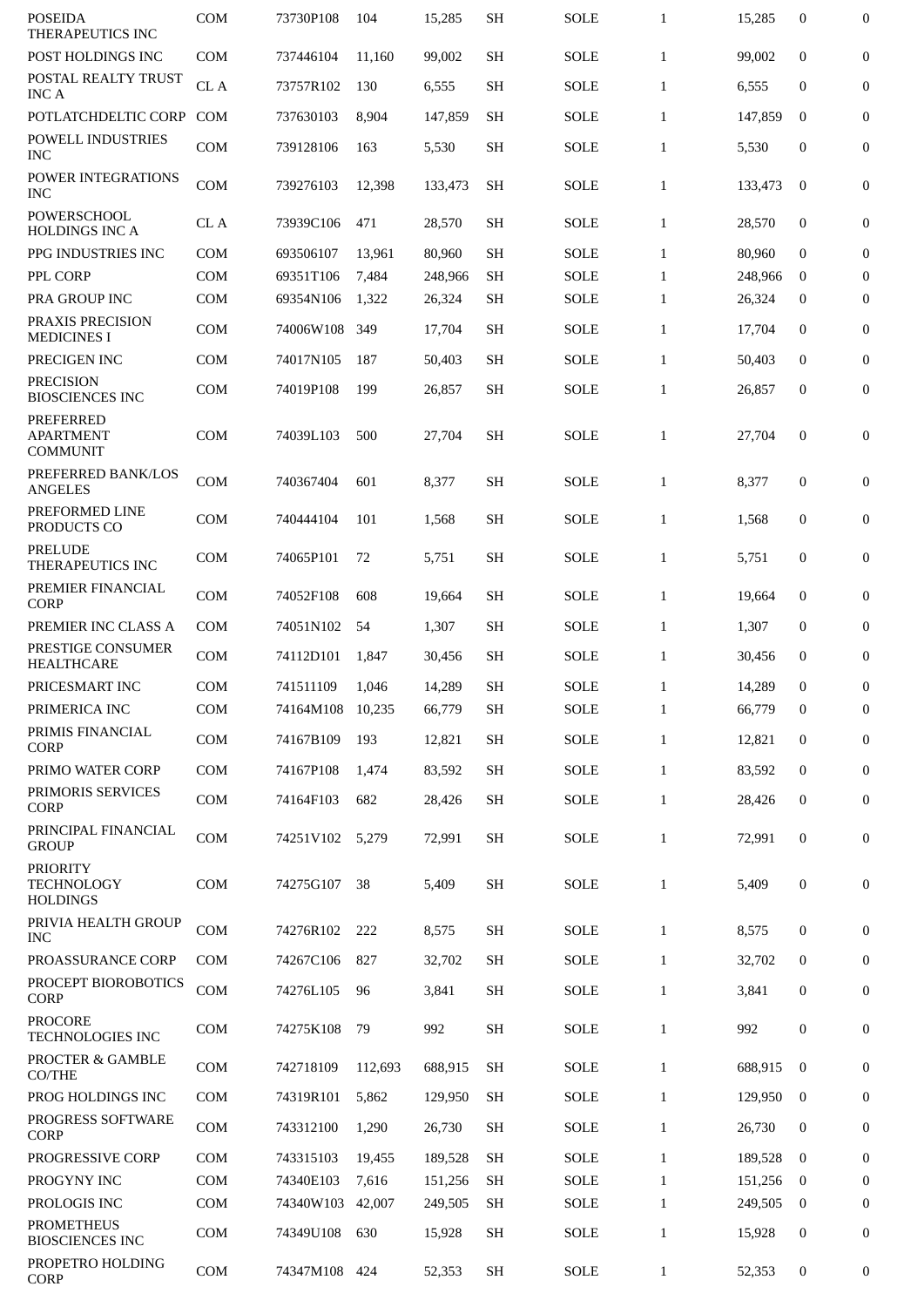| PROS HOLDINGS INC                             | <b>COM</b> | 74346Y103              | 733            | 21,244          | <b>SH</b>              | <b>SOLE</b>         | $\mathbf{1}$                 | 21,244          | $\mathbf{0}$         | $\mathbf{0}$     |
|-----------------------------------------------|------------|------------------------|----------------|-----------------|------------------------|---------------------|------------------------------|-----------------|----------------------|------------------|
| <b>PROSPERITY</b><br><b>BANCSHARES INC</b>    | <b>COM</b> | 743606105              | 11.267         | 155,831         | <b>SH</b>              | <b>SOLE</b>         | $\mathbf{1}$                 | 155,831         | $\bf{0}$             | $\mathbf{0}$     |
| PROTAGONIST<br>THERAPEUTICS INC               | <b>COM</b> | 74366E102              | 813            | 23,772          | <b>SH</b>              | <b>SOLE</b>         | $\mathbf{1}$                 | 23,772          | $\boldsymbol{0}$     | $\boldsymbol{0}$ |
| PROTHENA CORP PLC                             | <b>COM</b> | G72800108              | 949            | 19,212          | SH                     | <b>SOLE</b>         | $\mathbf{1}$                 | 19,212          | $\mathbf{0}$         | $\mathbf{0}$     |
| PROTO LABS INC                                | COM        | 743713109              | 867            | 16,882          | <b>SH</b>              | <b>SOLE</b>         | $\mathbf{1}$                 | 16,882          | $\bf{0}$             | $\mathbf{0}$     |
| PROVENTION BIO INC                            | <b>COM</b> | 74374N102              | 166            | 29,473          | <b>SH</b>              | <b>SOLE</b>         | $\mathbf{1}$                 | 29,473          | $\bf{0}$             | $\boldsymbol{0}$ |
| PROVIDENT BANCORP<br><b>INC</b>               | <b>COM</b> | 74383L105              | 152            | 8,162           | <b>SH</b>              | <b>SOLE</b>         | $\mathbf{1}$                 | 8,162           | $\boldsymbol{0}$     | $\boldsymbol{0}$ |
| PROVIDENT FINANCIAL<br><b>SERVICES</b>        | COM        | 74386T105              | 1,120          | 46,259          | <b>SH</b>              | SOLE                | $\mathbf{1}$                 | 46,259          | $\mathbf{0}$         | $\mathbf{0}$     |
| PRUDENTIAL<br><b>FINANCIAL INC</b>            | <b>COM</b> | 744320102              | 14,322         | 132,320         | <b>SH</b>              | <b>SOLE</b>         | $\mathbf{1}$                 | 132,320         | $\mathbf{0}$         | $\mathbf{0}$     |
| PS BUSINESS PARKS<br>INC/MD                   | COM        | 69360J107              | 8,191          | 44,474          | <b>SH</b>              | SOLE                | $\mathbf{1}$                 | 44,474          | $\boldsymbol{0}$     | $\boldsymbol{0}$ |
| PTC INC                                       | COM        | 69370C100              | 5,328          | 43,976          | <b>SH</b>              | <b>SOLE</b>         | $\mathbf{1}$                 | 43,976          | $\mathbf{0}$         | $\boldsymbol{0}$ |
| PTC THERAPEUTICS INC                          | COM        | 69366J200              | 1,470          | 36,912          | <b>SH</b>              | <b>SOLE</b>         | $\mathbf{1}$                 | 36,912          | $\boldsymbol{0}$     | $\mathbf{0}$     |
| <b>PUBLIC SERVICE</b><br><b>ENTERPRISE GP</b> | <b>COM</b> | 744573106              | 9,968          | 149,374         | <b>SH</b>              | SOLE                | $\mathbf{1}$                 | 149,374         | $\mathbf{0}$         | $\boldsymbol{0}$ |
| <b>PUBLIC STORAGE</b>                         | <b>COM</b> | 74460D109              | 18,339         | 48,961          | <b>SH</b>              | <b>SOLE</b>         | $\mathbf{1}$                 | 48,961          | $\mathbf{0}$         | $\mathbf{0}$     |
| PULMONX CORP                                  | <b>COM</b> | 745848101              | 445            | 13,875          | <b>SH</b>              | <b>SOLE</b>         | $\mathbf{1}$                 | 13,875          | $\bf{0}$             | $\mathbf{0}$     |
| <b>PULSE BIOSCIENCES</b><br><b>INC</b>        | <b>COM</b> | 74587B101              | 110            | 7,394           | <b>SH</b>              | <b>SOLE</b>         | $\mathbf{1}$                 | 7,394           | $\mathbf{0}$         | $\mathbf{0}$     |
| PULTEGROUP INC                                | COM        | 745867101              | 4,309          | 75,391          | SH                     | SOLE                | $\mathbf{1}$                 | 75,391          | $\mathbf{0}$         | $\mathbf{0}$     |
| <b>PUMA</b>                                   |            |                        |                |                 |                        |                     |                              |                 |                      |                  |
| <b>BIOTECHNOLOGY INC</b>                      | <b>COM</b> | 74587V107              | 52             | 17,154          | <b>SH</b>              | <b>SOLE</b>         | $\mathbf{1}$                 | 17,154          | $\mathbf{0}$         | $\boldsymbol{0}$ |
| PURE CYCLE CORP                               | <b>COM</b> | 746228303              | 149            | 10,230          | <b>SH</b>              | <b>SOLE</b>         | $\mathbf{1}$                 | 10,230          | $\mathbf{0}$         | $\mathbf{0}$     |
| PURE STORAGE INC<br><b>CLASS A</b>            | <b>COM</b> | 74624M102              | 160            | 4,919           | SH                     | <b>SOLE</b>         | $\mathbf{1}$                 | 4,919           | $\mathbf{0}$         | $\bf{0}$         |
| <b>PURECYCLE</b><br>TECHNOLOGIES INC          | <b>COM</b> | 74623V103              | 272            | 28,374          | <b>SH</b>              | SOLE                | $\mathbf{1}$                 | 28,374          | $\mathbf{0}$         | $\boldsymbol{0}$ |
| PURPLE INNOVATION<br><b>INC</b>               | COM        | 74640Y106              | 406            | 30,610          | SH                     | SOLE                | $\mathbf{1}$                 | 30,610          | $\mathbf{0}$         | $\bf{0}$         |
| <b>PVH CORP</b>                               | COM        | 693656100              | 2,239          | 20,991          | <b>SH</b>              | SOLE                | 1                            | 20,991          | $\Omega$             | $\Omega$         |
| PYXIS ONCOLOGY INC                            | COM        | 747324101              | 62             | 5,650           | <b>SH</b>              | <b>SOLE</b>         | $\mathbf{1}$                 | 5,650           | $\boldsymbol{0}$     | 0                |
| PZENA INVESTMENT<br><b>MANAGM CL A</b>        | CL A       | 74731Q103              | 84             | 8,853           | <b>SH</b>              | <b>SOLE</b>         | $\mathbf{1}$                 | 8,853           | $\boldsymbol{0}$     | $\bf{0}$         |
| Q2 HOLDINGS INC                               | COM        | 74736L109              | 2,309          | 29,061          | <b>SH</b>              | <b>SOLE</b>         | $\mathbf{1}$                 | 29,061          | $\bf{0}$             | $\boldsymbol{0}$ |
|                                               |            |                        | 451            |                 |                        |                     |                              |                 | $\mathbf 0$          |                  |
| QCR HOLDINGS INC                              | COM        | 74727A104              |                | 8,050           | <b>SH</b>              | SOLE                | $\mathbf{1}$                 | 8,050           |                      | $\overline{0}$   |
| QIAGEN N.V.                                   | COM        | N72482123              | 136            | 2,438           | SH                     | <b>SOLE</b>         | $\mathbf{1}$                 | 2,438           | $\mathbf 0$          | $\overline{0}$   |
| QORVO INC<br><b>QUAKER CHEMICAL</b>           | COM<br>COM | 74736K101<br>747316107 | 5,178<br>1,891 | 33,109<br>8,196 | <b>SH</b><br><b>SH</b> | SOLE<br><b>SOLE</b> | $\mathbf{1}$<br>$\mathbf{1}$ | 33,109<br>8,196 | $\bf{0}$<br>$\bf{0}$ | 0<br>0           |
| CORPORATION                                   |            |                        |                |                 |                        |                     |                              |                 |                      |                  |
| <b>QUALCOMM INC</b>                           | <b>COM</b> | 747525103              | 80,597         | 440,735         | <b>SH</b>              | SOLE                | $\mathbf{1}$                 | 440,735         | $\bf{0}$             | 0                |
| <b>QUALYS INC</b>                             | COM        | 74758T303              | 10,185         | 74,226          | <b>SH</b>              | SOLE                | $\mathbf{1}$                 | 74,226          | 0                    | 0                |
| <b>QUANEX BUILDING</b><br><b>PRODUCTS</b>     | COM        | 747619104              | 505            | 20,372          | <b>SH</b>              | SOLE                | $\mathbf{1}$                 | 20,372          | $\boldsymbol{0}$     | 0                |
| <b>QUANTA SERVICES INC</b>                    | <b>COM</b> | 74762E102              | 4,914          | 42,855          | <b>SH</b>              | SOLE                | $\mathbf{1}$                 | 42,855          | $\mathbf{0}$         | $\bf{0}$         |
| <b>QUANTERIX CORP</b>                         | COM        | 74766Q101              | 695            | 16,401          | <b>SH</b>              | <b>SOLE</b>         | $\mathbf{1}$                 | 16,401          | $\bf{0}$             | 0                |
| <b>QUANTUM CORP</b>                           | COM        | 747906501              | 171            | 31,057          | <b>SH</b>              | <b>SOLE</b>         | $\mathbf{1}$                 | 31,057          | 0                    | $\overline{0}$   |
| <b>QUANTUMSCAPE CORP</b>                      | CL A       | 74767V109              | 90             | 4,062           | <b>SH</b>              | <b>SOLE</b>         | $\mathbf{1}$                 | 4,062           | 0                    | $\bf{0}$         |
| <b>QUEST DIAGNOSTICS</b><br><b>INC</b>        | COM        | 74834L100              | 7,081          | 40,931          | SH                     | <b>SOLE</b>         | $\mathbf{1}$                 | 40,931          | $\bf{0}$             | 0                |
| <b>QUIDEL CORP</b>                            | COM        | 74838J101              | 8,656          | 64,122          | <b>SH</b>              | <b>SOLE</b>         | $\mathbf{1}$                 | 64,122          | $\bf{0}$             | $\bf{0}$         |
| <b>QUINSTREET INC</b>                         | COM        | 74874Q100              | 555            | 30,511          | SH                     | <b>SOLE</b>         | $\mathbf{1}$                 | 30,511          | $\mathbf{0}$         | $\mathbf{0}$     |
| <b>QUOTIENT LTD</b>                           | COM        | G73268107              | 108            | 41,702          | <b>SH</b>              | <b>SOLE</b>         | $\mathbf{1}$                 | 41,702          | 0                    | 0                |
| <b>QUOTIENT</b><br>TECHNOLOGY INC             | COM        | 749119103              | 354            | 47,775          | <b>SH</b>              | <b>SOLE</b>         | $\mathbf{1}$                 | 47,775          | $\bf{0}$             | $\bf{0}$         |
| <b>QURATE RETAIL INC</b><br><b>SERIES A</b>   | COM        | 74915M100              | 30             | 3,887           | SH                     | SOLE                | $\mathbf{1}$                 | 3,887           | $\boldsymbol{0}$     | 0                |
| R1 RCM INC                                    | COM        | 749397105              | 7,317          | 287,053         | $\operatorname{SH}$    | SOLE                | $\mathbf{1}$                 | 287,053         | $\bf{0}$             | 0                |
|                                               |            |                        |                |                 |                        |                     |                              |                 |                      |                  |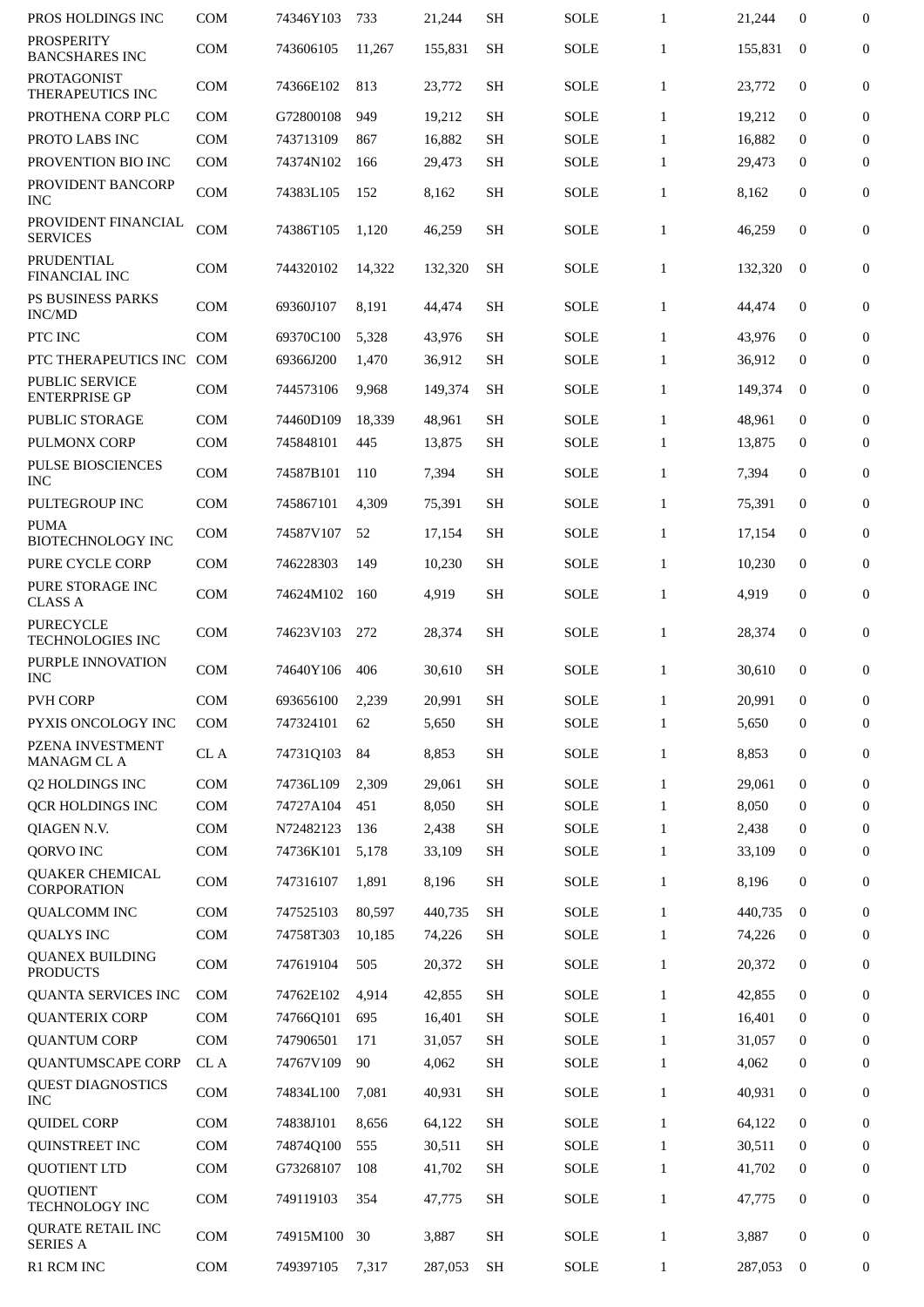| <b>RACKSPACE</b><br><b>TECHNOLOGY INC</b>       | <b>COM</b>   | 750102105 | 390    | 28,990  | <b>SH</b> | <b>SOLE</b> | $\mathbf{1}$ | 28,990  | 0            | 0                |
|-------------------------------------------------|--------------|-----------|--------|---------|-----------|-------------|--------------|---------|--------------|------------------|
| <b>RADIAN GROUP INC</b>                         | <b>COM</b>   | 750236101 | 2,024  | 95,785  | <b>SH</b> | <b>SOLE</b> | $\mathbf{1}$ | 95,785  | 0            | 0                |
| RADIANT LOGISTICS<br><b>INC</b>                 | <b>COM</b>   | 75025X100 | 152    | 20,861  | <b>SH</b> | <b>SOLE</b> | $\mathbf{1}$ | 20,861  | $\mathbf{0}$ | 0                |
| <b>RADIUS GLOBAL</b><br><b>INFRASTRUCTU A</b>   | CL A         | 750481103 | 504    | 31,335  | <b>SH</b> | SOLE        | $\mathbf{1}$ | 31,335  | $\mathbf{0}$ | 0                |
| RADIUS HEALTH INC                               | <b>COM</b>   | 750469207 | 172    | 24,879  | <b>SH</b> | <b>SOLE</b> | $\mathbf{1}$ | 24,879  | $\mathbf{0}$ | $\mathbf{0}$     |
| <b>RADNET INC</b>                               | <b>COM</b>   | 750491102 | 829    | 27,543  | <b>SH</b> | <b>SOLE</b> | $\mathbf{1}$ | 27,543  | 0            | 0                |
| RAFAEL HOLDINGS INC<br><b>CLASS B</b>           | <b>COM</b>   | 75062E106 | 26     | 5,179   | <b>SH</b> | <b>SOLE</b> | $\mathbf{1}$ | 5,179   | 0            | 0                |
| <b>RAIN THERAPEUTICS</b><br><b>INC</b>          | <b>COM</b>   | 75082Q105 | 109    | 8,455   | <b>SH</b> | <b>SOLE</b> | $\mathbf{1}$ | 8,455   | $\mathbf{0}$ | 0                |
| <b>RALLYBIO CORP</b>                            | <b>COM</b>   | 75120L100 | 36     | 3,824   | <b>SH</b> | <b>SOLE</b> | $\mathbf{1}$ | 3,824   | $\mathbf{0}$ | 0                |
| <b>RALPH LAUREN CORP</b>                        | <b>COM</b>   | 751212101 | 1,710  | 14,388  | <b>SH</b> | <b>SOLE</b> | $\mathbf{1}$ | 14,388  | $\mathbf{0}$ | 0                |
| <b>RAMBUS INC</b>                               | <b>COM</b>   | 750917106 | 1,941  | 66,033  | <b>SH</b> | <b>SOLE</b> | $\mathbf{1}$ | 66,033  | 0            | 0                |
| <b>RANGE RESOURCES</b><br><b>CORP</b>           | <b>COM</b>   | 75281A109 | 2,607  | 146,216 | <b>SH</b> | <b>SOLE</b> | $\mathbf{1}$ | 146,216 | $\mathbf{0}$ | 0                |
| <b>RANGER OIL CORP A</b>                        | <b>COM</b>   | 70788V102 | 347    | 12,896  | <b>SH</b> | <b>SOLE</b> | $\mathbf{1}$ | 12,896  | $\mathbf{0}$ | 0                |
| <b>RANPAK HOLDINGS</b><br><b>CORP</b>           | CL A         | 75321W103 | 751    | 19,987  | <b>SH</b> | <b>SOLE</b> | $\mathbf{1}$ | 19,987  | $\mathbf{0}$ | 0                |
| <b>RAPID MICRO</b><br><b>BIOSYSTEMS INC A</b>   | CL A         | 75340L104 | 47     | 4,389   | <b>SH</b> | <b>SOLE</b> | $\mathbf{1}$ | 4,389   | $\mathbf{0}$ | $\boldsymbol{0}$ |
| <b>RAPID7 INC</b>                               | <b>COM</b>   | 753422104 | 3,519  | 29,902  | <b>SH</b> | <b>SOLE</b> | $\mathbf{1}$ | 29,902  | 0            | $\boldsymbol{0}$ |
| RAPT THERAPEUTICS<br><b>INC</b>                 | <b>COM</b>   | 75382E109 | 416    | 11,324  | <b>SH</b> | <b>SOLE</b> | $\mathbf{1}$ | 11,324  | $\mathbf{0}$ | 0                |
| <b>RAYMOND JAMES</b><br><b>FINANCIAL INC</b>    | <b>COM</b>   | 754730109 | 5,610  | 55,877  | <b>SH</b> | <b>SOLE</b> | $\mathbf{1}$ | 55,877  | 0            | $\mathbf{0}$     |
| <b>RAYONIER ADVANCED</b><br><b>MATERIALS</b>    | <b>COM</b>   | 75508B104 | 215    | 37,722  | <b>SH</b> | <b>SOLE</b> | $\mathbf{1}$ | 37,722  | 0            | 0                |
| <b>RAYONIER INC</b>                             | <b>COM</b>   | 754907103 | 9,770  | 242,076 | <b>SH</b> | <b>SOLE</b> | $\mathbf{1}$ | 242,076 | $\mathbf{0}$ | 0                |
| <b>RAYTHEON</b><br><b>TECHNOLOGIES CORP</b>     | <b>COM</b>   | 75513E101 | 36,671 | 426.105 | <b>SH</b> | <b>SOLE</b> | $\mathbf{1}$ | 426,105 | $\mathbf{0}$ | 0                |
| <b>RBB BANCORP</b>                              | <b>COM</b>   | 74930B105 | 196    | 7,479   | <b>SH</b> | <b>SOLE</b> | $\mathbf{1}$ | 7,479   | $\mathbf{0}$ | 0                |
| RBC BEARINGS INC                                | <b>COM</b>   | 75524B104 | 3,002  | 14,862  | <b>SH</b> | <b>SOLE</b> | 1            | 14,862  | 0            | 0                |
| <b>RCI HOSPITALITY</b><br>HOLDINGS INC          | <b>COM</b>   | 74934Q108 | 346    | 4,438   | <b>SH</b> | <b>SOLE</b> | $\mathbf{1}$ | 4,438   | 0            | $\boldsymbol{0}$ |
| RE/MAX HOLDINGS INC<br>CL A                     | ${\rm CL}$ A | 75524W108 | 344    | 11,285  | <b>SH</b> | <b>SOLE</b> | $\mathbf{1}$ | 11,285  | $\bf{0}$     | $\boldsymbol{0}$ |
| READY CAPITAL CORP                              | <b>COM</b>   | 75574U101 | 567    | 36,279  | <b>SH</b> | <b>SOLE</b> | $\mathbf{1}$ | 36,279  | 0            | $\boldsymbol{0}$ |
| <b>REALOGY HOLDINGS</b><br><b>CORP</b>          | COM          | 75605Y106 | 1,179  | 70,156  | <b>SH</b> | <b>SOLE</b> | $\mathbf{1}$ | 70,156  | 0            | $\boldsymbol{0}$ |
| <b>REALREAL INC/THE</b>                         | <b>COM</b>   | 88339P101 | 494    | 42,527  | <b>SH</b> | <b>SOLE</b> | $\mathbf{1}$ | 42,527  | $\mathbf{0}$ | $\boldsymbol{0}$ |
| REALTY INCOME CORP                              | <b>COM</b>   | 756109104 | 11,966 | 167,140 | <b>SH</b> | <b>SOLE</b> | $\mathbf{1}$ | 167,140 | $\bf{0}$     | 0                |
| <b>REATA</b><br>PHARMACEUTICALS<br><b>INC A</b> | <b>COM</b>   | 75615P103 | 385    | 14,590  | <b>SH</b> | <b>SOLE</b> | $\mathbf{1}$ | 14,590  | $\bf{0}$     | 0                |
| <b>RECURSION</b><br>PHARMACEUTICALS A           | CL A         | 75629V104 | 1,049  | 61,251  | <b>SH</b> | <b>SOLE</b> | $\mathbf{1}$ | 61,251  | $\bf{0}$     | 0                |
| <b>RED RIVER</b><br><b>BANCSHARES INC</b>       | <b>COM</b>   | 75686R202 | 129    | 2,409   | SH        | <b>SOLE</b> | $\mathbf{1}$ | 2,409   | 0            | 0                |
| <b>RED ROBIN GOURMET</b><br><b>BURGERS</b>      | <b>COM</b>   | 75689M101 | 157    | 9,482   | SH        | <b>SOLE</b> | $\mathbf{1}$ | 9,482   | 0            | 0                |
| RED ROCK RESORTS INC<br><b>CLASS A</b>          | <b>COM</b>   | 75700L108 | 1,744  | 31,705  | <b>SH</b> | <b>SOLE</b> | $\mathbf{1}$ | 31,705  | 0            | 0                |
| <b>REDFIN CORP</b>                              | <b>COM</b>   | 75737F108 | 2,105  | 54,842  | <b>SH</b> | <b>SOLE</b> | $\mathbf{1}$ | 54,842  | $\mathbf{0}$ | $\boldsymbol{0}$ |
| REDWOOD TRUST INC                               | <b>COM</b>   | 758075402 | 920    | 69,749  | <b>SH</b> | <b>SOLE</b> | $\mathbf{1}$ | 69,749  | $\mathbf{0}$ | 0                |
| REGAL REXNORD CORP                              | <b>COM</b>   | 758750103 | 19,520 | 114,702 | <b>SH</b> | <b>SOLE</b> | $\mathbf{1}$ | 114,702 | 0            | 0                |
| REGENCY CENTERS<br><b>CORP</b>                  | COM          | 758849103 | 3,442  | 45,682  | <b>SH</b> | <b>SOLE</b> | $\mathbf{1}$ | 45,682  | 0            | 0                |
| <b>REGENERON</b><br>PHARMACEUTICALS             | <b>COM</b>   | 75886F107 | 27,732 | 43,913  | <b>SH</b> | <b>SOLE</b> | $\mathbf{1}$ | 43,913  | $\bf{0}$     | 0                |
| REGENXBIO INC                                   | <b>COM</b>   | 75901B107 | 780    | 23,860  | <b>SH</b> | <b>SOLE</b> | $\mathbf{1}$ | 23,860  | $\bf{0}$     | $\boldsymbol{0}$ |
| <b>REGIONAL</b>                                 | COM          | 75902K106 | 234    | 4,073   | SH        | SOLE        | $\mathbf{1}$ | 4,073   | 0            | 0                |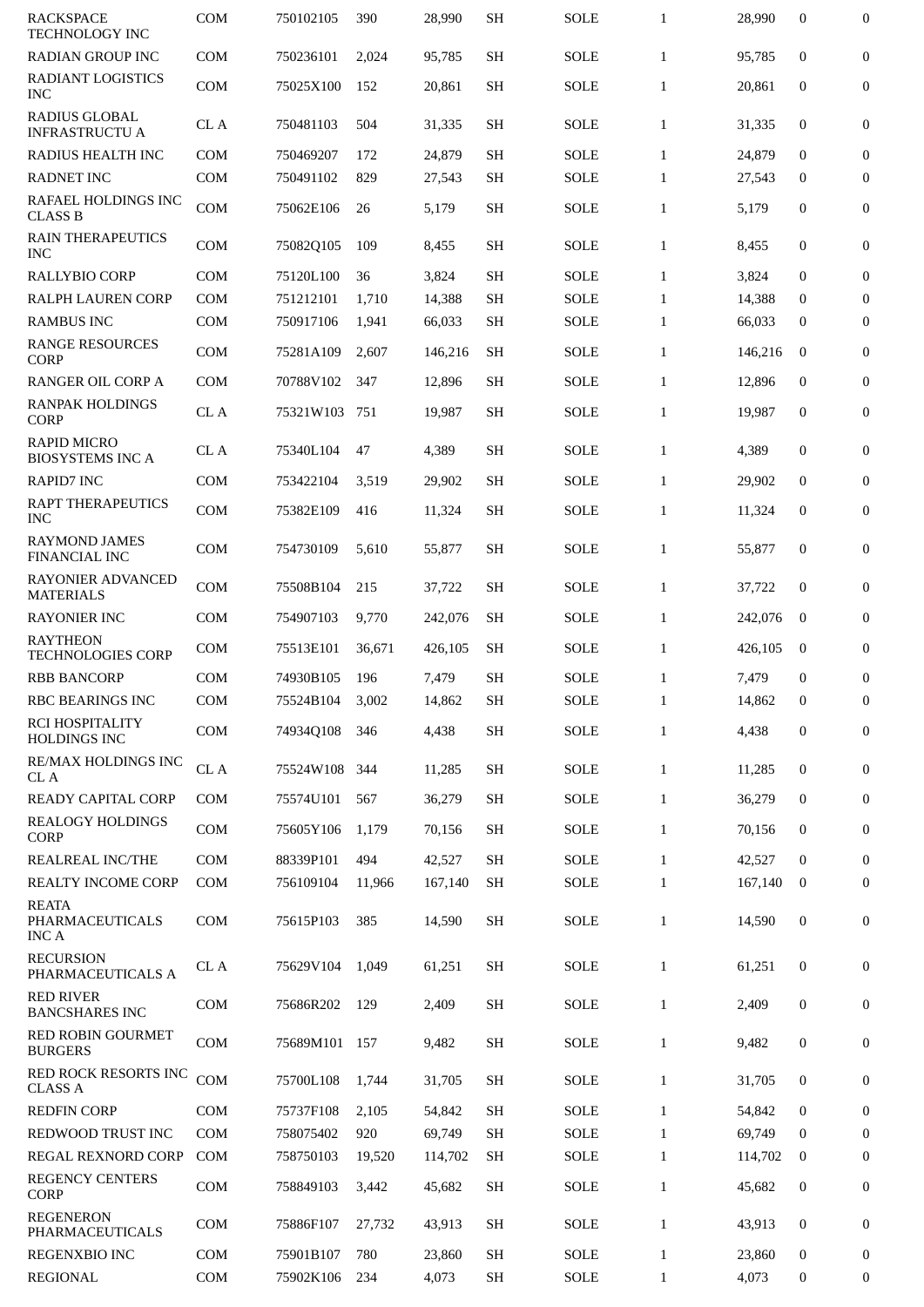| <b>MANAGEMENT CORP</b><br><b>REGIONS FINANCIAL</b> | COM        | 7591EP100 | 6,235  | 285,991 | <b>SH</b> | <b>SOLE</b> | $\mathbf{1}$ | 285,991 | $\bf{0}$         | $\overline{0}$   |
|----------------------------------------------------|------------|-----------|--------|---------|-----------|-------------|--------------|---------|------------------|------------------|
| <b>CORP</b><br><b>REGIS CORP</b>                   | <b>COM</b> | 758932107 | 39     | 22,695  | SH        | SOLE        | $\mathbf{1}$ | 22,695  | $\bf{0}$         | $\mathbf{0}$     |
| <b>REINSURANCE GROUP</b><br>OF AMERICA             | <b>COM</b> | 759351604 | 12,517 | 114,323 | <b>SH</b> | SOLE        | $\mathbf{1}$ | 114,323 | $\bf{0}$         | $\boldsymbol{0}$ |
| REKOR SYSTEMS INC                                  | <b>COM</b> | 759419104 | 118    | 17,973  | <b>SH</b> | SOLE        | $\mathbf{1}$ | 17,973  | $\mathbf{0}$     | $\overline{0}$   |
| <b>RELAY THERAPEUTICS</b><br><b>INC</b>            | <b>COM</b> | 75943R102 | 1,142  | 37,184  | SН        | <b>SOLE</b> | $\mathbf{1}$ | 37,184  | $\bf{0}$         | $\boldsymbol{0}$ |
| <b>RELIANCE STEEL &amp;</b><br><b>ALUMINUM</b>     | <b>COM</b> | 759509102 | 17,188 | 105,953 | SН        | <b>SOLE</b> | $\mathbf{1}$ | 105,953 | $\bf{0}$         | $\boldsymbol{0}$ |
| RELIANT BANCORP INC                                | <b>COM</b> | 75956B101 | 290    | 8,179   | <b>SH</b> | SOLE        | $\mathbf{1}$ | 8,179   | $\mathbf{0}$     | $\mathbf{0}$     |
| <b>RELMADA</b><br>THERAPEUTICS INC                 | <b>COM</b> | 75955J402 | 187    | 8,319   | <b>SH</b> | <b>SOLE</b> | $\mathbf{1}$ | 8,319   | $\mathbf{0}$     | $\overline{0}$   |
| REMITLY GLOBAL INC                                 | <b>COM</b> | 75960P104 | 134    | 6,522   | <b>SH</b> | <b>SOLE</b> | $\mathbf{1}$ | 6,522   | $\mathbf{0}$     | 0                |
| <b>RENAISSANCERE</b><br><b>HOLDINGS LTD</b>        | COM        | G7496G103 | 13.206 | 77,987  | <b>SH</b> | SOLE        | $\mathbf{1}$ | 77,987  | 0                | $\boldsymbol{0}$ |
| <b>RENASANT CORP</b>                               | <b>COM</b> | 75970E107 | 1,265  | 33,341  | <b>SH</b> | <b>SOLE</b> | $\mathbf{1}$ | 33,341  | $\mathbf{0}$     | $\boldsymbol{0}$ |
| <b>RENEO</b><br>PHARMACEUTICALS<br><b>INC</b>      | <b>COM</b> | 75974E103 | 39     | 4,619   | <b>SH</b> | <b>SOLE</b> | $\mathbf{1}$ | 4,619   | $\mathbf{0}$     | $\overline{0}$   |
| <b>RENEWABLE ENERGY</b><br><b>GROUP INC</b>        | <b>COM</b> | 75972A301 | 1,173  | 27,648  | <b>SH</b> | SOLE        | $\mathbf{1}$ | 27,648  | $\mathbf{0}$     | $\mathbf{0}$     |
| RENT A CENTER INC                                  | <b>COM</b> | 76009N100 | 1,906  | 39,674  | <b>SH</b> | <b>SOLE</b> | $\mathbf{1}$ | 39,674  | $\mathbf{0}$     | $\boldsymbol{0}$ |
| <b>RENT THE RUNWAY INC</b><br>A                    | CL A       | 76010Y103 | 74     | 9,119   | <b>SH</b> | <b>SOLE</b> | $\mathbf{1}$ | 9,119   | $\mathbf{0}$     | 0                |
| REPAY HOLDINGS CORP                                | CL A       | 76029L100 | 841    | 46,038  | <b>SH</b> | SOLE        | $\mathbf{1}$ | 46,038  | $\mathbf{0}$     | $\boldsymbol{0}$ |
| <b>REPLIGEN CORP</b>                               | <b>COM</b> | 759916109 | 23,151 | 87,416  | <b>SH</b> | <b>SOLE</b> | $\mathbf{1}$ | 87,416  | $\Omega$         | $\mathbf{0}$     |
| REPLIMUNE GROUP INC                                | <b>COM</b> | 76029N106 | 428    | 15,803  | SH        | SOLE        | $\mathbf{1}$ | 15,803  | $\bf{0}$         | $\mathbf{0}$     |
| <b>REPUBLIC BANCORP</b><br><b>INC CLASS A</b>      | COM        | 760281204 | 252    | 4,952   | SH        | SOLE        | $\mathbf{1}$ | 4,952   | $\mathbf{0}$     | $\boldsymbol{0}$ |
| <b>REPUBLIC FIRST</b><br><b>BANCORP INC</b>        | <b>COM</b> | 760416107 | 88     | 23,763  | <b>SH</b> | <b>SOLE</b> | $\mathbf{1}$ | 23,763  | $\mathbf{0}$     | $\mathbf{0}$     |
| REPUBLIC SERVICES<br><b>INC</b>                    | COM        | 760759100 | 8,751  | 62,756  | <b>SH</b> | SOLE        | 1            | 62,756  | $\mathbf{0}$     | $\overline{0}$   |
| <b>RESIDEO</b><br><b>TECHNOLOGIES INC</b>          | <b>COM</b> | 76118Y104 | 2,288  | 87,910  | <b>SH</b> | <b>SOLE</b> | $\mathbf{1}$ | 87,910  | $\mathbf{0}$     | $\boldsymbol{0}$ |
| <b>RESMED INC</b>                                  | <b>COM</b> | 761152107 | 13,411 | 51,484  | <b>SH</b> | <b>SOLE</b> | $\mathbf{1}$ | 51.484  | $\mathbf{0}$     | $\mathbf{0}$     |
| <b>RESOURCES</b><br><b>CONNECTION INC</b>          | <b>COM</b> | 76122Q105 | 345    | 19,338  | <b>SH</b> | <b>SOLE</b> | $\mathbf{1}$ | 19.338  | $\mathbf{0}$     | $\boldsymbol{0}$ |
| RETAIL OPPORTUNITY<br><b>INVESTMEN</b>             | <b>COM</b> | 76131N101 | 1,421  | 72,487  | <b>SH</b> | <b>SOLE</b> | $\mathbf{1}$ | 72.487  | $\mathbf{0}$     | $\mathbf{0}$     |
| RETAIL VALUE INC                                   | <b>COM</b> | 76133Q102 | 60     | 9,269   | <b>SH</b> | <b>SOLE</b> | $\mathbf{1}$ | 9,269   | $\mathbf{0}$     | $\mathbf{0}$     |
| <b>RETRACTABLE</b><br><b>TECHNOLOGIES INC</b>      | COM        | 76129W105 | -64    | 9,213   | <b>SH</b> | <b>SOLE</b> | $\mathbf{1}$ | 9,213   | $\boldsymbol{0}$ | $\mathbf{0}$     |
| <b>REV GROUP INC</b>                               | <b>COM</b> | 749527107 | 214    | 15,131  | <b>SH</b> | <b>SOLE</b> | $\mathbf{1}$ | 15,131  | 0                | 0                |
| <b>REVANCE</b><br>THERAPEUTICS INC                 | <b>COM</b> | 761330109 | 609    | 37,304  | <b>SH</b> | <b>SOLE</b> | $\mathbf{1}$ | 37,304  | $\mathbf{0}$     | 0                |
| <b>REVLON INC CLASS A</b><br><b>REVOLUTION</b>     | <b>COM</b> | 761525609 | 43     | 3,766   | <b>SH</b> | <b>SOLE</b> | $\mathbf{1}$ | 3,766   | $\mathbf{0}$     | $\mathbf{0}$     |
| MEDICINES INC                                      | <b>COM</b> | 76155X100 | 794    | 31,565  | <b>SH</b> | <b>SOLE</b> | $\mathbf{1}$ | 31,565  | $\mathbf{0}$     | 0                |
| <b>REVOLVE GROUP INC</b>                           | CL A       | 76156B107 | 1,070  | 19,085  | <b>SH</b> | <b>SOLE</b> | $\mathbf{1}$ | 19,085  | $\mathbf{0}$     | 0                |
| <b>REX AMERICAN</b><br><b>RESOURCES CORP</b>       | <b>COM</b> | 761624105 | 310    | 3,226   | <b>SH</b> | <b>SOLE</b> | $\mathbf{1}$ | 3,226   | $\mathbf{0}$     | $\mathbf{0}$     |
| REXFORD INDUSTRIAL<br><b>REALTY IN</b>             | COM        | 76169C100 | 20,779 | 256,186 | <b>SH</b> | <b>SOLE</b> | $\mathbf{1}$ | 256,186 | $\mathbf{0}$     | $\mathbf{0}$     |
| <b>REYNOLDS CONSUMER</b><br>PRODUCTS I             | COM        | 76171L106 | 18     | 584     | <b>SH</b> | SOLE        | $\mathbf{1}$ | 584     | 0                | $\mathbf{0}$     |
| R <sub>H</sub>                                     | <b>COM</b> | 74967X103 | 15,799 | 29,479  | <b>SH</b> | <b>SOLE</b> | $\mathbf{1}$ | 29,479  | $\mathbf{0}$     | $\mathbf{0}$     |
| <b>RHYTHM</b><br>PHARMACEUTICALS<br><b>INC</b>     | <b>COM</b> | 76243J105 | 234    | 23,411  | <b>SH</b> | <b>SOLE</b> | $\mathbf{1}$ | 23,411  | $\mathbf{0}$     | 0                |
| <b>RIBBON</b><br><b>COMMUNICATIONS INC</b>         | <b>COM</b> | 762544104 | 226    | 37,378  | <b>SH</b> | <b>SOLE</b> | $\mathbf{1}$ | 37,378  | 0                | $\mathbf{0}$     |
| <b>RIGEL</b>                                       | <b>COM</b> | 766559603 | 241    | 90,798  | SH        | <b>SOLE</b> | $\mathbf{1}$ | 90,798  | 0                | 0                |
|                                                    |            |           |        |         |           |             |              |         |                  |                  |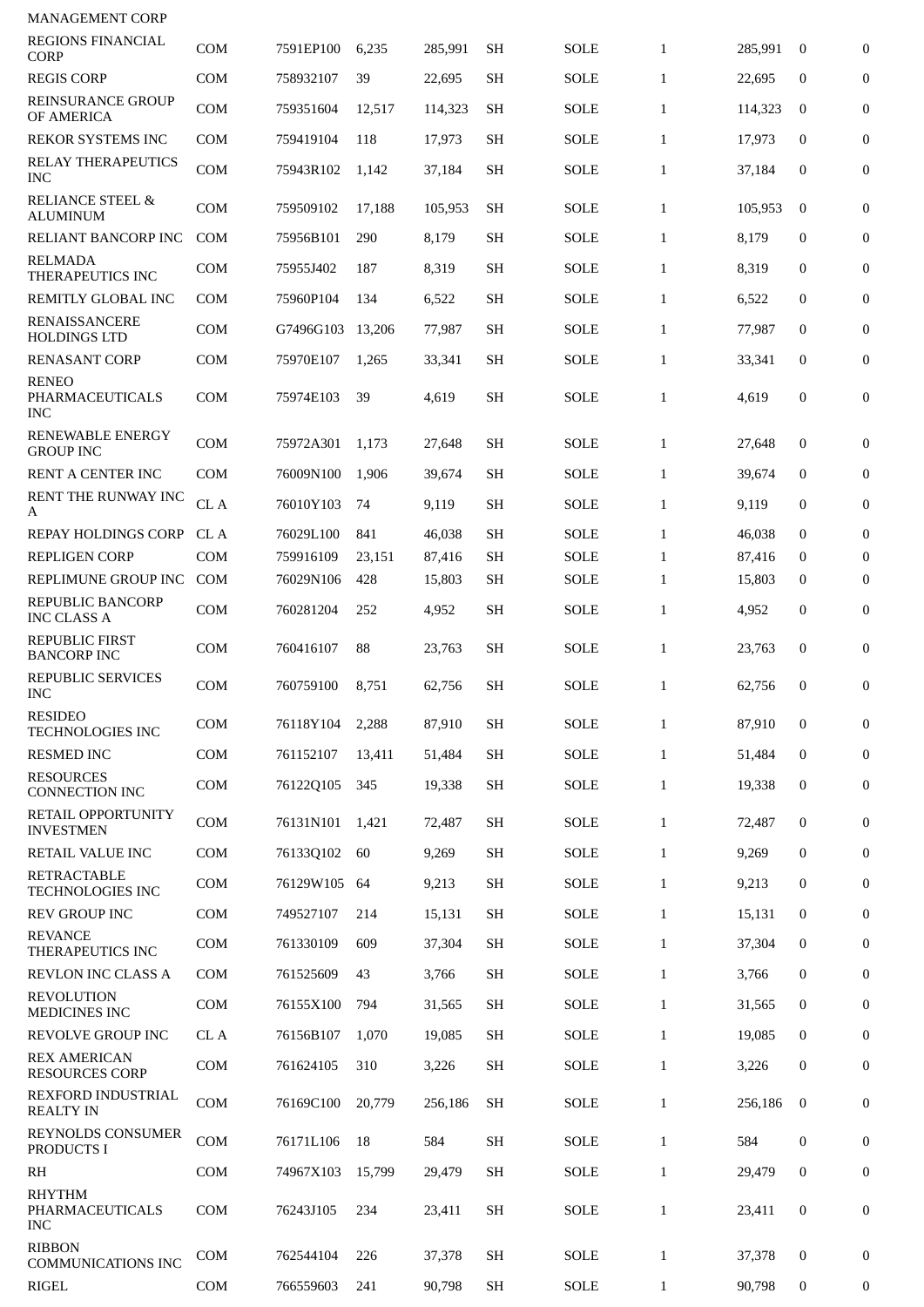| PHARMACEUTICALS<br><b>INC</b>                  |                            |                  |        |              |           |             |                |             |              |                  |
|------------------------------------------------|----------------------------|------------------|--------|--------------|-----------|-------------|----------------|-------------|--------------|------------------|
| <b>RILEY EXPLORATION</b><br>PERMIAN IN         | <b>COM</b>                 | 76665T102        | 25     | 1,312        | <b>SH</b> | <b>SOLE</b> | $\mathbf{1}$   | 1,312       | 0            | $\mathbf{0}$     |
| RIMINI STREET INC                              | <b>COM</b>                 | 76674Q107        | 142    | 23,754       | <b>SH</b> | <b>SOLE</b> | $\mathbf{1}$   | 23,754      | 0            | 0                |
| RINGCENTRAL INC<br><b>CLASS A</b>              | <b>COM</b>                 | 76680R206        | 291    | 1,551        | <b>SH</b> | SOLE        | $\mathbf{1}$   | 1,551       | 0            | $\mathbf{0}$     |
| RIOT BLOCKCHAIN INC                            | <b>COM</b>                 | 767292105        | 1,056  | 47,290       | <b>SH</b> | SOLE        | $\mathbf{1}$   | 47,290      | $\mathbf{0}$ | $\mathbf{0}$     |
| <b>RITE AID CORP</b>                           | <b>COM</b>                 | 767754872        | 434    | 29,574       | <b>SH</b> | <b>SOLE</b> | $\mathbf{1}$   | 29,574      | $\bf{0}$     | 0                |
| <b>RLI CORP</b>                                | <b>COM</b>                 | 749607107        | 9,885  | 88,176       | <b>SH</b> | <b>SOLE</b> | $\mathbf{1}$   | 88,176      | $\bf{0}$     | $\boldsymbol{0}$ |
| <b>RLJ LODGING TRUST</b>                       | <b>COM</b>                 | 74965L101        | 1,225  | 87,916       | <b>SH</b> | <b>SOLE</b> | $\mathbf{1}$   | 87,916      | $\bf{0}$     | $\overline{0}$   |
| RLX TECHNOLOGY INC<br><b>ADR</b>               | <b>SPONS</b><br><b>ADS</b> | 74969N103        | 30     | 7,798        | SH        | SOLE        | $\mathbf{1}$   | 7,798       | $\bf{0}$     | 0                |
| RMR GROUP INC/THE A                            | <b>COM</b>                 | 74967R106        | 281    | 8,110        | <b>SH</b> | <b>SOLE</b> | $\mathbf{1}$   | 8,110       | $\mathbf{0}$ | $\boldsymbol{0}$ |
| ROBERT HALF INTL INC                           | <b>COM</b>                 | 770323103        | 3,836  | 34,397       | <b>SH</b> | <b>SOLE</b> | $\mathbf{1}$   | 34,397      | $\bf{0}$     | 0                |
| ROCKET COS INC CLASS<br>A                      | CL A                       | 77311W101        | 36     | 2,560        | <b>SH</b> | <b>SOLE</b> | $\mathbf{1}$   | 2,560       | $\mathbf{0}$ | 0                |
| <b>ROCKET</b><br>PHARMACEUTICALS<br><b>INC</b> | <b>COM</b>                 | 77313F106        | 478    | 21,910       | <b>SH</b> | <b>SOLE</b> | $\mathbf{1}$   | 21,910      | $\mathbf{0}$ | 0                |
| <b>ROCKWELL</b><br><b>AUTOMATION INC</b>       | COM                        | 773903109        | 13,207 | 37,858       | <b>SH</b> | SOLE        | $\mathbf{1}$   | 37,858      | $\bf{0}$     | $\mathbf{0}$     |
| <b>ROCKY BRANDS INC</b>                        | <b>COM</b>                 | 774515100        | 145    | 3,641        | <b>SH</b> | <b>SOLE</b> | $\mathbf{1}$   | 3,641       | $\mathbf{0}$ | $\mathbf{0}$     |
| <b>ROGERS CORP</b>                             | <b>COM</b>                 | 775133101        | 3,107  | 11,381       | <b>SH</b> | <b>SOLE</b> | 1              | 11,381      | $\bf{0}$     | $\boldsymbol{0}$ |
| ROIVANT SCIENCES<br><b>ORD</b>                 | <b>COM</b>                 | G76279119        | 18,292 | 1,814,697 SH |           | SOLE        | $\overline{2}$ | 1,814,697 0 |              | 0                |
| <b>ROKU INC</b>                                | <b>COM</b>                 | 77543R102        | 510    | 2,236        | <b>SH</b> | <b>SOLE</b> | $\mathbf{1}$   | 2,236       | $\bf{0}$     | 0                |
| <b>ROLLINS INC</b>                             | <b>COM</b>                 | 775711104        | 2,381  | 69,597       | <b>SH</b> | <b>SOLE</b> | $\mathbf{1}$   | 69,597      | $\bf{0}$     | $\bf{0}$         |
| ROMEO POWER INC                                | <b>COM</b>                 | 776153108        | 251    | 68,735       | SH        | <b>SOLE</b> | $\mathbf{1}$   | 68,735      | 0            | 0                |
| ROPER TECHNOLOGIES<br><b>INC</b>               | <b>COM</b>                 | 776696106        | 15,570 | 31,655       | <b>SH</b> | <b>SOLE</b> | $\mathbf{1}$   | 31,655      | $\mathbf{0}$ | $\boldsymbol{0}$ |
| <b>ROSS STORES INC</b>                         | <b>COM</b>                 | 778296103        | 15,083 | 131,980      | <b>SH</b> | SOLE        | $\mathbf{1}$   | 131,980     | $\bf{0}$     | $\mathbf{0}$     |
| <b>ROYAL CARIBBEAN</b><br><b>CRUISES LTD</b>   | <b>COM</b>                 | V7780T103        | 5,090  | 66,184       | SH        | SOLE        | $\mathbf{1}$   | 66,184      | $\mathbf{0}$ | $\overline{0}$   |
| ROYAL GOLD INC                                 | <b>COM</b>                 | 780287108 11,678 |        | 111,000      | <b>SH</b> | SOLE        | 1              | 111,000     | $\bf{0}$     | 0                |
| ROYALTY PHARMA PLC<br>CL A                     | CL A                       | G7709Q104        | 202    | 5,080        | <b>SH</b> | <b>SOLE</b> | $\mathbf{1}$   | 5,080       | $\mathbf{0}$ | $\bf{0}$         |
| <b>RPC INC</b>                                 | <b>COM</b>                 | 749660106        | 188    | 41,359       | <b>SH</b> | <b>SOLE</b> | $\mathbf{1}$   | 41,359      | $\mathbf{0}$ | 0                |
| RPM INTERNATIONAL<br><b>INC</b>                | <b>COM</b>                 | 749685103        | 22,216 | 219,958      | <b>SH</b> | <b>SOLE</b> | $\mathbf{1}$   | 219,958     | $\mathbf{0}$ | $\mathbf{0}$     |
| <b>RPT REALTY</b>                              | COM                        | 74971D101        | 682    | 50,963       | <b>SH</b> | <b>SOLE</b> | $\mathbf{1}$   | 50,963      | $\mathbf{0}$ | 0                |
| RR DONNELLEY & SONS<br>CO                      | COM                        | 257867200        | 424    | 37,658       | <b>SH</b> | <b>SOLE</b> | $\mathbf{1}$   | 37,658      | 0            | 0                |
| <b>RUBIUS THERAPEUTICS</b><br><b>INC</b>       | <b>COM</b>                 | 78116T103        | 236    | 24,408       | <b>SH</b> | <b>SOLE</b> | $\mathbf{1}$   | 24,408      | 0            | 0                |
| RUSH ENTERPRISES INC<br>CL B                   | COM                        | 781846308        | 185    | 3,436        | <b>SH</b> | <b>SOLE</b> | $\mathbf{1}$   | 3,436       | 0            | 0                |
| RUSH ENTERPRISES INC<br>CL A                   | $\rm CL~A$                 | 781846209        | 1,249  | 22,449       | <b>SH</b> | <b>SOLE</b> | $\mathbf{1}$   | 22,449      | 0            | 0                |
| <b>RUSH STREET</b><br><b>INTERACTIVE INC</b>   | <b>COM</b>                 | 782011100        | 461    | 27,937       | <b>SH</b> | <b>SOLE</b> | $\mathbf{1}$   | 27,937      | $\mathbf{0}$ | $\mathbf{0}$     |
| RUTH S HOSPITALITY<br><b>GROUP INC</b>         | <b>COM</b>                 | 783332109        | 397    | 19,965       | <b>SH</b> | <b>SOLE</b> | $\mathbf{1}$   | 19,965      | $\mathbf{0}$ | $\boldsymbol{0}$ |
| <b>RXSIGHT INC</b>                             | <b>COM</b>                 | 78349D107        | 50     | 4,424        | <b>SH</b> | <b>SOLE</b> | $\mathbf{1}$   | 4,424       | $\mathbf{0}$ | 0                |
| RYDER SYSTEM INC                               | <b>COM</b>                 | 783549108        | 7,483  | 90,785       | SH        | <b>SOLE</b> | $\mathbf{1}$   | 90,785      | 0            | 0                |
| <b>RYERSON HOLDING</b><br><b>CORP</b>          | COM                        | 783754104        | 227    | 8,733        | <b>SH</b> | <b>SOLE</b> | $\mathbf{1}$   | 8,733       | 0            | 0                |
| RYMAN HOSPITALITY<br><b>PROPERTIES</b>         | <b>COM</b>                 | 78377T107        | 2,629  | 28,589       | <b>SH</b> | <b>SOLE</b> | $\mathbf{1}$   | 28,589      | $\mathbf{0}$ | 0                |
| <b>S &amp; T BANCORP INC</b>                   | COM                        | 783859101        | 744    | 23,616       | <b>SH</b> | <b>SOLE</b> | $\mathbf{1}$   | 23,616      | $\mathbf{0}$ | 0                |
| <b>S&amp;P GLOBAL INC</b>                      | <b>COM</b>                 | 78409V104        | 42,349 | 89,735       | SH        | <b>SOLE</b> | $\mathbf{1}$   | 89,735      | 0            | $\mathbf{0}$     |
| SABRA HEALTH CARE<br><b>REIT INC</b>           | <b>COM</b>                 | 78573L106        | 6,847  | 505,663      | <b>SH</b> | <b>SOLE</b> | $\mathbf{1}$   | 505,663     | $\bf{0}$     | 0                |
| <b>SABRE CORP</b>                              | COM                        | 78573M104        | 4,721  | 549,598      | <b>SH</b> | <b>SOLE</b> | $\mathbf{1}$   | 549,598     | 0            | 0                |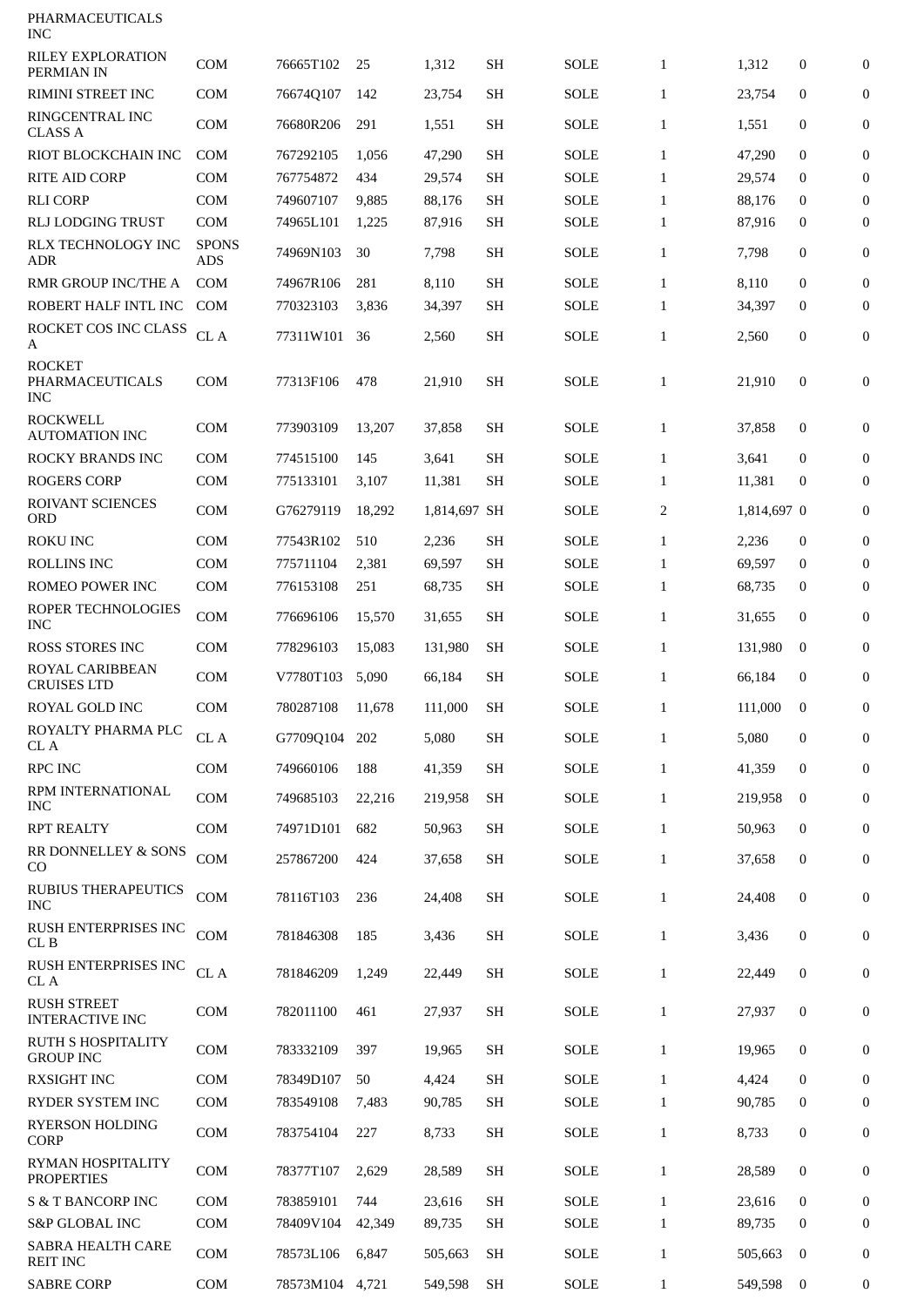| <b>SAFE BULKERS INC</b>                                   | <b>COM</b>                 | Y7388L103 | 127    | 33,676  | <b>SH</b>           | <b>SOLE</b> | $\mathbf{1}$ | 33,676  | $\mathbf{0}$     | $\mathbf{0}$     |
|-----------------------------------------------------------|----------------------------|-----------|--------|---------|---------------------|-------------|--------------|---------|------------------|------------------|
| <b>SAFEHOLD INC</b>                                       | <b>COM</b>                 | 78645L100 | 968    | 12,126  | <b>SH</b>           | <b>SOLE</b> | $\mathbf{1}$ | 12,126  | $\mathbf{0}$     | 0                |
| <b>SAFETY INSURANCE</b><br><b>GROUP INC</b>               | <b>COM</b>                 | 78648T100 | 747    | 8,784   | <b>SH</b>           | <b>SOLE</b> | $\mathbf{1}$ | 8,784   | 0                | 0                |
| <b>SAGE THERAPEUTICS</b><br><b>INC</b>                    | <b>COM</b>                 | 78667J108 | 23     | 552     | SH                  | SOLE        | $\mathbf{1}$ | 552     | 0                | $\mathbf{0}$     |
| <b>SAIA INC</b>                                           | COM                        | 78709Y105 | 19,669 | 58,360  | <b>SH</b>           | <b>SOLE</b> | $\mathbf{1}$ | 58,360  | $\mathbf{0}$     | $\overline{0}$   |
| <b>SAILPOINT</b><br><b>TECHNOLOGIES HOLDI</b>             | <b>COM</b>                 | 78781P105 | 9,927  | 205,351 | <b>SH</b>           | SOLE        | $\mathbf{1}$ | 205.351 | $\bf{0}$         | $\mathbf{0}$     |
| SALESFORCE.COM INC                                        | <b>COM</b>                 | 79466L302 | 82.199 | 323,452 | <b>SH</b>           | <b>SOLE</b> | $\mathbf{1}$ | 323,452 | $\mathbf{0}$     | 0                |
| <b>SALLY BEAUTY</b><br>HOLDINGS INC                       | <b>COM</b>                 | 79546E104 | 1,266  | 68,562  | <b>SH</b>           | <b>SOLE</b> | $\mathbf{1}$ | 68,562  | $\bf{0}$         | 0                |
| SANA BIOTECHNOLOGY<br><b>INC</b>                          | <b>COM</b>                 | 799566104 | 710    | 45,883  | <b>SH</b>           | <b>SOLE</b> | $\mathbf{1}$ | 45,883  | 0                | $\mathbf{0}$     |
| SANDERSON FARMS INC COM                                   |                            | 800013104 | 8,875  | 46,445  | <b>SH</b>           | <b>SOLE</b> | $\mathbf{1}$ | 46,445  | $\mathbf{0}$     | 0                |
| <b>SANDY SPRING</b><br><b>BANCORP INC</b>                 | <b>COM</b>                 | 800363103 | 1,144  | 23,792  | <b>SH</b>           | <b>SOLE</b> | $\mathbf{1}$ | 23,792  | $\mathbf{0}$     | 0                |
| SANGAMO<br><b>THERAPEUTICS INC</b>                        | <b>COM</b>                 | 800677106 | 473    | 63,101  | <b>SH</b>           | <b>SOLE</b> | $\mathbf{1}$ | 63.101  | $\mathbf{0}$     | $\mathbf{0}$     |
| <b>SANMINA CORP</b>                                       | <b>COM</b>                 | 801056102 | 1,604  | 38,693  | SН                  | <b>SOLE</b> | $\mathbf{1}$ | 38,693  | $\bf{0}$         | 0                |
| <b>SANTANDER</b><br><b>CONSUMER USA HOLDI</b>             | <b>COM</b>                 | 80283M101 | 27     | 647     | SH                  | <b>SOLE</b> | $\mathbf{1}$ | 647     | $\boldsymbol{0}$ | $\bf{0}$         |
| <b>SAPIENS</b><br><b>INTERNATIONAL CORP</b>               | V SHS                      | G7T16G103 | 566    | 16,439  | SH                  | <b>SOLE</b> | $\mathbf{1}$ | 16,439  | $\mathbf 0$      | $\bf{0}$         |
| <b>SAREPTA</b><br>THERAPEUTICS INC                        | <b>COM</b>                 | 803607100 | 142    | 1,581   | <b>SH</b>           | <b>SOLE</b> | $\mathbf{1}$ | 1,581   | 0                | 0                |
| <b>SAUL CENTERS INC</b>                                   | <b>COM</b>                 | 804395101 | 386    | 7,288   | <b>SH</b>           | <b>SOLE</b> | $\mathbf{1}$ | 7,288   | 0                | 0                |
| <b>SBA COMMUNICATIONS</b><br><b>CORP</b>                  | COM                        | 78410G104 | 13,415 | 34,485  | <b>SH</b>           | <b>SOLE</b> | $\mathbf{1}$ | 34,485  | 0                | 0                |
| <b>SCANSOURCE INC</b>                                     | <b>COM</b>                 | 806037107 | 538    | 15,331  | <b>SH</b>           | <b>SOLE</b> | $\mathbf{1}$ | 15,331  | $\mathbf 0$      | 0                |
| <b>SCHLUMBERGER LTD</b>                                   | <b>COM</b>                 | 806857108 | 14,154 | 472,595 | SН                  | <b>SOLE</b> | $\mathbf{1}$ | 472,595 | $\bf{0}$         | 0                |
| <b>SCHNEIDER NATIONAL</b><br>INC CL B                     | <b>COM</b>                 | 80689H102 | 15     | 556     | <b>SH</b>           | <b>SOLE</b> | $\mathbf{1}$ | 556     | 0                | 0                |
| <b>SCHNITZER STEEL INDS</b><br><b>INC A</b>               | <b>COM</b>                 | 806882106 | 715    | 13,778  | <b>SH</b>           | <b>SOLE</b> | $\mathbf{1}$ | 13,778  | $\mathbf 0$      | 0                |
| SCHOLAR ROCK<br><b>HOLDING CORP</b>                       | <b>COM</b>                 | 80706P103 | 373    | 15.007  | <b>SH</b>           | <b>SOLE</b> | $\mathbf{1}$ | 15,007  | 0                | 0                |
| <b>SCHOLASTIC CORP</b>                                    | <b>COM</b>                 | 807066105 | 653    | 16,349  | <b>SH</b>           | <b>SOLE</b> | $\mathbf{1}$ | 16,349  | $\overline{0}$   | 0                |
| SCHRODINGER INC                                           | COM                        | 80810D103 | 839    | 24,083  | <b>SH</b>           | SOLE        | $\mathbf{1}$ | 24,083  | $\mathbf 0$      | 0                |
| <b>SCHWAB</b> (CHARLES)<br><b>CORP</b>                    | COM                        | 808513105 | 43,426 | 516,357 | <b>SH</b>           | SOLE        | $\mathbf{1}$ | 516,357 | $\mathbf{0}$     | 0                |
| <b>SCHWEITZER MAUDUIT</b><br><b>INTL INC</b>              | COM                        | 808541106 | 570    | 19,051  | <b>SH</b>           | SOLE        | $\mathbf{1}$ | 19,051  | 0                | 0                |
| <b>SCIENCE APPLICATIONS</b><br>$\ensuremath{\text{INTE}}$ | COM                        | 808625107 | 8,138  | 97,355  | <b>SH</b>           | SOLE        | $\mathbf{1}$ | 97,355  | $\boldsymbol{0}$ | 0                |
| <b>SCIENTIFIC GAMES</b><br>CORP                           | <b>COM</b>                 | 80874P109 | 14,254 | 213,289 | <b>SH</b>           | <b>SOLE</b> | $\mathbf{1}$ | 213,289 | $\mathbf{0}$     | 0                |
| <b>SCORPIO TANKERS INC</b>                                | COM                        | Y7542C130 | 332    | 25,922  | <b>SH</b>           | SOLE        | $\mathbf{1}$ | 25,922  | $\mathbf 0$      | 0                |
| <b>SCOTTS MIRACLE GRO</b><br>CO                           | COM                        | 810186106 | 11,146 | 69,229  | <b>SH</b>           | SOLE        | $\mathbf{1}$ | 69,229  | 0                | 0                |
| <b>SCULPTOR CAPITAL</b><br>MANAGEMENT                     | COM                        | 811246107 | 252    | 11,781  | <b>SH</b>           | SOLE        | $\mathbf{1}$ | 11,781  | 0                | 0                |
| <b>SEA LTD ADR</b>                                        | <b>SPONS</b><br><b>ADS</b> | 81141R100 | 4,867  | 21,757  | <b>SH</b>           | SOLE        | $\mathbf{1}$ | 21,757  | 0                | $\boldsymbol{0}$ |
| <b>SEABOARD CORP</b>                                      | COM                        | 811543107 | 12     | 3       | <b>SH</b>           | <b>SOLE</b> | $\mathbf{1}$ | 3       | $\boldsymbol{0}$ | 0                |
| SEACOAST BANKING<br><b>CORP/FL</b>                        | COM                        | 811707801 | 1,138  | 32,143  | <b>SH</b>           | SOLE        | $\mathbf{1}$ | 32,143  | $\mathbf 0$      | 0                |
| SEAGATE TECHNOLOGY<br><b>HOLDINGS</b>                     | <b>ORD SHS</b>             | G7997R103 | 9,062  | 80,212  | <b>SH</b>           | SOLE        | $\mathbf{1}$ | 80,212  | 0                | 0                |
| <b>SEAGEN INC</b>                                         | COM                        | 81181C104 | 2,195  | 14,195  | <b>SH</b>           | <b>SOLE</b> | $\mathbf{1}$ | 14,195  | $\mathbf 0$      | $\boldsymbol{0}$ |
| <b>SEALED AIR CORP</b>                                    | COM                        | 81211K100 | 3,052  | 45,240  | <b>SH</b>           | <b>SOLE</b> | $\mathbf{1}$ | 45,240  | 0                | 0                |
| SEASPINE HOLDINGS<br>CORP                                 | COM                        | 81255T108 | 230    | 16,874  | <b>SH</b>           | <b>SOLE</b> | $\mathbf{1}$ | 16,874  | 0                | 0                |
| <b>SEAWORLD</b><br>ENTERTAINMENT INC                      | COM                        | 81282V100 | 1,776  | 27,376  | $\operatorname{SH}$ | SOLE        | $\mathbf{1}$ | 27,376  | $\boldsymbol{0}$ | 0                |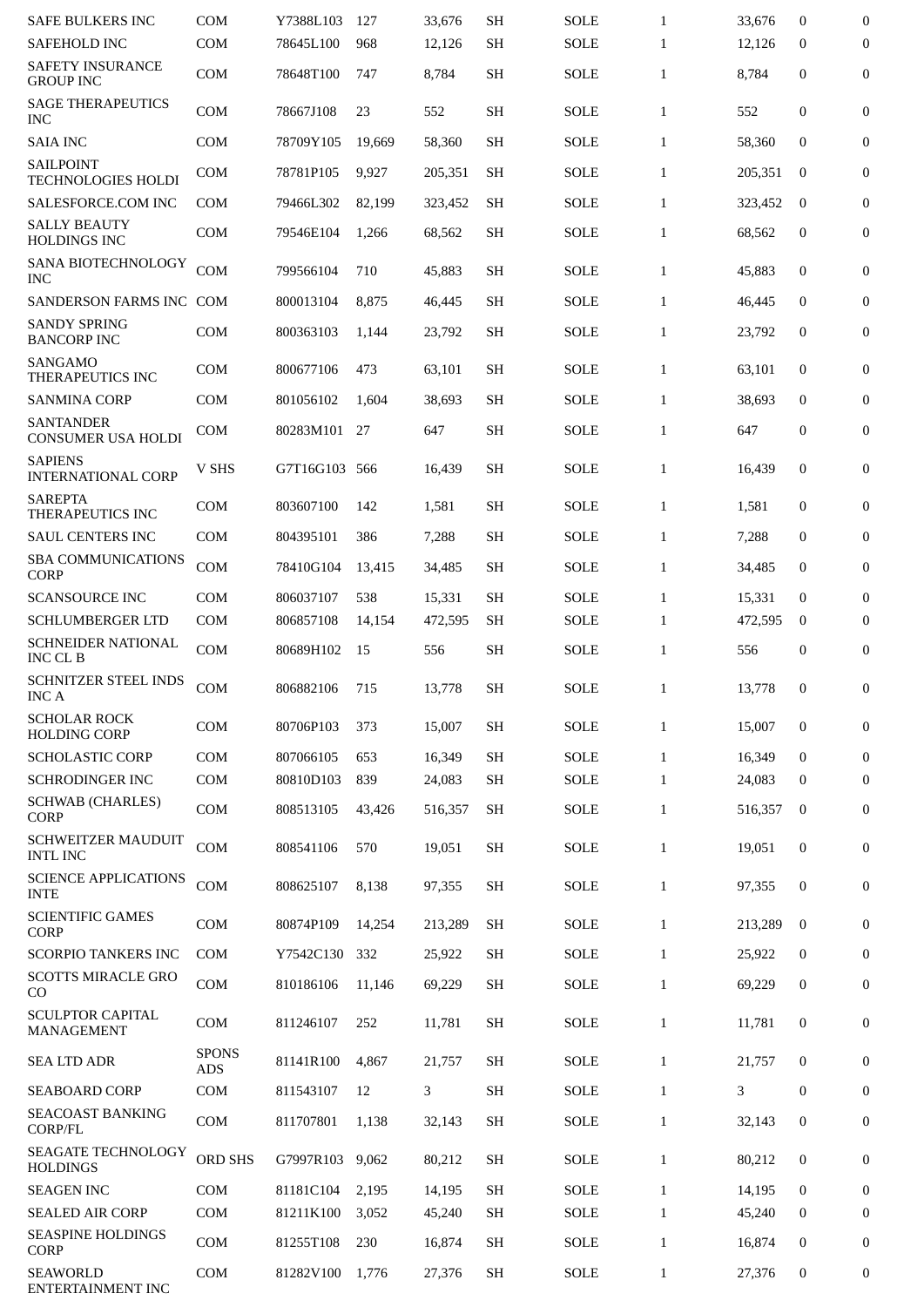| <b>SECUREWORKS CORP A</b>                     | <b>COM</b>   | 81374A105     | 85     | 5,304   | <b>SH</b>           | <b>SOLE</b> | $\mathbf{1}$ | 5,304   | $\boldsymbol{0}$ | $\boldsymbol{0}$ |
|-----------------------------------------------|--------------|---------------|--------|---------|---------------------|-------------|--------------|---------|------------------|------------------|
| <b>SEELOS THERAPEUTICS</b><br>INC             | COM          | 81577F109     | 85     | 52,206  | <b>SH</b>           | <b>SOLE</b> | $\mathbf{1}$ | 52,206  | $\mathbf{0}$     | 0                |
| <b>SEER INC</b>                               | CL A         | 81578P106     | 504    | 22,115  | <b>SH</b>           | <b>SOLE</b> | $\mathbf{1}$ | 22,115  | $\mathbf{0}$     | $\boldsymbol{0}$ |
| SEI INVESTMENTS<br><b>COMPANY</b>             | <b>COM</b>   | 784117103     | 10,923 | 179,242 | <b>SH</b>           | <b>SOLE</b> | $\mathbf{1}$ | 179,242 | $\mathbf{0}$     | $\boldsymbol{0}$ |
| <b>SELECT ENERGY</b><br><b>SERVICES INC A</b> | <b>COM</b>   | 81617J301     | 207    | 33,213  | <b>SH</b>           | SOLE        | $\mathbf{1}$ | 33,213  | $\mathbf{0}$     | $\boldsymbol{0}$ |
| <b>SELECT MEDICAL</b><br><b>HOLDINGS CORP</b> | <b>COM</b>   | 81619Q105     | 1,965  | 66,845  | <b>SH</b>           | SOLE        | $\mathbf{1}$ | 66,845  | $\mathbf{0}$     | 0                |
| SELECTA BIOSCIENCES<br><b>INC</b>             | <b>COM</b>   | 816212104     | 159    | 48,917  | <b>SH</b>           | <b>SOLE</b> | $\mathbf{1}$ | 48,917  | $\mathbf{0}$     | $\boldsymbol{0}$ |
| SELECTIVE INSURANCE<br><b>GROUP</b>           | <b>COM</b>   | 816300107     | 10,867 | 132,619 | <b>SH</b>           | SOLE        | $\mathbf{1}$ | 132,619 | $\mathbf{0}$     | $\mathbf{0}$     |
| SELECTQUOTE INC                               | <b>COM</b>   | 816307300     | 732    | 80,776  | <b>SH</b>           | <b>SOLE</b> | $\mathbf{1}$ | 80,776  | $\mathbf{0}$     | $\boldsymbol{0}$ |
| <b>SEMPRA ENERGY</b>                          | <b>COM</b>   | 816851109     | 12,025 | 90,909  | <b>SH</b>           | <b>SOLE</b> | $\mathbf{1}$ | 90,909  | 0                | $\mathbf{0}$     |
| <b>SEMTECH CORP</b>                           | <b>COM</b>   | 816850101     | 12,680 | 142,589 | <b>SH</b>           | <b>SOLE</b> | $\mathbf{1}$ | 142,589 | $\bf{0}$         | $\mathbf{0}$     |
| <b>SENECA FOODS CORP</b><br>CL A              | CL A         | 817070501     | 179    | 3,741   | <b>SH</b>           | <b>SOLE</b> | $\mathbf{1}$ | 3,741   | $\boldsymbol{0}$ | $\boldsymbol{0}$ |
| <b>SENSATA</b><br>TECHNOLOGIES<br>HOLDING     | <b>COM</b>   | G8060N102     | 103    | 1,671   | <b>SH</b>           | <b>SOLE</b> | $\mathbf{1}$ | 1,671   | $\boldsymbol{0}$ | $\boldsymbol{0}$ |
| <b>SENSEI</b><br><b>BIOTHERAPEUTICS INC</b>   | <b>COM</b>   | 81728A108     | 64     | 11,105  | <b>SH</b>           | <b>SOLE</b> | $\mathbf{1}$ | 11,105  | $\mathbf{0}$     | $\boldsymbol{0}$ |
| <b>SENSEONICS HOLDINGS</b><br><b>INC</b>      | <b>COM</b>   | 81727U105     | 613    | 229,704 | <b>SH</b>           | <b>SOLE</b> | $\mathbf{1}$ | 229,704 | $\mathbf{0}$     | $\boldsymbol{0}$ |
| <b>SENSIENT</b><br><b>TECHNOLOGIES CORP</b>   | <b>COM</b>   | 81725T100     | 9,316  | 93,100  | <b>SH</b>           | <b>SOLE</b> | $\mathbf{1}$ | 93,100  | $\mathbf{0}$     | $\boldsymbol{0}$ |
| SERA PROGNOSTICS INC<br>A                     | COM          | 81749D107     | 17     | 2,414   | SH                  | <b>SOLE</b> | $\mathbf{1}$ | 2,414   | $\mathbf{0}$     | $\boldsymbol{0}$ |
| <b>SERES THERAPEUTICS</b><br><b>INC</b>       | <b>COM</b>   | 81750R102     | 308    | 36,988  | <b>SH</b>           | <b>SOLE</b> | $\mathbf{1}$ | 36,988  | $\mathbf{0}$     | $\boldsymbol{0}$ |
| SERITAGE GROWTH<br>PROP A REIT                | <b>COM</b>   | 81752R100     | 263    | 19,851  | <b>SH</b>           | <b>SOLE</b> | $\mathbf{1}$ | 19,851  | $\boldsymbol{0}$ | 0                |
| <b>SERVICE CORP</b><br><b>INTERNATIONAL</b>   | <b>COM</b>   | 817565104     | 19,795 | 278,839 | <b>SH</b>           | <b>SOLE</b> | $\mathbf{1}$ | 278,839 | $\mathbf{0}$     | $\mathbf{0}$     |
| <b>SERVICE PROPERTIES</b><br><b>TRUST</b>     | <b>COM</b>   | 81761L102     | 878    | 99,881  | <b>SH</b>           | <b>SOLE</b> | $\mathbf{1}$ | 99,881  | 0                | $\boldsymbol{0}$ |
| SERVICENOW INC                                | COM          | 81762P102     | 46,436 | 71,538  | SH                  | SOLE        | $\mathbf{1}$ | 71,538  | $\boldsymbol{0}$ | $\boldsymbol{0}$ |
| <b>SERVISFIRST</b><br><b>BANCSHARES INC</b>   | <b>COM</b>   | 81768T108     | 2,571  | 30,273  | <b>SH</b>           | <b>SOLE</b> | $\mathbf{1}$ | 30,273  | $\boldsymbol{0}$ | $\boldsymbol{0}$ |
| <b>SESEN BIO INC</b>                          | <b>COM</b>   | 817763105     | 87     | 106,982 | <b>SH</b>           | <b>SOLE</b> | $\mathbf{1}$ | 106,982 | $\mathbf{0}$     | $\bf{0}$         |
| <b>SFL CORP LTD</b>                           | <b>SHS</b>   | G7738W106 537 |        | 65,908  | SH                  | <b>SOLE</b> | $\mathbf{1}$ | 65,908  | $\bf{0}$         | $\mathbf{0}$     |
| <b>SHAKE SHACK INC</b><br><b>CLASS A</b>      | COM          | 819047101     | 1,652  | 22,891  | <b>SH</b>           | SOLE        | $\mathbf{1}$ | 22,891  | $\boldsymbol{0}$ | $\bf{0}$         |
| <b>SHARPS COMPLIANCE</b><br><b>CORP</b>       | COM          | 820017101     | 70     | 9,855   | <b>SH</b>           | SOLE        | $\mathbf{1}$ | 9,855   | $\boldsymbol{0}$ | $\boldsymbol{0}$ |
| SHATTUCK LABS INC                             | <b>COM</b>   | 82024L103     | 120    | 14,137  | <b>SH</b>           | SOLE        | $\mathbf{1}$ | 14,137  | $\bf{0}$         | $\bf{0}$         |
| <b>SHENANDOAH</b><br>TELECOMMUNICATION        | <b>COM</b>   | 82312B106     | 753    | 29,513  | <b>SH</b>           | SOLE        | $\mathbf{1}$ | 29,513  | $\boldsymbol{0}$ | $\boldsymbol{0}$ |
| <b>SHERWIN WILLIAMS</b><br>CO/THE             | COM          | 824348106     | 27,144 | 77,080  | <b>SH</b>           | <b>SOLE</b> | $\mathbf{1}$ | 77,080  | $\boldsymbol{0}$ | $\mathbf{0}$     |
| SHIFT TECHNOLOGIES<br>INC                     | CL A         | 82452T107     | 112    | 32,985  | <b>SH</b>           | SOLE        | $\mathbf{1}$ | 32,985  | $\boldsymbol{0}$ | $\mathbf{0}$     |
| SHIFT4 PAYMENTS INC<br><b>CLASS A</b>         | ${\rm CL}$ A | 82452J109     | 47     | 815     | $\operatorname{SH}$ | SOLE        | $\mathbf{1}$ | 815     | $\bf{0}$         | $\boldsymbol{0}$ |
| <b>SHOALS</b><br>TECHNOLOGIES GROUP<br>A      | CL A         | 82489W107     | 27     | 1,122   | <b>SH</b>           | SOLE        | $\mathbf{1}$ | 1,122   | $\boldsymbol{0}$ | $\boldsymbol{0}$ |
| SHOCKWAVE MEDICAL<br><b>INC</b>               | <b>COM</b>   | 82489T104     | 3,198  | 17,933  | <b>SH</b>           | SOLE        | $\mathbf{1}$ | 17,933  | $\boldsymbol{0}$ | $\mathbf{0}$     |
| SHOE CARNIVAL INC                             | <b>COM</b>   | 824889109     | 419    | 10,726  | <b>SH</b>           | <b>SOLE</b> | $\mathbf{1}$ | 10,726  | $\mathbf{0}$     | $\boldsymbol{0}$ |
| SHOTSPOTTER INC                               | <b>COM</b>   | 82536T107     | 133    | 4,503   | <b>SH</b>           | <b>SOLE</b> | $\mathbf{1}$ | 4,503   | $\bf{0}$         | 0                |
| SHUTTERSTOCK INC                              | <b>COM</b>   | 825690100     | 1,578  | 14,229  | SH                  | <b>SOLE</b> | $\mathbf{1}$ | 14,229  | 0                | 0                |
| SHYFT GROUP INC/THE                           | <b>COM</b>   | 825698103     | 904    | 18,397  | SH                  | <b>SOLE</b> | $\mathbf{1}$ | 18,397  | 0                | 0                |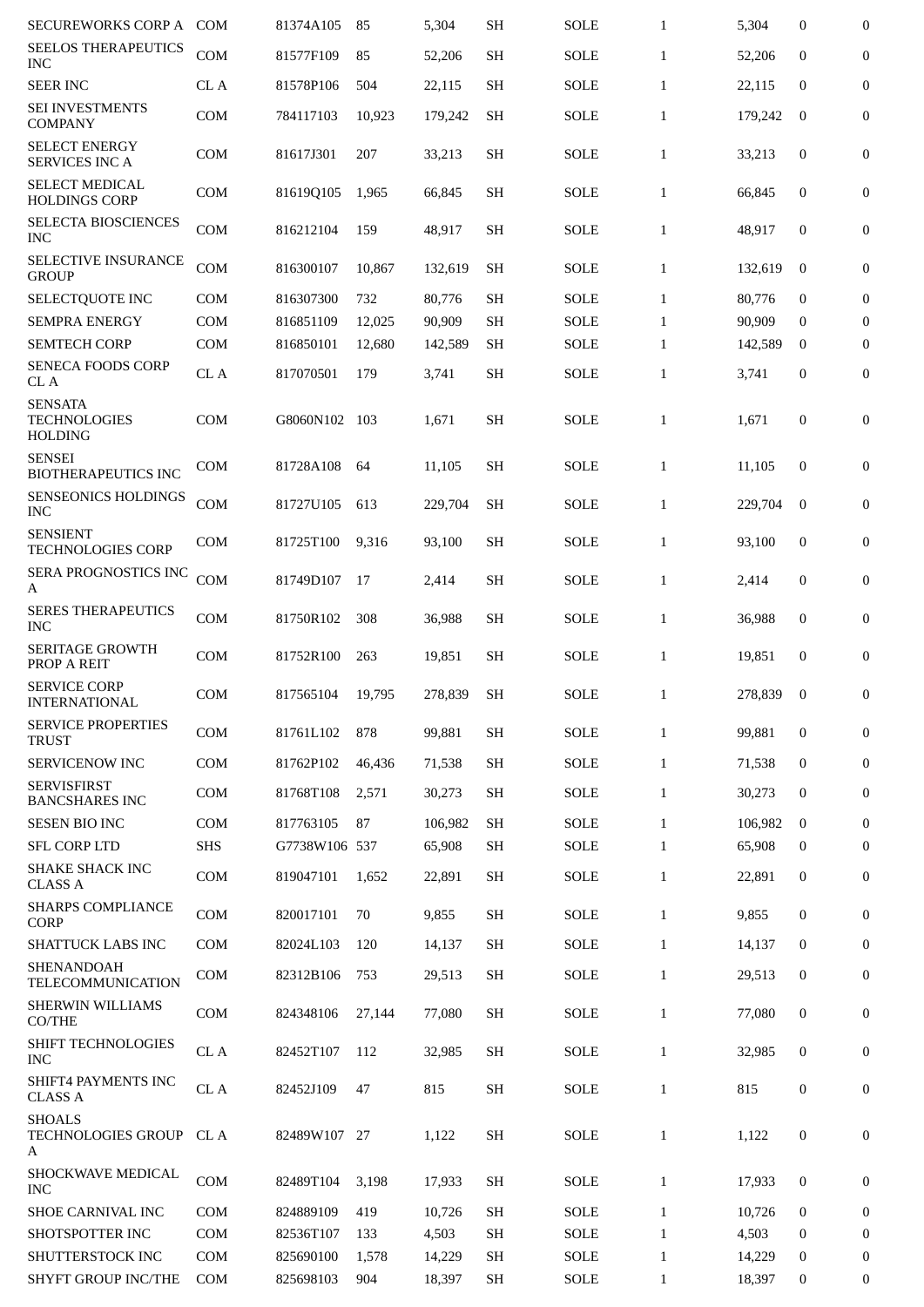| SI BONE INC                                      | <b>COM</b> | 825704109 | 384    | 17,302  | <b>SH</b> | <b>SOLE</b> | $\mathbf{1}$ | 17,302  | $\bf{0}$     | $\boldsymbol{0}$ |
|--------------------------------------------------|------------|-----------|--------|---------|-----------|-------------|--------------|---------|--------------|------------------|
| <b>SIENTRA INC</b>                               | COM        | 82621J105 | 113    | 30,855  | <b>SH</b> | <b>SOLE</b> | $\mathbf{1}$ | 30,855  | $\bf{0}$     | $\boldsymbol{0}$ |
| <b>SIERRA BANCORP</b>                            | <b>COM</b> | 82620P102 | 203    | 7,463   | <b>SH</b> | <b>SOLE</b> | $\mathbf{1}$ | 7,463   | $\mathbf{0}$ | $\mathbf{0}$     |
| <b>SIGA TECHNOLOGIES</b><br><b>INC</b>           | <b>COM</b> | 826917106 | 193    | 25,639  | <b>SH</b> | <b>SOLE</b> | $\mathbf{1}$ | 25,639  | $\mathbf{0}$ | $\mathbf{0}$     |
| SIGHT SCIENCES INC                               | COM        | 82657M105 | 104    | 5,923   | <b>SH</b> | <b>SOLE</b> | $\mathbf{1}$ | 5,923   | $\mathbf{0}$ | $\boldsymbol{0}$ |
| SIGILON THERAPEUTICS<br><b>INC</b>               | <b>COM</b> | 82657L107 | 22     | 8,079   | <b>SH</b> | <b>SOLE</b> | $\mathbf{1}$ | 8,079   | $\mathbf{0}$ | 0                |
| <b>SIGNATURE BANK</b>                            | <b>COM</b> | 82669G104 | 5,985  | 18,502  | <b>SH</b> | <b>SOLE</b> | $\mathbf{1}$ | 18,502  | $\mathbf{0}$ | $\boldsymbol{0}$ |
| <b>SIGNET JEWELERS LTD</b>                       | <b>COM</b> | G81276100 | 2,799  | 32,156  | <b>SH</b> | <b>SOLE</b> | $\mathbf{1}$ | 32,156  | $\Omega$     | $\mathbf{0}$     |
| <b>SIGNIFY HEALTH INC</b><br><b>CLASS A</b>      | CL A       | 82671G100 | 10     | 688     | <b>SH</b> | <b>SOLE</b> | $\mathbf{1}$ | 688     | $\mathbf{0}$ | 0                |
| SILGAN HOLDINGS INC                              | <b>COM</b> | 827048109 | 6,079  | 141,903 | <b>SH</b> | <b>SOLE</b> | $\mathbf{1}$ | 141,903 | $\bf{0}$     | $\mathbf{0}$     |
| SILICON LABORATORIES<br><b>INC</b>               | COM        | 826919102 | 18,315 | 88,728  | <b>SH</b> | <b>SOLE</b> | $\mathbf{1}$ | 88,728  | $\mathbf{0}$ | $\mathbf{0}$     |
| <b>SILK ROAD MEDICAL</b><br><b>INC</b>           | <b>COM</b> | 82710M100 | 778    | 18,250  | <b>SH</b> | SOLE        | $\mathbf{1}$ | 18,250  | $\mathbf{0}$ | $\mathbf{0}$     |
| <b>SILVERBACK</b><br>THERAPEUTICS INC            | <b>COM</b> | 82835W108 | -73    | 10,898  | <b>SH</b> | SOLE        | $\mathbf{1}$ | 10,898  | $\mathbf{0}$ | $\mathbf{0}$     |
| SILVERGATE CAPITAL<br><b>CORP CLA</b>            | CL A       | 82837P408 | 2,168  | 14,626  | <b>SH</b> | <b>SOLE</b> | $\mathbf{1}$ | 14,626  | $\mathbf{0}$ | 0                |
| <b>SIMMONS FIRST NATL</b><br><b>CORP CLA</b>     | CL A       | 828730200 | 2,050  | 69,298  | <b>SH</b> | <b>SOLE</b> | $\mathbf{1}$ | 69,298  | $\mathbf{0}$ | 0                |
| <b>SIMON PROPERTY</b><br><b>GROUP INC</b>        | <b>COM</b> | 828806109 | 16,194 | 101,358 | <b>SH</b> | <b>SOLE</b> | $\mathbf{1}$ | 101,358 | $\mathbf{0}$ | 0                |
| SIMPLY GOOD FOODS<br>CO/THE                      | COM        | 82900L102 | 2,150  | 51,710  | <b>SH</b> | <b>SOLE</b> | $\mathbf{1}$ | 51,710  | $\mathbf{0}$ | 0                |
| <b>SIMPSON</b><br>MANUFACTURING CO<br><b>INC</b> | <b>COM</b> | 829073105 | 13,372 | 96,154  | <b>SH</b> | <b>SOLE</b> | $\mathbf{1}$ | 96,154  | $\mathbf{0}$ | $\boldsymbol{0}$ |
| SIMULATIONS PLUS INC                             | <b>COM</b> | 829214105 | 441    | 9,333   | <b>SH</b> | <b>SOLE</b> | $\mathbf{1}$ | 9,333   | $\mathbf{0}$ | 0                |
| SINCLAIR BROADCAST                               |            |           |        |         |           |             |              |         |              |                  |
| <b>GROUP A</b>                                   | <b>COM</b> | 829226109 | 645    | 24,411  | <b>SH</b> | <b>SOLE</b> | $\mathbf{1}$ | 24,411  | $\mathbf{0}$ | 0                |
| <b>SINGULAR GENOMICS</b><br><b>SYSTEMS IN</b>    | COM        | 82933R100 | 74     | 6,393   | <b>SH</b> | <b>SOLE</b> | $\mathbf{1}$ | 6,393   | 0            | 0                |
| SIRIUS XM HOLDINGS<br><b>INC</b>                 | COM        | 82968B103 | 1,696  | 267,120 | <b>SH</b> | <b>SOLE</b> | $\mathbf{1}$ | 267,120 | $\bf{0}$     | $\mathbf{0}$     |
| SIRIUSPOINT LTD                                  | <b>COM</b> | G8192H106 | 437    | 53,752  | <b>SH</b> | <b>SOLE</b> | $\mathbf{1}$ | 53,752  | $\mathbf{0}$ | $\mathbf{0}$     |
| <b>SITE CENTERS CORP</b>                         | <b>COM</b> | 82981J109 | 1,676  | 105,856 | <b>SH</b> | <b>SOLE</b> | $\mathbf{1}$ | 105,856 | $\bf{0}$     | $\mathbf{0}$     |
| <b>SITEONE LANDSCAPE</b><br><b>SUPPLY INC</b>    | COM        | 82982L103 | 161    | 663     | SH        | <b>SOLE</b> | $\mathbf{1}$ | 663     | 0            | 0                |
| <b>SITIME CORP</b>                               | <b>COM</b> | 82982T106 | 9,844  | 33,650  | <b>SH</b> | <b>SOLE</b> | $\mathbf{1}$ | 33,650  | $\mathbf{0}$ | $\mathbf{0}$     |
| <b>SIX FLAGS</b><br>ENTERTAINMENT CORP           | <b>COM</b> | 83001A102 | 5,583  | 131,108 | <b>SH</b> | <b>SOLE</b> | $\mathbf{1}$ | 131,108 | $\bf{0}$     | 0                |
| <b>SJW GROUP</b>                                 | <b>COM</b> | 784305104 | 1,077  | 14,709  | <b>SH</b> | <b>SOLE</b> | $\mathbf{1}$ | 14,709  | $\bf{0}$     | $\bf{0}$         |
| SKECHERS USA INC CL<br>A                         | CL A       | 830566105 | 9,905  | 228,225 | <b>SH</b> | <b>SOLE</b> | $\mathbf{1}$ | 228,225 | $\mathbf{0}$ | $\overline{0}$   |
| <b>SKILLZ INC</b>                                | <b>COM</b> | 83067L109 | 43     | 5,813   | <b>SH</b> | <b>SOLE</b> | $\mathbf{1}$ | 5,813   | 0            | $\mathbf{0}$     |
| <b>SKYLINE CHAMPION</b><br><b>CORP</b>           | COM        | 830830105 | 2,205  | 27,923  | <b>SH</b> | <b>SOLE</b> | $\mathbf{1}$ | 27,923  | 0            | 0                |
| <b>SKYWATER</b><br>TECHNOLOGY INC                | <b>COM</b> | 83089J108 | 70     | 4,293   | SH        | <b>SOLE</b> | $\mathbf{1}$ | 4,293   | 0            | 0                |
| <b>SKYWEST INC</b>                               | <b>COM</b> | 830879102 | 1,192  | 30,330  | SH        | <b>SOLE</b> | $\mathbf{1}$ | 30,330  | 0            | 0                |
| <b>SKYWORKS SOLUTIONS</b><br><b>INC</b>          | COM        | 83088M102 | 9,441  | 60,857  | <b>SH</b> | <b>SOLE</b> | $\mathbf{1}$ | 60,857  | $\mathbf{0}$ | 0                |
| <b>SL GREEN REALTY</b><br><b>CORP</b>            | <b>COM</b> | 78440X804 | 8,091  | 112,846 | <b>SH</b> | <b>SOLE</b> | $\mathbf{1}$ | 112,846 | $\bf{0}$     | $\mathbf{0}$     |
| <b>SLEEP NUMBER CORP</b>                         | <b>COM</b> | 83125X103 | 1,035  | 13,508  | <b>SH</b> | <b>SOLE</b> | $\mathbf{1}$ | 13,508  | $\mathbf{0}$ | 0                |
| <b>SLM CORP</b>                                  | <b>COM</b> | 78442P106 | 9,752  | 495,789 | <b>SH</b> | <b>SOLE</b> | $\mathbf{1}$ | 495,789 | 0            | $\mathbf{0}$     |
| <b>SM ENERGY CO</b>                              | <b>COM</b> | 78454L100 | 2,154  | 73,075  | <b>SH</b> | <b>SOLE</b> | $\mathbf{1}$ | 73,075  | $\bf{0}$     | $\overline{0}$   |
| SMART GLOBAL HLDGS<br>L                          | <b>SHS</b> | G8232Y101 | 606    | 8,531   | SH        | <b>SOLE</b> | 2            | 8,531   | 0            | 0                |
| <b>SMART GLOBAL</b><br>HOLDINGS INC              | COM        | G8232Y101 | 787    | 11,087  | <b>SH</b> | <b>SOLE</b> | $\mathbf{1}$ | 11,087  | 0            | 0                |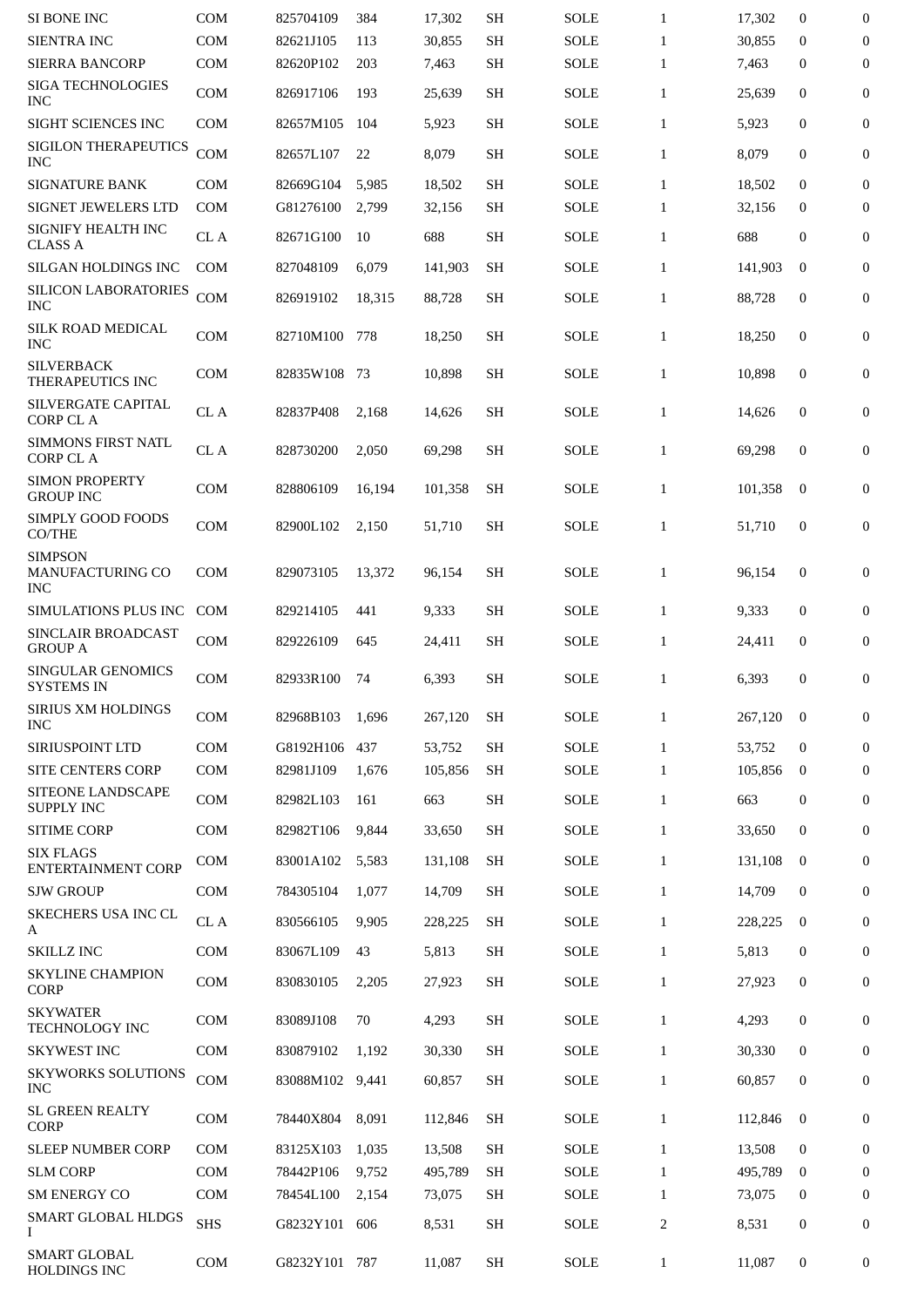| SMARTFINANCIAL INC                               | <b>COM</b>                    | 83190L208 | 201    | 7,357   | <b>SH</b>           | <b>SOLE</b> | $\mathbf{1}$ | 7,357   | $\mathbf{0}$     | $\bf{0}$         |
|--------------------------------------------------|-------------------------------|-----------|--------|---------|---------------------|-------------|--------------|---------|------------------|------------------|
| <b>SMARTSHEET INC</b><br><b>CLASS A</b>          | <b>COM</b>                    | 83200N103 | 179    | 2,306   | <b>SH</b>           | <b>SOLE</b> | $\mathbf{1}$ | 2,306   | $\overline{0}$   | $\mathbf{0}$     |
| SMITH (A.O.) CORP                                | <b>COM</b>                    | 831865209 | 3,434  | 40,002  | <b>SH</b>           | SOLE        | $\mathbf{1}$ | 40,002  | $\mathbf{0}$     | $\mathbf{0}$     |
| <b>SMITH &amp; WESSON</b><br><b>BRANDS INC</b>   | <b>COM</b>                    | 831754106 | 453    | 25,477  | <b>SH</b>           | <b>SOLE</b> | $\mathbf{1}$ | 25,477  | $\mathbf{0}$     | $\boldsymbol{0}$ |
| <b>SMITH MICRO</b><br><b>SOFTWARE INC</b>        | <b>COM</b>                    | 832154207 | 120    | 24,481  | <b>SH</b>           | <b>SOLE</b> | $\mathbf{1}$ | 24,481  | $\mathbf{0}$     | $\boldsymbol{0}$ |
| <b>SNAP ON INC</b>                               | <b>COM</b>                    | 833034101 | 3,418  | 15,868  | <b>SH</b>           | <b>SOLE</b> | $\mathbf{1}$ | 15,868  | $\mathbf{0}$     | $\mathbf{0}$     |
| <b>SNAP ONE HOLDINGS</b><br><b>CORP</b>          | <b>COM</b>                    | 83303Y105 | 151    | 7,167   | <b>SH</b>           | <b>SOLE</b> | $\mathbf{1}$ | 7,167   | $\boldsymbol{0}$ | $\mathbf{0}$     |
| <b>SOC TELEMED INC</b>                           | CL A                          | 78472F101 | 41     | 32,276  | <b>SH</b>           | <b>SOLE</b> | $\mathbf{1}$ | 32,276  | $\mathbf{0}$     | $\mathbf{0}$     |
| <b>SOCIETY PASS INC</b>                          | <b>COM</b>                    | 83370P102 | 17     | 1,676   | <b>SH</b>           | <b>SOLE</b> | $\mathbf{1}$ | 1,676   | $\bf{0}$         | $\mathbf{0}$     |
| <b>SOLAREDGE</b><br><b>TECHNOLOGIES INC</b>      | <b>COM</b>                    | 83417M104 | 4,305  | 15,345  | <b>SH</b>           | <b>SOLE</b> | $\mathbf{1}$ | 15,345  | $\mathbf{0}$     | 0                |
| <b>SOLARIS OILFIELD</b><br><b>INFRAST A</b>      | <b>COM</b>                    | 83418M103 | 109    | 16,621  | <b>SH</b>           | <b>SOLE</b> | $\mathbf{1}$ | 16,621  | $\boldsymbol{0}$ | $\boldsymbol{0}$ |
| <b>SOLARWINDS CORP</b>                           | <b>COM</b>                    | 83417Q204 | 5      | 375     | <b>SH</b>           | <b>SOLE</b> | $\mathbf{1}$ | 375     | $\overline{0}$   | $\mathbf{0}$     |
| SOLID BIOSCIENCES INC COM                        |                               | 83422E105 | 55     | 31,687  | <b>SH</b>           | <b>SOLE</b> | $\mathbf{1}$ | 31,687  | $\boldsymbol{0}$ | $\mathbf{0}$     |
| <b>SOLO BRANDS INC</b><br><b>CLASS A</b>         | CL A                          | 83425V104 | 97     | 6,228   | <b>SH</b>           | <b>SOLE</b> | $\mathbf{1}$ | 6,228   | $\boldsymbol{0}$ | $\boldsymbol{0}$ |
| <b>SONIC AUTOMOTIVE</b><br><b>INC CLASS A</b>    | <b>COM</b>                    | 83545G102 | 647    | 13,088  | <b>SH</b>           | <b>SOLE</b> | $\mathbf{1}$ | 13,088  | $\mathbf{0}$     | $\mathbf{0}$     |
| SONOCO PRODUCTS CO                               | <b>COM</b>                    | 835495102 | 9,626  | 166,278 | <b>SH</b>           | <b>SOLE</b> | $\mathbf{1}$ | 166,278 | $\mathbf{0}$     | $\mathbf{0}$     |
| <b>SONOS INC</b>                                 | <b>COM</b>                    | 83570H108 | 1,905  | 63,911  | <b>SH</b>           | <b>SOLE</b> | $\mathbf{1}$ | 63,911  | $\bf{0}$         | $\mathbf{0}$     |
| <b>SORRENTO</b><br>THERAPEUTICS INC              | <b>COM</b>                    | 83587F202 | 738    | 158,760 | <b>SH</b>           | <b>SOLE</b> | $\mathbf{1}$ | 158,760 | $\mathbf{0}$     | $\boldsymbol{0}$ |
| SOTERA HEALTH CO                                 | <b>COM</b>                    | 83601L102 | 44     | 1,886   | <b>SH</b>           | <b>SOLE</b> | $\mathbf{1}$ | 1,886   | $\boldsymbol{0}$ | $\mathbf{0}$     |
| <b>SOUTH JERSEY</b><br><b>INDUSTRIES</b>         | <b>COM</b>                    | 838518108 | 1,655  | 63,371  | <b>SH</b>           | <b>SOLE</b> | $\mathbf{1}$ | 63,371  | $\mathbf{0}$     | $\boldsymbol{0}$ |
| <b>SOUTH PLAINS</b><br><b>FINANCIAL INC</b>      | <b>COM</b>                    | 83946P107 | 155    | 5,575   | <b>SH</b>           | <b>SOLE</b> | $\mathbf{1}$ | 5,575   | $\boldsymbol{0}$ | $\boldsymbol{0}$ |
| <b>SOUTHERN CO/THE</b>                           | <b>COM</b>                    | 842587107 | 20,691 | 301,706 | <b>SH</b>           | <b>SOLE</b> | $\mathbf{1}$ | 301,706 | $\bf{0}$         | 0                |
| <b>SOUTHERN COPPER</b><br><b>CORP</b>            | <b>COM</b>                    | 84265V105 | 76     | 1,232   | <b>SH</b>           | <b>SOLE</b> | $\mathbf{1}$ | 1,232   | $\boldsymbol{0}$ | $\boldsymbol{0}$ |
| <b>SOUTHERN FIRST</b><br><b>BANCSHARES</b>       | <b>COM</b>                    | 842873101 | 247    | 3,957   | <b>SH</b>           | <b>SOLE</b> | $\mathbf{1}$ | 3,957   | $\boldsymbol{0}$ | $\mathbf{0}$     |
| <b>SOUTHERN MISSOURI</b><br><b>BANCORP</b>       | <b>COM</b>                    | 843380106 | 212    | 4,058   | <b>SH</b>           | SOLE        | $\mathbf{1}$ | 4,058   | $\boldsymbol{0}$ | $\mathbf{0}$     |
| <b>SOUTHSIDE</b><br><b>BANCSHARES INC</b>        | <b>COM</b>                    | 84470P109 | 796    | 19,035  | <b>SH</b>           | <b>SOLE</b> | $\mathbf{1}$ | 19,035  | $\bf{0}$         | $\boldsymbol{0}$ |
| <b>SOUTHSTATE CORP</b>                           | <b>COM</b>                    | 840441109 | 2,974  | 37,126  | <b>SH</b>           | <b>SOLE</b> | $\mathbf{1}$ | 37,126  | $\boldsymbol{0}$ | $\boldsymbol{0}$ |
| SOUTHWEST AIRLINES<br>CO                         | COM                           | 844741108 | 10,751 | 250,947 | <b>SH</b>           | <b>SOLE</b> | $\mathbf{1}$ | 250,947 | $\mathbf{0}$     | $\bf{0}$         |
| <b>SOUTHWEST GAS</b><br><b>HOLDINGS INC</b>      | <b>COM</b>                    | 844895102 | 9,358  | 133,586 | <b>SH</b>           | <b>SOLE</b> | $\mathbf{1}$ | 133,586 | $\bf{0}$         | $\boldsymbol{0}$ |
| <b>SOUTHWESTERN</b><br><b>ENERGY CO</b>          | <b>COM</b>                    | 845467109 | 2,879  | 617,895 | <b>SH</b>           | <b>SOLE</b> | $\mathbf{1}$ | 617,895 | $\bf{0}$         | $\boldsymbol{0}$ |
| <b>SOVOS BRANDS INC</b>                          | <b>COM</b>                    | 84612U107 | 206    | 13,673  | <b>SH</b>           | <b>SOLE</b> | $\mathbf{1}$ | 13,673  | $\mathbf{0}$     | $\boldsymbol{0}$ |
| <b>SP PLUS CORP</b>                              | <b>COM</b>                    | 78469C103 | 347    | 12,296  | <b>SH</b>           | <b>SOLE</b> | $\mathbf{1}$ | 12,296  | $\mathbf{0}$     | $\mathbf{0}$     |
| SPARTANNASH CO                                   | <b>COM</b>                    | 847215100 | 561    | 21,779  | <b>SH</b>           | SOLE        | $\mathbf{1}$ | 21,779  | $\mathbf{0}$     | $\boldsymbol{0}$ |
| <b>SPDR PORTFOLIO S&amp;P</b><br>500 GROWTH      | <b>PRTFLO</b><br>S&P500<br>GW | 78464A409 | 15,333 | 211,574 | <b>SH</b>           | <b>SOLE</b> | $\mathbf{1}$ | 211,574 | $\bf{0}$         | $\boldsymbol{0}$ |
| SPDR S&P MIDCAP 400<br><b>ETF TRUST</b>          | UTSER1<br>S&PDCRP             | 78467Y107 | 7,092  | 13,700  | <b>SH</b>           | SOLE        | $\mathbf{1}$ | 13,700  | $\mathbf{0}$     | $\mathbf{0}$     |
| <b>SPECTRUM BRANDS</b><br><b>HOLDINGS INC</b>    | <b>COM</b>                    | 84790A105 | 46     | 450     | $\operatorname{SH}$ | SOLE        | $\mathbf{1}$ | 450     | $\boldsymbol{0}$ | $\boldsymbol{0}$ |
| <b>SPECTRUM</b><br>PHARMACEUTICALS<br><b>INC</b> | <b>COM</b>                    | 84763A108 | 126    | 99,204  | <b>SH</b>           | SOLE        | $\mathbf{1}$ | 99,204  | $\mathbf{0}$     | $\boldsymbol{0}$ |
| SPERO THERAPEUTICS<br><b>INC</b>                 | <b>COM</b>                    | 84833T103 | 206    | 12,860  | <b>SH</b>           | SOLE        | $\mathbf{1}$ | 12,860  | $\mathbf{0}$     | $\bf{0}$         |
| <b>SPIRE INC</b>                                 | <b>COM</b>                    | 84857L101 | 7,422  | 113,798 | <b>SH</b>           | <b>SOLE</b> | $\mathbf{1}$ | 113,798 | $\bf{0}$         | 0                |
| SPIRIT AEROSYSTEMS                               | CL A                          | 848574109 | 59     | 1,376   | <b>SH</b>           | <b>SOLE</b> | $\mathbf{1}$ | 1,376   | 0                | 0                |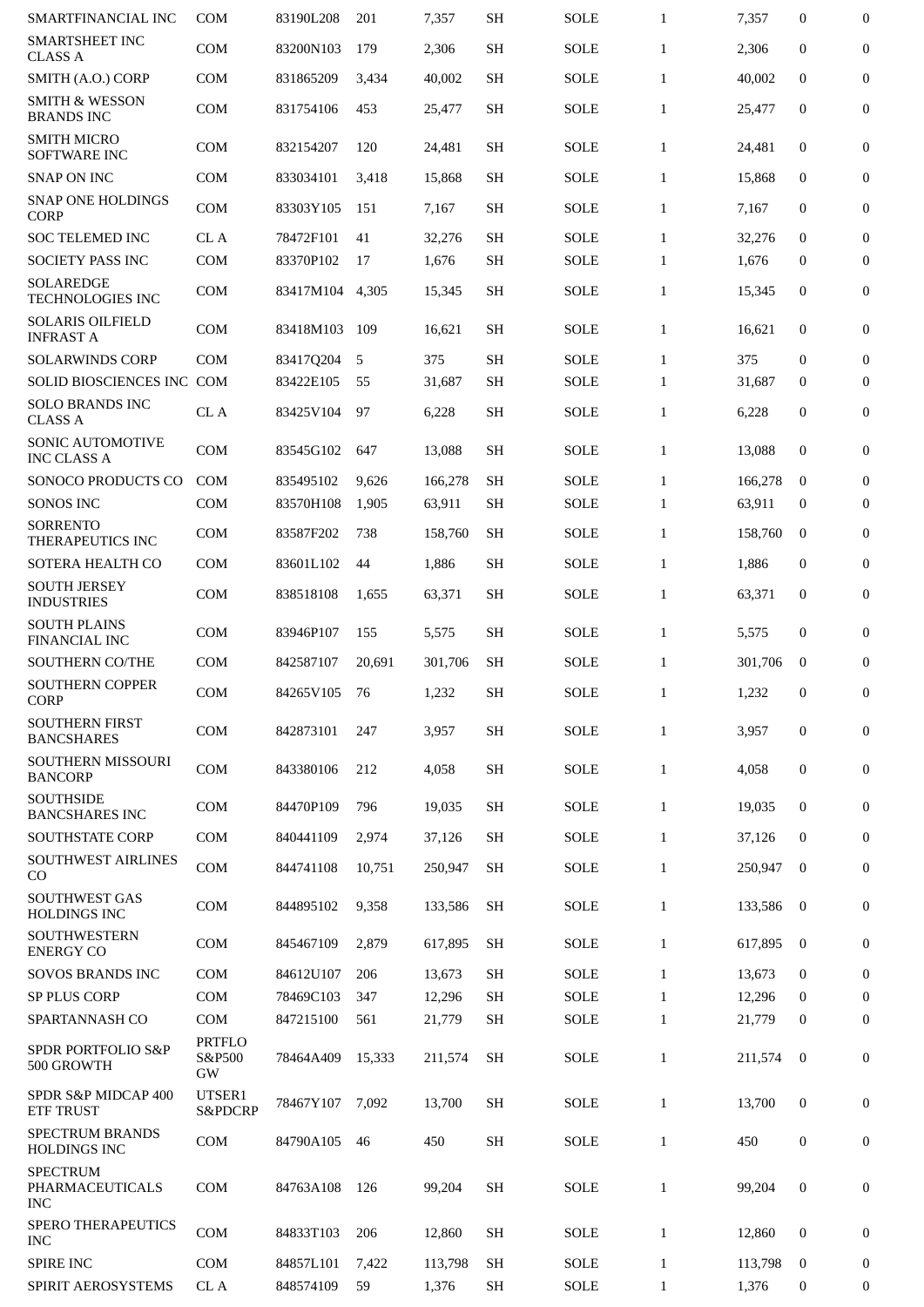| <b>HOLD CL A</b>                                        |            |                 |        |              |           |             |              |             |              |                  |
|---------------------------------------------------------|------------|-----------------|--------|--------------|-----------|-------------|--------------|-------------|--------------|------------------|
| SPIRIT AIRLINES INC                                     | COM        | 848577102       | 1.142  | 52,262       | <b>SH</b> | SOLE        | $\mathbf{1}$ | 52,262      | 0            | $\boldsymbol{0}$ |
| <b>SPIRIT OF TEXAS</b><br><b>BANCSHARES I</b>           | <b>COM</b> | 84861D103       | 196    | 6,808        | <b>SH</b> | <b>SOLE</b> | $\mathbf{1}$ | 6,808       | $\mathbf{0}$ | $\boldsymbol{0}$ |
| SPIRIT REALTY CAPITAL<br>INC                            | COM        | 84860W300       | 10,049 | 208,538      | <b>SH</b> | <b>SOLE</b> | $\mathbf{1}$ | 208,538     | $\mathbf{0}$ | $\boldsymbol{0}$ |
| <b>SPLUNK INC</b>                                       | <b>COM</b> | 848637104       | 1,559  | 13,473       | <b>SH</b> | <b>SOLE</b> | $\mathbf{1}$ | 13,473      | $\bf{0}$     | 0                |
| <b>SPORTSMAN S</b><br>WAREHOUSE HOLDIN                  | <b>COM</b> | 84920Y106       | 273    | 23,135       | <b>SH</b> | SOLE        | $\mathbf{1}$ | 23,135      | 0            | $\boldsymbol{0}$ |
| SPOTIFY TECHNOLOGY<br>SА                                | <b>COM</b> | L8681T102       | 607    | 2,595        | <b>SH</b> | SOLE        | $\mathbf{1}$ | 2,595       | 0            | $\boldsymbol{0}$ |
| <b>SPRINGWORKS</b><br>THERAPEUTICS INC                  | COM        | 85205L107       | 962    | 15,515       | <b>SH</b> | SOLE        | $\mathbf{1}$ | 15,515      | $\mathbf{0}$ | $\boldsymbol{0}$ |
| SPROUT SOCIAL INC<br><b>CLASS A</b>                     | CL A       | 85209W109       | 2,180  | 24,039       | <b>SH</b> | SOLE        | $\mathbf{1}$ | 24,039      | $\mathbf{0}$ | $\boldsymbol{0}$ |
| <b>SPROUTS FARMERS</b><br><b>MARKET INC</b>             | <b>COM</b> | 85208M102 7.378 |        | 248,597      | SН        | SOLE        | $\mathbf{1}$ | 248,597     | $\bf{0}$     | $\mathbf{0}$     |
| <b>SPRUCE BIOSCIENCES</b><br><b>INC</b>                 | <b>COM</b> | 85209E109       | 21     | 4,615        | <b>SH</b> | SOLE        | $\mathbf{1}$ | 4,615       | $\mathbf{0}$ | $\boldsymbol{0}$ |
| <b>SPS COMMERCE INC</b>                                 | <b>COM</b> | 78463M107       | 3,122  | 21,932       | <b>SH</b> | <b>SOLE</b> | $\mathbf{1}$ | 21,932      | $\bf{0}$     | $\boldsymbol{0}$ |
| <b>SPX CORP</b>                                         | COM        | 784635104       | 1,599  | 26,789       | <b>SH</b> | SOLE        | $\mathbf{1}$ | 26,789      | $\bf{0}$     | $\boldsymbol{0}$ |
| <b>SPX FLOW INC</b>                                     | <b>COM</b> | 78469X107       | 2,189  | 25,307       | SН        | <b>SOLE</b> | $\mathbf{1}$ | 25,307      | $\bf{0}$     | $\overline{0}$   |
| <b>SQZ BIOTECHNOLOGIES</b>                              | <b>COM</b> | 78472W104       | 22,478 | 2,517,173 SH |           | SOLE        | 2            | 2,517,173 0 |              | $\boldsymbol{0}$ |
| <b>SQZ BIOTECHNOLOGIES</b><br>CO                        | COM        | 78472W104       | 108    | 12,099       | <b>SH</b> | SOLE        | $\mathbf{1}$ | 12,099      | $\mathbf{0}$ | $\boldsymbol{0}$ |
| <b>SS&amp;C TECHNOLOGIES</b><br><b>HOLDINGS</b>         | COM        | 78467J100       | 197    | 2,408        | <b>SH</b> | SOLE        | $\mathbf{1}$ | 2,408       | $\bf{0}$     | $\boldsymbol{0}$ |
| <b>ST JOE CO/THE</b>                                    | <b>COM</b> | 790148100       | 1,053  | 20,238       | <b>SH</b> | <b>SOLE</b> | $\mathbf{1}$ | 20,238      | $\mathbf{0}$ | $\overline{0}$   |
| <b>STAAR SURGICAL CO</b>                                | <b>COM</b> | 852312305       | 9,609  | 105,242      | <b>SH</b> | <b>SOLE</b> | $\mathbf{1}$ | 105,242     | $\bf{0}$     | $\theta$         |
| STAG INDUSTRIAL INC                                     | <b>COM</b> | 85254J102       | 4,496  | 93,750       | <b>SH</b> | <b>SOLE</b> | $\mathbf{1}$ | 93,750      | $\bf{0}$     | $\overline{0}$   |
| STAGWELL INC                                            | CL A       | 85256A109       | 284    | 32,775       | <b>SH</b> | <b>SOLE</b> | $\mathbf{1}$ | 32,775      | 0            | $\overline{0}$   |
| STANDARD MOTOR<br><b>PRODS</b>                          | COM        | 853666105       | 659    | 12,579       | <b>SH</b> | SOLE        | $\mathbf{1}$ | 12,579      | $\mathbf{0}$ | $\boldsymbol{0}$ |
| <b>STANDEX</b><br><b>INTERNATIONAL CORP</b>             | <b>COM</b> | 854231107       | 807    | 7,292        | SН        | SOLE        | $\mathbf{1}$ | 7,292       | $\mathbf{0}$ | $\boldsymbol{0}$ |
| <b>STANLEY BLACK &amp;</b><br><b>DECKER INC</b>         | <b>COM</b> | 854502101       | 9,793  | 51,920       | <b>SH</b> | SOLE        | $\mathbf{1}$ | 51,920      | 0            | $\mathbf{0}$     |
| <b>STARBUCKS CORP</b>                                   | <b>COM</b> | 855244109       | 56,221 | 480,642      | <b>SH</b> | <b>SOLE</b> | $\mathbf{1}$ | 480.642     | $\mathbf{0}$ | $\mathbf{0}$     |
| STARTEK INC                                             | <b>COM</b> | 85569C107       | 47     | 8,945        | <b>SH</b> | SOLE        | $\mathbf{1}$ | 8,945       | 0            | $\mathbf{0}$     |
| STARWOOD PROPERTY<br><b>TRUST INC</b>                   | COM        | 85571B105       | 76     | 3,110        | <b>SH</b> | SOLE        | $\mathbf{1}$ | 3,110       | 0            | $\mathbf{0}$     |
| STATE AUTO FINANCIAL<br><b>CORP</b>                     | COM        | 855707105       | 490    | 9,484        | <b>SH</b> | <b>SOLE</b> | $\mathbf{1}$ | 9,484       | $\mathbf{0}$ | $\boldsymbol{0}$ |
| <b>STATE STREET CORP</b>                                | <b>COM</b> | 857477103       | 12,377 | 133,086      | <b>SH</b> | <b>SOLE</b> | $\mathbf{1}$ | 133,086     | $\bf{0}$     | 0                |
| STEEL DYNAMICS INC                                      | <b>COM</b> | 858119100       | 19,807 | 319,115      | <b>SH</b> | <b>SOLE</b> | $\mathbf{1}$ | 319,115     | $\bf{0}$     | $\Omega$         |
| STEELCASE INC CL A                                      | CL A       | 858155203       | 542    | 46,221       | <b>SH</b> | <b>SOLE</b> | $\mathbf{1}$ | 46,221      | $\bf{0}$     | $\bf{0}$         |
| <b>STEM INC</b>                                         | COM        | 85859N102       | 1,150  | 60,600       | <b>SH</b> | <b>SOLE</b> | $\mathbf{1}$ | 60,600      | $\bf{0}$     | $\boldsymbol{0}$ |
| <b>STEPAN CO</b>                                        | COM        | 858586100       | 1,627  | 13,088       | <b>SH</b> | SOLE        | $\mathbf{1}$ | 13,088      | 0            | $\mathbf{0}$     |
| STEPSTONE GROUP INC<br><b>CLASS A</b>                   | $\rm CL~A$ | 85914M107       | 894    | 21,494       | <b>SH</b> | SOLE        | $\mathbf{1}$ | 21,494      | $\mathbf{0}$ | $\mathbf{0}$     |
| STEREOTAXIS INC                                         | <b>COM</b> | 85916J409       | 164    | 26,374       | <b>SH</b> | <b>SOLE</b> | $\mathbf{1}$ | 26,374      | $\mathbf{0}$ | 0                |
| <b>STERICYCLE INC</b>                                   | <b>COM</b> | 858912108       | 9,265  | 155,347      | <b>SH</b> | SOLE        | $\mathbf{1}$ | 155,347     | $\bf{0}$     | $\mathbf{0}$     |
| <b>STERIS PLC</b>                                       | <b>COM</b> | G8473T100       | 8,254  | 33,909       | <b>SH</b> | <b>SOLE</b> | $\mathbf{1}$ | 33,909      | $\bf{0}$     | 0                |
| <b>STERLING BANCORP/DE</b>                              | <b>COM</b> | 85917A100       | 8,407  | 325,988      | <b>SH</b> | SOLE        | $\mathbf{1}$ | 325,988     | $\bf{0}$     | $\mathbf{0}$     |
| STERLING CHECK CORP                                     | <b>COM</b> | 85917T109       | 181    | 8,811        | <b>SH</b> | <b>SOLE</b> | $\mathbf{1}$ | 8,811       | $\bf{0}$     | $\mathbf{0}$     |
| <b>STERLING</b><br><b>CONSTRUCTION CO</b>               | <b>COM</b> | 859241101       | 389    | 14,785       | <b>SH</b> | SOLE        | $\mathbf{1}$ | 14,785      | 0            | 0                |
| <b>STEVEN MADDEN LTD</b>                                | <b>COM</b> | 556269108       | 2,265  | 48,743       | <b>SH</b> | <b>SOLE</b> | $\mathbf{1}$ | 48,743      | $\mathbf{0}$ | $\boldsymbol{0}$ |
| <b>STEWART</b><br><b>INFORMATION</b><br><b>SERVICES</b> | <b>COM</b> | 860372101       | 1,295  | 16,245       | <b>SH</b> | <b>SOLE</b> | $\mathbf{1}$ | 16,245      | $\mathbf{0}$ | $\boldsymbol{0}$ |
| STIFEL FINANCIAL<br><b>CORP</b>                         | COM        | 860630102       | 12,397 | 176,043      | <b>SH</b> | SOLE        | $\mathbf{1}$ | 176,043     | $\bf{0}$     | 0                |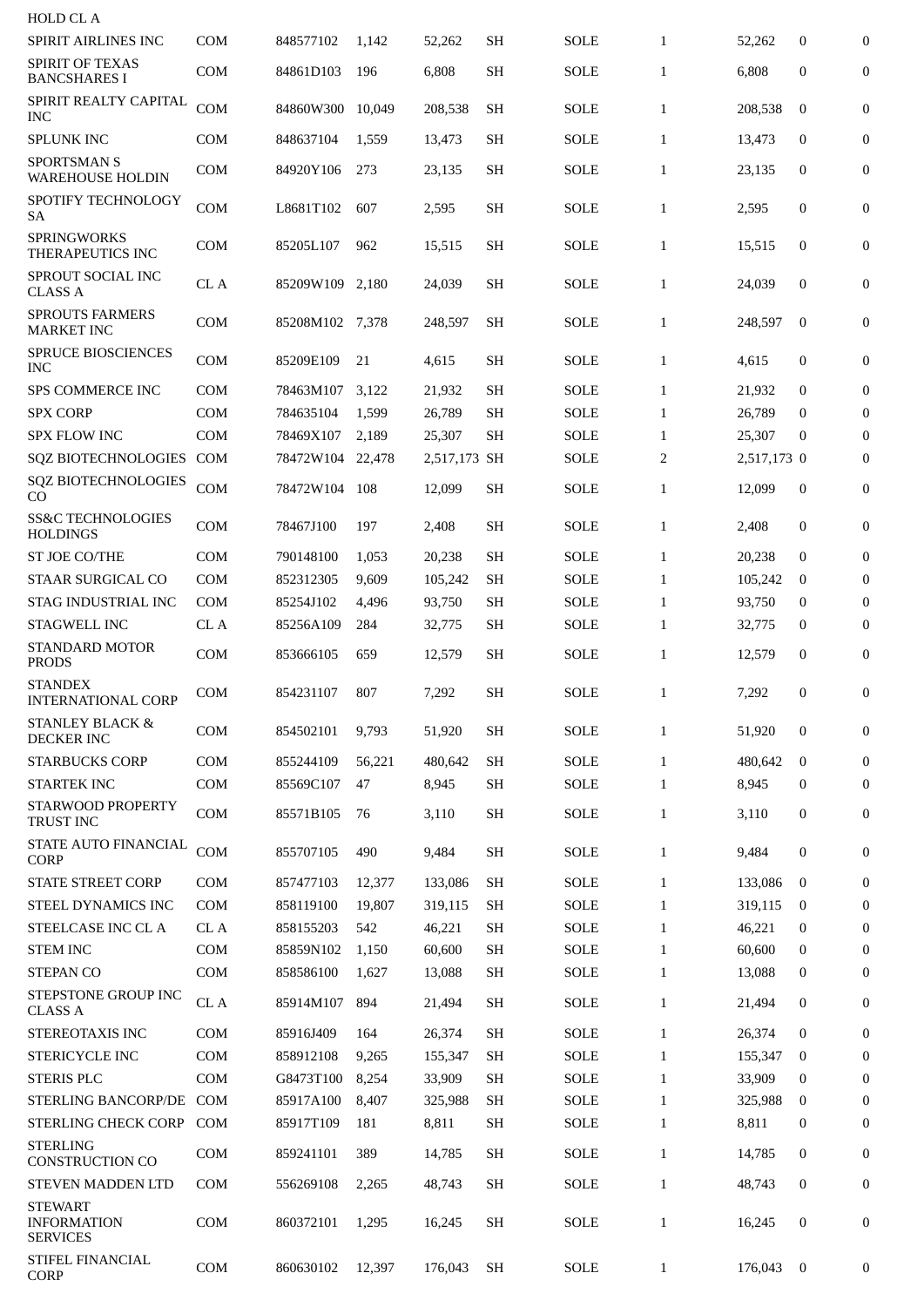| <b>STOCK YARDS</b><br><b>COM</b><br>12,802<br><b>SH</b><br><b>SOLE</b><br>$\mathbf{1}$<br>12,802<br>$\boldsymbol{0}$<br>861025104<br>818<br><b>BANCORP INC</b><br>STOKE THERAPEUTICS<br><b>COM</b><br>86150R107<br><b>SH</b><br>$\mathbf{1}$<br>$\mathbf{0}$<br>243<br>10,144<br>SOLE<br>10,144<br><b>INC</b><br>STONECO LTD A<br>CL A<br>G85158106<br><b>SH</b><br>$\mathbf{0}$<br>69<br>4,072<br><b>SOLE</b><br>$\mathbf{1}$<br>4,072<br><b>COM</b><br><b>STONEMOR INC</b><br>86184W106<br>39<br>17,097<br><b>SH</b><br><b>SOLE</b><br>17,097<br>$\boldsymbol{0}$<br>$\mathbf{1}$<br>STONERIDGE INC<br><b>COM</b><br>86183P102<br>13,864<br><b>SH</b><br><b>SOLE</b><br>13,864<br>274<br>$\mathbf{1}$<br>$\mathbf{0}$<br><b>STONEX GROUP INC</b><br>COM<br>861896108<br>625<br>10,212<br><b>SH</b><br><b>SOLE</b><br>10,212<br>$\mathbf{0}$<br>$\mathbf{1}$<br><b>STORE CAPITAL CORP</b><br><b>COM</b><br>862121100<br><b>SH</b><br><b>SOLE</b><br>$\mathbf 0$<br>14,276<br>415,001<br>$\mathbf{1}$<br>415,001<br><b>STRATEGIC EDUCATION</b><br><b>COM</b><br>86272C103<br>850<br><b>SH</b><br><b>SOLE</b><br>$\mathbf{0}$<br>14,693<br>$\mathbf{1}$<br>14,693<br><b>INC</b><br><b>STRIDE INC</b><br><b>COM</b><br>86333M108<br>735<br>22,044<br><b>SH</b><br><b>SOLE</b><br>$\mathbf{1}$<br>22,044<br>$\mathbf{0}$<br>STRONGHOLD DIGITAL<br>CL A<br>86337R103<br>50<br>3,918<br><b>SH</b><br><b>SOLE</b><br>$\mathbf{1}$<br>$\boldsymbol{0}$<br>3,918<br><b>MINING A</b><br><b>STRYKER CORP</b><br><b>COM</b><br>863667101<br><b>SH</b><br><b>SOLE</b><br>$\mathbf{1}$<br>$\mathbf 0$<br>31,274<br>116,948<br>116,948<br><b>STURM RUGER &amp; CO</b><br><b>COM</b><br>864159108<br><b>SH</b><br>$\mathbf{0}$<br>713<br>10,478<br>SOLE<br>$\mathbf{1}$<br>10,478<br><b>INC</b><br><b>SUMMIT FINANCIAL</b><br><b>COM</b><br>86606G101<br>SH<br>$\mathbf{0}$<br>166<br>6,042<br>SOLE<br>$\mathbf{1}$<br>6,042<br><b>GROUP INC</b><br><b>SUMMIT HOTEL</b><br><b>COM</b><br>866082100<br>63,293<br>SH<br><b>SOLE</b><br>63,293<br>$\mathbf{0}$<br>618<br>$\mathbf{1}$<br>PROPERTIES INC<br><b>SUMMIT MATERIALS</b><br>CL A<br>86614U100<br><b>SH</b><br><b>SOLE</b><br>$\mathbf{1}$<br>$\mathbf{0}$<br>2,533<br>63,115<br>63,115<br><b>INC CLA</b><br><b>SUMMIT THERAPEUTICS</b><br><b>COM</b><br>86627T108<br>38<br><b>SH</b><br><b>SOLE</b><br>$\mathbf{0}$<br>14,007<br>$\mathbf{1}$<br>14,007<br><b>INC</b><br><b>SUMO LOGIC INC</b><br><b>COM</b><br>86646P103<br><b>SH</b><br><b>SOLE</b><br>46,595<br>$\mathbf{0}$<br>632<br>46,595<br>$\mathbf{1}$<br>SUN COMMUNITIES INC<br><b>COM</b><br><b>SH</b><br><b>SOLE</b><br>866674104<br>258<br>1,231<br>$\mathbf{1}$<br>1,231<br>$\bf{0}$<br><b>SUN COUNTRY</b><br><b>COM</b><br>866683105<br><b>SH</b><br><b>SOLE</b><br>$\boldsymbol{0}$<br>466<br>17,118<br>$\mathbf{1}$<br>17,118<br><b>AIRLINES HOLDING</b><br><b>SUNCOKE ENERGY INC</b><br><b>COM</b><br>86722A103<br>333<br><b>SH</b><br><b>SOLE</b><br>$\mathbf{1}$<br>$\boldsymbol{0}$<br>50,551<br>50,551<br><b>SUNNOVA ENERGY</b><br><b>SH</b><br>$\mathbf{0}$<br><b>COM</b><br>86745K104<br>1,277<br>45,740<br>SOLE<br>$\mathbf{1}$<br>45,740<br><b>INTERNATIONAL</b><br><b>SUNPOWER CORP</b><br><b>COM</b><br>867652406<br>3,799<br>182,039<br>SH<br><b>SOLE</b><br>182.039<br>$\mathbf{0}$<br>$\mathbf{1}$<br><b>SUNRUN INC</b><br><b>COM</b><br>86771W105 12,006<br>350,022<br><b>SH</b><br>SOLE<br>350,022 0<br>1<br><b>SUNSTONE HOTEL</b><br><b>COM</b><br>867892101<br>1,358<br><b>SH</b><br><b>SOLE</b><br>$\mathbf{1}$<br>115,729<br>$\overline{0}$<br>115,729<br><b>INVESTORS INC</b><br><b>SUPER MICRO</b><br>COM<br>86800U104<br>1.022<br>23,243<br><b>SH</b><br><b>SOLE</b><br>23,243<br>$\mathbf{0}$<br>$\mathbf{1}$<br><b>COMPUTER INC</b><br><b>SUPERIOR GROUP OF</b><br>COM<br>868358102<br><b>SH</b><br>$\bf{0}$<br>137<br>6,240<br><b>SOLE</b><br>$\mathbf{1}$<br>6,240<br>COS INC<br><b>SUPERNUS</b><br>PHARMACEUTICALS<br>COM<br><b>SH</b><br><b>SOLE</b><br>$\mathbf{0}$<br>868459108<br>880<br>30,180<br>$\mathbf{1}$<br>30,180<br><b>INC</b><br>SURFACE ONCOLOGY<br>COM<br>86877M209<br>90<br>18,784<br><b>SH</b><br><b>SOLE</b><br>$\mathbf{1}$<br>$\bf{0}$<br>18,784<br><b>INC</b><br><b>SURGERY PARTNERS</b><br>COM<br>86881A100<br>965<br><b>SH</b><br>$\bf{0}$<br>18,062<br><b>SOLE</b><br>$\mathbf{1}$<br>18,062<br><b>INC</b><br><b>SURMODICS INC</b><br><b>COM</b><br>868873100<br>397<br>8,251<br><b>SH</b><br><b>SOLE</b><br>8,251<br>$\boldsymbol{0}$<br>$\mathbf{1}$<br><b>SOLE</b><br>SUTRO BIOPHARMA INC COM<br><b>SH</b><br>$\mathbf{1}$<br>23,042<br>869367102<br>343<br>23,042<br>$\bf{0}$<br>SVB FINANCIAL GROUP<br>COM<br><b>SH</b><br><b>SOLE</b><br>78486Q101<br>12,141<br>17,901<br>$\mathbf{1}$<br>17,901<br>$\bf{0}$<br><b>SWITCH INC A</b><br><b>COM</b><br>87105L104<br>62<br><b>SH</b><br><b>SOLE</b><br>2,175<br>$\mathbf{1}$<br>2,175<br>$\bf{0}$<br>COM<br>86<br><b>SH</b><br><b>SOLE</b><br><b>SYLVAMO CORP</b><br>871332102<br>3,085<br>$\mathbf{1}$<br>3,085<br>$\bf{0}$<br><b>SYNAPTICS INC</b><br><b>COM</b><br>87157D109<br><b>SOLE</b><br>25,136<br>86,823<br>SH<br>$\mathbf{1}$<br>86,823<br>$\bf{0}$<br><b>SYNCHRONY</b><br>COM<br>87165B103<br>7,683<br><b>SH</b><br><b>SOLE</b><br>$\mathbf{1}$<br>165,616<br>$\boldsymbol{0}$<br>165,616<br><b>FINANCIAL</b><br><b>SYNDAX</b><br>PHARMACEUTICALS<br>COM<br>87164F105<br>523<br>23,896<br><b>SH</b><br><b>SOLE</b><br>$\mathbf{1}$<br>23,896<br>$\boldsymbol{0}$<br><b>INC</b><br><b>SYNEOS HEALTH INC</b><br><b>COM</b><br>87166B102<br>18,015<br><b>SH</b><br><b>SOLE</b><br>$\mathbf{1}$<br>$\overline{0}$<br>175,444<br>175,444<br><b>SYNOPSYS INC</b><br>COM<br>68,802<br>871607107<br>25,354<br>68,802<br>SH<br><b>SOLE</b><br>$\mathbf{1}$<br>$\bf{0}$<br><b>SYNOVUS FINANCIAL</b><br>COM<br>87161C501<br><b>SH</b><br><b>SOLE</b><br>11,784<br>246,163<br>$\mathbf{1}$<br>246,163<br>$\bf{0}$<br><b>CORP</b><br><b>SYROS</b><br>COM<br>87184Q107<br>100<br>30,594<br><b>SH</b><br><b>SOLE</b><br>30,594<br>$\bf{0}$<br>$\mathbf{1}$ | STITCH FIX INC CLASS A COM | 860897107 | 819 | 43,281 | <b>SH</b> | <b>SOLE</b> | $\mathbf{1}$ | 43,281 | $\boldsymbol{0}$ | 0                |
|---------------------------------------------------------------------------------------------------------------------------------------------------------------------------------------------------------------------------------------------------------------------------------------------------------------------------------------------------------------------------------------------------------------------------------------------------------------------------------------------------------------------------------------------------------------------------------------------------------------------------------------------------------------------------------------------------------------------------------------------------------------------------------------------------------------------------------------------------------------------------------------------------------------------------------------------------------------------------------------------------------------------------------------------------------------------------------------------------------------------------------------------------------------------------------------------------------------------------------------------------------------------------------------------------------------------------------------------------------------------------------------------------------------------------------------------------------------------------------------------------------------------------------------------------------------------------------------------------------------------------------------------------------------------------------------------------------------------------------------------------------------------------------------------------------------------------------------------------------------------------------------------------------------------------------------------------------------------------------------------------------------------------------------------------------------------------------------------------------------------------------------------------------------------------------------------------------------------------------------------------------------------------------------------------------------------------------------------------------------------------------------------------------------------------------------------------------------------------------------------------------------------------------------------------------------------------------------------------------------------------------------------------------------------------------------------------------------------------------------------------------------------------------------------------------------------------------------------------------------------------------------------------------------------------------------------------------------------------------------------------------------------------------------------------------------------------------------------------------------------------------------------------------------------------------------------------------------------------------------------------------------------------------------------------------------------------------------------------------------------------------------------------------------------------------------------------------------------------------------------------------------------------------------------------------------------------------------------------------------------------------------------------------------------------------------------------------------------------------------------------------------------------------------------------------------------------------------------------------------------------------------------------------------------------------------------------------------------------------------------------------------------------------------------------------------------------------------------------------------------------------------------------------------------------------------------------------------------------------------------------------------------------------------------------------------------------------------------------------------------------------------------------------------------------------------------------------------------------------------------------------------------------------------------------------------------------------------------------------------------------------------------------------------------------------------------------------------------------------------------------------------------------------------------------------------------------------------------------------------------------------------------------------------------------------------------------------------------------------------------------------------------------------------------------------------------------------------------------------------------------------------------------------------------------------------------------------------------------------------------------------------------------------------------------------------------------------------------------------------------------------------------------------------------------------------------------------------------------------------------------------------------------------------------------------------------------------------------------------------------------------------------------------------------------------------------------------------------------------------------------------------------------------------------------------------------------------------------------------------------------------------------------------------------------------------------------------------------------------------------------------------------------------------------------------------------------|----------------------------|-----------|-----|--------|-----------|-------------|--------------|--------|------------------|------------------|
|                                                                                                                                                                                                                                                                                                                                                                                                                                                                                                                                                                                                                                                                                                                                                                                                                                                                                                                                                                                                                                                                                                                                                                                                                                                                                                                                                                                                                                                                                                                                                                                                                                                                                                                                                                                                                                                                                                                                                                                                                                                                                                                                                                                                                                                                                                                                                                                                                                                                                                                                                                                                                                                                                                                                                                                                                                                                                                                                                                                                                                                                                                                                                                                                                                                                                                                                                                                                                                                                                                                                                                                                                                                                                                                                                                                                                                                                                                                                                                                                                                                                                                                                                                                                                                                                                                                                                                                                                                                                                                                                                                                                                                                                                                                                                                                                                                                                                                                                                                                                                                                                                                                                                                                                                                                                                                                                                                                                                                                                                                                                                                                                                                                                                                                                                                                                                                                                                                                                                                                                                                                                           |                            |           |     |        |           |             |              |        |                  | $\mathbf{0}$     |
|                                                                                                                                                                                                                                                                                                                                                                                                                                                                                                                                                                                                                                                                                                                                                                                                                                                                                                                                                                                                                                                                                                                                                                                                                                                                                                                                                                                                                                                                                                                                                                                                                                                                                                                                                                                                                                                                                                                                                                                                                                                                                                                                                                                                                                                                                                                                                                                                                                                                                                                                                                                                                                                                                                                                                                                                                                                                                                                                                                                                                                                                                                                                                                                                                                                                                                                                                                                                                                                                                                                                                                                                                                                                                                                                                                                                                                                                                                                                                                                                                                                                                                                                                                                                                                                                                                                                                                                                                                                                                                                                                                                                                                                                                                                                                                                                                                                                                                                                                                                                                                                                                                                                                                                                                                                                                                                                                                                                                                                                                                                                                                                                                                                                                                                                                                                                                                                                                                                                                                                                                                                                           |                            |           |     |        |           |             |              |        |                  | $\mathbf{0}$     |
|                                                                                                                                                                                                                                                                                                                                                                                                                                                                                                                                                                                                                                                                                                                                                                                                                                                                                                                                                                                                                                                                                                                                                                                                                                                                                                                                                                                                                                                                                                                                                                                                                                                                                                                                                                                                                                                                                                                                                                                                                                                                                                                                                                                                                                                                                                                                                                                                                                                                                                                                                                                                                                                                                                                                                                                                                                                                                                                                                                                                                                                                                                                                                                                                                                                                                                                                                                                                                                                                                                                                                                                                                                                                                                                                                                                                                                                                                                                                                                                                                                                                                                                                                                                                                                                                                                                                                                                                                                                                                                                                                                                                                                                                                                                                                                                                                                                                                                                                                                                                                                                                                                                                                                                                                                                                                                                                                                                                                                                                                                                                                                                                                                                                                                                                                                                                                                                                                                                                                                                                                                                                           |                            |           |     |        |           |             |              |        |                  | $\mathbf{0}$     |
|                                                                                                                                                                                                                                                                                                                                                                                                                                                                                                                                                                                                                                                                                                                                                                                                                                                                                                                                                                                                                                                                                                                                                                                                                                                                                                                                                                                                                                                                                                                                                                                                                                                                                                                                                                                                                                                                                                                                                                                                                                                                                                                                                                                                                                                                                                                                                                                                                                                                                                                                                                                                                                                                                                                                                                                                                                                                                                                                                                                                                                                                                                                                                                                                                                                                                                                                                                                                                                                                                                                                                                                                                                                                                                                                                                                                                                                                                                                                                                                                                                                                                                                                                                                                                                                                                                                                                                                                                                                                                                                                                                                                                                                                                                                                                                                                                                                                                                                                                                                                                                                                                                                                                                                                                                                                                                                                                                                                                                                                                                                                                                                                                                                                                                                                                                                                                                                                                                                                                                                                                                                                           |                            |           |     |        |           |             |              |        |                  | 0                |
|                                                                                                                                                                                                                                                                                                                                                                                                                                                                                                                                                                                                                                                                                                                                                                                                                                                                                                                                                                                                                                                                                                                                                                                                                                                                                                                                                                                                                                                                                                                                                                                                                                                                                                                                                                                                                                                                                                                                                                                                                                                                                                                                                                                                                                                                                                                                                                                                                                                                                                                                                                                                                                                                                                                                                                                                                                                                                                                                                                                                                                                                                                                                                                                                                                                                                                                                                                                                                                                                                                                                                                                                                                                                                                                                                                                                                                                                                                                                                                                                                                                                                                                                                                                                                                                                                                                                                                                                                                                                                                                                                                                                                                                                                                                                                                                                                                                                                                                                                                                                                                                                                                                                                                                                                                                                                                                                                                                                                                                                                                                                                                                                                                                                                                                                                                                                                                                                                                                                                                                                                                                                           |                            |           |     |        |           |             |              |        |                  | $\boldsymbol{0}$ |
|                                                                                                                                                                                                                                                                                                                                                                                                                                                                                                                                                                                                                                                                                                                                                                                                                                                                                                                                                                                                                                                                                                                                                                                                                                                                                                                                                                                                                                                                                                                                                                                                                                                                                                                                                                                                                                                                                                                                                                                                                                                                                                                                                                                                                                                                                                                                                                                                                                                                                                                                                                                                                                                                                                                                                                                                                                                                                                                                                                                                                                                                                                                                                                                                                                                                                                                                                                                                                                                                                                                                                                                                                                                                                                                                                                                                                                                                                                                                                                                                                                                                                                                                                                                                                                                                                                                                                                                                                                                                                                                                                                                                                                                                                                                                                                                                                                                                                                                                                                                                                                                                                                                                                                                                                                                                                                                                                                                                                                                                                                                                                                                                                                                                                                                                                                                                                                                                                                                                                                                                                                                                           |                            |           |     |        |           |             |              |        |                  | $\boldsymbol{0}$ |
|                                                                                                                                                                                                                                                                                                                                                                                                                                                                                                                                                                                                                                                                                                                                                                                                                                                                                                                                                                                                                                                                                                                                                                                                                                                                                                                                                                                                                                                                                                                                                                                                                                                                                                                                                                                                                                                                                                                                                                                                                                                                                                                                                                                                                                                                                                                                                                                                                                                                                                                                                                                                                                                                                                                                                                                                                                                                                                                                                                                                                                                                                                                                                                                                                                                                                                                                                                                                                                                                                                                                                                                                                                                                                                                                                                                                                                                                                                                                                                                                                                                                                                                                                                                                                                                                                                                                                                                                                                                                                                                                                                                                                                                                                                                                                                                                                                                                                                                                                                                                                                                                                                                                                                                                                                                                                                                                                                                                                                                                                                                                                                                                                                                                                                                                                                                                                                                                                                                                                                                                                                                                           |                            |           |     |        |           |             |              |        |                  | $\boldsymbol{0}$ |
|                                                                                                                                                                                                                                                                                                                                                                                                                                                                                                                                                                                                                                                                                                                                                                                                                                                                                                                                                                                                                                                                                                                                                                                                                                                                                                                                                                                                                                                                                                                                                                                                                                                                                                                                                                                                                                                                                                                                                                                                                                                                                                                                                                                                                                                                                                                                                                                                                                                                                                                                                                                                                                                                                                                                                                                                                                                                                                                                                                                                                                                                                                                                                                                                                                                                                                                                                                                                                                                                                                                                                                                                                                                                                                                                                                                                                                                                                                                                                                                                                                                                                                                                                                                                                                                                                                                                                                                                                                                                                                                                                                                                                                                                                                                                                                                                                                                                                                                                                                                                                                                                                                                                                                                                                                                                                                                                                                                                                                                                                                                                                                                                                                                                                                                                                                                                                                                                                                                                                                                                                                                                           |                            |           |     |        |           |             |              |        |                  | $\mathbf{0}$     |
|                                                                                                                                                                                                                                                                                                                                                                                                                                                                                                                                                                                                                                                                                                                                                                                                                                                                                                                                                                                                                                                                                                                                                                                                                                                                                                                                                                                                                                                                                                                                                                                                                                                                                                                                                                                                                                                                                                                                                                                                                                                                                                                                                                                                                                                                                                                                                                                                                                                                                                                                                                                                                                                                                                                                                                                                                                                                                                                                                                                                                                                                                                                                                                                                                                                                                                                                                                                                                                                                                                                                                                                                                                                                                                                                                                                                                                                                                                                                                                                                                                                                                                                                                                                                                                                                                                                                                                                                                                                                                                                                                                                                                                                                                                                                                                                                                                                                                                                                                                                                                                                                                                                                                                                                                                                                                                                                                                                                                                                                                                                                                                                                                                                                                                                                                                                                                                                                                                                                                                                                                                                                           |                            |           |     |        |           |             |              |        |                  | $\mathbf{0}$     |
|                                                                                                                                                                                                                                                                                                                                                                                                                                                                                                                                                                                                                                                                                                                                                                                                                                                                                                                                                                                                                                                                                                                                                                                                                                                                                                                                                                                                                                                                                                                                                                                                                                                                                                                                                                                                                                                                                                                                                                                                                                                                                                                                                                                                                                                                                                                                                                                                                                                                                                                                                                                                                                                                                                                                                                                                                                                                                                                                                                                                                                                                                                                                                                                                                                                                                                                                                                                                                                                                                                                                                                                                                                                                                                                                                                                                                                                                                                                                                                                                                                                                                                                                                                                                                                                                                                                                                                                                                                                                                                                                                                                                                                                                                                                                                                                                                                                                                                                                                                                                                                                                                                                                                                                                                                                                                                                                                                                                                                                                                                                                                                                                                                                                                                                                                                                                                                                                                                                                                                                                                                                                           |                            |           |     |        |           |             |              |        |                  | $\boldsymbol{0}$ |
|                                                                                                                                                                                                                                                                                                                                                                                                                                                                                                                                                                                                                                                                                                                                                                                                                                                                                                                                                                                                                                                                                                                                                                                                                                                                                                                                                                                                                                                                                                                                                                                                                                                                                                                                                                                                                                                                                                                                                                                                                                                                                                                                                                                                                                                                                                                                                                                                                                                                                                                                                                                                                                                                                                                                                                                                                                                                                                                                                                                                                                                                                                                                                                                                                                                                                                                                                                                                                                                                                                                                                                                                                                                                                                                                                                                                                                                                                                                                                                                                                                                                                                                                                                                                                                                                                                                                                                                                                                                                                                                                                                                                                                                                                                                                                                                                                                                                                                                                                                                                                                                                                                                                                                                                                                                                                                                                                                                                                                                                                                                                                                                                                                                                                                                                                                                                                                                                                                                                                                                                                                                                           |                            |           |     |        |           |             |              |        |                  | $\mathbf{0}$     |
|                                                                                                                                                                                                                                                                                                                                                                                                                                                                                                                                                                                                                                                                                                                                                                                                                                                                                                                                                                                                                                                                                                                                                                                                                                                                                                                                                                                                                                                                                                                                                                                                                                                                                                                                                                                                                                                                                                                                                                                                                                                                                                                                                                                                                                                                                                                                                                                                                                                                                                                                                                                                                                                                                                                                                                                                                                                                                                                                                                                                                                                                                                                                                                                                                                                                                                                                                                                                                                                                                                                                                                                                                                                                                                                                                                                                                                                                                                                                                                                                                                                                                                                                                                                                                                                                                                                                                                                                                                                                                                                                                                                                                                                                                                                                                                                                                                                                                                                                                                                                                                                                                                                                                                                                                                                                                                                                                                                                                                                                                                                                                                                                                                                                                                                                                                                                                                                                                                                                                                                                                                                                           |                            |           |     |        |           |             |              |        |                  | $\mathbf{0}$     |
|                                                                                                                                                                                                                                                                                                                                                                                                                                                                                                                                                                                                                                                                                                                                                                                                                                                                                                                                                                                                                                                                                                                                                                                                                                                                                                                                                                                                                                                                                                                                                                                                                                                                                                                                                                                                                                                                                                                                                                                                                                                                                                                                                                                                                                                                                                                                                                                                                                                                                                                                                                                                                                                                                                                                                                                                                                                                                                                                                                                                                                                                                                                                                                                                                                                                                                                                                                                                                                                                                                                                                                                                                                                                                                                                                                                                                                                                                                                                                                                                                                                                                                                                                                                                                                                                                                                                                                                                                                                                                                                                                                                                                                                                                                                                                                                                                                                                                                                                                                                                                                                                                                                                                                                                                                                                                                                                                                                                                                                                                                                                                                                                                                                                                                                                                                                                                                                                                                                                                                                                                                                                           |                            |           |     |        |           |             |              |        |                  | $\mathbf{0}$     |
|                                                                                                                                                                                                                                                                                                                                                                                                                                                                                                                                                                                                                                                                                                                                                                                                                                                                                                                                                                                                                                                                                                                                                                                                                                                                                                                                                                                                                                                                                                                                                                                                                                                                                                                                                                                                                                                                                                                                                                                                                                                                                                                                                                                                                                                                                                                                                                                                                                                                                                                                                                                                                                                                                                                                                                                                                                                                                                                                                                                                                                                                                                                                                                                                                                                                                                                                                                                                                                                                                                                                                                                                                                                                                                                                                                                                                                                                                                                                                                                                                                                                                                                                                                                                                                                                                                                                                                                                                                                                                                                                                                                                                                                                                                                                                                                                                                                                                                                                                                                                                                                                                                                                                                                                                                                                                                                                                                                                                                                                                                                                                                                                                                                                                                                                                                                                                                                                                                                                                                                                                                                                           |                            |           |     |        |           |             |              |        |                  | $\mathbf{0}$     |
|                                                                                                                                                                                                                                                                                                                                                                                                                                                                                                                                                                                                                                                                                                                                                                                                                                                                                                                                                                                                                                                                                                                                                                                                                                                                                                                                                                                                                                                                                                                                                                                                                                                                                                                                                                                                                                                                                                                                                                                                                                                                                                                                                                                                                                                                                                                                                                                                                                                                                                                                                                                                                                                                                                                                                                                                                                                                                                                                                                                                                                                                                                                                                                                                                                                                                                                                                                                                                                                                                                                                                                                                                                                                                                                                                                                                                                                                                                                                                                                                                                                                                                                                                                                                                                                                                                                                                                                                                                                                                                                                                                                                                                                                                                                                                                                                                                                                                                                                                                                                                                                                                                                                                                                                                                                                                                                                                                                                                                                                                                                                                                                                                                                                                                                                                                                                                                                                                                                                                                                                                                                                           |                            |           |     |        |           |             |              |        |                  | 0                |
|                                                                                                                                                                                                                                                                                                                                                                                                                                                                                                                                                                                                                                                                                                                                                                                                                                                                                                                                                                                                                                                                                                                                                                                                                                                                                                                                                                                                                                                                                                                                                                                                                                                                                                                                                                                                                                                                                                                                                                                                                                                                                                                                                                                                                                                                                                                                                                                                                                                                                                                                                                                                                                                                                                                                                                                                                                                                                                                                                                                                                                                                                                                                                                                                                                                                                                                                                                                                                                                                                                                                                                                                                                                                                                                                                                                                                                                                                                                                                                                                                                                                                                                                                                                                                                                                                                                                                                                                                                                                                                                                                                                                                                                                                                                                                                                                                                                                                                                                                                                                                                                                                                                                                                                                                                                                                                                                                                                                                                                                                                                                                                                                                                                                                                                                                                                                                                                                                                                                                                                                                                                                           |                            |           |     |        |           |             |              |        |                  | $\boldsymbol{0}$ |
|                                                                                                                                                                                                                                                                                                                                                                                                                                                                                                                                                                                                                                                                                                                                                                                                                                                                                                                                                                                                                                                                                                                                                                                                                                                                                                                                                                                                                                                                                                                                                                                                                                                                                                                                                                                                                                                                                                                                                                                                                                                                                                                                                                                                                                                                                                                                                                                                                                                                                                                                                                                                                                                                                                                                                                                                                                                                                                                                                                                                                                                                                                                                                                                                                                                                                                                                                                                                                                                                                                                                                                                                                                                                                                                                                                                                                                                                                                                                                                                                                                                                                                                                                                                                                                                                                                                                                                                                                                                                                                                                                                                                                                                                                                                                                                                                                                                                                                                                                                                                                                                                                                                                                                                                                                                                                                                                                                                                                                                                                                                                                                                                                                                                                                                                                                                                                                                                                                                                                                                                                                                                           |                            |           |     |        |           |             |              |        |                  | $\mathbf{0}$     |
|                                                                                                                                                                                                                                                                                                                                                                                                                                                                                                                                                                                                                                                                                                                                                                                                                                                                                                                                                                                                                                                                                                                                                                                                                                                                                                                                                                                                                                                                                                                                                                                                                                                                                                                                                                                                                                                                                                                                                                                                                                                                                                                                                                                                                                                                                                                                                                                                                                                                                                                                                                                                                                                                                                                                                                                                                                                                                                                                                                                                                                                                                                                                                                                                                                                                                                                                                                                                                                                                                                                                                                                                                                                                                                                                                                                                                                                                                                                                                                                                                                                                                                                                                                                                                                                                                                                                                                                                                                                                                                                                                                                                                                                                                                                                                                                                                                                                                                                                                                                                                                                                                                                                                                                                                                                                                                                                                                                                                                                                                                                                                                                                                                                                                                                                                                                                                                                                                                                                                                                                                                                                           |                            |           |     |        |           |             |              |        |                  | $\mathbf{0}$     |
|                                                                                                                                                                                                                                                                                                                                                                                                                                                                                                                                                                                                                                                                                                                                                                                                                                                                                                                                                                                                                                                                                                                                                                                                                                                                                                                                                                                                                                                                                                                                                                                                                                                                                                                                                                                                                                                                                                                                                                                                                                                                                                                                                                                                                                                                                                                                                                                                                                                                                                                                                                                                                                                                                                                                                                                                                                                                                                                                                                                                                                                                                                                                                                                                                                                                                                                                                                                                                                                                                                                                                                                                                                                                                                                                                                                                                                                                                                                                                                                                                                                                                                                                                                                                                                                                                                                                                                                                                                                                                                                                                                                                                                                                                                                                                                                                                                                                                                                                                                                                                                                                                                                                                                                                                                                                                                                                                                                                                                                                                                                                                                                                                                                                                                                                                                                                                                                                                                                                                                                                                                                                           |                            |           |     |        |           |             |              |        |                  | 0                |
|                                                                                                                                                                                                                                                                                                                                                                                                                                                                                                                                                                                                                                                                                                                                                                                                                                                                                                                                                                                                                                                                                                                                                                                                                                                                                                                                                                                                                                                                                                                                                                                                                                                                                                                                                                                                                                                                                                                                                                                                                                                                                                                                                                                                                                                                                                                                                                                                                                                                                                                                                                                                                                                                                                                                                                                                                                                                                                                                                                                                                                                                                                                                                                                                                                                                                                                                                                                                                                                                                                                                                                                                                                                                                                                                                                                                                                                                                                                                                                                                                                                                                                                                                                                                                                                                                                                                                                                                                                                                                                                                                                                                                                                                                                                                                                                                                                                                                                                                                                                                                                                                                                                                                                                                                                                                                                                                                                                                                                                                                                                                                                                                                                                                                                                                                                                                                                                                                                                                                                                                                                                                           |                            |           |     |        |           |             |              |        |                  | 0                |
|                                                                                                                                                                                                                                                                                                                                                                                                                                                                                                                                                                                                                                                                                                                                                                                                                                                                                                                                                                                                                                                                                                                                                                                                                                                                                                                                                                                                                                                                                                                                                                                                                                                                                                                                                                                                                                                                                                                                                                                                                                                                                                                                                                                                                                                                                                                                                                                                                                                                                                                                                                                                                                                                                                                                                                                                                                                                                                                                                                                                                                                                                                                                                                                                                                                                                                                                                                                                                                                                                                                                                                                                                                                                                                                                                                                                                                                                                                                                                                                                                                                                                                                                                                                                                                                                                                                                                                                                                                                                                                                                                                                                                                                                                                                                                                                                                                                                                                                                                                                                                                                                                                                                                                                                                                                                                                                                                                                                                                                                                                                                                                                                                                                                                                                                                                                                                                                                                                                                                                                                                                                                           |                            |           |     |        |           |             |              |        |                  | 0                |
|                                                                                                                                                                                                                                                                                                                                                                                                                                                                                                                                                                                                                                                                                                                                                                                                                                                                                                                                                                                                                                                                                                                                                                                                                                                                                                                                                                                                                                                                                                                                                                                                                                                                                                                                                                                                                                                                                                                                                                                                                                                                                                                                                                                                                                                                                                                                                                                                                                                                                                                                                                                                                                                                                                                                                                                                                                                                                                                                                                                                                                                                                                                                                                                                                                                                                                                                                                                                                                                                                                                                                                                                                                                                                                                                                                                                                                                                                                                                                                                                                                                                                                                                                                                                                                                                                                                                                                                                                                                                                                                                                                                                                                                                                                                                                                                                                                                                                                                                                                                                                                                                                                                                                                                                                                                                                                                                                                                                                                                                                                                                                                                                                                                                                                                                                                                                                                                                                                                                                                                                                                                                           |                            |           |     |        |           |             |              |        |                  | $\boldsymbol{0}$ |
|                                                                                                                                                                                                                                                                                                                                                                                                                                                                                                                                                                                                                                                                                                                                                                                                                                                                                                                                                                                                                                                                                                                                                                                                                                                                                                                                                                                                                                                                                                                                                                                                                                                                                                                                                                                                                                                                                                                                                                                                                                                                                                                                                                                                                                                                                                                                                                                                                                                                                                                                                                                                                                                                                                                                                                                                                                                                                                                                                                                                                                                                                                                                                                                                                                                                                                                                                                                                                                                                                                                                                                                                                                                                                                                                                                                                                                                                                                                                                                                                                                                                                                                                                                                                                                                                                                                                                                                                                                                                                                                                                                                                                                                                                                                                                                                                                                                                                                                                                                                                                                                                                                                                                                                                                                                                                                                                                                                                                                                                                                                                                                                                                                                                                                                                                                                                                                                                                                                                                                                                                                                                           |                            |           |     |        |           |             |              |        |                  | $\Omega$         |
|                                                                                                                                                                                                                                                                                                                                                                                                                                                                                                                                                                                                                                                                                                                                                                                                                                                                                                                                                                                                                                                                                                                                                                                                                                                                                                                                                                                                                                                                                                                                                                                                                                                                                                                                                                                                                                                                                                                                                                                                                                                                                                                                                                                                                                                                                                                                                                                                                                                                                                                                                                                                                                                                                                                                                                                                                                                                                                                                                                                                                                                                                                                                                                                                                                                                                                                                                                                                                                                                                                                                                                                                                                                                                                                                                                                                                                                                                                                                                                                                                                                                                                                                                                                                                                                                                                                                                                                                                                                                                                                                                                                                                                                                                                                                                                                                                                                                                                                                                                                                                                                                                                                                                                                                                                                                                                                                                                                                                                                                                                                                                                                                                                                                                                                                                                                                                                                                                                                                                                                                                                                                           |                            |           |     |        |           |             |              |        |                  | 0                |
|                                                                                                                                                                                                                                                                                                                                                                                                                                                                                                                                                                                                                                                                                                                                                                                                                                                                                                                                                                                                                                                                                                                                                                                                                                                                                                                                                                                                                                                                                                                                                                                                                                                                                                                                                                                                                                                                                                                                                                                                                                                                                                                                                                                                                                                                                                                                                                                                                                                                                                                                                                                                                                                                                                                                                                                                                                                                                                                                                                                                                                                                                                                                                                                                                                                                                                                                                                                                                                                                                                                                                                                                                                                                                                                                                                                                                                                                                                                                                                                                                                                                                                                                                                                                                                                                                                                                                                                                                                                                                                                                                                                                                                                                                                                                                                                                                                                                                                                                                                                                                                                                                                                                                                                                                                                                                                                                                                                                                                                                                                                                                                                                                                                                                                                                                                                                                                                                                                                                                                                                                                                                           |                            |           |     |        |           |             |              |        |                  | $\overline{0}$   |
|                                                                                                                                                                                                                                                                                                                                                                                                                                                                                                                                                                                                                                                                                                                                                                                                                                                                                                                                                                                                                                                                                                                                                                                                                                                                                                                                                                                                                                                                                                                                                                                                                                                                                                                                                                                                                                                                                                                                                                                                                                                                                                                                                                                                                                                                                                                                                                                                                                                                                                                                                                                                                                                                                                                                                                                                                                                                                                                                                                                                                                                                                                                                                                                                                                                                                                                                                                                                                                                                                                                                                                                                                                                                                                                                                                                                                                                                                                                                                                                                                                                                                                                                                                                                                                                                                                                                                                                                                                                                                                                                                                                                                                                                                                                                                                                                                                                                                                                                                                                                                                                                                                                                                                                                                                                                                                                                                                                                                                                                                                                                                                                                                                                                                                                                                                                                                                                                                                                                                                                                                                                                           |                            |           |     |        |           |             |              |        |                  | $\overline{0}$   |
|                                                                                                                                                                                                                                                                                                                                                                                                                                                                                                                                                                                                                                                                                                                                                                                                                                                                                                                                                                                                                                                                                                                                                                                                                                                                                                                                                                                                                                                                                                                                                                                                                                                                                                                                                                                                                                                                                                                                                                                                                                                                                                                                                                                                                                                                                                                                                                                                                                                                                                                                                                                                                                                                                                                                                                                                                                                                                                                                                                                                                                                                                                                                                                                                                                                                                                                                                                                                                                                                                                                                                                                                                                                                                                                                                                                                                                                                                                                                                                                                                                                                                                                                                                                                                                                                                                                                                                                                                                                                                                                                                                                                                                                                                                                                                                                                                                                                                                                                                                                                                                                                                                                                                                                                                                                                                                                                                                                                                                                                                                                                                                                                                                                                                                                                                                                                                                                                                                                                                                                                                                                                           |                            |           |     |        |           |             |              |        |                  | $\boldsymbol{0}$ |
|                                                                                                                                                                                                                                                                                                                                                                                                                                                                                                                                                                                                                                                                                                                                                                                                                                                                                                                                                                                                                                                                                                                                                                                                                                                                                                                                                                                                                                                                                                                                                                                                                                                                                                                                                                                                                                                                                                                                                                                                                                                                                                                                                                                                                                                                                                                                                                                                                                                                                                                                                                                                                                                                                                                                                                                                                                                                                                                                                                                                                                                                                                                                                                                                                                                                                                                                                                                                                                                                                                                                                                                                                                                                                                                                                                                                                                                                                                                                                                                                                                                                                                                                                                                                                                                                                                                                                                                                                                                                                                                                                                                                                                                                                                                                                                                                                                                                                                                                                                                                                                                                                                                                                                                                                                                                                                                                                                                                                                                                                                                                                                                                                                                                                                                                                                                                                                                                                                                                                                                                                                                                           |                            |           |     |        |           |             |              |        |                  | 0                |
|                                                                                                                                                                                                                                                                                                                                                                                                                                                                                                                                                                                                                                                                                                                                                                                                                                                                                                                                                                                                                                                                                                                                                                                                                                                                                                                                                                                                                                                                                                                                                                                                                                                                                                                                                                                                                                                                                                                                                                                                                                                                                                                                                                                                                                                                                                                                                                                                                                                                                                                                                                                                                                                                                                                                                                                                                                                                                                                                                                                                                                                                                                                                                                                                                                                                                                                                                                                                                                                                                                                                                                                                                                                                                                                                                                                                                                                                                                                                                                                                                                                                                                                                                                                                                                                                                                                                                                                                                                                                                                                                                                                                                                                                                                                                                                                                                                                                                                                                                                                                                                                                                                                                                                                                                                                                                                                                                                                                                                                                                                                                                                                                                                                                                                                                                                                                                                                                                                                                                                                                                                                                           |                            |           |     |        |           |             |              |        |                  | $\overline{0}$   |
|                                                                                                                                                                                                                                                                                                                                                                                                                                                                                                                                                                                                                                                                                                                                                                                                                                                                                                                                                                                                                                                                                                                                                                                                                                                                                                                                                                                                                                                                                                                                                                                                                                                                                                                                                                                                                                                                                                                                                                                                                                                                                                                                                                                                                                                                                                                                                                                                                                                                                                                                                                                                                                                                                                                                                                                                                                                                                                                                                                                                                                                                                                                                                                                                                                                                                                                                                                                                                                                                                                                                                                                                                                                                                                                                                                                                                                                                                                                                                                                                                                                                                                                                                                                                                                                                                                                                                                                                                                                                                                                                                                                                                                                                                                                                                                                                                                                                                                                                                                                                                                                                                                                                                                                                                                                                                                                                                                                                                                                                                                                                                                                                                                                                                                                                                                                                                                                                                                                                                                                                                                                                           |                            |           |     |        |           |             |              |        |                  | 0                |
|                                                                                                                                                                                                                                                                                                                                                                                                                                                                                                                                                                                                                                                                                                                                                                                                                                                                                                                                                                                                                                                                                                                                                                                                                                                                                                                                                                                                                                                                                                                                                                                                                                                                                                                                                                                                                                                                                                                                                                                                                                                                                                                                                                                                                                                                                                                                                                                                                                                                                                                                                                                                                                                                                                                                                                                                                                                                                                                                                                                                                                                                                                                                                                                                                                                                                                                                                                                                                                                                                                                                                                                                                                                                                                                                                                                                                                                                                                                                                                                                                                                                                                                                                                                                                                                                                                                                                                                                                                                                                                                                                                                                                                                                                                                                                                                                                                                                                                                                                                                                                                                                                                                                                                                                                                                                                                                                                                                                                                                                                                                                                                                                                                                                                                                                                                                                                                                                                                                                                                                                                                                                           |                            |           |     |        |           |             |              |        |                  | $\boldsymbol{0}$ |
|                                                                                                                                                                                                                                                                                                                                                                                                                                                                                                                                                                                                                                                                                                                                                                                                                                                                                                                                                                                                                                                                                                                                                                                                                                                                                                                                                                                                                                                                                                                                                                                                                                                                                                                                                                                                                                                                                                                                                                                                                                                                                                                                                                                                                                                                                                                                                                                                                                                                                                                                                                                                                                                                                                                                                                                                                                                                                                                                                                                                                                                                                                                                                                                                                                                                                                                                                                                                                                                                                                                                                                                                                                                                                                                                                                                                                                                                                                                                                                                                                                                                                                                                                                                                                                                                                                                                                                                                                                                                                                                                                                                                                                                                                                                                                                                                                                                                                                                                                                                                                                                                                                                                                                                                                                                                                                                                                                                                                                                                                                                                                                                                                                                                                                                                                                                                                                                                                                                                                                                                                                                                           |                            |           |     |        |           |             |              |        |                  | 0                |
|                                                                                                                                                                                                                                                                                                                                                                                                                                                                                                                                                                                                                                                                                                                                                                                                                                                                                                                                                                                                                                                                                                                                                                                                                                                                                                                                                                                                                                                                                                                                                                                                                                                                                                                                                                                                                                                                                                                                                                                                                                                                                                                                                                                                                                                                                                                                                                                                                                                                                                                                                                                                                                                                                                                                                                                                                                                                                                                                                                                                                                                                                                                                                                                                                                                                                                                                                                                                                                                                                                                                                                                                                                                                                                                                                                                                                                                                                                                                                                                                                                                                                                                                                                                                                                                                                                                                                                                                                                                                                                                                                                                                                                                                                                                                                                                                                                                                                                                                                                                                                                                                                                                                                                                                                                                                                                                                                                                                                                                                                                                                                                                                                                                                                                                                                                                                                                                                                                                                                                                                                                                                           |                            |           |     |        |           |             |              |        |                  | $\boldsymbol{0}$ |
|                                                                                                                                                                                                                                                                                                                                                                                                                                                                                                                                                                                                                                                                                                                                                                                                                                                                                                                                                                                                                                                                                                                                                                                                                                                                                                                                                                                                                                                                                                                                                                                                                                                                                                                                                                                                                                                                                                                                                                                                                                                                                                                                                                                                                                                                                                                                                                                                                                                                                                                                                                                                                                                                                                                                                                                                                                                                                                                                                                                                                                                                                                                                                                                                                                                                                                                                                                                                                                                                                                                                                                                                                                                                                                                                                                                                                                                                                                                                                                                                                                                                                                                                                                                                                                                                                                                                                                                                                                                                                                                                                                                                                                                                                                                                                                                                                                                                                                                                                                                                                                                                                                                                                                                                                                                                                                                                                                                                                                                                                                                                                                                                                                                                                                                                                                                                                                                                                                                                                                                                                                                                           |                            |           |     |        |           |             |              |        |                  | 0                |
|                                                                                                                                                                                                                                                                                                                                                                                                                                                                                                                                                                                                                                                                                                                                                                                                                                                                                                                                                                                                                                                                                                                                                                                                                                                                                                                                                                                                                                                                                                                                                                                                                                                                                                                                                                                                                                                                                                                                                                                                                                                                                                                                                                                                                                                                                                                                                                                                                                                                                                                                                                                                                                                                                                                                                                                                                                                                                                                                                                                                                                                                                                                                                                                                                                                                                                                                                                                                                                                                                                                                                                                                                                                                                                                                                                                                                                                                                                                                                                                                                                                                                                                                                                                                                                                                                                                                                                                                                                                                                                                                                                                                                                                                                                                                                                                                                                                                                                                                                                                                                                                                                                                                                                                                                                                                                                                                                                                                                                                                                                                                                                                                                                                                                                                                                                                                                                                                                                                                                                                                                                                                           |                            |           |     |        |           |             |              |        |                  | $\mathbf{0}$     |
|                                                                                                                                                                                                                                                                                                                                                                                                                                                                                                                                                                                                                                                                                                                                                                                                                                                                                                                                                                                                                                                                                                                                                                                                                                                                                                                                                                                                                                                                                                                                                                                                                                                                                                                                                                                                                                                                                                                                                                                                                                                                                                                                                                                                                                                                                                                                                                                                                                                                                                                                                                                                                                                                                                                                                                                                                                                                                                                                                                                                                                                                                                                                                                                                                                                                                                                                                                                                                                                                                                                                                                                                                                                                                                                                                                                                                                                                                                                                                                                                                                                                                                                                                                                                                                                                                                                                                                                                                                                                                                                                                                                                                                                                                                                                                                                                                                                                                                                                                                                                                                                                                                                                                                                                                                                                                                                                                                                                                                                                                                                                                                                                                                                                                                                                                                                                                                                                                                                                                                                                                                                                           |                            |           |     |        |           |             |              |        |                  | 0                |
|                                                                                                                                                                                                                                                                                                                                                                                                                                                                                                                                                                                                                                                                                                                                                                                                                                                                                                                                                                                                                                                                                                                                                                                                                                                                                                                                                                                                                                                                                                                                                                                                                                                                                                                                                                                                                                                                                                                                                                                                                                                                                                                                                                                                                                                                                                                                                                                                                                                                                                                                                                                                                                                                                                                                                                                                                                                                                                                                                                                                                                                                                                                                                                                                                                                                                                                                                                                                                                                                                                                                                                                                                                                                                                                                                                                                                                                                                                                                                                                                                                                                                                                                                                                                                                                                                                                                                                                                                                                                                                                                                                                                                                                                                                                                                                                                                                                                                                                                                                                                                                                                                                                                                                                                                                                                                                                                                                                                                                                                                                                                                                                                                                                                                                                                                                                                                                                                                                                                                                                                                                                                           |                            |           |     |        |           |             |              |        |                  | 0                |
|                                                                                                                                                                                                                                                                                                                                                                                                                                                                                                                                                                                                                                                                                                                                                                                                                                                                                                                                                                                                                                                                                                                                                                                                                                                                                                                                                                                                                                                                                                                                                                                                                                                                                                                                                                                                                                                                                                                                                                                                                                                                                                                                                                                                                                                                                                                                                                                                                                                                                                                                                                                                                                                                                                                                                                                                                                                                                                                                                                                                                                                                                                                                                                                                                                                                                                                                                                                                                                                                                                                                                                                                                                                                                                                                                                                                                                                                                                                                                                                                                                                                                                                                                                                                                                                                                                                                                                                                                                                                                                                                                                                                                                                                                                                                                                                                                                                                                                                                                                                                                                                                                                                                                                                                                                                                                                                                                                                                                                                                                                                                                                                                                                                                                                                                                                                                                                                                                                                                                                                                                                                                           |                            |           |     |        |           |             |              |        |                  | 0                |
|                                                                                                                                                                                                                                                                                                                                                                                                                                                                                                                                                                                                                                                                                                                                                                                                                                                                                                                                                                                                                                                                                                                                                                                                                                                                                                                                                                                                                                                                                                                                                                                                                                                                                                                                                                                                                                                                                                                                                                                                                                                                                                                                                                                                                                                                                                                                                                                                                                                                                                                                                                                                                                                                                                                                                                                                                                                                                                                                                                                                                                                                                                                                                                                                                                                                                                                                                                                                                                                                                                                                                                                                                                                                                                                                                                                                                                                                                                                                                                                                                                                                                                                                                                                                                                                                                                                                                                                                                                                                                                                                                                                                                                                                                                                                                                                                                                                                                                                                                                                                                                                                                                                                                                                                                                                                                                                                                                                                                                                                                                                                                                                                                                                                                                                                                                                                                                                                                                                                                                                                                                                                           |                            |           |     |        |           |             |              |        |                  | $\overline{0}$   |
|                                                                                                                                                                                                                                                                                                                                                                                                                                                                                                                                                                                                                                                                                                                                                                                                                                                                                                                                                                                                                                                                                                                                                                                                                                                                                                                                                                                                                                                                                                                                                                                                                                                                                                                                                                                                                                                                                                                                                                                                                                                                                                                                                                                                                                                                                                                                                                                                                                                                                                                                                                                                                                                                                                                                                                                                                                                                                                                                                                                                                                                                                                                                                                                                                                                                                                                                                                                                                                                                                                                                                                                                                                                                                                                                                                                                                                                                                                                                                                                                                                                                                                                                                                                                                                                                                                                                                                                                                                                                                                                                                                                                                                                                                                                                                                                                                                                                                                                                                                                                                                                                                                                                                                                                                                                                                                                                                                                                                                                                                                                                                                                                                                                                                                                                                                                                                                                                                                                                                                                                                                                                           |                            |           |     |        |           |             |              |        |                  | $\boldsymbol{0}$ |
|                                                                                                                                                                                                                                                                                                                                                                                                                                                                                                                                                                                                                                                                                                                                                                                                                                                                                                                                                                                                                                                                                                                                                                                                                                                                                                                                                                                                                                                                                                                                                                                                                                                                                                                                                                                                                                                                                                                                                                                                                                                                                                                                                                                                                                                                                                                                                                                                                                                                                                                                                                                                                                                                                                                                                                                                                                                                                                                                                                                                                                                                                                                                                                                                                                                                                                                                                                                                                                                                                                                                                                                                                                                                                                                                                                                                                                                                                                                                                                                                                                                                                                                                                                                                                                                                                                                                                                                                                                                                                                                                                                                                                                                                                                                                                                                                                                                                                                                                                                                                                                                                                                                                                                                                                                                                                                                                                                                                                                                                                                                                                                                                                                                                                                                                                                                                                                                                                                                                                                                                                                                                           |                            |           |     |        |           |             |              |        |                  | 0                |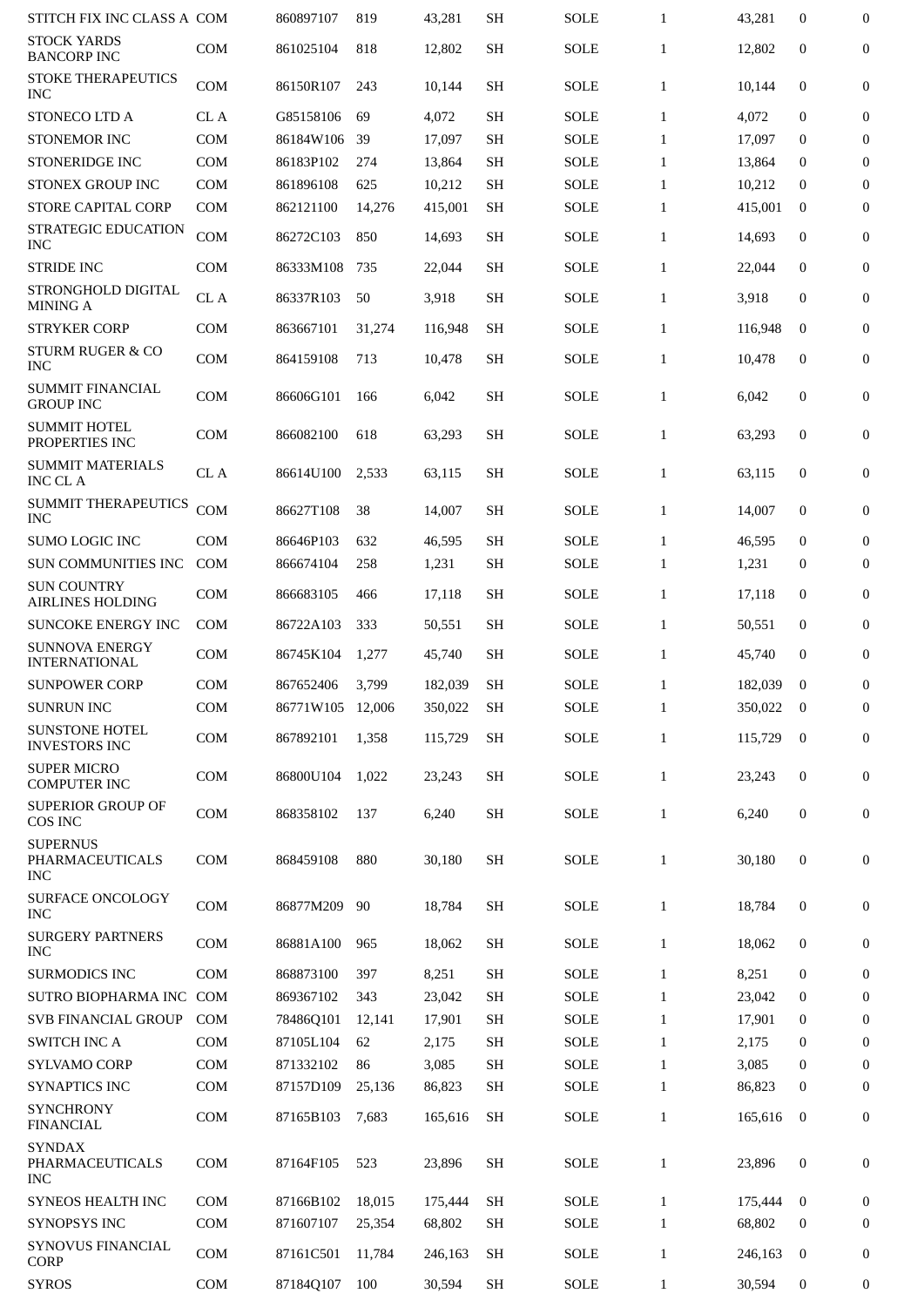| PHARMACEUTICALS<br><b>INC</b>                 |                   |                        |              |                 |                        |                            |                              |                 |              |                                  |
|-----------------------------------------------|-------------------|------------------------|--------------|-----------------|------------------------|----------------------------|------------------------------|-----------------|--------------|----------------------------------|
| <b>SYSCO CORP</b>                             | <b>COM</b>        | 871829107              | 11,464       | 145,944         | <b>SH</b>              | <b>SOLE</b>                | $\mathbf{1}$                 | 145,944         | $\bf{0}$     | $\mathbf{0}$                     |
| T MOBILE US INC                               | <b>COM</b>        | 872590104              | 28,715       | 247,589         | SН                     | <b>SOLE</b>                | $\mathbf{1}$                 | 247,589         | $\bf{0}$     | $\overline{0}$                   |
| <b>T ROWE PRICE GROUP</b><br>INC              | <b>COM</b>        | 74144T108              | 16,084       | 81,794          | <b>SH</b>              | <b>SOLE</b>                | $\mathbf{1}$                 | 81,794          | $\mathbf{0}$ | $\mathbf{0}$                     |
| <b>TABULA RASA</b><br>HEALTHCARE INC          | <b>COM</b>        | 873379101              | 206          | 13,755          | <b>SH</b>              | <b>SOLE</b>                | $\mathbf{1}$                 | 13,755          | 0            | $\boldsymbol{0}$                 |
| <b>TACTILE SYSTEMS</b><br><b>TECHNOLOGY I</b> | <b>COM</b>        | 87357P100              | 223          | 11,706          | <b>SH</b>              | <b>SOLE</b>                | $\mathbf{1}$                 | 11,706          | 0            | $\boldsymbol{0}$                 |
| <b>TAKE TWO</b><br><b>INTERACTIVE SOFTWRE</b> | COM               | 874054109              | 7,696        | 43,305          | <b>SH</b>              | <b>SOLE</b>                | $\mathbf{1}$                 | 43,305          | 0            | $\boldsymbol{0}$                 |
| TAL EDUCATION GROUP<br><b>ADR</b>             | <b>ADR</b>        | 874080104              | 21           | 5,319           | <b>SH</b>              | <b>SOLE</b>                | $\mathbf{1}$                 | 5,319           | 0            | $\boldsymbol{0}$                 |
| <b>TALARIS</b><br>THERAPEUTICS INC            | <b>COM</b>        | 87410C104              | 173          | 11,328          | <b>SH</b>              | <b>SOLE</b>                | $\mathbf{1}$                 | 11,328          | 0            | $\boldsymbol{0}$                 |
| TALIS BIOMEDICAL<br><b>CORP</b>               | <b>COM</b>        | 87424L108              | 31           | 7,677           | <b>SH</b>              | <b>SOLE</b>                | $\mathbf{1}$                 | 7,677           | 0            | $\boldsymbol{0}$                 |
| TALOS ENERGY INC                              | <b>COM</b>        | 87484T108              | 223          | 22,732          | <b>SH</b>              | <b>SOLE</b>                | $\mathbf{1}$                 | 22,732          | 0            | $\boldsymbol{0}$                 |
| <b>TANDEM DIABETES</b><br><b>CARE INC</b>     | <b>COM</b>        | 875372203              | 16,242       | 107,905         | <b>SH</b>              | <b>SOLE</b>                | $\mathbf{1}$                 | 107,905         | $\mathbf{0}$ | $\boldsymbol{0}$                 |
| <b>TANGER FACTORY</b><br><b>OUTLET CENTER</b> | <b>COM</b>        | 875465106              | 1,202        | 62,341          | <b>SH</b>              | <b>SOLE</b>                | $\mathbf{1}$                 | 62,341          | 0            | $\boldsymbol{0}$                 |
| <b>TAPESTRY INC</b>                           | <b>COM</b>        | 876030107              | 3,311        | 81,556          | <b>SH</b>              | <b>SOLE</b>                | $\mathbf{1}$                 | 81,556          | 0            | $\boldsymbol{0}$                 |
| <b>TARGA RESOURCES</b><br><b>CORP</b>         | <b>COM</b>        | 87612G101              | 20,226       | 387,182         | <b>SH</b>              | <b>SOLE</b>                | $\mathbf{1}$                 | 387,182         | $\bf{0}$     | $\boldsymbol{0}$                 |
| <b>TARGET CORP</b>                            | <b>COM</b>        | 87612E106              | 37,472       | 161,906         | <b>SH</b>              | SOLE                       | $\mathbf{1}$                 | 161,906         | $\bf{0}$     | $\mathbf{0}$                     |
| <b>TARGET HOSPITALITY</b><br><b>CORP</b>      | <b>COM</b>        | 87615L107              | 47           | 13,252          | <b>SH</b>              | <b>SOLE</b>                | $\mathbf{1}$                 | 13,252          | $\mathbf{0}$ | $\boldsymbol{0}$                 |
| TARSUS<br>PHARMACEUTICALS<br>INC              | <b>COM</b>        | 87650L103              | 101          | 4,480           | <b>SH</b>              | <b>SOLE</b>                | $\mathbf{1}$                 | 4,480           | 0            | $\boldsymbol{0}$                 |
| <b>TATTOOED CHEF INC</b>                      | CL A              | 87663X102              | 390          | 25,105          | <b>SH</b>              | <b>SOLE</b>                | $\mathbf{1}$                 | 25,105          | $\mathbf{0}$ | $\bf{0}$                         |
| <b>TAYLOR MORRISON</b><br><b>HOME CORP</b>    | <b>COM</b>        | 87724P106              | 9,443        | 270,102         | SH.                    | <b>SOLE</b>                | $\mathbf{1}$                 | 270,102         | $\bf{0}$     | $\boldsymbol{0}$                 |
| TAYSHA GENE<br>THERAPIES INC                  | COM               | 877619106 140          |              | 12,035          | <b>SH</b>              | <b>SOLE</b>                | $\mathbf{1}$                 | 12,035          | $\bf{0}$     | 0                                |
| <b>TCR2 THERAPEUTICS</b><br><b>INC</b>        | <b>COM</b>        | 87808K106              | 76           | 16,210          | <b>SH</b>              | <b>SOLE</b>                | $\mathbf{1}$                 | 16,210          | 0            | $\boldsymbol{0}$                 |
| <b>TD SYNNEX CORP</b>                         | COM               | 87162W100              | 7,985        | 69,819          | <b>SH</b>              | <b>SOLE</b>                | $\mathbf{1}$                 | 69.819          | $\mathbf{0}$ | $\boldsymbol{0}$                 |
| TE CONNECTIVITY LTD                           | COM               | H84989104              | 15,987       | 99,091          | <b>SH</b>              | <b>SOLE</b>                | $\mathbf{1}$                 | 99,091          | 0            | $\bf{0}$                         |
| <b>TEAM INC</b>                               | <b>COM</b>        | 878155100              | 15           | 14,006          | <b>SH</b>              | <b>SOLE</b>                | $\mathbf{1}$                 | 14,006          | $\bf{0}$     | $\boldsymbol{0}$                 |
| <b>TECHTARGET</b>                             | <b>COM</b>        | 87874R100              | 1,518        | 15,872          | <b>SH</b>              | <b>SOLE</b>                | $\mathbf{1}$                 | 15,872          | $\bf{0}$     | $\boldsymbol{0}$                 |
| <b>TEEKAY CORP</b>                            | <b>COM</b>        | Y8564W103 116          |              | 36,909          | SH                     | <b>SOLE</b>                | $\mathbf{1}$                 | 36,909          | 0            | $\mathbf{0}$                     |
| <b>TEEKAY TANKERS LTD</b><br><b>CLASS A</b>   | CL A              | Y8565N300              | 138          | 12,674          | <b>SH</b>              | <b>SOLE</b>                | $\mathbf{1}$                 | 12,674          | 0            | $\boldsymbol{0}$                 |
| <b>TEGNA INC</b>                              | <b>COM</b>        | 87901J105              | 9,083        | 489,397         | <b>SH</b>              | <b>SOLE</b>                | $\mathbf{1}$                 | 489,397         | $\mathbf{0}$ | $\boldsymbol{0}$                 |
| TEJON RANCH CO                                | <b>COM</b>        | 879080109              | 211          | 11,075          | <b>SH</b>              | <b>SOLE</b>                | $\mathbf{1}$                 | 11,075          | 0            | 0                                |
| TELADOC HEALTH INC<br><b>TELEDYNE</b>         | <b>COM</b><br>COM | 87918A105<br>879360105 | 149<br>6,019 | 1,623<br>13,776 | <b>SH</b><br><b>SH</b> | <b>SOLE</b><br><b>SOLE</b> | $\mathbf{1}$<br>$\mathbf{1}$ | 1,623<br>13,776 | 0<br>0       | $\mathbf{0}$<br>$\boldsymbol{0}$ |
| TECHNOLOGIES INC                              |                   |                        |              |                 |                        |                            |                              |                 |              |                                  |
| TELEFLEX INC<br>TELEPHONE AND DATA            | <b>COM</b>        | 879369106              | 5,326        | 16,213          | SH                     | <b>SOLE</b>                | $\mathbf{1}$                 | 16,213          | 0            | 0                                |
| <b>SYSTEMS</b>                                | COM               | 879433829              | 1,235        | 61,280          | <b>SH</b>              | <b>SOLE</b>                | $\mathbf{1}$                 | 61,280          | 0            | $\boldsymbol{0}$                 |
| <b>TELESAT CORP</b>                           | A & B SHS         | 879512309              | 196          | 6,825           | <b>SH</b>              | <b>SOLE</b>                | $\mathbf{1}$                 | 6,825           | $\mathbf{0}$ | $\boldsymbol{0}$                 |
| TELLURIAN INC                                 | COM               | 87968A104              | 607          | 196,985         | <b>SH</b>              | <b>SOLE</b>                | $\mathbf{1}$                 | 196,985         | $\bf{0}$     | 0                                |
| TELOS CORPORATION                             | <b>COM</b>        | 87969B101              | 327          | 21,217          | <b>SH</b>              | <b>SOLE</b>                | $\mathbf{1}$                 | 21,217          | 0            | $\boldsymbol{0}$                 |
| <b>TEMPUR SEALY</b><br><b>INTERNATIONAL I</b> | <b>COM</b>        | 88023U101              | 15,373       | 326,867         | <b>SH</b>              | <b>SOLE</b>                | $\mathbf{1}$                 | 326,867         | $\mathbf{0}$ | $\boldsymbol{0}$                 |
| TENABLE HOLDINGS<br><b>INC</b>                | COM               | 88025T102              | 2,702        | 49,070          | <b>SH</b>              | <b>SOLE</b>                | $\mathbf{1}$                 | 49,070          | 0            | $\boldsymbol{0}$                 |
| <b>TENAYA THERAPEUTICS</b><br><b>INC</b>      | COM               | 87990A106              | 140          | 7,401           | <b>SH</b>              | <b>SOLE</b>                | $\mathbf{1}$                 | 7,401           | 0            | 0                                |
| TENCENT MUSIC                                 | ADR               | 88034P109              | 61           | 8,901           | <b>SH</b>              | <b>SOLE</b>                | $\mathbf{1}$                 | 8,901           | 0            | 0                                |
|                                               |                   |                        |              |                 |                        |                            |                              |                 |              |                                  |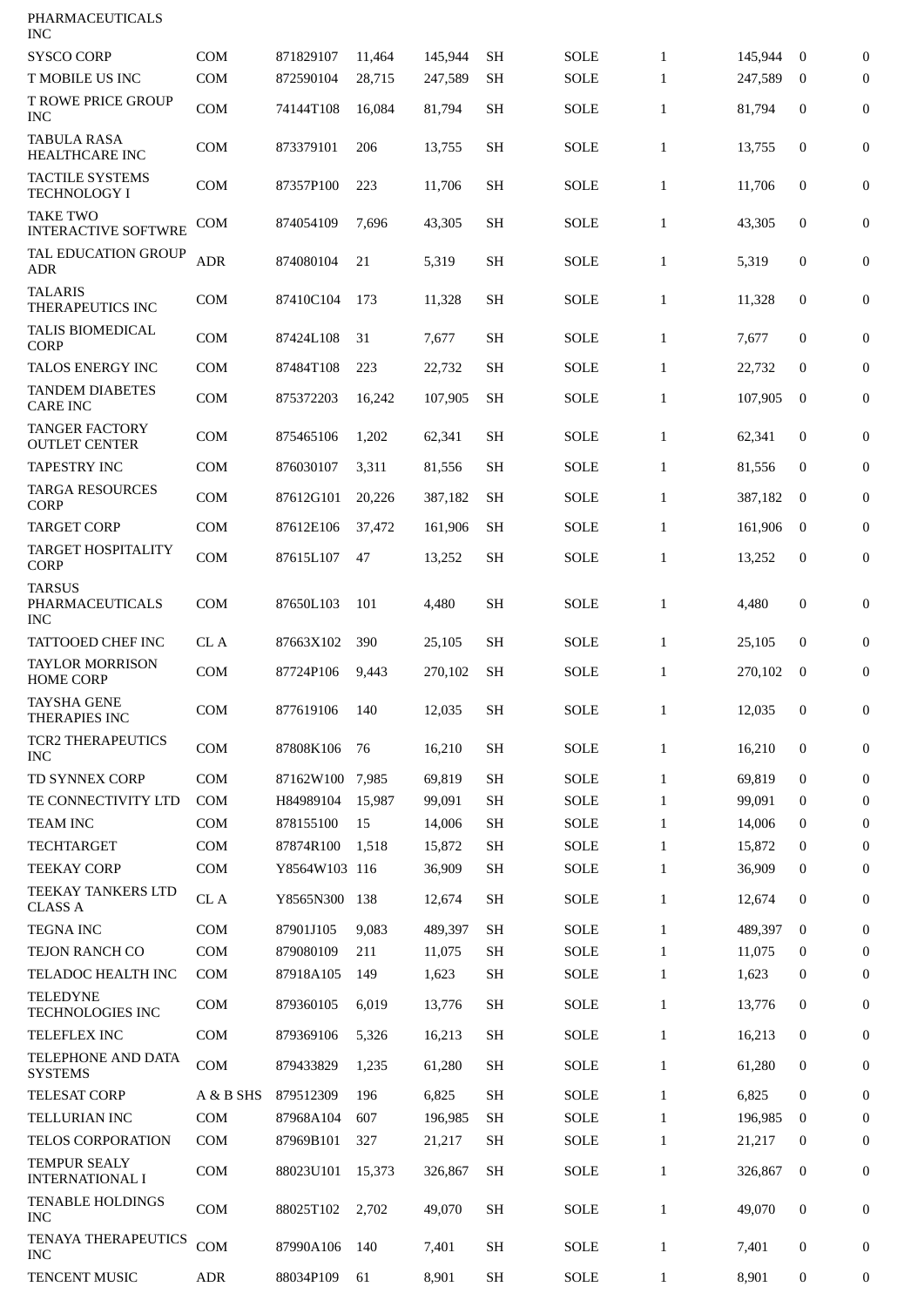| <b>ENTERTAINM ADR</b>                                |            |           |         |              |                     |             |              |             |                  |                  |
|------------------------------------------------------|------------|-----------|---------|--------------|---------------------|-------------|--------------|-------------|------------------|------------------|
| <b>TENET HEALTHCARE</b><br><b>CORP</b>               | <b>COM</b> | 88033G407 | 19,317  | 236,462      | SH                  | <b>SOLE</b> | $\mathbf{1}$ | 236,462     | $\boldsymbol{0}$ | $\mathbf{0}$     |
| <b>TENNANT CO</b>                                    | <b>COM</b> | 880345103 | 910     | 11,233       | <b>SH</b>           | <b>SOLE</b> | $\mathbf{1}$ | 11,233      | $\mathbf{0}$     | $\bf{0}$         |
| TENNECO INC CLASS A                                  | <b>COM</b> | 880349105 | 409     | 36,158       | <b>SH</b>           | <b>SOLE</b> | $\mathbf{1}$ | 36.158      | $\bf{0}$         | $\boldsymbol{0}$ |
| <b>TERADATA CORP</b>                                 | <b>COM</b> | 88076W103 | 7,825   | 184,238      | <b>SH</b>           | SOLE        | $\mathbf{1}$ | 184,238     | $\bf{0}$         | $\mathbf{0}$     |
| <b>TERADYNE INC</b>                                  | <b>COM</b> | 880770102 | 8,360   | 51,123       | <b>SH</b>           | <b>SOLE</b> | $\mathbf{1}$ | 51,123      | $\Omega$         | $\boldsymbol{0}$ |
| <b>TEREX CORP</b>                                    | <b>COM</b> | 880779103 | 6,753   | 153,661      | <b>SH</b>           | <b>SOLE</b> | $\mathbf{1}$ | 153,661     | $\bf{0}$         | $\overline{0}$   |
| <b>TERMINIX GLOBAL</b><br><b>HOLDINGS INC</b>        | <b>COM</b> | 88087E100 | 59      | 1,302        | <b>SH</b>           | SOLE        | $\mathbf{1}$ | 1,302       | 0                | 0                |
| <b>TERNS</b><br><b>PHARMACEUTICALS</b><br><b>INC</b> | <b>COM</b> | 880881107 | 52      | 7,289        | <b>SH</b>           | SOLE        | $\mathbf{1}$ | 7,289       | 0                | $\boldsymbol{0}$ |
| TERRENO REALTY CORP                                  | <b>COM</b> | 88146M101 | 3,343   | 39,200       | <b>SH</b>           | SOLE        | $\mathbf{1}$ | 39,200      | $\mathbf{0}$     | $\mathbf{0}$     |
| <b>TESLA INC</b>                                     | <b>COM</b> | 88160R101 | 294,508 | 278,684      | SН                  | <b>SOLE</b> | $\mathbf{1}$ | 278,684     | $\bf{0}$         | $\boldsymbol{0}$ |
| TETRA TECH INC                                       | <b>COM</b> | 88162G103 | 20,295  | 119,523      | <b>SH</b>           | SOLE        | $\mathbf{1}$ | 119,523     | $\boldsymbol{0}$ | $\bf{0}$         |
| TETRA TECHNOLOGIES<br><b>INC</b>                     | <b>COM</b> | 88162F105 | 185     | 65,221       | <b>SH</b>           | SOLE        | $\mathbf{1}$ | 65,221      | $\mathbf{0}$     | 0                |
| <b>TEVA</b><br>PHARMACEUTICAL SP<br>ADR              | <b>ADR</b> | 881624209 | 1,248   | 155.822      | SН                  | SOLE        | $\mathbf{1}$ | 155,822     | $\bf{0}$         | $\boldsymbol{0}$ |
| <b>TEXAS CAPITAL</b><br><b>BANCSHARES INC</b>        | <b>COM</b> | 88224Q107 | 6,748   | 111,995      | SН                  | SOLE        | $\mathbf{1}$ | 111,995     | $\bf{0}$         | $\boldsymbol{0}$ |
| TEXAS INSTRUMENTS<br><b>INC</b>                      | <b>COM</b> | 882508104 | 71,281  | 378,207      | <b>SH</b>           | SOLE        | $\mathbf{1}$ | 378,207     | $\bf{0}$         | $\mathbf{0}$     |
| TEXAS PACIFIC LAND<br><b>CORP</b>                    | <b>COM</b> | 88262P102 | 140     | 112          | <b>SH</b>           | SOLE        | $\mathbf{1}$ | 112         | 0                | $\mathbf{0}$     |
| TEXAS ROADHOUSE INC COM                              |            | 882681109 | 13,770  | 154,238      | <b>SH</b>           | <b>SOLE</b> | $\mathbf{1}$ | 154,238     | $\mathbf{0}$     | $\boldsymbol{0}$ |
| <b>TEXTAINER GROUP</b><br><b>HOLDINGS LTD</b>        | <b>COM</b> | G8766E109 | 894     | 25,046       | <b>SH</b>           | <b>SOLE</b> | $\mathbf{1}$ | 25,046      | 0                | 0                |
| <b>TEXTRON INC</b>                                   | <b>COM</b> | 883203101 | 5,027   | 65,119       | <b>SH</b>           | SOLE        | $\mathbf{1}$ | 65,119      | $\mathbf{0}$     | $\boldsymbol{0}$ |
| TFS FINANCIAL CORP                                   | <b>COM</b> | 87240R107 | 9       | 529          | <b>SH</b>           | <b>SOLE</b> | $\mathbf{1}$ | 529         | $\mathbf{0}$     | $\overline{0}$   |
| TG THERAPEUTICS INC                                  | <b>COM</b> | 88322Q108 | 1,308   | 68,834       | SH                  | SOLE        | $\mathbf{1}$ | 68,834      | $\bf{0}$         | $\bf{0}$         |
| THERAPEUTICSMD INC                                   | <b>COM</b> | 88338N107 | 74      | 207,195      | <b>SH</b>           | <b>SOLE</b> | $\mathbf{1}$ | 207,195     | $\boldsymbol{0}$ | $\overline{0}$   |
| THERAVANCE<br><b>BIOPHARMA INC</b>                   | COM        | G8807B106 | 352     | 31,887       | $\operatorname{SH}$ | SOLE        | $\mathbf{1}$ | 31,887      | $\boldsymbol{0}$ | $\overline{0}$   |
| THERMO FISHER<br><b>SCIENTIFIC INC</b>               | COM        | 883556102 | 88,909  | 133,249      | <b>SH</b>           | <b>SOLE</b> | $\mathbf{1}$ | 133,249     | $\mathbf{0}$     | 0                |
| <b>THERMON GROUP</b><br>HOLDINGS INC                 | COM        | 88362T103 | 297     | 17,517       | <b>SH</b>           | SOLE        | $\mathbf{1}$ | 17,517      | $\bf{0}$         | 0                |
| <b>THESEUS</b><br>PHARMACEUTICALS<br><b>INC</b>      | COM        | 88369M101 | 78      | 6,116        | <b>SH</b>           | <b>SOLE</b> | $\mathbf{1}$ | 6,116       | $\boldsymbol{0}$ | 0                |
| THIRD COAST<br><b>BANCSHARES INC</b>                 | <b>COM</b> | 88422P109 | 49      | 1,878        | <b>SH</b>           | <b>SOLE</b> | $\mathbf{1}$ | 1,878       | 0                | 0                |
| THOR INDUSTRIES INC                                  | <b>COM</b> | 885160101 | 9,761   | 94,063       | SH                  | SOLE        | $\mathbf{1}$ | 94,063      | 0                | $\boldsymbol{0}$ |
| THORNE HEALTHTECH<br><b>INC</b>                      | COM        | 885260109 | 22      | 3,569        | <b>SH</b>           | SOLE        | $\mathbf{1}$ | 3,569       | 0                | 0                |
| <b>THOUGHTWORKS</b><br><b>HOLDING INC</b>            | <b>COM</b> | 88546E105 | 15      | 576          | <b>SH</b>           | <b>SOLE</b> | $\mathbf{1}$ | 576         | 0                | $\mathbf{0}$     |
| THRYV HOLDINGS INC                                   | <b>COM</b> | 886029206 | 221     | 5,372        | <b>SH</b>           | <b>SOLE</b> | $\mathbf{1}$ | 5,372       | $\mathbf{0}$     | $\mathbf{0}$     |
| <b>TIDEWATER INC</b>                                 | COM        | 88642R109 | 234     | 21,809       | <b>SH</b>           | SOLE        | $\mathbf{1}$ | 21,809      | $\mathbf{0}$     | $\mathbf{0}$     |
| TIDEWATER INC NEW                                    | COM        | 88642R109 | 25,074  | 2,341,223 SH |                     | SOLE        | 2            | 2,341,223 0 |                  | $\mathbf{0}$     |
| TILLY S INC CLASS A<br><b>SHRS</b>                   | COM        | 886885102 | 194     | 12,046       | <b>SH</b>           | <b>SOLE</b> | $\mathbf{1}$ | 12,046      | 0                | 0                |
| <b>TIMKEN CO</b>                                     | <b>COM</b> | 887389104 | 8,086   | 116,691      | <b>SH</b>           | SOLE        | $\mathbf{1}$ | 116,691     | $\bf{0}$         | 0                |
| TIMKENSTEEL CORP                                     | COM        | 887399103 | 455     | 27,560       | <b>SH</b>           | SOLE        | $\mathbf{1}$ | 27,560      | 0                | $\mathbf{0}$     |
| TIPTREE INC                                          | COM        | 88822Q103 | 173     | 12,487       | SH                  | <b>SOLE</b> | $\mathbf{1}$ | 12,487      | 0                | 0                |
| TITAN INTERNATIONAL<br><b>INC</b>                    | COM        | 88830M102 | 341     | 31,068       | SH                  | <b>SOLE</b> | $\mathbf{1}$ | 31,068      | 0                | 0                |
| TITAN MACHINERY INC                                  | <b>COM</b> | 88830R101 | 347     | 10,297       | <b>SH</b>           | <b>SOLE</b> | $\mathbf{1}$ | 10,297      | $\mathbf{0}$     | $\mathbf{0}$     |
| TIVITY HEALTH INC                                    | COM        | 88870R102 | 708     | 26,782       | <b>SH</b>           | <b>SOLE</b> | $\mathbf{1}$ | 26,782      | $\bf{0}$         | 0                |
| TJX COMPANIES INC                                    | COM        | 872540109 | 29,348  | 386,566      | <b>SH</b>           | SOLE        | $\mathbf{1}$ | 386,566     | $\bf{0}$         | 0                |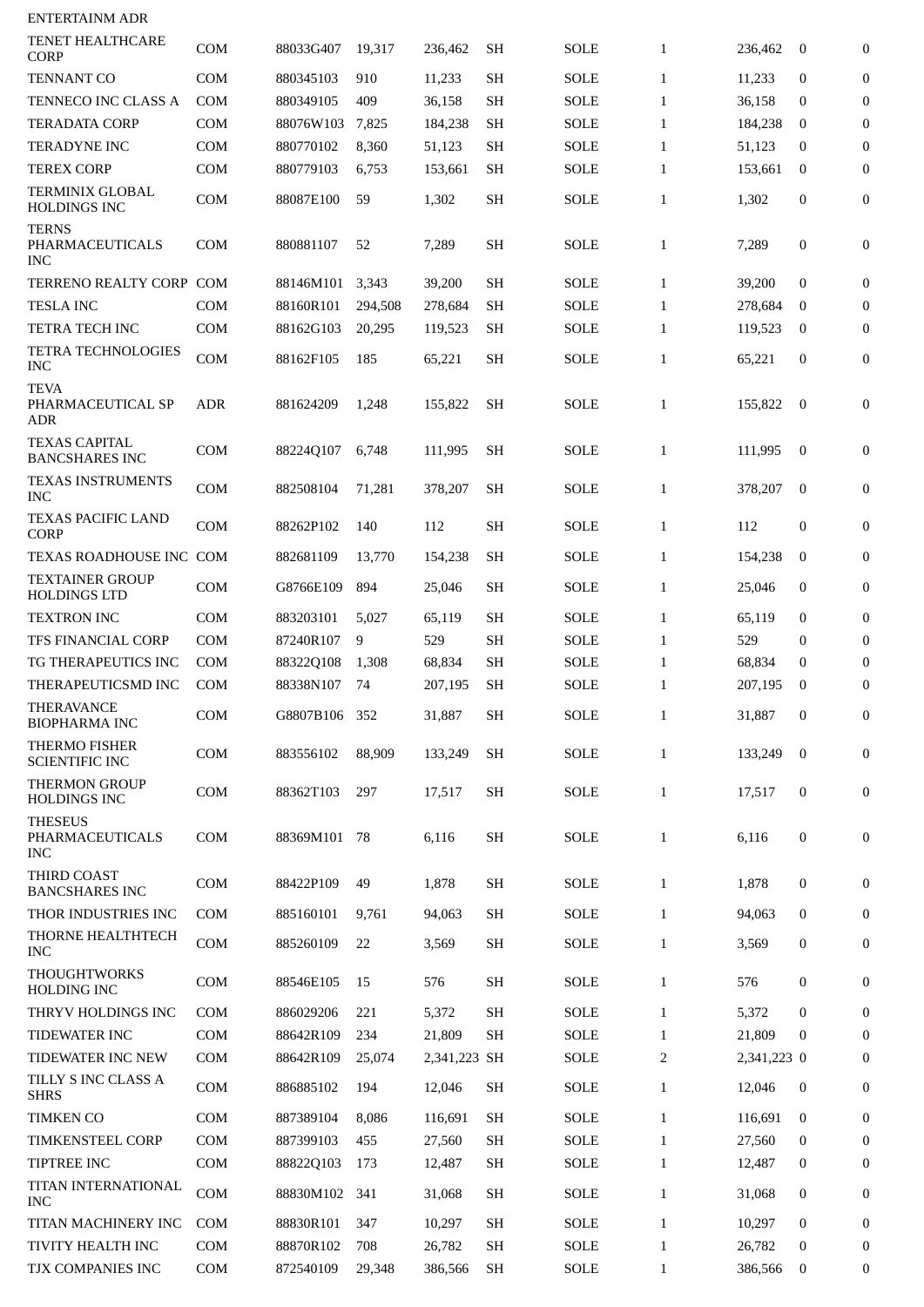| TOLL BROTHERS INC                             | <b>COM</b>               | 889478103              | 14,031         | 193,823           | <b>SH</b>              | <b>SOLE</b>  | $\mathbf{1}$                 | 193,823           | $\boldsymbol{0}$      | 0            |
|-----------------------------------------------|--------------------------|------------------------|----------------|-------------------|------------------------|--------------|------------------------------|-------------------|-----------------------|--------------|
| <b>TOMPKINS FINANCIAL</b><br><b>CORP</b>      | <b>COM</b>               | 890110109              | 703            | 8,417             | <b>SH</b>              | <b>SOLE</b>  | $\mathbf{1}$                 | 8,417             | $\mathbf{0}$          | 0            |
| <b>TONIX</b><br>PHARMACEUTICALS<br>HOLDIN     | COM                      | 890260706              | 84             | 235,606           | <b>SH</b>              | SOLE         | $\mathbf{1}$                 | 235,606           | $\mathbf{0}$          | 0            |
| TOOTSIE ROLL INDS                             | <b>COM</b>               | 890516107              | 343            | 9,454             | <b>SH</b>              | SOLE         | $\mathbf{1}$                 | 9,454             | $\mathbf{0}$          | 0            |
| <b>TOPBUILD CORP</b>                          | <b>COM</b>               | 89055F103              | 15,425         | 55,907            | <b>SH</b>              | <b>SOLE</b>  | $\mathbf{1}$                 | 55,907            | $\bf{0}$              | 0            |
| <b>TORO CO</b>                                | <b>COM</b>               | 891092108              | 18,068         | 180,839           | <b>SH</b>              | <b>SOLE</b>  | $\mathbf{1}$                 | 180,839           | $\bf{0}$              | $\mathbf{0}$ |
| <b>TORRID HOLDINGS INC</b>                    | <b>COM</b>               | 89142B107              | 67             | 6,785             | <b>SH</b>              | <b>SOLE</b>  | $\mathbf{1}$                 | 6,785             | $\mathbf{0}$          | 0            |
| <b>TOWNE BANK</b>                             | <b>COM</b>               | 89214P109              | 1,128          | 35,698            | <b>SH</b>              | <b>SOLE</b>  | $\mathbf{1}$                 | 35,698            | 0                     | 0            |
| TPG RE FINANCE TRUST<br><b>INC</b>            | COM                      | 87266M107              | 393            | 31,914            | <b>SH</b>              | <b>SOLE</b>  | $\mathbf{1}$                 | 31,914            | $\mathbf{0}$          | 0            |
| TPI COMPOSITES INC                            | <b>COM</b>               | 87266J104              | 288            | 19,261            | <b>SH</b>              | SOLE         | $\mathbf{1}$                 | 19,261            | 0                     | 0            |
| <b>TRACTOR SUPPLY</b><br><b>COMPANY</b>       | <b>COM</b>               | 892356106              | 8,516          | 35,693            | <b>SH</b>              | <b>SOLE</b>  | $\mathbf{1}$                 | 35,693            | 0                     | 0            |
| <b>TRADE DESK INC/THE</b><br><b>CLASS A</b>   | <b>COM</b>               | 88339J105              | 756            | 8,245             | <b>SH</b>              | <b>SOLE</b>  | $\mathbf{1}$                 | 8,245             | $\mathbf{0}$          | 0            |
| <b>TRADEWEB MARKETS</b><br><b>INC CLASS A</b> | CL A                     | 892672106              | 113            | 1,127             | <b>SH</b>              | <b>SOLE</b>  | $\mathbf{1}$                 | 1,127             | 0                     | 0            |
| <b>TRAEGER INC</b>                            | <b>COM</b>               | 89269P103              | 146            | 11,989            | <b>SH</b>              | <b>SOLE</b>  | $\mathbf{1}$                 | 11,989            | $\mathbf{0}$          | 0            |
| TRANE TECHNOLOGIES<br><b>PLC</b>              | PLC SHS                  | G8994E103              | 15,317         | 75,813            | <b>SH</b>              | <b>SOLE</b>  | $\mathbf{1}$                 | 75,813            | $\mathbf{0}$          | 0            |
| TRANSCAT INC                                  | <b>COM</b>               | 893529107              | 347            | 3,759             | <b>SH</b>              | <b>SOLE</b>  | $\mathbf{1}$                 | 3,759             | $\mathbf{0}$          | 0            |
| TRANSDIGM GROUP INC COM                       |                          | 893641100              | 10,060         | 15,811            | <b>SH</b>              | SOLE         | $\mathbf{1}$                 | 15,811            | $\bf{0}$              | $\mathbf{0}$ |
| TRANSMEDICS GROUP<br><b>INC</b>               | <b>COM</b>               | 89377M109              | 264            | 13,774            | <b>SH</b>              | SOLE         | $\mathbf{1}$                 | 13,774            | $\mathbf{0}$          | $\mathbf{0}$ |
| <b>TRANSUNION</b>                             | <b>COM</b>               | 89400J107              | 372            | 3,134             | SH                     | <b>SOLE</b>  | $\mathbf{1}$                 | 3,134             | $\mathbf{0}$          | 0            |
| <b>TRAVEL LEISURE CO</b>                      | <b>COM</b>               | 894164102              | 8,091          | 146,388           | <b>SH</b>              | SOLE         | $\mathbf{1}$                 | 146,388           | $\boldsymbol{0}$      | 0            |
| <b>TRAVELCENTERS OF</b><br><b>AMERICA INC</b> | <b>COM</b>               | 89421B109              | 342            | 6,634             | <b>SH</b>              | SOLE         | $\mathbf{1}$                 | 6,634             | 0                     | 0            |
| <b>TRAVELERS COS</b><br><b>INC/THE</b>        | <b>COM</b>               | 89417E109              | 13,992         | 89,444            | SH                     | SOLE         | $\mathbf{1}$                 | 89,444            | $\mathbf{0}$          | 0            |
| <b>TRAVERE</b><br>THERAPEUTICS INC            | <b>COM</b>               | 89422G107              | 974            | 31,375            | <b>SH</b>              | <b>SOLE</b>  | $\mathbf{1}$                 | 31,375            | $\mathbf{0}$          | 0            |
| TREACE MEDICAL<br><b>CONCEPTS INC</b>         | <b>COM</b>               | 89455T109              | 298            | 15.984            | <b>SH</b>              | <b>SOLE</b>  | $\mathbf{1}$                 | 15,984            | 0                     | 0            |
| <b>TREAN INSURANCE</b><br><b>GROUP INC</b>    | <b>COM</b>               | 89457R101              | 84             | 9,377             | <b>SH</b>              | <b>SOLE</b>  | $\mathbf{1}$                 | 9,377             | 0                     | 0            |
| <b>TREDEGAR CORP</b>                          | <b>COM</b>               | 894650100              | 188            | 15,892            | <b>SH</b>              | <b>SOLE</b>  | $\mathbf{1}$                 | 15,892            | $\mathbf{0}$          | 0            |
| TREEHOUSE FOODS INC                           | <b>COM</b>               | 89469A104              | 1,293          | 31,908            | <b>SH</b>              | <b>SOLE</b>  | $\mathbf{1}$                 | 31,908            | $\mathbf{0}$          | 0            |
| <b>TREVENA INC</b>                            | <b>COM</b>               | 89532E109              | 51             | 86,907            | <b>SH</b>              | <b>SOLE</b>  | $\mathbf{1}$                 | 86,907            | 0                     | 0            |
| TREX COMPANY INC                              | <b>COM</b>               | 89531P105              | 26,417         | 195,636           | <b>SH</b>              | SOLE         | $\mathbf{1}$                 | 195,636           | $\bf{0}$              | 0            |
| TRI POINTE HOMES INC                          | <b>COM</b>               | 87265H109              | 6,863          | 246,079           | <b>SH</b>              | <b>SOLE</b>  | $\mathbf{1}$                 | 246,079           | $\bf{0}$              | 0            |
| TRICO BANCSHARES                              | <b>COM</b>               | 896095106              | 629            | 14,651            | <b>SH</b>              | SOLE         | $\mathbf{1}$                 | 14,651            | 0                     | 0            |
| <b>TRIMAS CORP</b>                            | <b>COM</b>               | 896215209              | 850            | 22,971            | <b>SH</b>              | SOLE         | $\mathbf{1}$                 | 22,971            | 0                     | 0            |
| TRIMBLE INC                                   | <b>COM</b>               | 896239100              | 6,587          | 75,549            | <b>SH</b>              | <b>SOLE</b>  | $\mathbf{1}$                 | 75,549            | $\mathbf{0}$          | 0            |
| TRINET GROUP INC<br>TRINITY INDUSTRIES        | <b>COM</b><br><b>COM</b> | 896288107<br>896522109 | 2,052<br>5,391 | 21,545<br>178,513 | <b>SH</b><br><b>SH</b> | SOLE<br>SOLE | $\mathbf{1}$<br>$\mathbf{1}$ | 21,545<br>178,513 | 0<br>$\boldsymbol{0}$ | 0<br>0       |
| <b>INC</b>                                    |                          |                        |                |                   |                        |              |                              |                   |                       |              |
| TRINSEO PLC                                   | <b>COM</b>               | G9059U107              | 1,241          | 23,661            | <b>SH</b>              | SOLE         | $\mathbf{1}$                 | 23,661            | 0                     | 0            |
| TRIP.COM GROUP LTD<br><b>ADR</b>              | <b>ADS</b>               | 89677Q107              | 161            | 6,529             | <b>SH</b>              | SOLE         | $\mathbf{1}$                 | 6,529             | 0                     | 0            |
| <b>TRIPADVISOR INC</b>                        | <b>COM</b>               | 896945201              | 4,580          | 168,013           | <b>SH</b>              | SOLE         | $\mathbf{1}$                 | 168,013           | $\boldsymbol{0}$      | 0            |
| TRIPLE S MANAGEMENT<br><b>CORP</b>            | <b>COM</b>               | 896749108              | 431            | 12,090            | <b>SH</b>              | SOLE         | $\mathbf{1}$                 | 12,090            | 0                     | 0            |
| <b>TRISTATE CAPITAL</b><br><b>HLDGS INC</b>   | <b>COM</b>               | 89678F100              | 465            | 15,380            | <b>SH</b>              | SOLE         | $\mathbf{1}$                 | 15,380            | 0                     | 0            |
| <b>TRITON</b><br><b>INTERNATIONAL LTD</b>     | <b>COM</b>               | G9078F107              | 2,137          | 35,477            | <b>SH</b>              | SOLE         | $\mathbf{1}$                 | 35,477            | 0                     | 0            |
| TRIUMPH BANCORP INC COM                       |                          | 89679E300              | 1,705          | 14,318            | <b>SH</b>              | <b>SOLE</b>  | $\mathbf{1}$                 | 14,318            | 0                     | 0            |
| <b>TRIUMPH GROUP INC</b>                      | <b>COM</b>               | 896818101              | 719            | 38,809            | <b>SH</b>              | SOLE         | $\mathbf{1}$                 | 38,809            | $\bf{0}$              | 0            |
| TRONOX HOLDINGS PLC COM                       |                          | G9087Q102              | 1,464          | 60,918            | SH                     | SOLE         | $\mathbf{1}$                 | 60,918            | 0                     | 0            |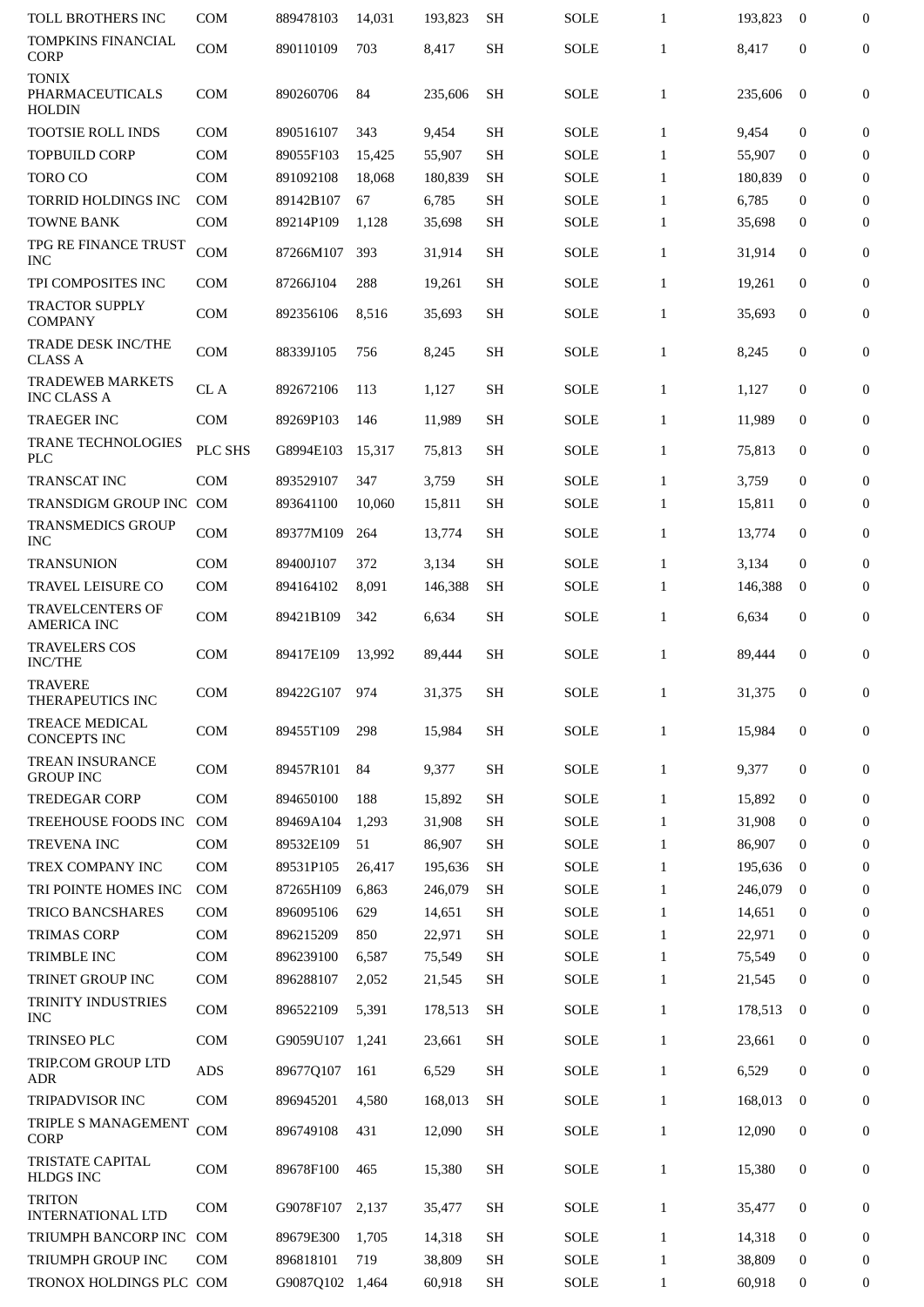| А                                             |            |           |        |         |           |             |              |         |                  |                  |
|-----------------------------------------------|------------|-----------|--------|---------|-----------|-------------|--------------|---------|------------------|------------------|
| <b>TRUEBLUE INC</b>                           | <b>COM</b> | 89785X101 | 589    | 21,301  | <b>SH</b> | <b>SOLE</b> | $\mathbf{1}$ | 21,301  | 0                | $\overline{0}$   |
| <b>TRUECAR INC</b>                            | <b>COM</b> | 89785L107 | 172    | 50,664  | <b>SH</b> | <b>SOLE</b> | $\mathbf{1}$ | 50,664  | $\mathbf{0}$     | $\mathbf{0}$     |
| TRUIST FINANCIAL<br><b>CORP</b>               | <b>COM</b> | 89832Q109 | 27,688 | 472,902 | <b>SH</b> | <b>SOLE</b> | $\mathbf{1}$ | 472,902 | $\boldsymbol{0}$ | $\boldsymbol{0}$ |
| <b>TRUPANION INC</b>                          | <b>COM</b> | 898202106 | 3,027  | 22,923  | <b>SH</b> | <b>SOLE</b> | $\mathbf{1}$ | 22,923  | $\mathbf{0}$     | $\boldsymbol{0}$ |
| <b>TRUSTCO BANK CORP</b><br>NY                | <b>COM</b> | 898349204 | 383    | 11,513  | <b>SH</b> | SOLE        | $\mathbf{1}$ | 11,513  | $\mathbf{0}$     | $\boldsymbol{0}$ |
| <b>TRUSTMARK CORP</b>                         | <b>COM</b> | 898402102 | 1,228  | 37,829  | <b>SH</b> | <b>SOLE</b> | $\mathbf{1}$ | 37,829  | $\mathbf{0}$     | $\overline{0}$   |
| TTEC HOLDINGS INC                             | <b>COM</b> | 89854H102 | 1,017  | 11,230  | <b>SH</b> | <b>SOLE</b> | $\mathbf{1}$ | 11,230  | $\bf{0}$         | $\Omega$         |
| TTM TECHNOLOGIES                              | <b>COM</b> | 87305R109 | 945    | 63,432  | <b>SH</b> | <b>SOLE</b> | $\mathbf{1}$ | 63,432  | $\Omega$         | $\overline{0}$   |
| TUCOWS INC CLASS A                            | <b>COM</b> | 898697206 | 434    | 5,177   | <b>SH</b> | <b>SOLE</b> | $\mathbf{1}$ | 5,177   | $\bf{0}$         | $\boldsymbol{0}$ |
| <b>TUPPERWARE BRANDS</b><br><b>CORP</b>       | <b>COM</b> | 899896104 | 454    | 29,688  | <b>SH</b> | <b>SOLE</b> | $\mathbf{1}$ | 29,688  | $\mathbf{0}$     | $\overline{0}$   |
| <b>TURNING POINT</b><br><b>BRANDS INC</b>     | <b>COM</b> | 90041L105 | 292    | 7,742   | SН        | SOLE        | $\mathbf{1}$ | 7,742   | $\mathbf{0}$     | $\boldsymbol{0}$ |
| <b>TURNING POINT</b><br><b>THERAPEUTICS I</b> | <b>COM</b> | 90041T108 | 1,166  | 24,437  | <b>SH</b> | <b>SOLE</b> | $\mathbf{1}$ | 24,437  | $\bf{0}$         | $\mathbf{0}$     |
| <b>TURTLE BEACH CORP</b>                      | <b>COM</b> | 900450206 | 180    | 8,075   | <b>SH</b> | <b>SOLE</b> | $\mathbf{1}$ | 8,075   | $\mathbf{0}$     | $\overline{0}$   |
| <b>TUSIMPLE HOLDINGS</b><br><b>INCA</b>       | CL A       | 90089L108 | 56     | 1,551   | <b>SH</b> | <b>SOLE</b> | $\mathbf{1}$ | 1,551   | $\mathbf{0}$     | 0                |
| <b>TUTOR PERINI CORP</b>                      | <b>COM</b> | 901109108 | 271    | 21,929  | <b>SH</b> | SOLE        | $\mathbf{1}$ | 21,929  | $\mathbf{0}$     | $\overline{0}$   |
| <b>TWIST BIOSCIENCE</b><br><b>CORP</b>        | <b>COM</b> | 90184D100 | 1,942  | 25,091  | <b>SH</b> | <b>SOLE</b> | $\mathbf{1}$ | 25,091  | $\mathbf{0}$     | $\boldsymbol{0}$ |
| <b>TWITTER INC</b>                            | <b>COM</b> | 90184L102 | 13,970 | 323,227 | <b>SH</b> | <b>SOLE</b> | $\mathbf{1}$ | 323,227 | $\mathbf{0}$     | $\boldsymbol{0}$ |
| <b>TWO HARBORS</b><br><b>INVESTMENT CORP</b>  | <b>COM</b> | 90187B408 | 1,207  | 209,240 | <b>SH</b> | <b>SOLE</b> | $\mathbf{1}$ | 209,240 | $\boldsymbol{0}$ | $\overline{0}$   |
| TYLER TECHNOLOGIES<br><b>INC</b>              | <b>COM</b> | 902252105 | 8,420  | 15,652  | <b>SH</b> | <b>SOLE</b> | $\mathbf{1}$ | 15,652  | $\mathbf{0}$     | $\overline{0}$   |
| TYRA BIOSCIENCES INC                          | <b>COM</b> | 90240B106 | 91     | 6,462   | <b>SH</b> | <b>SOLE</b> | $\mathbf{1}$ | 6,462   | $\bf{0}$         | $\boldsymbol{0}$ |
| TYSON FOODS INC CL A                          | CL A       | 902494103 | 7,584  | 87,015  | <b>SH</b> | SOLE        | $\mathbf{1}$ | 87,015  | $\mathbf{0}$     | $\overline{0}$   |
| <b>U.S. PHYSICAL</b><br><b>THERAPY INC</b>    | <b>COM</b> | 90337L108 | 743    | 7,781   | <b>SH</b> | <b>SOLE</b> | $\mathbf{1}$ | 7,781   | 0                | $\boldsymbol{0}$ |
| <b>UBIQUITI INC</b>                           | COM        | 90353W103 | 36     | 119     | SН        | <b>SOLE</b> | $\mathbf{1}$ | 119     | $\boldsymbol{0}$ | $\overline{0}$   |
| <b>UDEMY INC</b>                              | COM        | 902685106 | 144    | 7,388   | SH        | <b>SOLE</b> | $\mathbf{1}$ | 7,388   | 0                | $\Omega$         |
| <b>UDR INC</b>                                | <b>COM</b> | 902653104 | 5,257  | 87,637  | <b>SH</b> | <b>SOLE</b> | $\mathbf{1}$ | 87,637  | $\mathbf{0}$     | $\bf{0}$         |
| UFP INDUSTRIES INC                            | <b>COM</b> | 90278Q108 | 3,381  | 36,746  | <b>SH</b> | <b>SOLE</b> | $\mathbf{1}$ | 36,746  | $\mathbf{0}$     | $\mathbf{0}$     |
| UFP TECHNOLOGIES INC COM                      |            | 902673102 | 259    | 3,680   | <b>SH</b> | <b>SOLE</b> | $\mathbf{1}$ | 3,680   | $\mathbf{0}$     | 0                |
| <b>UGI CORP</b>                               | <b>COM</b> | 902681105 | 16,234 | 353,597 | <b>SH</b> | <b>SOLE</b> | $\mathbf{1}$ | 353,597 | $\bf{0}$         | $\boldsymbol{0}$ |
| <b>ULTA BEAUTY INC</b>                        | COM        | 90384S303 | 7,381  | 17,900  | <b>SH</b> | <b>SOLE</b> | $\mathbf{1}$ | 17,900  | $\mathbf{0}$     | 0                |
| <b>ULTRA CLEAN</b><br><b>HOLDINGS INC</b>     | COM        | 90385V107 | 1,551  | 27,033  | <b>SH</b> | <b>SOLE</b> | $\mathbf{1}$ | 27,033  | 0                | 0                |
| <b>ULTRAGENYX</b><br>PHARMACEUTICAL IN        | <b>COM</b> | 90400D108 | 92     | 1,099   | <b>SH</b> | <b>SOLE</b> | $\mathbf{1}$ | 1,099   | 0                | 0                |
| <b>UMB FINANCIAL CORP</b>                     | <b>COM</b> | 902788108 | 10,144 | 95,599  | <b>SH</b> | <b>SOLE</b> | $\mathbf{1}$ | 95,599  | $\mathbf{0}$     | $\mathbf{0}$     |
| UMH PROPERTIES INC                            | COM        | 903002103 | 616    | 22,556  | <b>SH</b> | <b>SOLE</b> | $\mathbf{1}$ | 22,556  | $\mathbf{0}$     | 0                |
| <b>UMPQUA HOLDINGS</b><br><b>CORP</b>         | <b>COM</b> | 904214103 | 7,048  | 366,327 | <b>SH</b> | <b>SOLE</b> | $\mathbf{1}$ | 366,327 | $\mathbf{0}$     | 0                |
| UNDER ARMOUR INC<br><b>CLASS A</b>            | COM        | 904311107 | 1,198  | 56,538  | <b>SH</b> | <b>SOLE</b> | $\mathbf{1}$ | 56,538  | 0                | 0                |
| UNDER ARMOUR INC<br><b>CLASS C</b>            | COM        | 904311206 | 1,161  | 64,343  | <b>SH</b> | SOLE        | $\mathbf{1}$ | 64,343  | 0                | 0                |
| <b>UNIFI INC</b>                              | <b>COM</b> | 904677200 | 196    | 8,483   | <b>SH</b> | <b>SOLE</b> | $\mathbf{1}$ | 8,483   | $\mathbf{0}$     | 0                |
| <b>UNIFIRST CORP/MA</b>                       | COM        | 904708104 | 1,932  | 9,182   | <b>SH</b> | <b>SOLE</b> | $\mathbf{1}$ | 9,182   | 0                | 0                |
| <b>UNION PACIFIC CORP</b>                     | <b>COM</b> | 907818108 | 52,652 | 208,993 | <b>SH</b> | SOLE        | $\mathbf{1}$ | 208,993 | $\mathbf{0}$     | $\boldsymbol{0}$ |
| <b>UNIQURE NV</b>                             | COM        | N90064101 | 57     | 2,761   | <b>SH</b> | <b>SOLE</b> | $\mathbf{1}$ | 2,761   | $\mathbf{0}$     | $\bf{0}$         |
| <b>UNISYS CORP</b>                            | COM        | 909214306 | 823    | 40,033  | <b>SH</b> | SOLE        | $\mathbf{1}$ | 40,033  | 0                | $\mathbf{0}$     |
| <b>UNITED AIRLINES</b><br><b>HOLDINGS INC</b> | COM        | 910047109 | 4,188  | 95,655  | <b>SH</b> | SOLE        | $\mathbf{1}$ | 95,655  | 0                | 0                |
| <b>UNITED BANKSHARES</b><br><b>INC</b>        | COM        | 909907107 | 10,855 | 299,193 | <b>SH</b> | SOLE        | $\mathbf{1}$ | 299,193 | $\mathbf{0}$     | 0                |
| UNITED COMMUNITY                              | COM        | 90984P303 | 1,999  | 55,610  | <b>SH</b> | <b>SOLE</b> | $\mathbf{1}$ | 55,610  | 0                | 0                |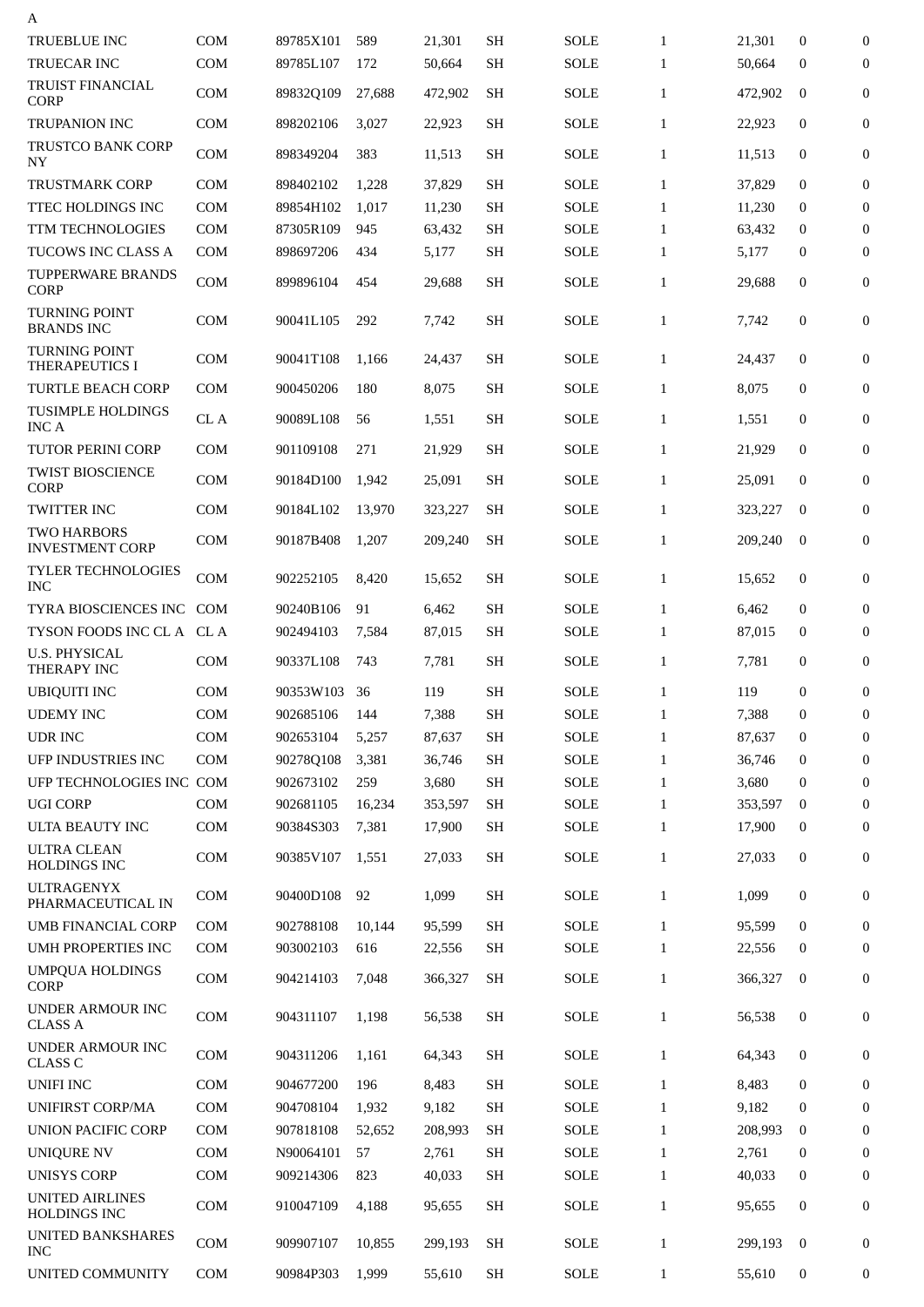| <b>BANKS/GA</b>                                   |            |           |         |         |           |             |              |         |              |                  |
|---------------------------------------------------|------------|-----------|---------|---------|-----------|-------------|--------------|---------|--------------|------------------|
| <b>UNITED FIRE GROUP</b><br><b>INC</b>            | <b>COM</b> | 910340108 | 297     | 12,828  | <b>SH</b> | <b>SOLE</b> | $\mathbf{1}$ | 12,828  | 0            | $\mathbf{0}$     |
| UNITED INSURANCE<br><b>HOLDINGS CO</b>            | <b>COM</b> | 910710102 | 47      | 10,804  | <b>SH</b> | <b>SOLE</b> | $\mathbf{1}$ | 10,804  | 0            | 0                |
| <b>UNITED NATURAL</b><br><b>FOODS INC</b>         | <b>COM</b> | 911163103 | 1,667   | 33,974  | <b>SH</b> | SOLE        | $\mathbf{1}$ | 33,974  | $\mathbf{0}$ | $\mathbf{0}$     |
| <b>UNITED PARCEL</b><br><b>SERVICE CL B</b>       | <b>COM</b> | 911312106 | 45,163  | 210,705 | <b>SH</b> | <b>SOLE</b> | $\mathbf{1}$ | 210,705 | $\bf{0}$     | $\mathbf{0}$     |
| <b>UNITED RENTALS INC</b>                         | <b>COM</b> | 911363109 | 7,521   | 22,633  | <b>SH</b> | SOLE        | $\mathbf{1}$ | 22,633  | $\mathbf{0}$ | $\mathbf{0}$     |
| <b>UNITED STATES LIME &amp;</b><br><b>MINERAL</b> | <b>COM</b> | 911922102 | 142     | 1,099   | <b>SH</b> | <b>SOLE</b> | $\mathbf{1}$ | 1,099   | 0            | $\boldsymbol{0}$ |
| UNITED STATES STEEL<br><b>CORP</b>                | <b>COM</b> | 912909108 | 10,880  | 456,967 | <b>SH</b> | <b>SOLE</b> | $\mathbf{1}$ | 456,967 | $\mathbf{0}$ | 0                |
| <b>UNITED THERAPEUTICS</b><br><b>CORP</b>         | COM        | 91307C102 | 16,455  | 76,154  | <b>SH</b> | <b>SOLE</b> | $\mathbf{1}$ | 76,154  | $\mathbf{0}$ | $\boldsymbol{0}$ |
| UNITEDHEALTH GROUP<br>INC                         | <b>COM</b> | 91324P102 | 136,619 | 272,074 | <b>SH</b> | SOLE        | $\mathbf{1}$ | 272,074 | $\mathbf{0}$ | $\boldsymbol{0}$ |
| <b>UNITI GROUP INC</b>                            | <b>COM</b> | 91325V108 | 1,718   | 122,595 | <b>SH</b> | <b>SOLE</b> | $\mathbf{1}$ | 122,595 | $\bf{0}$     | $\boldsymbol{0}$ |
| <b>UNITIL CORP</b>                                | <b>COM</b> | 913259107 | 438     | 9,517   | <b>SH</b> | <b>SOLE</b> | $\mathbf{1}$ | 9.517   | $\bf{0}$     | $\bf{0}$         |
| UNITY SOFTWARE INC                                | <b>COM</b> | 91332U101 | 409     | 2,860   | <b>SH</b> | <b>SOLE</b> | $\mathbf{1}$ | 2,860   | $\bf{0}$     | $\overline{0}$   |
| UNIVAR SOLUTIONS INC COM                          |            | 91336L107 | 8,195   | 289,072 | <b>SH</b> | <b>SOLE</b> | $\mathbf{1}$ | 289,072 | $\bf{0}$     | $\boldsymbol{0}$ |
| UNIVERSAL CORP/VA                                 | <b>COM</b> | 913456109 | 809     | 14,733  | <b>SH</b> | <b>SOLE</b> | $\mathbf{1}$ | 14,733  | 0            | $\bf{0}$         |
| UNIVERSAL DISPLAY<br><b>CORP</b>                  | <b>COM</b> | 91347P105 | 12,159  | 73,676  | <b>SH</b> | <b>SOLE</b> | $\mathbf{1}$ | 73,676  | $\mathbf{0}$ | $\boldsymbol{0}$ |
| <b>UNIVERSAL</b><br><b>ELECTRONICS INC</b>        | <b>COM</b> | 913483103 | 316     | 7,747   | <b>SH</b> | SOLE        | $\mathbf{1}$ | 7,747   | 0            | $\mathbf{0}$     |
| UNIVERSAL HEALTH<br><b>RLTY INCOME</b>            | <b>COM</b> | 91359E105 | 464     | 7,802   | <b>SH</b> | SOLE        | $\mathbf{1}$ | 7,802   | $\mathbf{0}$ | $\mathbf{0}$     |
| UNIVERSAL HEALTH<br><b>SERVICES B</b>             | <b>COM</b> | 913903100 | 2,798   | 21,580  | <b>SH</b> | SOLE        | $\mathbf{1}$ | 21,580  | $\mathbf{0}$ | $\boldsymbol{0}$ |
| UNIVERSAL INSURANCE<br><b>HOLDINGS</b>            | <b>COM</b> | 91359V107 | 281     | 16,557  | SН        | SOLE        | $\mathbf{1}$ | 16,557  | 0            | 0                |
| UNIVERSAL LOGISTICS<br><b>HOLDINGS</b>            | <b>COM</b> | 91388P105 | 77      | 4,070   | <b>SH</b> | <b>SOLE</b> | $\mathbf{1}$ | 4,070   | 0            | $\boldsymbol{0}$ |
| UNIVEST FINANCIAL<br><b>CORP</b>                  | <b>COM</b> | 915271100 | 460     | 15,372  | <b>SH</b> | SOLE        | $\mathbf{1}$ | 15,372  | 0            | $\mathbf{0}$     |
| <b>UNUM GROUP</b>                                 | <b>COM</b> | 91529Y106 | 8,495   | 345,748 | <b>SH</b> | <b>SOLE</b> | $\mathbf{1}$ | 345,748 | $\mathbf{0}$ | $\boldsymbol{0}$ |
| UPLAND SOFTWARE INC COM                           |            | 91544A109 | 276     | 15,358  | <b>SH</b> | SOLE        | $\mathbf{1}$ | 15,358  | $\bf{0}$     | $\Omega$         |
| UPSTART HOLDINGS INC COM                          |            | 91680M107 | 131     | 866     | <b>SH</b> | <b>SOLE</b> | $\mathbf{1}$ | 866     | $\mathbf{0}$ | $\bf{0}$         |
| <b>UPWORK INC</b>                                 | <b>COM</b> | 91688F104 | 2,142   | 62,711  | <b>SH</b> | SOLE        | $\mathbf{1}$ | 62,711  | $\mathbf{0}$ | $\mathbf{0}$     |
| UR ENERGY INC                                     | COM        | 91688R108 | 117     | 96,161  | <b>SH</b> | SOLE        | $\mathbf{1}$ | 96,161  | $\bf{0}$     | 0                |
| <b>URANIUM ENERGY</b><br>CORP                     | <b>COM</b> | 916896103 | 456     | 136,181 | <b>SH</b> | SOLE        | $\mathbf{1}$ | 136,181 | $\bf{0}$     | $\boldsymbol{0}$ |
| <b>URBAN EDGE</b><br><b>PROPERTIES</b>            | <b>COM</b> | 91704F104 | 4,685   | 246,574 | <b>SH</b> | SOLE        | $\mathbf{1}$ | 246,574 | $\mathbf{0}$ | $\mathbf{0}$     |
| <b>URBAN OUTFITTERS</b><br><b>INC</b>             | <b>COM</b> | 917047102 | 4,322   | 147,208 | <b>SH</b> | <b>SOLE</b> | $\mathbf{1}$ | 147,208 | $\bf{0}$     | $\mathbf{0}$     |
| <b>UROGEN PHARMA LTD</b>                          | COM        | M96088105 | 99      | 10,367  | <b>SH</b> | SOLE        | $\mathbf{1}$ | 10,367  | $\bf{0}$     | $\mathbf{0}$     |
| <b>URSTADT BIDDLE</b><br><b>CLASS A</b>           | <b>COM</b> | 917286205 | 386     | 18,126  | <b>SH</b> | SOLE        | $\mathbf{1}$ | 18,126  | 0            | 0                |
| <b>US BANCORP</b>                                 | <b>COM</b> | 902973304 | 27,738  | 493,814 | <b>SH</b> | <b>SOLE</b> | $\mathbf{1}$ | 493,814 | $\bf{0}$     | $\bf{0}$         |
| US CELLULAR CORP                                  | <b>COM</b> | 911684108 | 257     | 8,146   | <b>SH</b> | SOLE        | $\mathbf{1}$ | 8,146   | $\bf{0}$     | $\mathbf{0}$     |
| US ECOLOGY INC                                    | <b>COM</b> | 91734M103 | 612     | 19,155  | <b>SH</b> | SOLE        | $\mathbf{1}$ | 19,155  | 0            | 0                |
| US FOODS HOLDING<br><b>CORP</b>                   | <b>COM</b> | 912008109 | 83      | 2,373   | <b>SH</b> | SOLE        | $\mathbf{1}$ | 2,373   | 0            | $\mathbf{0}$     |
| US SILICA HOLDINGS<br>INC                         | <b>COM</b> | 90346E103 | 421     | 44,751  | <b>SH</b> | SOLE        | $\mathbf{1}$ | 44,751  | 0            | $\mathbf{0}$     |
| <b>US XPRESS</b><br><b>ENTERPRISES INC A</b>      | <b>COM</b> | 90338N202 | 84      | 14,297  | <b>SH</b> | SOLE        | $\mathbf{1}$ | 14,297  | 0            | $\mathbf{0}$     |
| <b>USANA HEALTH</b><br><b>SCIENCES INC</b>        | <b>COM</b> | 90328M107 | 735     | 7,267   | <b>SH</b> | SOLE        | $\mathbf{1}$ | 7,267   | 0            | $\overline{0}$   |
| UTAH MEDICAL<br>PRODUCTS INC                      | <b>COM</b> | 917488108 | 182     | 1,820   | SH        | SOLE        | $\mathbf{1}$ | 1,820   | 0            | 0                |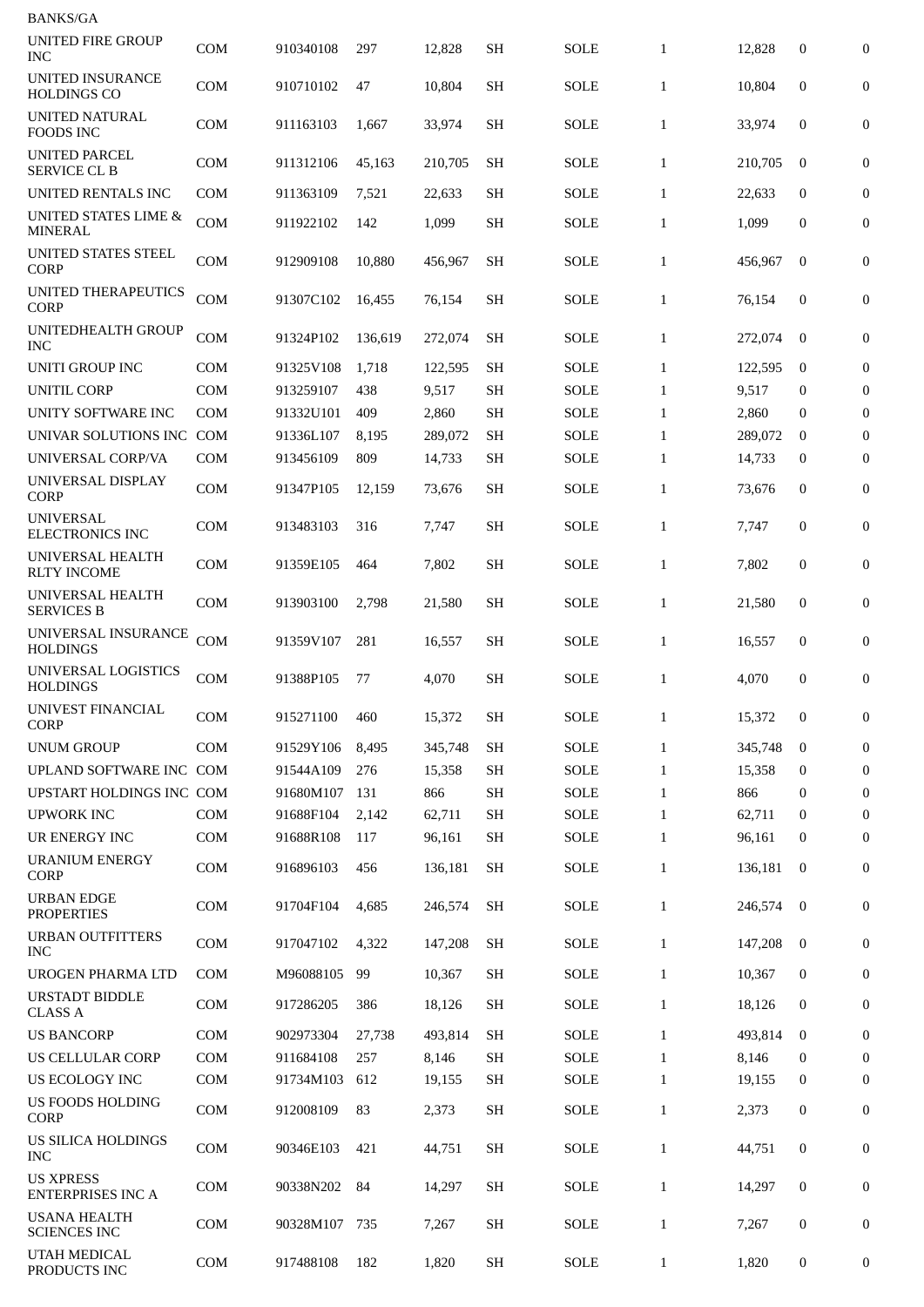| UTZ BRANDS INC                                   | CL A       | 918090101              | 500           | 31,374                 | <b>SH</b>           | <b>SOLE</b>                | $\mathbf{1}$                 | 31,374                | $\mathbf{0}$     | $\mathbf{0}$                     |
|--------------------------------------------------|------------|------------------------|---------------|------------------------|---------------------|----------------------------|------------------------------|-----------------------|------------------|----------------------------------|
| <b>UWM HOLDINGS CORP</b>                         | CL A       | 91823B109              | 8             | 1,334                  | <b>SH</b>           | <b>SOLE</b>                | $\mathbf{1}$                 | 1,334                 | $\mathbf{0}$     | $\boldsymbol{0}$                 |
| VAIL RESORTS INC                                 | <b>COM</b> | 91879Q109              | 249           | 758                    | <b>SH</b>           | <b>SOLE</b>                | $\mathbf{1}$                 | 758                   | $\mathbf{0}$     | $\boldsymbol{0}$                 |
| <b>VALERO ENERGY CORP</b>                        | <b>COM</b> | 91913Y100              | 10,491        | 139,677                | <b>SH</b>           | <b>SOLE</b>                | $\mathbf{1}$                 | 139,677               | $\mathbf{0}$     | $\bf{0}$                         |
| <b>VALHI INC</b>                                 | COM        | 918905209              | 37            | 1,281                  | $\operatorname{SH}$ | SOLE                       | $\mathbf{1}$                 | 1,281                 | $\boldsymbol{0}$ | $\boldsymbol{0}$                 |
| <b>VALLEY NATIONAL</b><br><b>BANCORP</b>         | COM        | 919794107              | 12,330        | 896,752                | <b>SH</b>           | <b>SOLE</b>                | $\mathbf{1}$                 | 896,752               | $\bf{0}$         | 0                                |
| VALMONT INDUSTRIES                               | <b>COM</b> | 920253101              | 8,990         | 35,888                 | <b>SH</b>           | <b>SOLE</b>                | $\mathbf{1}$                 | 35,888                | $\mathbf{0}$     | $\boldsymbol{0}$                 |
| VALUE LINE INC                                   | <b>COM</b> | 920437100              | 24            | 520                    | <b>SH</b>           | <b>SOLE</b>                | $\mathbf{1}$                 | 520                   | $\mathbf{0}$     | $\boldsymbol{0}$                 |
| VALVOLINE INC                                    | <b>COM</b> | 92047W101              | 11,399        | 305,693                | <b>SH</b>           | <b>SOLE</b>                | $\mathbf{1}$                 | 305,693               | $\bf{0}$         | $\boldsymbol{0}$                 |
| <b>VANDA</b><br>PHARMACEUTICALS<br><b>INC</b>    | <b>COM</b> | 921659108              | 524           | 33,390                 | SH                  | <b>SOLE</b>                | $\mathbf{1}$                 | 33,390                | $\boldsymbol{0}$ | 0                                |
| VAPOTHERM INC                                    | <b>COM</b> | 922107107              | 250           | 12,093                 | <b>SH</b>           | <b>SOLE</b>                | $\mathbf{1}$                 | 12,093                | $\mathbf{0}$     | $\boldsymbol{0}$                 |
| <b>VAREX IMAGING CORP</b>                        | <b>COM</b> | 92214X106              | 738           | 23,392                 | <b>SH</b>           | <b>SOLE</b>                | $\mathbf{1}$                 | 23,392                | 0                | $\bf{0}$                         |
| <b>VARONIS SYSTEMS INC</b>                       | <b>COM</b> | 922280102              | 2,776         | 56,911                 | <b>SH</b>           | <b>SOLE</b>                | $\mathbf{1}$                 | 56,911                | $\bf{0}$         | 0                                |
| VAXART INC                                       | <b>COM</b> | 92243A200              | 408           | 65,042                 | <b>SH</b>           | <b>SOLE</b>                | $\mathbf{1}$                 | 65,042                | $\bf{0}$         | $\boldsymbol{0}$                 |
| VAXCYTE INC                                      | <b>COM</b> | 92243G108              | 511           | 21,467                 | <b>SH</b>           | SOLE                       | $\mathbf{1}$                 | 21,467                | 0                | $\mathbf{0}$                     |
| <b>VBI VACCINES INC</b>                          | <b>COM</b> | 91822J103              | 234           | 100,163                | <b>SH</b>           | <b>SOLE</b>                | $\mathbf{1}$                 | 100,163               | $\bf{0}$         | $\bf{0}$                         |
| <b>VECTOR GROUP LTD</b>                          | <b>COM</b> | 92240M108              | 992           | 86,368                 | <b>SH</b>           | <b>SOLE</b>                | $\mathbf{1}$                 | 86,368                | 0                | 0                                |
|                                                  |            |                        |               |                        |                     |                            |                              |                       |                  |                                  |
| <b>VECTRUS INC</b>                               | <b>COM</b> | 92242T101              | 280           | 6,126                  | SH                  | SOLE                       | $\mathbf{1}$                 | 6,126                 | $\boldsymbol{0}$ | 0                                |
| <b>VEECO INSTRUMENTS</b><br><b>INC</b>           | COM        | 922417100              | 864           | 30,335                 | <b>SH</b>           | SOLE                       | $\mathbf{1}$                 | 30,335                | $\boldsymbol{0}$ | $\boldsymbol{0}$                 |
| VEEVA SYSTEMS INC<br><b>CLASS A</b>              | COM        | 922475108              | 665           | 2,601                  | <b>SH</b>           | <b>SOLE</b>                | $\mathbf{1}$                 | 2,601                 | $\bf{0}$         | 0                                |
| VELOCITY FINANCIAL<br><b>INC</b>                 | <b>COM</b> | 92262D101              | 62            | 4,557                  | <b>SH</b>           | <b>SOLE</b>                | $\mathbf{1}$                 | 4,557                 | $\bf{0}$         | $\boldsymbol{0}$                 |
| <b>VELODYNE LIDAR INC</b>                        | <b>COM</b> | 92259F101              | 186           | 40,163                 | <b>SH</b>           | <b>SOLE</b>                | $\mathbf{1}$                 | 40,163                | $\mathbf{0}$     | $\boldsymbol{0}$                 |
| <b>VENTAS INC</b>                                | <b>COM</b> | 92276F100              | 6,028         | 117,920                | <b>SH</b>           | <b>SOLE</b>                | $\mathbf{1}$                 | 117,920               | $\bf{0}$         | $\mathbf{0}$                     |
| VENTYX BIOSCIENCES<br><b>INC</b>                 | COM        | 92332V107              | 110           | 5,551                  | <b>SH</b>           | <b>SOLE</b>                | $\mathbf{1}$                 | 5,551                 | $\bf{0}$         | $\boldsymbol{0}$                 |
| <b>VERA BRADLEY INC</b>                          | <b>COM</b> | 92335C106              | 134           | 15,785                 | <b>SH</b>           | <b>SOLE</b>                | $\mathbf{1}$                 | 15,785                | $\mathbf{0}$     | $\boldsymbol{0}$                 |
| <b>VERA THERAPEUTICS</b><br><b>INC</b>           | CL A       | 92337R101              | 141           | 5.259                  | SH                  | <b>SOLE</b>                | $\mathbf{1}$                 | 5.259                 | $\mathbf{0}$     | 0                                |
| VERACYTE INC                                     | <b>COM</b> | 92337F107              | 1,477         | 35,856                 | <b>SH</b>           | <b>SOLE</b>                | $\mathbf{1}$                 | 35,856                | 0                | $\mathbf{0}$                     |
| <b>VERASTEM INC</b>                              | COM        | 92337C104              | 188           | 91,606                 | <b>SH</b>           | <b>SOLE</b>                | $\mathbf{1}$                 | 91,606                | $\mathbf{0}$     | $\boldsymbol{0}$                 |
| <b>VERICEL CORP</b>                              | <b>COM</b> | 92346J108              | 1,112         | 28,294                 | <b>SH</b>           | SOLE                       | $\mathbf{1}$                 | 28,294                | $\mathbf{0}$     | $\mathbf{0}$                     |
| <b>VERINT SYSTEMS INC</b>                        | <b>COM</b> | 92343X100              | 1,798         | 34,244                 | <b>SH</b>           | <b>SOLE</b>                | $\mathbf{1}$                 | 34,244                | $\mathbf{0}$     | $\boldsymbol{0}$                 |
| VERIS RESIDENTIAL INC COM                        |            | 554489104              | 971           | 52,818                 | <b>SH</b>           | SOLE                       | $\mathbf{1}$                 | 52,818                | $\bf{0}$         | $\boldsymbol{0}$                 |
| <b>VERISIGN INC</b>                              | <b>COM</b> | 92343E102              | 10,327        | 40,686                 | <b>SH</b>           | <b>SOLE</b>                | $\mathbf{1}$                 | 40,686                | $\mathbf{0}$     | $\mathbf{0}$                     |
| <b>VERISK ANALYTICS INC</b>                      | COM        | 92345Y106              | 16,591        | 72,536                 | <b>SH</b>           | SOLE                       | $\mathbf{1}$                 | 72,536                | $\mathbf{0}$     | 0                                |
| VERITEX HOLDINGS INC COM                         |            | 923451108              |               |                        | <b>SH</b>           |                            |                              |                       | $\mathbf{0}$     | $\boldsymbol{0}$                 |
|                                                  | <b>COM</b> |                        | 1,156         | 29,058                 |                     | SOLE                       | $\mathbf{1}$                 | 29,058                | $\mathbf{0}$     |                                  |
| <b>VERITIV CORP</b>                              |            | 923454102              | 1,065         | 8,688                  | <b>SH</b>           | SOLE                       | $\mathbf{1}$                 | 8,688                 |                  | 0                                |
| <b>VERITONE INC</b><br><b>VERIZON</b>            | COM<br>COM | 92347M100<br>92343V104 | 339<br>74,690 | 15,095<br>1,437,443 SH | SH                  | <b>SOLE</b><br><b>SOLE</b> | $\mathbf{1}$<br>$\mathbf{1}$ | 15,095<br>1,437,443 0 | 0                | $\boldsymbol{0}$<br>$\mathbf{0}$ |
| <b>COMMUNICATIONS INC</b><br>VERRA MOBILITY CORP | <b>COM</b> | 92511U102              | 1,180         | 76,489                 | <b>SH</b>           | <b>SOLE</b>                | $\mathbf{1}$                 | 76,489                | $\boldsymbol{0}$ | 0                                |
| <b>VERRICA</b><br>PHARMACEUTICALS                | COM        | 92511W108              | 64            | 6,960                  | <b>SH</b>           | SOLE                       | $\mathbf{1}$                 | 6,960                 | $\bf{0}$         | $\boldsymbol{0}$                 |
| <b>INC</b><br><b>VERSO CORP A</b>                | <b>COM</b> | 92531L207              | 383           | 14,178                 | <b>SH</b>           | <b>SOLE</b>                | $\mathbf{1}$                 | 14,178                | $\bf{0}$         | $\boldsymbol{0}$                 |
| <b>VERTEX</b><br>PHARMACEUTICALS<br><b>INC</b>   | <b>COM</b> | 92532F100              | 23,363        | 106,388                | <b>SH</b>           | <b>SOLE</b>                | $\mathbf{1}$                 | 106,388               | $\bf{0}$         | $\boldsymbol{0}$                 |
| VERTIV HOLDINGS CO                               | CL A       | 92537N108              | 152           | 6,099                  | <b>SH</b>           | SOLE                       | $\mathbf{1}$                 | 6,099                 | $\boldsymbol{0}$ | $\mathbf{0}$                     |
| <b>VERU INC</b>                                  | COM        | 92536C103              | 202           | 34,228                 | <b>SH</b>           | SOLE                       | $\mathbf{1}$                 | 34,228                | 0                | $\mathbf{0}$                     |
| VERVE THERAPEUTICS                               |            |                        |               |                        |                     |                            |                              |                       |                  |                                  |
| <b>INC</b>                                       | COM        | 92539P101              | 310           | 8,397                  | <b>SH</b>           | <b>SOLE</b>                | $\mathbf{1}$                 | 8,397                 | $\bf{0}$         | $\boldsymbol{0}$                 |
| <b>VF CORP</b>                                   | COM        | 918204108              | 8,796         | 120,127                | <b>SH</b>           | SOLE                       | $\mathbf{1}$                 | 120,127               | $\mathbf{0}$     | $\mathbf{0}$                     |
| VIA RENEWABLES INC                               | CL A       | 92556D106              | 73            | 6,370                  | <b>SH</b>           | <b>SOLE</b>                | $\mathbf{1}$                 | 6,370                 | $\bf{0}$         | $\mathbf{0}$                     |
| VIACOMCBS INC CLASS<br>A                         | CL A       | 92556H107              | 3             | 88                     | SH                  | SOLE                       | $\mathbf{1}$                 | 88                    | $\bf{0}$         | 0                                |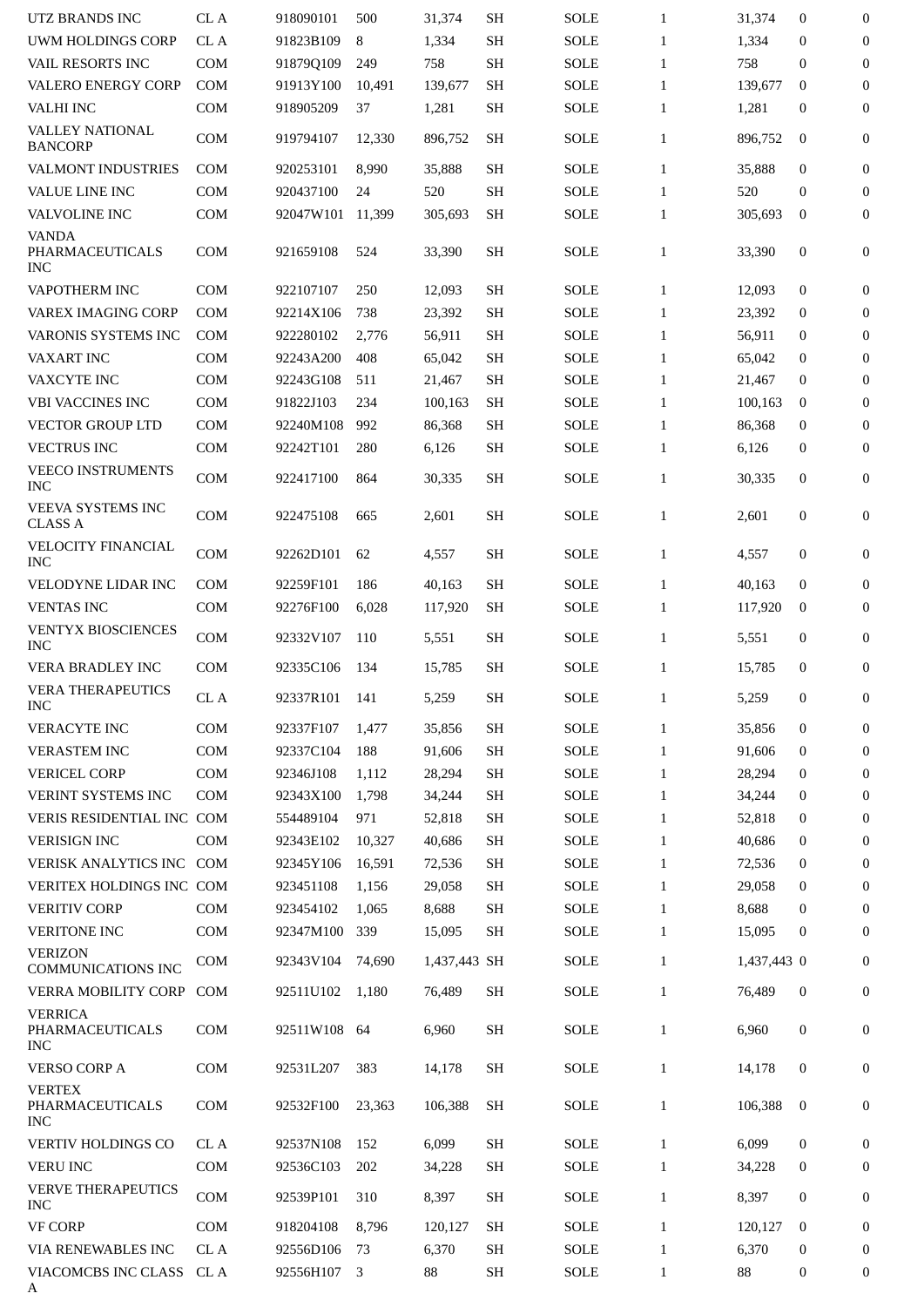| VIACOMCBS INC CLASS<br>B                      | CL B                       | 92556H206       | 5,402   | 178,982 | <b>SH</b>     | <b>SOLE</b> | $\mathbf{1}$ | 178,982 | $\bf{0}$     | 0                |
|-----------------------------------------------|----------------------------|-----------------|---------|---------|---------------|-------------|--------------|---------|--------------|------------------|
| <b>VIAD CORP</b>                              | <b>COM</b>                 | 92552R406       | 529     | 12,364  | <b>SH</b>     | <b>SOLE</b> | $\mathbf{1}$ | 12,364  | $\mathbf{0}$ | $\mathbf{0}$     |
| <b>VIANT TECHNOLOGY</b><br><b>INC A</b>       | CL A                       | 92557A101       | 60      | 6,153   | <b>SH</b>     | <b>SOLE</b> | $\mathbf{1}$ | 6,153   | $\mathbf{0}$ | $\mathbf{0}$     |
| <b>VIASAT INC</b>                             | <b>COM</b>                 | 92552V100       | 5,530   | 124,161 | <b>SH</b>     | <b>SOLE</b> | $\mathbf{1}$ | 124,161 | $\mathbf{0}$ | $\boldsymbol{0}$ |
| <b>VIATRIS INC</b>                            | <b>COM</b>                 | 92556V106       | 4,834   | 357,277 | <b>SH</b>     | <b>SOLE</b> | $\mathbf{1}$ | 357,277 | $\bf{0}$     | $\bf{0}$         |
| <b>VIAVI SOLUTIONS INC</b>                    | <b>COM</b>                 | 925550105       | 2,564   | 145,491 | <b>SH</b>     | <b>SOLE</b> | $\mathbf{1}$ | 145,491 | $\bf{0}$     | $\boldsymbol{0}$ |
| VICI PROPERTIES INC                           | <b>COM</b>                 | 925652109       | 203     | 6,757   | <b>SH</b>     | <b>SOLE</b> | $\mathbf{1}$ | 6,757   | $\mathbf{0}$ | $\boldsymbol{0}$ |
| <b>VICOR CORP</b>                             | <b>COM</b>                 | 925815102       | 6,000   | 47,253  | <b>SH</b>     | <b>SOLE</b> | $\mathbf{1}$ | 47,253  | $\mathbf{0}$ | $\mathbf{0}$     |
| <b>VICTORIA S SECRET &amp;</b><br>CO          | <b>COM</b>                 | 926400102       | 6,826   | 122,904 | <b>SH</b>     | <b>SOLE</b> | $\mathbf{1}$ | 122,904 | $\mathbf{0}$ | $\boldsymbol{0}$ |
| VIEMED HEALTHCARE<br><b>INC</b>               | <b>COM</b>                 | 92663R105       | 98      | 18,815  | <b>SH</b>     | <b>SOLE</b> | $\mathbf{1}$ | 18,815  | 0            | $\boldsymbol{0}$ |
| <b>VIEW INC</b>                               | CL A                       | 92671V106       | 290     | 74,149  | <b>SH</b>     | <b>SOLE</b> | $\mathbf{1}$ | 74,149  | $\bf{0}$     | $\bf{0}$         |
| <b>VIEWRAY INC</b>                            | <b>COM</b>                 | 92672L107       | 405     | 73,557  | <b>SH</b>     | <b>SOLE</b> | $\mathbf{1}$ | 73,557  | $\bf{0}$     | $\mathbf{0}$     |
| <b>VIKING THERAPEUTICS</b><br><b>INC</b>      | <b>COM</b>                 | 92686J106       | 167     | 36,354  | <b>SH</b>     | <b>SOLE</b> | $\mathbf{1}$ | 36,354  | $\mathbf{0}$ | 0                |
| <b>VILLAGE SUPER</b><br><b>MARKET CLASS A</b> | <b>COM</b>                 | 927107409       | 106     | 4,524   | <b>SH</b>     | SOLE        | $\mathbf{1}$ | 4,524   | $\mathbf{0}$ | 0                |
| <b>VIMEO INC</b>                              | COM                        | 92719V100       | 47      | 2,635   | <b>SH</b>     | <b>SOLE</b> | $\mathbf{1}$ | 2,635   | $\mathbf{0}$ | $\boldsymbol{0}$ |
| VINCERX PHARMA INC                            | <b>COM</b>                 | 92731L106       | 89      | 8,732   | <b>SH</b>     | <b>SOLE</b> | $\mathbf{1}$ | 8,732   | $\bf{0}$     | $\mathbf{0}$     |
| VIPSHOP HOLDINGS LTD<br>ADR                   | <b>ADR</b>                 | 92763W103       | 51      | 6,113   | <b>SH</b>     | <b>SOLE</b> | $\mathbf{1}$ | 6,113   | $\mathbf{0}$ | $\boldsymbol{0}$ |
| VIR BIOTECHNOLOGY<br><b>INC</b>               | <b>COM</b>                 | 92764N102       | 1,338   | 31,946  | <b>SH</b>     | <b>SOLE</b> | $\mathbf{1}$ | 31,946  | $\mathbf{0}$ | $\boldsymbol{0}$ |
| VIRACTA<br>THERAPEUTICS INC                   | <b>COM</b>                 | 92765F108       | 70      | 19,266  | <b>SH</b>     | <b>SOLE</b> | $\mathbf{1}$ | 19,266  | $\mathbf{0}$ | $\boldsymbol{0}$ |
| <b>VIRGIN GALACTIC</b><br><b>HOLDINGS INC</b> | COM                        | 92766K106       | 44      | 3,276   | <b>SH</b>     | <b>SOLE</b> | $\mathbf{1}$ | 3,276   | $\mathbf{0}$ | $\boldsymbol{0}$ |
| <b>VIRNETX HOLDING</b><br><b>CORP</b>         | COM                        | 92823T108       | 88      | 33.710  | SH            | <b>SOLE</b> | $\mathbf{1}$ | 33,710  | $\mathbf{0}$ | $\mathbf{0}$     |
| VIRTU FINANCIAL INC<br><b>CLASS A</b>         | <b>COM</b>                 | 928254101       | 27      | 942     | <b>SH</b>     | <b>SOLE</b> | $\mathbf{1}$ | 942     | $\mathbf{0}$ | $\boldsymbol{0}$ |
| VIRTUS INVESTMENT<br><b>PARTNERS</b>          | COM                        | 92828Q109 1,314 |         | 4,424   | $\mathbf{SH}$ | SOLE        | $\mathbf{1}$ | 4,424   | $\mathbf 0$  | 0                |
| VISA INC CLASS A<br><b>SHARES</b>             | COM                        | 92826C839       | 120,726 | 557,085 | <b>SH</b>     | <b>SOLE</b> | $\mathbf{1}$ | 557,085 | $\mathbf{0}$ | 0                |
| <b>VISHAY</b><br><b>INTERTECHNOLOGY INC</b>   | <b>COM</b>                 | 928298108       | 6,427   | 293,878 | <b>SH</b>     | <b>SOLE</b> | $\mathbf{1}$ | 293,878 | $\mathbf{0}$ | 0                |
| <b>VISHAY PRECISION</b><br><b>GROUP</b>       | <b>COM</b>                 | 92835K103       | 245     | 6,606   | <b>SH</b>     | SOLE        | $\mathbf{1}$ | 6,606   | $\mathbf{0}$ | $\mathbf{0}$     |
| VISTA OUTDOOR INC                             | <b>COM</b>                 | 928377100       | 1,610   | 34,949  | <b>SH</b>     | <b>SOLE</b> | $\mathbf{1}$ | 34,949  | $\mathbf{0}$ | 0                |
| <b>VISTAGEN</b><br><b>THERAPEUTICS INC</b>    | <b>COM</b>                 | 92840H202       | 201     | 103,114 | <b>SH</b>     | <b>SOLE</b> | $\mathbf{1}$ | 103,114 | $\bf{0}$     | 0                |
| <b>VISTEON CORP</b>                           | <b>COM</b>                 | 92839U206       | 6,869   | 61,804  | <b>SH</b>     | <b>SOLE</b> | $\mathbf{1}$ | 61,804  | $\mathbf{0}$ | 0                |
| <b>VISTRA CORP</b>                            | <b>COM</b>                 | 92840M102       | 117     | 5,144   | <b>SH</b>     | <b>SOLE</b> | $\mathbf{1}$ | 5,144   | $\bf{0}$     | 0                |
| VITA COCO CO INC/THE                          | <b>COM</b>                 | 92846Q107       | 65      | 5,860   | <b>SH</b>     | <b>SOLE</b> | $\mathbf{1}$ | 5,860   | $\bf{0}$     | $\mathbf{0}$     |
| VITAL FARMS INC                               | <b>COM</b>                 | 92847W103       | 236     | 13,055  | SH            | <b>SOLE</b> | $\mathbf{1}$ | 13,055  | $\bf{0}$     | $\mathbf{0}$     |
| <b>VIVINT SMART HOME</b><br><b>INC</b>        | CL A                       | 928542109       | 476     | 48,694  | <b>SH</b>     | <b>SOLE</b> | $\mathbf{1}$ | 48,694  | $\mathbf{0}$ | 0                |
| VNET GROUP INC ADR                            | <b>SPONS</b><br><b>ADS</b> | 90138A103       | 11      | 1,208   | <b>SH</b>     | <b>SOLE</b> | $\mathbf{1}$ | 1,208   | 0            | 0                |
| <b>VOCERA</b><br><b>COMMUNICATIONS INC</b>    | <b>COM</b>                 | 92857F107       | 1,188   | 18,329  | <b>SH</b>     | <b>SOLE</b> | $\mathbf{1}$ | 18,329  | $\mathbf{0}$ | 0                |
| <b>VONAGE HOLDINGS</b><br>CORP                | <b>COM</b>                 | 92886T201       | 3,073   | 147,811 | <b>SH</b>     | <b>SOLE</b> | $\mathbf{1}$ | 147,811 | $\bf{0}$     | $\mathbf{0}$     |
| <b>VONTIER CORP</b>                           | <b>COM</b>                 | 928881101       | 8,809   | 286,656 | <b>SH</b>     | <b>SOLE</b> | $\mathbf{1}$ | 286,656 | $\bf{0}$     | 0                |
| VOR BIOPHARMA INC                             | <b>COM</b>                 | 929033108       | 117     | 10,083  | <b>SH</b>     | <b>SOLE</b> | $\mathbf{1}$ | 10,083  | $\mathbf{0}$ | 0                |
| VORNADO REALTY<br><b>TRUST</b>                | COM                        | 929042109       | 1,974   | 47,147  | <b>SH</b>     | <b>SOLE</b> | $\mathbf{1}$ | 47,147  | $\mathbf{0}$ | 0                |
| VOXX INTERNATIONAL<br><b>CORP</b>             | CL A                       | 91829F104       | 84      | 8,272   | <b>SH</b>     | <b>SOLE</b> | $\mathbf{1}$ | 8,272   | 0            | $\boldsymbol{0}$ |
| VOYA FINANCIAL INC                            | <b>COM</b>                 | 929089100       | 12,446  | 187,699 | <b>SH</b>     | <b>SOLE</b> | $\mathbf{1}$ | 187,699 | $\mathbf{0}$ | 0                |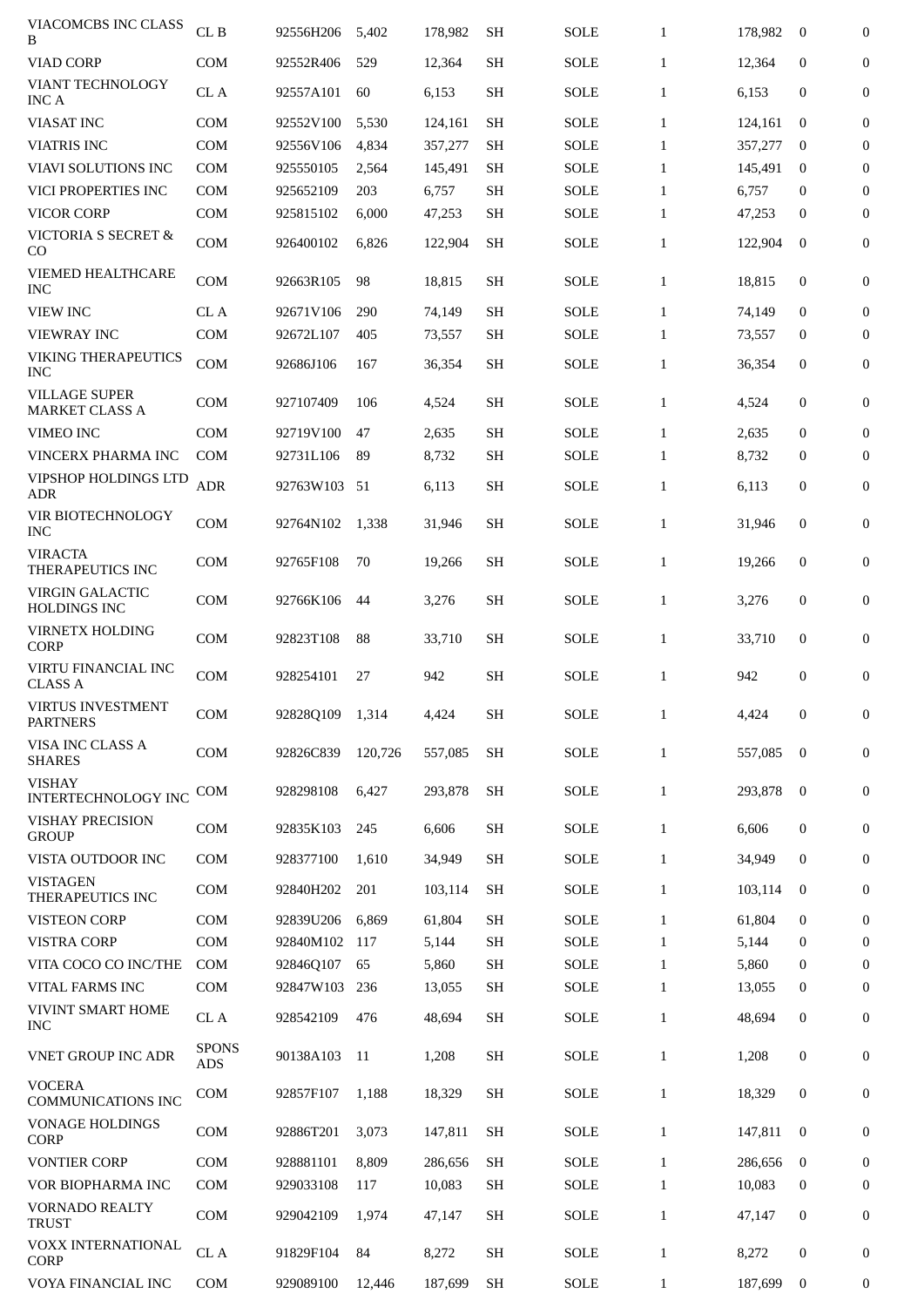| <b>VROOM INC</b>                                 | COM        | 92918V109 | 16     | 1,473        | SH        | <b>SOLE</b> | $\mathbf{1}$ | 1,473       | $\mathbf{0}$     | $\mathbf{0}$     |
|--------------------------------------------------|------------|-----------|--------|--------------|-----------|-------------|--------------|-------------|------------------|------------------|
| <b>VSE CORP</b>                                  | <b>COM</b> | 918284100 | 343    | 5,625        | <b>SH</b> | <b>SOLE</b> | $\mathbf{1}$ | 5,625       | $\mathbf{0}$     | $\bf{0}$         |
| <b>VULCAN MATERIALS CO COM</b>                   |            | 929160109 | 8,269  | 39,835       | <b>SH</b> | <b>SOLE</b> | $\mathbf{1}$ | 39,835      | $\mathbf{0}$     | $\mathbf{0}$     |
| <b>VUZIX CORP</b>                                | COM        | 92921W300 | 270    | 31,188       | <b>SH</b> | <b>SOLE</b> | $\mathbf{1}$ | 31,188      | $\mathbf{0}$     | $\boldsymbol{0}$ |
| W&T OFFSHORE INC                                 | <b>COM</b> | 92922P106 | 161    | 49,874       | <b>SH</b> | <b>SOLE</b> | $\mathbf{1}$ | 49,874      | $\mathbf{0}$     | $\mathbf{0}$     |
| <b>WABASH NATIONAL</b><br><b>CORP</b>            | <b>COM</b> | 929566107 | 587    | 30,052       | SH        | <b>SOLE</b> | $\mathbf{1}$ | 30,052      | $\mathbf{0}$     | $\mathbf{0}$     |
| <b>WABTEC CORP</b>                               | COM        | 929740108 | 5,139  | 55,791       | <b>SH</b> | <b>SOLE</b> | $\mathbf{1}$ | 55,791      | $\mathbf{0}$     | $\boldsymbol{0}$ |
| <b>WALGREENS BOOTS</b><br><b>ALLIANCE INC</b>    | COM        | 931427108 | 15,116 | 289,794      | <b>SH</b> | SOLE        | $\mathbf{1}$ | 289,794     | $\bf{0}$         | $\mathbf{0}$     |
| WALKER & DUNLOP INC                              | <b>COM</b> | 93148P102 | 2,686  | 17,802       | <b>SH</b> | <b>SOLE</b> | $\mathbf{1}$ | 17,802      | $\mathbf{0}$     | $\mathbf{0}$     |
| WALMART INC                                      | <b>COM</b> | 931142103 | 58,578 | 404,855      | <b>SH</b> | <b>SOLE</b> | $\mathbf{1}$ | 404,855     | $\bf{0}$         | $\boldsymbol{0}$ |
| WALT DISNEY CO/THE                               | COM        | 254687106 | 89,948 | 580,724      | <b>SH</b> | SOLE        | $\mathbf{1}$ | 580,724     | $\bf{0}$         | $\boldsymbol{0}$ |
| <b>WARRIOR MET COAL</b><br><b>INC</b>            | <b>COM</b> | 93627C101 | 805    | 31,296       | <b>SH</b> | <b>SOLE</b> | $\mathbf{1}$ | 31,296      | $\mathbf{0}$     | 0                |
| <b>WASHINGTON FEDERAL</b><br><b>INC</b>          | COM        | 938824109 | 4,806  | 143,985      | <b>SH</b> | SOLE        | $\mathbf{1}$ | 143,985     | $\bf{0}$         | $\boldsymbol{0}$ |
| <b>WASHINGTON REIT</b>                           | <b>COM</b> | 939653101 | 1,331  | 51,490       | <b>SH</b> | <b>SOLE</b> | $\mathbf{1}$ | 51,490      | $\mathbf{0}$     | $\boldsymbol{0}$ |
| <b>WASHINGTON TRUST</b><br><b>BANCORP</b>        | <b>COM</b> | 940610108 | 513    | 9,098        | <b>SH</b> | <b>SOLE</b> | $\mathbf{1}$ | 9,098       | $\mathbf{0}$     | $\mathbf{0}$     |
| <b>WASTE MANAGEMENT</b><br><b>INC</b>            | <b>COM</b> | 94106L109 | 22.461 | 134,575      | <b>SH</b> | <b>SOLE</b> | $\mathbf{1}$ | 134,575     | $\mathbf{0}$     | $\mathbf{0}$     |
| <b>WATERS CORP</b>                               | <b>COM</b> | 941848103 | 7,158  | 19,212       | <b>SH</b> | <b>SOLE</b> | $\mathbf{1}$ | 19,212      | $\mathbf{0}$     | $\mathbf{0}$     |
| <b>WATERSTONE</b><br><b>FINANCIAL INC</b>        | <b>COM</b> | 94188P101 | 248    | 11,365       | SH        | <b>SOLE</b> | $\mathbf{1}$ | 11,365      | $\mathbf{0}$     | $\mathbf{0}$     |
| <b>WATSCO INC</b>                                | <b>COM</b> | 942622200 | 17,473 | 55,847       | <b>SH</b> | <b>SOLE</b> | $\mathbf{1}$ | 55,847      | $\mathbf{0}$     | $\boldsymbol{0}$ |
| <b>WATTS WATER</b><br><b>TECHNOLOGIES A</b>      | <b>COM</b> | 942749102 | 3,249  | 16,735       | <b>SH</b> | <b>SOLE</b> | $\mathbf{1}$ | 16,735      | $\mathbf{0}$     | 0                |
| WAVE LIFE SCIENCES<br><b>LTD</b>                 | <b>COM</b> | Y95308105 | 74     | 23,526       | <b>SH</b> | <b>SOLE</b> | $\mathbf{1}$ | 23,526      | $\boldsymbol{0}$ | $\mathbf{0}$     |
| <b>WAYFAIR INC CLASS A</b>                       | <b>COM</b> | 94419L101 | 222    | 1,166        | <b>SH</b> | <b>SOLE</b> | $\mathbf{1}$ | 1,166       | $\mathbf{0}$     | $\boldsymbol{0}$ |
| <b>WD 40 CO</b>                                  | <b>COM</b> | 929236107 | 2,033  | 8,312        | <b>SH</b> | SOLE        | $\mathbf{1}$ | 8,312       | 0                | $\boldsymbol{0}$ |
| <b>WEAVE</b><br><b>COMMUNICATIONS INC</b>        | <b>COM</b> | 94724R108 | 38     | 2,484        | <b>SH</b> | <b>SOLE</b> | $\mathbf{1}$ | 2,484       | $\mathbf{0}$     | $\boldsymbol{0}$ |
| WEBER INC CLASS A                                | CL A       | 94770D102 | 122    | 9,464        | <b>SH</b> | <b>SOLE</b> | $\mathbf{1}$ | 9,464       | $\boldsymbol{0}$ | $\boldsymbol{0}$ |
| <b>WEBSTER FINANCIAL</b><br><b>CORP</b>          | COM        | 947890109 | 8,554  | 153,191      | <b>SH</b> | SOLE        | $\mathbf{1}$ | 153,191     | $\bf{0}$         | $\mathbf{0}$     |
| WEC ENERGY GROUP<br><b>INC</b>                   | COM        | 92939U106 | 13,060 | 134,539      | <b>SH</b> | <b>SOLE</b> | $\mathbf{1}$ | 134,539     | $\bf{0}$         | $\boldsymbol{0}$ |
| WEIBO CORP SPON ADR                              | ADR        | 948596101 | 21     | 688          | <b>SH</b> | <b>SOLE</b> | $\mathbf{1}$ | 688         | $\mathbf{0}$     | $\boldsymbol{0}$ |
| WEIS MARKETS INC                                 | <b>COM</b> | 948849104 | 576    | 8,743        | SH        | SOLE        | $\mathbf{1}$ | 8,743       | 0                | $\boldsymbol{0}$ |
| <b>WELBILT INC</b>                               | COM        | 949090104 | 1,652  | 69,488       | <b>SH</b> | <b>SOLE</b> | $\mathbf{1}$ | 69,488      | $\mathbf{0}$     | $\boldsymbol{0}$ |
| <b>WELLS FARGO &amp; CO</b>                      | <b>COM</b> | 949746101 | 54,462 | 1,135,092 SH |           | <b>SOLE</b> | $\mathbf{1}$ | 1,135,092 0 |                  | $\boldsymbol{0}$ |
| WELLTOWER INC                                    | <b>COM</b> | 95040Q104 | 11,030 | 128,595      | <b>SH</b> | <b>SOLE</b> | $\mathbf{1}$ | 128,595     | $\overline{0}$   | $\boldsymbol{0}$ |
| WENDY S CO/THE                                   | COM        | 95058W100 | 7,155  | 299,982      | <b>SH</b> | SOLE        | $\mathbf{1}$ | 299,982     | $\bf{0}$         | 0                |
| WEREWOLF<br>THERAPEUTICS INC                     | COM        | 95075A107 | 167    | 14,034       | <b>SH</b> | <b>SOLE</b> | $\mathbf{1}$ | 14,034      | $\mathbf{0}$     | $\boldsymbol{0}$ |
| WERNER ENTERPRISES<br><b>INC</b>                 | <b>COM</b> | 950755108 | 6,438  | 135,076      | <b>SH</b> | SOLE        | $\mathbf{1}$ | 135,076     | $\bf{0}$         | $\boldsymbol{0}$ |
| <b>WESBANCO INC</b>                              | <b>COM</b> | 950810101 | 1,141  | 32,610       | <b>SH</b> | <b>SOLE</b> | $\mathbf{1}$ | 32,610      | $\bf{0}$         | $\boldsymbol{0}$ |
| WESCO<br><b>INTERNATIONAL INC</b>                | COM        | 95082P105 | 3,114  | 23,668       | <b>SH</b> | <b>SOLE</b> | $\mathbf{1}$ | 23,668      | $\bf{0}$         | $\boldsymbol{0}$ |
| <b>WEST</b><br><b>BANCORPORATION</b>             | <b>COM</b> | 95123P106 | 265    | 8,543        | <b>SH</b> | <b>SOLE</b> | $\mathbf{1}$ | 8,543       | $\boldsymbol{0}$ | $\boldsymbol{0}$ |
| <b>WEST</b><br>PHARMACEUTICAL<br><b>SERVICES</b> | <b>COM</b> | 955306105 | 10,892 | 23,223       | <b>SH</b> | <b>SOLE</b> | $\mathbf{1}$ | 23,223      | $\bf{0}$         | $\boldsymbol{0}$ |
| WESTAMERICA<br><b>BANCORPORATION</b>             | <b>COM</b> | 957090103 | 918    | 15,904       | <b>SH</b> | SOLE        | $\mathbf{1}$ | 15,904      | $\boldsymbol{0}$ | $\boldsymbol{0}$ |
| WESTERN ALLIANCE<br><b>BANCORP</b>               | COM        | 957638109 | 164    | 1,520        | <b>SH</b> | <b>SOLE</b> | $\mathbf{1}$ | 1,520       | $\boldsymbol{0}$ | 0                |
| WESTERN DIGITAL<br><b>CORP</b>                   | COM        | 958102105 | 7,369  | 112,999      | <b>SH</b> | <b>SOLE</b> | $\mathbf{1}$ | 112,999     | $\bf{0}$         | 0                |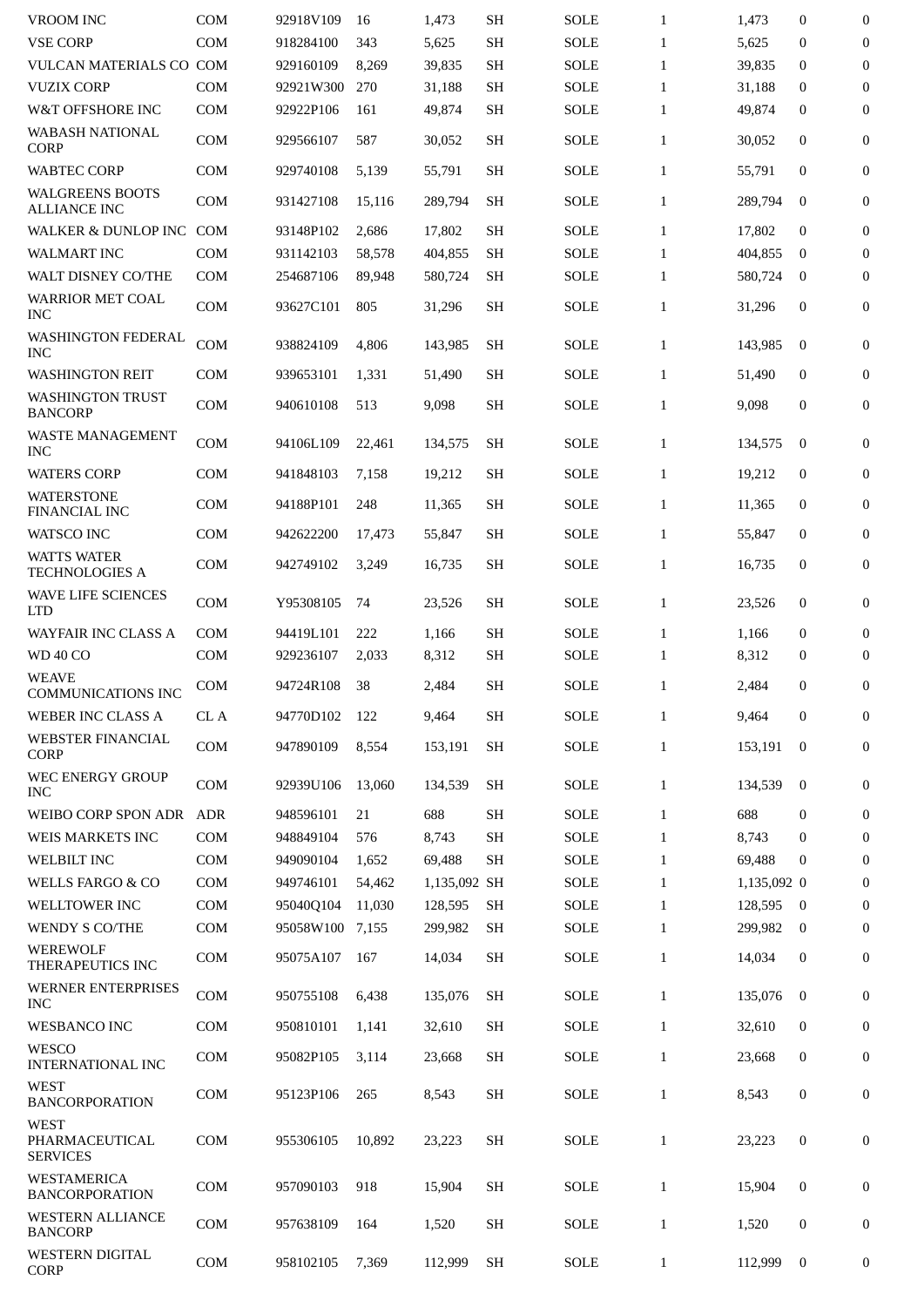| <b>WESTERN UNION CO</b>                      | <b>COM</b> | 959802109       | 12,143 | 680,653 | <b>SH</b>           | <b>SOLE</b> | $\mathbf{1}$ | 680,653 | $\mathbf{0}$     | $\overline{0}$   |
|----------------------------------------------|------------|-----------------|--------|---------|---------------------|-------------|--------------|---------|------------------|------------------|
| <b>WESTLAKE CHEMICAL</b><br><b>CORP</b>      | COM        | 960413102       | 40     | 411     | <b>SH</b>           | <b>SOLE</b> | $\mathbf{1}$ | 411     | $\mathbf{0}$     | $\mathbf{0}$     |
| <b>WESTROCK CO</b>                           | <b>COM</b> | 96145D105       | 4,407  | 99,339  | <b>SH</b>           | <b>SOLE</b> | $\mathbf{1}$ | 99,339  | $\Omega$         | $\mathbf{0}$     |
| <b>WEX INC</b>                               | COM        | 96208T104       | 10,675 | 76,040  | SH                  | <b>SOLE</b> | $\mathbf{1}$ | 76,040  | $\Omega$         | $\bf{0}$         |
| <b>WEYERHAEUSER CO</b>                       | <b>COM</b> | 962166104       | 9,242  | 224,428 | <b>SH</b>           | <b>SOLE</b> | $\mathbf{1}$ | 224,428 | $\bf{0}$         | $\boldsymbol{0}$ |
| WHIRLPOOL CORP                               | <b>COM</b> | 963320106       | 4,208  | 17,931  | <b>SH</b>           | <b>SOLE</b> | $\mathbf{1}$ | 17,931  | $\mathbf{0}$     | $\boldsymbol{0}$ |
| WHITE MOUNTAINS<br><b>INSURANCE GP</b>       | <b>COM</b> | G9618E107       | 31     | 31      | <b>SH</b>           | <b>SOLE</b> | $\mathbf{1}$ | 31      | $\boldsymbol{0}$ | $\overline{0}$   |
| WHITESTONE REIT                              | <b>COM</b> | 966084204       | 283    | 27,978  | <b>SH</b>           | <b>SOLE</b> | $\mathbf{1}$ | 27,978  | $\mathbf{0}$     | $\mathbf{0}$     |
| WHITING PETROLEUM<br><b>CORP</b>             | <b>COM</b> | 966387508       | 1,354  | 20,935  | <b>SH</b>           | <b>SOLE</b> | $\mathbf{1}$ | 20,935  | $\mathbf{0}$     | $\boldsymbol{0}$ |
| WHOLE EARTH BRANDS<br><b>INC</b>             | CL A       | 96684W100       | 213    | 19,862  | <b>SH</b>           | <b>SOLE</b> | $\mathbf{1}$ | 19,862  | $\mathbf{0}$     | $\boldsymbol{0}$ |
| WIDEOPENWEST INC                             | <b>COM</b> | 96758W101       | 600    | 27,858  | SH                  | <b>SOLE</b> | $\mathbf{1}$ | 27,858  | $\bf{0}$         | $\mathbf{0}$     |
| WILEY (JOHN) & SONS<br><b>CLASS A</b>        | COM        | 968223206       | 5,505  | 96,115  | <b>SH</b>           | <b>SOLE</b> | $\mathbf{1}$ | 96.115  | $\mathbf{0}$     | $\mathbf{0}$     |
| <b>WILLDAN GROUP INC</b>                     | <b>COM</b> | 96924N100       | 208    | 5,921   | SH                  | <b>SOLE</b> | 1            | 5,921   | $\mathbf{0}$     | $\boldsymbol{0}$ |
| WILLIAMS COS INC                             | <b>COM</b> | 969457100       | 11,387 | 437,280 | <b>SH</b>           | <b>SOLE</b> | 1            | 437,280 | $\bf{0}$         | $\mathbf{0}$     |
| WILLIAMS SONOMA INC COM                      |            | 969904101       | 21,348 | 126,222 | <b>SH</b>           | SOLE        | $\mathbf{1}$ | 126,222 | $\bf{0}$         | $\mathbf{0}$     |
| WILLIS LEASE FINANCE<br><b>CORP</b>          | COM        | 970646105       | 58     | 1,540   | <b>SH</b>           | <b>SOLE</b> | $\mathbf{1}$ | 1,540   | $\mathbf{0}$     | $\overline{0}$   |
| <b>WILLIS TOWERS</b><br><b>WATSON PLC</b>    | COM        | G96629103       | 9,599  | 40,418  | <b>SH</b>           | <b>SOLE</b> | $\mathbf{1}$ | 40,418  | $\mathbf{0}$     | 0                |
| WILLSCOT MOBILE MINI<br><b>HOLDING</b>       | COM CL A   | 971378104       | 4,591  | 112,409 | <b>SH</b>           | <b>SOLE</b> | $\mathbf{1}$ | 112,409 | $\mathbf{0}$     | $\boldsymbol{0}$ |
| <b>WINGSTOP INC</b>                          | COM        | 974155103       | 11,402 | 65,983  | <b>SH</b>           | <b>SOLE</b> | $\mathbf{1}$ | 65,983  | $\bf{0}$         | $\mathbf{0}$     |
| WINMARK CORP                                 | <b>COM</b> | 974250102       | 457    | 1,839   | <b>SH</b>           | <b>SOLE</b> | $\mathbf{1}$ | 1,839   | $\mathbf{0}$     | $\mathbf{0}$     |
| <b>WINNEBAGO</b><br><b>INDUSTRIES</b>        | COM        | 974637100       | 1,480  | 19,758  | <b>SH</b>           | <b>SOLE</b> | $\mathbf{1}$ | 19,758  | $\boldsymbol{0}$ | $\boldsymbol{0}$ |
| WINTRUST FINANCIAL<br><b>CORP</b>            | <b>COM</b> | 97650W108       | 8,755  | 96,403  | <b>SH</b>           | <b>SOLE</b> | $\mathbf{1}$ | 96,403  | $\mathbf{0}$     | 0                |
| <b>WISDOMTREE</b><br><b>INVESTMENTS INC</b>  | <b>COM</b> | 97717P104       | 489    | 79,914  | <b>SH</b>           | <b>SOLE</b> | $\mathbf{1}$ | 79,914  | $\Omega$         | 0                |
| WIX.COM LTD                                  | COM        | M98068105 1,559 |        | 9,882   | $\operatorname{SH}$ | <b>SOLE</b> | $\mathbf{1}$ | 9,882   | $\overline{0}$   | $\overline{0}$   |
| WOLFSPEED INC                                | <b>COM</b> | 977852102       | 21,905 | 195,981 | <b>SH</b>           | SOLE        | $\mathbf{1}$ | 195,981 | $\bf{0}$         | $\overline{0}$   |
| <b>WOLVERINE WORLD</b><br>WIDE INC           | COM        | 978097103       | 1,427  | 49,535  | <b>SH</b>           | SOLE        | $\mathbf{1}$ | 49,535  | $\mathbf{0}$     | 0                |
| WOODWARD INC                                 | <b>COM</b> | 980745103       | 11,664 | 106,555 | <b>SH</b>           | <b>SOLE</b> | $\mathbf{1}$ | 106,555 | $\mathbf{0}$     | $\mathbf{0}$     |
| WORKDAY INC CLASS A COM                      |            | 98138H101       | 3,396  | 12,433  | <b>SH</b>           | SOLE        | $\mathbf{1}$ | 12,433  | $\bf{0}$         | $\mathbf{0}$     |
| <b>WORKHORSE GROUP</b><br><b>INC</b>         | COM        | 98138J206       | 280    | 64,155  | <b>SH</b>           | SOLE        | $\mathbf{1}$ | 64,155  | 0                | 0                |
| <b>WORKIVA INC</b>                           | COM        | 98139A105       | 2,970  | 22,758  | SН                  | SOLE        | $\mathbf{1}$ | 22,758  | $\bf{0}$         | $\bf{0}$         |
| <b>WORLD ACCEPTANCE</b><br>CORP              | COM        | 981419104       | 644    | 2,622   | <b>SH</b>           | SOLE        | $\mathbf{1}$ | 2,622   | 0                | $\mathbf{0}$     |
| WORLD FUEL SERVICES<br><b>CORP</b>           | <b>COM</b> | 981475106       | 1,006  | 37,994  | <b>SH</b>           | SOLE        | $\mathbf{1}$ | 37,994  | $\mathbf{0}$     | $\mathbf{0}$     |
| <b>WORLD WRESTLING</b><br><b>ENTERTAIN A</b> | <b>COM</b> | 98156Q108       | 3,746  | 75,928  | <b>SH</b>           | <b>SOLE</b> | $\mathbf{1}$ | 75,928  | $\mathbf{0}$     | 0                |
| <b>WORTHINGTON</b><br><b>INDUSTRIES</b>      | <b>COM</b> | 981811102       | 3,931  | 71,918  | <b>SH</b>           | SOLE        | $\mathbf{1}$ | 71,918  | $\mathbf{0}$     | $\mathbf{0}$     |
| WP CAREY INC                                 | <b>COM</b> | 92936U109       | 163    | 1,984   | <b>SH</b>           | <b>SOLE</b> | $\mathbf{1}$ | 1,984   | $\mathbf{0}$     | 0                |
| WR BERKLEY CORP                              | <b>COM</b> | 084423102       | 3,395  | 41,209  | <b>SH</b>           | SOLE        | $\mathbf{1}$ | 41,209  | $\mathbf{0}$     | $\mathbf{0}$     |
| <b>WSFS FINANCIAL CORP</b>                   | <b>COM</b> | 929328102       | 1,504  | 30,003  | <b>SH</b>           | SOLE        | $\mathbf{1}$ | 30,003  | $\mathbf{0}$     | $\mathbf{0}$     |
| WW GRAINGER INC                              | COM        | 384802104       | 6,804  | 13,129  | SН                  | <b>SOLE</b> | $\mathbf{1}$ | 13,129  | $\bf{0}$         | $\mathbf{0}$     |
| WW INTERNATIONAL<br><b>INC</b>               | COM        | 98262P101       | 517    | 32,066  | <b>SH</b>           | SOLE        | $\mathbf{1}$ | 32,066  | $\mathbf{0}$     | 0                |
| WYNDHAM HOTELS &<br><b>RESORTS INC</b>       | <b>COM</b> | 98311A105       | 14,168 | 158,035 | <b>SH</b>           | SOLE        | $\mathbf{1}$ | 158,035 | $\mathbf{0}$     | $\mathbf{0}$     |
| WYNN RESORTS LTD                             | <b>COM</b> | 983134107       | 2,719  | 31,969  | <b>SH</b>           | <b>SOLE</b> | $\mathbf{1}$ | 31,969  | $\mathbf{0}$     | $\mathbf{0}$     |
| XBIOTECH INC                                 | COM        | 98400H102       | 90     | 8,093   | <b>SH</b>           | <b>SOLE</b> | $\mathbf{1}$ | 8,093   | $\Omega$         | $\mathbf{0}$     |
| <b>XCEL ENERGY INC</b>                       | COM        | 98389B100       | 13,123 | 193,840 | <b>SH</b>           | SOLE        | $\mathbf{1}$ | 193,840 | $\bf{0}$         | $\mathbf{0}$     |
| XENCOR INC                                   | COM        | 98401F105       | 1,385  | 34,525  | <b>SH</b>           | SOLE        | $\mathbf{1}$ | 34,525  | 0                | 0                |